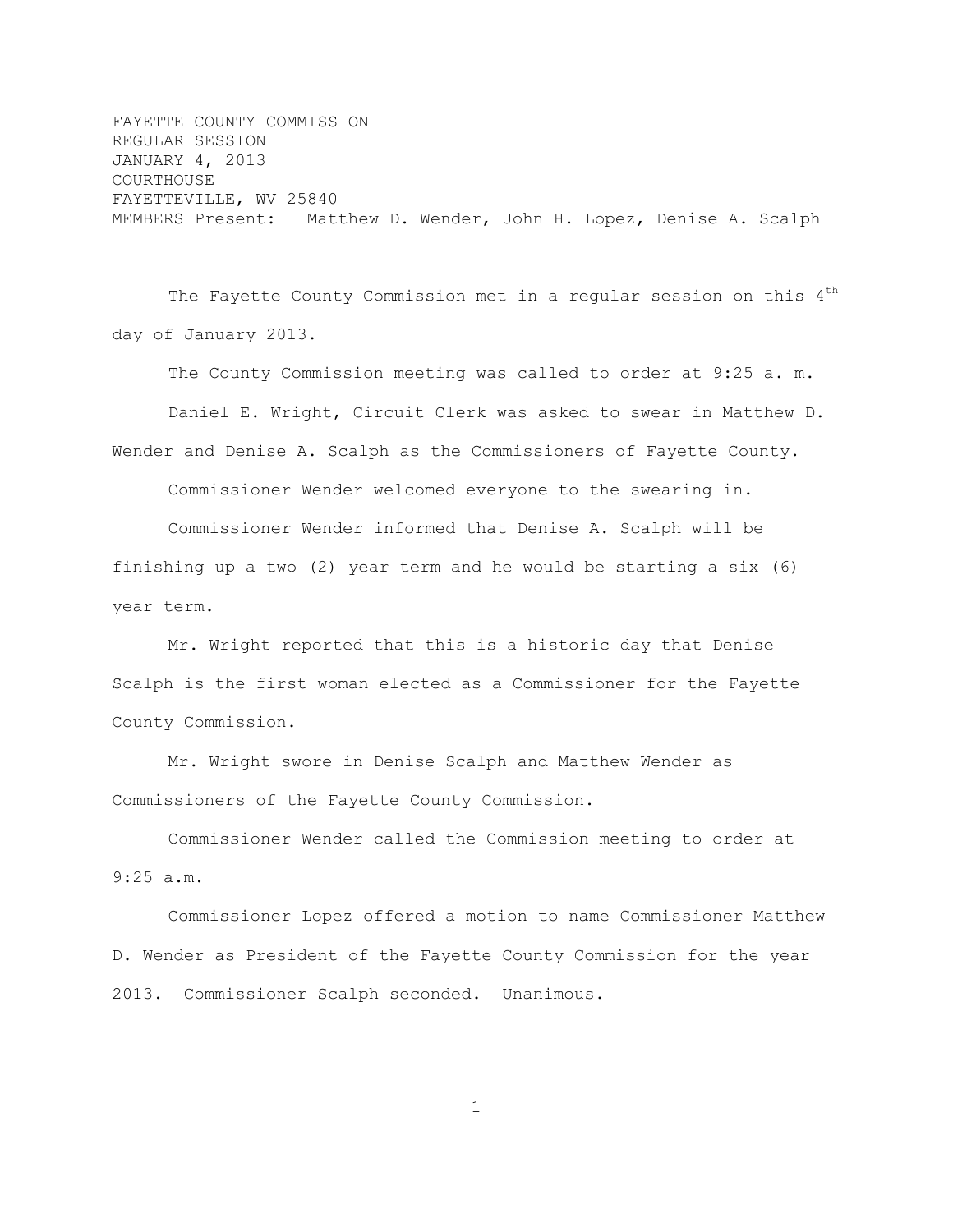Commissioner Wender offered a motion to elect Commissioner John Lopez as Purchasing Agent. Commissioner Scalph seconded. Unanimous.

Commissioner Lopez offered a motion that Stephanie Sears be designated as Assistant Purchasing Agent and Deborah Berry, County Administrator, Earl Pauley, Park Superintendent, Theresa White, OES Director, and David Neal, E911 Director be authorized to make purchases up to \$600.00 without prior County Commission approval for the year 2013. Commissioner Scalph seconded. Unanimous.

Ms. Berry informed the Commissioners she has prepared the Organization Order informing that the regular session of the Commission be held on every other Friday beginning January 4, 2013 during the calendar year of 2013.

Commissioner Wender offered a motion to adopt the Organization Order for the calendar year of 2013. Commissioner Lopez seconded. Unanimous. Order signed.

Eddie Young, Assessor presented exonerations to be approved and signed to the Commissioners.

Commissioner Scalph offered a motion to approve and sign real property tax tickets for Patterson R. Blackburn Co., Nicky W. and Danny W. Adkins, Shelby J. Moses and Twyla D. Westfall and Saun Brown. Commissioner Lopez seconded. Unanimous.

Commissioner Lopez offered a motion to approve vouchers and invoices, checks to be released today and approved  $1^{st}$  half payrolls, checks to be released January 15, 2013. Commissioner Scalph seconded. Unanimous.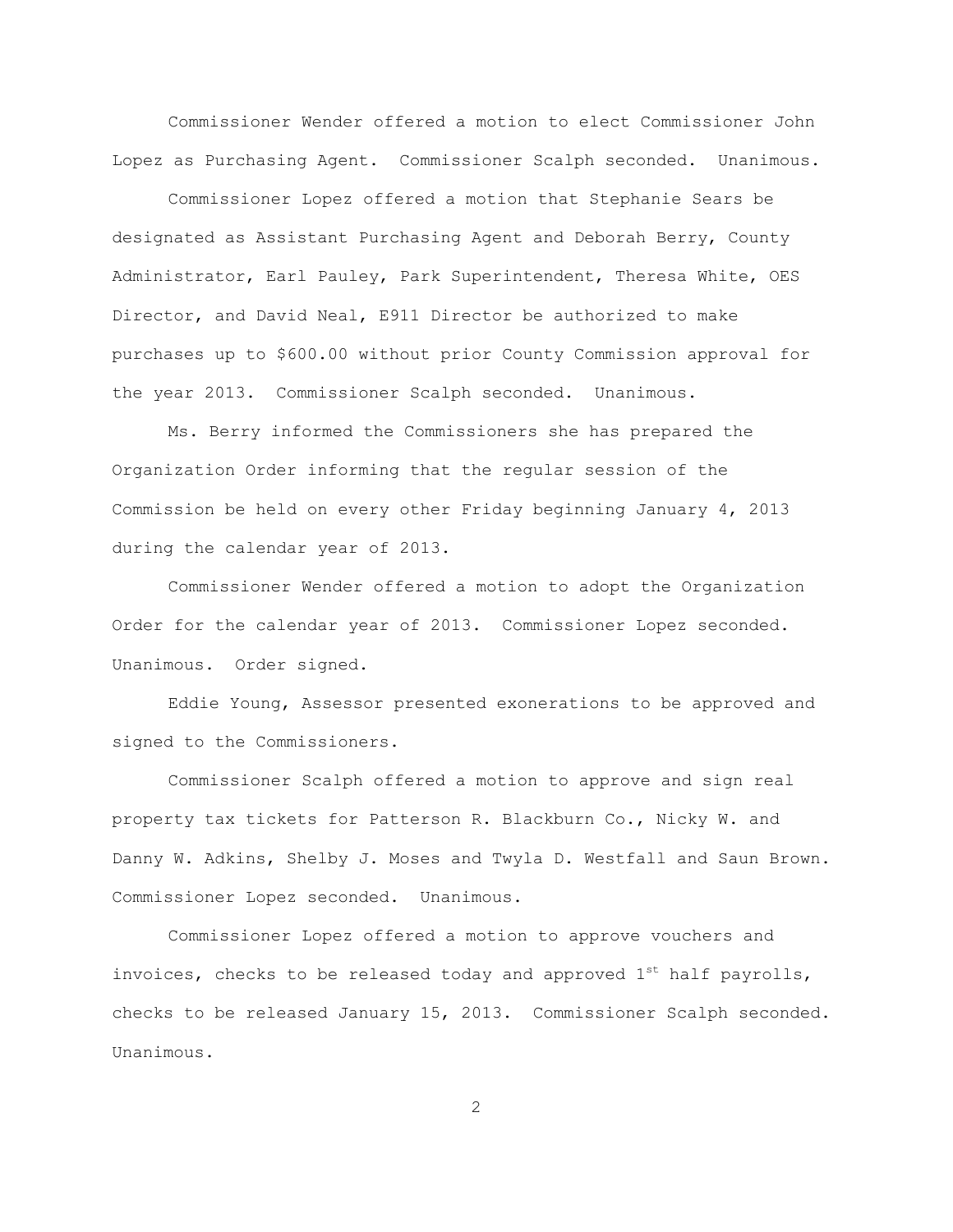Sheriff Steve Kessler appeared before the Commission to inform them that Renee Harper has resined as the Director of the Community Corrections Day Center and to discuss a proposal made by Ms. Harper to come back and work part time at \$20.00 an hour 15 hours a week.

After a brief discussion, the Commissioners defer the decision to Sheriff Kessler regarding additional help.

Sheriff Kessler asked the Commission about using the old 911 Center for the Sheriff Department Detective Bureau.

Discussion was held no decision was made.

Discussion was held regarding the dilapidated property in the Danese area.

Carl Burdette was in attendance to discuss the three (3) dwellings North of the Danese School roof total collapsed.

Angela Gerald was present during the discussion. Ms. Gerald told Mr. Burdette that she would go out and take pictures and enter the dilapidated buildings in her data base.

Eddie Young, Assessor appeared before the Commission to discuss the property tax values. Mr. Young told the Commissioners if values go up by 30% the Commission would have to advertise.

Commissioner Lopez informed the Commissioners he had received a request from Terry Abbot requesting \$1,000.00 funding for the Montgomery City Hoops to purchase a basketball time clock.

The Commission finds that there is a need for a basketball time clock for the gym located at the former Montgomery Middle School due to the fact that physical activity there is a need for young folks to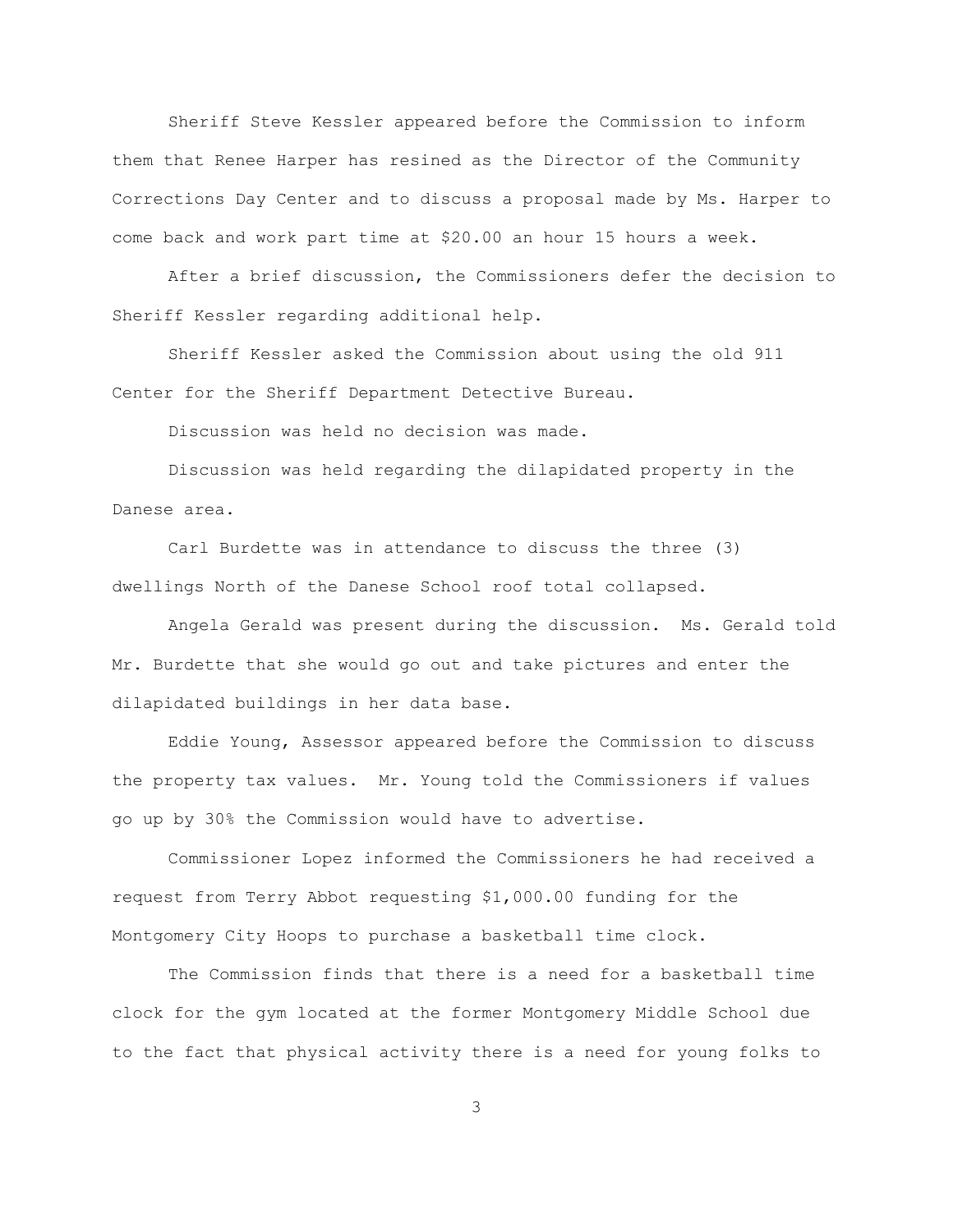participate in physical activity. The basketball time clock would aid. Therefore, the Commission would provide funding for the basketball time clock in the amount not to exceed \$1,200.00.

Discussion was held regarding designing a county seal.

Daniel Wright, Circuit Clerk informed the Commissioners the Fayette County Historic Landmark Commission had worked with Mona Goodall regarding a design.

The Commissioners asked Mr. Wright to contact Mona Goodall and Rita Price to see if they would be interested to help with the design of a county seal.

Commissioner Wender signed the Small Cities Community Development Block Grant contract for the Boonesborough Water Extension Project Grant, amount \$700,000.00. Resolution signed.

The Commissioners signed the Fayette County Fire Levy Protection Agreement for the Pax Volunteer Fire Department Incorporated for the period July 1, 2012 to June 30, 2013.

Commissioner Wender signed a Memorandum of Understanding for the Fayette County Team for Violence Against Woman Act.

The Commissioners signed a Request for Reimbursement to the West Virginia Division of Justice and Community Services for the Fayette County Community Corrections Day Report Center Grant for the month of November, amount \$23,139.36.

The Commissioners signed a letter to the West Virginia State Auditor"s Office informing them of the account information for the direct deposit for the Fayette Coal County Reallocation Tax Account.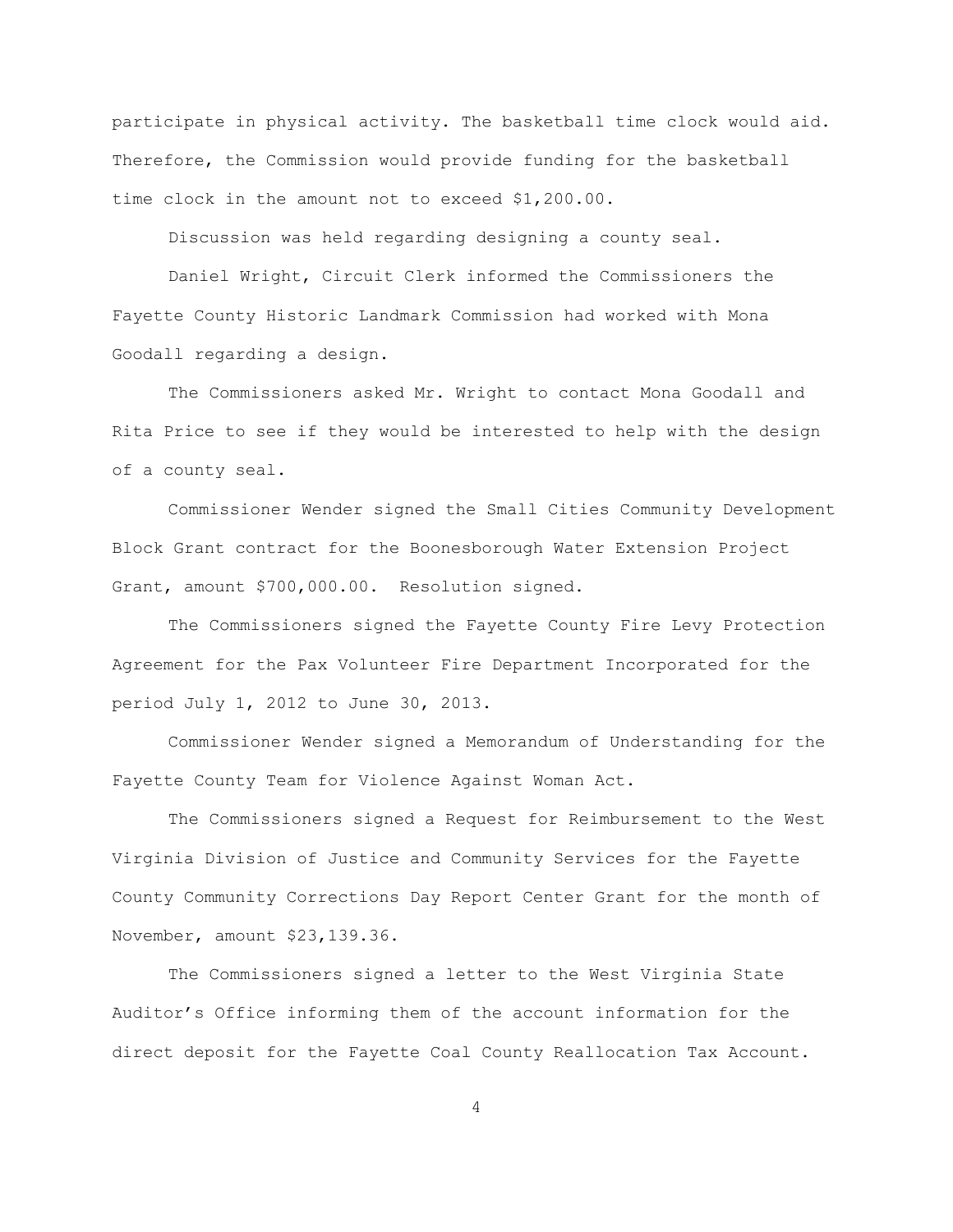Ms. Berry informed the Commissioners she received a letter from Casto Technical Services informing that the HVAC Maintenance Agreement will expire on December 31, 2012.

Ms. Berry told the Commissioners that the current agreement price is \$8,692.00 per year, payable at the rate of \$2,173.00 per quarter. The agreement price will increase to \$9,213.52 for the year 2013 payable at the rate of \$2,303.38 per quarter.

Discussion was held, Commissioner Wender asked Ms. Berry to get two (2) additional quotes before any decision is made.

The Commissioners received and reviewed a letter from Kelvin Holliday, County Clerk asking that the Commission solicit for quotes for floor tiles in the rear record room of his office.

The Commissioners asked Ms. Berry to get three (3) quotes for the tile.

The Commissioners signed a letter to the West Virginia Courthouse Facilities Improvement Authority requesting an extension for the 9<sup>th</sup> Cycle Grant for the  $2^{nd}$  Phase of the Courthouse Electrical Upgrade.

Ms. Berry informed the Commissioners that the Board of Equalization and Review mineral hearings will be held at 9:00 a.m. and the industrial hearings will be held at 1:00 p.m. on February 6, 2013.

The Commissioners planned the following dates and time for the purpose of reviewing and equalizing the assessments of the County:

| February 1, 2013  | Friday    | $9:00$ $A.M.$       |                          |
|-------------------|-----------|---------------------|--------------------------|
| February 6, 2013  | Wednesday | 9:00 A.M. (Mineral) |                          |
| and               |           |                     | $1:00$ P.M. (Industrial) |
| February 11, 2013 | Monday    | $9:00$ A.M.         |                          |
| February 15, 2013 | Friday    | $1:00$ $P.M.$       |                          |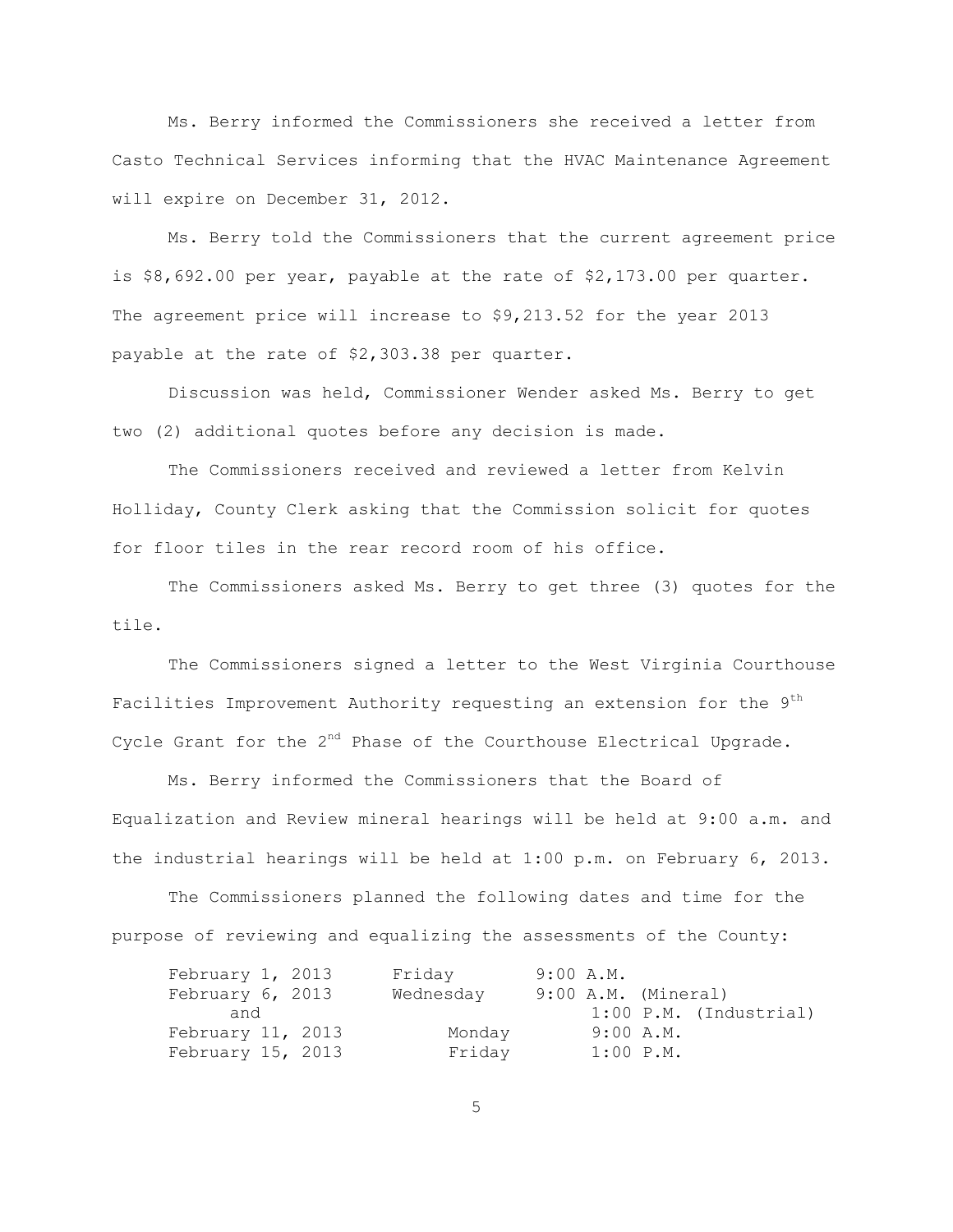February 22, 2013 Friday 9:00 A.M.

The Commissioners signed letters to Carl Harris, Prosecuting Attorney and Eddie Young, Assessor informing them of the dates and time of the Board of Equalization and Review hearings.

Ms. Berry informed the Commissioners she received a requisition from Kelvin Holliday, County Clerk requesting that the County purchase a special chair with headrest for Alicia Treadway, Registrar.

Discussion was held, Commissioner Lopez asked to hold until Budget Session.

Ms. Berry presented Petitions to Combine or Divide and Segregate Land from the Assessor"s Office to the Commissioners.

Commissioner Scalph offered a motion to approve and sign Petitions to Combine or Divide and Segregate Land for Linda K. Williams, Christian and Cynthia Kapler and Mark E. Dove. Commissioner Lopez seconded. Unanimous.

The Commissioners approved and signed Resolutions and Grant Agreements for the Community Participation Grants for the Fayette Historic Theater (\$2,000.00) and the Friends of Lewis House (\$4,000.00).

The Commissioners received and reviewed a letter from Judge John W. Hatcher, Jr. requesting two new heat pumps for his office and his secretary Karen Martin.

Judge Hatcher informed he received a quote from Camco Heating and Cooling, amount \$2,050.00 each.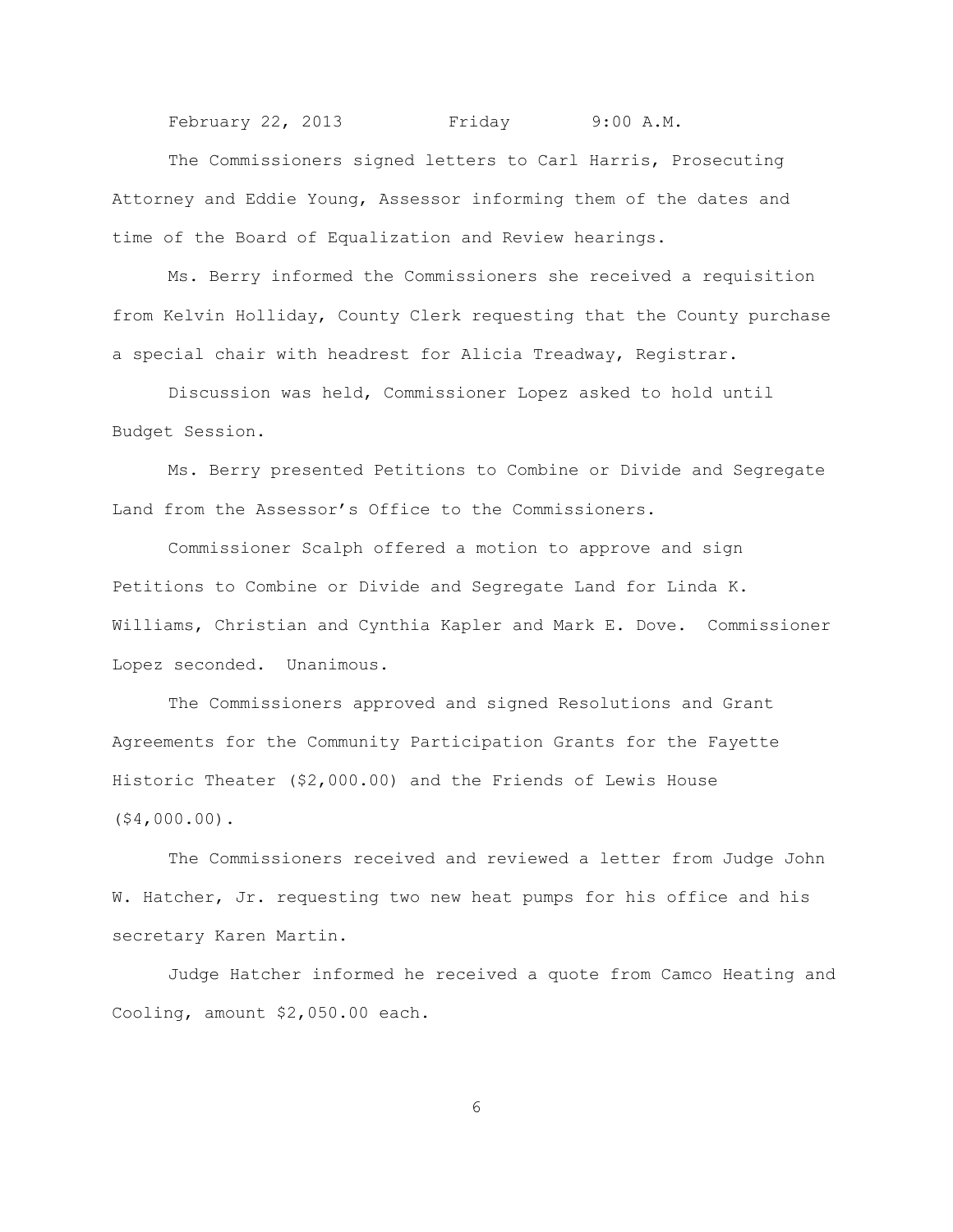Judge Hatcher is also requesting to seek a proposal to provide safe and adequate heat for his Law Clerk.

The Commissioners asked Ms. Berry to get two (2) additional quotes.

Ms. Berry presented to the Commissioners their tentatively scheduled County Commission Meetings for the year 2013.

The Commissioners recessed the County Commission to go into an Executive Session at 12:00 p.m. for a personnel matter.

The Commissioners reconvened the County Commission meeting at 1:29 p.m.

Commissioner Wender offered a motion to hire Richard Smith, Jr. as an additional maintenance staff at the starting entry salary. Commissioner Lopez seconded. Unanimous.

Commissioner Wender informed he would be having a meeting with the OES Director, Deputy OES Director and the Fayette County Firefighters Association and the 911 Director prior to the next County Commission meeting.

The meeting was adjourned at 1:45 p.m. The next scheduled meeting is January 18, 2013. FAYETTE COUNTY COMMISSION REGULAR SESSION JANUARY 18, 2013 COURTHOUSE FAYETTEVILLE, WV 25840 MEMBERS Present: Matthew D. Wender (9:30), John H. Lopez, Denise A. Scalph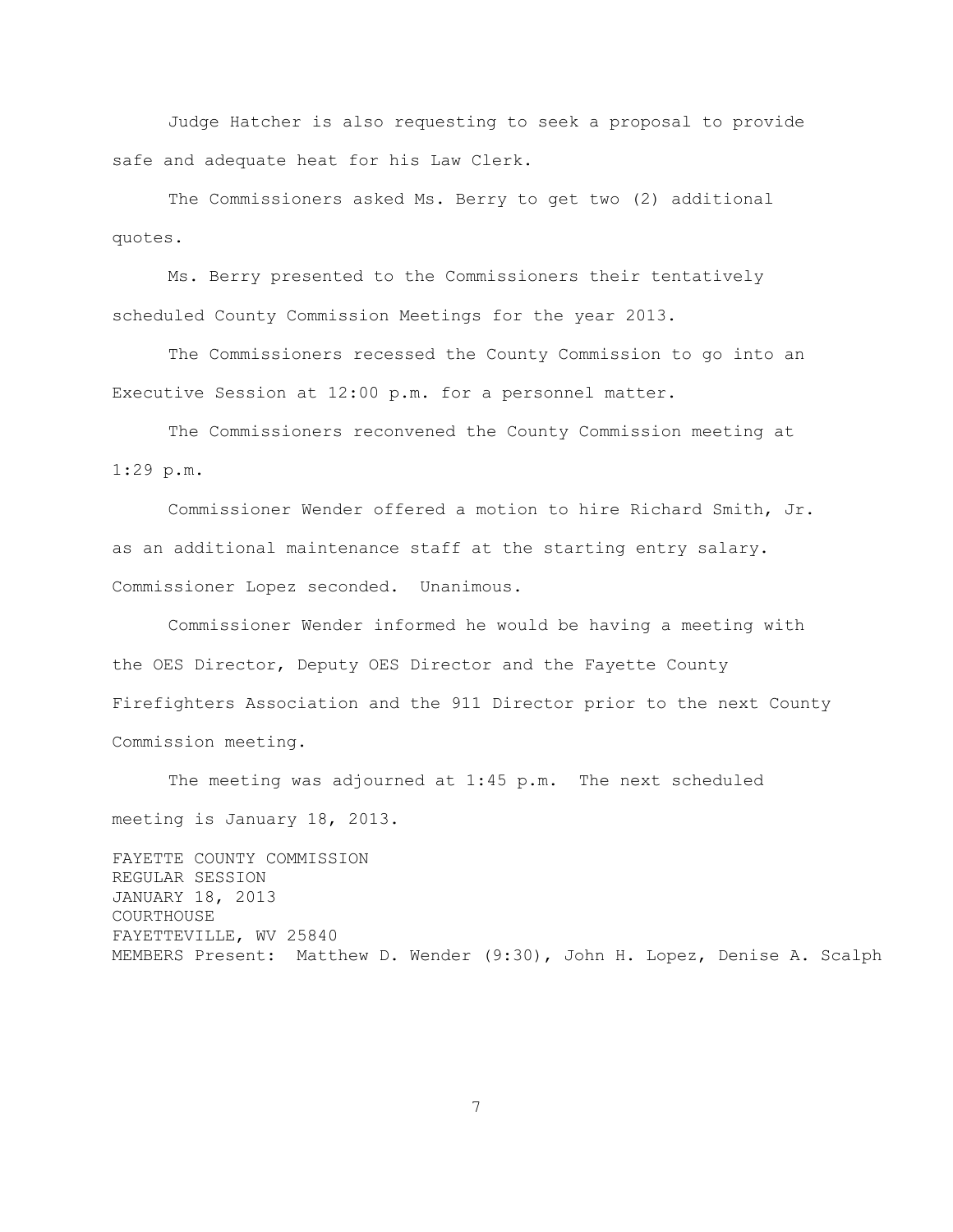The Fayette County Commission met in a regular session on this 18<sup>th</sup> day of January 2013.

Commissioner Scalph called the meeting to order at 9:05 a. m. Early voting tests begin at 9:05 a. m. for the Board of Education Special Bond Levy being held on February 9, 2013.

Norma Williams and Deloris Nelson presented keys for the ballot boxes to the Commissioners.

Commissioner Lopez offered a motion to approve vouchers and invoices, checks to be released today and approved  $2<sup>nd</sup>$  half payrolls, checks to be released January 30, 2013. Commissioner Scalph seconded. Unanimous.

Commissioner Scalph offered a motion to approve October 19, November 9, November 13, November 20, November 30, and December 7, 2012 minutes. Commissioner Lopez seconded. Unanimous.

Commissioner Wender arrived at the meeting at 9:30 a. m.

John David appeared before the Commissioners to request funding for Southern Appalachian Labor School (SALS).

Mr. David presented Southern Appalachian Labor School (SALS) audited financials for last Fiscal Year to the Commissioners.

Jeff Maynard, Dave Stepp and Dave Langford with Appalachian Electric Power (AEP) appeared before the Commissioners to give a report on the power outages in Fayette County.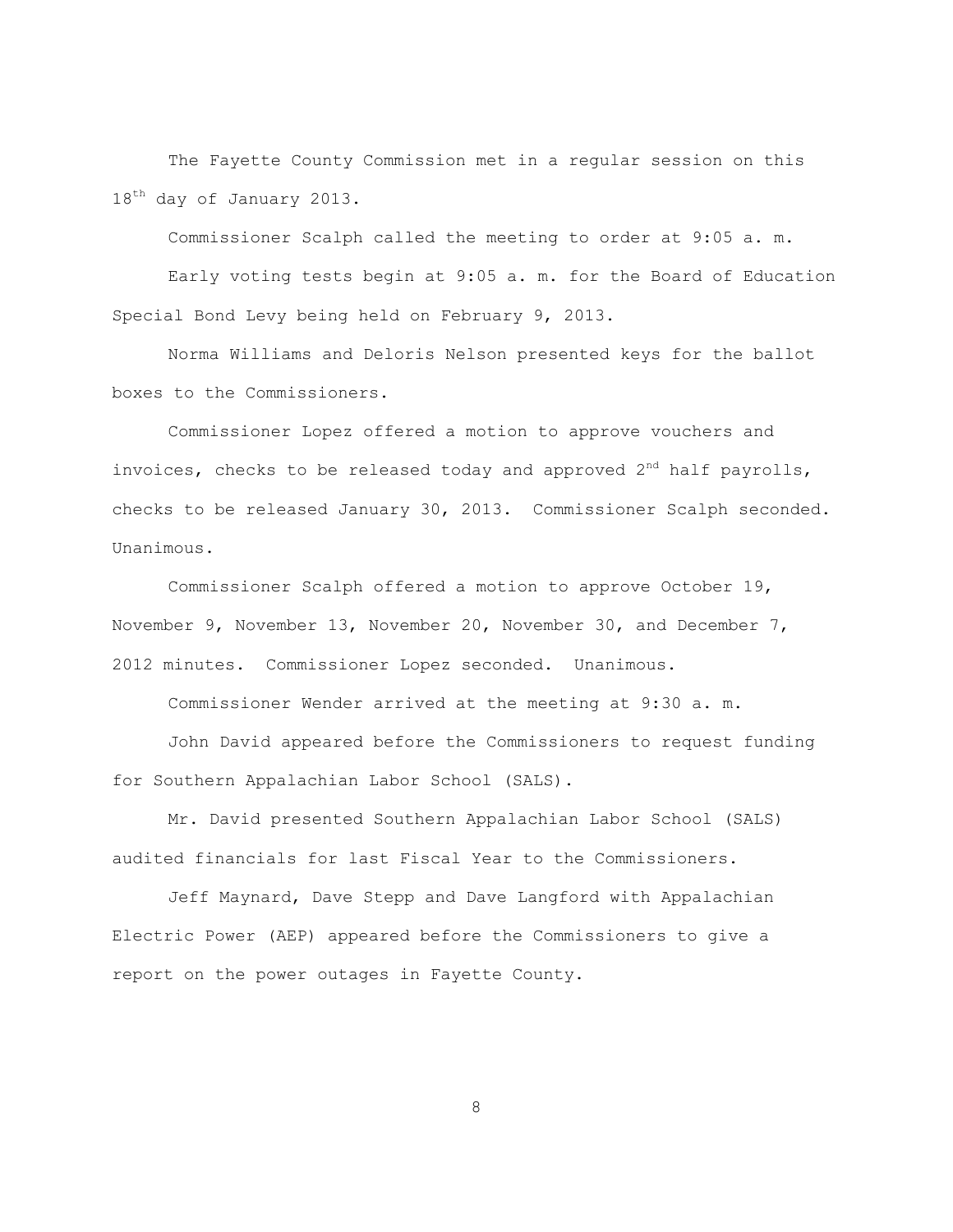Mr. Langford gave the report. Mr. Langford told the Commissioners they are talking through issues of communication between the Office of Emergency Services (OES) and AEP.

Bart Jackson with Page Kincaid Public Service District states that on 61 they had an issue with power on the eastside of 61 and no problem with the westside of the road.

Jeff Maynard informed he will look into switching loads on the substation so power supply is more reliable.

Mr. Maynard also gave a report on transmission lines in Fayette County.

Dave Stepp gave a report on projects for Fayette County.

Robert D. Pauley appeared before the Commission to discuss the land at Wolf Creek Park.

Mr. Pauley told the Commissioners he wants the property to be grandfathered into his property.

The Commissioners told Mr. Pauley the County would be unable to grandfather the property to his property. He would have to work with Dave Pollard, County Resource Coordinator on the solution.

David Neal, E911 Coordinator and Tim Richardson, Zoning Officer appeared before the Commissioners to discuss the 911 Tower application for the new 911 Center.

 They told the Commissioners they are moving ahead with the application. The public hearing is scheduled for March  $4<sup>th</sup>$  to finalize.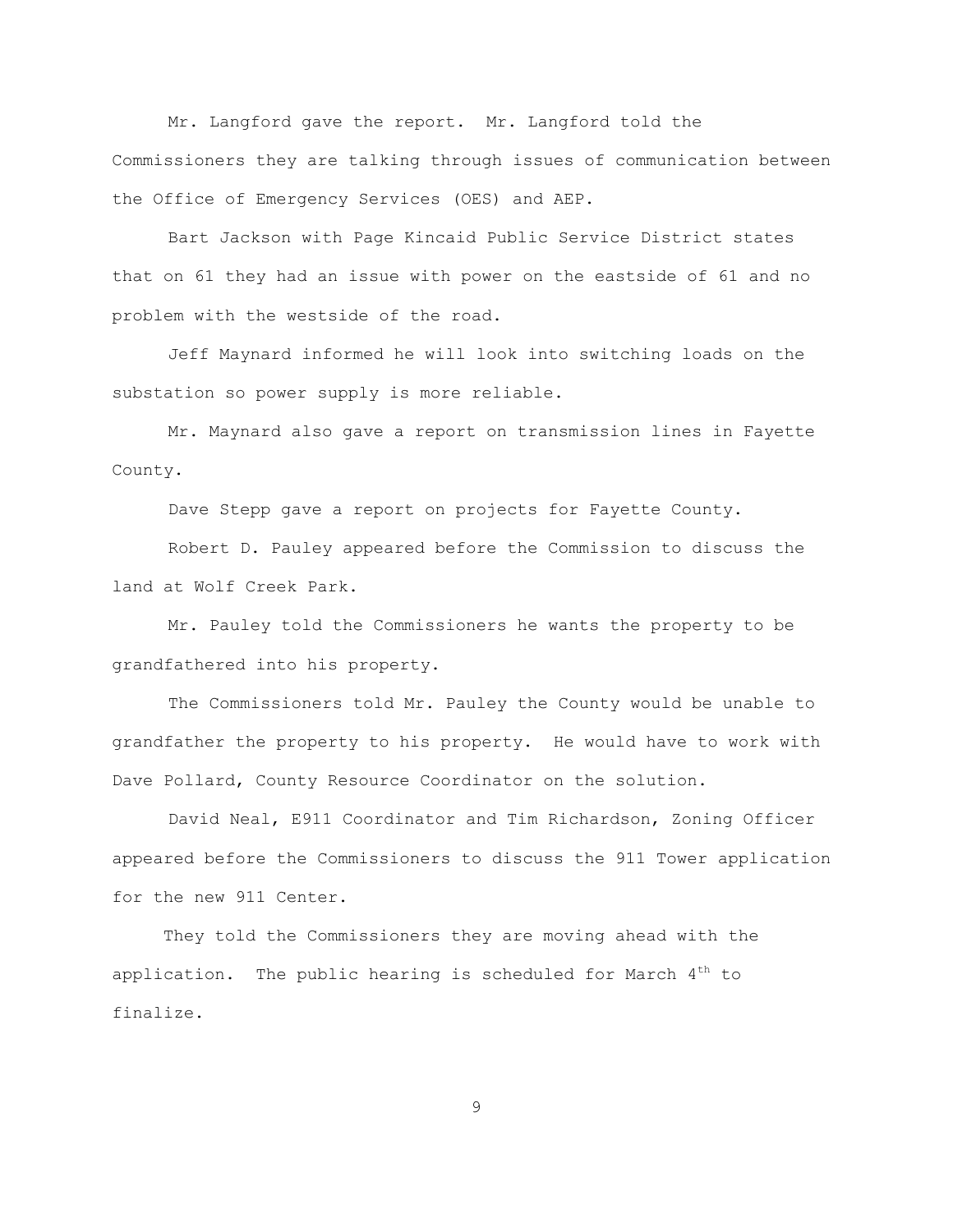Rick Rutledge and Adam Hodges members of the Fayette County Farmland Protection Board appeared before the Commission to give an update on the upcoming three (3) closings.

Steve Cruikshank, Deputy OES Director and the Fayette County Firefighters Association appeared before the Commission to discuss hiring a Deputy Fire Coordinator.

Mark Bass, President of the Fayette County Firefighters Association questioned about a letter written in October 2012 with no response from the Commissioners.

Mr. Bass told the Commissioners the Fayette County Firefighters Association wants an update on the next step in regards to the future Fire Coordinator and what"s happening to the hiring of the Deputy Fire Coordinator.

Commissioner Wender gave an update on what is going on with the Commission side.

The Fayette County Firefighters Association requests that the Commission be involved in hiring the Fire Coordinator, but it needs to take place soon.

The Fayette County Firefighters Association recommends still hiring a Deputy Fire Coordinator.

The Commissioners recommends focusing on hiring a Fire Coordinator, see how it goes, then discuss later hiring a Deputy Fire Coordinator. The Fayette County Firefighters Association agrees with the Commission.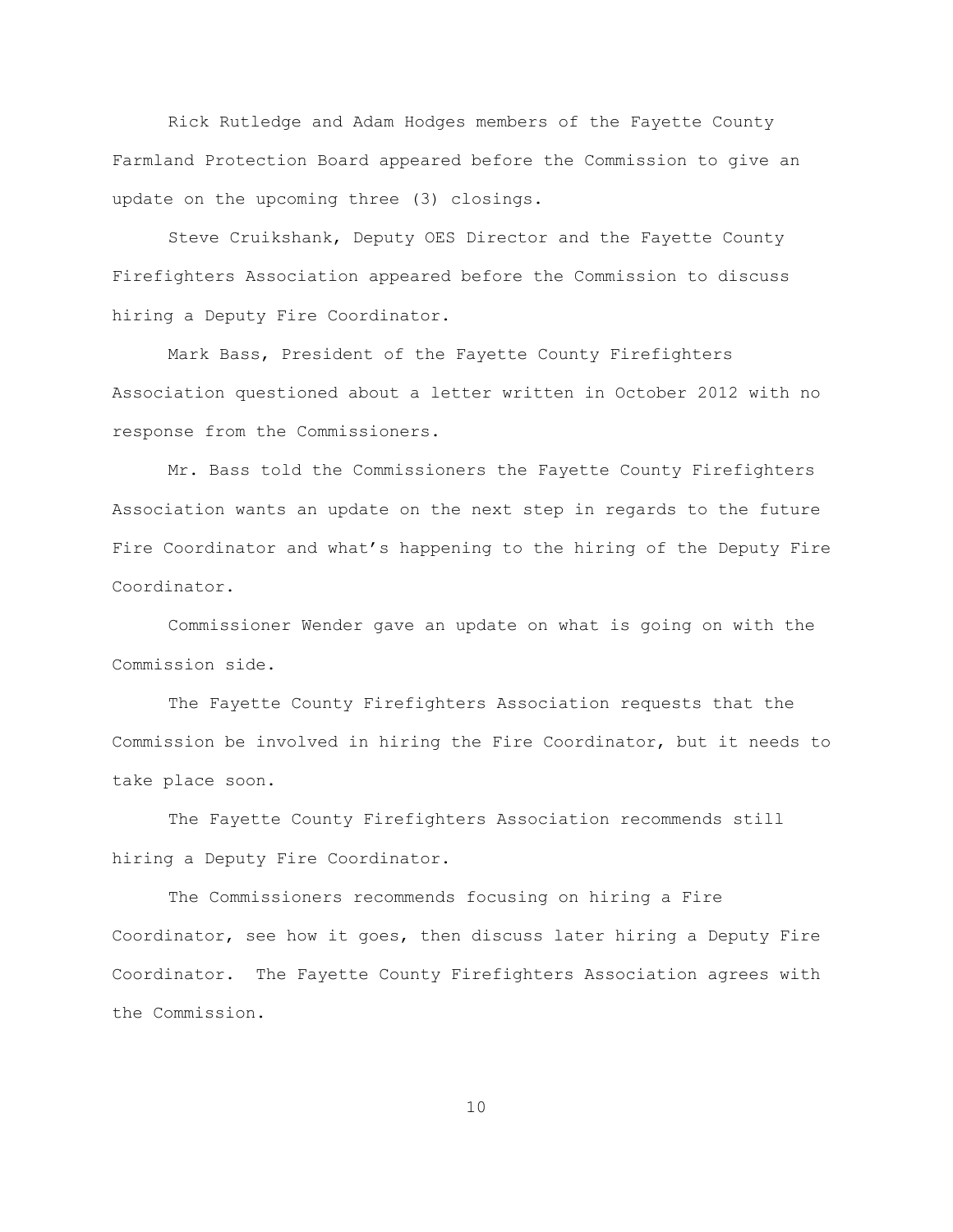Larry Prichard with the Summit Bechtel Scout Reserve appeared before the Commissioners to discuss the 2013 Summer Jamboree.

Mr. Prichard told the Commissioners that everything"s coming together good, the lake"s are being filled, the bathroom"s are being done.

Mr. Prichard told the Commissioners July  $15<sup>th</sup>$  to July  $24<sup>th</sup>$  is the jamboree, scouts will arrive, the staff will be arriving around July 4<sup>th</sup> for preparation.

Ms. Berry presented items for approval and discussion to the Commissioners.

Ms. Berry presented a Request for Lease Payment from Hali, LLC for a one month lease extension from December 23, 2012 to January 23, 2013 in the amount of \$5,000.00 for NARR Base Camp.

Commissioner Wender offered a motion to approve rent for NARR Property as long as the price goes toward the purchase of the property. Commissioner Scalph seconded. Unanimous.

Ms. Berry presented an Order approving increase in the rate of reimbursement for mileage allowance to 56.5 cents effective January 1, 2013 to the Commissioners.

Commissioner Scalph offered a motion to approve and sign Order to increase the rate of reimbursement for mileage allowance to 56.5 cents effective January 1, 2013. Commissioner Lopez seconded. Unanimous.

Ms. Berry presented an Order appointing Police Chief Matt Jeffries to fill the unexpired term of David Kinser as a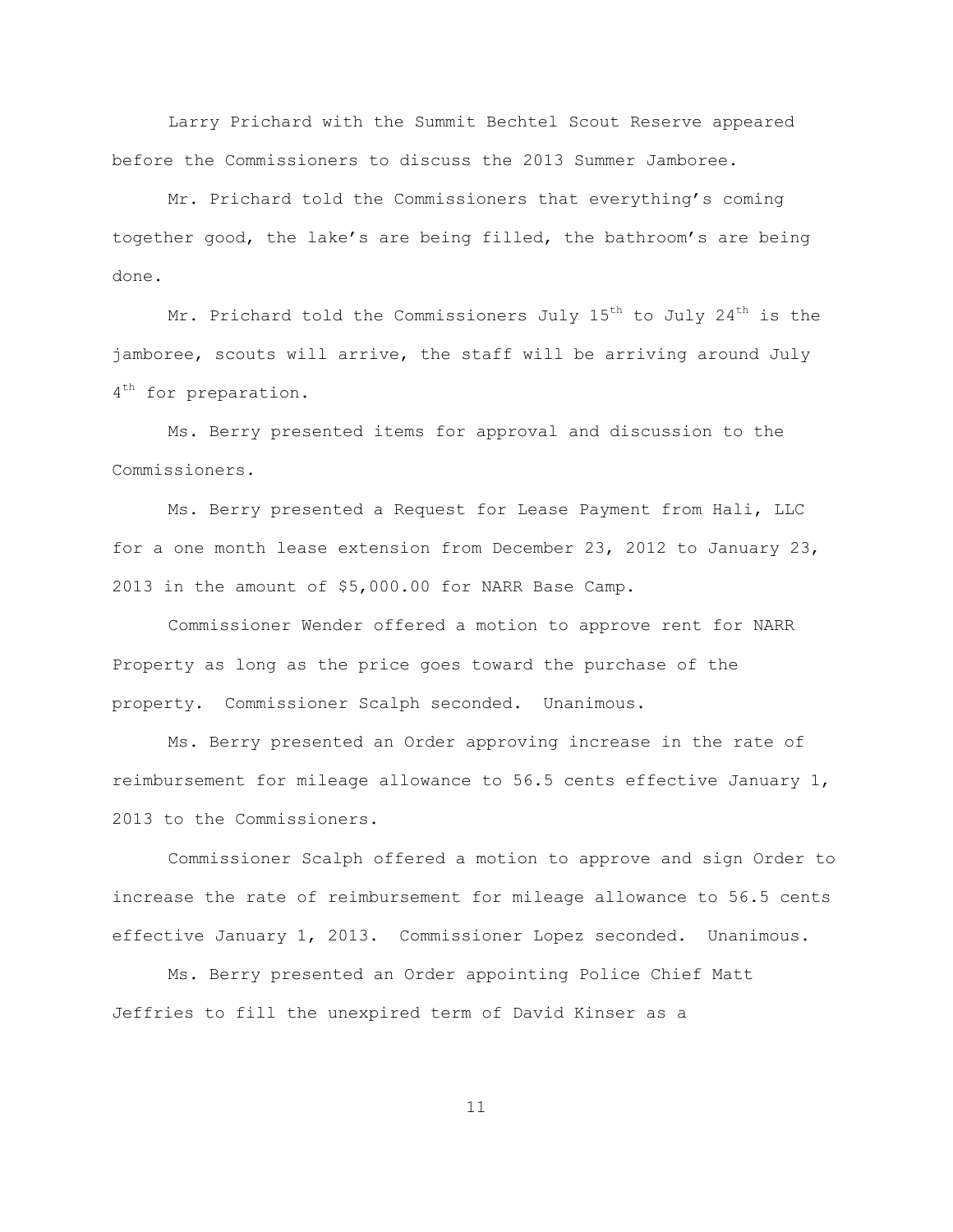representative of the Town of Fayetteville on the Fayette County New River Gorge Bridge Day Commission to the Commissioners.

Commissioner Scalph offered a motion to approve and sign Order appointing Police Chief Matt Jeffries to fill the unexpired term of David Kinser as a representative of the Town of Fayetteville on the Fayette County New River Gorge Bridge Day Commission. Commissioner Lopez seconded. Unanimous.

Ms. Berry presented a request from Kelvin Holliday, County Clerk requesting a one-time line item adjustment in his budget for record books in the amount of \$5,396.40 to correct an error from his Fiscal Year Budget 2011-2012.

Commissioner Lopez offered a motion to approve the request of Kelvin Holliday for a one time line item adjustment in his budget for record books in the amount of \$5,396.40. Commissioner Scalph seconded. Unanimous.

Ms. Berry presented an invoice from esri in the amount of \$8,075.00 for the onsite septic system database project.

Ms, Berry told the Commissioners they had approved payment of \$8,000.00 in February 2012 for the project.

Commissioner Scalph offered a motion to approve the additional amount of \$75.00 for the onsite septic system database project. Commissioner Lopez seconded. Unanimous.

The Commissioners signed a Letter of Support for James A. Kincaid, Jr. with the Page-Kincaid Public Service District for the Robson/Mulberry Sewer Project.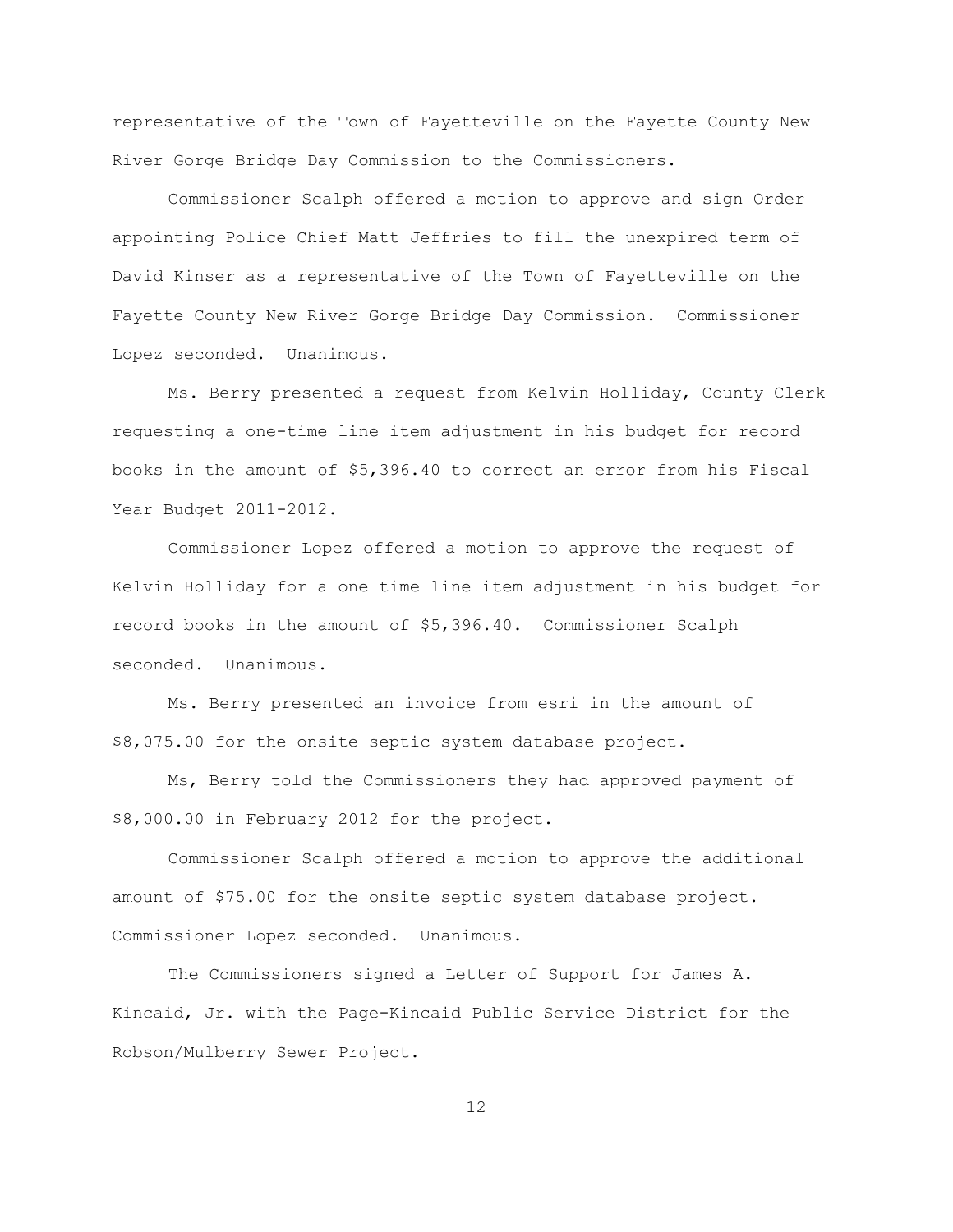The Commissioners signed a Letter of Support from the Fayette County Commission endorsing a grant application for Southern Appalachian Labor School (SALS) for a Citizen Corps Mini-Grant to improve emergency services in the County.

The Commissioners signed a letter to Janis Kitzmiller, Family Law Judge requesting reimbursement for rent in the amount of \$2,700.00 for the month of February 2013.

The Commissioners signed the Consumers Tax and Use Tax return for the period ending December 31, 2012 for Fayette County Park.

Commissioner Wender signed a change of scope forms for Project 12LEDA0323-Governor"s Community Partnership Grant for the Fayette County Historical Society from repairs to the museum and schoolhouse to change to purchase three (3) air conditioners.

The Commissioners received/reviewed and approved a request from Melvin Withrow to reimburse him for CDL License in the amount of \$48.00 to drive trash truck and truck to pick up food from Food Distribution Center in Gassaway.

Ms. Berry informed the Commissioners the CCAWV Legislative Association Meeting and Educational Training Series will be held February 24-26, 2013 at the Marriott Hotel in Charleston. WV.

The Commissioners received and reviewed a request from Charles Garvin to photograph the inside and outside of the Fayette County Courthouse in an effort to document its design aspects. The estimated cost would be \$300.00.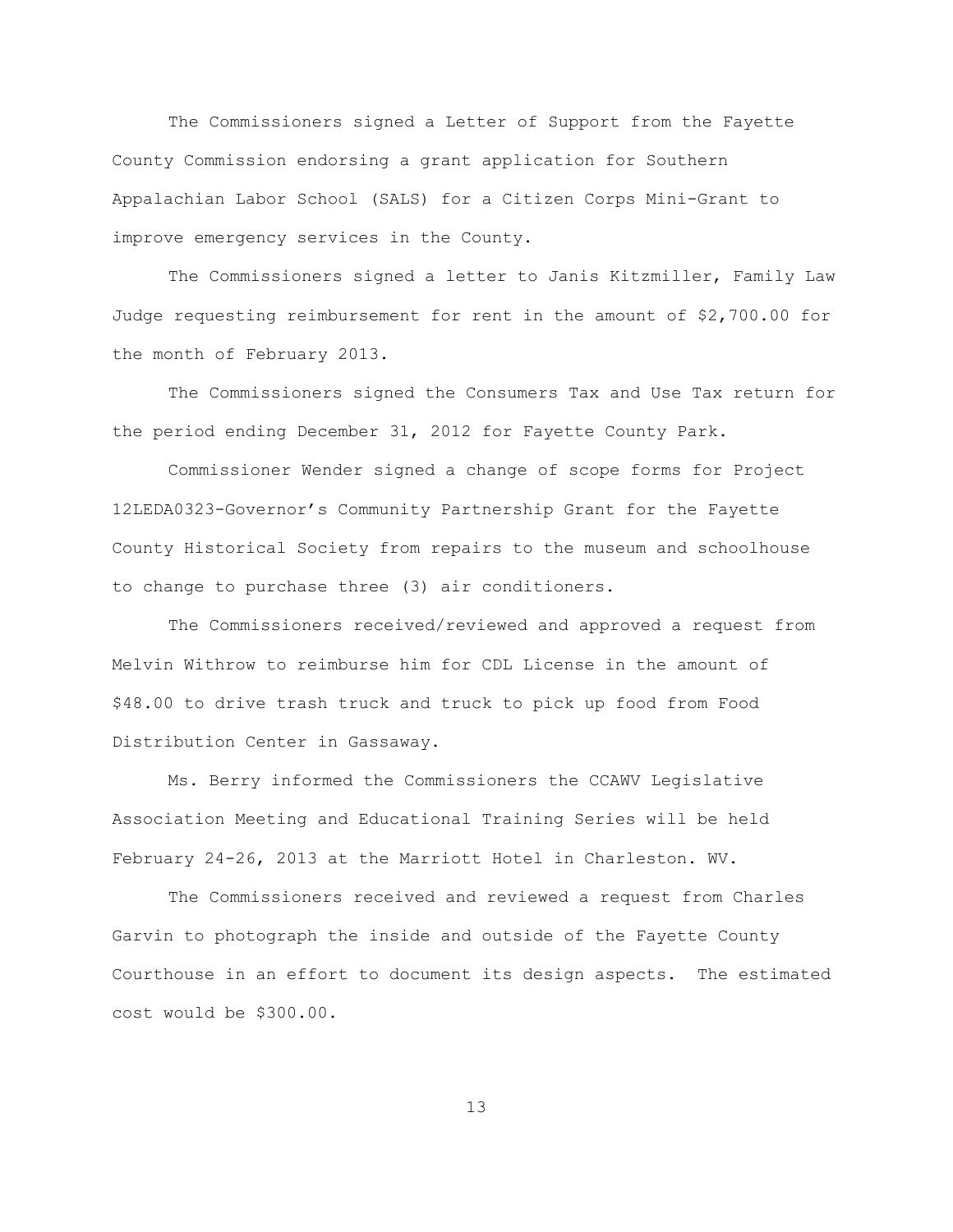Commissioner Scalph offered a motion to approve the request of Charles Garvin to photograph the inside and outside of the Fayette County Courthouse at the estimated cost of \$300.00. Commissioner Lopez seconded. Unanimous.

The Commissioner received and reviewed a request from Daniel Wright, Circuit Clerk for a CCIS User License in the amount of \$9,000.00 to scan documents daily for his office.

Mr. Wright told the Commissioners the Supreme Court is to purchase six (6) scanners for his office.

Mr. Wright told the Commissioners in the past his office has received preservation grants to microfilm documents. This would enable his office to start scanning current documents electronically.

Commissioner Wender offered a motion that Fayette County Commission creates a position for a Director of Fayette County Emergency Management Agency and move along quickly. Commissioner Scalph seconded. Unanimous.

The Commissioners received and reviewed a note from Stephen Cruikshank, Deputy OES Director informing that he will be retiring effective April 30, 2013.

The Commissioners received and reviewed a County Budget Guidelines from the West Virginia State Auditor Office regarding Property Tax Revenue-Assessed Values for Calculating the Reduced "Rolled Back" Levy Rate.

The Commissioners received and reviewed a letter from Mountain Transit Authority requesting for local commitment from the Fayette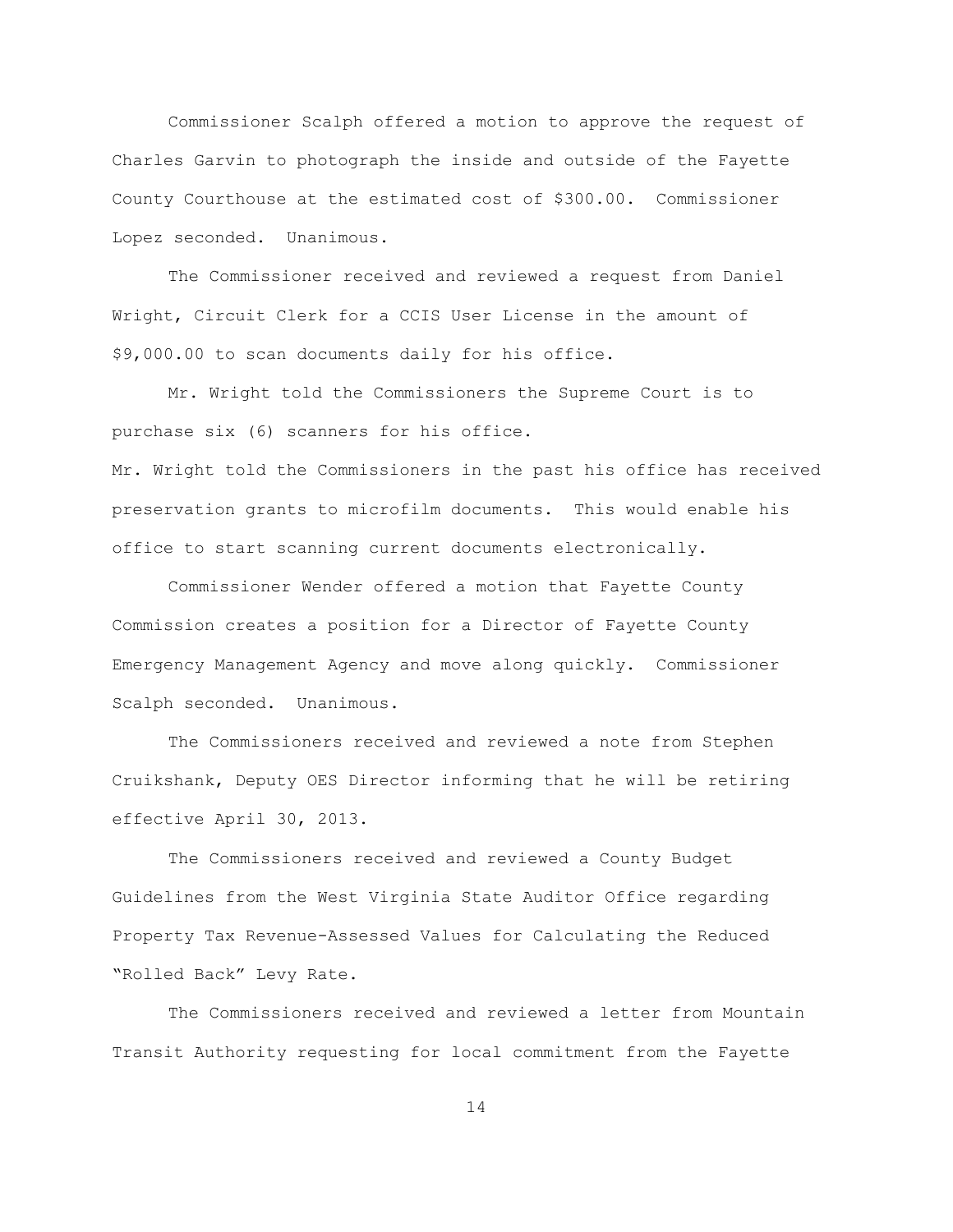County Commission in the amount of \$4,000.00 for Fiscal Year Budget 2013-2014.

The Commissioners received and reviewed a letter from the Fayette County Emergency Food Assistance Center requesting \$5,000.00 funding for Fiscal Year Budget 2013-2014.

The Commissioners received and reviewed a letter from the Governor thanking the Commission for their application to the Governor"s Community Participation Program along with Senators Laird and Miller they are pleased to approve the request in the amount of \$2,500.00 to purchase materials and equipment for the Fayette-Nicholas American Red Cross to conduct Disaster Preparedness training.

The Commissioners received and reviewed a letter from Page-Kincaid Public Service District enclosing a copy of their December minutes.

The Commissioners received and reviewed Regional Jail Cost for Fiscal Year 2004-2005 (prior to CC Grant), Fiscal Year 2009-2010, Fiscal Year 2010-2011, Fiscal Year 2011-2012 and Fiscal Year 2012- 2013.

The Commissioners received and reviewed from the Fayette County Animal Control Center Weekly Fees Collected for the week of January 4 to January 10, 2013, amount \$375.00.

The Commissioners received and reviewed a Pledge Statement from the SunTrust Bank listing securities pledged as of December 31, 2012.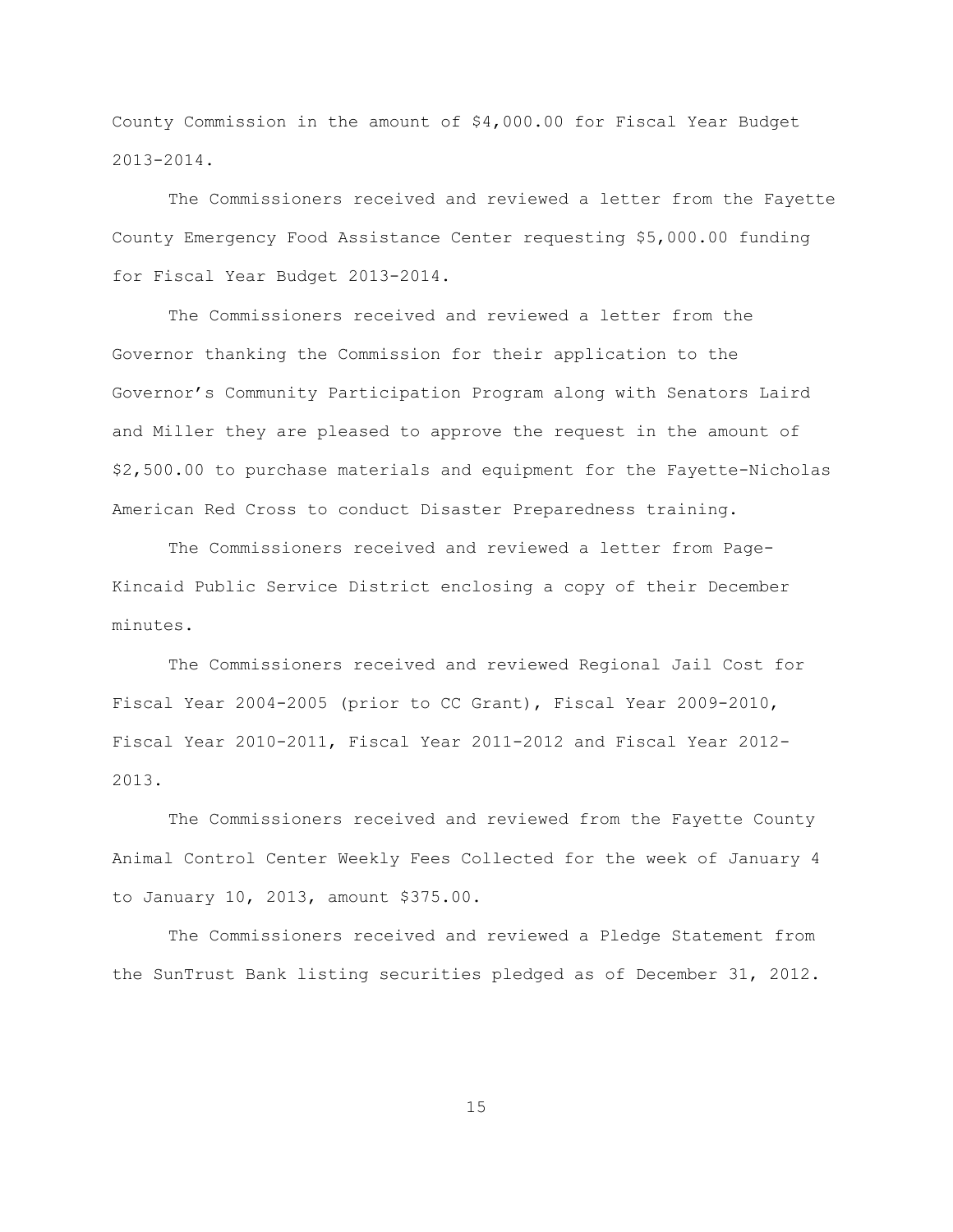The Commissioners received and reviewed from the Bank of New York Mellon Account Statements and Cash State and Asset List as of December 31, 2012.

The Commissioners received and reviewed a letter from the Federal Energy Regulatory Commission regarding the revised scoping document for Hawks Nest Hydroelectric Project, P-2512 and Glen Ferris Hydroelectric Project, P-14439.

The Commissioners received and reviewed letters from the Office of the State Treasurer informing the 75% of the coal severance tax will be directly deposited on or before January 10, 2013, amount \$158,061.08, the 25% of the coal severance will be directly deposited on or before January 11, 2013, amount \$39,601.98 and the December 2012 Greenbrier Table Games Tax will be directly deposited on January 16, 2013, amount \$83.77.

The Commissioners received and reviewed checks for Jail Fees from the City of Mount Hope, amount \$195.20, the Town of Fayetteville, amount \$146.40 and a check for Soldiers and Sailors Fund, amount \$25.00.

The meeting was adjourned at 1:35 p. m. The next scheduled meeting is February 1, 2013.

FAYETTE COUNTY COMMISSION REGULAR SESSION AND BOARD OF EQUALIZATION AND REVIEW FEBRUARY 1, 2013 COURTHOUSE FAYETTEVILLE, WV 25840 MEMBERS Present: Matthew D. Wender, Denise A. Scalph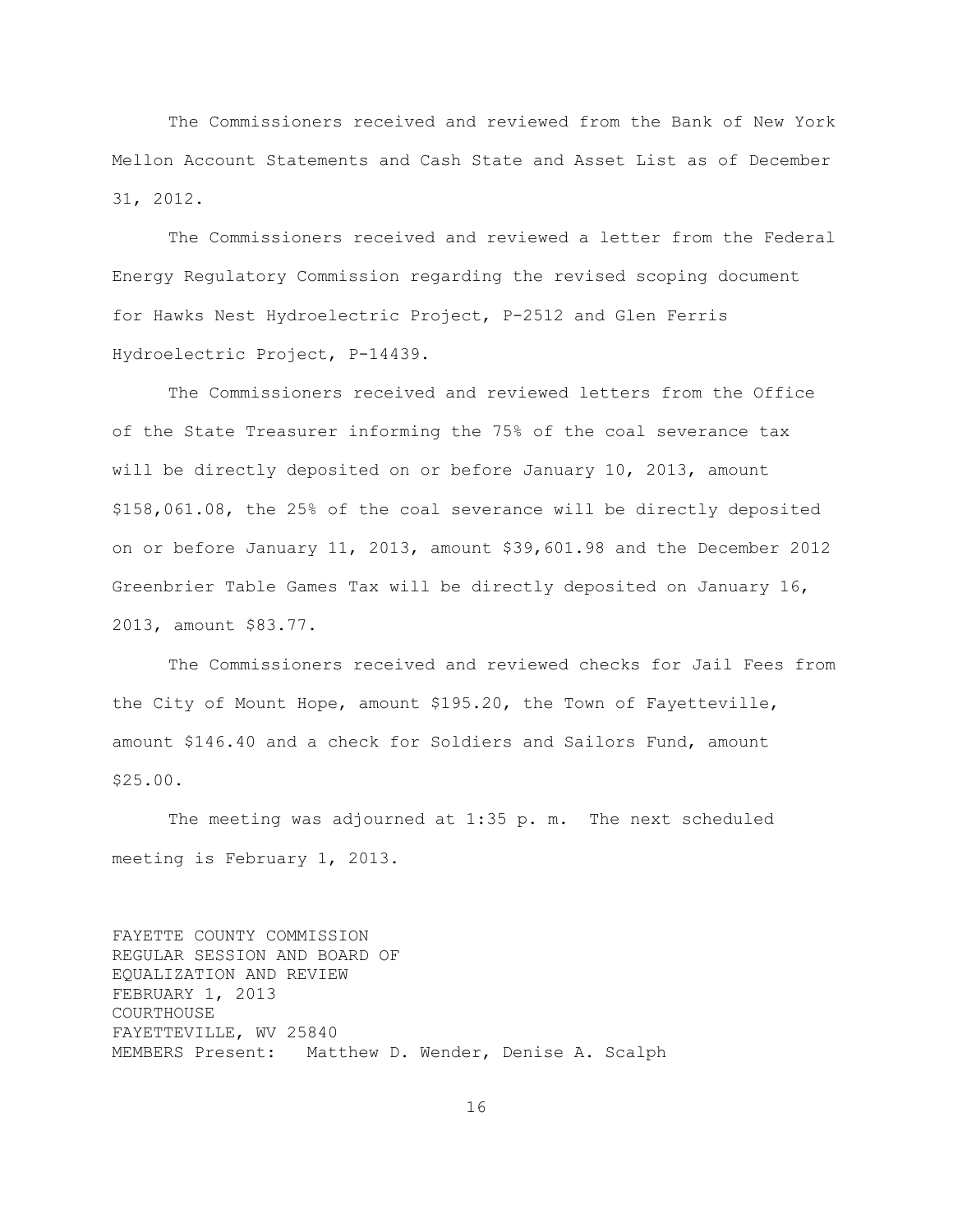The Fayette County Commission met in a regular session on this  $1<sup>st</sup>$ day of February 2013.

Commissioner Wender called the meeting to order at 9:10 a.m.

The Commission recessed the County Commission meeting to test the election equipment for the upcoming Special School Bond Levy Election being held February 9, 2013.

The Commissioners recessed the testing of the election equipment due to problems with the printer.

The Commissioners reconvened the County Commission meeting at 9:30 a. m.

Eddie Young, Assessor presented the Real and Personal Property Tax Books for the Board of Equalization and Review Hearings to the Commissioners.

Mr. Young presented exonerations to be approved and signed by the Commissioners.

Commissioner Scalph offered a motion to approve and sign real property tax tickets for Kyle M. and Tabatha Stephens and Robert Pittman. Commissioner Wender seconded. Unanimous.

Commissioner Scalph offered a motion to approve vouchers and invoices, checks to be released today. Commissioner Wender seconded. Unanimous.

Commissioner Scalph offered a motion to approve and sign minutes of December 14, 2012 and January 4, 2013. Commissioner Wender seconded. Unanimous.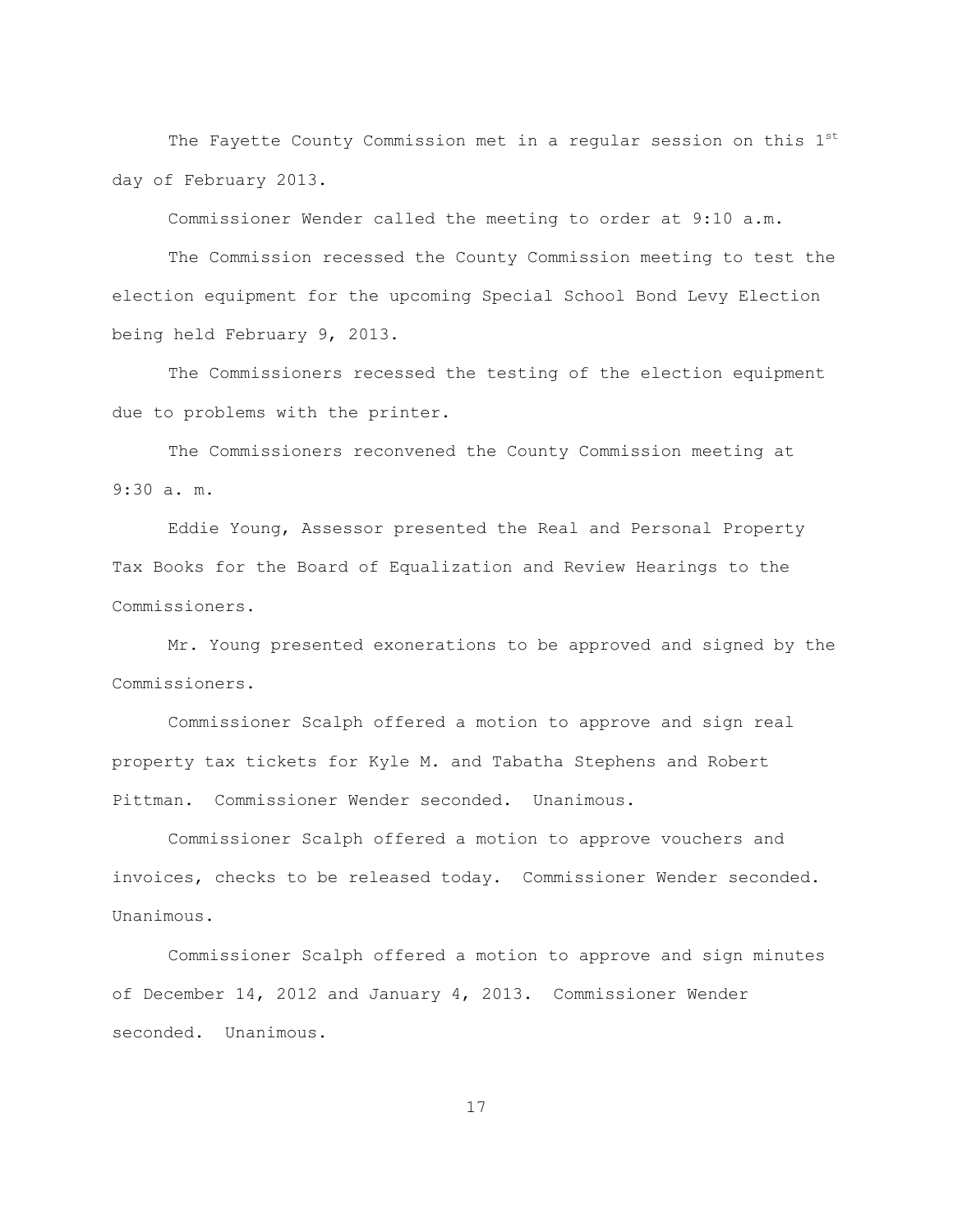Discussion was held regarding a Job Description for the Fire Coordinator Position.

Debbie Berry, County Administrator, presented the Commission with the job descriptions for the Fire Coordinator and the Director of Fayette County Emergency Management Agency positions. It was proposed that the interview committee be comprised of Steve Cruikshank, Deputy OES Director, Debbie Berry, County Administrator, and Mark Bass, President of the Firefighters Association and be advertised for 2 weeks. Salary Requirements.

Bob Meadows and Walter Beene appeared before the Commissioners to discuss the work at the Gun Club.

Mr. Meadows told the Commissioners that they agreed to pay for materials for the high house and the low house and they were going to do the labor.

Mr. Meadows told the Commissioners they received two (2) estimates. Mr. Meadows would like for the Fayette County Park to look and see if they can do it. Mr. Meadows is also asking Earl Pauley, Park Superintendent to pick up the material.

Mr. Meadows told the Commissioners they will purchase the building and set it up, need a change of scope the building is 12 x 20 instead of 8 x 10.

The Commissioners asked that the Gun Club work on the high and low houses for less than \$1,000.00 and asked that Earl Pauley pick up materials.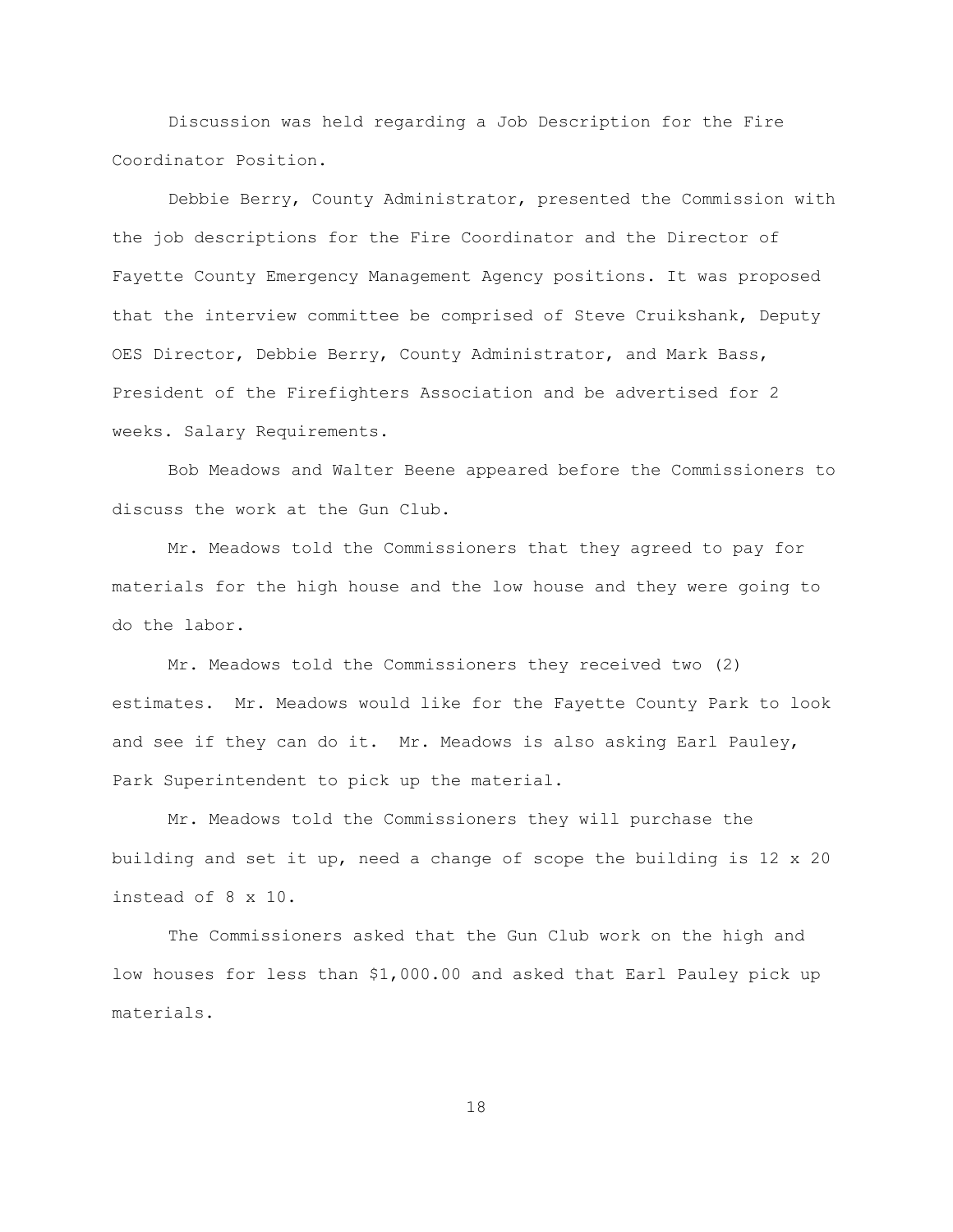The Commissioners received and reviewed the two (2) estimates from the Gun Club. The Commissioners asked Mr. Meadows to get an estimate from Melvin Withrow.

Ms. Berry told the Commissioners she is waiting for the grant agreement before a purchase order is issued.

Okey Skidmore, Manager of the Fayette County Memorial Building informed the Commissioners that Tim Carrico, Athletic Director Woodrow Wilson High School had requested use of the Building for the Girl"s Region III Section 2 Basketball Tournament.

Mr. Skidmore told the Commissioners he had contacted Mr. Carrico and told him that he needed something in writing and as of today he has not received a request from Mr. Carrico.

Commissioner Wender recessed the County Commission meeting and called the Board of Equalization and Review hearing to order at 9:30 a. m.

Since no one appeared to protest and no hearings were scheduled, Commissioner Wender asked that the Board of Equalization and Review hearing be adjourned and will reconvene at 9:00 on February 6, 2013.

The Commissioners received and reviewed a letter from John David of Southern Appalachian Labor School (SALS) requesting that a letter of support be written for plans to develop a low-income housing project as part of a YouthBuild project.

Commissioner Scalph offered a motion to approve and sign a letter of support for plans to develop a low-income housing project as part of a YouthBuild project. Commissioner Wender seconded. Unanimous.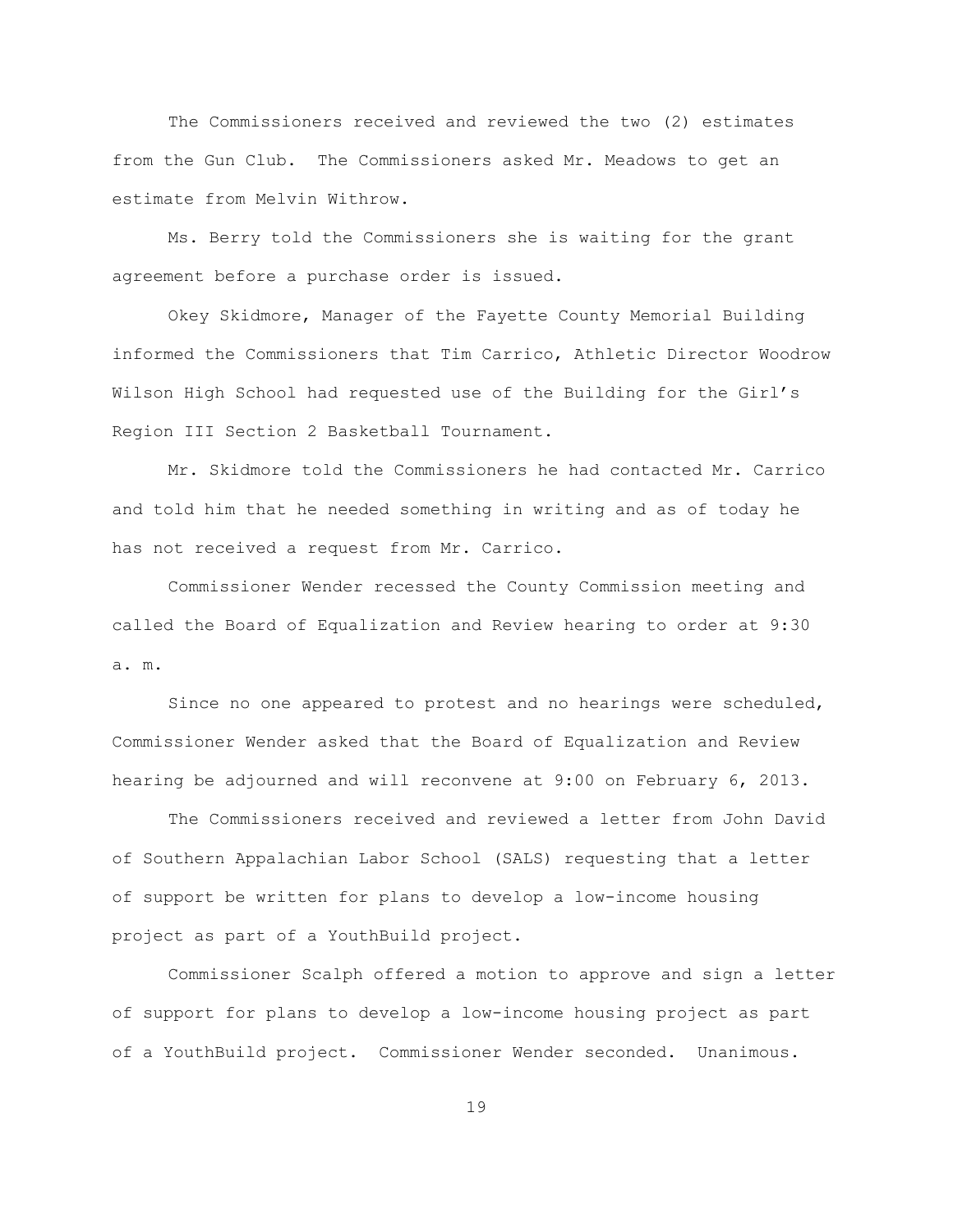The Commissioners received and reviewed a letter from John David with Page Kincaid Public Service District requesting funding in the amount of \$25,000.00 for pump repairs.

The Commissioners recessed the County Commission meeting at 10:30 a. m. and reconvened to test election equipment for the upcoming Special School Bond Levy Election being held February 9, 2013.

The Commissioners signed the certification certifying the public test conducted for the School Levy Election, February 9, 2013 was tested and found to be free from error.

The Commissioners reconvened the County Commission meeting at 10:45 a. m.

The Commissioners received and reviewed a letter from the Kanawha Falls Public Service District informing that Alfred Lynch resigned as a Commissioner on the Kanawha Falls Public Service District.

The Board is requesting that John Craffey be put on as a Commissioner in place of Alfred Lynch.

Commissioner Scalph offered a motion to appoint John Craffey to replace Alfred Lynch as a member of the Kanawha Falls Public Service District. Commissioner Wender seconded. Unanimous. An Order and a letter to serve signed.

The Commissioners signed a letter to the Elected Officials and Department Heads requesting that each office, prior to March 1, 2013 submit a detailed request for appropriations for anticipated or expected expenditures for the ensuing Fiscal Year and to schedule an appointment to discuss their budget on Friday, March 8, 2013.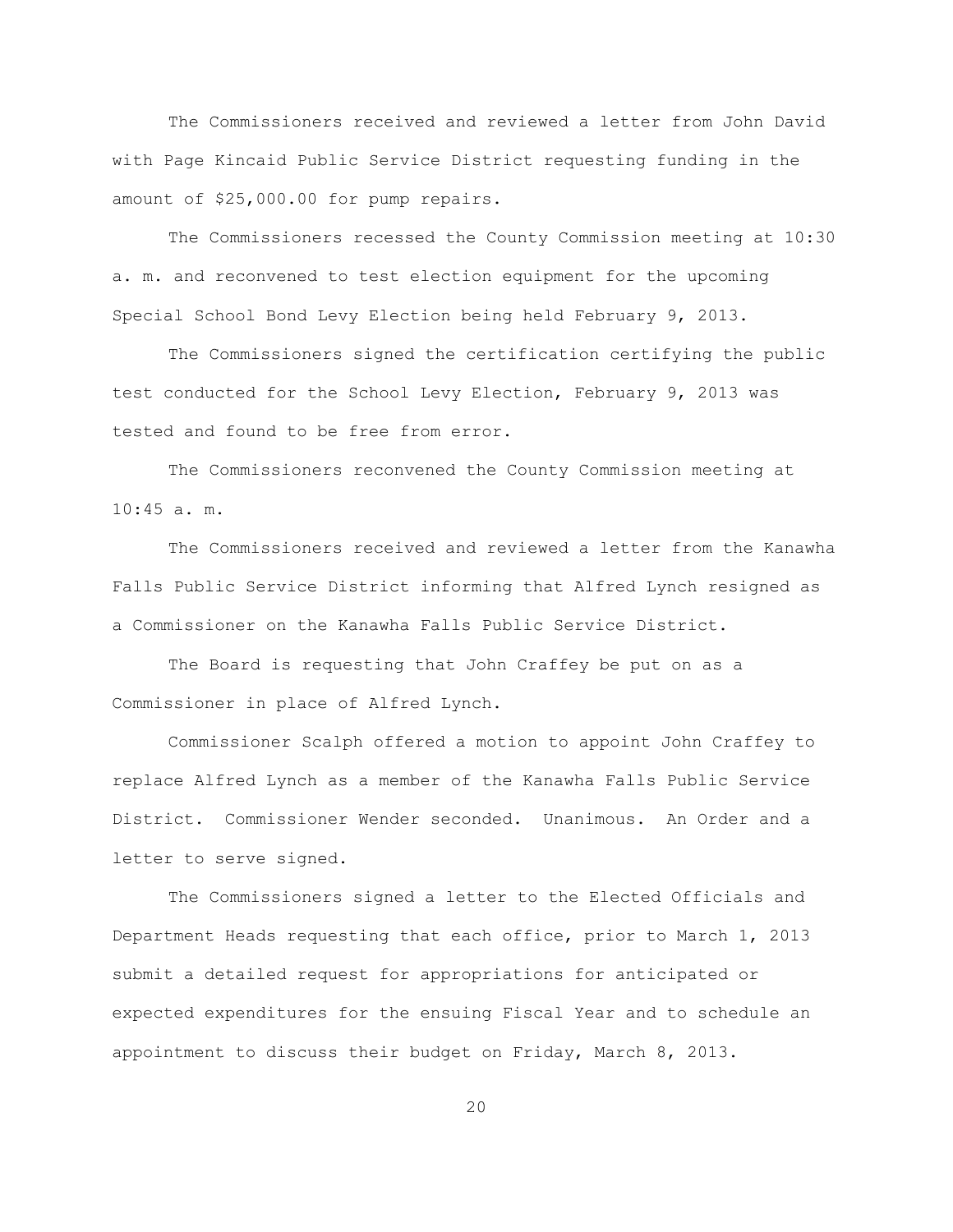Ms. Berry presented two (2) Community Participation Grant Agreements and Resolutions for the Fayette-Nicholas Chapter American Red Cross in the amount of \$2,500.00 and Gauneka Ruritan Club to renovate the Falls View Community Center in the amount of \$5,000.00 for President Wender to sign to the Commissioners.

Commissioner Scalph offered a motion to authorize Commissioner Wender to sign the Community Participation Grant Agreement and Resolution for the Fayette-Nicholas Chapter American Red Cross in the amount of \$2,500.00. Commissioner Wender seconded. Unanimous.

Commissioner Scalph offered a motion to authorize Commissioner Wender to sign the Community Participation Grant Agreement and Resolution for the Gauneka Ruritan Club to renovate the Falls View Community Center in the amount of \$5,000.00. Commissioner Wender seconded. Unanimous.

Ms. Berry presented a drawdown request for the Governor"s Community Participation Grant for the Sheriff"s Department/Dog Warden vehicle in the amount of \$4,000.00 for President Wender to sign to the Commissioners.

Commissioner Scalph offered a motion to authorize Commissioner Wender to sign the Governor"s Community Participation Grant for the Sheriff"s Department/Dog Warden vehicle in the amount of \$4,000.00. Commissioner Wender seconded. Unanimous.

Ms. Berry presented a grant application and Resolution for the Governor"s Community Participation Grant for the Fayette County 911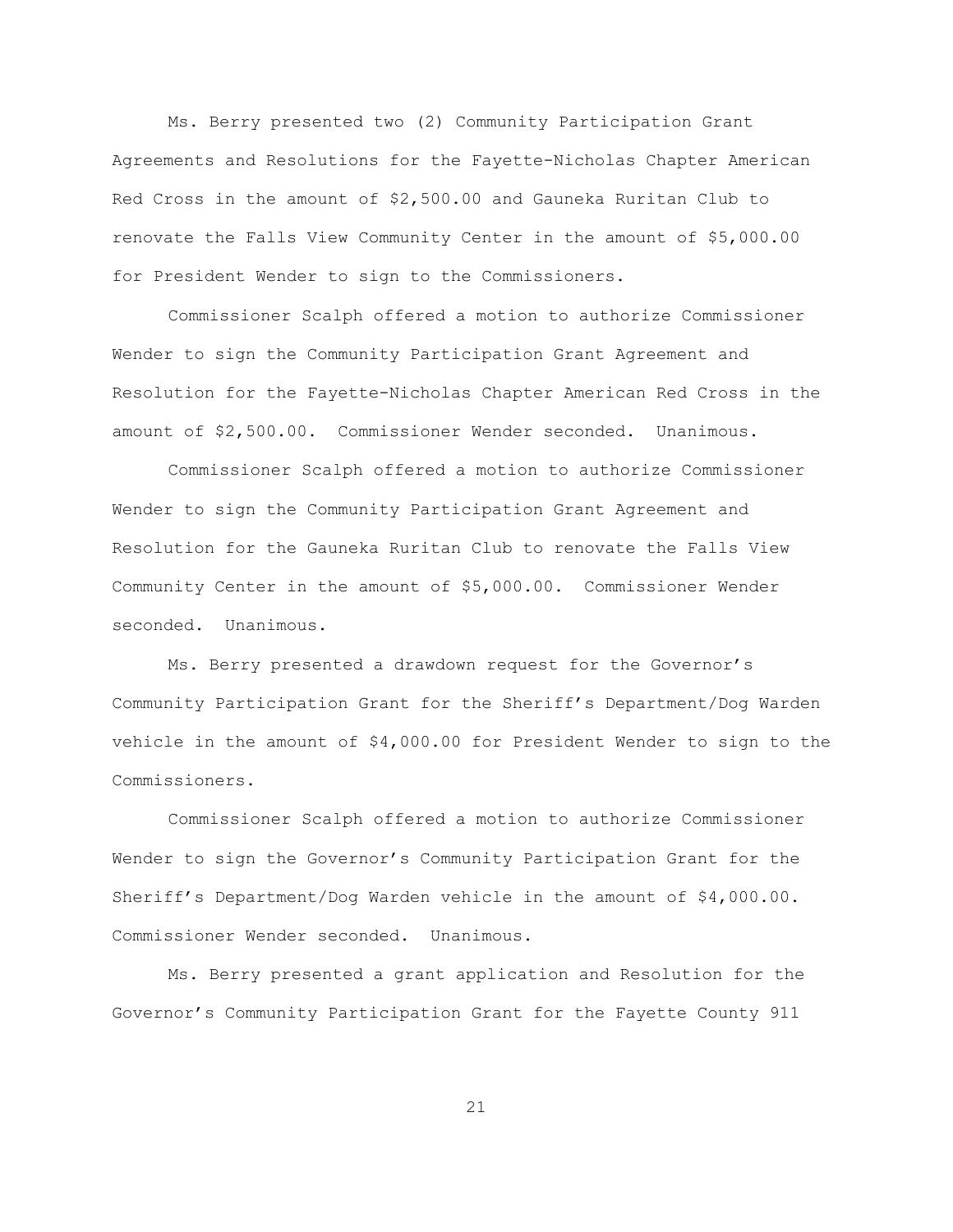Center for equipment and furnishings in the amount of \$15,000.00 for President Wender to sign to the Commissioners.

Commissioner Scalph offered a motion to authorize Commissioner Wender to sign the Governor"s Community Participation Grant for the Fayette County 911 Center for equipment and furnishings in the amount of \$15,000.00. Commissioner Wender seconded. Unanimous.

Ms. Berry presented a request from Circuit Clerk Daniel Wright for a CCIS User License in the amount of \$9,000.00 to scan documents daily for his office.

Mr. Wright told the Commissioners that the Supreme Court is to purchase six (6) scanners for his office. In the past his office has received preservation grants to microfilm documents. This would enable their office to start scanning current documents electronically.

Mr. Wright told the Commissioners there is a one time fee of \$9,000.00 and a maintenance fee will be \$180.00 per user per year (\$1,080.00 a year for 6).

Commissioner Wender asked that this be put on the February 6, 2013 agenda.

Ms. Berry informed the Commissioners they received from the State \$425,300.00 for the Fayette County 911 Tower Assistance Grant Fund. Ms. Berry told the Commissioners they would have to open a new account. Ms. Berry presented to the Commissioners documents to be signed.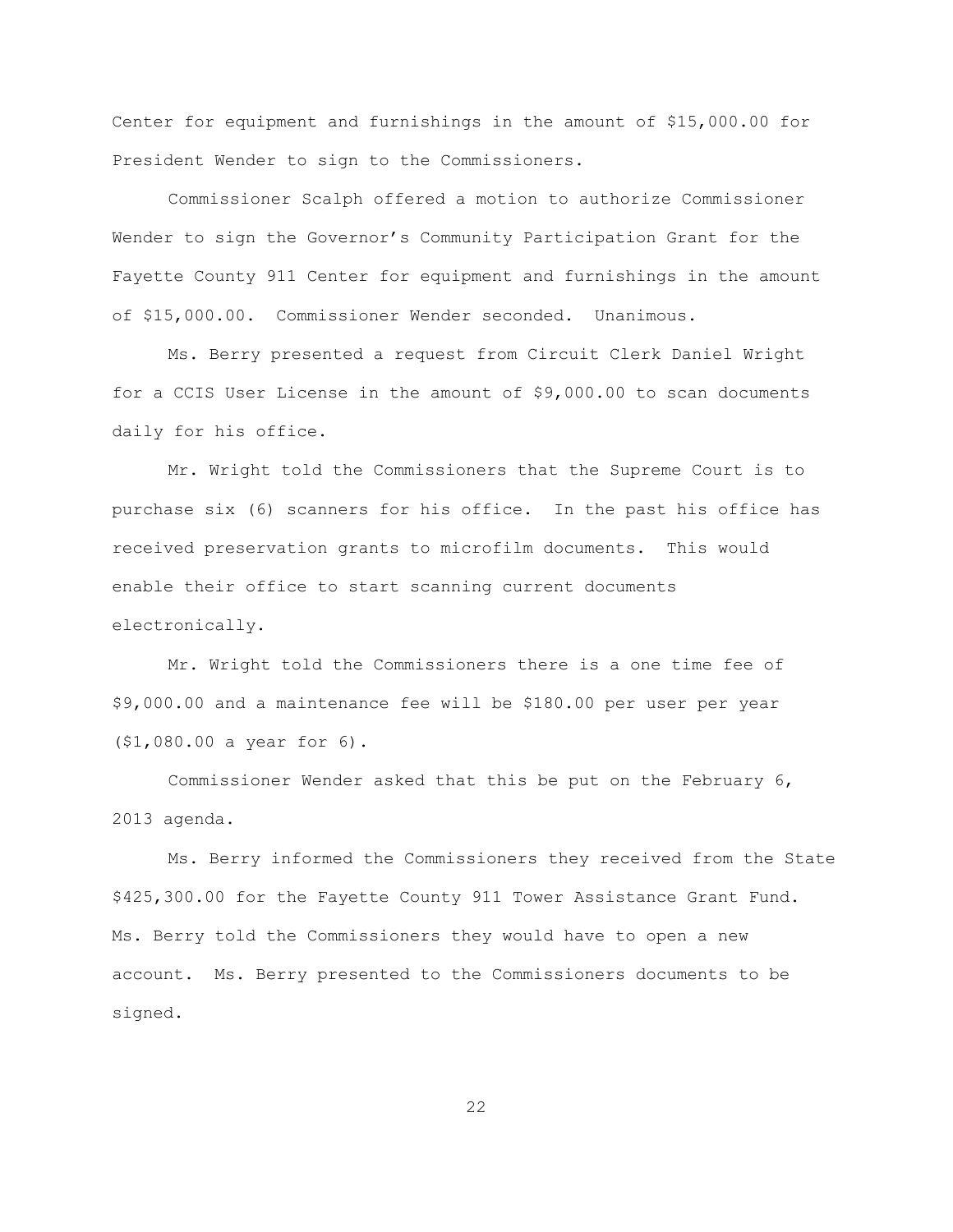Commissioner Scalph offered a motion to approve opening a new account at the Fayette County National Bank for \$425,300.00 for the Fayette County 911 Tower Assistance Grant Fund. Commissioner Wender seconded. Unanimous.

The Commissioners received and reviewed minutes from Page Kincaid Public Service District for the month of December 2012.

The Commissioners received and reviewed a letter from Sheriff Steve Kessler requesting that Trina Blackburn"s salary increase from \$21,999.92 a year to \$26,499.92 effective February 1, 2013.

The Commissioners received and reviewed a letter from BrickStreet Insurance informing that Loralie N. Hissam and Sherry Davis claims have been approved.

The Commissioners received and reviewed a letter from Senators Ronald (Ron) Miller and William Laird, IV enclosing a document certifying the funding of a Community Participation Grant of \$5,000.00 awarded to the Commission to renovate the Falls View Community Center.

The Commissioners received and reviewed a letter from the West Virginia Development Office enclosing a copy of the executed grant award and contract for the Small Cities Block Grant for the Kanawha Falls Public Service District, amount \$700,000.00.

The Commissioners received and reviewed from the Fayette County Animal Control Center/NRHS Weekly Fees Collected for the week of January 11 to January 17, 2013, amount \$145.00 and the week of January 18 to January 24, 2013, amount \$115.00.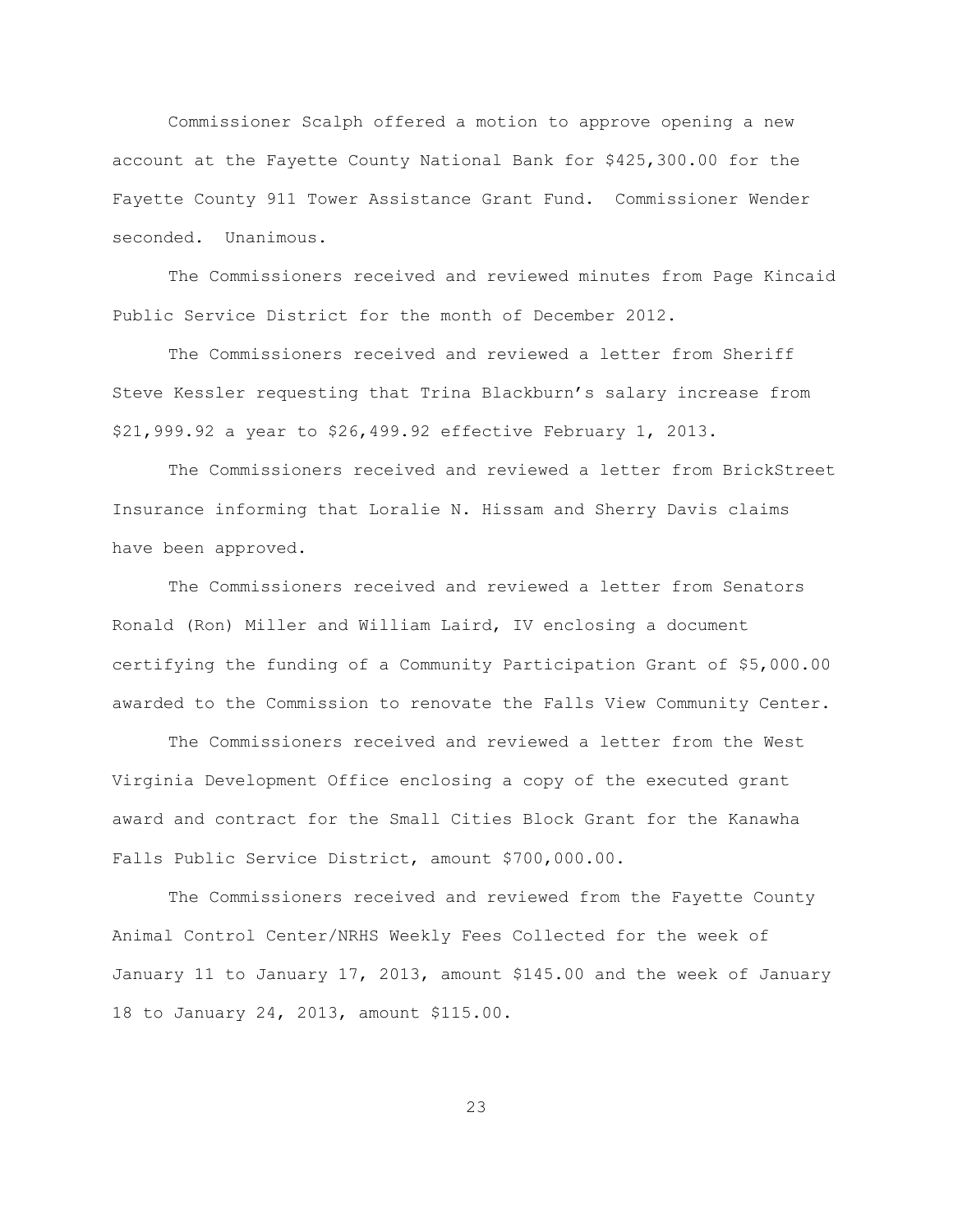The Commissioners received and reviewed letters from the Office of the State Treasurer informing that funds due for the December 2012 Table Games will be directly deposit on January 16, 2013, amount \$7,977.63 and funds due for the December Limited Video Lottery will be directly deposit on January 28, 2013, amount \$6,066.67.

The Commissioners received and reviewed from the Bank of New York Mellon an Account Statement for the period November 1, 2012 through November 30, 2012.

The Commissioners received and reviewed checks for 911 fees from Shentel, amount \$1,018.50 and Cebridge Telecom, WV, amount \$18,620.00; Franchise Fees from Suddenlink Communications, amount \$49,382.67; check from the Division of Human Serves, FRN, amount \$10,000.00; a check from the Culture and History, Archives Grant Circuit Clerk, amount \$9.091.00; a check from the Supreme Court for Community Corrections, amount \$216.00; a check from the Division of Health for the Fire Levy Fund State Grant, amount \$4,500.00 and a check from the FCSWA reimbursement, amount \$798.15.

The meeting was adjourned at 11:25 a. m. The next scheduled meeting is February 6, 2013.

FAYETTE COUNTY COMMISSION SPECIAL SESSION AND BOARD OF EQUALIZATION AND REVIEW FEBRUARY 6, 2013 COURTHOUSE FAYETTEVILLE, WV 25840 MEMBERS Present: Matthew D. Wender, John H. Lopez, Denise A. Scalph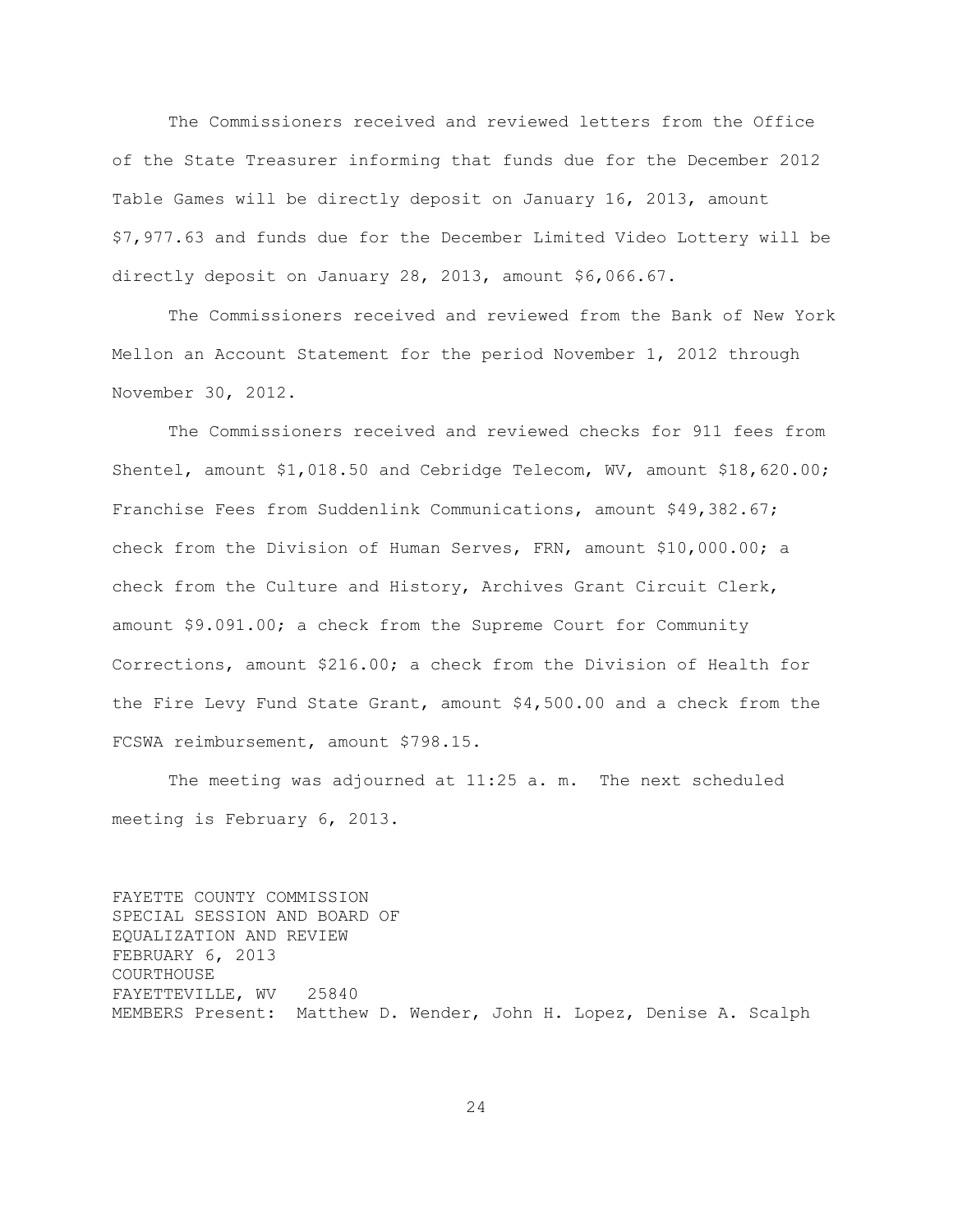The Fayette County Commission met in a special session on this  $6<sup>th</sup>$ day of February, 2013.

President Matt Wender called the meeting to order at 9:15 a.m.

Commissioner Wender informed that Eddie Young, Assessor will bring to the Commission the taxpayer who asked for the mineral hearing after the meeting with the State and the Assessor"s Office.

Commissioner Lopez offered a motion to approve vouchers and invoices, checks to be released today. Commissioner Scalph seconded. Unanimous.

Commissioner Scalph offered a motion to approve minutes of January 18, 2013. Commissioner Lopez seconded. Unanimous.

Ms. Berry presented a Community Participation Grant Agreement and Resolution for the Fayette County Shooting Sports Program in the amount of \$5,000.00 for President Wender to sign to the Commissioners.

Commissioner Scalph offered a motion to authorize Commissioner Wender to sign the Community Participation Grant Agreement and Resolution for the Fayette County Shooting Sports Program in the amount of \$5,000.00. Commissioner Lopez seconded. Unanimous.

Ms. Berry presented a letter to Bill Lanham, Superintendent for the Town Fayetteville with paperwork for a Community Participation Grant for the New River Gorge Heritage Festival in the amount of \$2,000.00.

Commissioner Wender recessed the County Commission meeting at 9:30 a. m. and called the Board of Equalization and Review meeting to Order.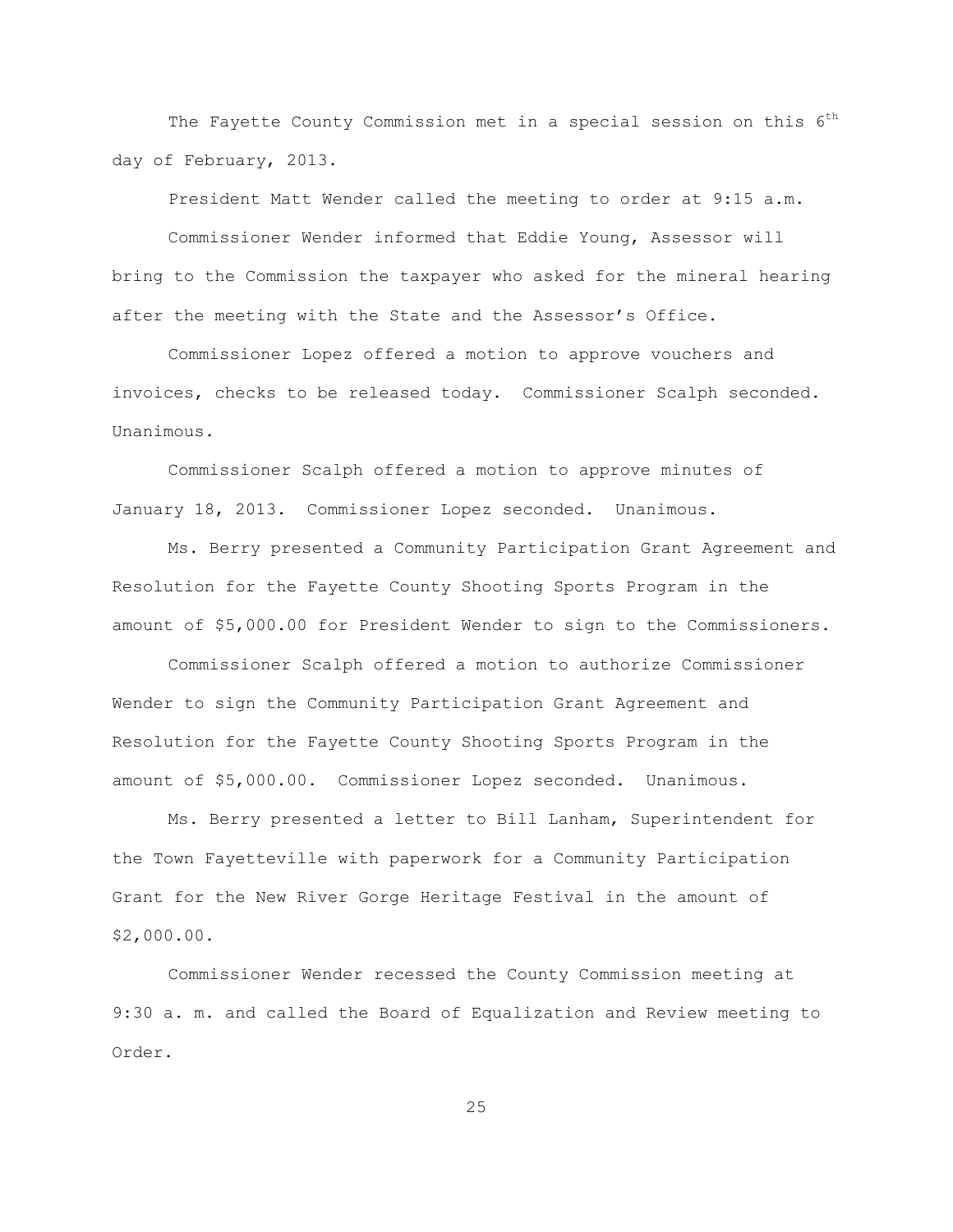Teddy Jewell appeared before the Commission to present his application for review of property assessment.

Teddy Jewell, Timothy Waggoner, Attorney for the West Virginia State Tax Department and Christopher Farmer, Geologist for the West Virginia State Tax Department were sworn in.

The problem between Teddy Jewell and the State was resolved. The flaw was in mapping and taxes were reduced. The revised amount of \$9,001 in coal value.

Commissioner Wender informed the Commission would take the evidence in this matter and make a decision by February 22, 2013.

The Commission recessed the Board of Equalization and Review hearing at 9:35 a.m.

The Commission reconvened the County Commission meeting at 9:35 a.m.

Ms. Berry presented a request from Tim Carrico, Athletic Director for Woodrow Wilson High School for the use of the Fayette County Memorial Building for the girl"s Region III, Section 2 Basketball Tournament on February  $20^{th}$  and February  $22^{nd}$ , 2013 to the Commissioners.

Commissioner Lopez offered a motion to approve use of the Fayette County Memorial Building for the Woodrow Wilson High School Girl"s Region III, Section 2 Basketball Tournament on February  $20<sup>th</sup>$  and February 22<sup>nd</sup>, 2013. Commissioner Scalph seconded. Unanimous.

Ms. Berry presented a request from Circuit Clerk Daniel Wright for CCIS User License in the amount of \$9,000 to scan documents daily for his office. The Supreme Court is to purchase six (6) scanners for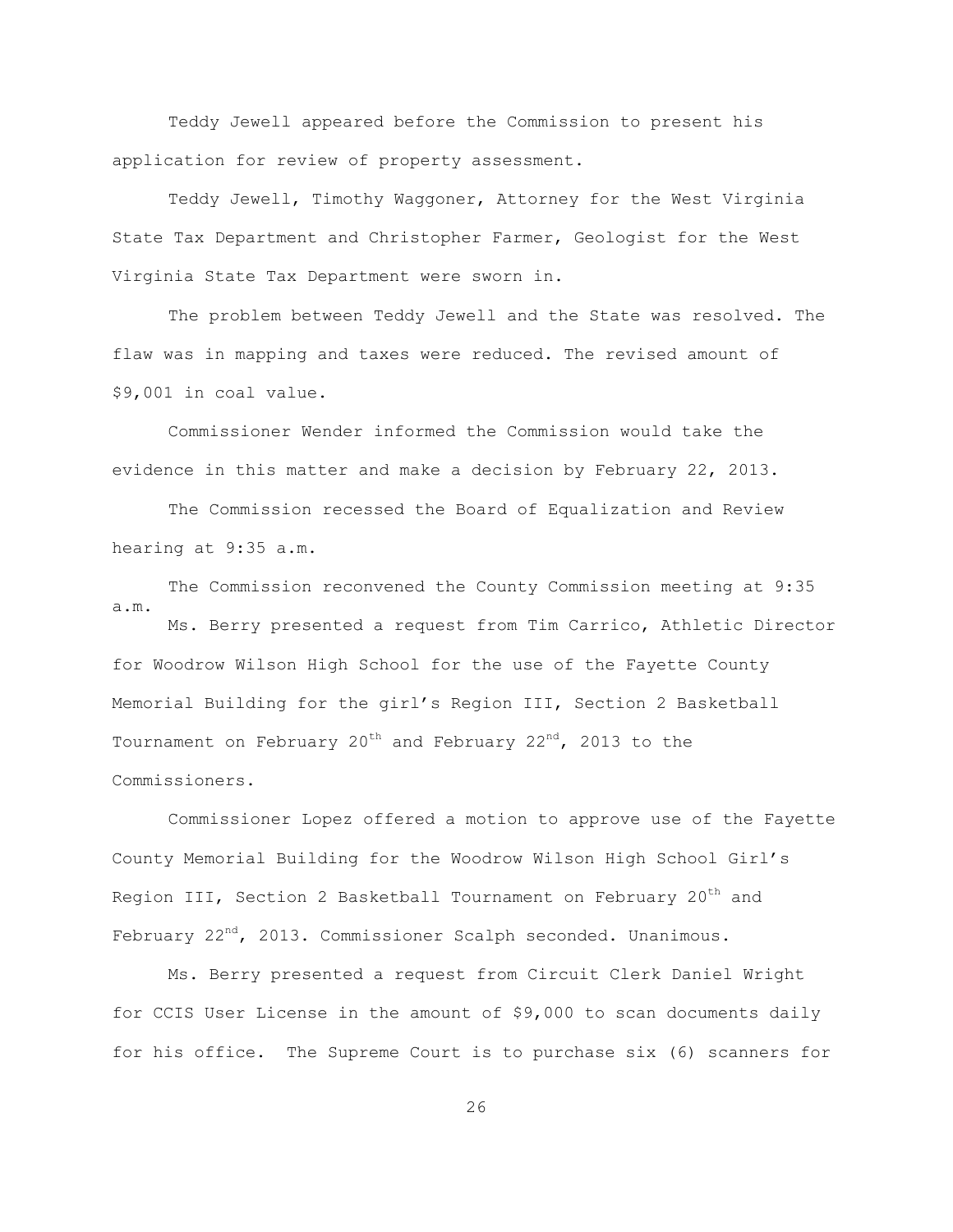the office. In the past his office has received preservation grants to microfilm documents electronically. One time fee of \$9,000.00. Maintenance Fee will be \$180.00 per user per year (\$1,080.00 a year for 6) to the Commissioners.

Commissioner Lopez offered a motion to approve request from the Circuit Clerk to purchase CCIS User License in the amount of \$9,000.00 to scan documents daily for his office and to approve Maintenance Fee of \$180.00 per user per year (\$1,080.00 a year for 6). Commissioner Scalph seconded. Unanimous.

Commissioner Wender made a motion to reconvene the Board of Equalization and Review hearings at 11:00 a. m.

Pete Schreiber representative for the WV Land Portfolio was sworn in.

Christopher Farmer, Geologist for the West Virginia State Tax Department presented to the Commissioners case Parcel/Map No. 10-01- 999-0609-3032-0000. The PC6 on these accounts were valued T-20s to begin with and when they reviewed in Charleston they lowered the values on some of the PC6 after reviewing later some changed back to the original T-20s values and some of the T-40s unmineable. WV Land Portfolio then received more information. Amounts were decreased back to T-20. County Commission reviewed the numbers.

Mr. Farmer presented to the Commissioners case Parcel/Map No. 01- 9999-0609-3032.0000 the PC6 was returned to a T-20 value and was returned to its original appraised coal value of \$120,823 it was increased, Parcel/Map No. 01-9999-0609-3069.0000 reduced to \$3,315 went from T-40 to unmineable, Parcel/Map No. 01-9999-0609-2729.0000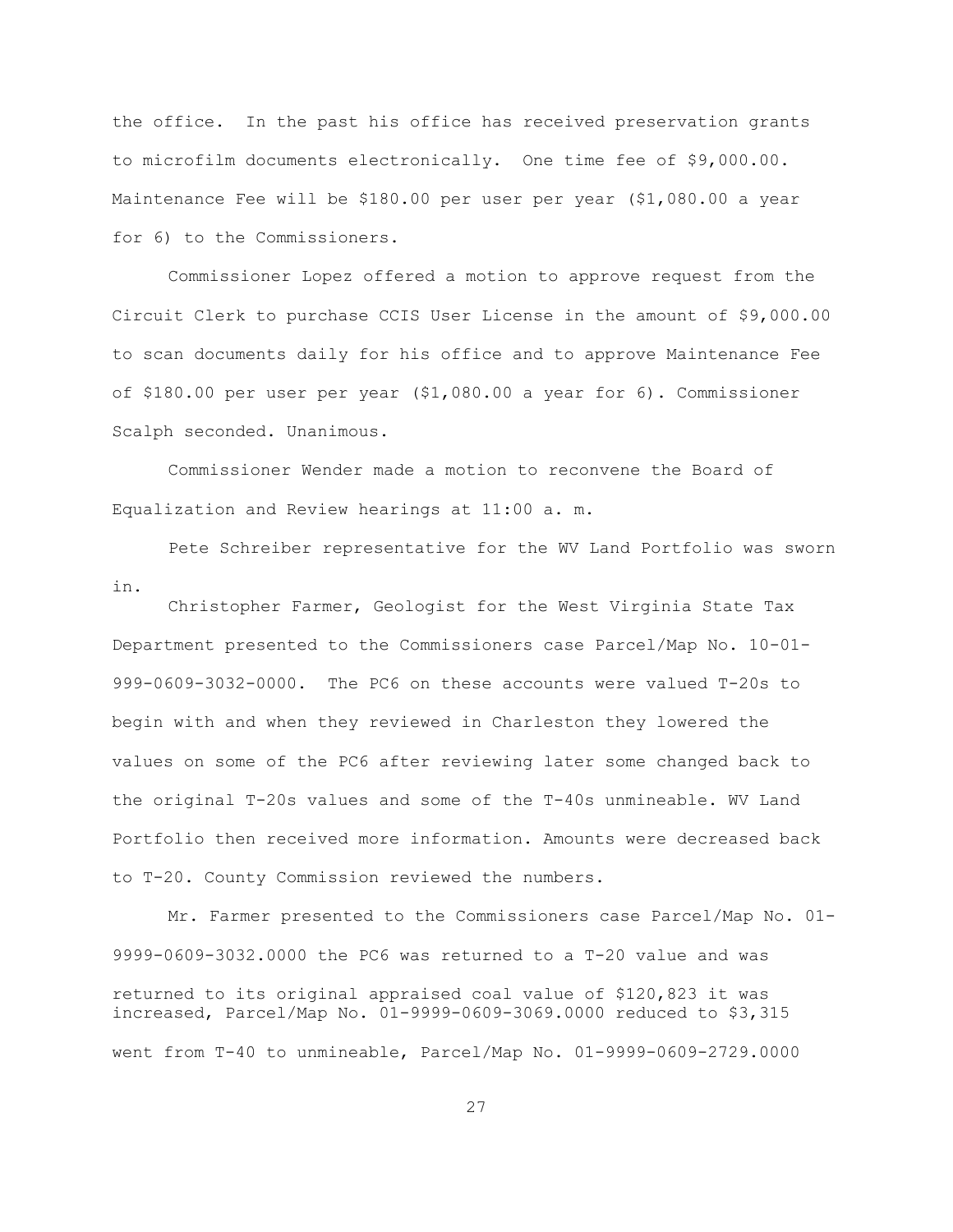reduced to \$119,268 went from T-40 to T-20, Parcel/Map No. 01-9999- 0609-2747.0000 reduced to \$26,510 remained as T-40, Parcel/Map No. 01-9999-0609-3050.0000 reduced to \$84,276 remained as T-40, Parcel/Map No. 01-9999-0609-2694.0000 reduced to \$5,905 went from T-40 to unmineable, Parcel/Map No. 01-9999-0609-2756 reduced to \$537 went from T-40 to unmineable.

The Commission recessed the Board of Equalization and Review hearing at 11:05 a.m.

The Commission reconvened the Board of Equalization and Review hearing at 11:45 a.m.

Jack Gembach,III representative for Midvale Colliery and T.A. Deitz Estate was present and was sworn in.

Consol Energy leases land from Midvale Colliery and T.A. Deitz Estate. Land was stated active on January 1, 2012 and was not. Amendment was received from Consol Energy to the Assessor"s Office today.

Mr. Gembach is asking that the property be changed to reserve property which will decrease to \$2.2 million. State Tax Department opinion is that this is a clerical error recommends proceeding as exoneration does not have to be during Board of Equalization and Review hearing. The mistake was made clerically on the review by the Consol Energy.

 Prosecuting Attorney Carl Harris recommends leaving case open and having numbers reviewed.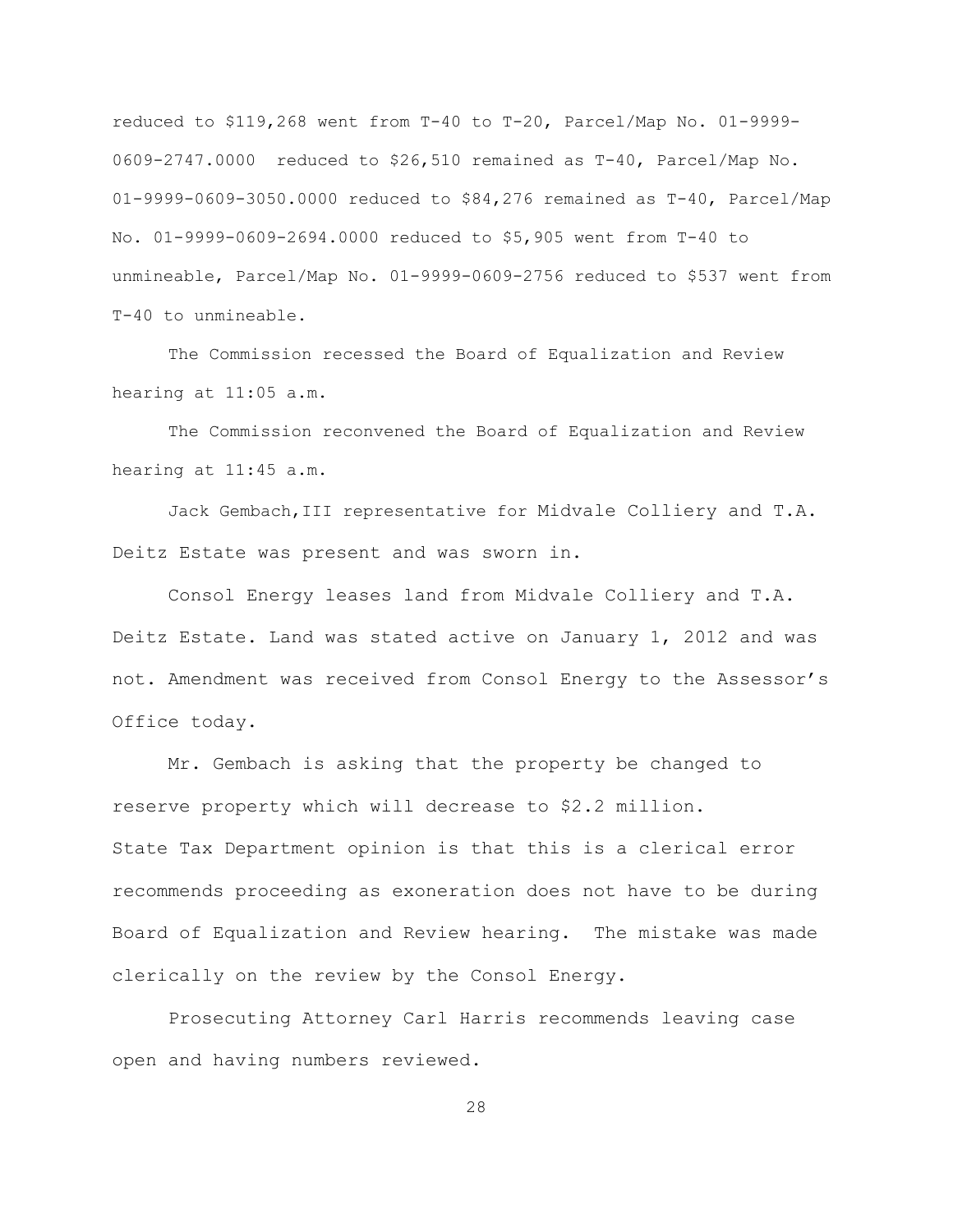Assessor Eddie Young believes this should be resolved by the Board of Equalization and Review.

Mr. Gembach informed the Commissioners that Eagle Land Company has withdrawn their application.

The Commission recessed the Board of Equalization and Review hearing at 12:00 p. m.

Commissioner Wender reconvened the County Commission at 12:00 p. m.

Commissioner Wender made a request to Stephanie Sears to review repeat purchases over \$15,000 a year and research whether or not they need to bid out. Historically, over \$15,000 knowing going forward they are the vendors we use.

The Commission reconvened the Board of Equalization and Review hearing at 12:45 p .m.

Barbara Singer, representative for H3 LLC was sworn in.

One of H3 LLC"s accounts was changed (No change on the other accounts.)

Mr. Farmer presented case Parcel/Map No. 10-01-9999-0900- 0792.0000 had T-20 on Sewell reduced to T-40 \$21,041 from approximately \$165,000.

The Commission adjourned mineral hearings as Board of Equalization and Review at 12:50 p. m. and will reconvene shortly to hear Industrial Hearings.

The Commission reconvened as Board of Equalization and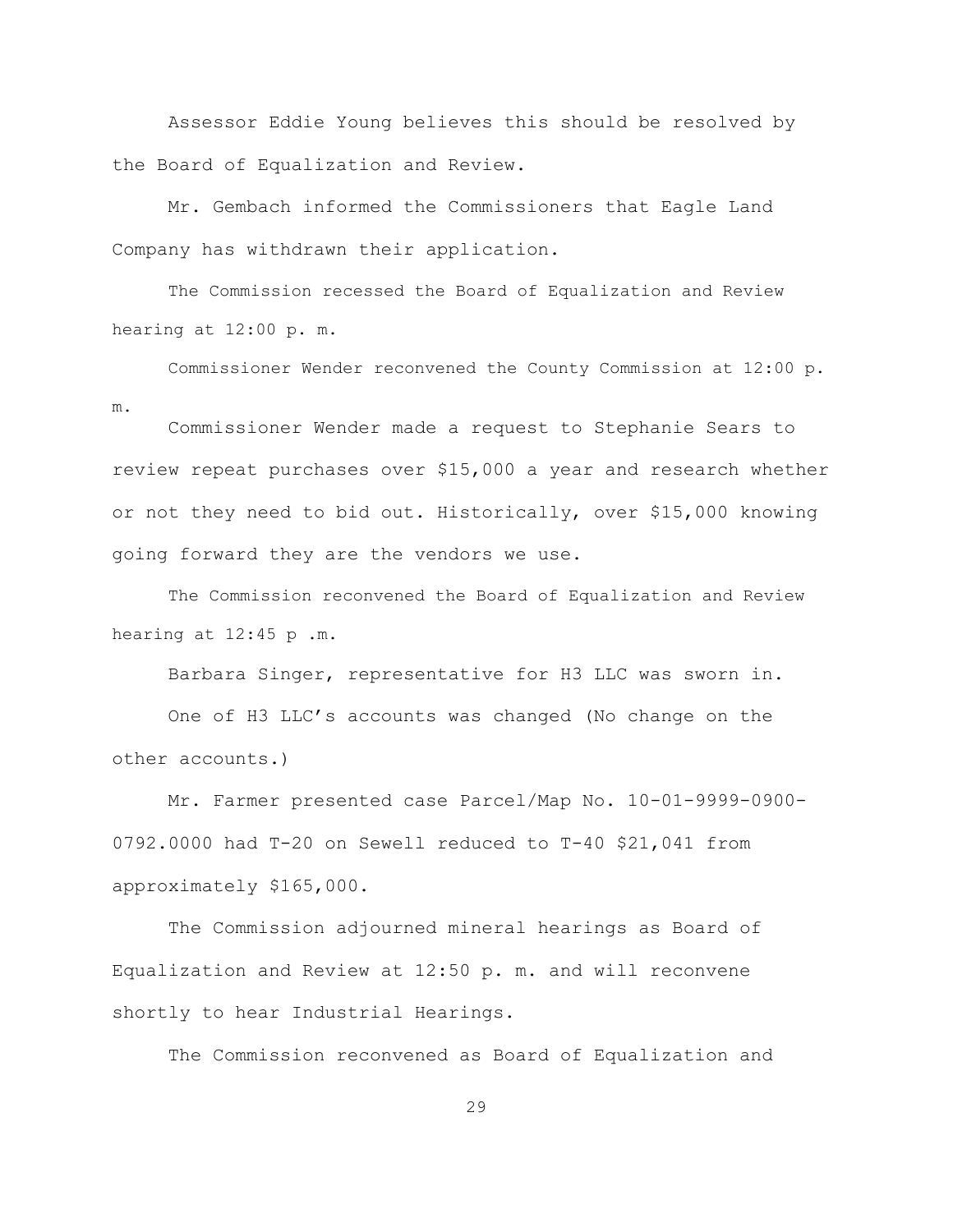Review to hear Industrial hearings at 1:00 p. m.

Brian Perry representative for Georgia-Pacific, LLC was sworn in. Also present were Leslie Patrick and Denise Wilson.

Mr. Perry told the Commissioners that the land being reviewed is currently idle. Georgia-Pacific wants part for equipment to be reduced by 50% and real property to be reduced to 2012"s amount.

Mr. Perry told the Commissioners that Georgia Pacific is asking for a \$678,600 reduction in the building value.

Commissioner Wender informed that the Fayette County Commission will take all requests under advisement and will make their decision by February 22<sup>nd</sup>, 2013.

The Commission adjourned as Board of Equalization and Review until February  $11^{\text{th}}$ , 2013.

The meeting was adjourned at 1:15 p.m. The next scheduled meeting is February 11, 2013.

FAYETTE COUNTY COMMISSION SPECIAL SESSION AND BOARD OF EQUALIZATION AND REVIEW FEBRUARY 11, 2013 COURTHOUSE FAYETTEVILLE, WV 25840 MEMBERS Present: Matthew D. Wender, John H. Lopez, Denise A. Scalph

The Fayette County Commission met in a special session on this 11<sup>th</sup> day of February, 2013.

Commissioner Wender called the meeting to order at 9:05 a.m.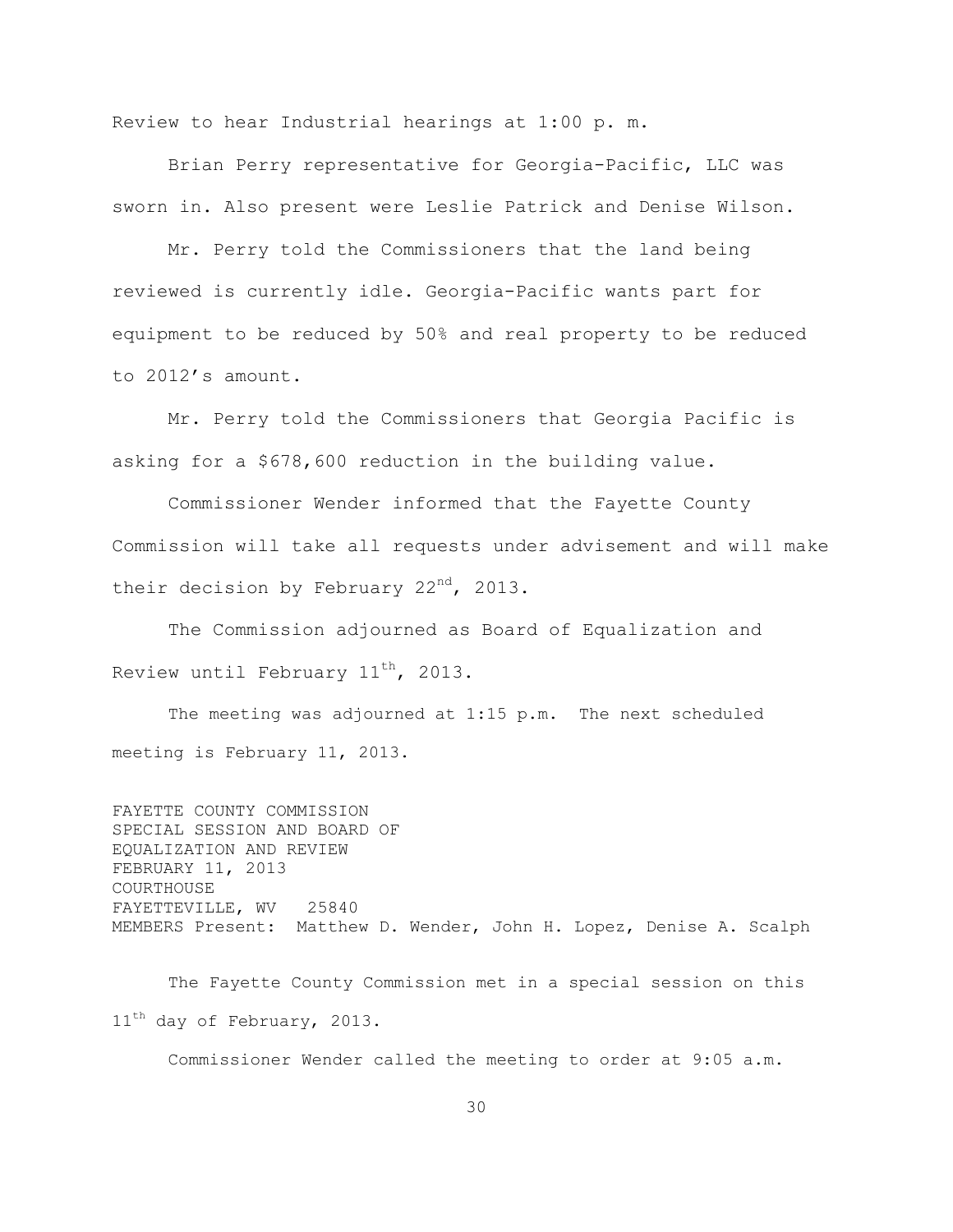Commissioner Lopez offered a motion to approve vouchers and invoices, checks to be released today. Commissioner Scalph seconded. Unanimous.

Commissioner Lopez offered a motion to approve  $1<sup>st</sup>$  half payrolls to be released on the  $15^{th}$  and approve  $2^{nd}$  half payrolls to be released on the 28<sup>th</sup>. Commissioner Scalph seconded. Unanimous.

Ms. Berry presented a Governor"s Community Participation Grant Application and Resolution for CODA Mountain Music Academy/Equipment for \$5,000.00 for Commissioner Wender to sign to the Commissioners.

Commissioner Scalph offered a motion to approve and authorize Commissioner Wender to sign the Governor"s Community Participation Grant and Resolution for CODA Mountain Music Academy/Equipment in the amount of \$5,000.00. Commissioner Lopez seconded. Unanimous.

Ms. Berry presented a Governor"s Community Participation Grant Agreement and Resolution for the Sportsman Recreation Center to construct a concrete pad and storage building in the amount of \$3,000.00 for Commissioner Wender to sign to the Commissioners.

Commissioner Lopez offered a motion to approve and authorize Commissioner Wender to sign the Governor"s Community Participation Grant Agreement and Resolution for the Sportsman Recreation Center to construct a concrete pad and storage building in the amount of \$3,000.00. Commissioner Scalph seconded. Unanimous.

The Commissioners signed a letter to Janis Kitzmiller, Family Law Judge requesting reimbursement for rent in the amount of \$2,700.00 for the month March 2013.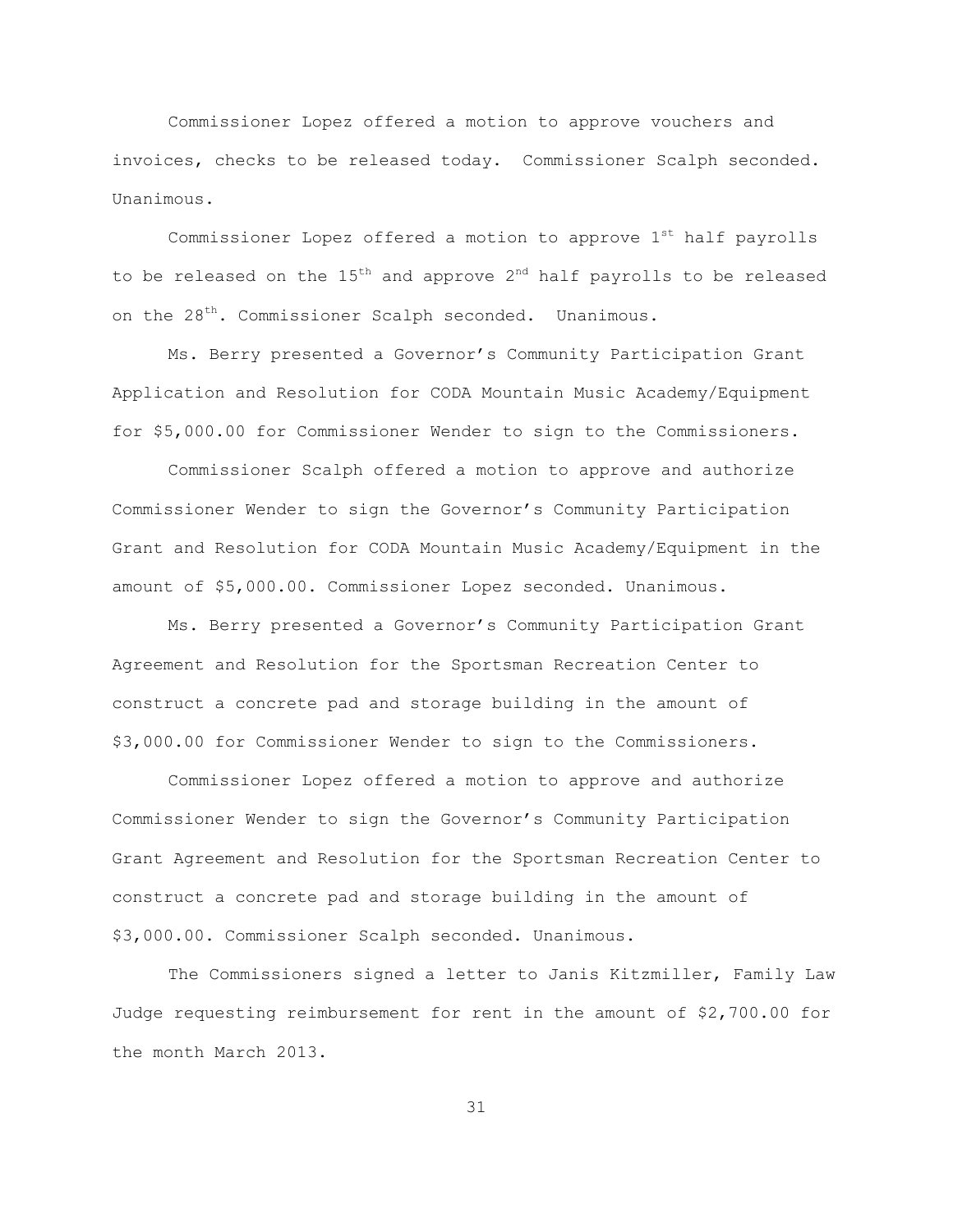Debbie Berry presented a letter to Kelvin E. Holliday, County Clerk for the Commissioners to sign (Copy of the letter attached). The letter is asking for an update on the County Clerk"s office operations of the office and managing important documents.

 Commissioner Scalph offered a motion to approve and sign letter and send the letter to Kelvin E. Holliday regarding operations of the County Clerk"s Office and managing important documents. Commissioner Lopez seconded. Unanimous.

Commissioner Wender offered a motion to enter into the Board of Equalization and Review hearing at 9:15 a. m. Commissioner Scalph seconded. Unanimous.

Brandon Seward representative for Landquest, LLC was sworn in.

Mr. Seward informed the Commissioners that the first property in question is Lot 3, Section 3, Beards Fork – Pictures were shown. This property was previously appraised in 2012 for \$16,600, it is currently appraised for \$20,600.

Mr. Young told the Commissioners the basis of the change, the County modifier increased and the depreciation table changed.

Mr. Young told the Commissioners he felt that the proposed appraisal is correct.

Mr. Seward felt appraisal was too high. Arguments were made.

Mr. Seward presented the second property in question, Lot 6, Block A, Montgomery Heights, Property 50 x 115.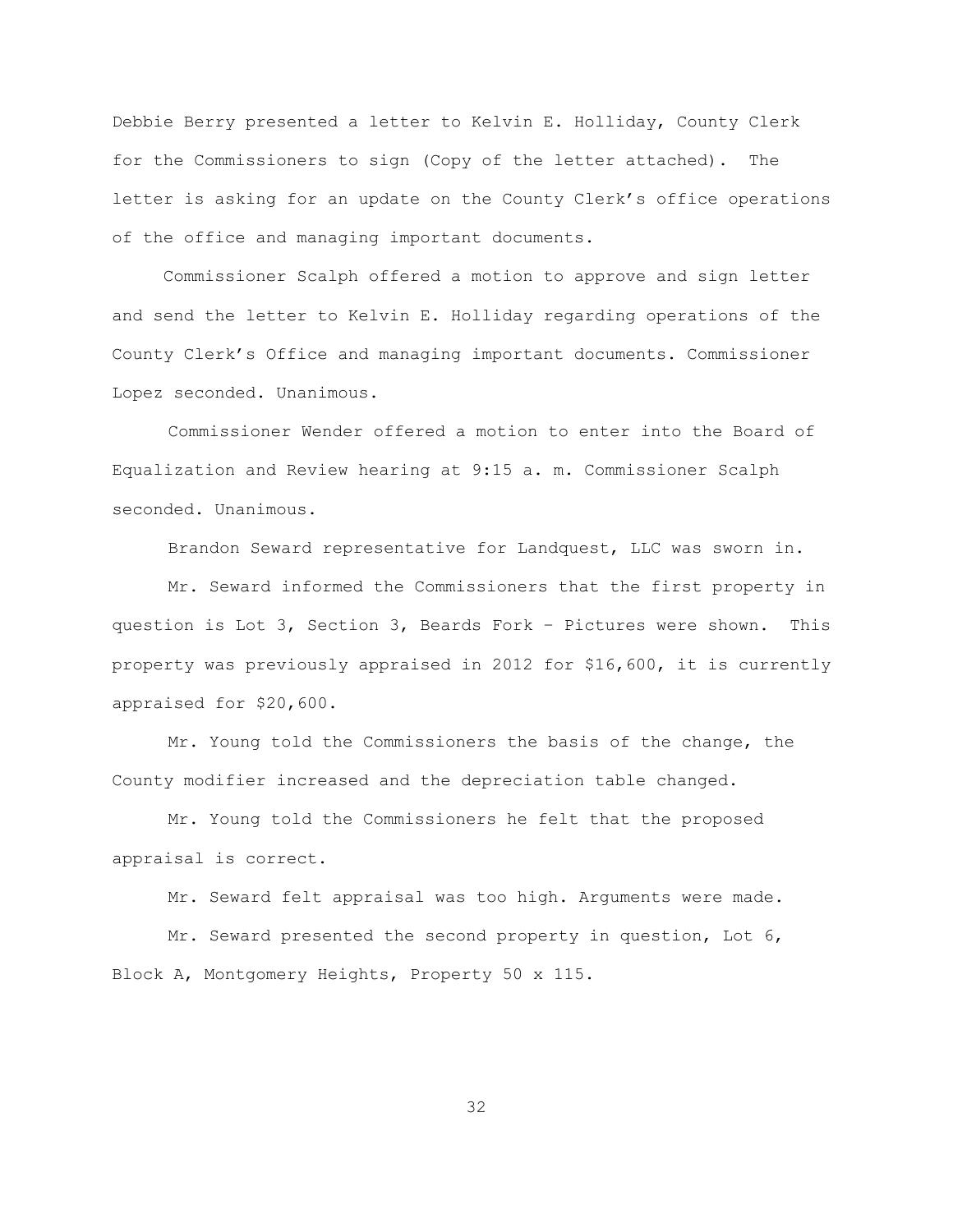Mr. Seward told the Commissioners this property was previously appraised for \$16,700, it is currently appraised for \$21,700 (removed heat and reduced \$900).

Mr. Young told the Commissioners the basis of the change, the County modifier increased and the depreciation table changed.

Mr. Young told the Commissioners he felt that the proposed appraisal is correct.

Mr. Young explained depreciation on houses and property to the Commissioners and Mr. Seward.

Mr. Seward felt properties are not up to those standards and should not be assessed like his neighbors. Mr. Seward requested representation from Roger Lambert who is involved with other sales with Landquest.

Commissioner Wender asked Brian Parsons, Assistant Prosecuting Attorney to take the matter to the Prosecuting Attorney and get a legal opinion and respond back to the Commission before February  $22<sup>nd</sup>$ .

Mr. Seward presented the following properties in question:

```
Lot 7 Smithers Creek Resubdivision
Previously - $18,000
    Current - $22,100
```
Mr. Young left to reevaluate property. Mr. Young returned and informed the Commissioners he had reassessed the value, current appraisal has been changed to \$17,100. Mr. Young told the Commissioners he feels this appraisal is correct.

Part Lot Kanawha Falls Previously  $-$  \$29,500 Current - \$31,700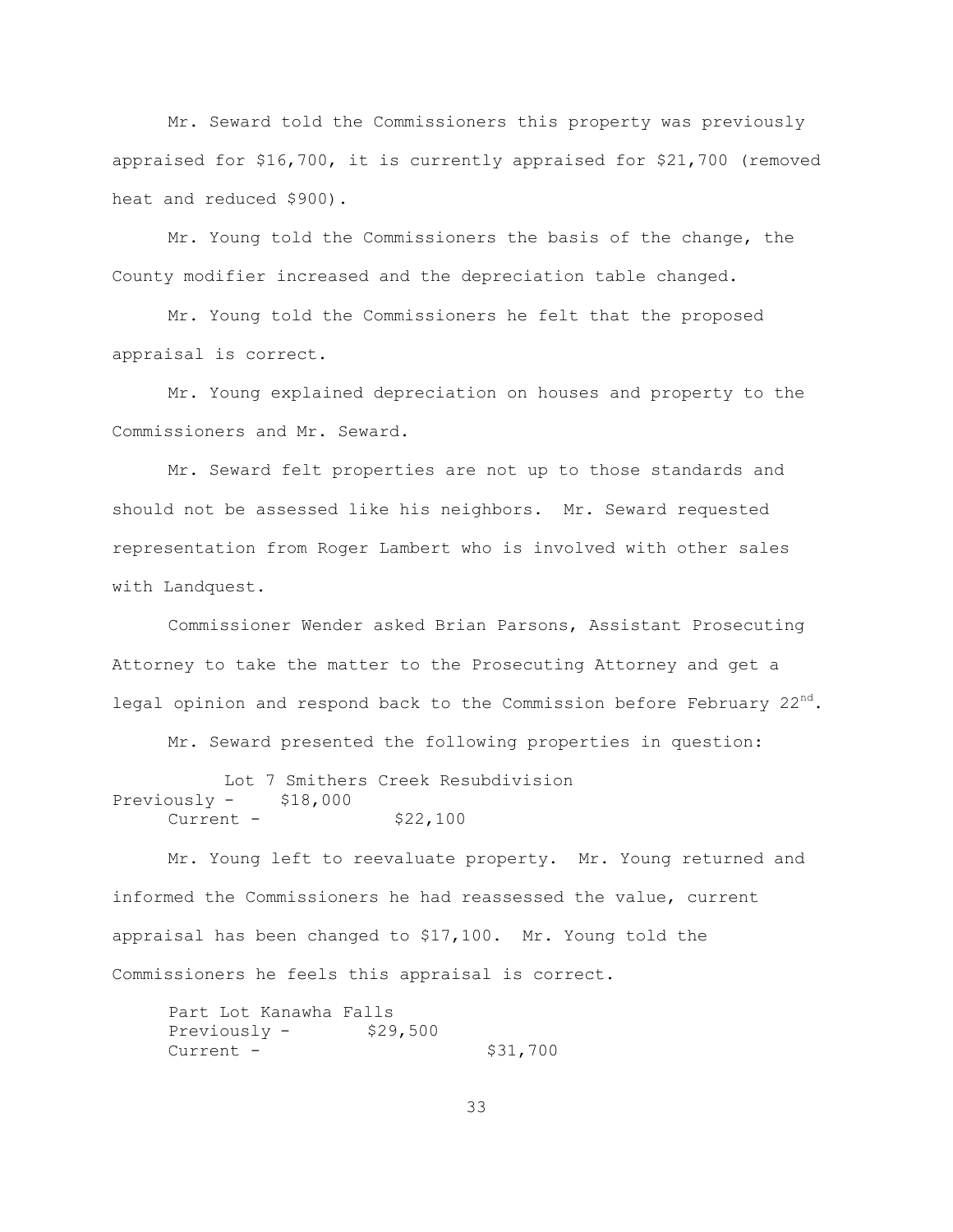Mr. Young told the Commissioners he felt that the proposed appraisal is correct. 10-MTH 20 Mile Previously  $-$  \$38,300 Current - \$30,300 Mr. Young told the Commissioners he felt that the proposed appraisal is correct. Mr. Seward withdrew this property. This was accepted by the assessor. Lot 19 Lilly Meadows Previously  $-$  \$19,100 Current - \$25,100 Mr. Young told the Commissioners he felt that the proposed appraisal is correct. Mr. Seward withdrew this property. This was accepted by the assessor. Lot 52 Glasgow Subdivision Previously - \$26,200 Current - \$30,500 Mr. Young told the Commissioners he felt that the proposed appraisal is correct. Mr. Seward withdrew this property. This was accepted by the Assessor. Lot 114 Kilsyth Previously \$16,000 Current - \$19,600 Mr. Young reassessed the value, the current appraisal value has been changed to \$10,600. Mr. Young told the Commissioners he feels this appraisal is correct.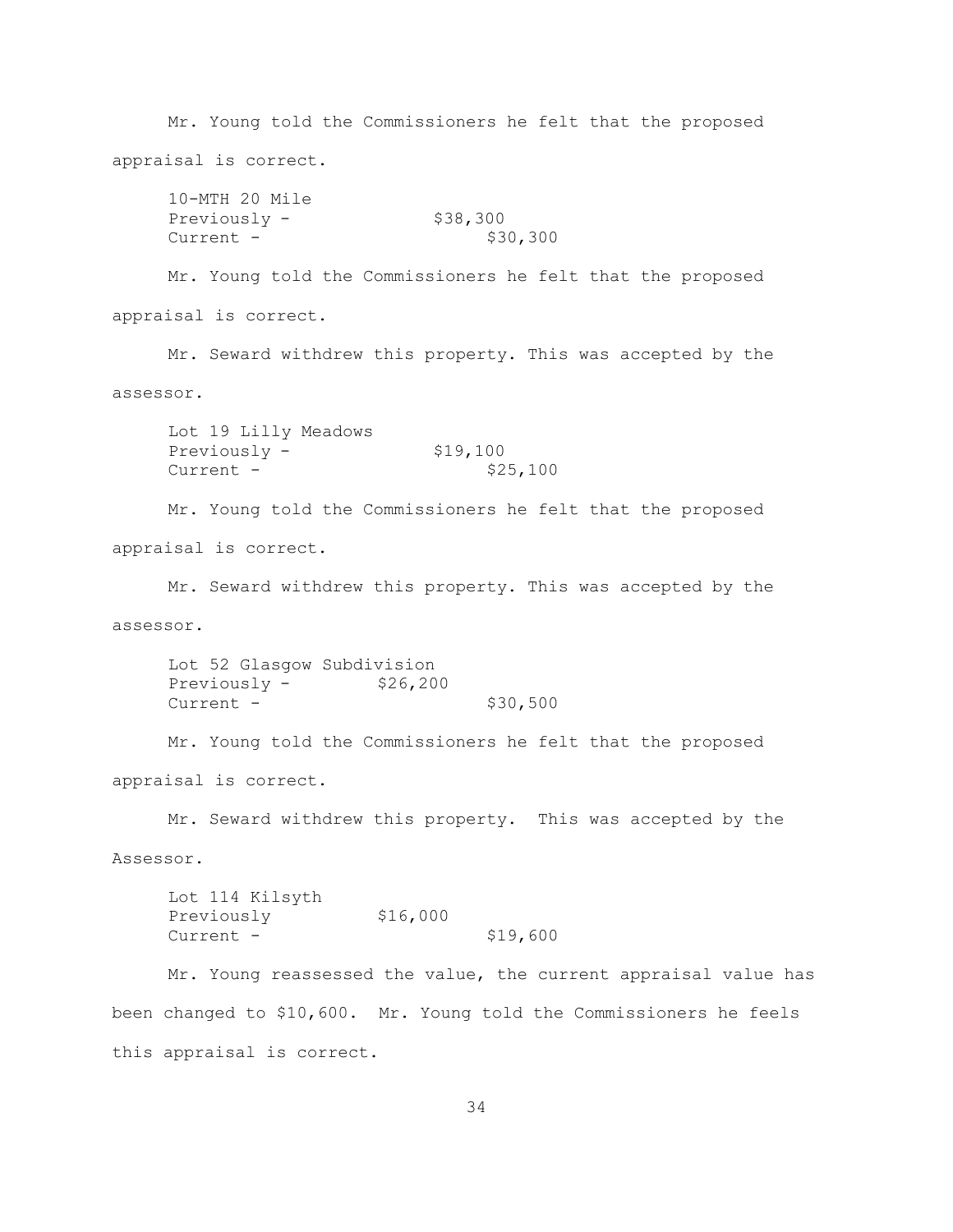Lot 29, Lee Subdivision  $Previously -$  \$18,600  $Current -$  \$24,100 The Commissioners asked the Assessor to revisit the properties

and take pictures then make recommendation.

The Commissioners asked the Assessor to write a letter with his recommendation and copy Landquest.

The Commission recessed the Board of Equalization and Review hearing at 10:30 a. m. and reconvened the County Commission meeting.

Tim Richardson, Zoning Officer and David Neal, E911 Coordinator appeared before the Commission to discuss a tower site for Homeland Security on private land.

A public hearing is set for March  $4^{th}$ , 2013.

Mr. Richardson told the Commissioners their name is on the \$100,000 Assurety Bond.

Mr. Richardson told the Commissioners they need to make a decision on whether to waive the fees for the Assurety Bond, application fee and the permit fee. Neither Mr. Richardson nor Mr. Neal see this tower as ever being removed and this is a great service that is needed.

Prosecuting Attorney Carl Harris sees no problem waiving both fees because of the advantage this tower will bring.

The Assurety Bond issue is discussed.

The Commissioners asked Mr. Neal to get an Agreement between the Landowner and the State for the Prosecuting Attorney to review before the Commission makes a decision about the Assurety Bond.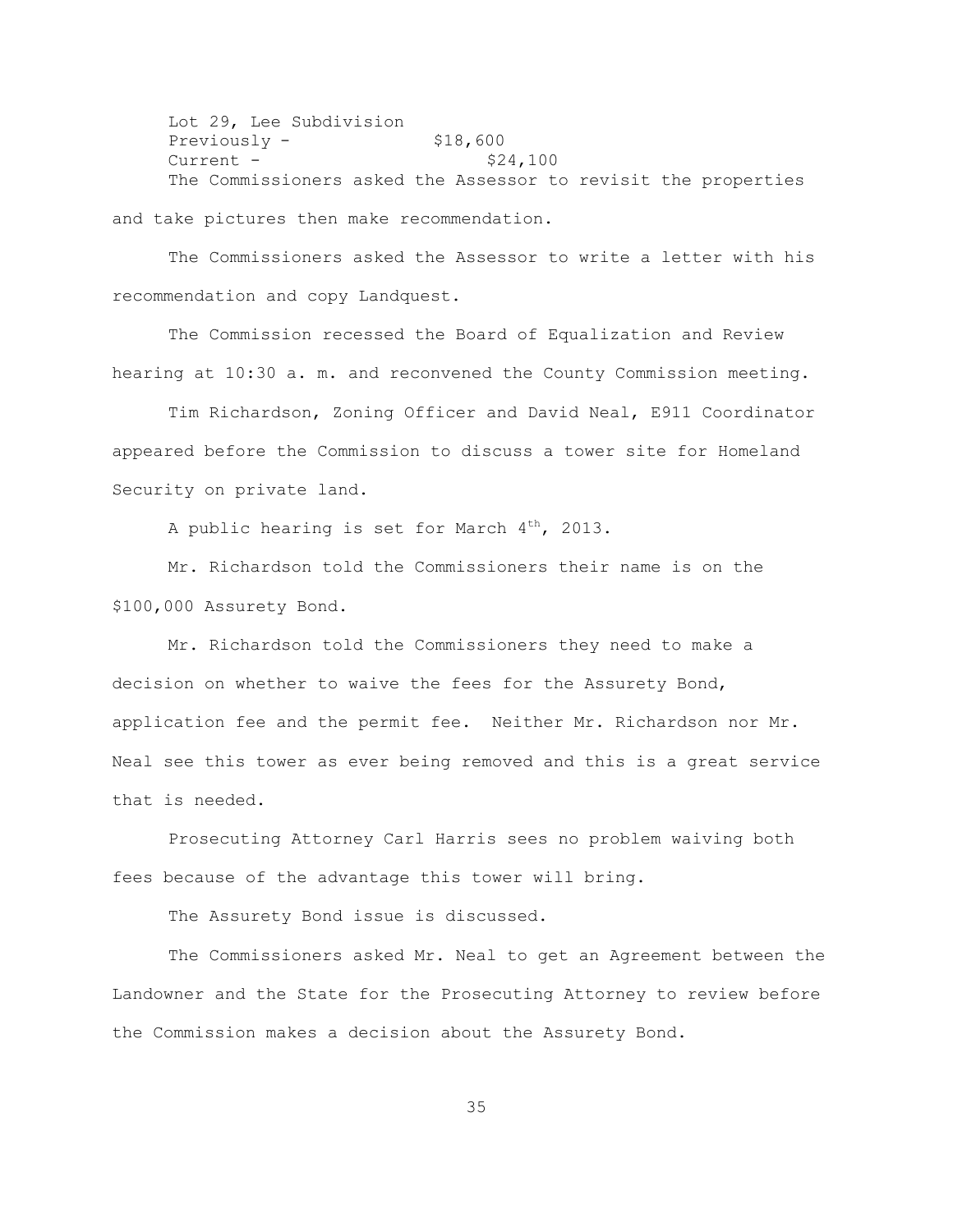David Neal gave an update on the 911 Tower. Mr. Neal told the Commissioners everything is ready to proceed after the March  $4<sup>th</sup>$  public hearing.

Commissioner Wender requested a written timeline from David Neal. Commissioner Wender called for a motion on the Tower for the State on private property.

Commissioner Scalph offered a motion to waive the \$500 application fee and the \$2,000 permit fee. Commissioner Lopez seconded. Unanimous.

Commissioner Scalph offered a motion to issue a letter asking for contracts regarding removal of the tower. If there is no such Agreement, the County requests a letter from the State in place of the Assurety Bond. Commissioner Lopez seconded. Unanimous.

Commissioner Wender made motion to reconvene as the Board of Equalization and Review Board at 11:05 a. m. to discuss hearings.

The Commissioners signed letters to Teddy Jewell, WV Land Portfolio, LLC, Midvale Colliery and TA. Deitz Estate, H3 LLC and Georgia Pacific giving their decision for their applications for review of property assessment.

1. Robert Keefer – No Hearing

2. Teddy Jewell – Parcel/Map No. 10-01-19-0039.0000, the State Recommendation to decrease value from T-20 to T-40.

> Commissioner Lopez offered a motion to approve the State recommendation to decrease value from T-20 to T-40. Commissioner Scalph seconded. Unanimous.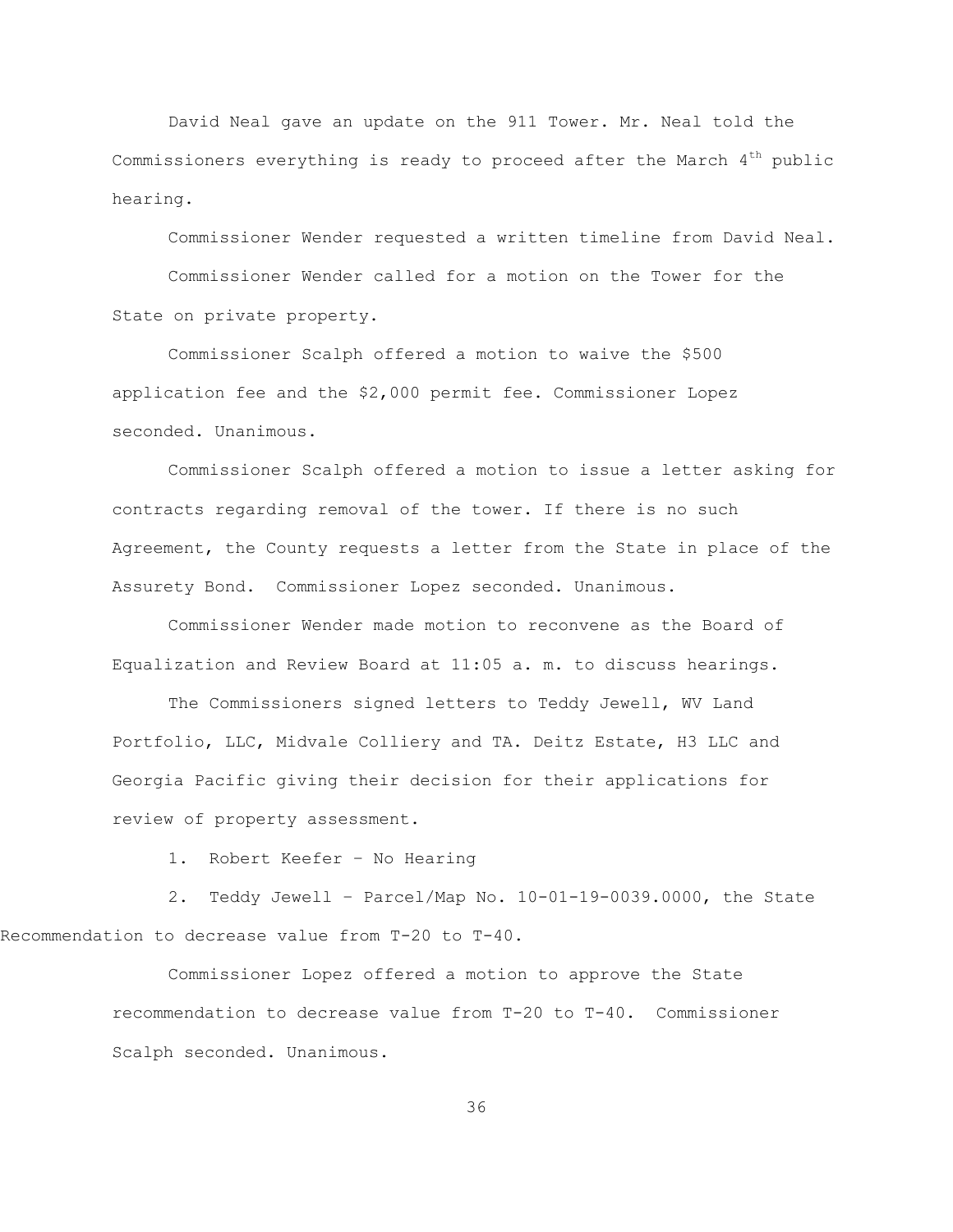3. WV Land Portfolio, LLC Parcels/Map Nos. 01-9999-0609- 3032.0000, 01-9999-0609-3069.0000, 01-9999-0609-2729.0000, 01-9999- 0609-2747.0000, 01-9999-0609-3050.0000, 01-9999-0609.2694.0000, 01- 9999-0609-2756.0000, the State recommendation on the seven (7) properties to decrease value from a T-40 to T-20.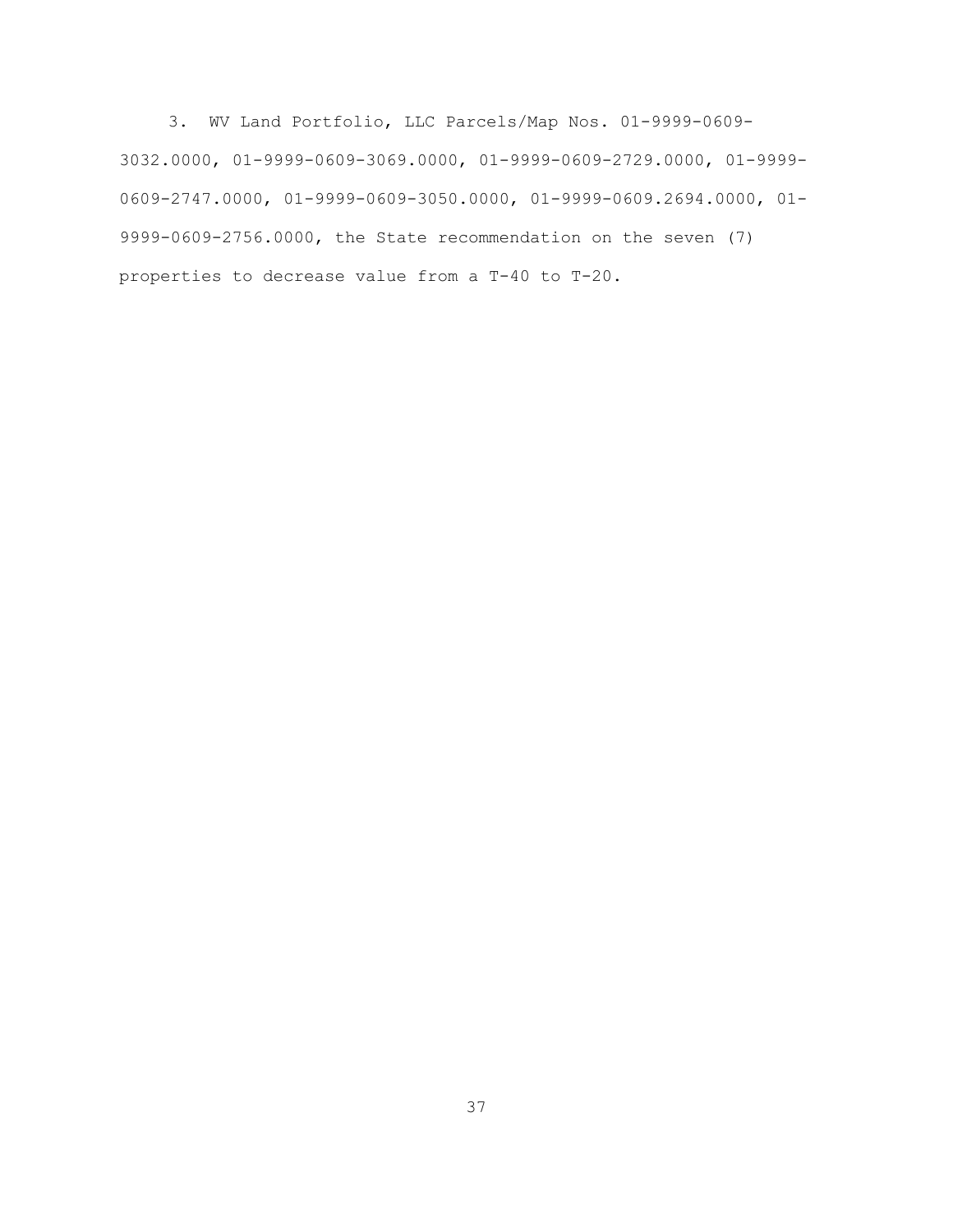I. 3032 appraised coal value \$120,823 I. 3069 appraised coal value \$ 3,315 II. 2729 appraised coal value \$119,268 III. 2747 appraised coal value \$ 26,510 5. 3050 appraised coal value \$ 84,2766. 2694 appraised coal value \$ 5,905 7. 2756 appraised coal value \$ 537

Commissioner Scalph offered a motion to approve the State recommendation on the seven (7) properties. Commissioner Lopez seconded. Unanimous.

4. Midvale Colliery and T. A. Deitz Estate the State recommendation returned the following numbers:

> District 03 0002 - \$1,377,719 (2013) District 03 0005 - \$235,437

Commissioner Wender offered a motion that the coal value of Lot 10-0005 \$235,437 to be correct. Commissioner Scalph seconded. Unanimous.

 Commissioner Wender offered a motion that the coal value of Lot 10 0002 \$1,377,719, to be correct. Commissioner Scalph seconded. Unanimous.

5. H3 LLC – Commissioner Lopez offered a motion to accept the State"s recommendation of reduction of T-20 to T-40. Commissioner Scalph seconded. Unanimous.

6. Eddie Young presented to the Commissioners thirty-five (35) properties to be reduced from T-20 to T-40. Mr. Young told the Commissioners that these are small parcels and no mining activity.

Commissioner Scalph offered a motion to approve the thirty-five (35) properties for reduction as presented by Eddie Young, Assessor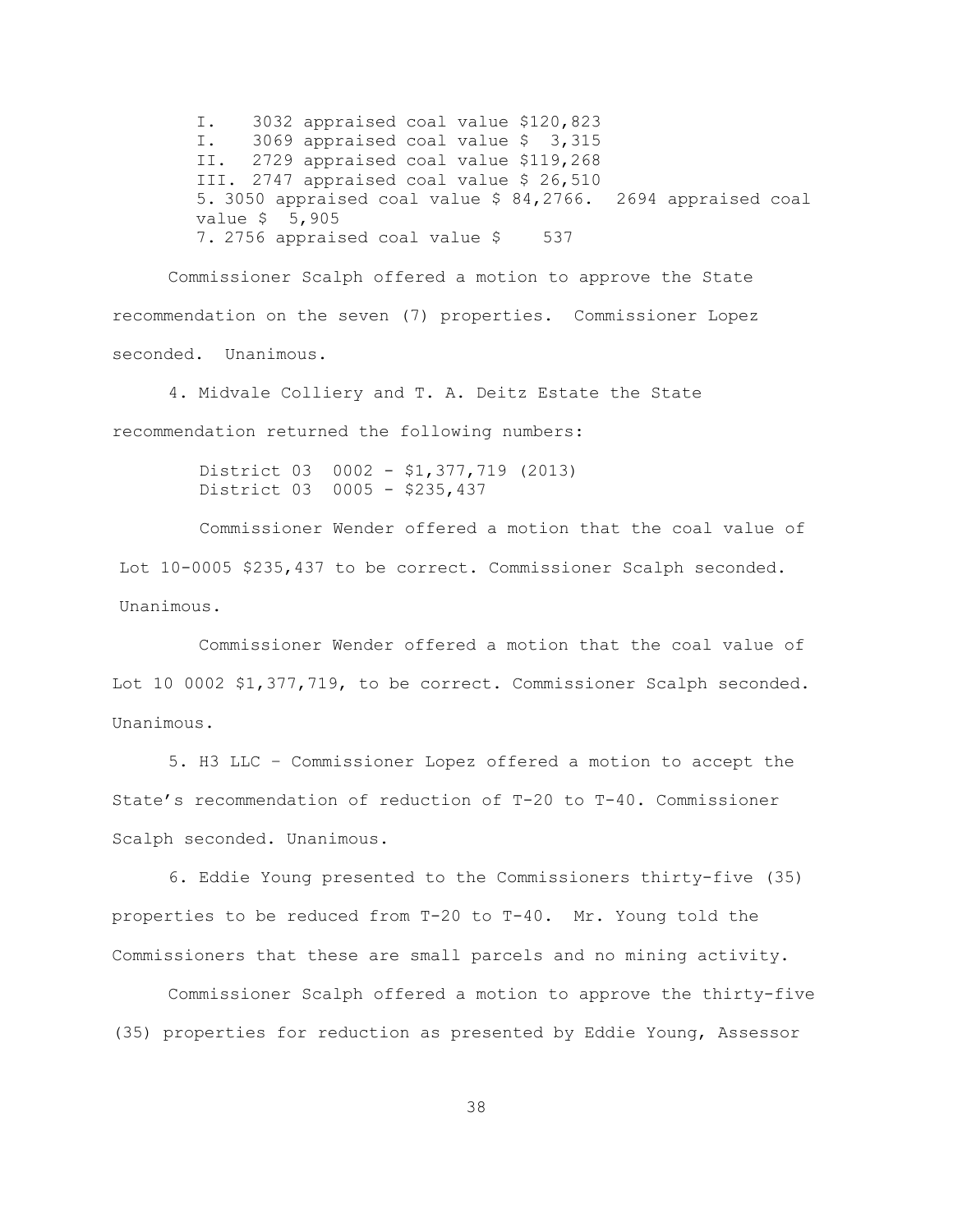from T-20 to T-40, small parcels and no mining activity. Commissioner Lopez seconded. Unanimous.

7. Georgia-Pacific – Industrial Hearing

 Commissioner Lopez offered a motion to approve the inventory and parts reduction by half of the amount and the real estate be assessed for the 2012 amount and approve the State"s recommendation on the plant and equipment. Commissioner Scalph seconded. Unanimous.

The County Commission adjourned as the Board of Equalization and Review.

The Commission reconvened the County Commission meeting at 11:45 a. m.

Ms. Berry presented a letter of support for the Southern Appalachian Labor School(SALS)for the proposal for a Housing Counseling Assistance Program for the Commissioners to sign.

A discussion was held concerning the waiver for the application fee for the tower proposed for the Thurmond area.

Ms. Berry presented a letter of support to Governor Earl Tomblin regarding funding for a sewer project in the Winona area for the Commissioners to sign.

The Commissioners received and reviewed a letter from the West Virginia University Extension Service inviting the Commissioners to join them at the 9<sup>th</sup> Annual Small Farm Conference being held February 28, through March 2, 2013 at Morgantown, West Virginia.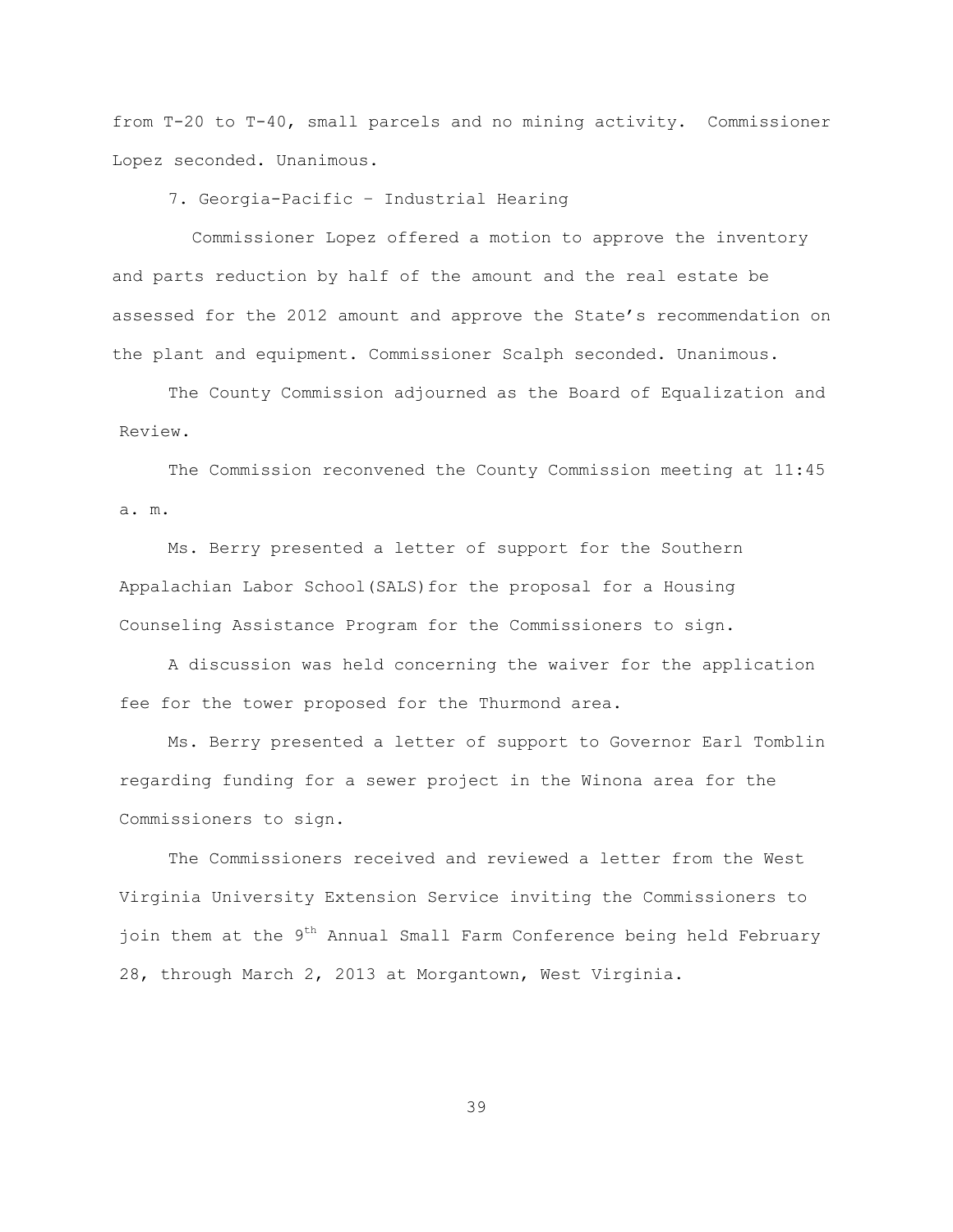The Commissioners received and reviewed a letter from Danese Public Service District informing the Commissioners of their plans for a Danese-AML Project.

The Commissioners received and reviewed a letter from Attorney David Nelson with the firm of Allen, Kopet, and Associates confirming that his law firm have been retained to represent the Fayette County Commission, along with Deputies Nicholas Hall, Captain Sizemore and former Deputy Dana Wysong in the civil rights lawsuit that has been filed by Matthew Cole in the Ninth District Court for the Southern District of West Virginia, Charleston Division.

The Commissioners received and reviewed an e-mail from Theresa White, OES Director attaching a copy of her training requirements for her position.

The Commissioners received and reviewed a check from the Division of Justice and Community Services for the Community Correction Center and the Perdue Pharma Grant, amount \$29,584.36.

The meeting was adjourned at 11:55 a. m. The next scheduled meeting is February 15, 2013.

FAYETTE COUNTY COMMISSION SPECIAL SESSION AND BOARD OF EQUALIZATION AND REVIEW FEBRUARY 15, 2013 COURTHOUSE FAYETTEVILLE, WV 25849 MEMBERS Present: Matthew D. Wender, John H. Lopez, Denise A. Scalph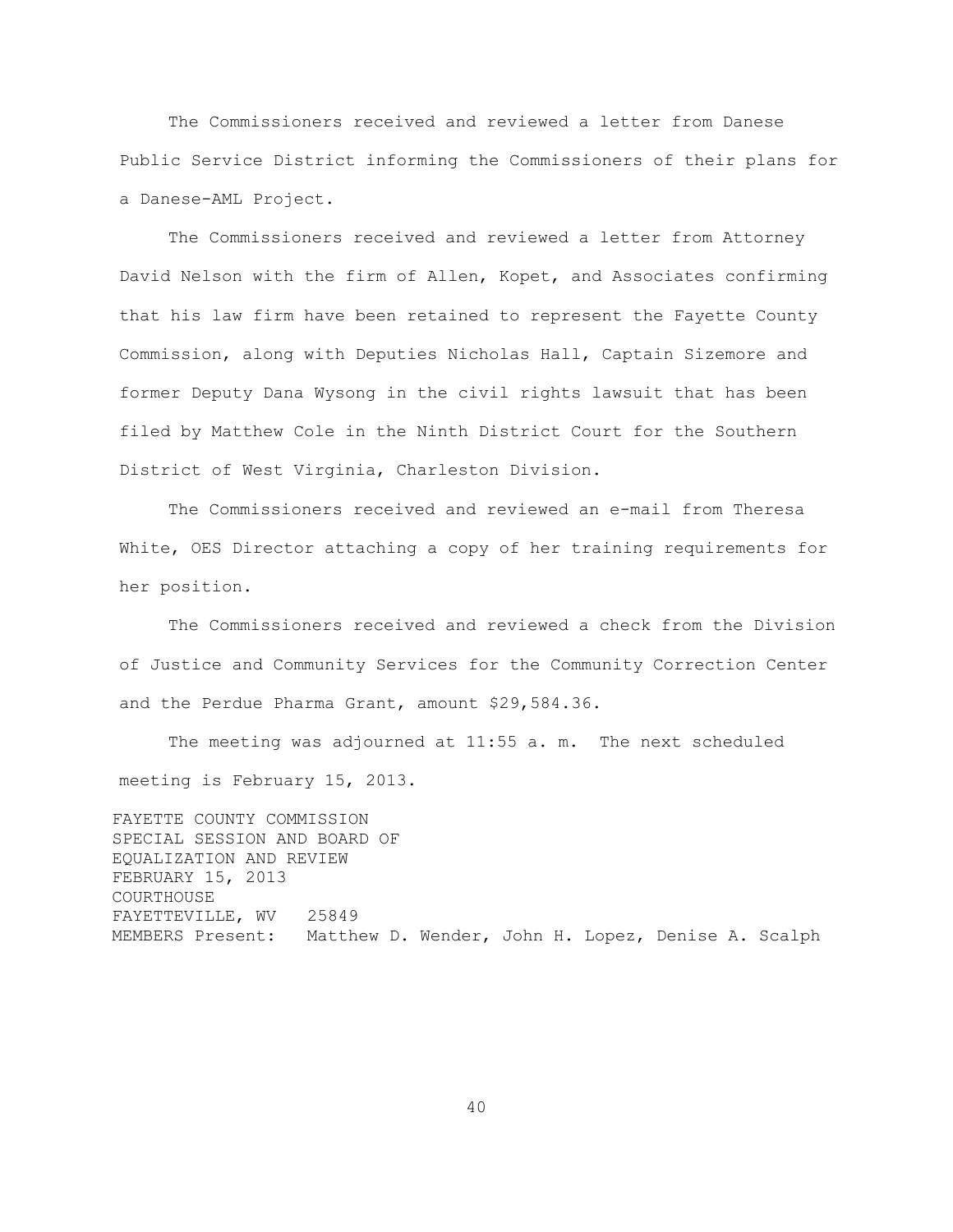The Fayette County Commission met in a special session on this 15<sup>th</sup> day of February 2013.

Commissioner Wender called the meeting to order at 9:10 a.m.

Discussion was held regarding issues that took place election night. Belva/Dixie, Precinct 32 opened the ballot box at the Courthouse election night. Meadow Bridge, Precinct 68 will be opened, the first thing this morning because everything was locked in the ballot can. Present for the opening of the ballot box was Commissioner Wender, Keith Butcher, Superintendent Fayette County Board of Education, Lou Jones, member of the Fayette County Board of Education, Carl Harris, Prosecuting Attorney, Kelvin Holliday, County Clerk, and the poll workers. Mount Hope, Precinct 23 tally sheets were taken upstairs and not processed downstairs election night.

Precinct 68 Meadow Bridge was opened in front of the Commissioners and the Fayette County Board of Education at 9:25 a. m. The Certificates of Results was retrieved.

The Commissioners pulled Precincts No. 9 and 19 to be hand counted.

Commissioner Scalph offered a motion to open the Early Voting Provisional Ballots. Commissioner Lopez seconded. Unanimous.

Commissioner Lopez offered a motion to approve vouchers and invoices, checks to be released today. Commissioner Scalph seconded. Unanimous.

The hand counts were correct.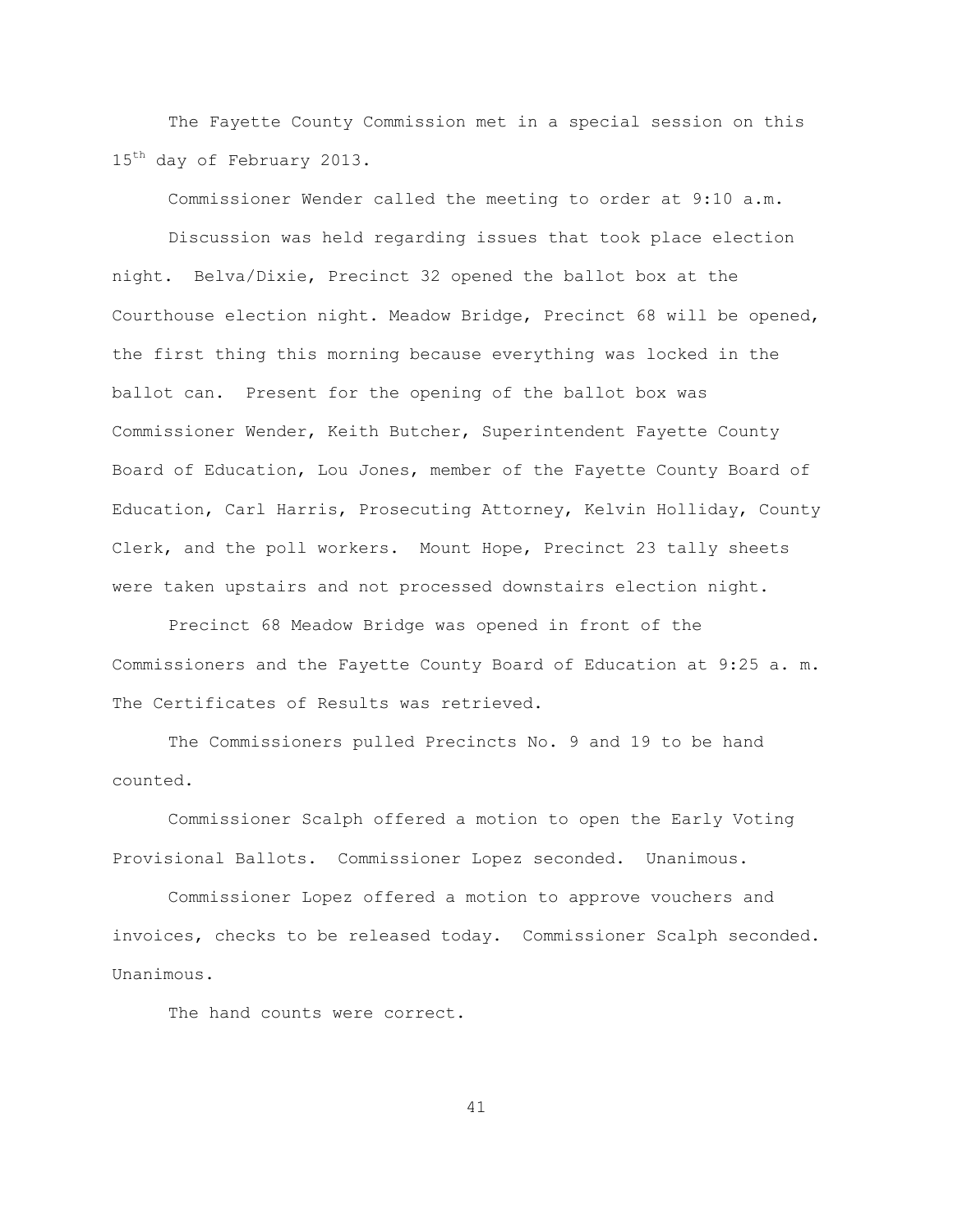Commissioner Wender offered a motion to recess the County Commission until after the Board of Equalization and Review 11:25 a. m.

Commissioner Wender offered a motion to convene as the Board of Equalization and Review at 1:00 p. m.

Since no one appeared to protest and no hearings were scheduled, Commissioner Wender asked that the Board of Equalization and Review hearings be adjourned until February 22, 2013 at 9:00 a. m.

Commissioner Wender reconvened the County Commission meeting at 1:15 p. m.

Discussion was held regarding the use of the Jail Museum by the WV University Extension Office for a fund raiser.

After the discussion, the Commission approved the use of the Jail Museum for the WV University Extension Office fund raiser, but they would have to provide proof of insurance just like they provide for the rental of the Fayette County Memorial Building.

Commissioner Scalph offered a motion to approve the use of the Jail Museum by the Fayette County 4-H Leaders Association as long as the Liability Insurance is provided that covers the County and the other specifications met when renting the Fayette County Memorial Building. Commissioner Lopez seconded. Unanimous.

Ms. Berry presented a drawdown request from the Community Corrections Day Report Center to the Commissioners.

The Commissioners received and reviewed a letter from Travelers Insurance regarding the Matthew Cole lawsuit.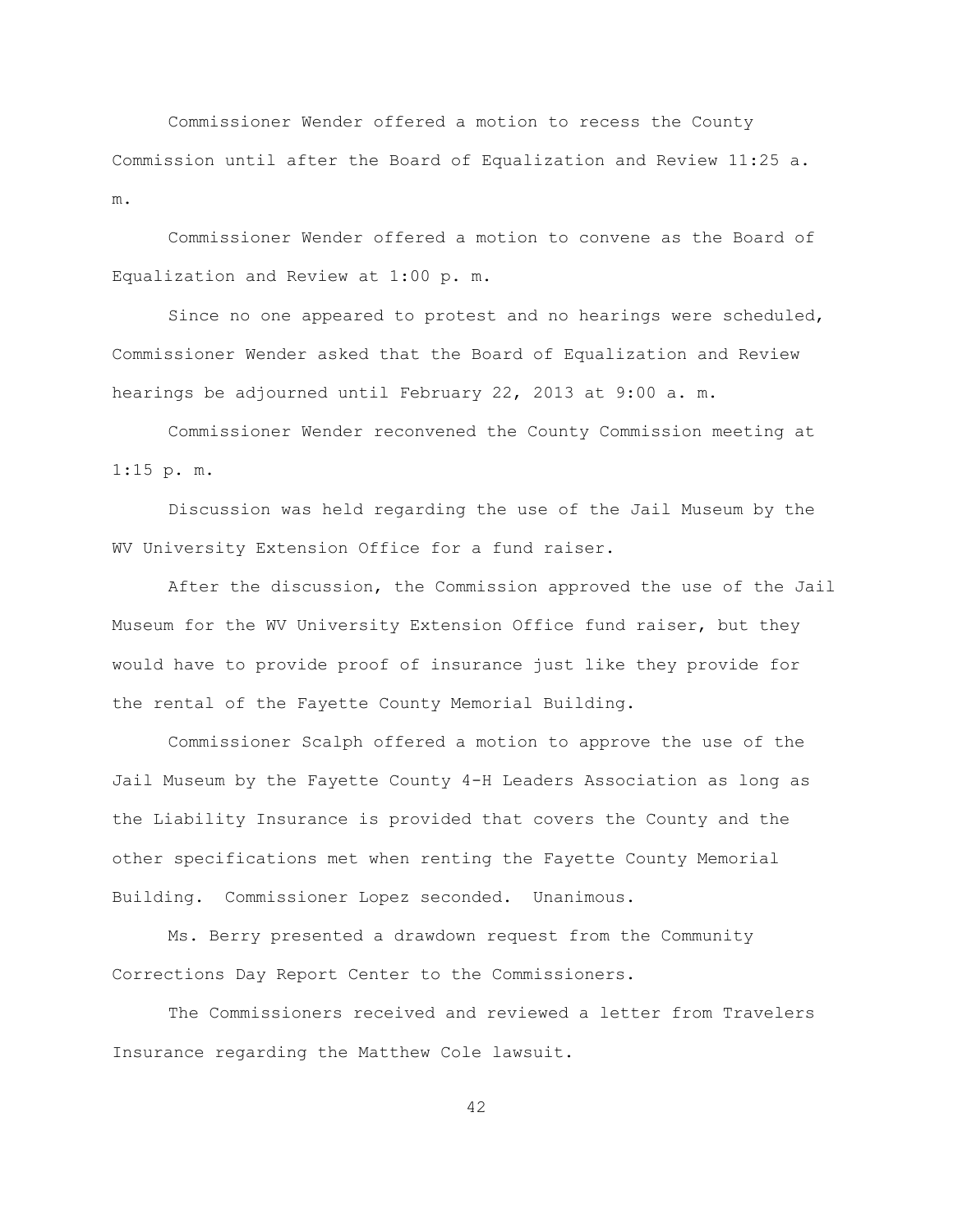The Commissioners received and reviewed an Administrative Order from the Department of Health and Human Resources regarding the Kanawha Falls Community Water.

The Commissioners received and reviewed a letter from BrickStreet Insurance regarding Loralie N. Hissam claim.

The Commissioners received and reviewed a copy of the REAP 2013 Evaluation of Countywide Litter Control Efforts Checklist.

The Commissioners received and reviewed from Branch Banking and Trust Company securities held as collateral to secure the deposits of Fayette County Commission as of January 31, 2013.

The Commissioners received and reviewed from SunTrust Bank a Pledge Statement listing securities pledged as of January 31, 2013.

The Commissioners received and reviewed from the Bank of New York Mellon Account Statement for the period January 1, 2013 to January 31, 2013.

The meeting was adjourned at 1:35 p. m. The next scheduled meeting is February 22, 2013.

FAYETTE COUNTY COMMISSION REGULAR SESSION AND BOARD OF EQUALIZATION AND REVIEW FEBRUARY 22, 2013 COURTHOUSE FAYETTEVILLE, WV 25840 MEMBERS Present: Matthew D. Wender, John H. Lopez, Denise A. Scalph

The Fayette County Commission met in a regular session on this 22<sup>nd</sup> day of February 2013.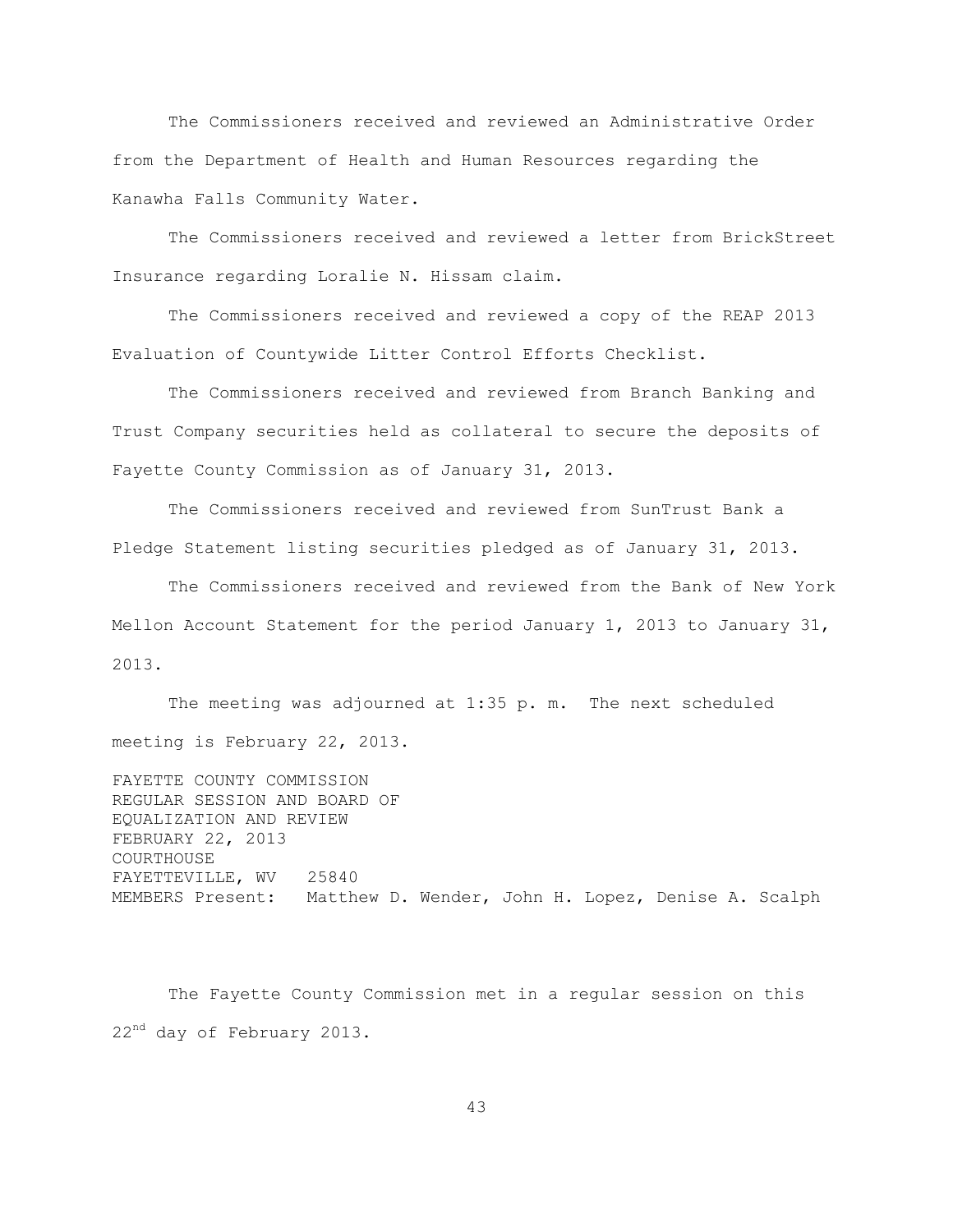Commissioner Wender called the meeting to order at 9:25 a.m. for the Board of Equalization and Review.

Commissioner Wender informed the Fayette County Commission is sitting as Board of Equalization and Review this morning Friday, February 22, 2013. This is the last scheduled day for hearings for the Board of Equalization and Review for the upcoming fiscal year.

Commissioner Wender read the Order certifying the Board of Equalization and Review.

The Commissioners signed the Order certifying the Board of Equalization and Review for the year 2013.

Commissioner Wender informed today we have nobody scheduled to discuss with the Board of Equalization and Review their tax assessment and this being the last day of the Board of Equalization we will adjourn. However, Commissioner Wender informed that the Fayette County Commission last week did sign and sent letters to those mineral owners and industrial owners hearings request their response to their request for consideration of the property taxes so that is complete there were no additional hearings last week so we have no more decisions to make. The Chair would entertain a motion that we adjourn as Board of Equalization and Review for this fiscal year.

Commissioner Scalph offered a motion that since no additional matters came before the Commission today we would adjourn sine die as the Board of Equalization and Review. Commissioner Wender seconded. Commissioner Lopez was not present to vote on this motion.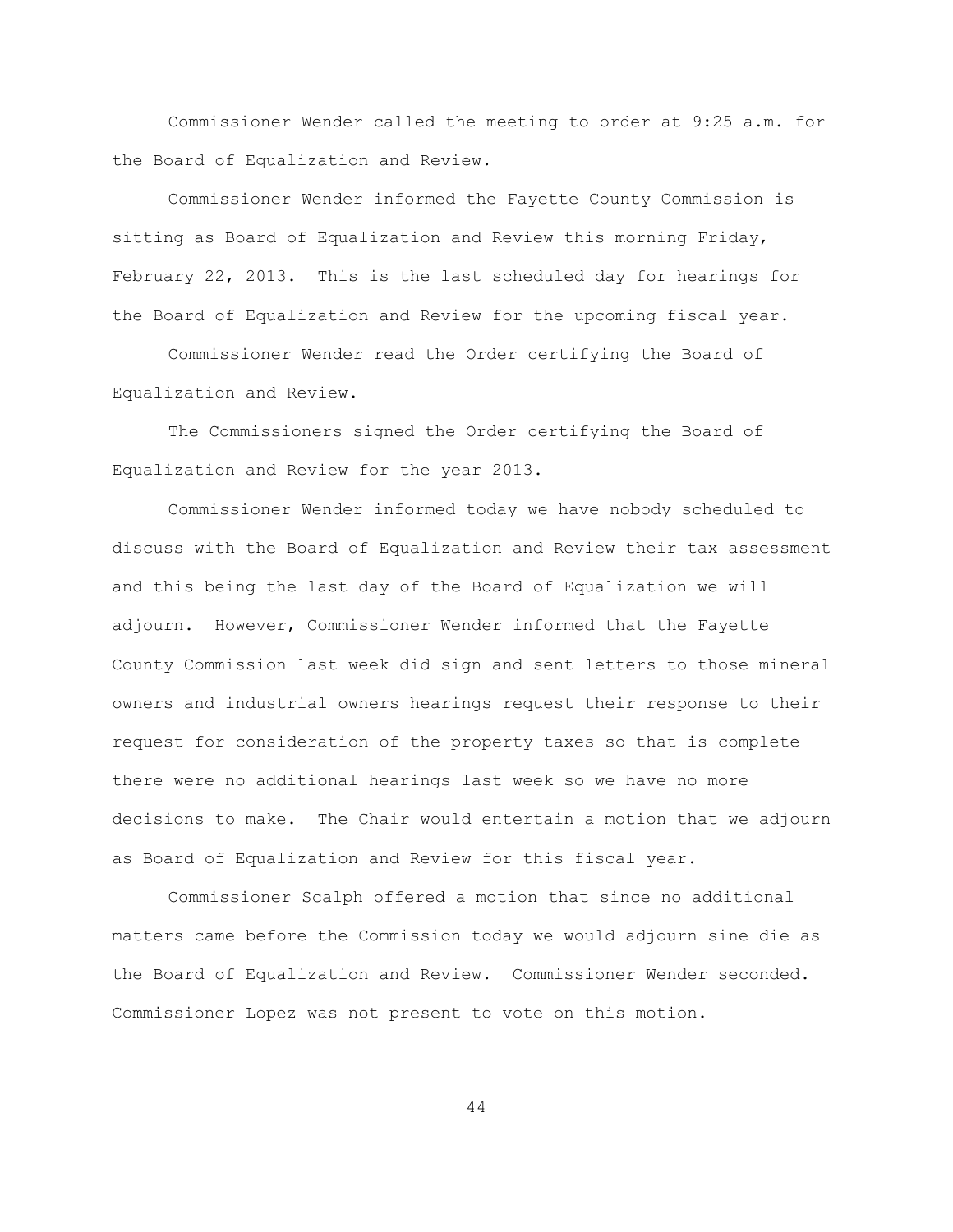Commissioner Wender offered a motion to approve vouchers and invoices, checks to be released today. Commissioner Scalph seconded. Unanimous.

Commissioner Wender informed they are here today to certify the Fayette County Board of Education Special School Bond Election held on February 9, 2013.

Ms. Berry presented an Order certifying the Fayette County Board of Education Special School Bond Election to the Commissioners.

Commissioner Scalph offered a motion that the Fayette County Commission certifies the Fayette County Board of Education Special School Bond Election held on February 9, 2013 certifying that it has been completed and they approve the results. Commissioner Wender seconded. Unanimous. Order signed.

Ms. Berry presented a request from the Fayetteville Convention and Visitors Bureau requesting permission to conduct a Community Service Project with the Boy Scouts of America who will be attending the 2013 National Scout Jamboree.

Ms. Berry informed the Commission the project involves the cleaning and painting of the Jail Museum and will take place over a three (3) day period in July.

Commissioner Scalph offered a motion to grant permission to the Fayetteville Convention and Visitors Bureau to do a Community Service Project with the Boys Scouts of America provided the lease be signed. Commissioner Wender seconded. Unanimous.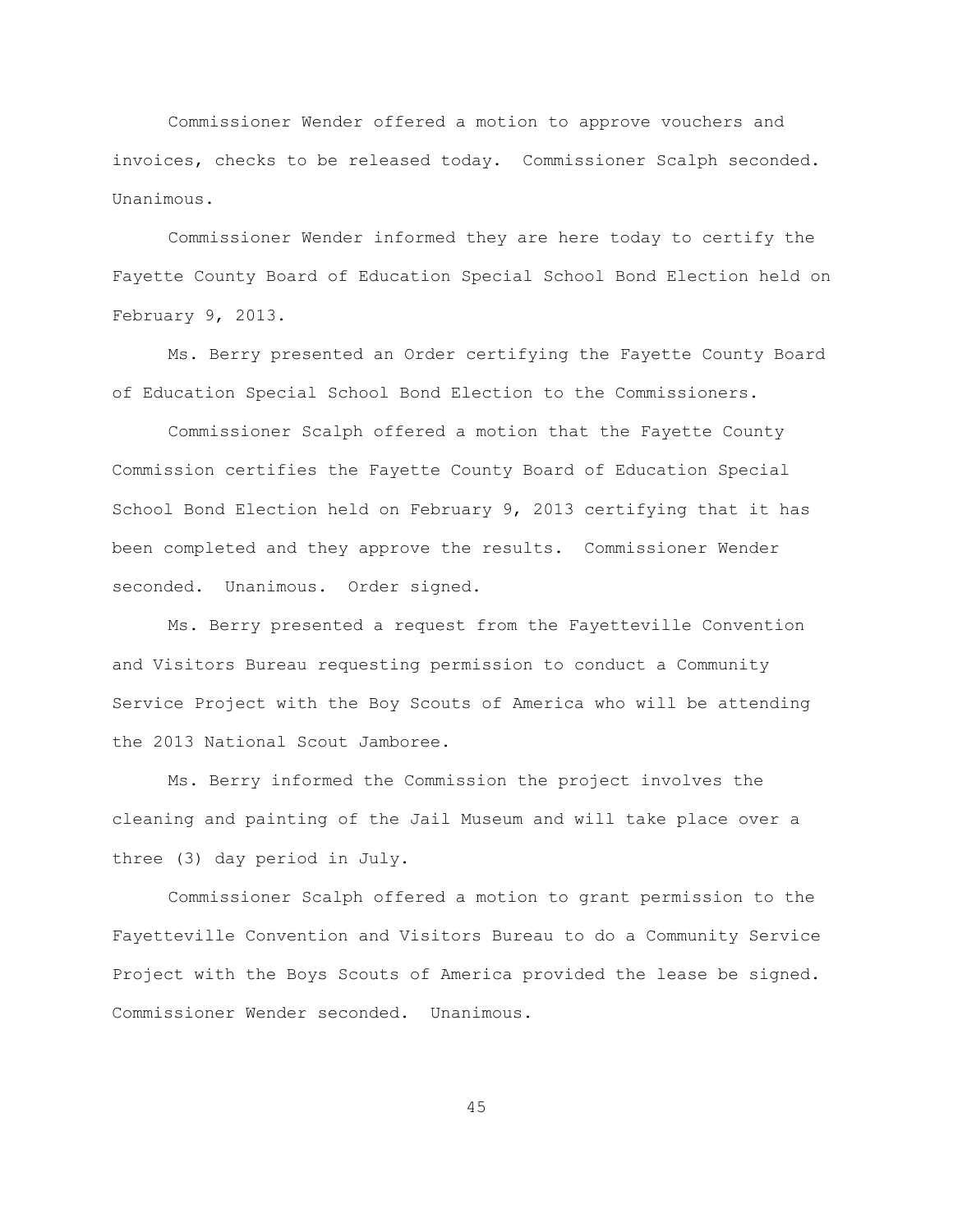Eddie Young, Assessor presented exonerations to be approved and signed to the Commissioners.

Commissioner Scalph offered a motion to approve and sign real property tax tickets for Lesley Boggs and Patrick P. and Betty Wills. Commissioner Wender seconded. Unanimous.

David Neal, E-911 Coordinator appeared before the Commission to discuss the tower and wrecker service.

Mr. Neal gave an update with a timeline for the tower.

Commissioner Wender made a request that Mr. Neal check to make sure the material is readily available so it can be purchased as soon as the Purchase Order is issued.

Commissioner Wender requests that a Purchase Order be issued today for the steel for the tower.

Mr. Neal informed the Commissioners he will call the contractor to make sure they will be available when the tower is delivered after talking to the steel company to get their timeline.

The Commissioners asked Mr. Neal to report to the Commission with these answers in writing.

Discussion was held regarding an update on the wrecker services.

Mr. Neal informed the Commissioners that the wrecker services are requesting that rotation be followed and to get monthly reports submitted to them.

Commissioner Scalph suggested a follow-up meeting with the wrecker services to make sure everything is going with suit.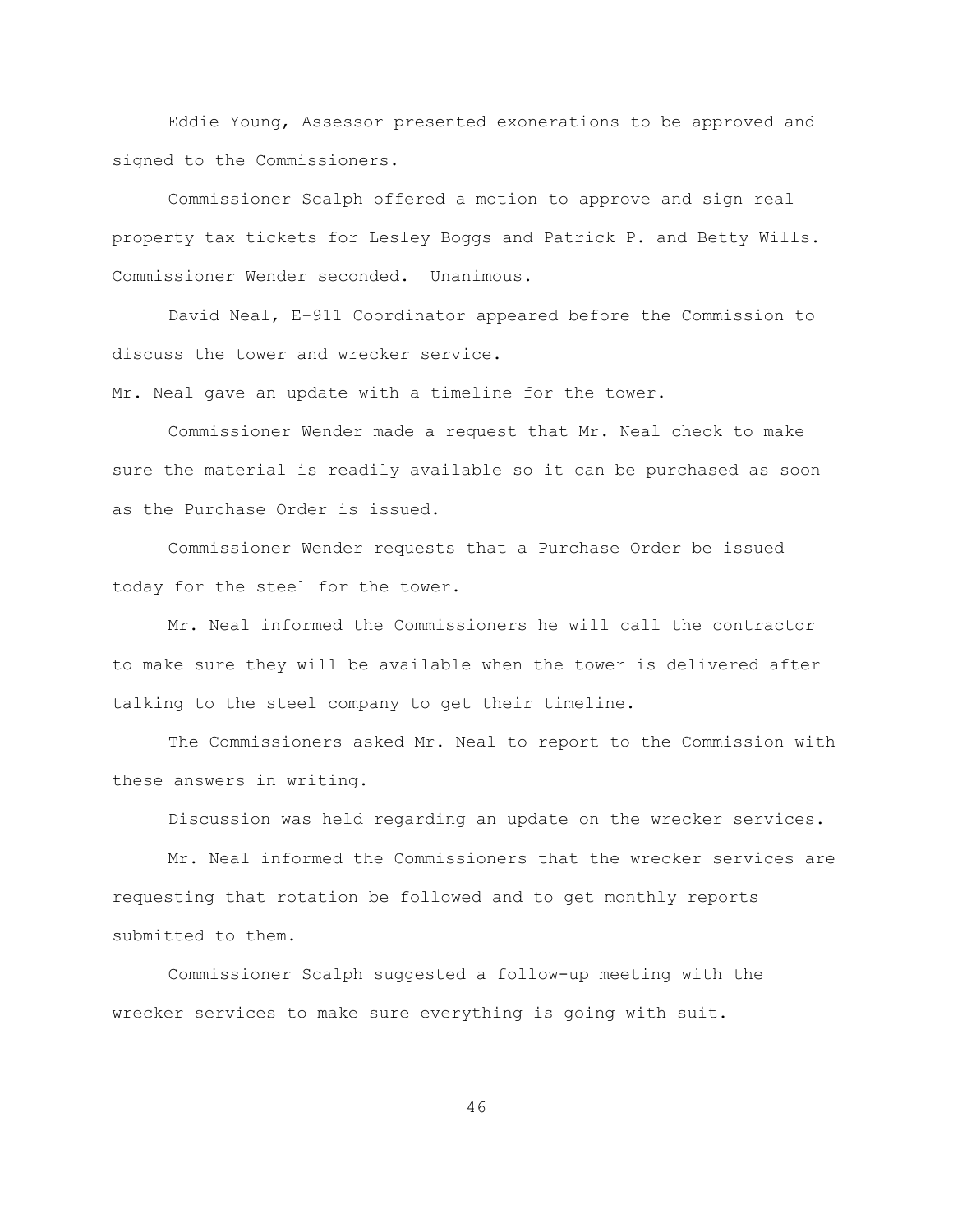The Commissioners asked Mr. Neal to return at 12:15 p. m. with response from the steel company and contractor.

Commissioner Lopez entered the meeting at 10:00 a. m.

Commissioner Wender called the Public Hearing to order at 10:00 a. m. to discuss and receive citizens' input relating to the community development, the needs of low-and moderate-income persons and the Small Cities Community Development Block Grant Program for water upgrade project application. Attached is a list of names that attended.

W. D. Smith, Executive Director with Region 4 Planning and Development Council gave an update to the Commissioners on the Small Cities Block Grant (SCBG) Kanawha Falls Public Service District.

Commissioner Wender opens the floor to the Public Service District representatives to request that the Commission submit a competitive project.

Judson Wallace makes request for Armstrong Creek Public Service District to replace Powellton tank and replace some lines. Mr. Wallace explained issues with the tank as is now.

Mr. Wallace is requesting that the Commission consider Armstrong Public Service District for the Small Cities Block Grant (SCBG).

Mr. Wallace told the Commission this would affect Powellton and Elk Ridge area, 300 to 500 customers. Total Project cost would be \$2.2 million.

Mr. Smith told the Commissioners there is a high percent of loss water with these broken lines.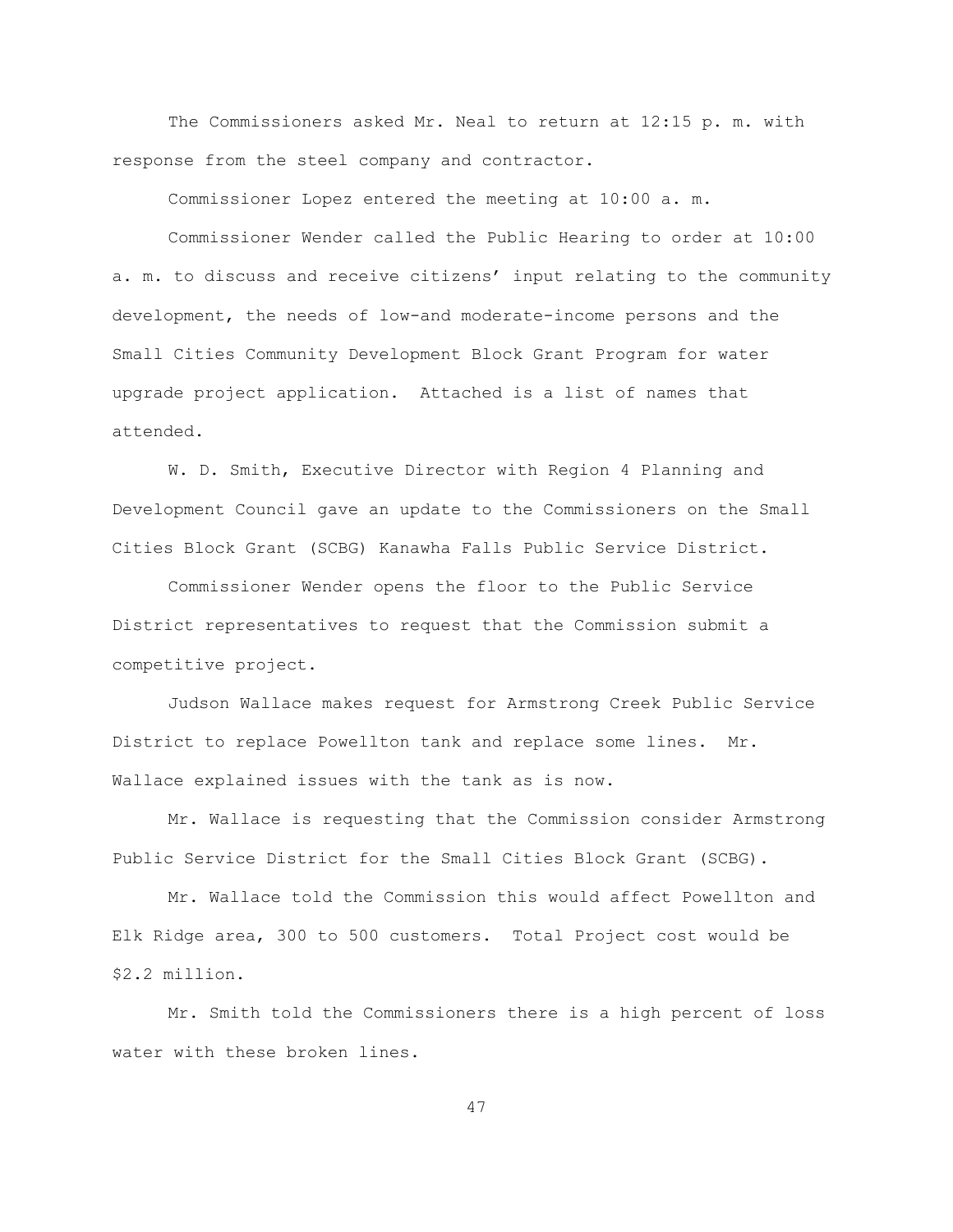Beverly Walkup with the New Haven Public Service District request new water services be brought into the northern Fayette County area. Spring water is contaminated. Can"t request Small Cities Block Grant (SCBG) until West Virginia American Water comes on board, but will request as soon as they come on board?

Dave Pollard, County Resource Coordinator suggested that letters be sent to the Public Service Commission regarding this situation.

The Public Hearing for the Armstrong Public Service District and the New Haven Public Service District was concluded at 10:40 a. m.

Commissioner Scalph offered a motion to endorse the application for the Armstrong Public Service District. Commissioner Lopez seconded. Unanimous.

Commissioner Wender made a request that W. D. Smith and Dave Pollard be put on future agenda to discuss current water and sewer projects in April.

Ann Skaggs appeared before the Commission to give an update on the Historical Society.

Ms. Skaggs thanked the Commission for their support and presented pictures from the electrical upgrade that the Commission contributed to.

Ms. Skaggs told the Commissioners she will send a letter to request funding for the March Budget Session.

Brain Sparks and Andrea Mender appeared before the Commission to give an update on the WVU Extension Office.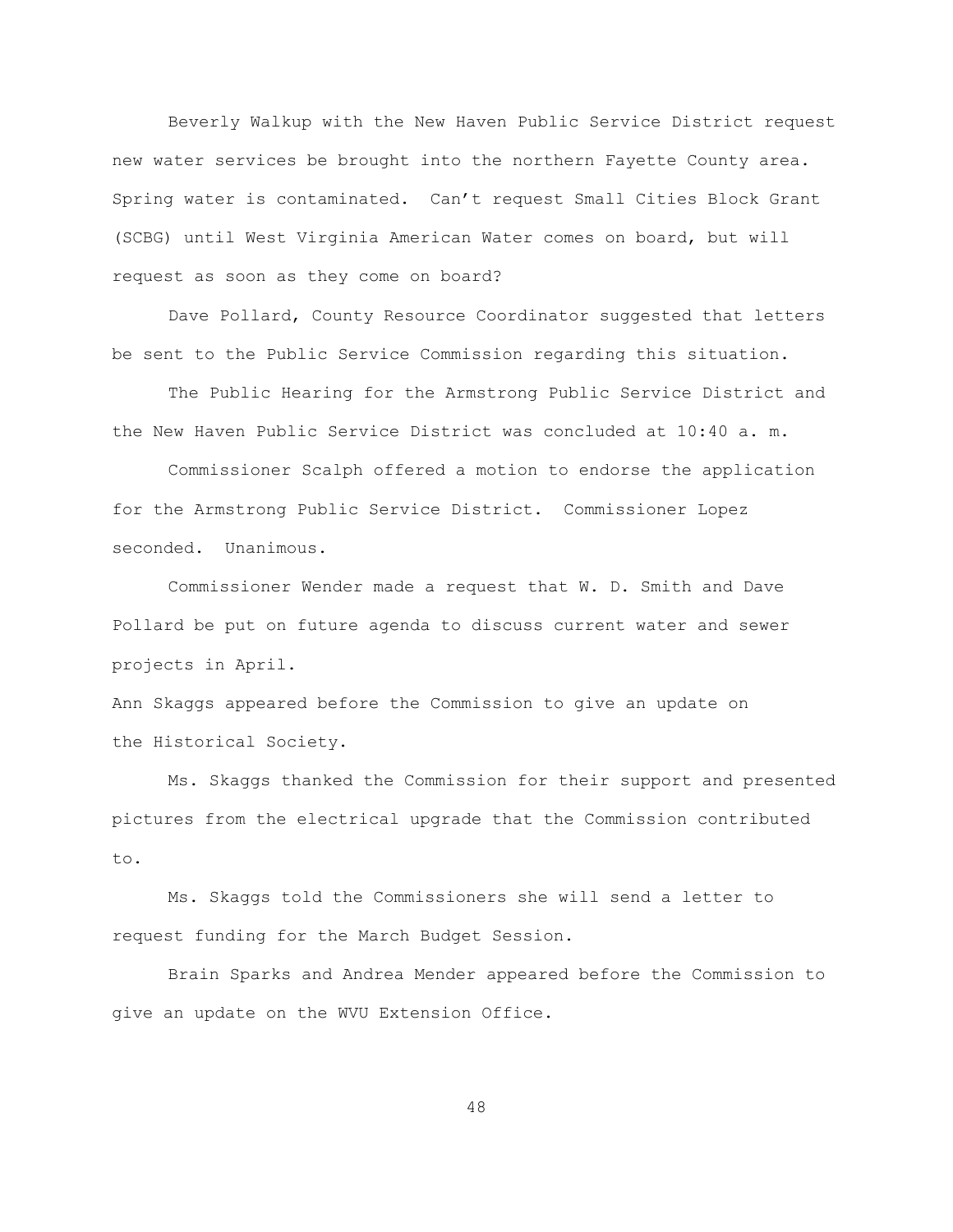Mr. Sparks presented the Commission with packets and told the Commission the basic focus is on education.

Ms. Mender gave an update on the Youth Development Program.

Ms. Mender told the Commissioners that  $4-H$  Camp is July  $8<sup>th</sup>$  to July 12th, 2013.

Marion Tanner appeared before the Commission to discuss the New River Master Gardener"s Project with the Boy Scouts with gardens being planted at the Fayette County Park. The project will consist of three (3) gardens, the Woodland Garden, Rain Garden and the Meadow Garden.

Ms. Tanner presented the Budget for the cost of each garden to the Commission.

The Commissioners signed a support letter for Southern Appalachian Labor School (SALS) to continue home rehabilitation work within Fayette County.

David Neal, E-911 Coordinator appeared before the Commission to give an update on the discussion with the Steel Company and Contractor.

Attached is Page 2 of the quote from Premier Construction Group LLC.

Commissioner Wender request that a letter be initiated to all the State Towers stating that a Purchase Order was issued today and we expect the tower to come from their warehouse to be delivered by mid-March.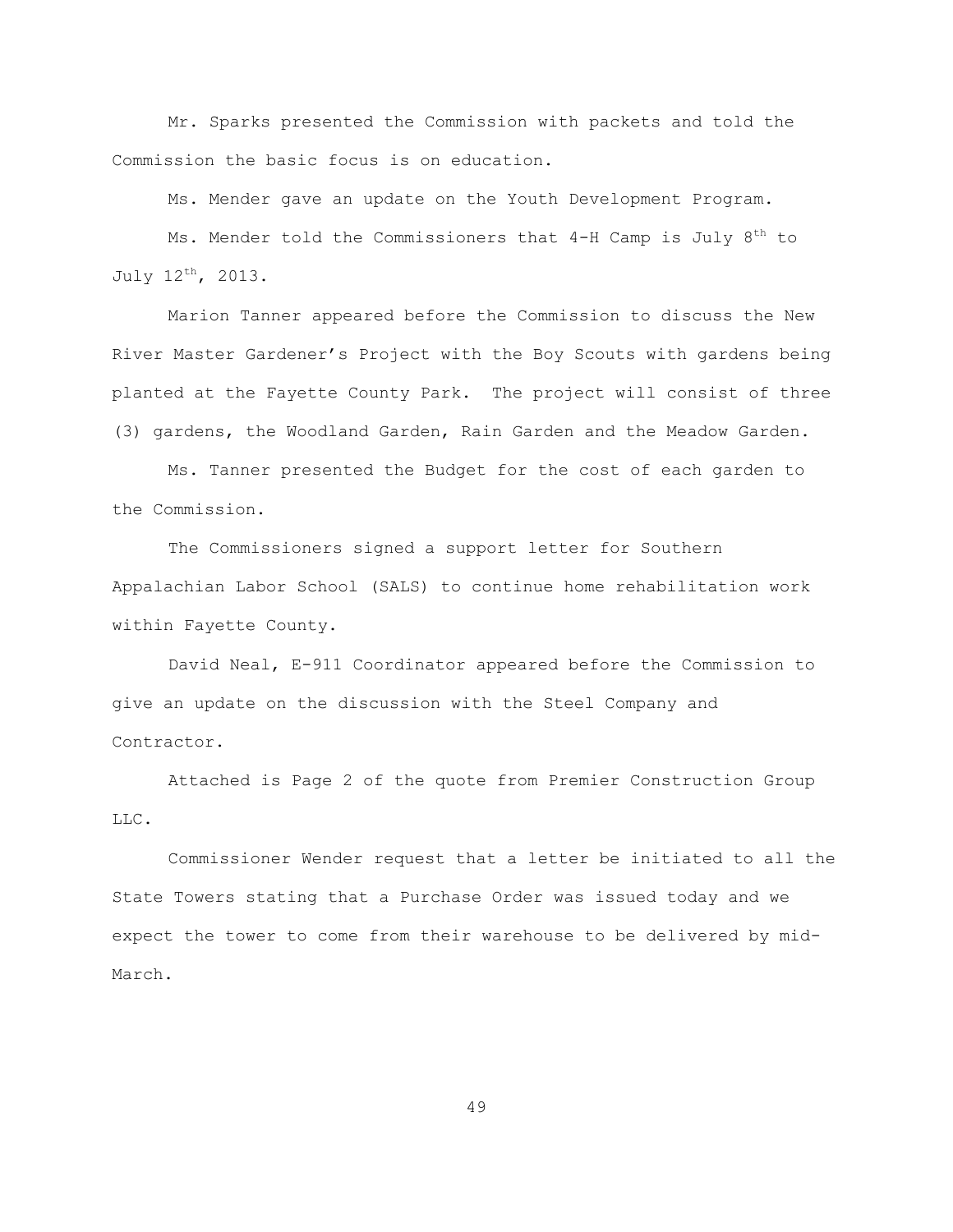Commissioner Wender requested that a letter be sent to Premier Construction Group LLC to confirm they will be available as soon as tower is delivered.

Commissioner Wender asks that David Neal and Debbie Berry sign the letter.

Ms. Berry presented a letter from Dan Pauley requesting replacement of two (2) vehicles through State Surplus to the Commissioners.

Commissioner Wender informed it"s okay to get cost and then the Commission would review.

Commissioner Wender offered a motion that John Lopez, Purchasing Agent is authorized to spend \$20,000.00 on two (2) cars at the State Surplus. Commissioner Scalph seconded. Unanimous.

Ms. Berry presented a request from Kelvin Holliday, County Clerk requesting a new fax machine for his office to the Commissioners. The Commissioners approved.

Ms. Berry presented a request from the Fayette County Green Advisory Team requesting use of the Courthouse Grounds for a New River Earth Day Event on Saturday, April 20, 2013 and the use of the Fayette County Memorial Building as a back-up plan in case of inclement weather to the Commissioners.

Commissioner Scalph offered a motion to approve the request of the Fayette County Green Advisory Team to use the Courthouse lawn for a New River Earth Day Event and to use the Fayette County Memorial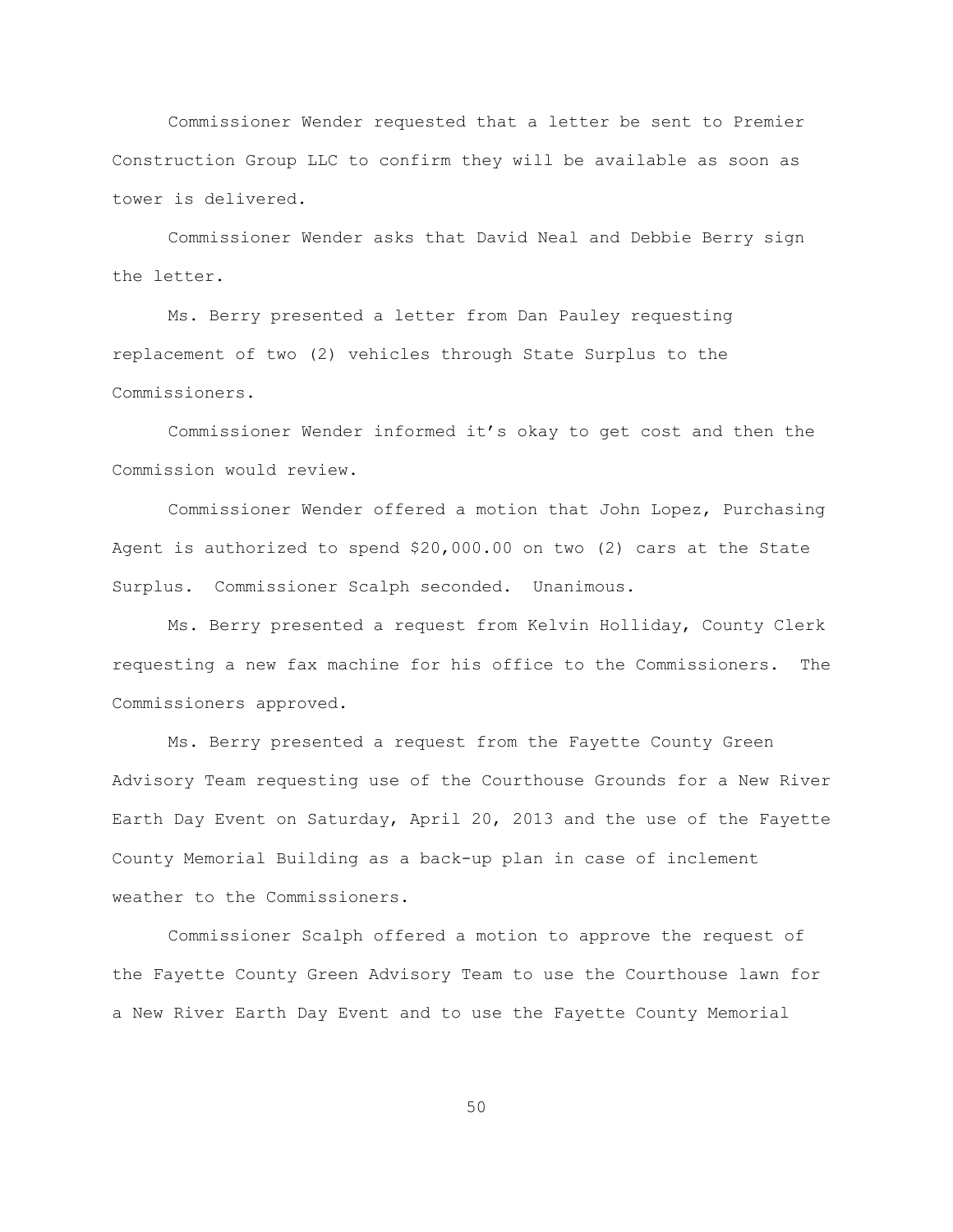Building as a back-up plan in case of inclement weather. Commissioner Wender seconded. Unanimous.

Ms. Berry presented a letter from Kristin King requesting to set up a separate fund for special events at the Fayette County Park to the Commissioners.

The Commissioners asked Stephanie Sears, Staff Accountant to figure out the numbers and submit to the Commission for discussion.

Daniel Wright, Circuit Clerk appeared before the Commission to discuss a celebration in Fayette County for the State of West Virginia which will be 150 years on June 20, 2013.

The Commission asked that a Committee be formed for planning and gathering ideals. (See attached Planning Committee)

Commission Scalph offered a motion to approve the formation of the Planning Committee to plan events for WV Day on and around June 20, 2013. Commissioner Lopez seconded. Unanimous.

The Commissioners received and reviewed a letter from the City of Beckley asking that the Fayette County Commission acknowledge, recognize, and designate the Fayette/Raleigh Metropolitan Planning Organization established by the Resolution as the Metropolitan Planning Organization (MPO) for our urban area.

The Commissioners received and reviewed letters from the Office of the State Treasurer informing that the January 2013 Table Games distribution will be directly deposit on February 19, 2013, amount \$7,332.82 and the January 2013 Greenbrier Table Games distribution will be directly deposit on February 19, 2013, amount \$111.99.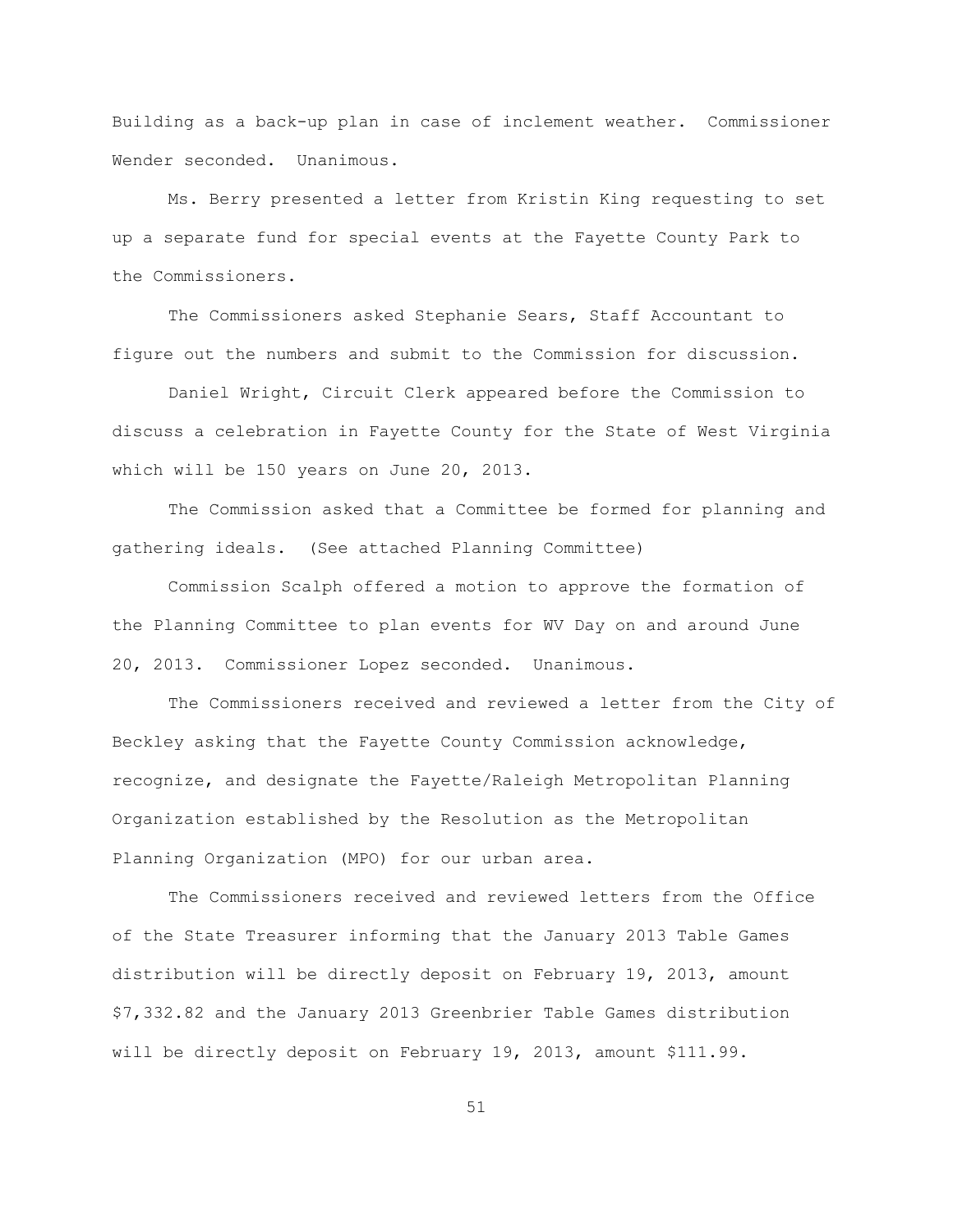The Commissioners received and reviewed checks for 911 Fees from Verizon, amount \$20.00, Procom, amount \$41.16 and Granite Telecommunications LLC, amount \$549.50; WV Development Office for vehicle for Dog Warden, amount \$4,000.00. The meeting was adjourned at 3:10 p. m. The next scheduled meeting is March 8, 2013. FAYETTE COUNTY COMMISSION REGULAR SESSION

MARCH 8, 2013 COURTHOUSE FAYETTEVILLE, WV 25840 MEMBERS Present: Matthew D. Wender, John H. Lopez, Denise A. Scalph

The Fayette County Commission met in a regular session on this  $8<sup>th</sup>$ day of March 2013.

Commissioner Wender called the meeting to order at 9:07 a. m.

Eddie Young presented exonerations to be approved and signed to the Commissioners.

Commissioner Scalph offered a motion to approve and sign real property tax tickets for J & M LLC, Judy Wickline, Ronnie D. and Helen V. Lewis, Terry E. Willis, Sr. Commissioner Lopez seconded. Unanimous.

Commissioner Lopez offered a motion to approve  $1^{st}$  half payrolls, checks to be released on March 15<sup>th</sup> and to approve vouchers and invoices, checks to be released today. Commissioner Scalph seconded. Unanimous.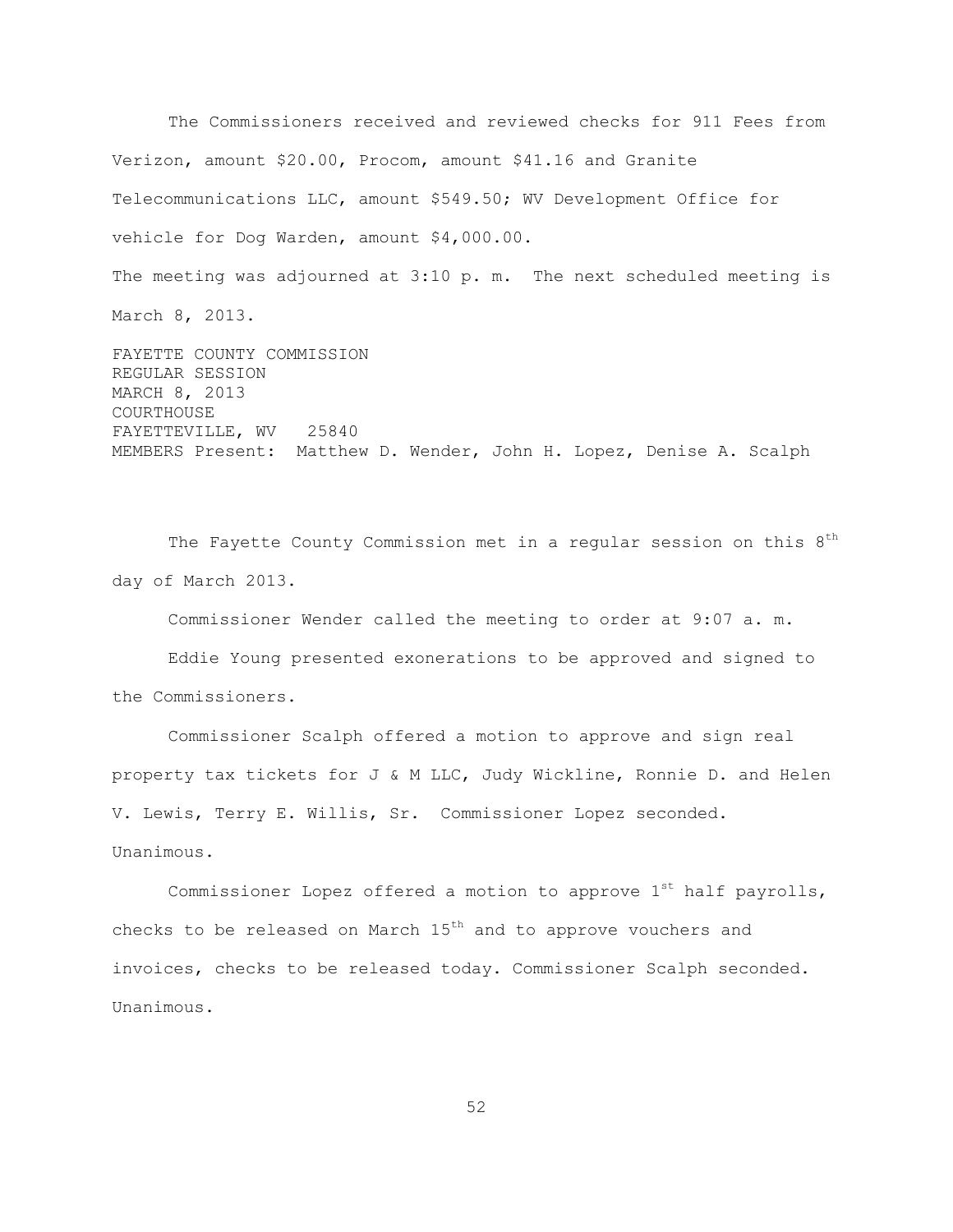Discussion was held on Property Tax Levy Rate for Fiscal Year 2013-2014 decision. Commissioner Scalph offered a motion to approve Property Tax Levy Rate of 14.22 for this Fiscal Year 2013-2014 Tax Levy Rate. Commissioner Lopez seconded. Unanimous.

Leslie Taylor from Region IV Planning and Development Council for Kanawha Falls Public Service District was present to sign the Intergovernmental Agreement.

Commissioner Lopez offered a motion to approve Commissioner Wender to sign the Intergovernmental Agreement. Commissioner Scalph seconded. Unanimous.

Eddie Young, Assessor appeared before the Commission to discuss his Budget for Fiscal Year 2013-2014.

Mr. Young is requesting raises for his employees. Everything remains the same as last year.

Sheriff Steve Kessler appeared before the Commission to discuss his Budget for Fiscal Year 2013-2014.

Sheriff Kessler is requesting extra staff and more overtime funding.

Carl Harris, Prosecuting Attorney appeared before the Commission to discuss his Budget for Fiscal Year 2013-2014.

Mr. Harris is requesting a lawyer and a secretary for his office.

Tim Richardson, Zoning Officer appeared before the Commission for Angela Gerald to discuss dilapidated buildings. Two (2) buildings were voluntarily taken down, working on other houses.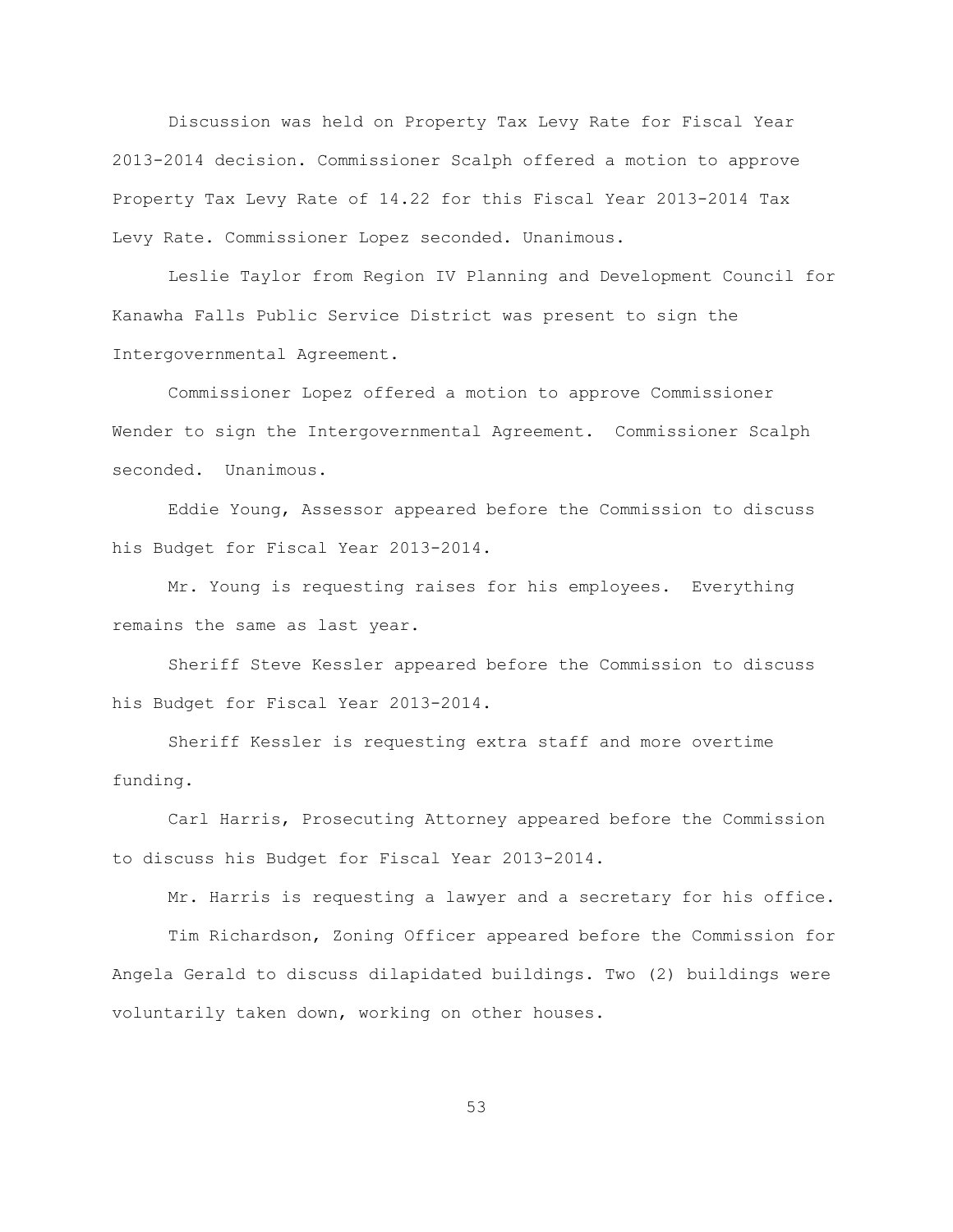Mr. Richardson told the Commissioners plans are being made to test eleven (11) houses in the Valley next week.

Debbie Aliff, Payroll Clerk gave an update on Worker"s Compensation issue. The County is in the good. No violations.

Brian Sparks, Agriculture Agent with WVU Extension Office appeared before the Commission to discuss his Budget for Fiscal Year 2013-2014.

No change from the prior year, but is requesting that some work be done on their building.

Commissioner Wender suggested getting Melvin Withrow to coat the roof of the Extension Office and to look at the porch and make a recommendation to the Commission on how to fix it.

Kelvin Holliday, County Clerk appeared before the Commission to discuss his Budget for Fiscal Year 2013-2014.

Mr. Holliday is requesting to the Commission to switch to all iVotronic machines for the elections, requesting additional part-time staff.

Mr. Holliday told the Commissioners that his dues were increased.

Carl Harris discussed with the Commissioners the Frasier Creek property taxes.

Mr. Harris told the Commissioners the amount owed on the property taxes is \$1,781,521.00. There was a discussion of what should happen next.

Discussion was held regarding the Fire Coordinator. The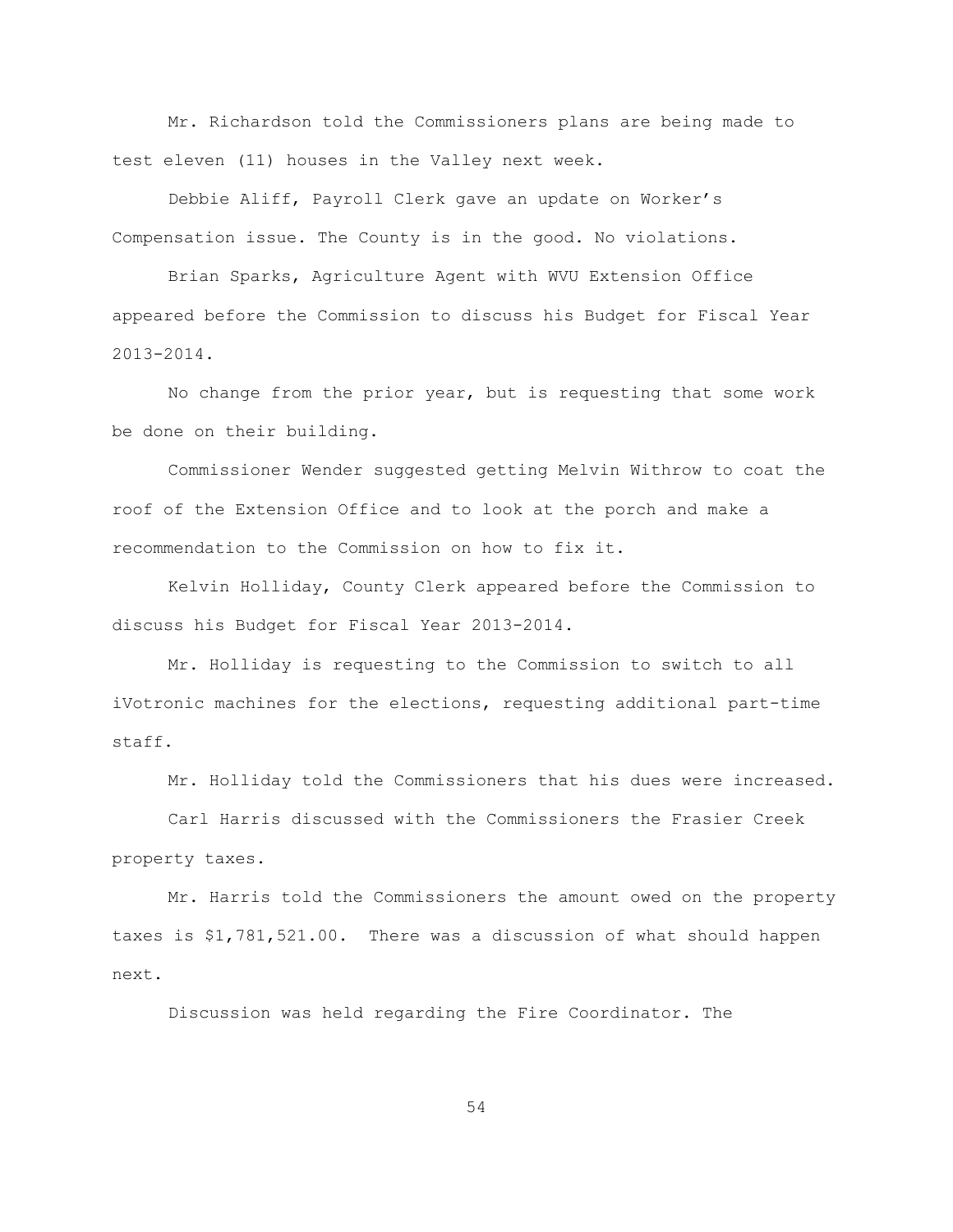Firefighter"s Association Interview Committee recommends Joe Crist as the Fire Coordinator. His salary range would be \$35,000 to \$38,000. Commissioner Lopez offered a motion to approve Joe Crist to be made an offer to accept the position of Fire Coordinator starting at \$35,000.00 with a 6-month probationary period. Commissioner Scalph seconded. Unanimous.

Discussion was held regarding an Emergency Management Agency Director position. The Emergency Management Agency committee recommends Jim Sizemore and the 2<sup>nd</sup> choice Shawn Wolford.

Commissioner Scalph offered a motion to offer Jim Sizemore the position of Emergency Management Agency Director at the starting salary of \$42,500.00 with a 6-month probationary period. Commissioner Lopez seconded. Unanimous.

Ms. Berry presented a letter of support from Barbara Painter with Southern Appalachian Labor School expressing their support of the Drug Take Back Project in the Loop Creek area of Fayette County for the Commission to sign.

Ms. Berry presented an Order for the Commissioners to sign to transfer money from the General County fund to the Dog Tax fund, amount \$4,500.00.

Commissioner Lopez offered a motion to approve the Order to transfer money from the General County Fund to the Dog Tax Fund. Commissioner Scalph seconded. Unanimous.

Ms. Berry presented two (2) invoices from Hali, Inc., LLC regarding the NARR Property to be paid from the Fire Levy Fund to the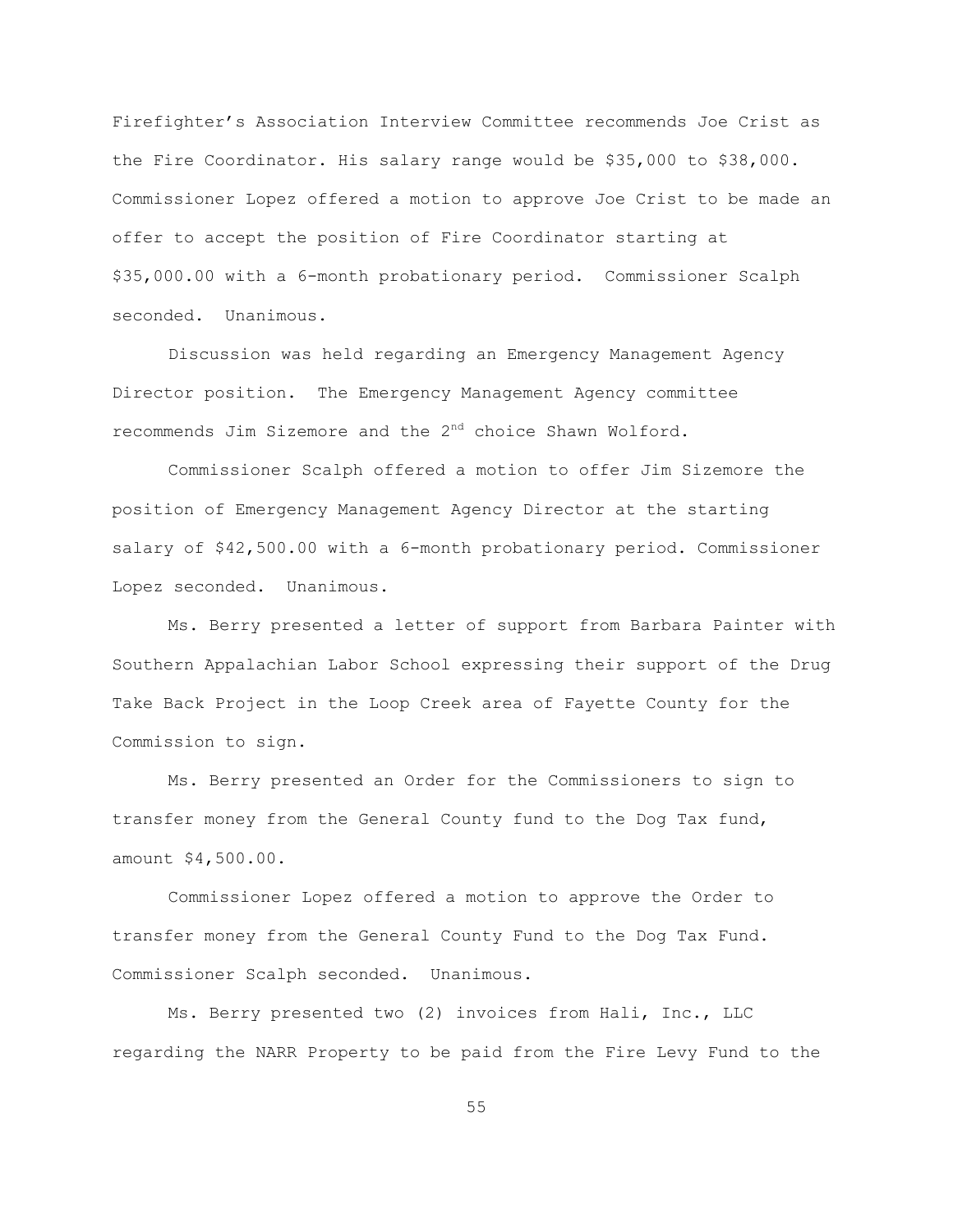Commissioners. The invoices are for the month from 01-23-13 to 02-22- 13, amount \$5,000.00 and the month from 02-23-13 to 03-22-13, amount \$5,000.00 the total amount \$10,000.00 for the NARR property.

Commissioner Scalph offered a motion to approve the payments for the NARR property totaling \$10,000.00 for the months of February and March until March 22<sup>nd</sup>. These are the final two (2) payments from the Commission. The equipment is to start being moved. Commissioner Lopez seconded. Unanimous.

Jim Mullins and Russell Haynes, PhD. with Mountain Transit Authority appeared before the Commission to discuss a funding request.

Dr. Haynes gave a background on how the Mountain Transit Authority started. Dr. Haynes told the Commissioners the first bus ran 35 years ago. Dr. Haynes and Mr. Mullins gave a brief overview of the operation. They are making two  $(2)$  requests one for \$4,000.00 and the other for \$7,800.00 for advertising.

The Commissioners asks that they return on April  $5^{th}$ .

Earl Pauley, Park Superintendent, Peggy Bennett and Kristin King appeared to discuss the Park and Garage Budgets for Fiscal Year 2013- 2014.

Ms. Berry presented a letter from Camp Kismet to reduce their rental rate.

The Commissioners told Mr. Pauley to charge the full amount, but will refund some if no damages are done during the camp.

The Commissioners received and reviewed an invitation from the West Virginia Culture and History inviting the Commissioners to the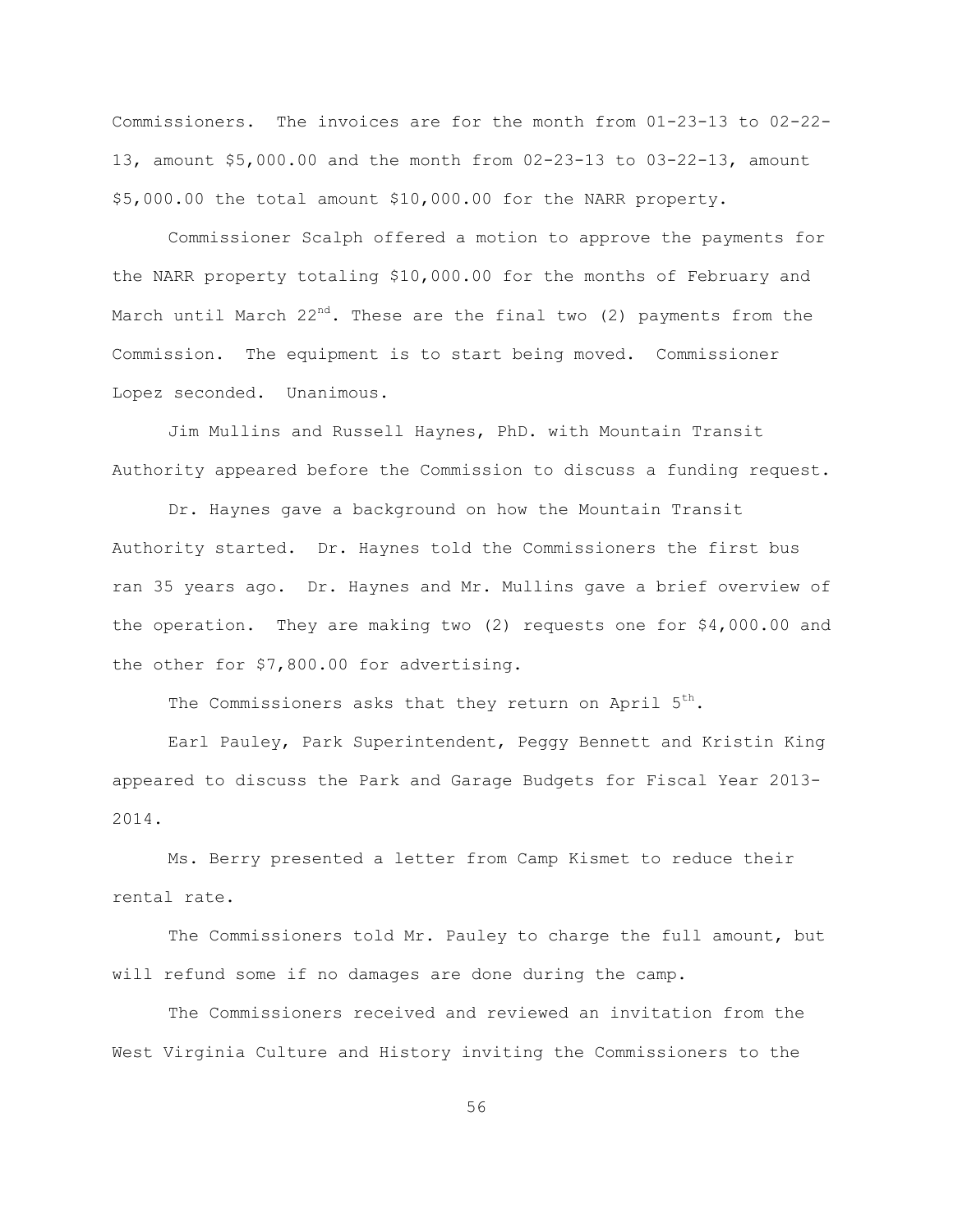ceremony to recognize the recipients of Records Management and Preservation Board Grants on Tuesday, March 19, 2013 at 1:00 p.m.

The Commissioners received and reviewed a letter from the Office of the State Treasurer informing that the funds due for the January Limited Video Lottery will be directly deposit on February 26, 2013, amount \$5,805.39.

The Commissioners received and reviewed an invoice to the Fayette County Board of Education for reimbursement of expenditures related to their February 9, 2013 Board of Education Special Bond Levy Election, amount \$87,290.54.

The Commissioners received and reviewed a 911 Fee check from Cebridge Telecom, WV, amount \$18,399.50.

The meeting was adjourned at 3:30 p. m. The next scheduled meeting is March 13, 2013.

FAYETTE COUNTY COMMISSION SPECIAL SESSION MARCH 13, 2013 COURTHOUSE FAYETTEVILLE, WV 25840 MEMBERS Present: Matthew D. Wender, John H. Lopez, Denise A. Scalph

The Fayette County Commission met in a special session on this  $8<sup>th</sup>$ day of March 2013.

Commissioner Wender called the meeting to order at 9:35 a. m.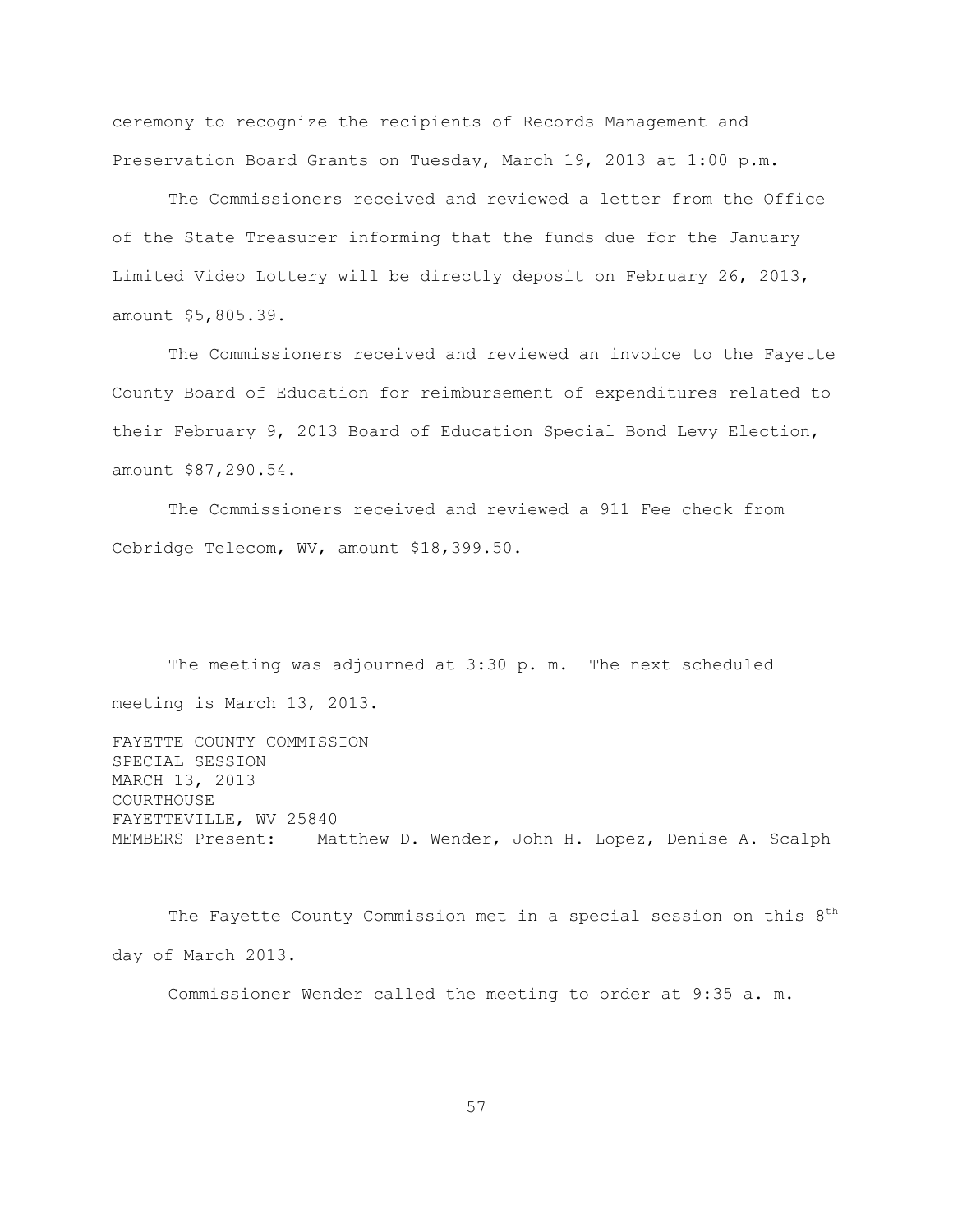Ms. Berry presented a Contract for the merging of the ARRA and the Recreation Trail funds for the Meadow River Rail Trail Project to the Commissioners.

Commissioner Lopez offered a motion to combine the two (2) funds into one bidding process and approve for Commissioner Wender to sign documents. Commissioner Scalph seconded. Unanimous.

Ms. Berry presented a Letter of Support to the West Virginia Division of Homeland Security for the Southern Appalachian Labor School (SALS) for a Citizen Corps Mini-Grant to the Commissioners.

Commissioner Lopez offered a motion to approve signing the Letter of Support for the Southern Appalachian Labor School for a Citizen Corps Mini-Grant. Commissioner Scalph seconded. Unanimous.

The Commission enters into a Budget Work Session at 10:00 a.m. The meeting was adjourned at 4:15 p.m. The next scheduled meeting is March 15, 2013.

FAYETTE COUNTY COMMISSION REGULAR SESSION MARCH 15, 2013 COURTHOUSE FAYETTEVILLE, WV 25840 MEMBERS Present: Matthew D. Wender, John H. Lopez, Denise A. Scalph

The Fayette County Commission met in a regular session on this 15<sup>th</sup> day of March 2013.

Commissioner Wender called the meeting to order at 9:15 a. m.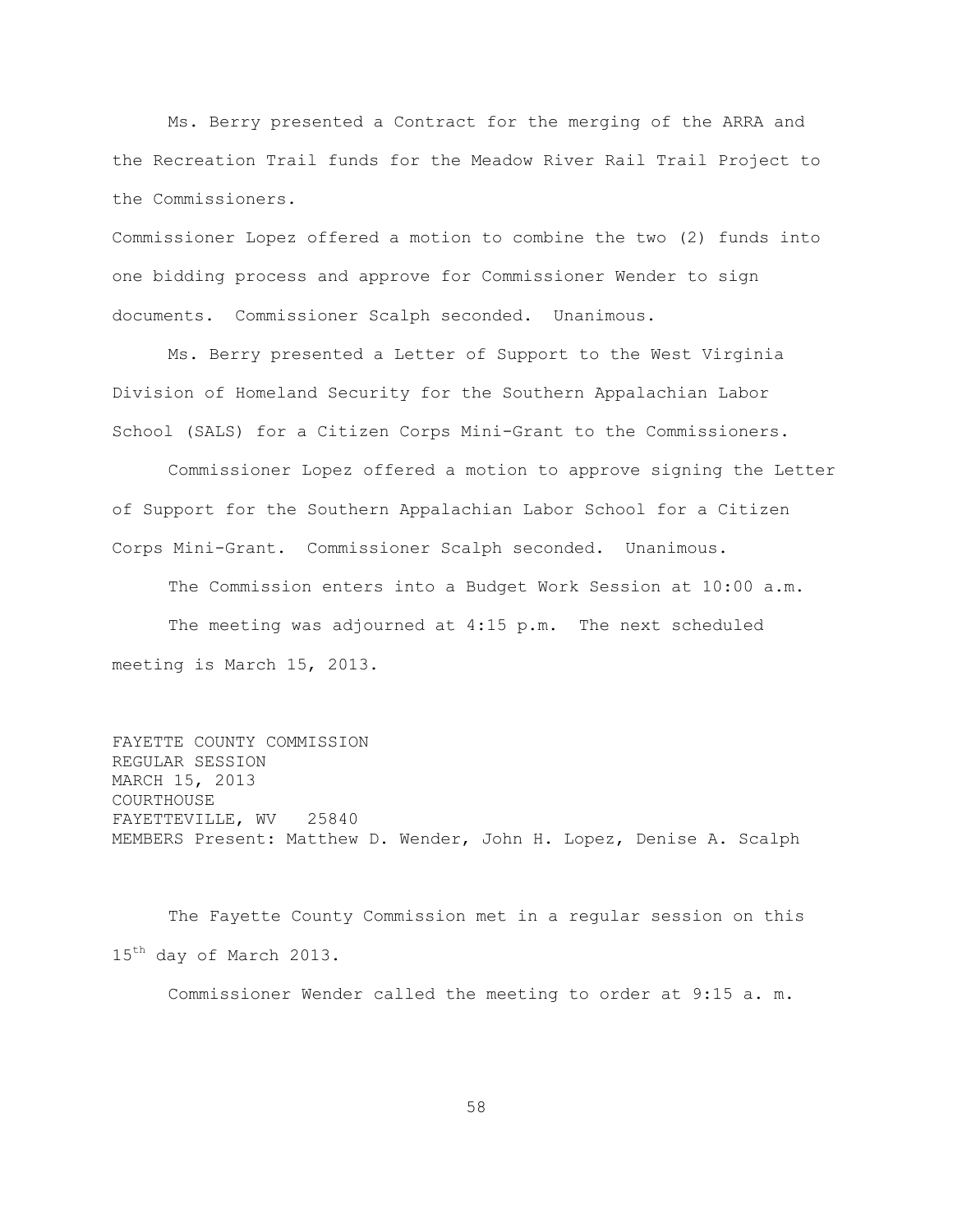Commissioner Lopez offered a motion to approve vouchers and invoices, checks to be released today. Commissioner Scalph seconded. Unanimous.

Dan Snead, Kevin Radford and Dan Akers appeared before the Commission to discuss issues at the new Fayette county 911 Center.

Mr. Snead told the Commissioners he doesn"t feel these issues are out of the ordinary. It's a complex building being tweaked.

Mr. Snead told the Commissioners he feels issues are under control.

Mr. Snead told the Commissioners that a meeting was held earlier this week to discuss these issues and solutions were found.

Tim Richardson, Zoning Officer asked about a Certificate of Occupancy.

Mr. Snead said a Certificate of Occupancy should be released next week after State Fire Marshal Office inspects.

Mr. Richardson informed that this was not requested through the Building Code Enforcement Office and the Building Code Enforcement Office doesn"t feel proper inspections were done on the HVAC System and he feel better inspections needs to be completed.

Dan Akers informed the HVAC System issues are all cosmetic and can be fixed. He feels nothing wrong with the HVAC System.

David Neal, E911 Coordinator agrees that the issues are fixed. He feels the HVAC System is fixed as well.

Mr. Neal gave the Commissioners an update on the tower. Mr. Neal told the Commissioners the antenna is being shipped.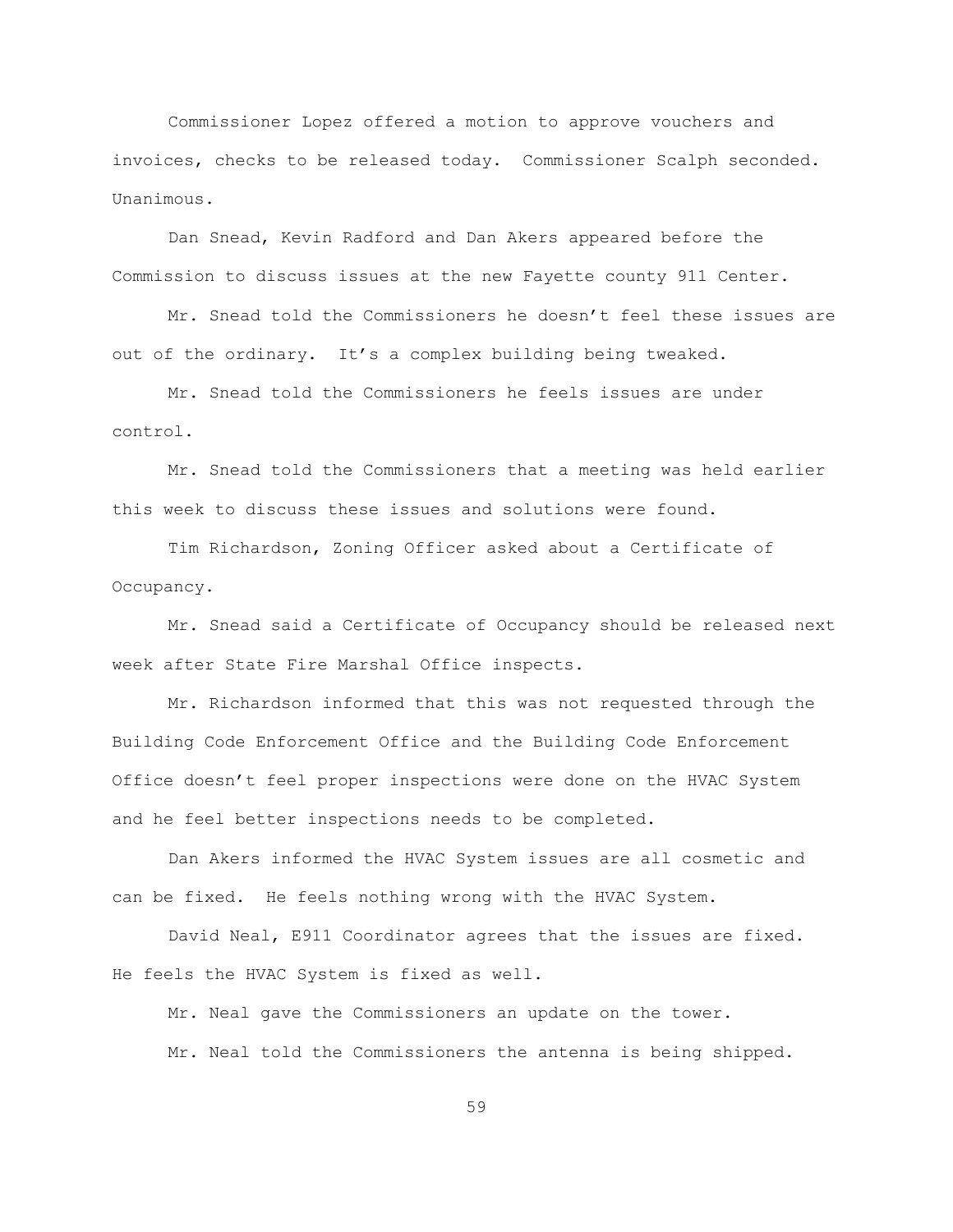Scott Miller and Skip Jennings appeared before the Commissioners to request funding for the upcoming Fiscal Year 2013-2014 for Just for Kids.

Mr. Miller gives background and an update on Just for Kids.

Last year in Fayette County they interviewed 113 children. Budget is being cut by \$30,000.00. Just for Kids serves three (3) counties-Fayette Raleigh and Wyoming.

Commissioner Wender suggested Just for Kids make a request to the Fayette County Board of Health.

Mr. Miller told the Commissioner that Fayette County"s Center was the first accredited Center in the State.

Christy Bailey with the National Coal Heritage Area Authority appeared before the Commissioners to discuss a grant for the Layland Miner"s Memorial Project.

Ms. Bailey told the Commissioners the Project has been awarded \$7,500.00 and asked the Commissioners if they would act as the Fiscal Agent for the Project.

Commissioner Scalph offered a motion to approve Fayette County Commission to act as the Fiscal Agent for the Layland Miner"s Memorial Project. Commissioner Lopez seconded. Unanimous

Angela Gerald appeared before the Commissioners to present Assessment Report forms for the Brownsfield Grant for Commissioner Wender to sign.

Ms. Gerald appeared to notify the Commission that the County is to remove a house owned by Josh Conaway.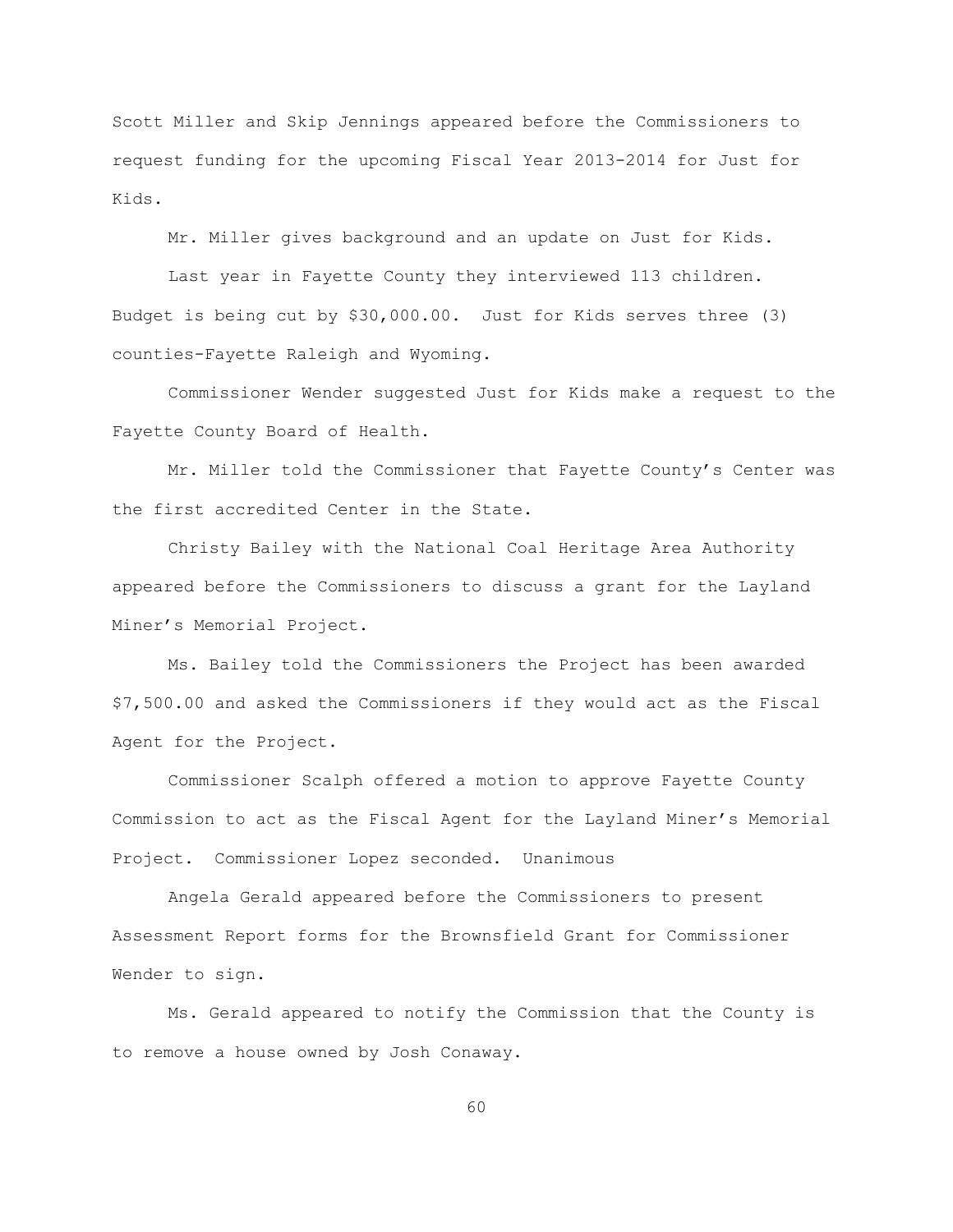Ms. Gerald told the Commissioners that the asbestos testing was completed. None was found.

Commissioner Scalph offered a motion to approve the advertisement of this demolition for property owned by Josh Conaway. The owner has been notified three (3) times. Commissioner Lopez seconded. Unanimous.

Ms. Berry presented the paperwork for th Woodland Oaks Garden Club Rails Trail Grant for the Commissioners to review and sign.

Ms. Berry presented a letter to Janis Kitzmiller, Family Law Judge requesting reimbursement for rent in the amount of \$2,700.00 for the month of April.

Rex Stewart and Waylon Bryant appeared before the Commission to discuss funding for Operation Firewalker.

Dr. Kathy Miscarry, Executive Director of the West Virginia Mental Health Consumers Association presented information to the Commissioners. Gave an update and background on the program.

Dr. Miscarry informed the Commissioners they have applied for a Wounded Warrior Grant for \$90,000.00 and a State Grant for \$136,000.00. The State is a three (3) Grant and the Wounded Warrior is a one (1)year Grant with an option to apply next year.

Dr. Miscarry told the Commissioners they are requesting \$4,800.00 from the Commission which is a match to what they already raised. Brian Smith, Fayette County Farmer"s Market appeared before the Commission request funding.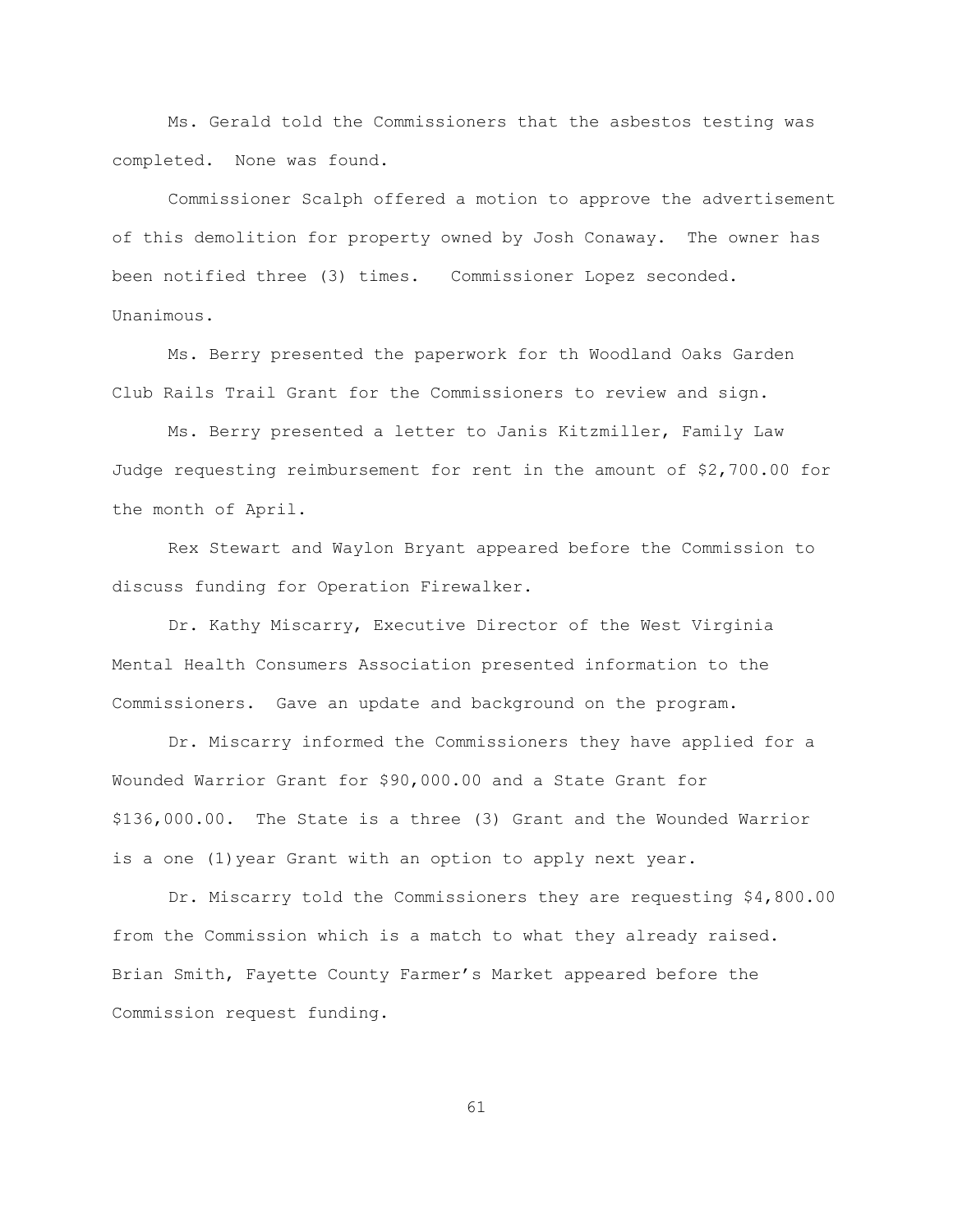Mr. Smith told the Commissioners they have been in operation for six (6) years. Started paperwork to become a 501C.

The City of Oak Hill is offering land for a permanent structure. The City of Oak Hill has committed \$25,000.00.

Mr. Smith told the Commissioners they are requesting \$10,000.00 for everyday operations and makes a request for construction Phase I- \$15,000.00.

Commissioner Wender suggests that the Commission helps with the in-house labor.

The Commissioners ask Ms. Berry to set a meeting up to discuss with Melvin Withrow and Allen Ballard.

Tristan Cleveland and Adam Hodges appeared before the Commission to give them an update on the VISTA Program.

Ms. Cleveland told the Commissioners that April 27, 2013 is Litter Sweep.

The Commissioners asked Mr. Hodges to draft a thank-you letter to the people who have helped "clean-up" Fayette County the past three (3) years for the Commission to sign.

Tyler Bragg and Rachel Davis appeared before the Commission to discuss the Fayette County Website update.

Mr. Bragg presented the Service Level Agreement for the Commissioners to sign.

Commissioner Scalph offered a motion to approve Commissioner Wender to sign the Service Level Agreement and contract for the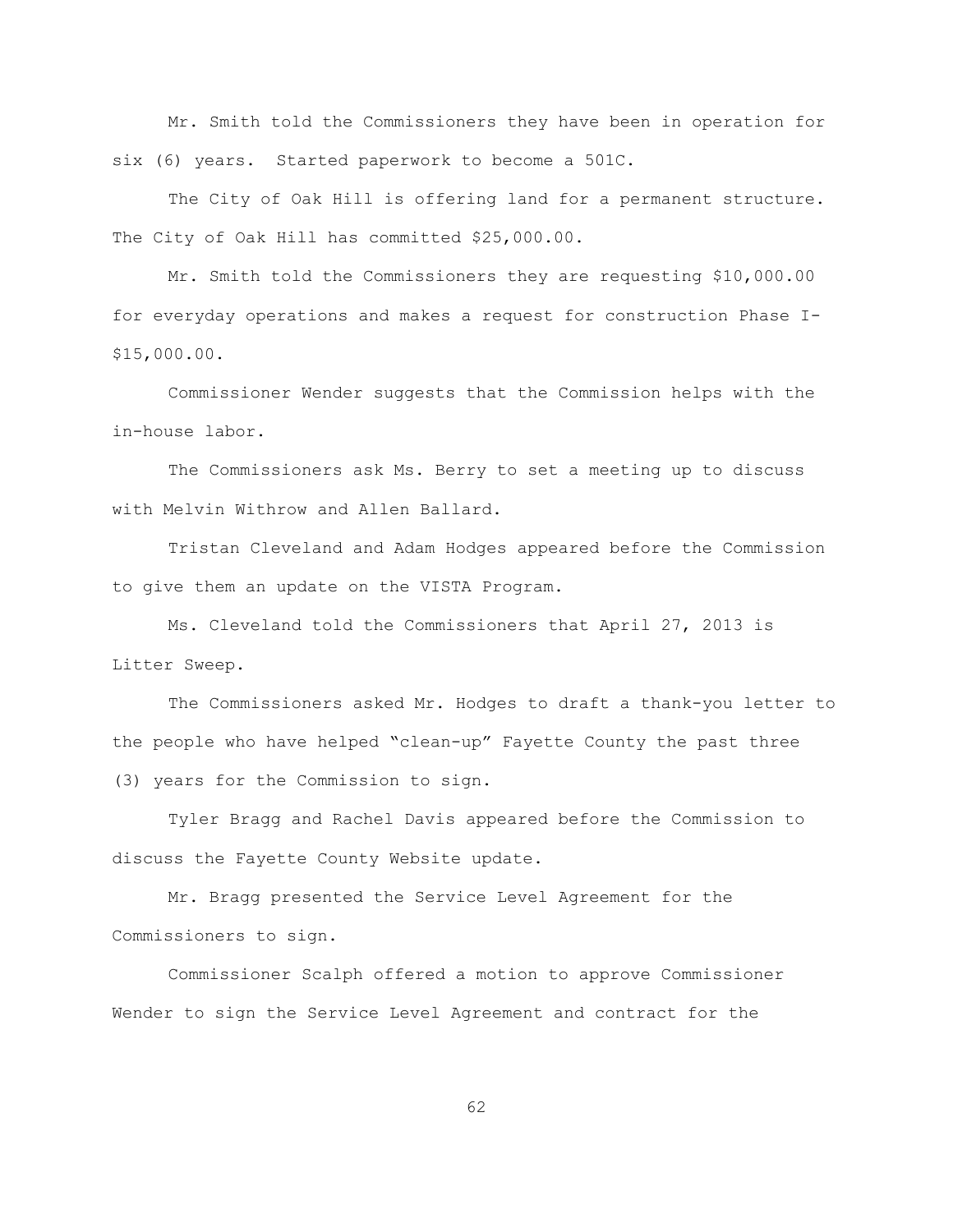creation and maintenance of the website. Commissioner Lopez seconded. Unanimous.

Mr. Bragg told the Commissioners the cost to have network account, e-mail account and update on County e-mail is \$5.10 a month per user.

Commissioner Scalph offered a motion to approve Mr. Bragg to pursue a govt.wide e-mail for Fayette County Government. Commissioner Lopez seconded. Unanimous.

Commissioner Scalph offered a motion to approve \$500.00 expenses to connect fiber line between Courthouse and Courthouse Annex to improve communications. Commissioner Lopez seconded. Unanimous.

Commissioner Wender suggested to Ms. Berry to ask Danielle to get in touch with Mr. Bragg and Global Science Technology.

Commissioner Wender asked Mr. Bragg to get a letter of recommendation from other businesses that work with Global Science Technology. Commissioner Wender informed the Project needs to be bid out.

Carrie Carr, with the New River Humane Society appeared before the Commission to discuss their Budget for Fiscal Year 2013-2014.

Discussion was held regarding needing to review how to demolish the old building at the Animal Shelter

Carrie Strunk, Aletha Stolar, Dave Pollard and Rachel Davis appeared before the Commission to discuss the Fayette County Solid Waste Authority (FCSWA).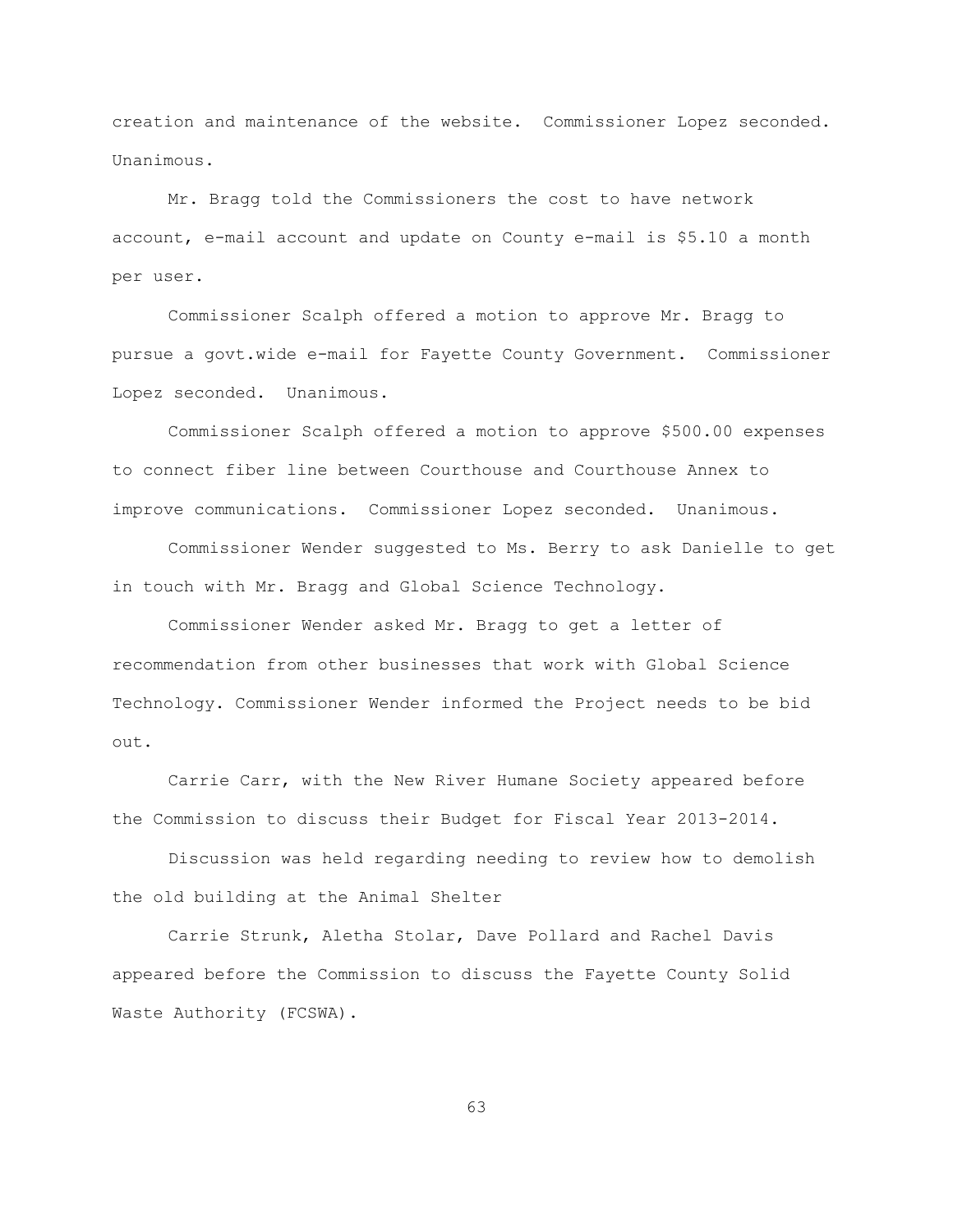Ms. Strunk informed for their Budget for Fiscal Year 2013-2014 they are requesting stopping payment reimbursed to County for extra help to put money toward part-time or full time coordinator and Commission help with funding a full-time person if permitted.

Discussion was held regarding the need of a part-time/full-time coordinator.

Ms. Davis is to be the centralized contact for the Fayette County Solid Waste Authority. She will be responsible for minutes, financial reports, and checks.

Commissioner Wender asks that all in attendance get copy of minutes (Carri Strunk, Aletha Stolar, Dave Pollard Rachel Davis).

Rachel Davis and Dave Pollard will be taking on the responsibility of the Fayette County Solid Waste Authority. Debbie Aliff and Jackie Hickman will be relieved of their duties and will be transferred to Rachel Davis.

Stephanie Sears will help with the Audit if needed.

Monies reimbursed by the Fayette County Solid Waste Authority will be put toward monies paid to our resource coordinator' office.

The Commissioners received and reviewed a letter from New River Alliance of Climbers informing they will be holding the  $10^{th}$  Annual New River Rendezvous on May 16 to May 19, 2013. They are requesting permission to use the Courthouse lawn on Saturday morning May 18 from 7:00 a. m. to 10:00 a. m. to promote world-class climbing in Fayette County.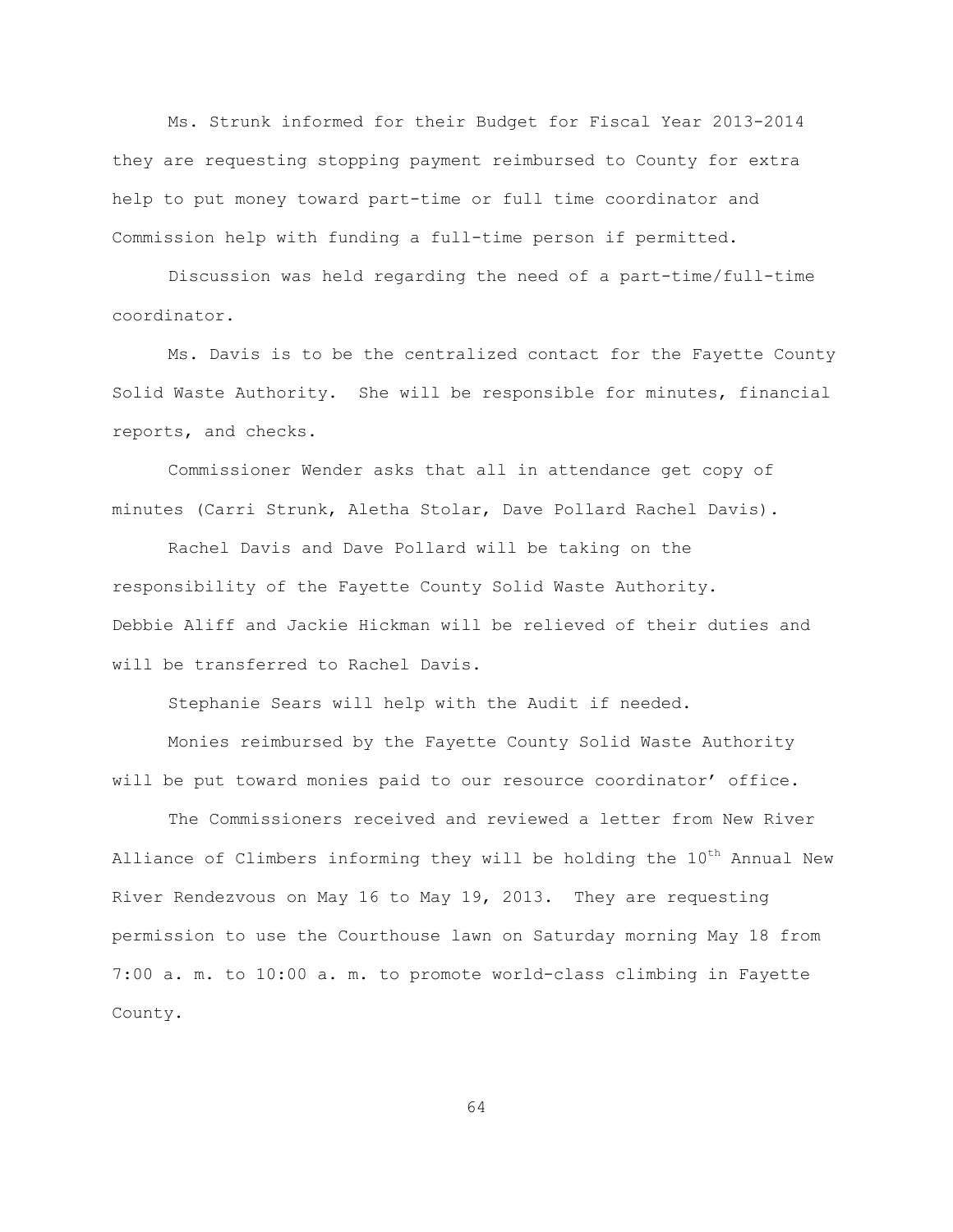Commissioner Scalph offered a motion to approve New River Alliance of Climbers permission to use the Courthouse lawn on Saturday morning May 18 from 7:00 a. m. to 10:00 a. m. to promote world-class climbing in Fayette County. Commissioner Lopez seconded. Unanimous.

The Commissioners approved and signed an invoice to the Fayette County Board of Education for their Annual Memorandum of Agreement West Virginia University Cooperative Extension and the County Extension Service Committee for the period July 2012 to June 2013, amount \$24,237.00.

The meeting was adjourned at 3:35 p. m. The next scheduled meeting is March 22, 2013.

FAYETTE COUNTY COMMISSION REGULAR SESSION MARCH 22, 2013 COURTHOUSE FAYETTEVILLE, WV 25840 MEMBERS Present: Matthew D. Wender, John H. Lopez, Denise A. Scalph

The Fayette County Commission met in a regular session on this 22<sup>nd</sup> day of March 2013.

Commissioner Wender called the meeting to order at 9:10 a. m.

Eddie Young, Assessor presented exonerations to be approved and signed to the Commissioners.

Commissioner Lopez offered a motion to approve and sign personal property tickets (see attached). Commissioner Scalph seconded. Unanimous.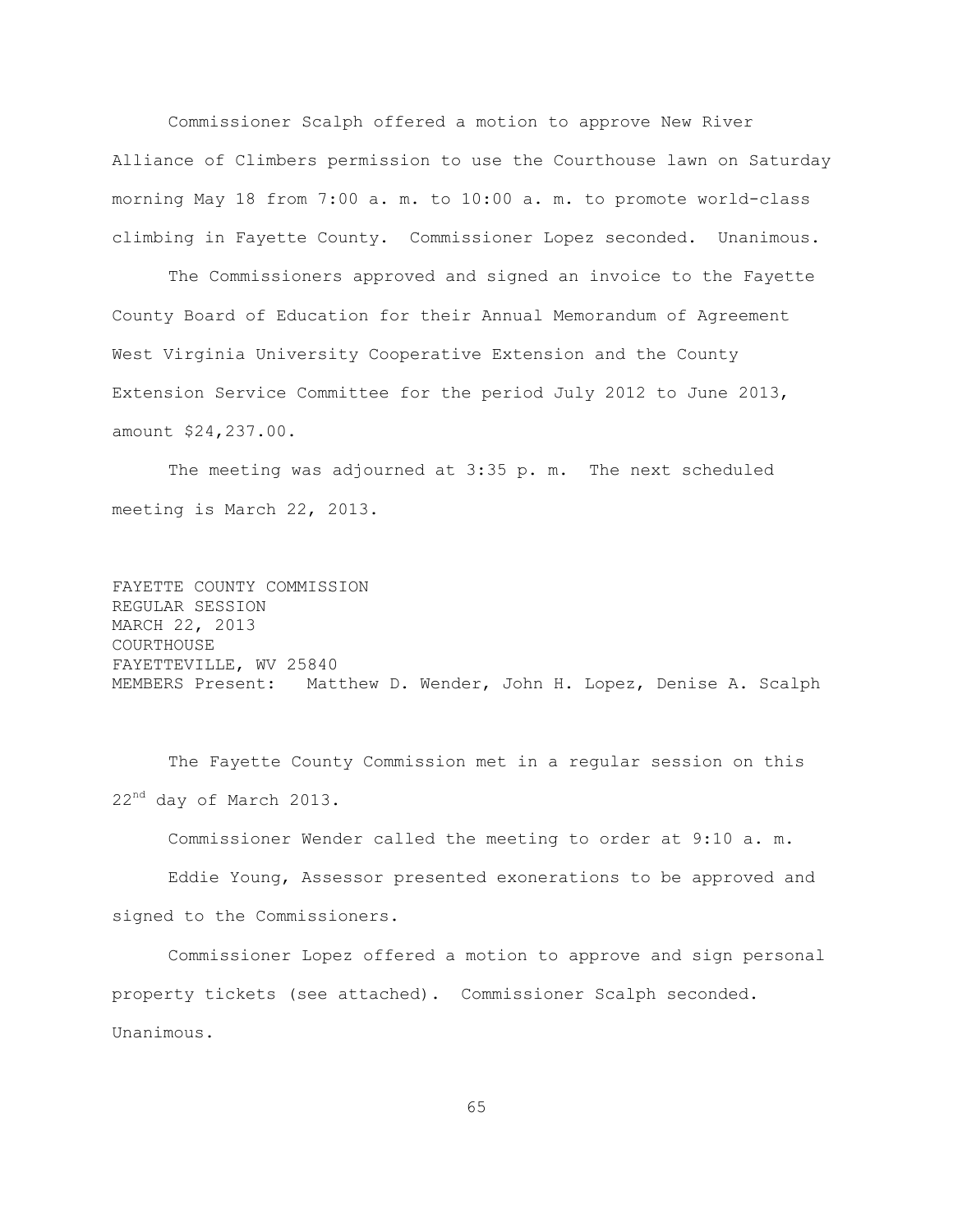Commissioner Lopez offered a motion to approve and sign real property tickets for Terry V. and Christy Skaggs, David K. and Kimbra Hobbs, Betty Miller. Commissioner Scalph seconded. Unanimous.

Commissioner Lopez offered a motion to approve vouchers and invoices, checks to be released today. Commissioner Scalph seconded. Unanimous.

Commissioner Wender introduces and welcomes Shawn Wolford as the new Fayette County Emergency Management Agency Director. Mr. Wolford to start April 1, 2013.

Commissioner Wender offered a motion to enter into an Executive Session regarding a personal matter. Commissioner Scalph seconded. Unanimous.

Commissioner Wender reconvened the County Commission meeting at 9:35 a. m.

Discussion was held regarding the Winona Pool Hall. The building is collapsing onto public property.

Commissioner Wender requests that a letter be sent to the Division of Highways requesting they clean up the roadways.

The Commission asks that a discussion with Angela Gerald to take place on April 5, 2013 about this dilapidated building.

Commissioner Wender requests to table approving the Fiscal Year 2013-2014 Budget until later on into the meeting.

The Commission discussed some other Coal Severance requests.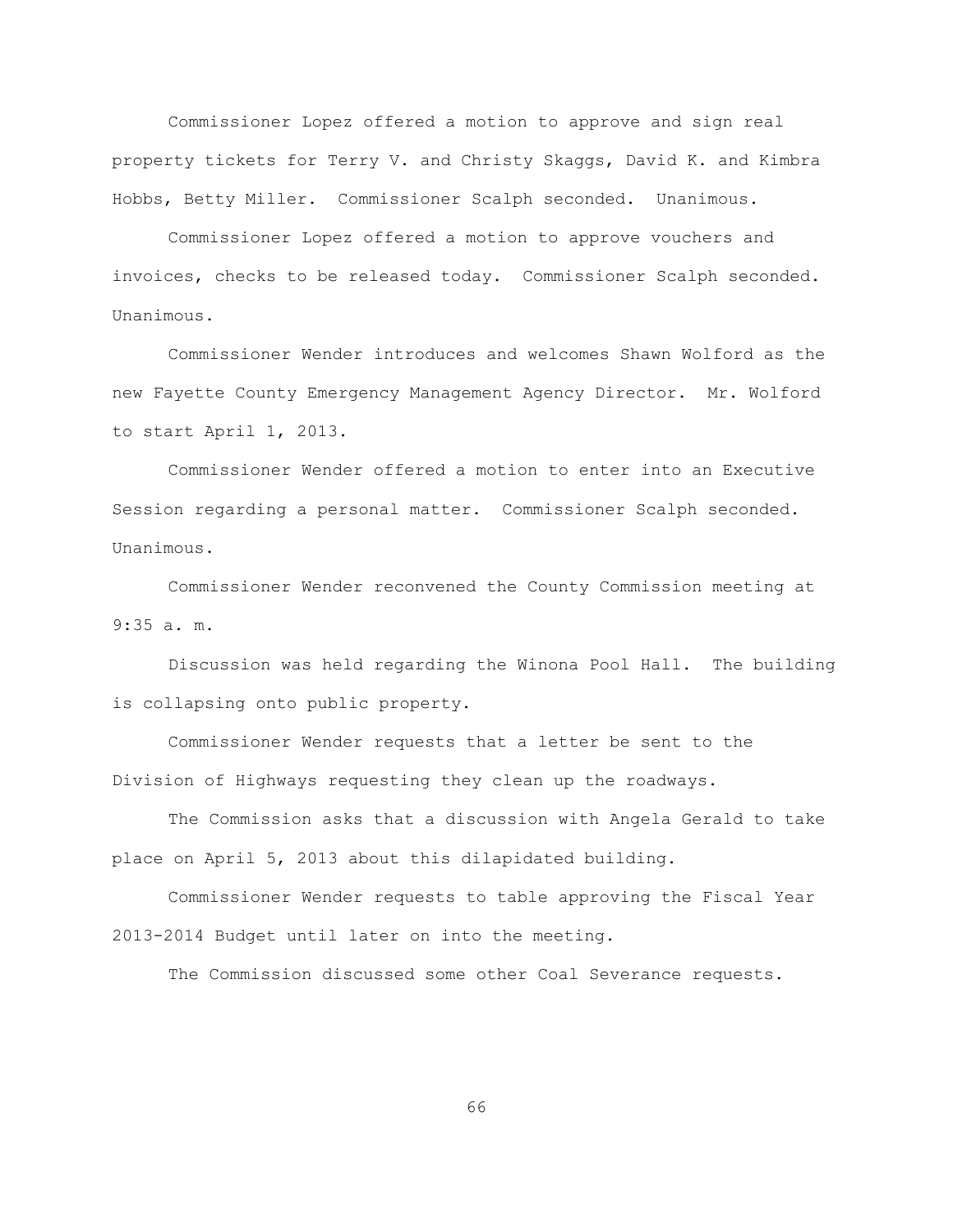Commission Scalph offered a motion to add Harlem Heights Park for the next two (2) years and this year allocation of \$5,000.00 a year. Commissioner Lopez seconded. Unanimous.

Commission Scalph offered a motion to increase Coal Severance Budget for Just for Kids from \$4,000.00 to \$8,000.00. Commissioner Lopez seconded. Unanimous.

Commission Scalph offered a motion to add \$10,000.00 for the Upper Kanawha Valley Economic Development Corporation. Commissioner Lopez seconded. Unanimous.

Dave Pollard, County Resource Coordinator presented a potential Redistributed Coal Severance Project to the Commissioners.

Chad Riley from Thrasher Engineering presented a request to expand the road from the new 911 Center.

Mr. Pollard informed he is requesting a commitment from the Fayette County Commission to allocate this funding for two (2) to five (5) years for the Wolf Creek Park.

Commission Scalph offered a motion that Fayette County Commission approves the commitment for the net 2-5 years of reallocated Coal Severance money to go to Wolf Creek Park Development to the Fayette County Urban Renewal Authority and the Fayette County Building Commission. Commissioner Lopez seconded. Unanimous. Attorney Phil Tissue appeared before the Commission regarding a Petition for Elective Share to appoint a Fiduciary Commissioner in the Estate of Harry T. Sears.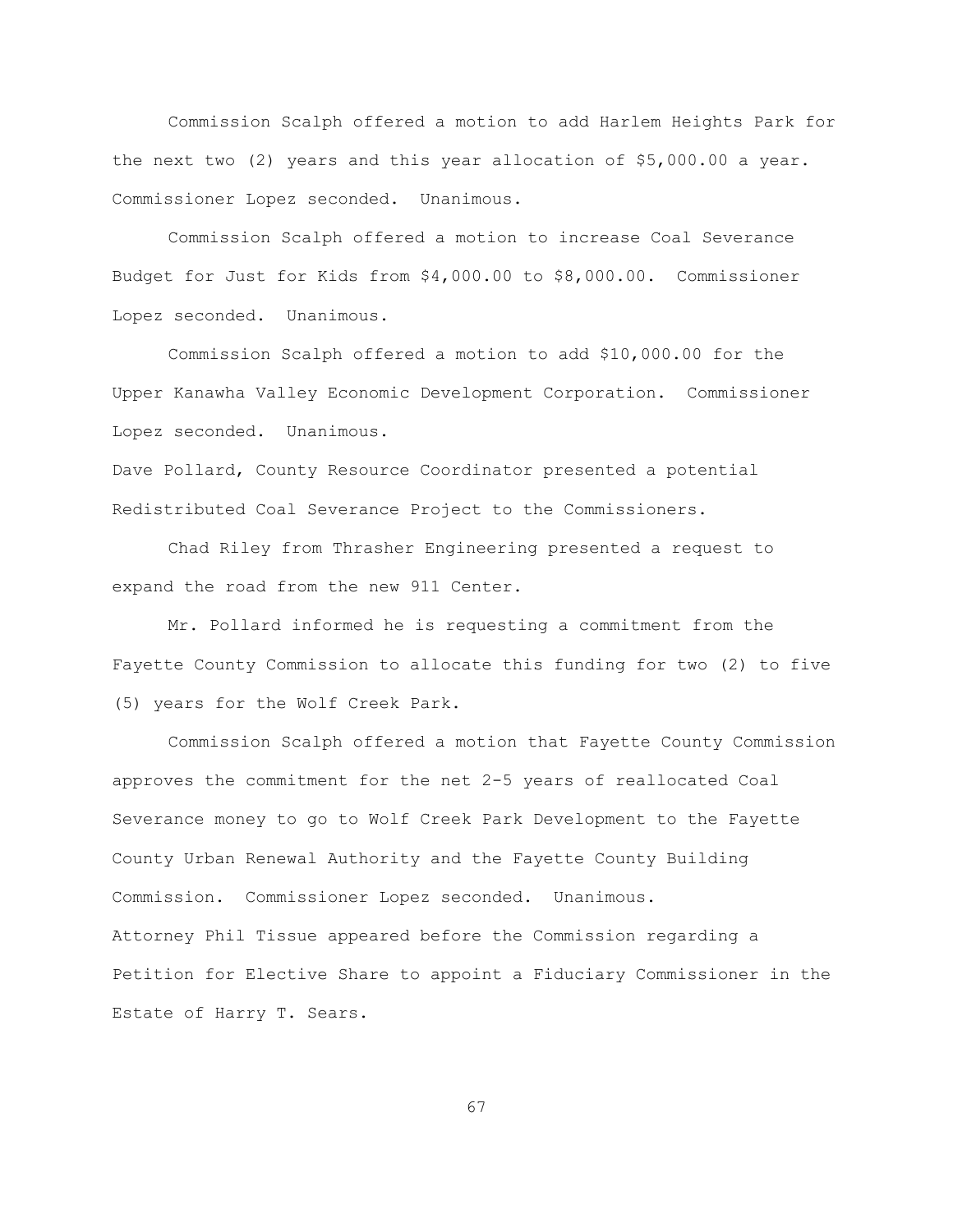Carl Harris, Prosecuting Attorney recommends to the Commission to defer this issue for a Fiduciary Commissioner to be appointed.

It has been requested that Attorney James Blankenship be appointed to serve as Fiduciary Commissioner.

Commissioner Scalph offered a motion to defer this issue to a Fiduciary Commissioner and appoint James Blankenship as the Fiduciary. Commissioner Wender seconded. Unanimous. Order signed.

Commissioner Scalph offered a motion to approve an adjustment to the Coal Severance Budget to allocate money to the Valley High School Baseball (related expenses)for \$2,500.00. Commissioner Lopez seconded. Unanimous.

Commissioner Lopez offered a motion to approve an adjustment to the Coal Severance Budget to allocate money to purchase a vehicle for the Emergency Management Agency Director up to \$15,000.00. Commissioner Scalph seconded. Unanimous.

Commissioner Wender made a request to enter into a motion to approve the General County Fund Budget for Fiscal Year Budget 2013- 2014.

Commissioner Scalph offered a motion to approve the General County Fund Budget for Fiscal Year 2013-2014 pending Auditor"s approval. Budget will be adopted on April  $16<sup>th</sup>$ . Commissioner Lopez seconded. Unanimous.

Discussion was held on the Animal Shelter and things to come. Commissioner Scalph offered a motion to approve a Budget Revision to the Coal Severance Fund for Fiscal Year 2012-2013 to allocate money to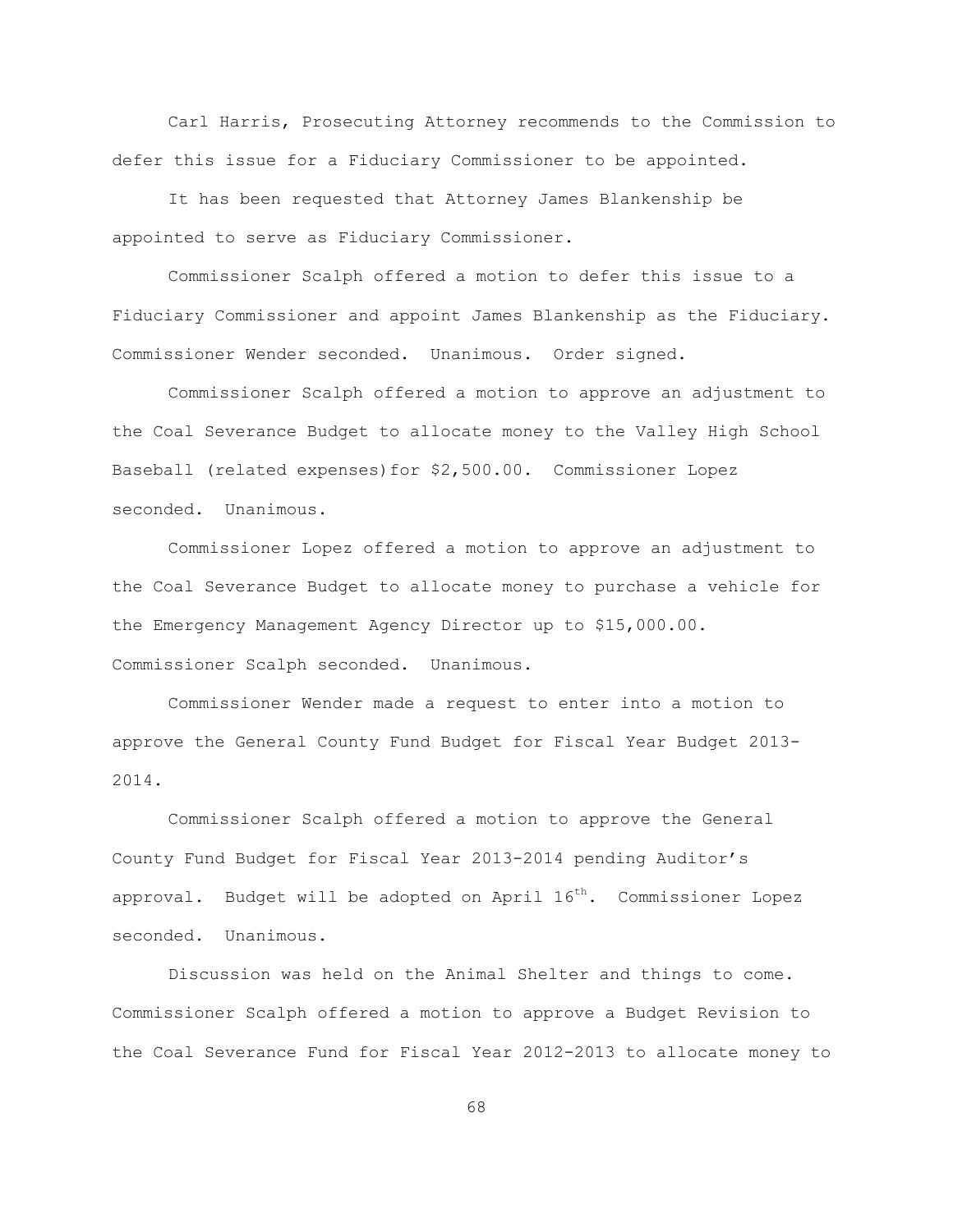the Animal Shelter to purchase a freezer for the dog building, amount \$900.00. Commissioner Lopez seconded. Unanimous.

David Neal, E-911 Coordinator appeared before the Commission to give an update on the tower/antenna.

Mr. Neal told the Commissioners the construction is to start this Wednesday, March  $26^{th}$ .

Mr. Neal told the Commissioners the crane is still broken down.

Commissioner Wender request that daily updates once drilling begins and to call Premier Construction to pass word along of Commissions disgruntled state.

Mr. Neal told the Commissioners that the new 911 Center did not pass the State Fire Marshal"s inspection. Mr. Neal told the Commissioners the Center is still having HVAC System issues.

Ms. Berry presented the first drawdown request from Region 4 Planning and Development Council for the Kanawha Falls Public Service District SCBG Project in the amount of \$43,530.22 for the Commissioners to sign.

Commissioner Lopez offered a motion to approve and sign drawdown request from Region 4 Planning and Development Council for the Kanawha Falls Public Service District SCBG Project in the amount of \$43,530.22. Commissioner Scalph seconded. Unanimous.

Ms. Berry presented a Resolution and a Grant Agreement for Commissioner Wender to sign for a Community Partnership Grant in the amount of \$15,000.00 to purchase equipment and furnishings for the new 911 Center.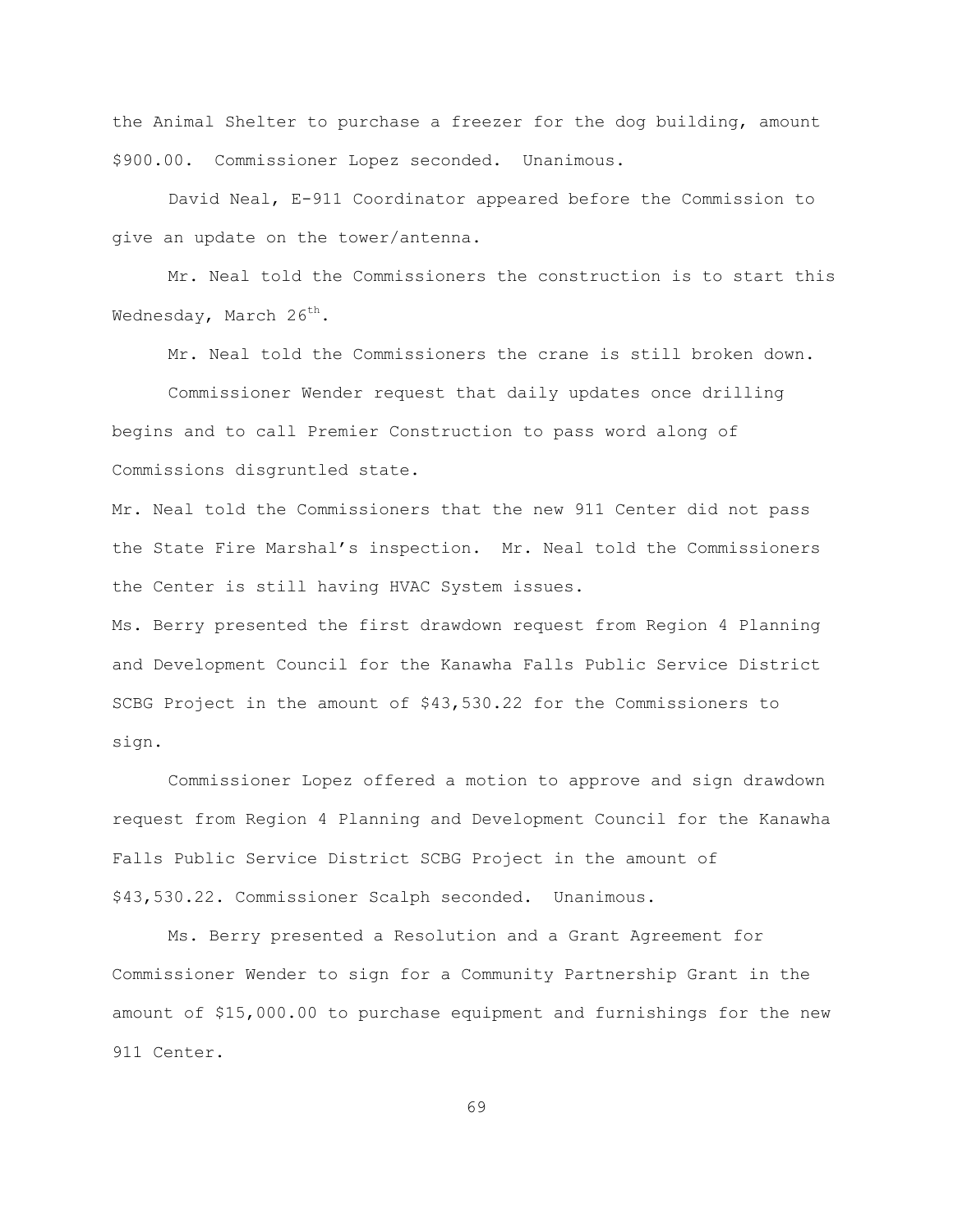Commissioner Scalph offered a motion to authorize Commissioner Wender to sign the Resolution and Grant Agreement for the Community Partnership Grant in the amount of \$15,000.00 to purchase equipment and furnishings for the new 911 Center. Commissioner Lopez seconded. Unanimous.

Ms. Berry presented a letter to Stephen Erskine with the Fayette County Volunteers related to his request for a discounted rate at Fayette County Park for Camp Kismet.

Ms. Berry told Mr. Erskine that due to damages to Cabin 4 and Cabin 5 in 2011, a check in the amount of \$300.00 for a deposit is required. After inspection if there are no damages the check will be returned. They must also issue a check in the amount of \$350.00 for the reduced rate of camp.

The Commissioners approved and signed the letter. Ms. Berry told the Commissioners she received a request from Phillip Samples, Coach/Organizer of the WV Boys and Girls Hoopsters to use the Fayette County Memorial Building for AAU practices and instructional sessions from April 1, 2013 to August 31, 2013.

Ms. Berry told the Commissioners that Mr. Samples agrees to check scheduling availability, will supply liability insurance certificate and keep the facility clean.

Commissioner Lopez offered a motion to sign the letter to Okey Skidmore, Manager of the Fayette County Memorial Building approving the request of Phillip Samples to use the Fayette County Memorial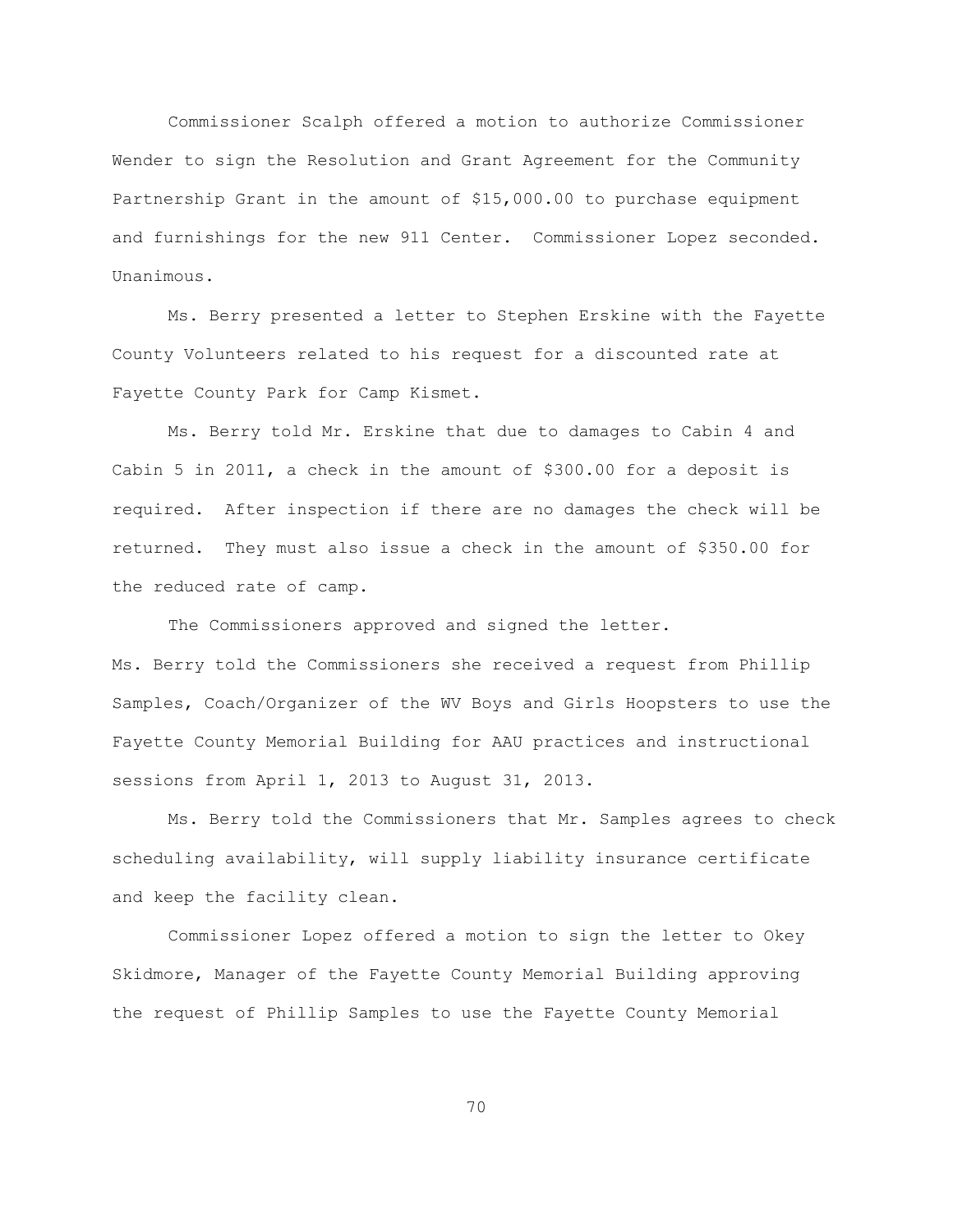Building for AAU practices and instructional sessions from April 1, 2013 to August 31, 2013. Commissioner Scalph seconded. Unanimous.

Commissioner Wender and Elected Officials signed the letter to Ora Ash with the WV State Auditor"s Office informing that for cost/saving and efficiency purposes, the Office of the County Commission will be the central purchasing office.

Ms. Berry told the Commissioners that the West Virginia Courthouse Facilities Improvement Authority will be assessing the Courthouse on April 11, 2013.

Ms. Berry told the Commissioners that Mike Moore with Silling Associates Architecture Firm, Scheeser Buckley, Mayfield MEP Engineering, Shelly Metz Bauman Hawk Structural Engineering and Michael Gioulis Historic Preservation will meet with her and Dickie Smith at 7:30 a. m. to inspect the Fayette County Courthouse. They will be available for a report at 10:30 a. m. if the Commission would like to set in on the debriefing.

Commissioner Wender signed Renewal Applications from the Fayette County Health Department for a permit to operate park and playground for the Boomer Ball Field, Fayette County Park, and Harlem Heights Park.

Luke from Meadow Bridge came into the meeting with a suggestion to accept credit and debit cards to pay property taxes.

The Commissioners received and reviewed letters from Sargent Steve Gray requesting use of the new 911 Center Training Room for teaching a class on Methamphetamine Clandestine Labs, March 25 to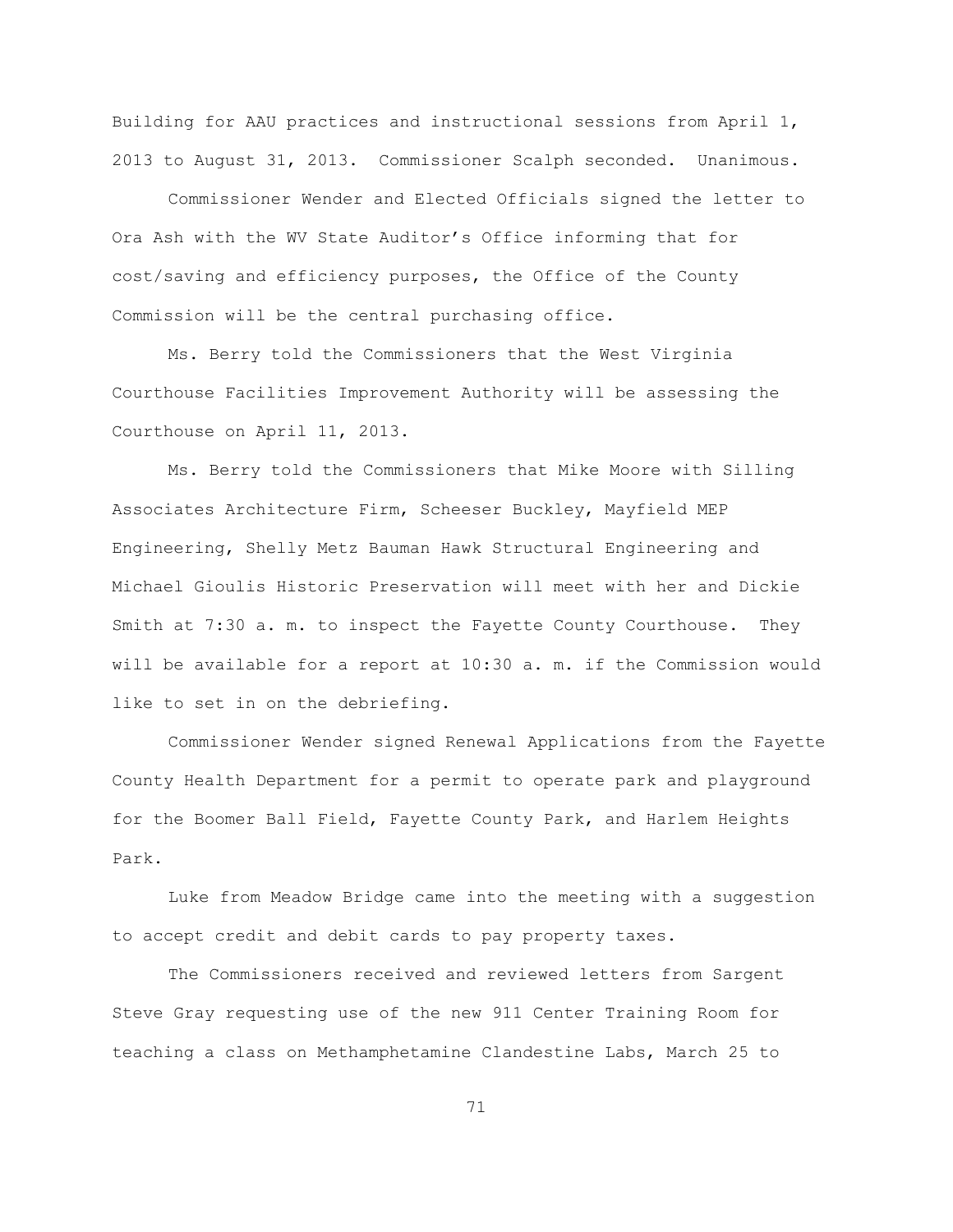March 29, 2013 and for teaching a class on Special Response Team May 6, to May 9, 2013. The Commission denied Sargent Gray"s request.

Commissioner Scalph offered a motion to approve Coal Severance Fund Fiscal Year 2013-2014 Budget for \$892,939 pending Auditor"s approval. Budget to be adopted on April 16, 2013. Commissioner Lopez seconded. Unanimous.

The Commissioners received and reviewed an e-mail from Tim Richardson, Zoning Officer informing he received a call from Dean Kincaid (BZA Member-Valley) stating that he has to be in Florida the next three (3) months due to family issues.

The Commissioners received and reviewed a letter from J. Dan Snead and Associates, Inc. confirming that a meeting was held at the new 911 Center site on Tuesday, March 12, 2013 for the purpose of discussing outstanding mechanical and other issues.

The Commissioners received and reviewed letters from the Office of the State Treasurer informing that funds due for the February Limited Video Lottery will be directly deposit on March 26, 2013, amount \$6,432.12, the funds due for the February 2013 Tables Games will be directly deposit on March 18, 2013, amount \$7,006.91 and funds due for the February 2013 Greenbrier Table Games will be directly deposit on March 18, 2013, amount \$111.23.

The Commissioners received and reviewed checks for 911 Fees from Verizon, amount \$20.00 and Procom, amount \$41.16, a check for the Soldiers and Sailors Fund, amount \$25.00, a check for Building and Equipment Rents from Woodrow Wilson High School, amount \$346.20.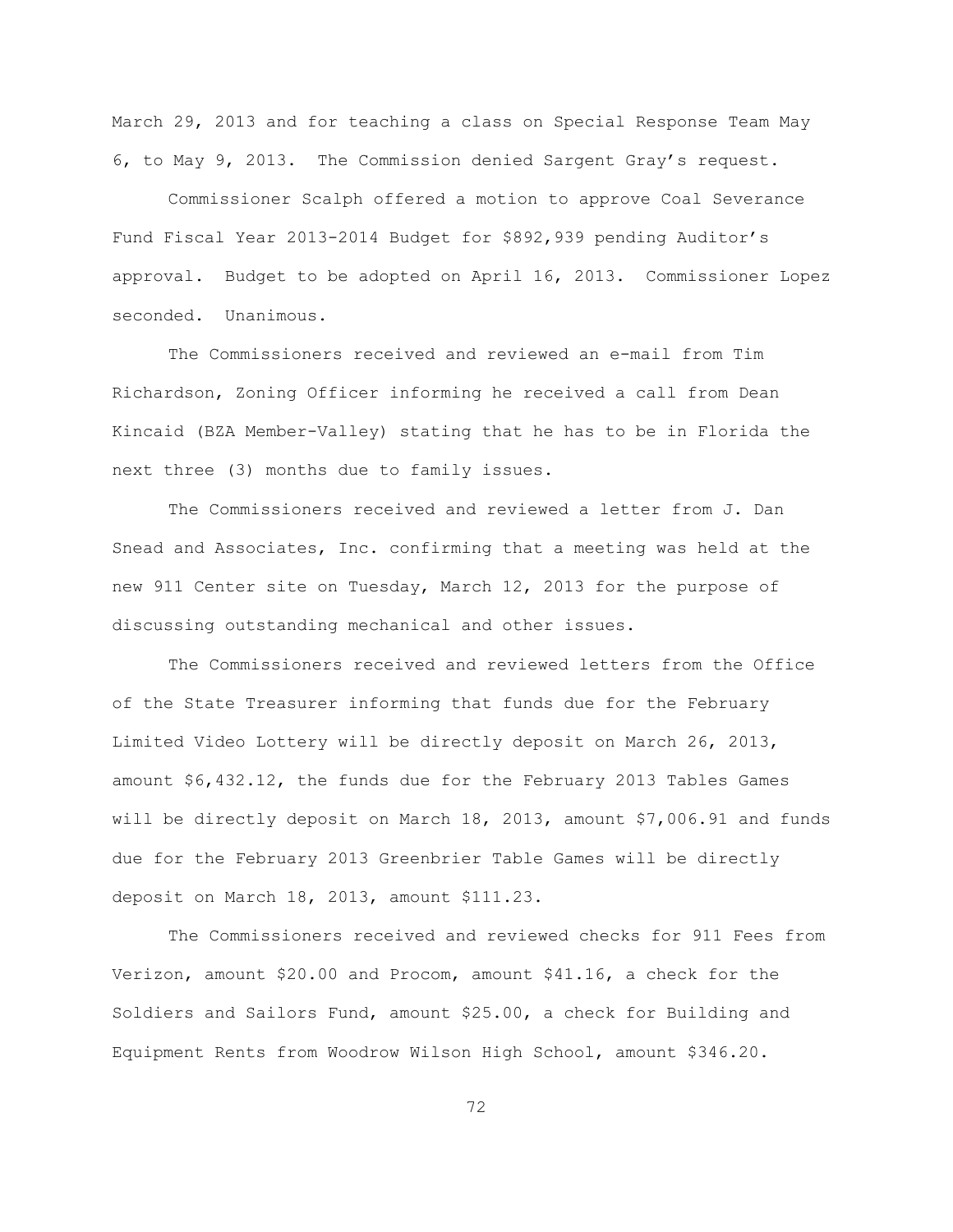The meeting was adjourned at 1:00 p. m. the next scheduled meeting is April 5, 2013.

FAYETTE COUNTY COMMISSION REGULAR SESSION APRIL 5, 2013 COURTHOUSE FAYETTEVILLE, WV 25840 MEMBERS Present: Matthew D. Wender, John H. Lopez, Denise A. Scalph

The Fayette County Commission met in a regular session on this 5<sup>th</sup> day of April 2013.

Commissioner Wender called the meeting to order at 9:10 a. m.

Charlie Bryant, Director of the Community Correction Day Center appeared before the Commissioners to introduce the two (2) new employees Amber Kirk and Stormy Parsons.

Kelvin Holliday, County Clerk appeared before the Commissioners to introduce his new employee Carla Atha.

Sheriff Steve Kessler and Ronda Falk, Chief Deputy Tax Office appeared before the Commission to introduce their new employee Suzanne Perdue.

Joe Crist, Fire Coordinator and Shawn Wolford, Emergency Management Agency Director appeared before the Commission to introduce themselves as the new employees at the 911 Center.

Eddie Young, Assessor presented exonerations to be approved and signed to the Commissioners.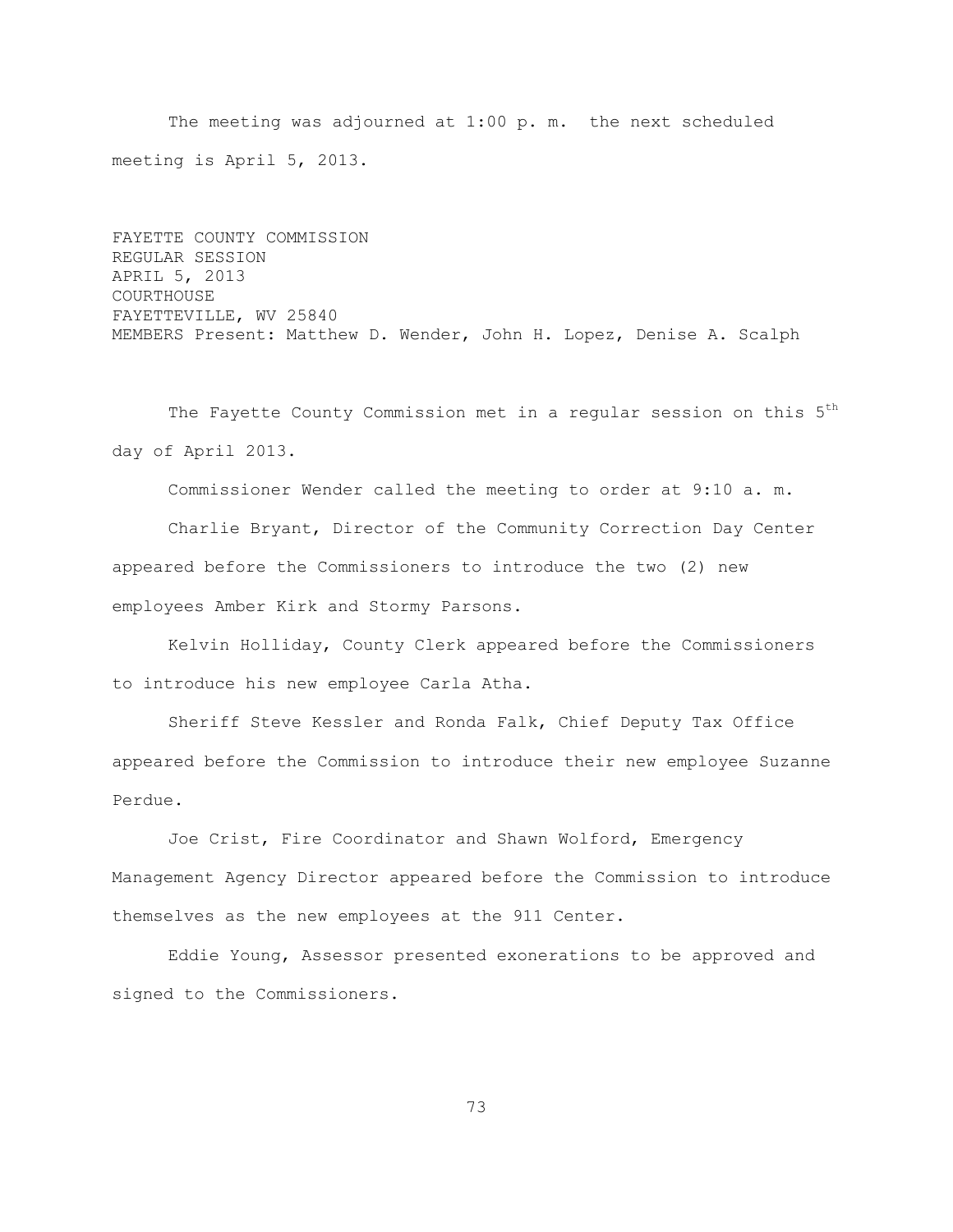Commissioner Lopez offered a motion to approve and sign two (2) refunds for David K. and Kimbra Hobbs (\$1,398.02) and David K. and Kimbra Hobbs (\$1,180.90). Commissioner Scalph seconded. Unanimous.

Commissioner Lopez offered a motion to approve vouchers and invoices, checks to be released today and approved  $1<sup>st</sup>$  half payroll, checks to be released April 15, 2013. Commissioner Scalph seconded. Unanimous.

Jim Mullins with Mountain Transit Authority appeared before the Commission to discuss the Medical Transport.

Commissioner Wender suggested getting Stephanie Sears, Staff Account and Shawn Wolford, Emergency Management Agency Director back in here to get an overview of the 911 Budget.

Commissioner Scalph questioned about the 911 Advisory Board members and meetings.

Angela Gerald, Project Director for the Fayette County Dilapidated and Beautification Committee appeared before the Commission to give them an update on the dilapidated housing projects.

Ms. Gerald presented to the Commissioners pictures of Buren Renick"s property.

After reviewing the pictures the Commissioners asked that a notice be sent to Mr. Renick asking that he appear before the Commission on April 16, 2013 at 11:00 a.m. to discuss the complaint received on the property located at 7659 Gatewood Road, Fayette County that is in violation of the Fayette County Dilapidated and Beautification Ordinance.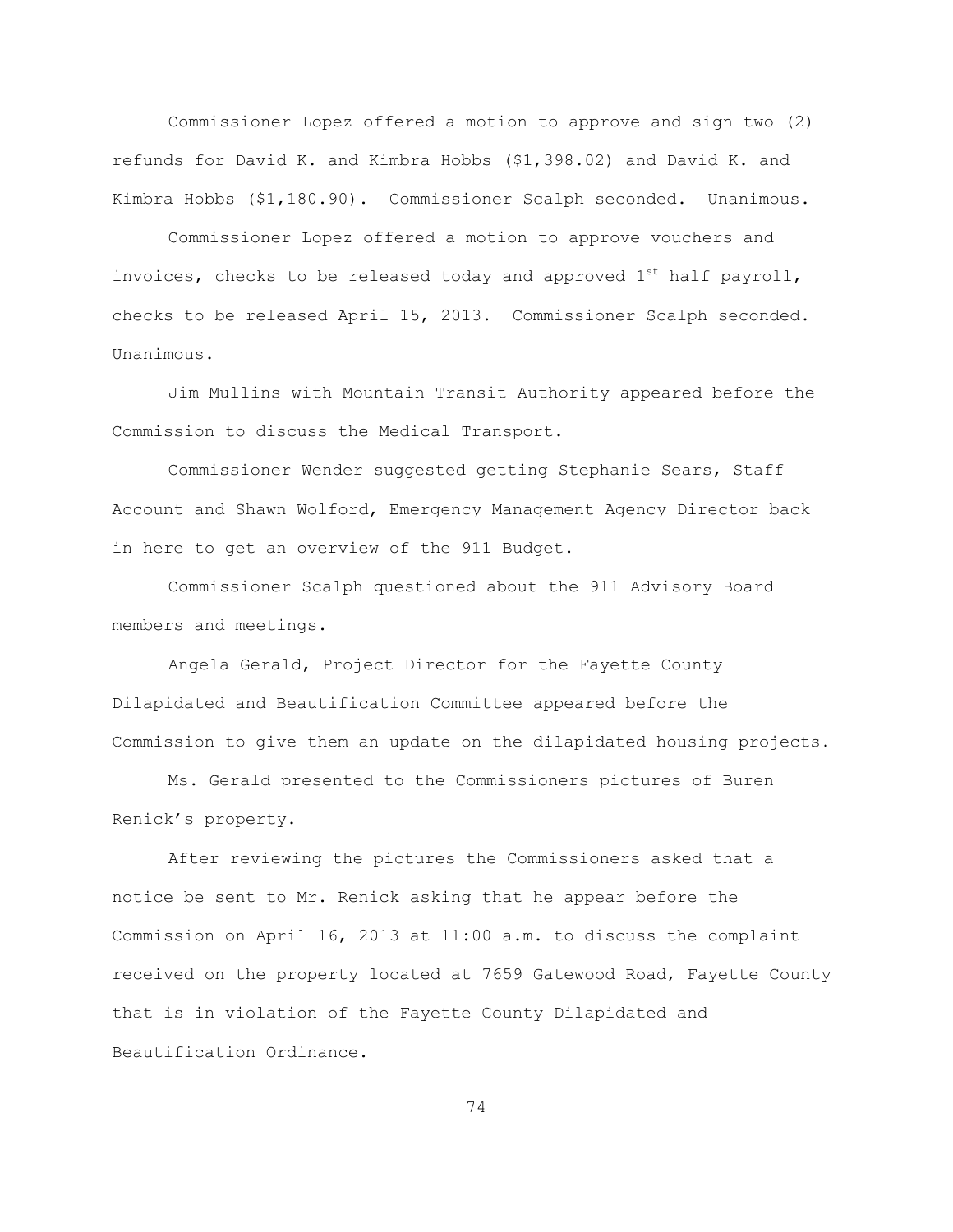Ms. Gerald informed the Commissioners that a notice had been sent to Land Recovery Management regarding their property but the letter came back undeliverable and asked that it be sent to ABC Lands on 12 Flannigan School Road it also was returned undeliverable.

Ms. Gerald is asking the Commission to give authorization for the Prosecuting Attorney"s Office to file a legal complaint on ABC Lands.

Commissioner Scalph offered a motion that Fayette County Commission approves authorization for the Prosecuting Attorney"s Office to serve a legal complaint on ABC Lands. Commissioner Lopez seconded. Unanimous.

Commissioner Wender asked Ms. Gerald of the fifty (50) properties listed if she would on once a month basis give a brief summary of where she are with these fifty (50) properties.

Ms. Gerald appeared before the Commission to discuss Nancy Howerton property. Ms. Howerton was a no show.

Ms. Gerald asked the Commission if they would issue an Order authorizing the demolition of Nancy Howerton property located at 432 Hilltop Loop, Fayette County.

Commissioner Scalph offered a motion that the Commission authorizes to advertise the demolition of Nancy Howerton property located at 432 Hilltop Loop. Commissioner Lopez seconded. Unanimous.

Ms. Gerald presented four (4) Notice of Dilapidated Property Lien for Commissioner Wender to sign (Hobert Burton and Ethel Saunders, Amber Lee Ransom, Madelyn Mitchell, and Eric and Kelly Carpenter) to the Commissioners.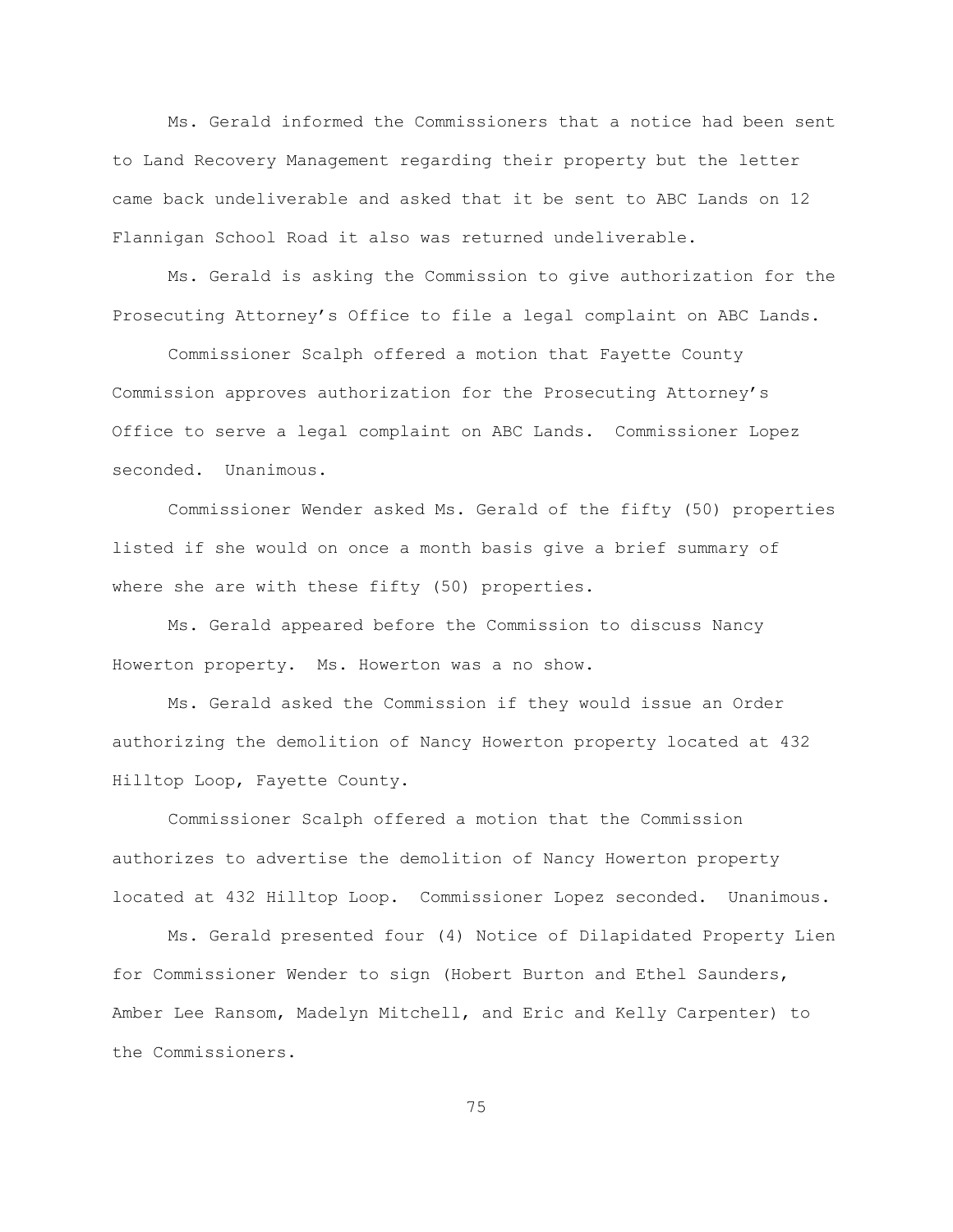The Commission recessed the Commission meeting at 11:00 a.m.

The Commissioners reconvened the County Commission meeting at 11:15 a.m.

Pam Yost, Watershed Economist with the West Virginia Natural Resource Conservation Services presented an Amendment to the Dunloup Creek Watershed Project for \$317,300.00 for Commissioner Wender to sign to the Commissioners.

Ms. Yost told the Commissioners this would be enough to complete Phase I of the Project.

Ms. Yost told the Commissioners the Contract ending date is September 30, 2014.

Commissioner Scalph offered a motion to amend the Dunloup Creek Watershed Project and assign these Amendments for \$317,300.00, and authorized Commissioner Wender to sign Contract. Commissioner Lopez seconded. Unanimous.

Theresa White, Emergency Management Agency Planner (EMAP) presented an advertisement for a Commercial Appraisal and Review Appraiser Specifications for the Dunloup Creek Watershed Project to the Commissioners.

Commissioner Scalph offered a motion to approve running an advertisement for a Commercial Appraisal and a Review Appraiser to assist with the property to the Dunloup Creek Watershed Buyout Project. Commissioner Lopez seconded. Unanimous.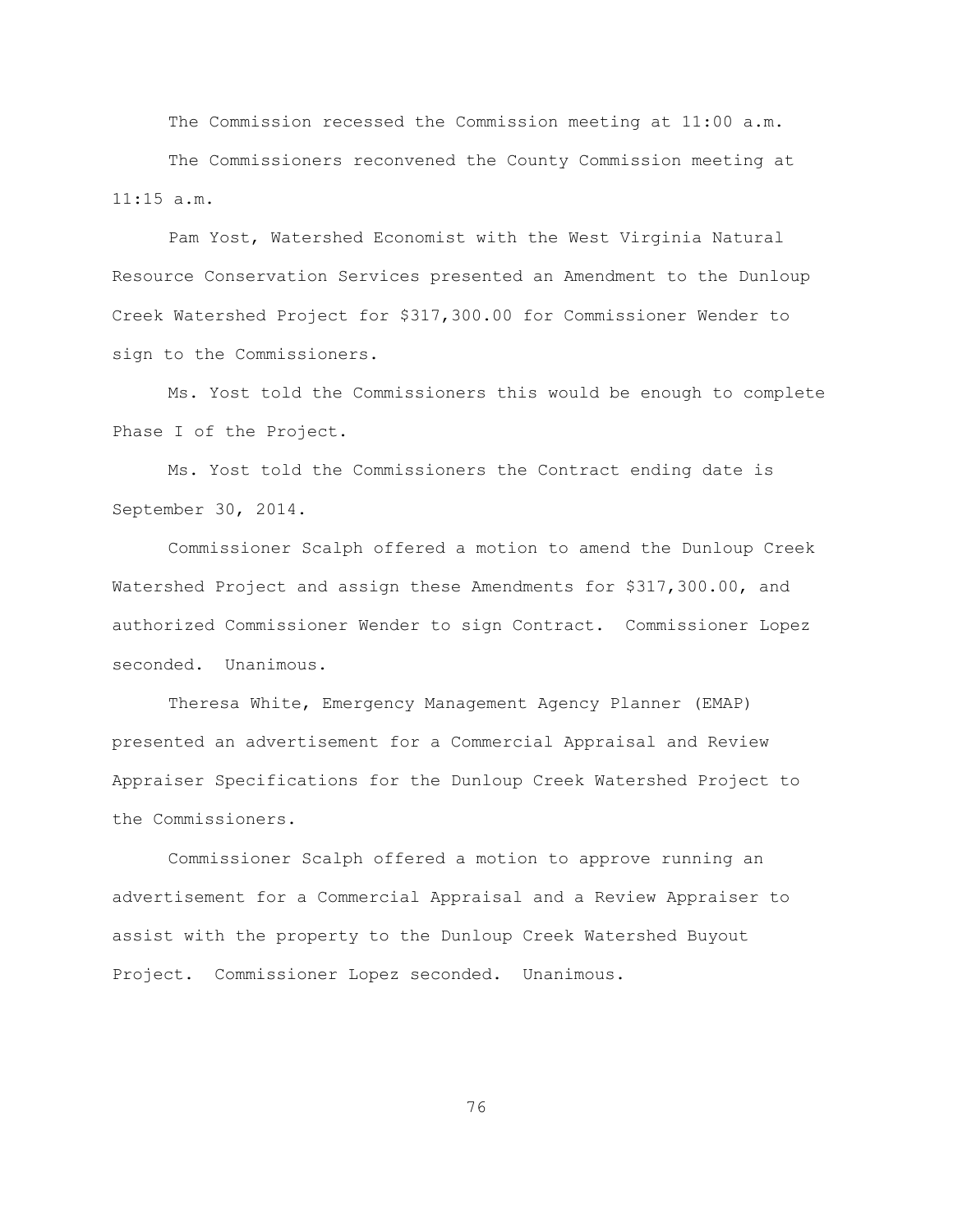Allen Ballard, Building Inspector Officer appeared before the Commission to give them an update on the Punch List for the Animal Shelter.

Mr. Ballard presented New Animal Shelter Expenditures as of April 5, 2013 to the Commissioners. The amount remaining in budget is \$1,799.35.

Mr. Ballard told the Commissioners they will be moving the dogs to the upper building.

The Commissioners asked Mr. Ballad to check with Charlie Bryant to get inmates to tear down the old building.

Larry Harrah, Attorney for the Town of Fayetteville informed the Commissioners the Town would like the same Agreement the City of Oak Hill adopted with the Building Code Official and the Building Inspector.

Mr. Harrah told the Commissioners he has prepared the Agreement for Commissioner Wender to sign.

Commissioner Scalph offered a motion to approve and sign Agreement with the Fayette County Commission and the Town of Fayetteville to use the Commission"s Code Official and Building Inspector under the Building Inspector compliance and the conditions would be the same as the City of Oak. Commissioner Lopez seconded. Unanimous.

Daniel Chiotos appeared before the Commission regarding Appalachian Power proposal to increase rates.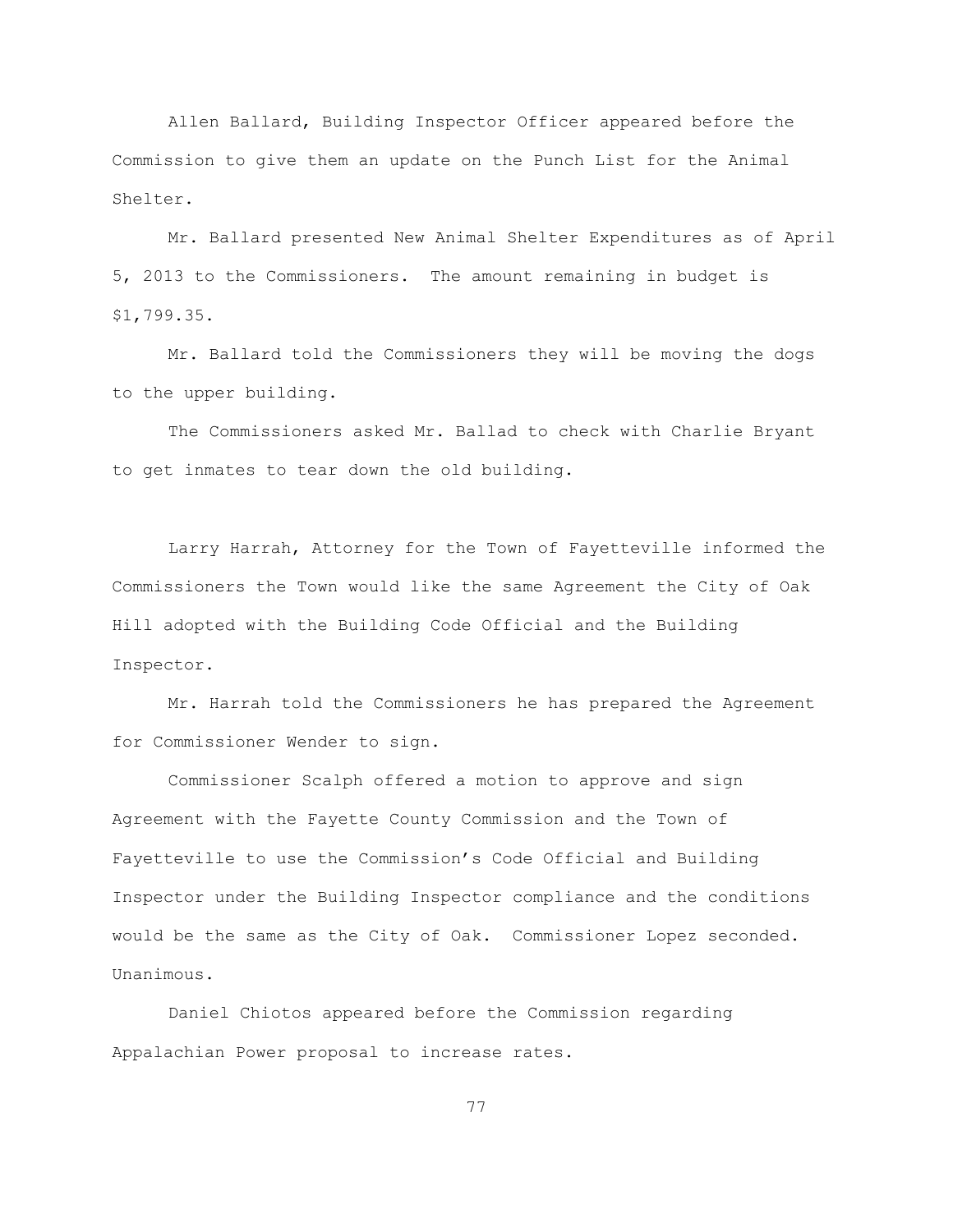Mr. Chiotos is asking the Commission to advocating for the Public Service District to require that Appalachian Power have an Energy Efficiency Audit.

Ms. Berry presented Petition to Combine or Divide and Segregate Land for the Commissioners to approve and sign.

Commissioner Lopez offered a motion to approve and sign Petition to Combine or Divide and Segregate Land for Tina Ann Hernandez. Commissioner Scalph seconded. Unanimous.

Ms. Berry presented a request from Shawn Wolford to sign Proclamation to celebrate the  $2^{nd}$  full week of April 14 - 20, 2013 as National Public Safety Telecommunications Week.

The Commissioners approved and signed.

Ms. Berry presented Grant Agreement and Resolution for Commissioner Wender to sign for a Community Partnership Grant in the amount of \$2,000.00 for Woodland Oaks Garden Club to the Commissioners.

Commissioner Lopez offered a motion to approve and Commissioner Wender to sign Grant Agreement and Resolution for a Community Partnership Grant in the amount of \$2,000.00 for Woodland Oaks Garden Club. Commissioner Scalph seconded. Unanimous.

Ms. Berry presented a Resolution for Commissioner Wender to sign authorizing Commissioner Wender to enter into a Contractual Agreement with the National Coal Heritage Area Authority to receive Administrator Grant Funds for the Layland Miner"s Memorial Project to the Commissioners.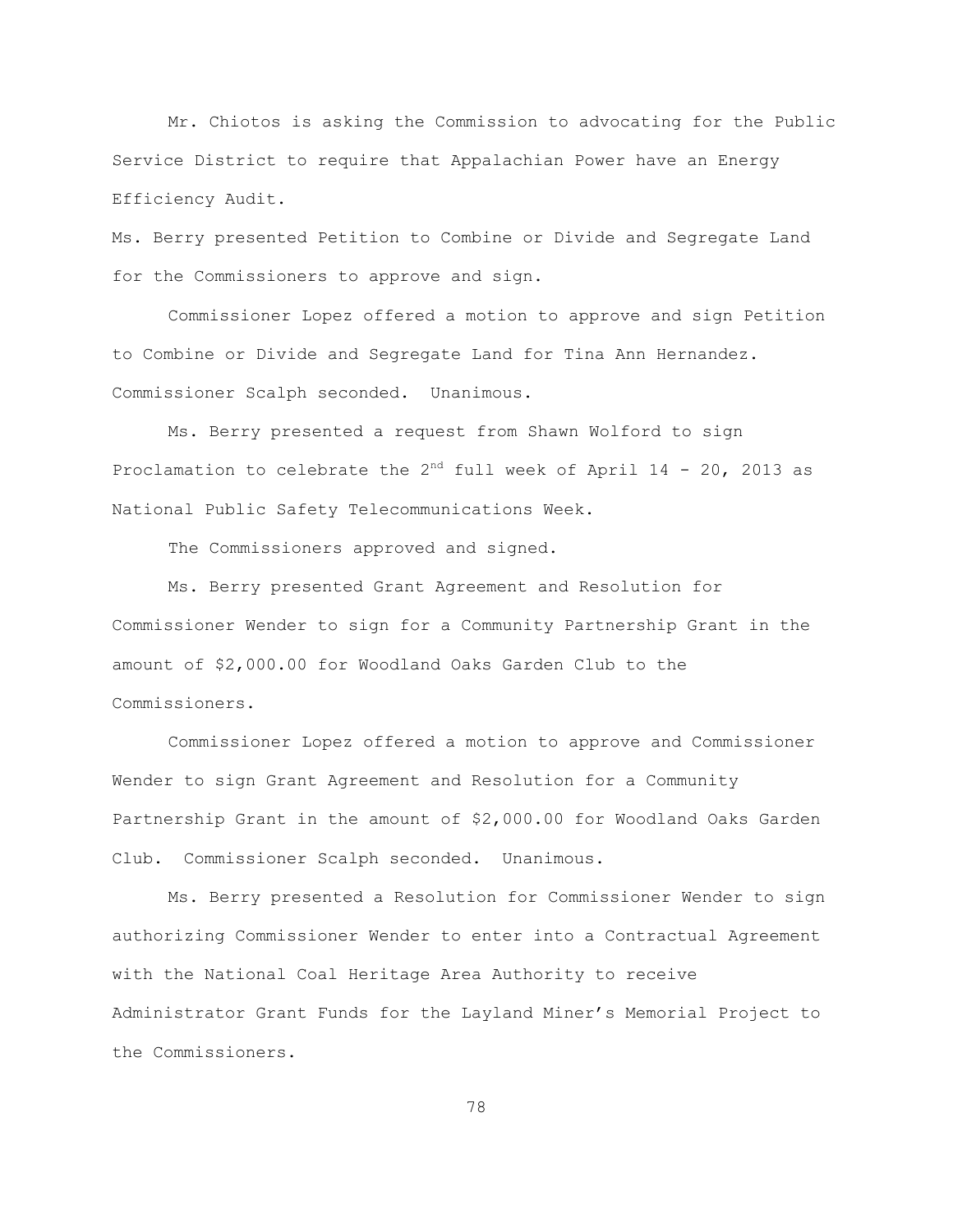Ms. Berry presented a Proclamation for the Commissioners to sign naming April 2013 as Fair Housing Month as in accordance with Small Cities Block Grant requirements to the Commissioners.

Commissioner Lopez offered a motion to approve and sign Proclamation naming April 2013 as Fair Housing Month as in accordance with Small Cities Block Grant requirements. Commissioner Scalph seconded. Unanimous.

The Commissioners approved and signed the 5-year Fayette County Jail and Law Enforcement Museum Lease.

The Commissioners signed a letter approving the use of the Historic Fayette County Jail and Museum for April 26, 2013 for the Annual Jail or Bail Fundraiser Event for Andrea Mender with the 4-H Youth Development Extension Agent for Fayette County.

The Commissioners signed a letter to Sally Kiner, Director of the Fayetteville Convention and Visitors Bureau approving the use of the Historic Fayette County Jail and Museum for July 2013 for a Community Service Project with the Boys Scouts of America who will be attending the 2013 National Scout Jamboree.

Ms. Berry presented an Order and a letter to sign appointing Scott Pugh to replace Dean Kincaid who resigned as a member of the Fayette County Board of Zoning Appeals.

Commissioner Lopez offered a motion to approve and sign Order and letter appointing Scott Pugh a member of the Fayette County Board of Zoning Appeals. Commissioner Scalph seconded. Unanimous.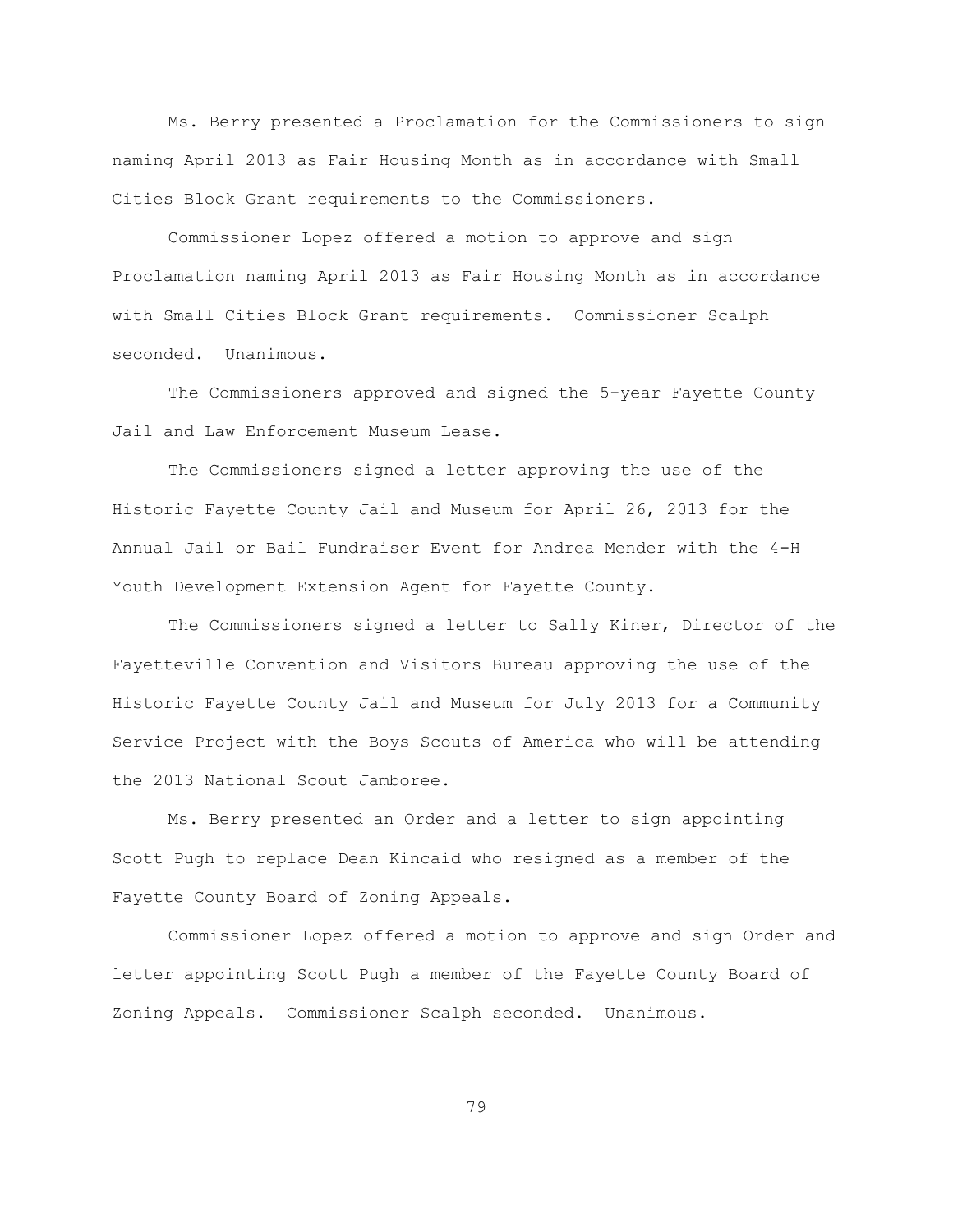Ms. Berry presented Budget Revisions for the Fayette County General Fund and the Coal Severance Fund to bring figures into balance with a carry over balance of June 30, 2012 and changes in the Sheriff's Tax Office Budget and the County Clerk's Office Budget.

Commissioner Scalph offered a motion to approve and sign Budget Revisions for the Fayette County General Fund and the Coal Severance Fund for fiscal Year 2012-2013. Commissioner Lopez seconded. Unanimous.

The Commissioners received and reviewed a letter from Earl Pauley, Fayette County Park Superintendent regarding Dining Hall roof quote from J & J Supplies, amount \$7,500.00. The Commissioners approved.

The Commissioners received and reviewed a quote from Lowe"s Home Center, Inc. for the exterior doors at the WVU Extension Office, amount \$318.00 each.

The Commissioners received and reviewed a funding request from the Fayette County 4-H Club Foundation.

Commissioner Scalph offered a motion that the Fayette County Commission fund \$1,000.00 to the Fayette County 4-H Club Foundation. Commissioner Lopez seconded. Unanimous.

The Commissioners received and reviewed a letter from the Town of Gauley Bridge requesting funding for damages to the Town"s Tourist Information Center in the amount of \$2,500.00.

Ms. Berry told the Commission that this amount was approved in this year"s Budget from the Coal Severance Fund.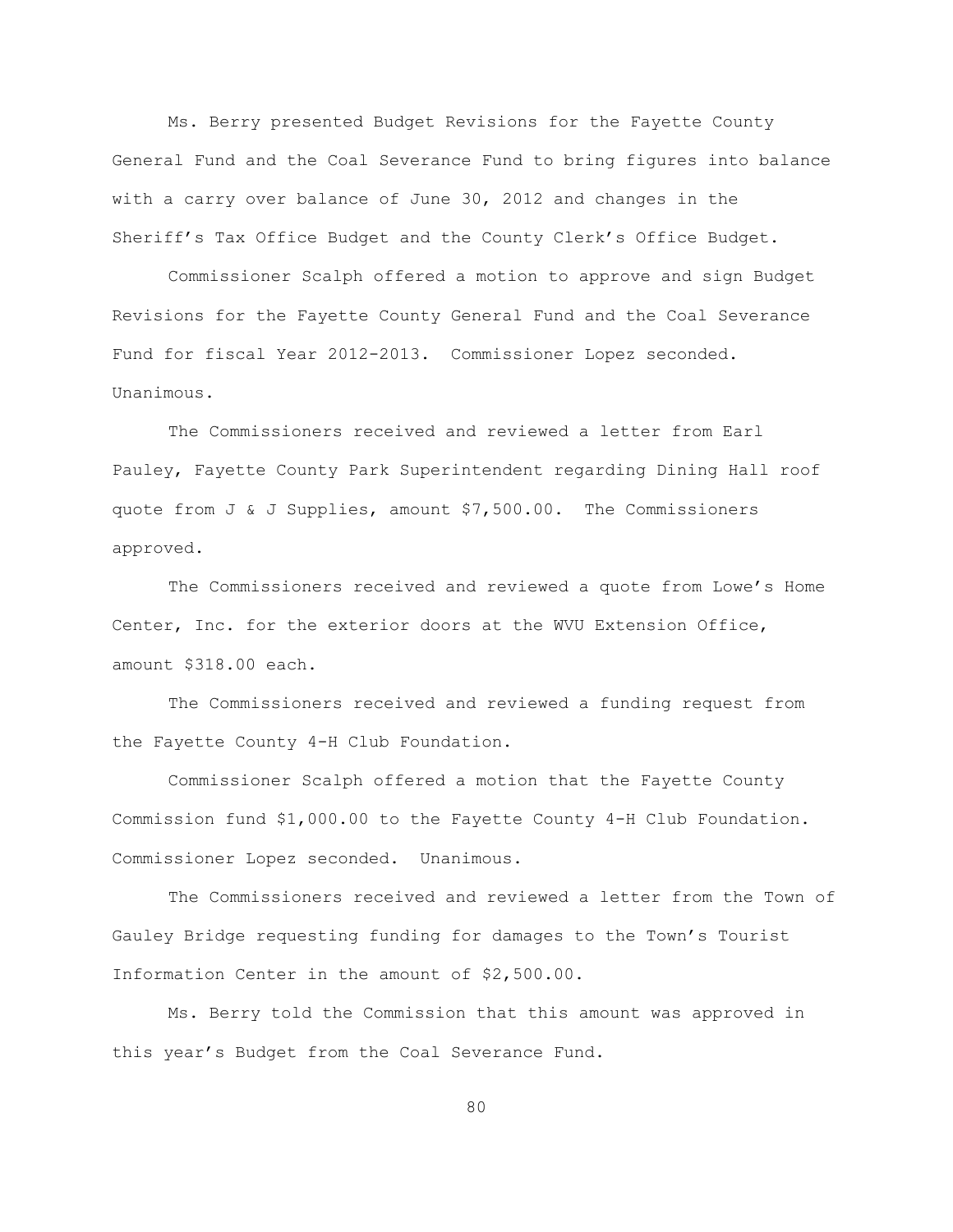The Commissioners received and reviewed a letter from the New River Humane Society, Inc. informing they will not have enough money in their budget for fiscal year 2012-2013 to operate until the new budget begins in July. They are requesting that the Commission add an additional \$12,000.00 over their regular allotment to complete the year.

Discussion was held. The Commission asked Ms. Berry to send a letter to the New River Humane Society informing them that the Commission can only allocate another \$6,000.00 for fiscal year 2012- 2013.

Due to the lack of funds in the Dog Tax Fund the Commission approved to pay Ferrellgas invoice of \$3,032.01 from the General County Fund.

Commissioner Scalph offered a motion to approve minutes of February 6, February 11, February 15, 2013. Commissioner Lopez seconded. Unanimous.

The Commissioners signed letters to David Neal, 911 Coordinator and Theresa White, OES Director informing them that the Selection Committee has recommended Shawn Wolford to fill the position of Director for the Fayette County Emergency Management Agency and thanked Mr. Neal and Ms. White for taking the time to apply for the position.

The Commissioners received and reviewed the Animal Shelter Budget from the Coal Severance Fund amount expended through April \$185,258.59, total amount remaining for May and June \$24,576.51.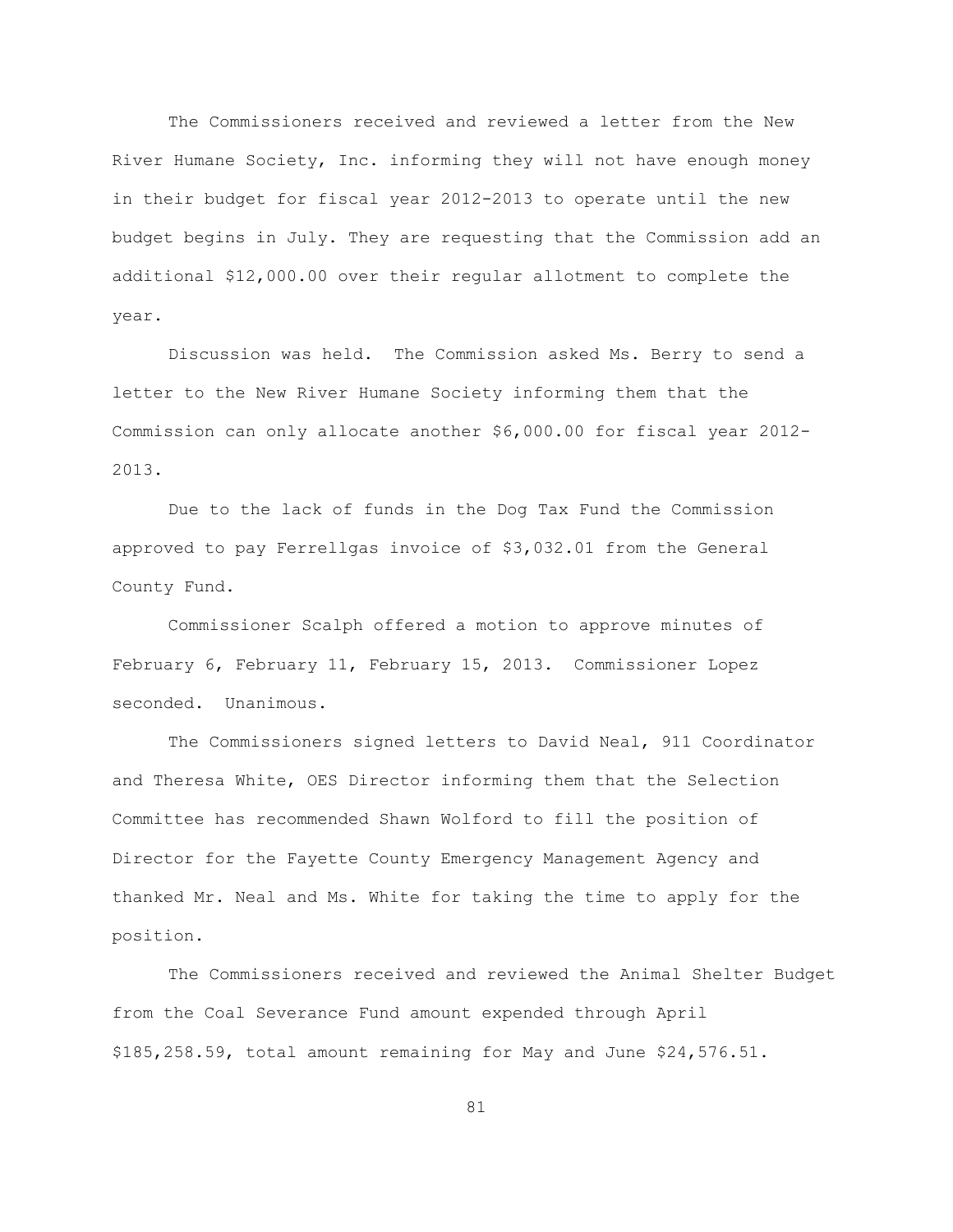The Commissioners received and reviewed the new Animal Shelter Expenditures as of April 5, 2013, a total amount budgeted \$100,000.00, total amount remaining in budget \$1,799.35.

The Commissioners received and reviewed a letter from William L. Toney, Jr. asking the Commission to accept his resignation as a member of the Fayette County Solid Waste Authority effective March 31, 2013.

The Commissioners received and reviewed a letter from BrickStreet Insurance informing that Athylene L. Grimmitt is eligible for Temporary Total Disability benefits for the period March 8, 2013 through April 1, 2013.

The Commissioners received and reviewed an Order from the Workers" Compensation Board of Review affirming the decision of the Office of Judges to reject the claim of Tommy Jackson.

The Commissioners received and reviewed checks for 911 Fees from Interface Security Systems, Inc., amount \$28.00 and a check from Lumos Network, amount \$738.48; a check from the WV Department of Health and Human Resources reimbursement for the Community Corrections Day Report Center, amount \$710.00; a check from the Fayette County Board of Education reimbursement for Special School Bond Levy, amount \$87,290.54; a check from the Secretary of State Candidate Filing Fee, amount \$4,305.05; a check from the Town of Fayetteville to be deposited in the Fire Levy Fund; a check from the Sportsman Recreation Center, Inc. for rents and concessions amount \$100.00 and a dollar from the Fayette County Office of Emergency Services for the Lease of Dunloup property.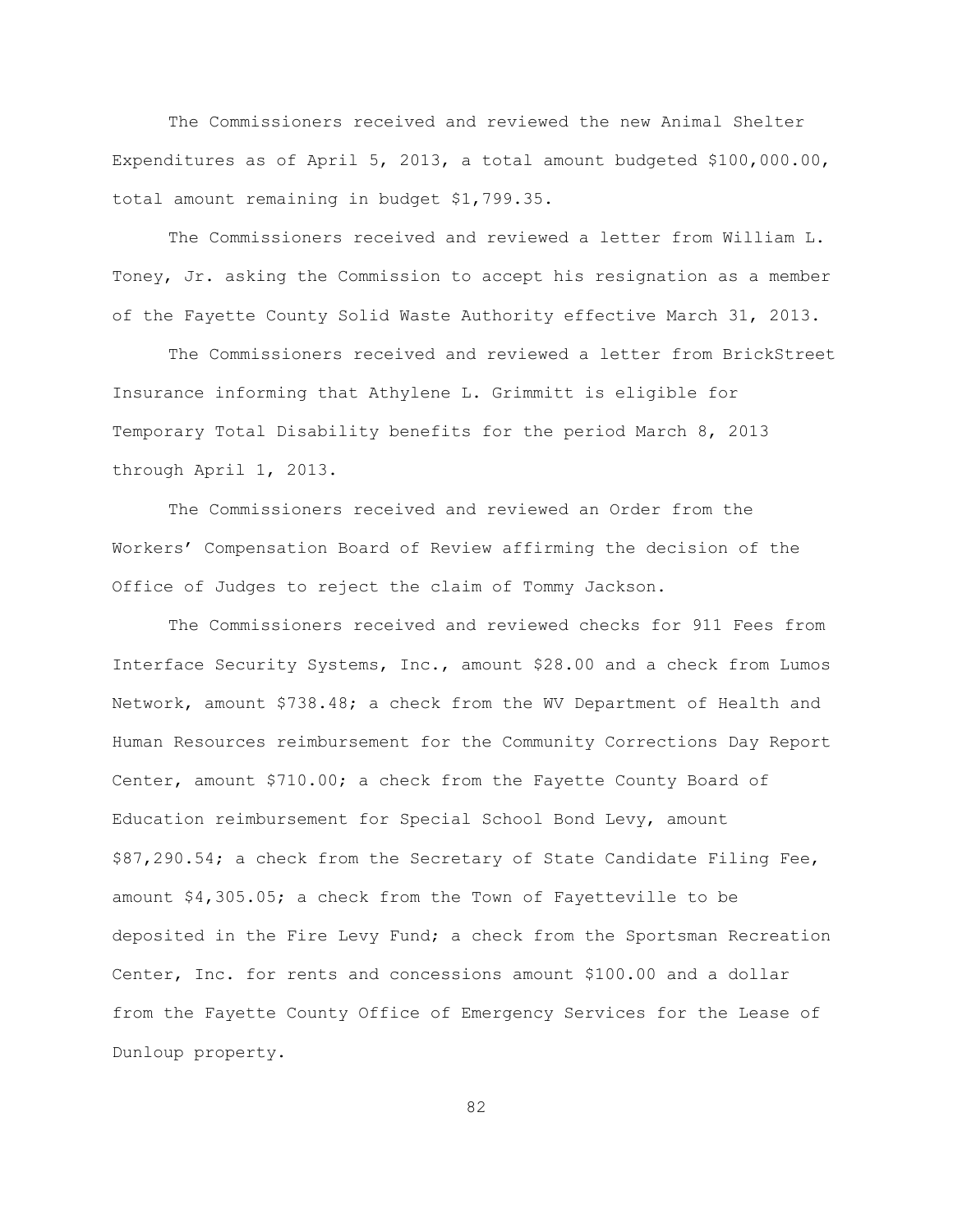The meeting was adjourned at 1:30 p.m. The next scheduled meeting is April 16, 2013. FAYETTE COUNTY COMMISSION REGULAR SESSION APRIL 16, 2013 COURTHOUSE FAYETTEVILLE, WV 25840 MEMBERS Present: Matthew D. Wender, John H. Lopez, Denise A. Scalph

The Fayette county Commission met in a regular session on this 16<sup>th</sup> day of April 2013.

Commissioner Wender called the meeting to order at 9:15 a.m.

Cindy Hysell from the Assessor"s Office presented exonerations to approved and signed to the Commissioners.

Commissioner Scalph offered a motion to approve and sign real property tickets for Paul E. Dehart and Leonard B. Lancaster. Commissioner Lopez seconded. Unanimous.

Commissioner Lopez offered a motion to approve vouchers and invoices, checks to be released today and approved  $2^{nd}$  half payrolls, checks to be released April 30, 2013. Commissioner Scalph seconded. Unanimous.

Commissioner Scalph offered a motion to approve February 1, 2013 minutes. Commissioner Lopez seconded. Unanimous.

Ms. Berry presented Levy Order and Rate Sheet for Fiscal Year 2013-2014 to the Commissioners.

Commissioner Wender read the County Commission Levy Order.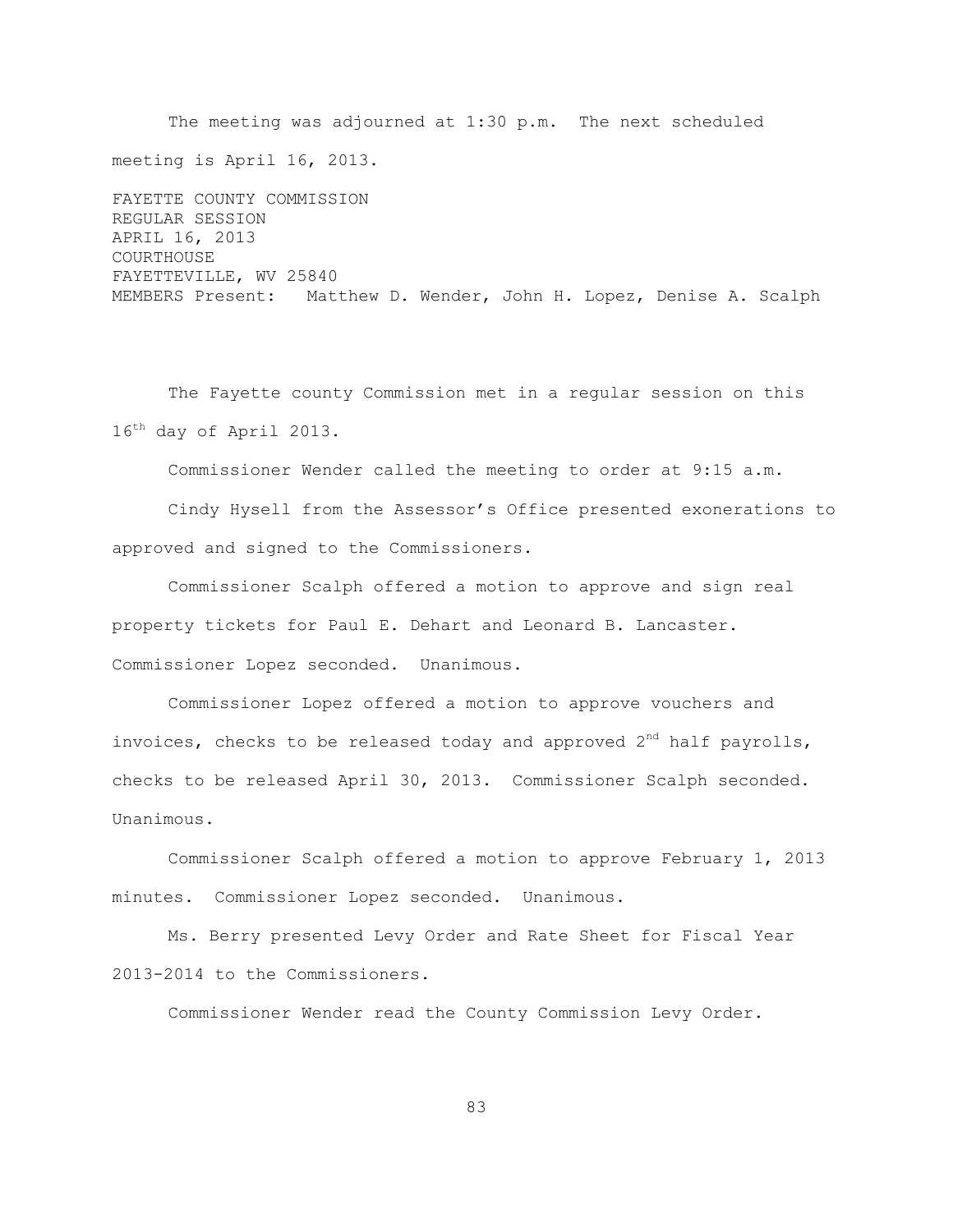Commissioner Lopez offered a motion that the Fayette County Commission, on this day, approves the County Commission Levy Order and Rate Sheet for Fiscal Year 2013-2014. Commissioner Scalph seconded. Unanimous.

The Commissioners signed the Order laying the levy to be used in Fayette County for Fiscal Year 2013-2014. Kelvin Holliday, County Clerk is to sign the Levy Rate Sheet for Fiscal Year 2013-2014.

Ms. Berry told the Commissioners that the Auditor"s Office has approved the Fayette County Commission Levy Estimate for Fiscal Year 2013-2014.

Ms. Berry presented a drawdown request from Region 4 Planning and Development Council for the Kanawha Falls Public Service District relating to construction and other services for the Kanawha Falls/Boonesborough Water Line Extension Project, amount \$32,212.19 to the Commissioners.

Commissioner Scalph offered a motion to approve and sign drawdown request from the Kanawha Falls Public Service District, amount \$32,212.19. Commissioner Lopez seconded. Unanimous.

Ms. Berry presented several drawdown requests to the Courthouse Facilities Improvement Authority Grant for the Courthouse Electrical Upgrade-Phase II to Eastern Electric, amount \$76,835.05, Architectural/Engineering Services, amount \$9,187.41 to the Commissioners.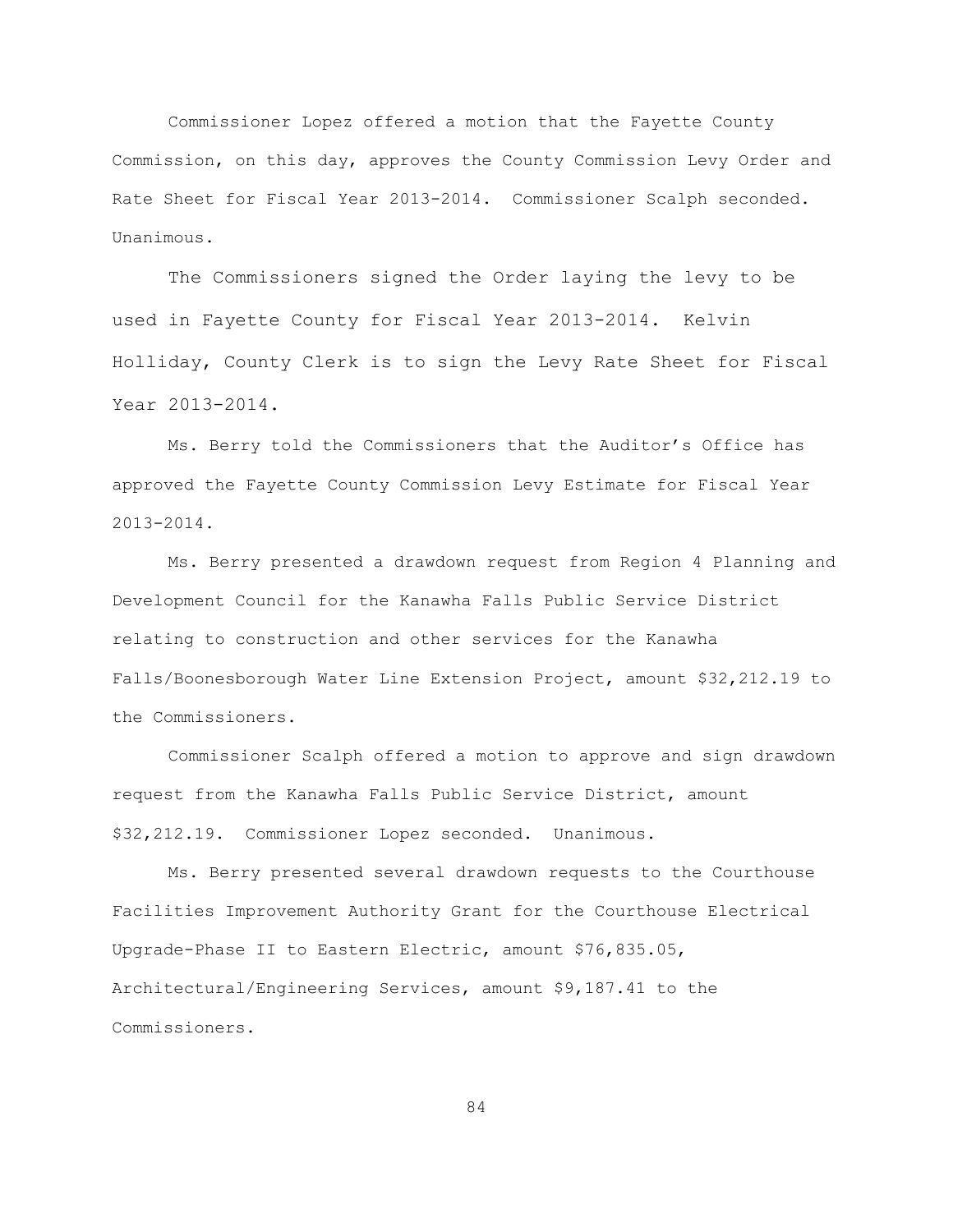Commissioner Lopez offered a motion to approve the drawdown request to the Courthouse Facilities Improvement Authority Grant for the Courthouse Electrical Upgrade-Phase II, amount \$68,817.97. Commissioner Scalph seconded. Unanimous.

Ms. Berry presented the Quarterly Sales Tax Report for the Fayette County Park, amount \$172.07 for Commissioner Wender to sign to the Commissioners.

Ms. Berry presented three (3) Governor"s Community Participation Grant Applications and Contracts for Commissioner Wender to sign to the Commissioners.

Commissioner Scalph offered a motion to authorize Commissioner Wender to sign Application and Contract for the Ansted Community Park for electrical Power Upgrade, amount \$6,500.00. Commissioner Lopez seconded. Unanimous.

Commissioner Scalph offered a motion to authorize Commissioner Wender to sign Application and Contract for the Historic Fayette Theater to provide educational performance workshops, amount \$2,500.00. Commissioner Lopez seconded. Unanimous.

Commissioner Scalph offered a motion to authorize Commissioner Wender to sign Application and Contract for the African American Heritage Family Tree Museum to create a traveling exhibit, amount \$2,000.00. Commissioner Lopez seconded. Unanimous.

Ms. Berry presented from the Records Management and Preservation Board (RMPB)an Agreement and Certification for the West Virginia Culture and History Grant for Commissioner Wender to sign.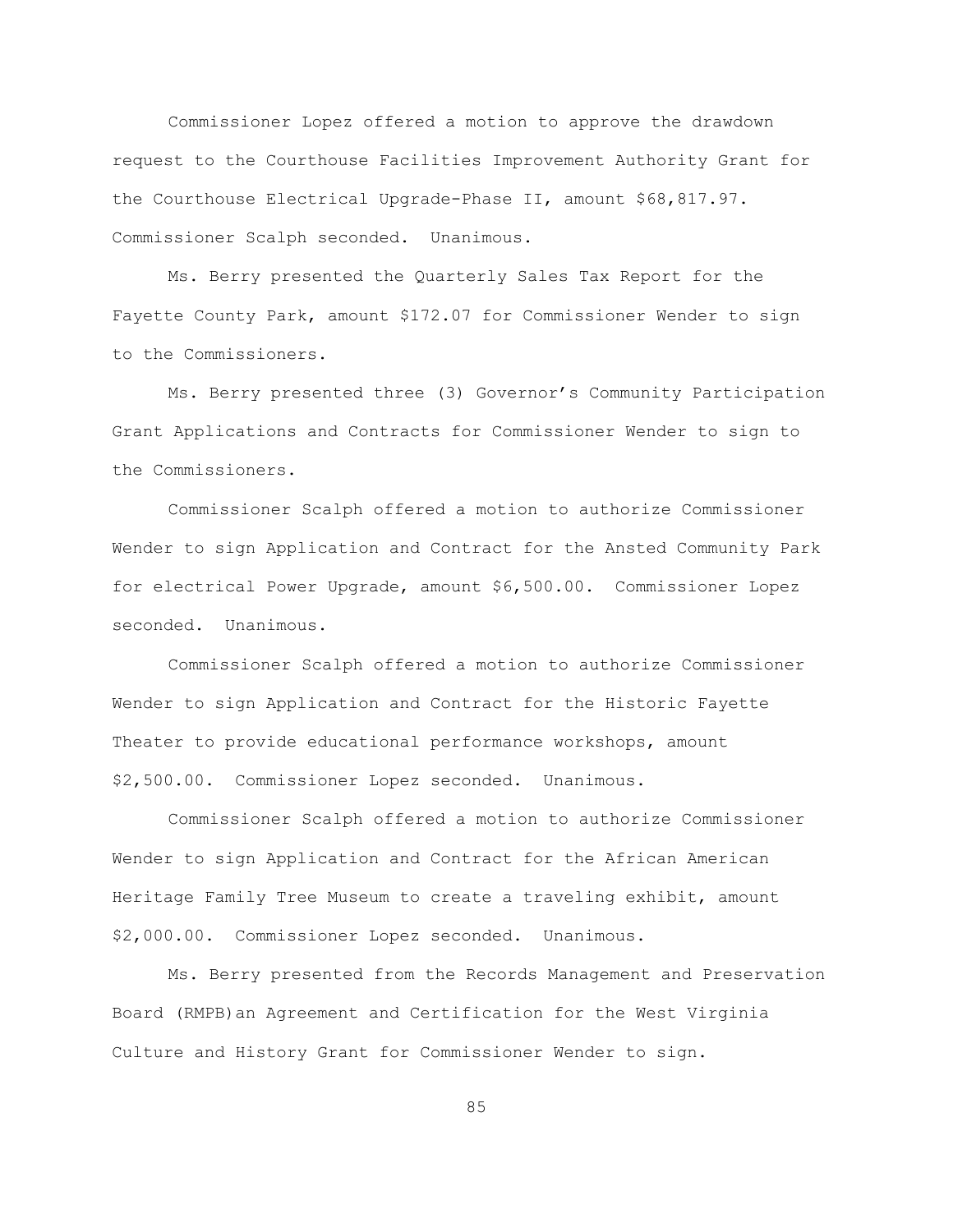Commissioner Scalph offered a motion to authorize Commissioner Wender to the West Virginia Culture and History Grant Agreement and Certification. Commissioner Lopez seconded. Unanimous.

Commissioner Wender requests that David Pollard, County Resource Coordinator start working on a grant for the Fayette County Memorial Building storage area for Fayette County Commission for the next year cycle.

The Commissioners signed a letter to Janis Kitzmiller, Family Law Judge requesting reimbursement for rent in the amount of \$2,700.00 for the month of May 2013.

Ms. Berry presented two (2) titles to be signed by Commissioner Wender for transfer of vehicles to the Town of Meadow Bridge.

Commissioner Scalph offered a motion to approve Commissioner Wender to sign and transfer the titles for two (2) used vehicles to the Town of Meadow Bridge. Commissioner Lopez seconded. Unanimous.

Ms. Berry presented a letter to the Fayetteville Presbyterian Church approving use of the Courthouse lawn for a non-denominational community service on Thursday, May 2, 2013 from 12:OO p.m. to 1:00 p.m. for the purpose of acknowledging National Day of Prayer.

Commissioner Scalph offered a motion to approve the request of the Fayetteville Presbyterian Church to use the Courthouse lawn for a non-denominational community service on Thursday, May 2, 2013 from 12:OO p.m. to 1:00 p.m. for the purpose of acknowledging National Day of Prayer. Commissioner Lopez seconded. Unanimous.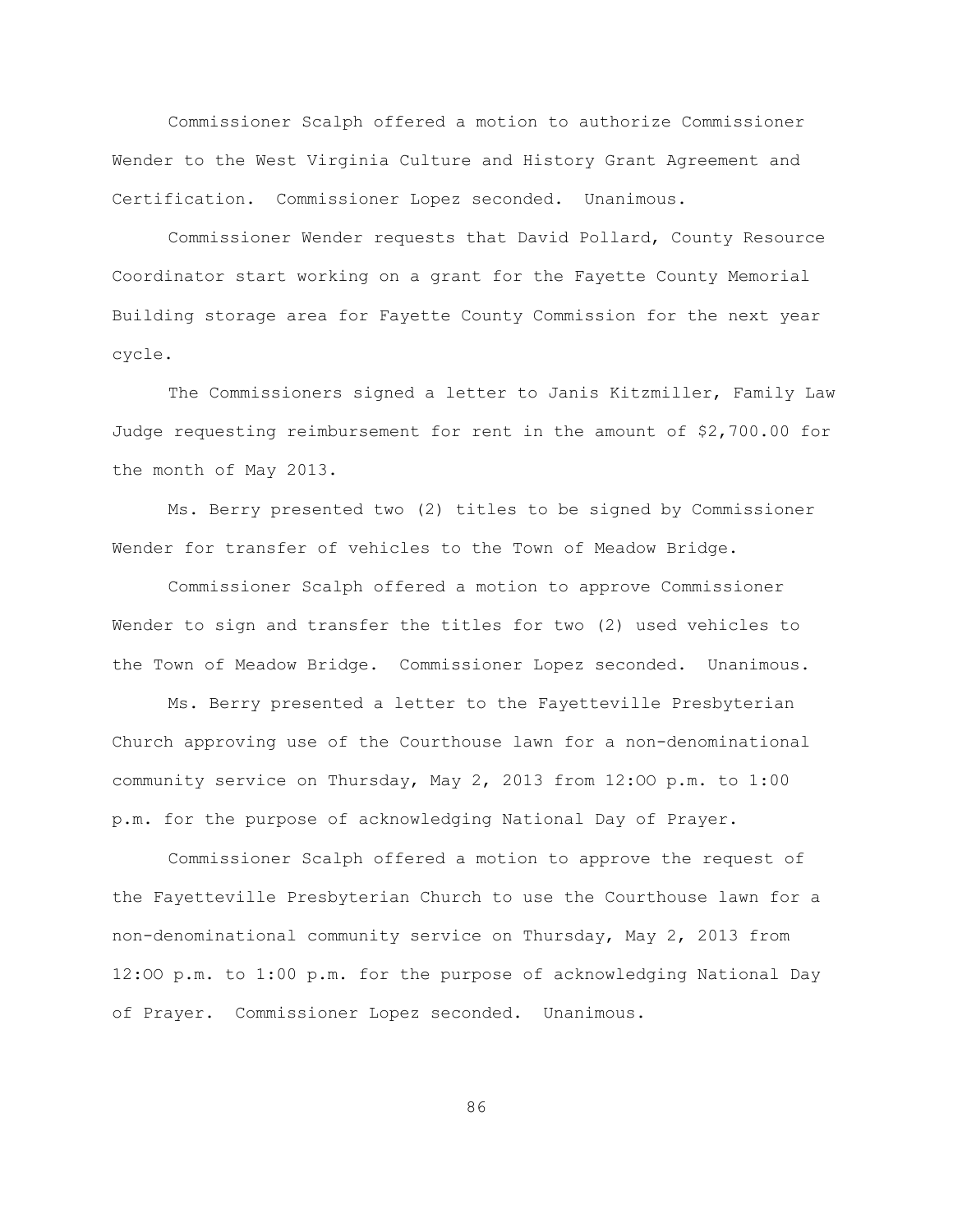Ms. Berry presented a request from Imogene Pennington to increase the election rent at the New River Gorge Campground, Precinct 65.

Commissioner Wender requests that Ms. Berry research alternate site.

Commissioner Scalph requests that Ms. Berry contact Tom Syner to talk about an alternate site.

Allen Ballard, Joseph Carelli, Melvin Withrow and Earl Pauley appeared before the Commission to discuss the ongoing projects that the Commission has committed to.

Discussion was held to have Melvin Withrow and the Daily Report Center guys to do the work.

1. Harlem Heights Park - painting the gazebo - DRC Guys 2. WVU Extension Office - doors, roof and replacing back porch - Melvin Withrow 3. Deepwater Park - removing structures - DRC Guys 4. Hawks Nest - replacing shed - discussion to be held this afternoon 5. Oak Hill Farmers Market - put on the back burner 6. Fayette County Park Dining Hall - roof -  $1^{st}$  project to start on - Melvin Withrow 7. Animal Shelter Demolition - DRC Guys

The Commission asked that this be put on hold until after the SCBG Armstrong Public Service District Public Meeting.

Commissioner Wender called the Public Meeting to order at 10:00 a.m. regarding the application being submitted by the Fayette County Commission for Armstrong Public Service District. The floor is open to the public.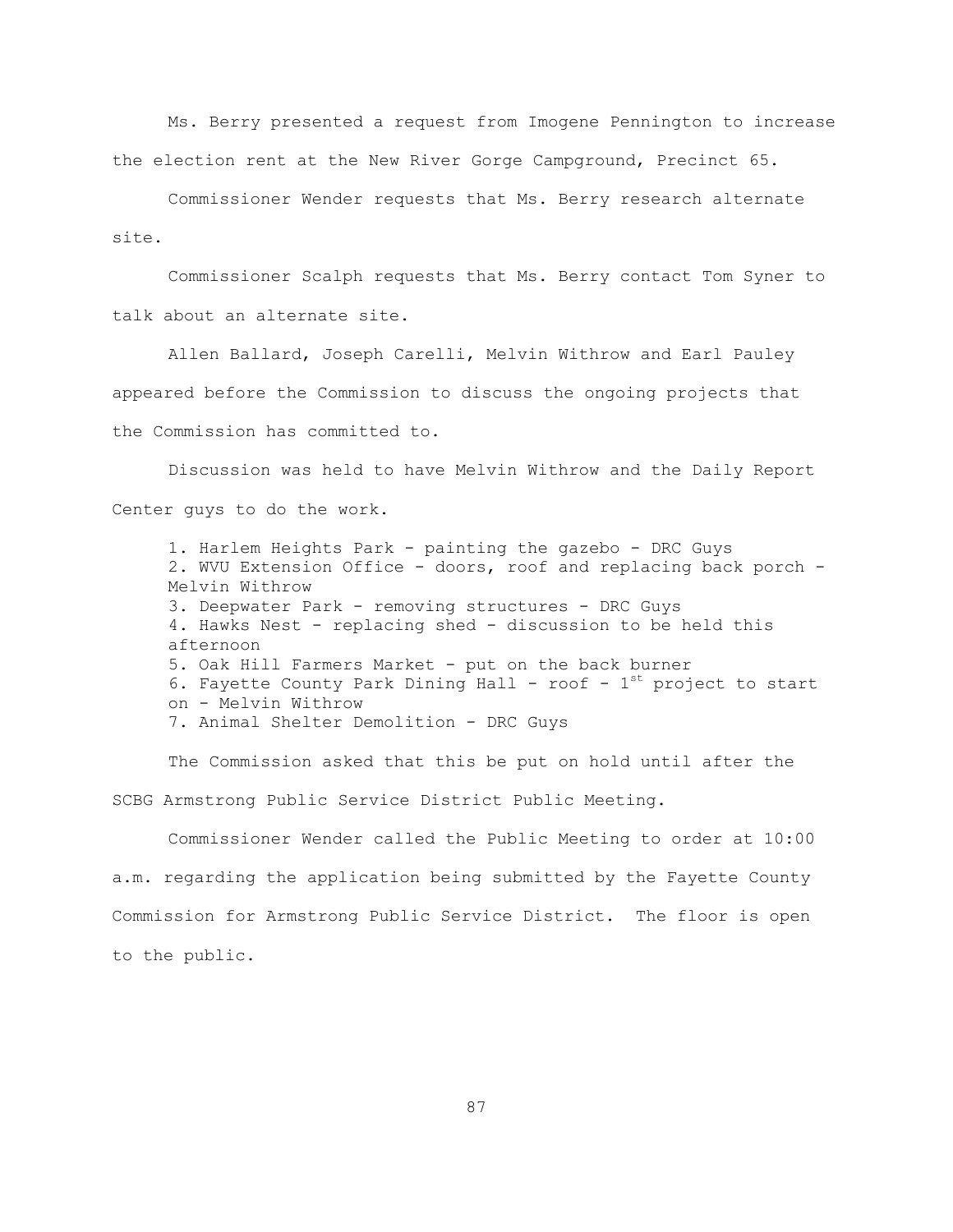W. D. Smith, Executive Director, Region 4 Planning and Development Council appeared before the Commission to present an Application and three (3) Resolutions for Commissioner Wender to sign.

Mr. Smith presented papers for the Fair Housing Resolution for Commissioner Wender to sign.

Commissioner Scalph offered a motion that Fayette County Commission adopts the Fair Housing Resolution and Commissioner Wender sign. Commissioner Lopez seconded. Unanimous.

Mr. Smith presented papers for the Citizen Partnership Plan Resolution for Commissioner Wender to sign.

Commissioner Scalph offered a motion that Fayette County Commission adopts the Citizen Partnership Plan Resolution and Commissioner Wender sign. Commissioner Lopez seconded. Unanimous.

Mr. Smith presented Application and Resolution for Commissioner Wender to sign.

Commissioner Scalph offered a motion that Fayette County Commission authorizes Commissioner Wender to sign Application and approve the Resolution for the Armstrong Creek Public Service District. Commissioner Lopez seconded. Unanimous.

The Public Meeting was adjourned at 10:15 a.m.

The Commission returned to the discussion on the projects at  $10:15 a.m.$ .

Discussion was held regarding the Wolf Creek Park Maintenance Building. It was suggested that this building be torn down.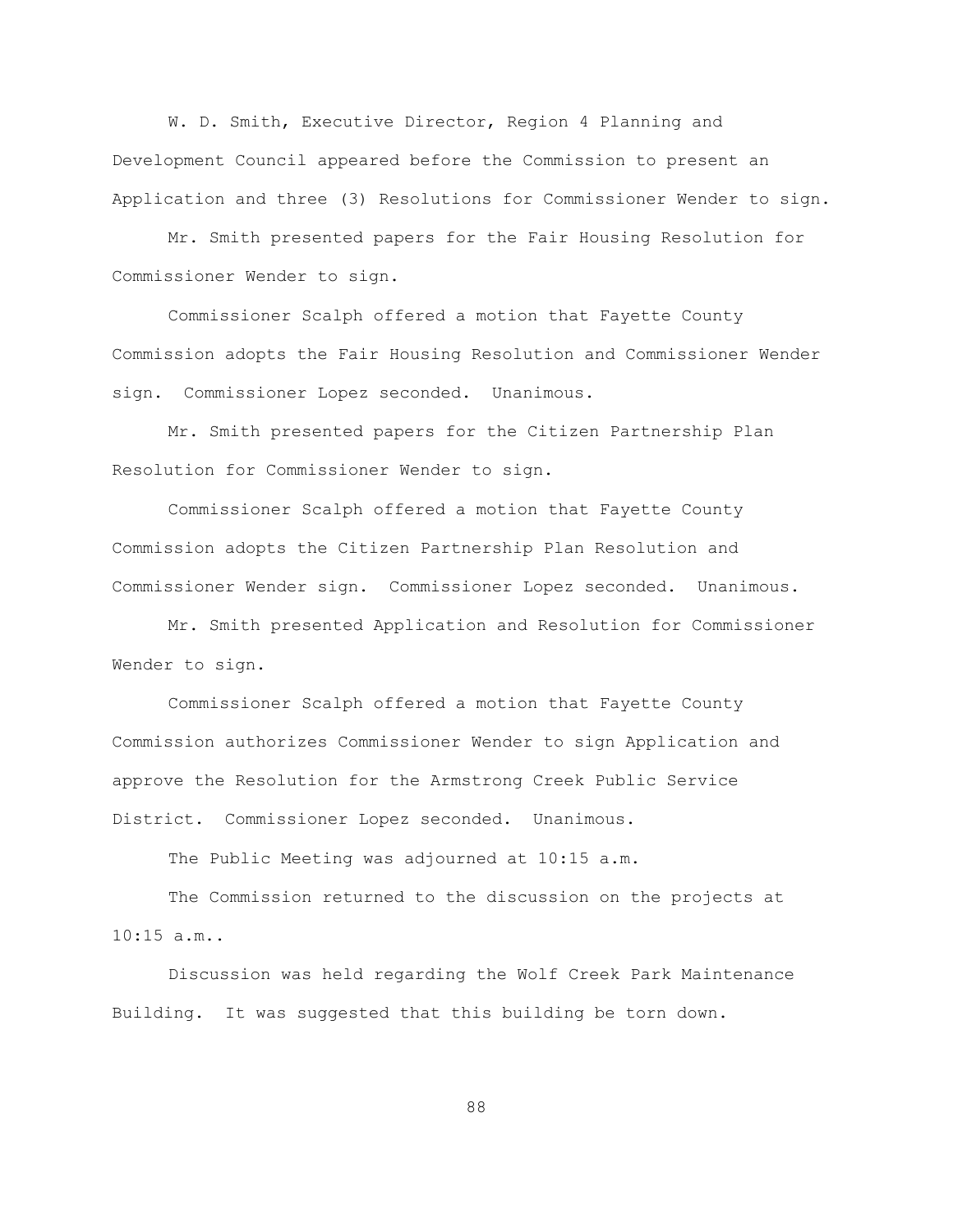The Commission asked Ms. Berry to get three (3) bids for demolition of the Deepwater Park structures, the Animal Shelter and the Wolf Creek Park maintenance building

Angela Gerald, Project Director with the Fayette County Beautification Committee appeared before the Commission to discuss three (3) dilapidated properties (Buren Renick, Leland Cooper and William Holstine).

Ms. Gerald told the Commissioners that Buren Renick first appeared at the September 13, 2012 meeting. The Commission gave him until December to tear down building, building was torn down and now the Commission is asking Mr. Renick for a clean up plan.

The Commission asked Mr. Renick for an update on the progress he has made.

Mr. Renick provided pictures to show progress. Mr. Renick told the Commissioners the building has value.

Mr. Renick told the Commissioners he has a buyer interested in buying valuable wood from the building.

Mr. Renick told the Commissioners he is in the process of getting the valuable wood out.

Mr. Renick showed various pictures of other dilapidated buildings near his property that is still in process of being cleared that are smaller and have had ample time to remove their debris.

Mr. Renick told the Commissioners he is unable to provide a time line at this time due to the size of his property.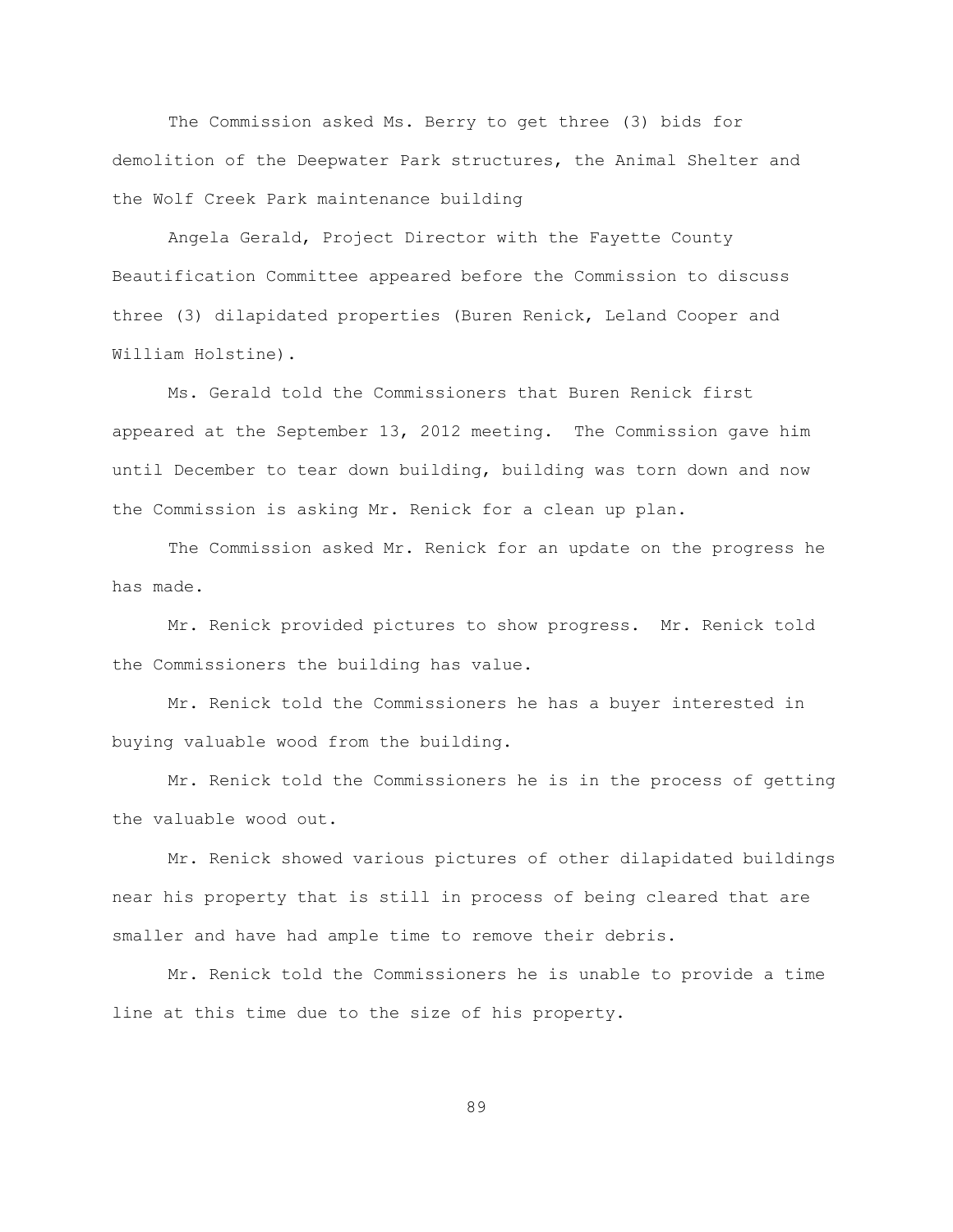Mr. Renick turns over the floor to his attorney Anthony Salvatore.

Mr. Salvatore addresses the Commission to request on behalf of Mr. Renick to have Mr. Renick supply monthly reports to the Commission of his progress.

Commissioner Wender requests that a time line be turned in by the next County Commission meeting which is May 3, 2013.

Angela Gerald submits another complaint in Pax. Building was taken down but not removed.

Ms. Gerald requests that the Commission approve for her to advertise for demolition of the property.

Commissioner Scalph offered a motion to authorize advertisement for demolition of the property of Leland Cooper. Commissioner Lopez seconded. Unanimous.

Ms. Gerald presented another property cited to William Holstine. Nothing has been done to the property.

Ms. Gerald request that the Commission authorize her to advertise for demolition on this property.

Commissioner Scalph offered a motion to authorize advertisement for demolition of the property of William Holstine. Commissioner Wender seconded. Unanimous.

Richard "Dickie" Smith, Maintenance Supervisor appeared before the Commission to discuss window cleaning at the Courthouse.

Dickie told the Commissioners he received a new quote from Fish Window Cleaning, cos \$3,618.00 plus tax.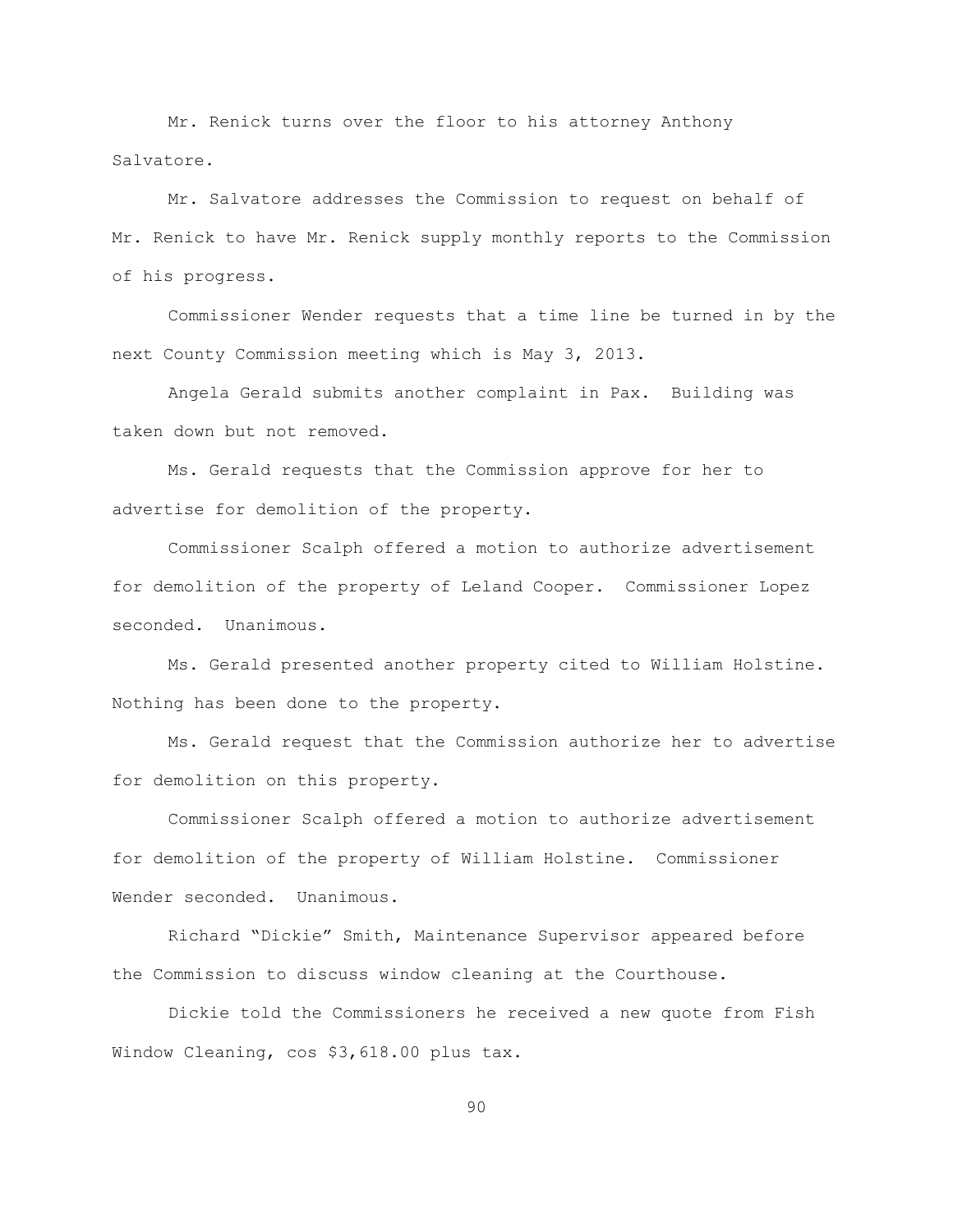Commissioner Scalph offered a motion to approve quote from Fish Window Cleaning, but asked Dickie to keep looking in the next couple of weeks to see if he can find a smaller amount. Commissioner Lopez seconded. Unanimous.

Ms. Berry presented the results of a survey completed about the Courthouse Security for the Commissioners to review.

The Commissioners signed letters to the outside agencies regarding their contribution for Fiscal Year 2013-2014 Budget.

The Commissioners signed letters to the Elected Officials and Department Heads regarding their Fiscal Year 2013-2014 Budget.

The Commissioners received and reviewed a letter from the Division of Justice and Community Services acknowledging receipt of the Commission request for the amount of \$400,429.00 in Community Corrections Grant funds.

The Commissioners received and reviewed a newsletter from the West Virginia Brownsfields Assistance Center at Marshall University Center for Environmental Geotechnical and Applied Science.

The Commissioners received and reviewed a letter from the West Virginia Division of Highways thanking the Commission for their letter dated March 22, 2013 regarding request for assistance in the removal of debris along a section of WV 82, Lansing-Edmond Road in Winona, Fayette County.

Steven Cole, P.E., District Engineer informed the Commission that a member of his staff has investigated the request and has determined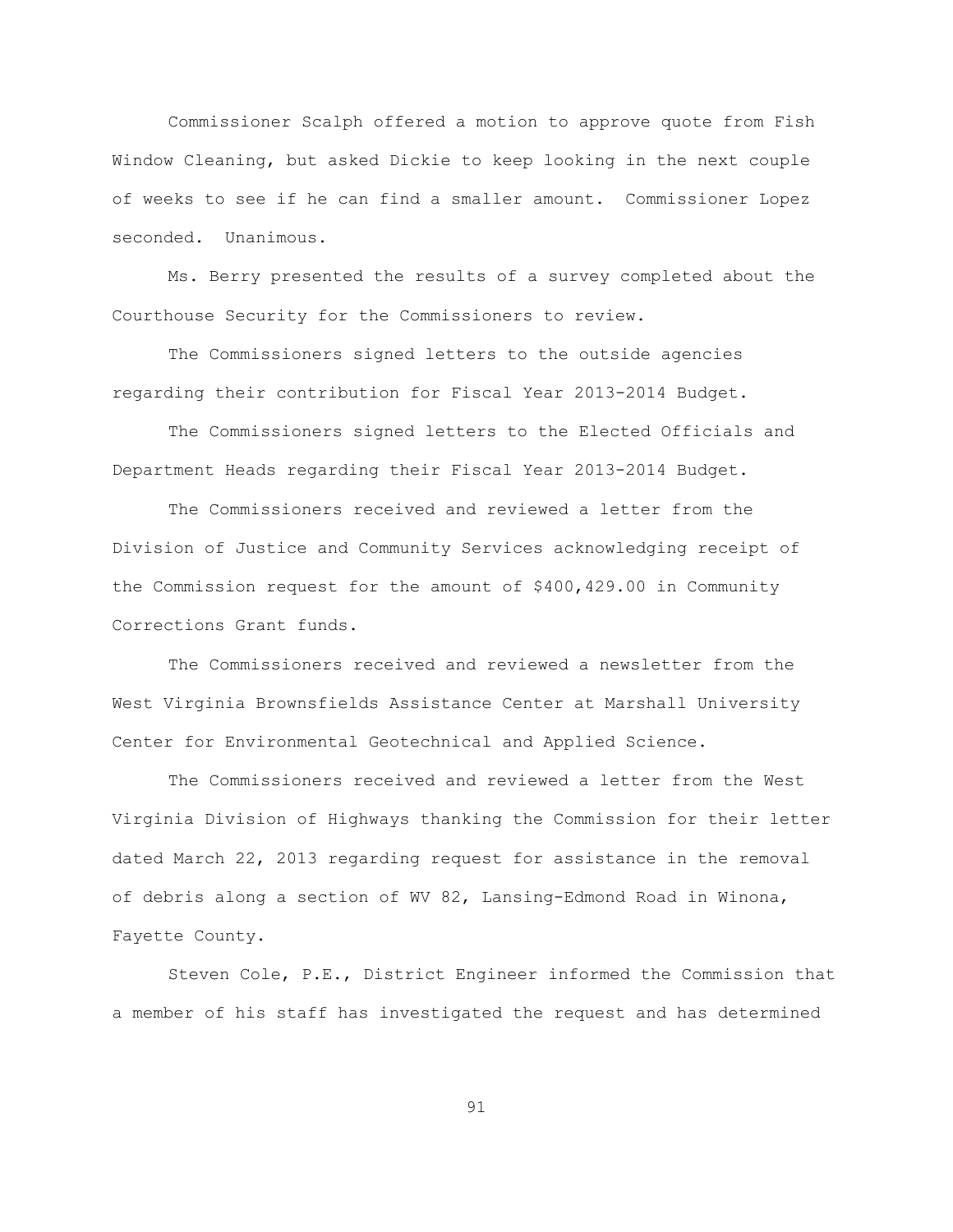that a portion of the debris has currently fallen into the State right of way and is a possible hazard to the traveling public.

Mr. Cole informed the Division of Highway will be removing the debris that is on their right of way, however, the remaining building is off the State right of way and will be the responsibility of the property owner.

The Commissioners received and reviewed a letter from the West Virginia Division of Highways regarding the letter they received concerning the railroad bridge underpass and the construction on CR 61/5, Beards Fork Road, Fayette County.

The Commissioners received and reviewed a letter from the West Virginia Division of Highways asking assistance in making available (to anyone who wishes to review them) the listing of proposed amendment to the approved 2013-2018 Statewide Transportation Improvement Program (STIP).

The Commissioners received and reviewed a letter from Global Contract Services informing they will close their Mount Hope facility effective April 20, 2013.

 The Commissioners received and reviewed letters from the Office of the State Treasurer informing that the funds due for the 25% of the coal severance tax will be directly deposited on or before April 11, 2013, amount \$28,803.14, the funds due for the 75% of the coal severance tax will be directly deposited on or before April 11, 2013, amount \$121,023.92, and the distribution of the coal county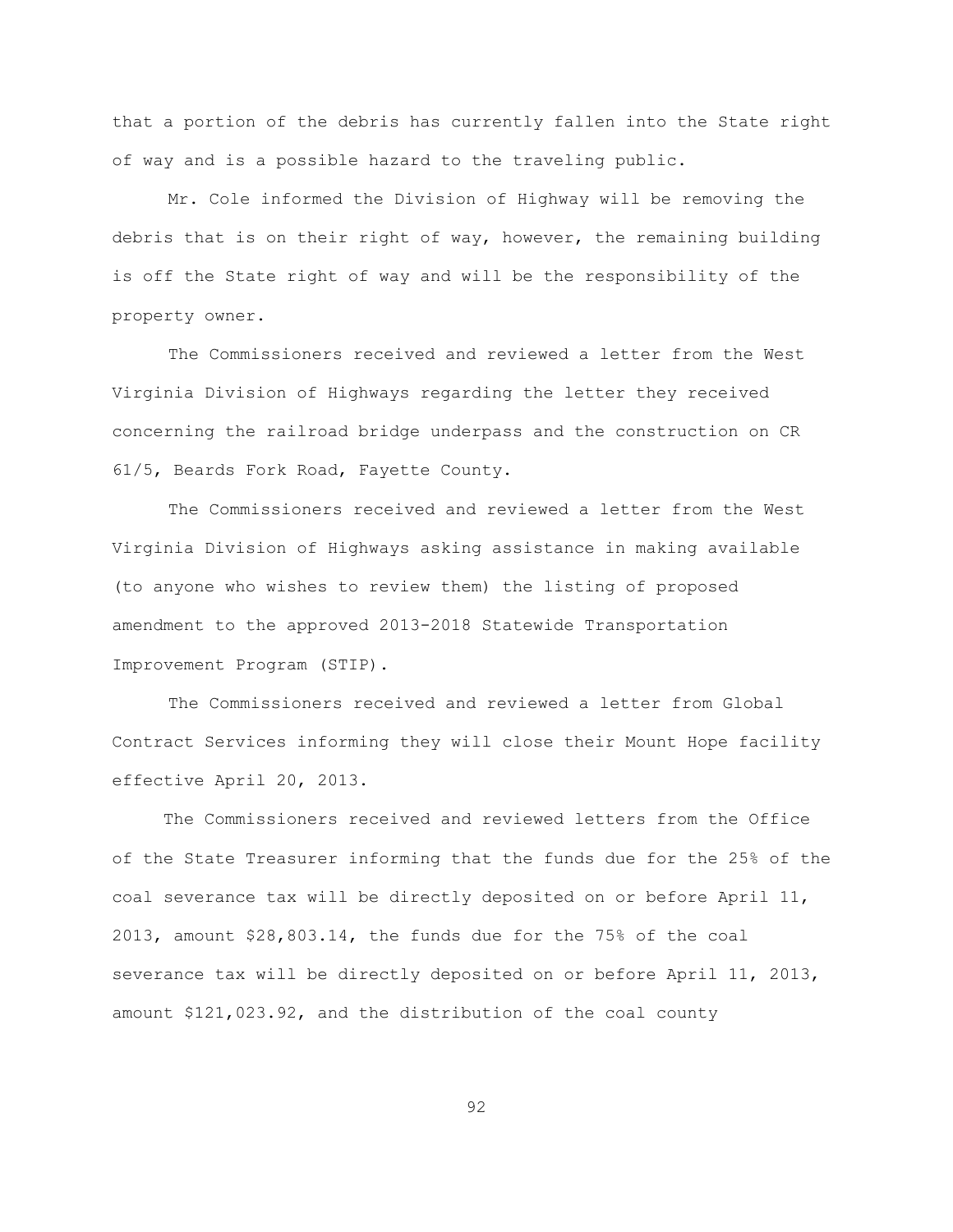reallocation severance tax will be directly deposited on or before April 16, 2013, amount \$16,899.89.

The Commissioners received and reviewed a letter from Dennis V. Garrison III, pursuant to the WV Freedom of Information Act requesting copies of any and all minutes that reference or refer to James Buckland of B&B Transit Inc. and Scrap and/or reference or refer to disposal of waste/debris/dilapidated buildings on property located on Toney Hollow of Wolf Creek via Levisee Creek Road on property owned by Rosa Graybeal/Charlotte Yarber et al.

The Commissioners received and reviewed a letter from Branch Banking and Trust Company informing that as of March 31, 2013 listing the securities that were held as collateral to secure the deposits of Fayette County Commission.

The Commissioners received and reviewed a Pledge Statement from SunTrust Bank listing the securities pledged as of March 29, 2013.

The Commissioners received and reviewed an Account Statement from the Bank of New York Mellon for the period March 1 through March 31, 2013.

The Commissioners received and reviewed from the Bank of New York Mellon Cash Statement and Asset List for the period of March 1 through March 31, 2013.

The Commissioners received and reviewed an Account Statement from the Bank of New York Mellon for the period January 1, 2013 through March 31, 2013.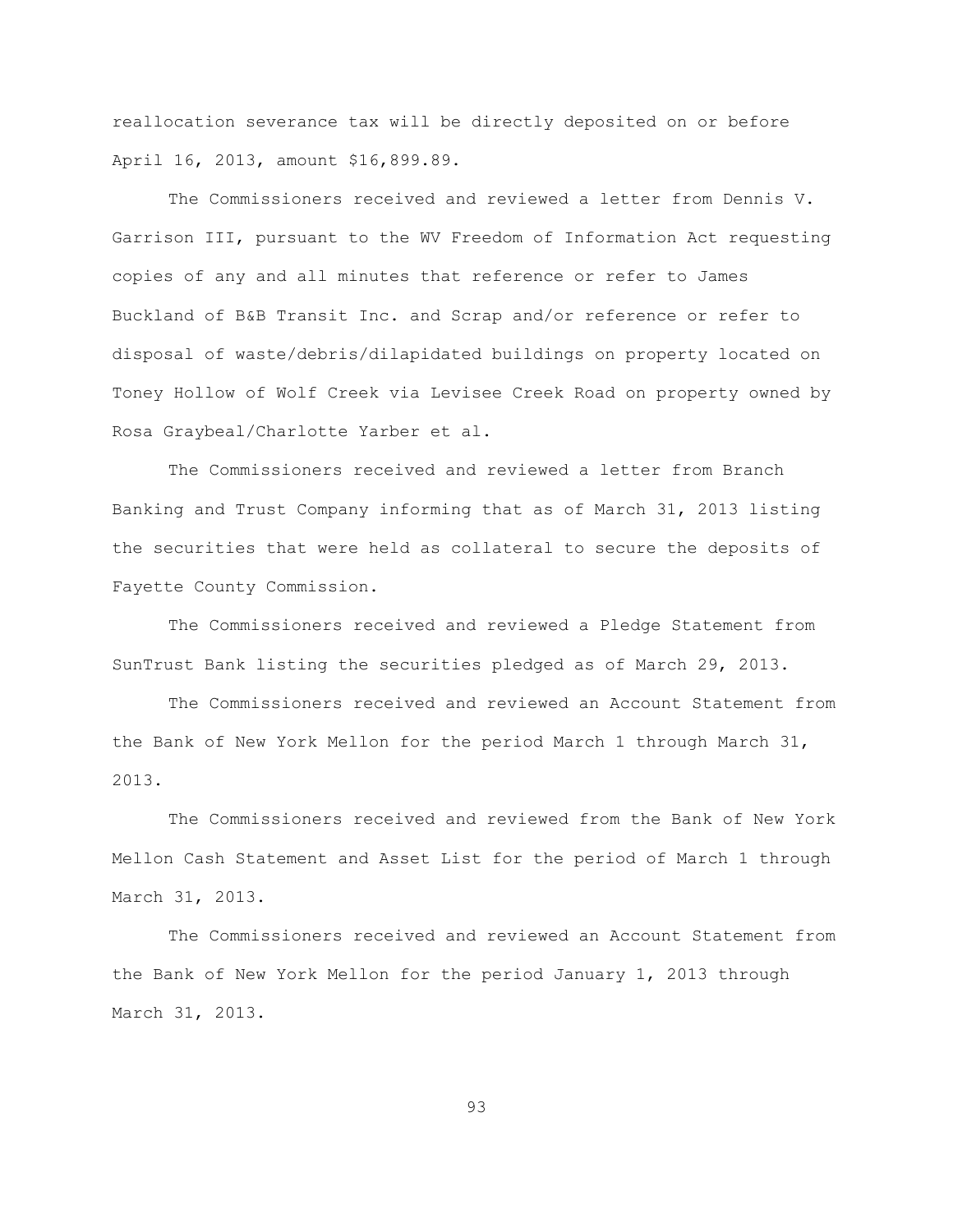The Commissioners received and reviewed a check from the Division of Human Services for Family Resource Network (FRN), amount \$13,200.00.

The meeting was adjourned at 12:50 p.m. The next scheduled meeting is May 3, 2013.

FAYETTE COUNTY COMMISSION REGULAR SESSION MAY 3, 2013 COURTHOUSE FAYETTEVILLE, WV 25840 MEMBERS Present: Matthew D. Wender, Denise A. Scalph John H. Lopez arrived at 10:15

The Fayette County Commission met in a regular session on this 3rd day of May 2013.

Commissioner Wender called the meeting to order at 9:00 a.m.

Steve Fox from the Assessor"s Office presented exonerations to be approved and signed to the Commissioners.

Commissioner Scalph offered a motion to approve and sign personal property tickets (see attached). Commissioner Wender seconded. Unanimous.

Commissioner Scalph offered a motion to approve and sign real property tickets for Onnie and Jennifer Morgan, James R. and Deborah Campbell, Terry Douglas Robins, Tekoah H. and Myra S. Hall, Ralph Fazio, and Charlene Boyd etal. Commissioner Wender seconded. Unanimous.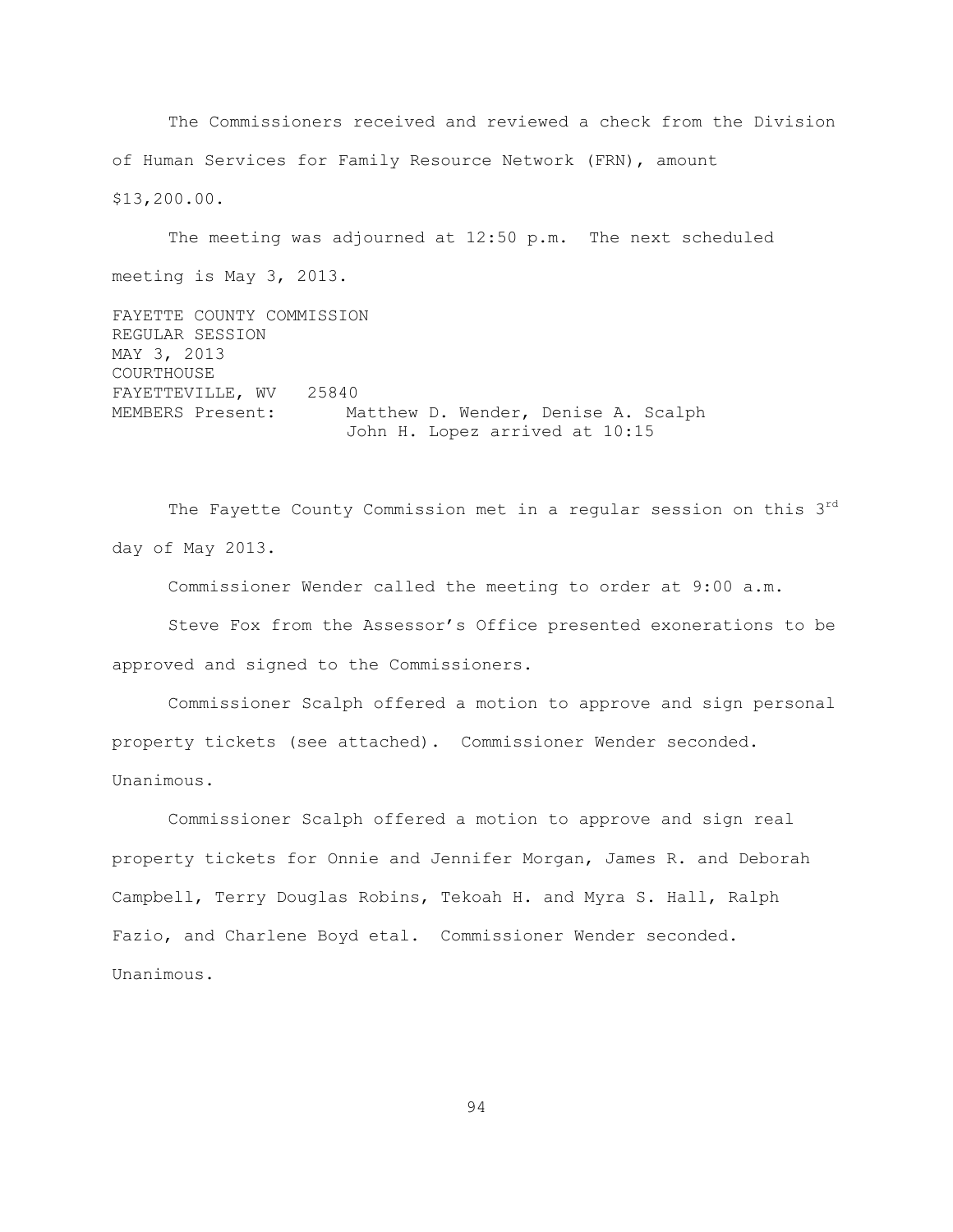Steve Fox presented two (2) refunds (James R. and Deborah Campbell of Ansted (\$247.80) and Michael Bennett of Fayetteville (\$365.75) to be approved and signed to the Commissioners.

Commissioner Scalph offered a motion to approve and sign the two (2) refunds (James R. and Deborah Campbell (\$247.80) and Michael Bennett (\$365.75). Commissioner Wender seconded. Unanimous.

Ray Crook appeared before the Commission to request that the Commission send him a letter stating that they support his efforts toward feeding needy citizens in the area and his desire to build a memorial to those miners who died in the Layland mines and stating that in order for the Commission to assist financially, it will be necessary for the Layland Miner"s Memorial Project to be designated as a  $501-(c)-(3)$  a non-profit entity. The Commissioners signed the letter.

Commissioner Scalph offered a motion to approve vouchers and invoices, checks to be released today. Commissioner Wender seconded. Unanimous.

Commissioner Scalph offered a motion to approve  $1^{st}$  half payroll, checks to be released May 15, 2013. Commissioner Wender seconded. Unanimous.

Commissioner Scalph offered a motion to approve minutes of March 13, April 5, and April 16, 2013. Commissioner Wender seconded. Unanimous.

Ms. Berry presented documents to the Commissioners to be signed for Region 4 Planning and Development Council regarding the Kanawha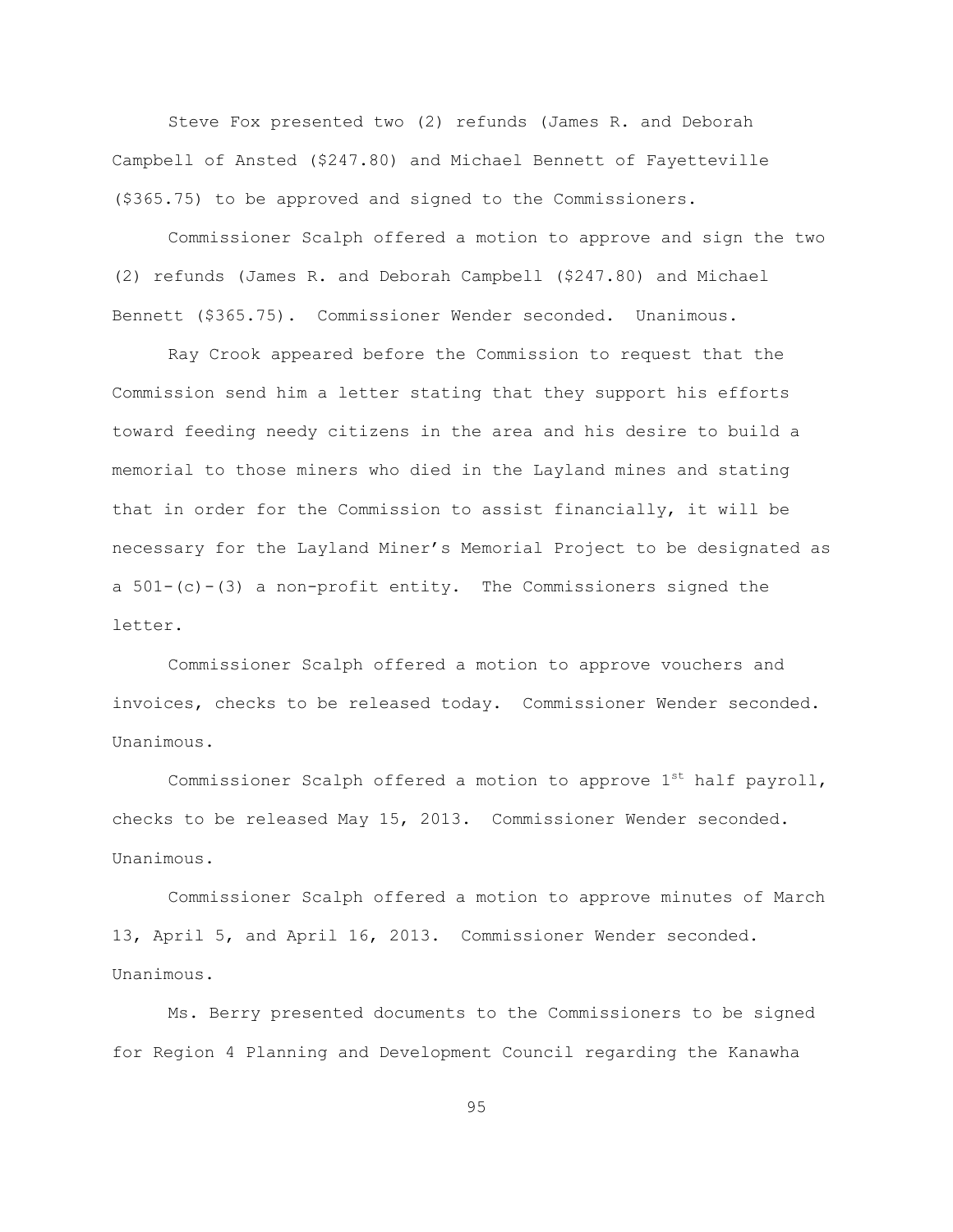Falls Public Service District-Boonesborough Water Line Extension Project. The Budget shown on the forms has to match the amount allocated to date. The total project budget and grant are \$1,459,899; however, current approved budget amounts reflect split year disbursement of \$200,000 (Fiscal Year 2011) and \$700,000 (Fiscal Year 2012).

Ms. Berry presented a letter from the Armstrong Deepwater Public Service District recommending that Velma Newman be reappointed to serve as a Commissioner on the Armstrong Deepwater Public Service District to the Commissioners.

Commissioner Scalph offered a motion to reappoint, Velma Newman a Commissioner on the Armstrong Deepwater Public Service District. Commissioner Wender seconded. Unanimous. An Order and a letter of appointment to serve signed.

Alice King, Region 4 Planning and Development Council appeared before the Commission to have an Intergovernmental Agreement for Winona Sewer Project signed and approved to pay Stafford Consultants.

Commissioner Scalph offered a motion to approve and sign the Intergovernmental Agreement for the Winona Sewer Project to pay Stafford Consultants, amount \$51,000.00. Commissioner Wender seconded. Unanimous.

Ms. Berry presented a request from the Public Service Commission to use the Fayette County Memorial Building beginning at 6:30 p.m. on Wednesday, June 19, 2013 to conduct a public comment hearing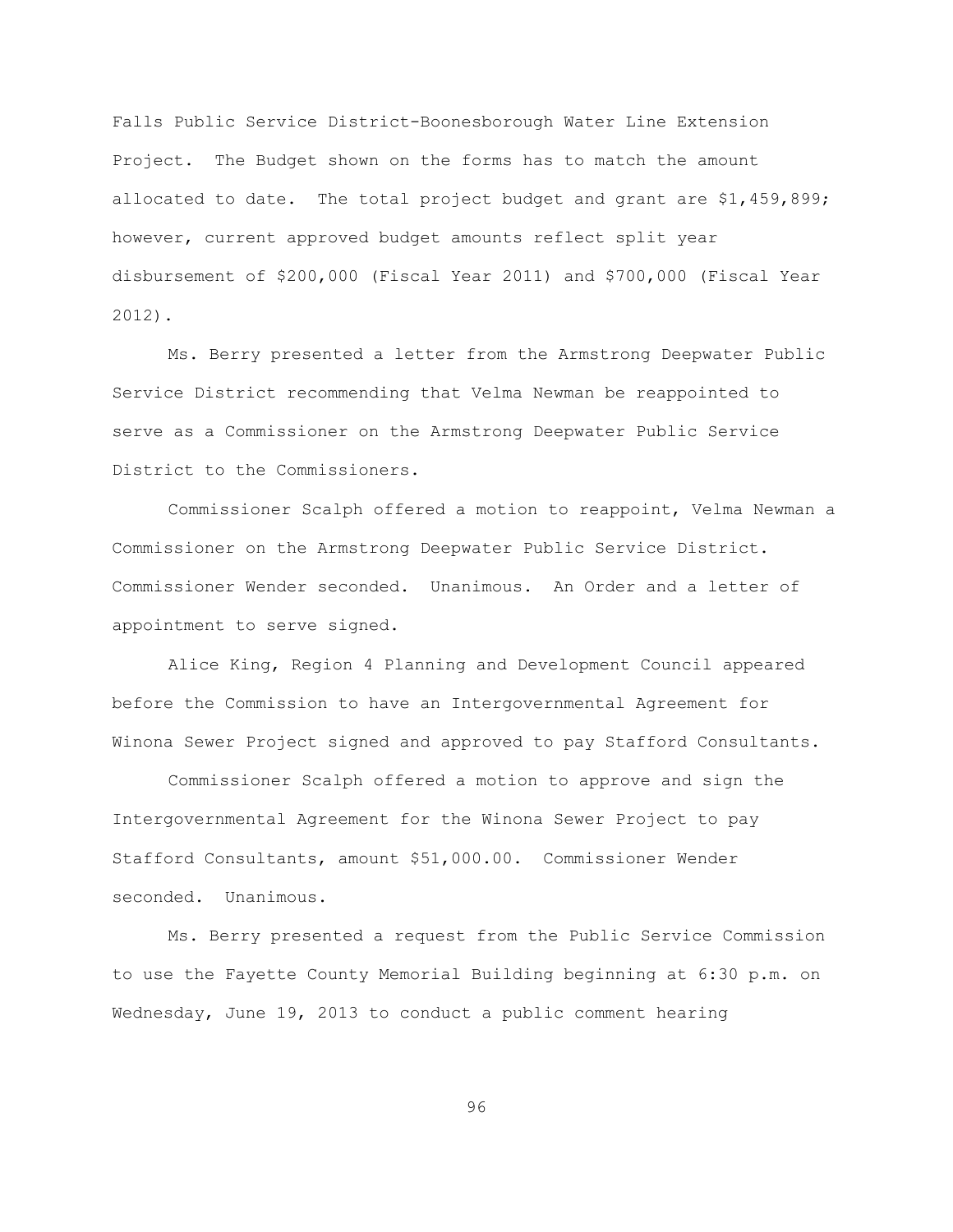concerning the rate increase by West Virginia-American Water Company (WVAW) to the Commissioners.

Commissioner Scalph offered a motion to approve the request of the Public Service Commission to use the Fayette County Memorial Building to conduct a comment hearing concerning the rate increase by West Virginia-American Water Company on Wednesday, June 19, 2013. Commissioner Wender seconded. Unanimous.

Ms. Berry presented a request from the Fraternal Order of Police requesting permission to set up a tent on the Courthouse lawn for the purpose of the Memorial Service that will be conducted on May 15, 2013 to the Commissioners.

Commissioner Scalph offered a motion to approve the request of the Fraternal Order of Police to setup a tent on the Courthouse lawn for the purpose of the Memorial Service that will be conducted. Commissioner Wender seconded. Unanimous.

Ms. Berry presented an Application for a Permit to Operate a Food Establishment for the Fayette County Park Dining Hall for Commissioner Wender to sign from the Fayette County Health Department.

Ms. Berry presented a letter from Randall Reid-Smith, Commissioner, West Virginia Sesquicentennial Commission, West Virginia Division of Culture and History on behalf of Governor Earl Ray Tomblin and First Lady Joanne Jaeger Tomblin asking for assistance in selecting a representative from Fayette County to participate in the 150<sup>th</sup> Birthday Celebration Parade on June 22, 2013, during the sesquicentennial birthday celebrations in Charleston.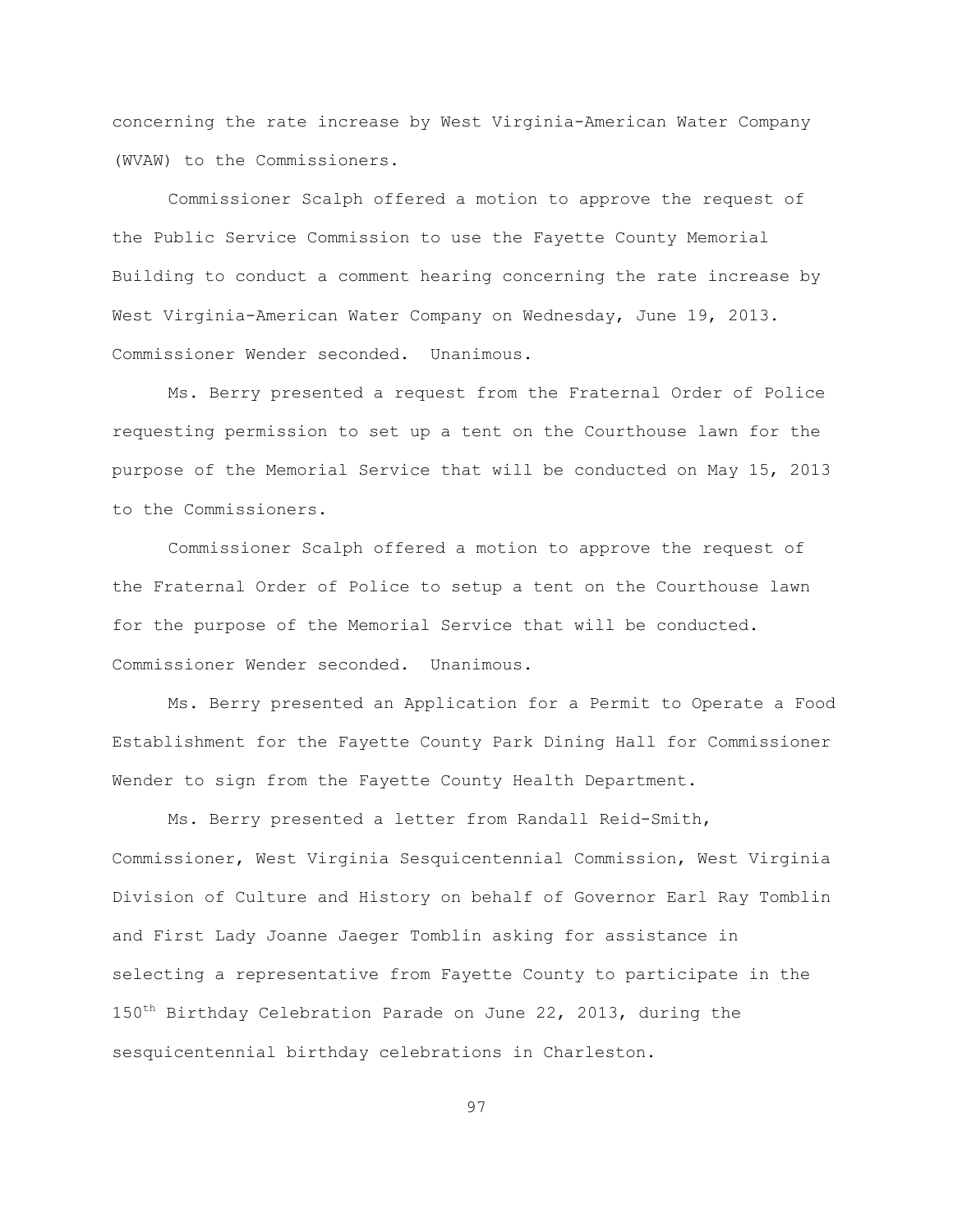The Commission informed they would think on it and decide at their next meeting May 17, 2013.

Shawn Wolford, Director of Emergency Management appeared before the Commission to discuss the 911 Budget and the Ambulance Service.

Mr. Wolford presented topics for discussion and action to the Commission.

Mr. Wolford told the Commission the Emergency Management Agency (EMA) is implementing a system called NIXLE Public Notification System.

Mr. Wolford told the Commission this system will be available to the community to sign up for and receive alerts.

Commissioner Scalph offered a motion to approve the NIXLE Public Notification System per the request of Shawn Wolford, EMA Director. Commissioner Wender seconded. Unanimous.

Mr. Wolford requests change of Agency name to the Fayette County Division of Homeland Security and Emergency Management.

Commissioner Wender request that more research be done and return at a later date to discuss more.

Mr. Wolford told the Commission of the 911 Center personnel changes: Transition Becky Hutchinson to the role of Training/EMD/Program Manager, new hire: Kristen Gillium (fully trained and certified person) as a Dispatcher. All this was approved in prior Budget.

Mr. Wolford told the Commissioners they will be switching over to the new 911 Center the  $2^{nd}$  week of June.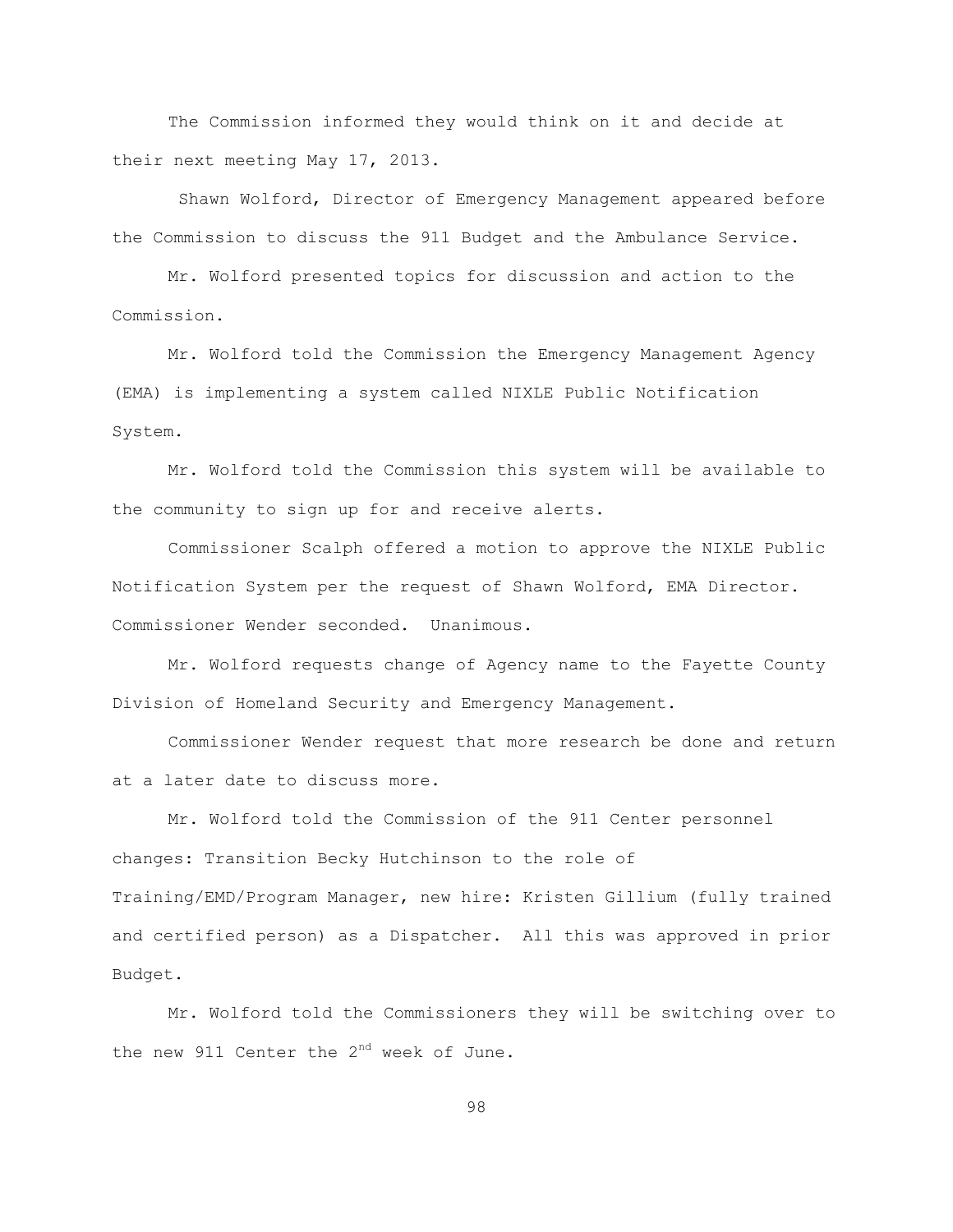Mr. Wolford requests to transfer County money around to purchase remaining office furniture.

The Commission approved as long as it stays within the Budget. Mr. Wolford requests to purchase an SUV on the State Contract. Commissioner Wender requests that Mr. Wolford to confirm that the vehicle can be reimbursed 50% by Grant.

The Commission asked Mr. Wolford to get more information on Grant"s requirements, to get bids on a new vehicle and look at State Surplus and return to the Commission with figures.

Commissioner Wender request that Mr. Wolford to decide what the minimal Ambulance Service for Fayette County is, further action will be taken at a later date.

Ms. Berry presented four (4) Hazard Mitigation Property Lease Agreements (Carl and Judy Williams and Rick and Vonda Bailey) for Commissioner Wender to sign.

Commissioner Scalph offered a motion to approve and sign Hazard Mitigation Property Lease Agreements for Carl and Judy Williams and Rick and Vonda Bailey. Commissioner Lopez seconded. Unanimous.

Ms. Berry presented Fayette County Fire Levy Pumper/Ladder Replacement Agreements for the Montgomery Fire Department and the Ansted Certified Fire Department, Inc. for the Commissioners to sign.

Ms. Berry presented Fayette County Fire Levy Protection Agreements for the Town of Fayetteville, Loup Creek Volunteer Fire Department, Mount Hope Volunteer Fire Department, and Nuttall Volunteer Fire Department for the Commissioners to sign.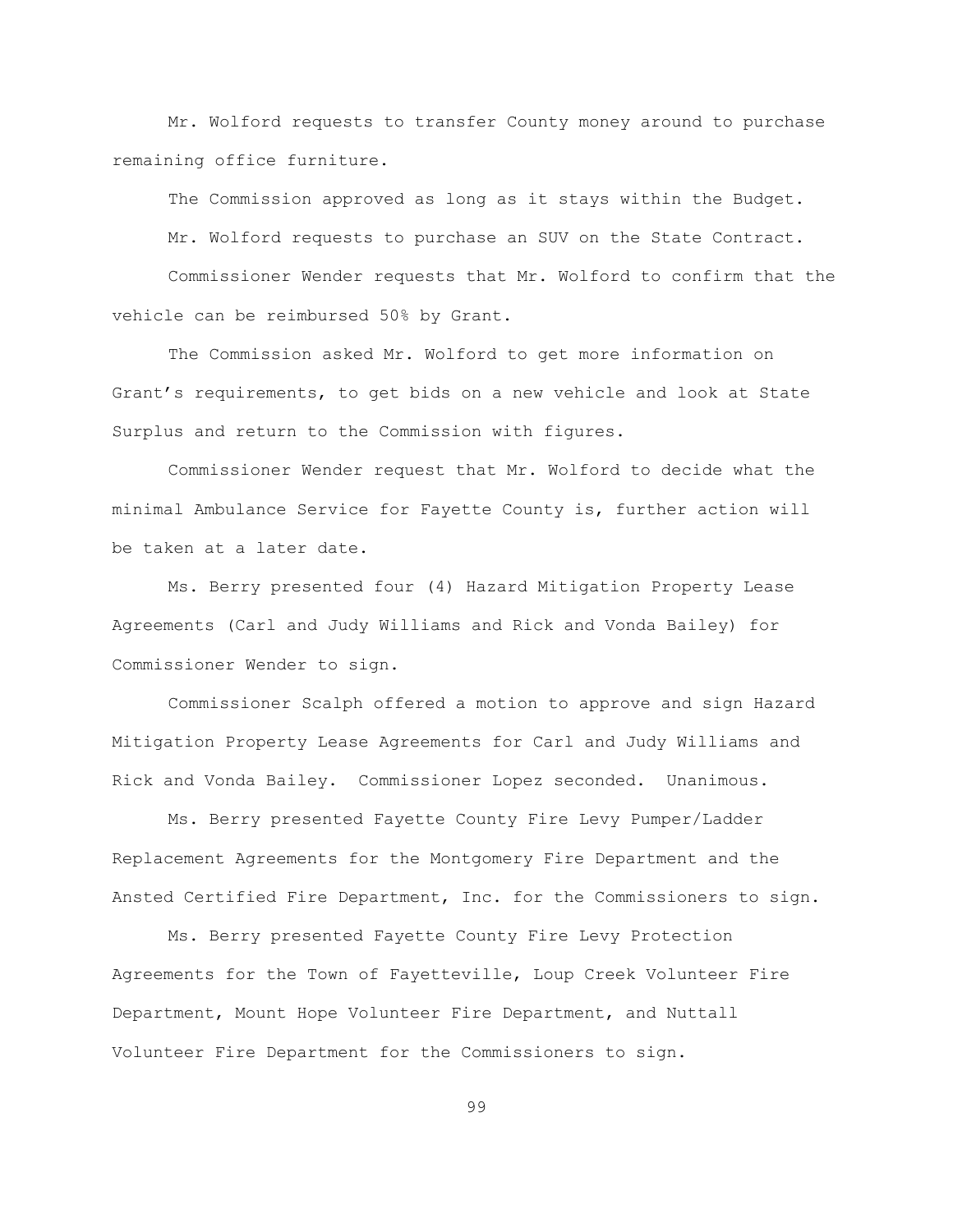Ms. Berry told the Commissioners she received notification and invitation from Susan M. Pierce with the West Virginia Division of Culture and History that the New River Gorge Bridge will be considered by the West Virginia Archives and History Commission for nomination to the National Register of Historic Places.

The Archives and History Commission will meet on Friday, May 31, 2013 at 9:30 a.m. at the Conference Center at Graceland Inn, 100 Campus Drive, in Elkins to consider the nomination.

Angela Gerald, Project Director with the Fayette County Beautification Committee appeared before the Commission to present two (2) property (Danny Davis and Jesse Wright) for her to advertise for demolition.

Commissioner Scalph offered a motion to authorize advertisement for demolition of the property of Danny Davis-4548 Armstrong Creek Road. Commissioner Lopez seconded. Unanimous.

Commissioner Scalph offered a motion to authorize advertisement for demolition of the property of Jesse Wright-148 Clifftop Loop. Commissioner Lopez seconded. Unanimous.

Ms. Gerald presented four (4) Complaints (Nancy Howerton-432 Hilltop Loop, Leland Cooper-58 Packs Branch Road, William Holstine-1463 Court Street, and Josh Conaway-1595 Scarbro Road) to recommend complete demolition and removal of all buildings or dwellings on these properties within 30 days. All debris to be disposed of in a manner consistent with the applicable laws to the Commissioners (see attached complaints) for the Commissioners to sign.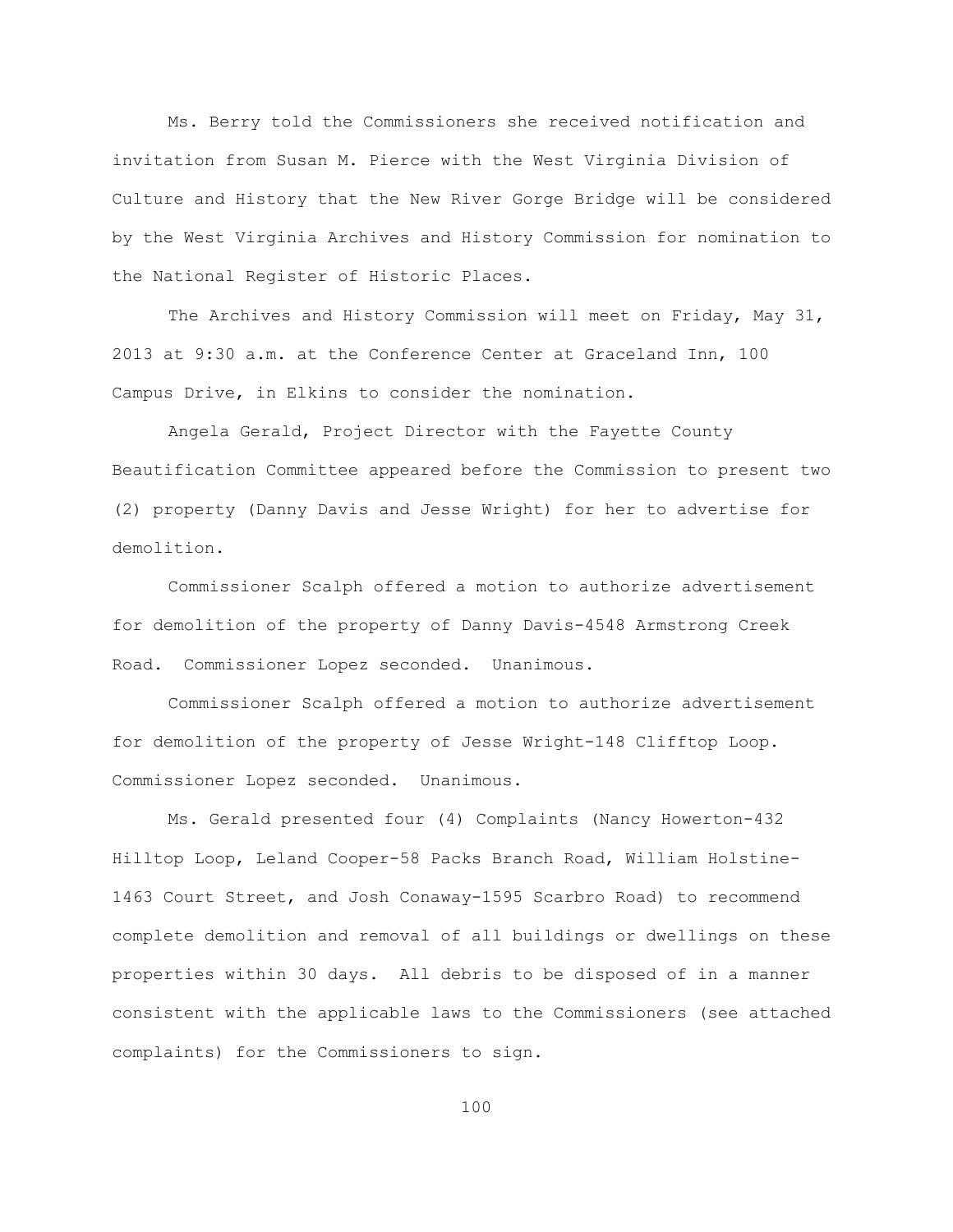Ms. Gerald gave an update on several other dilapidated properties.

Ms. Gerald presented Quarterly Report for the U. S. Environmental Protection Agency Report for the Brownsfield Assessment Grant for Commissioner Wender to sign.

Luke Samson and Chris Johnson representatives for Liberty Mutual Insurance appeared before the Commission to present Liberty Mutual Insurance for the Courthouse employees

Mr. Samson told the Commissioners that they offer (Auto, Homeowners, H-Wheeler/Motor Cycle, Renters and Life Insurance).

The Commission informed Mr. Samson that the County requires 51% of the employees to agree.

Commissioner Wender requests that 5-10 employees compare current insurance to Liberty Mutual Insurance to test competitive advantage before offering to the employees.

The Commission asks that Ms. Berry contact Mr. Samson regarding the results.

Ms. Berry told the Commissioners she received a request from the Fayette County Farmers Market requesting early release of funds of \$3,000.00-\$2,000.00 for engineering and construction (\$10,000.00 allotted) and \$1,000.00 for market expenses May/June (\$7,500.00 allotted).

Commissioner Scalph offered a motion to approve release of the \$3,000.00 to the Fayette County Farmers Market. This will count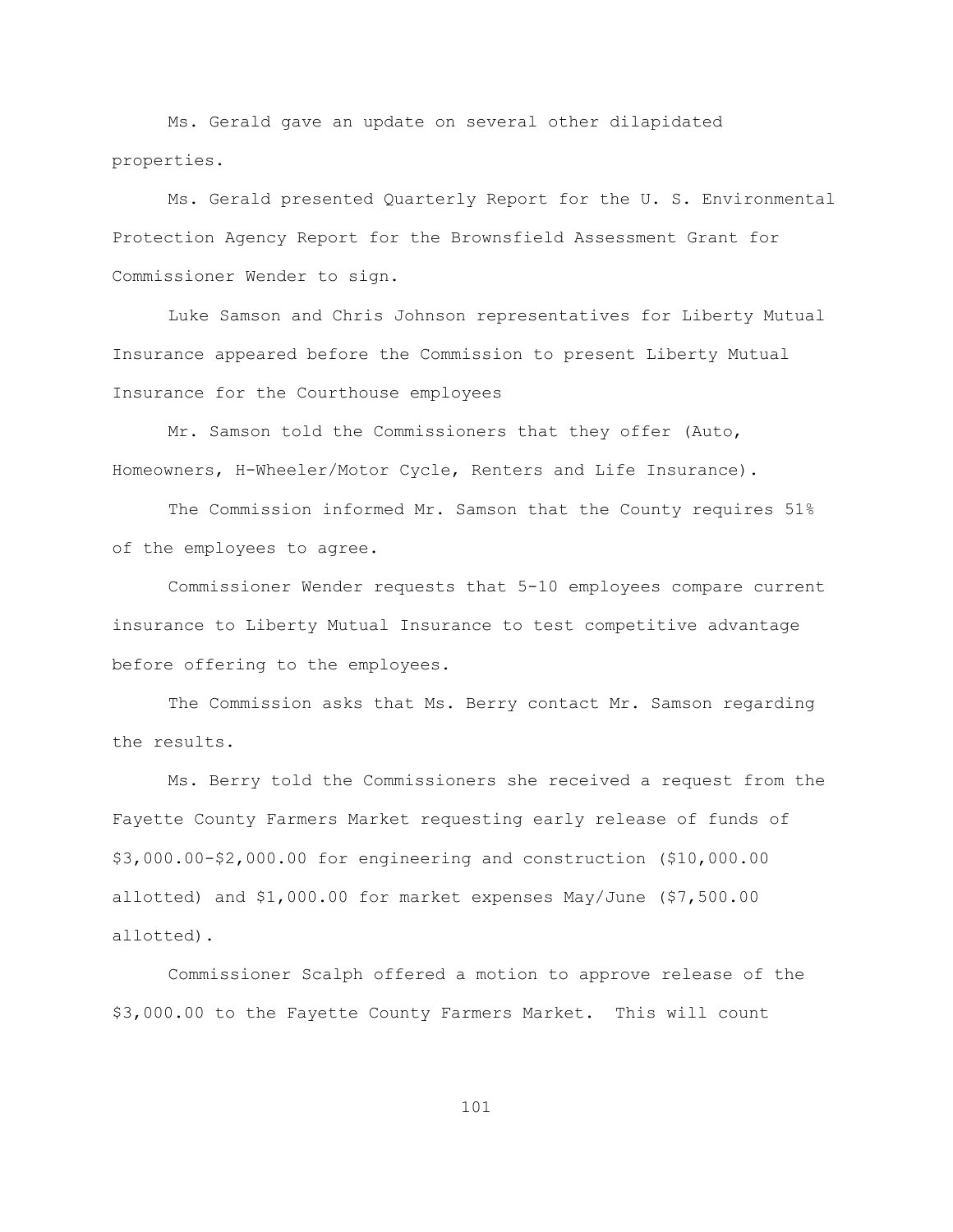against the allocation approved for Fiscal Year 2013-2014. Commissioner Lopez seconded. Unanimous.

The Commissioners signed a letter to William Toney accepting his resignation as a member of the Fayette County Solid Waste Authority effective March 31, 2013 and thanking him for his years of dedicated leadership and contribution to the Authority in the fifteen (15) years of tenure.

Ms. Berry presented a Governor"s Community Participation Grant Program Financial Report/Request for Payment and Certification of Grant Completion for the Upper Paint Creek Watershed that needs Commissioner Wender"s signature. A public fishing access has been completed along the Paint Creek Scenic Trail in Fayette County.

Ms. Berry presented a letter for the Commissioners to sign to CSX Transportation, Inc./Property Services asking that they accept this written notice of cancellation of Agreement Number COL22266 (L22266- CO) and COL22267 (L22267-CO). This property is no longer needed.

Joe Carelli, Litter Control Officer presented a request for a Weed Eater estimated cost \$200 to \$250.00.

Commissioner Lopez offered a motion to approve purchase of a Weed Eater estimated cost \$200.00 to \$250.00. Commissioner Scalph seconded. Unanimous.

Discussion was held regarding County Insurance.

Commissioner Wender requests that County bid out for County Insurance.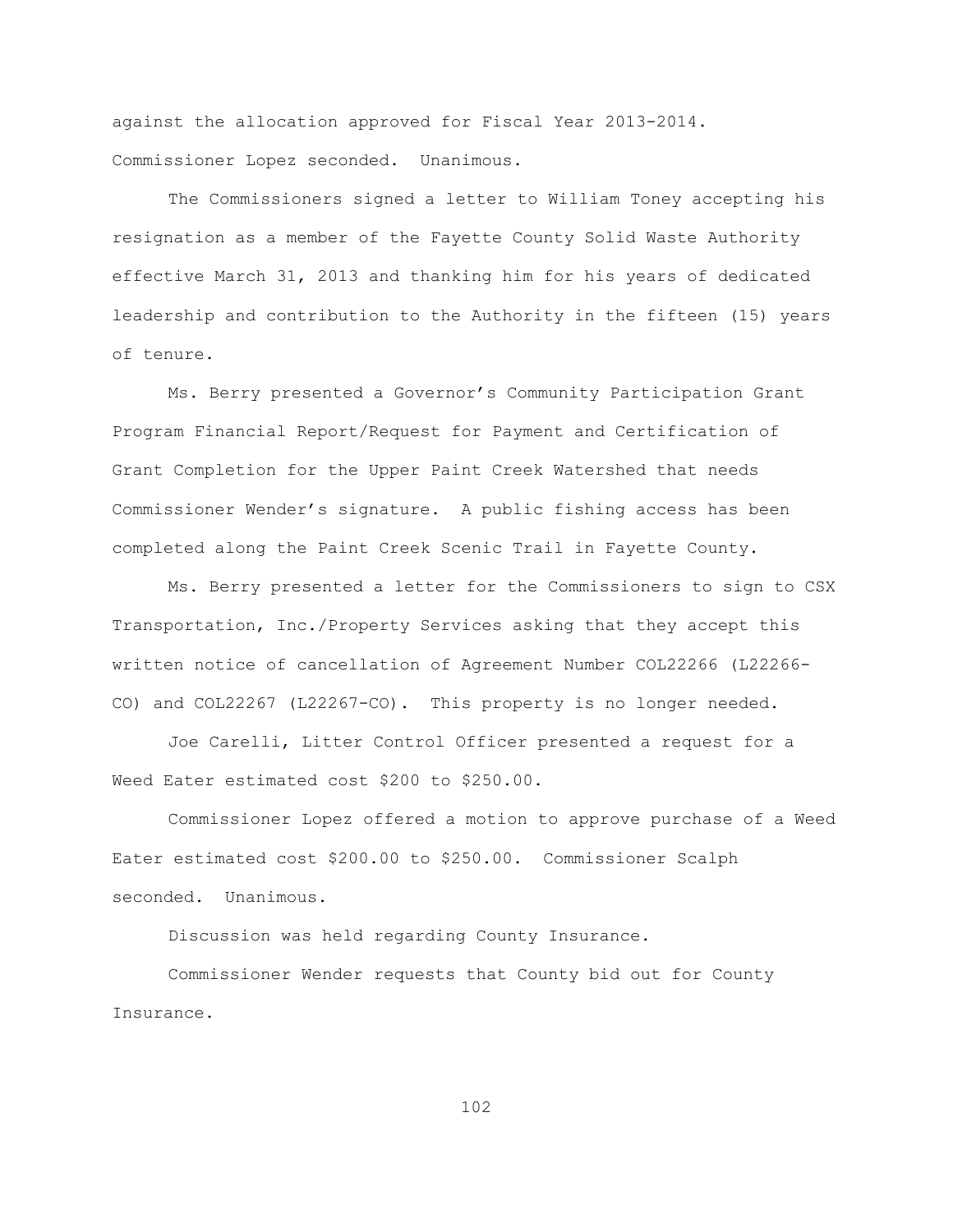Carl Harris, Prosecuting attorney recommends that the County advertise.

The Commission decided not to advertise or bid out.

Adam Hodges and Tristan Cleveland with VISTA appeared before the Commission to discuss the beautification of the Paint Creek Scenic Trail.

Mr. Hodges told the Commissioners they are here today to request \$450.00 funding to help beautify two (2) areas (Pax and Mossey) on the Paint Creek Scenic Trail around the new signage.

Commissioner Lopez offered a motion to approve up to \$500.00 for the Paint Creek Scenic Trail Enterperative Signage Planting. Commissioner Scalph seconded. Unanimous.

Earl Pauley, Park Superintendent appeared before the Commissioners to discuss Camp Kismet.

Susie Dufour presented Camp Kismet schedules to the Commissioners.

 Ms. Dufour told the Commissioners that this scheduled was issued with the swimming schedule.

After a brief discussion the Commission decided to leave the issue up to the park.

Discussion was held regarding the request they received from Camp Believe requesting a reduction in the rental cost.

The Commission gave authority to Earl Pauley, Park Superintendent to set the reduction in the rate.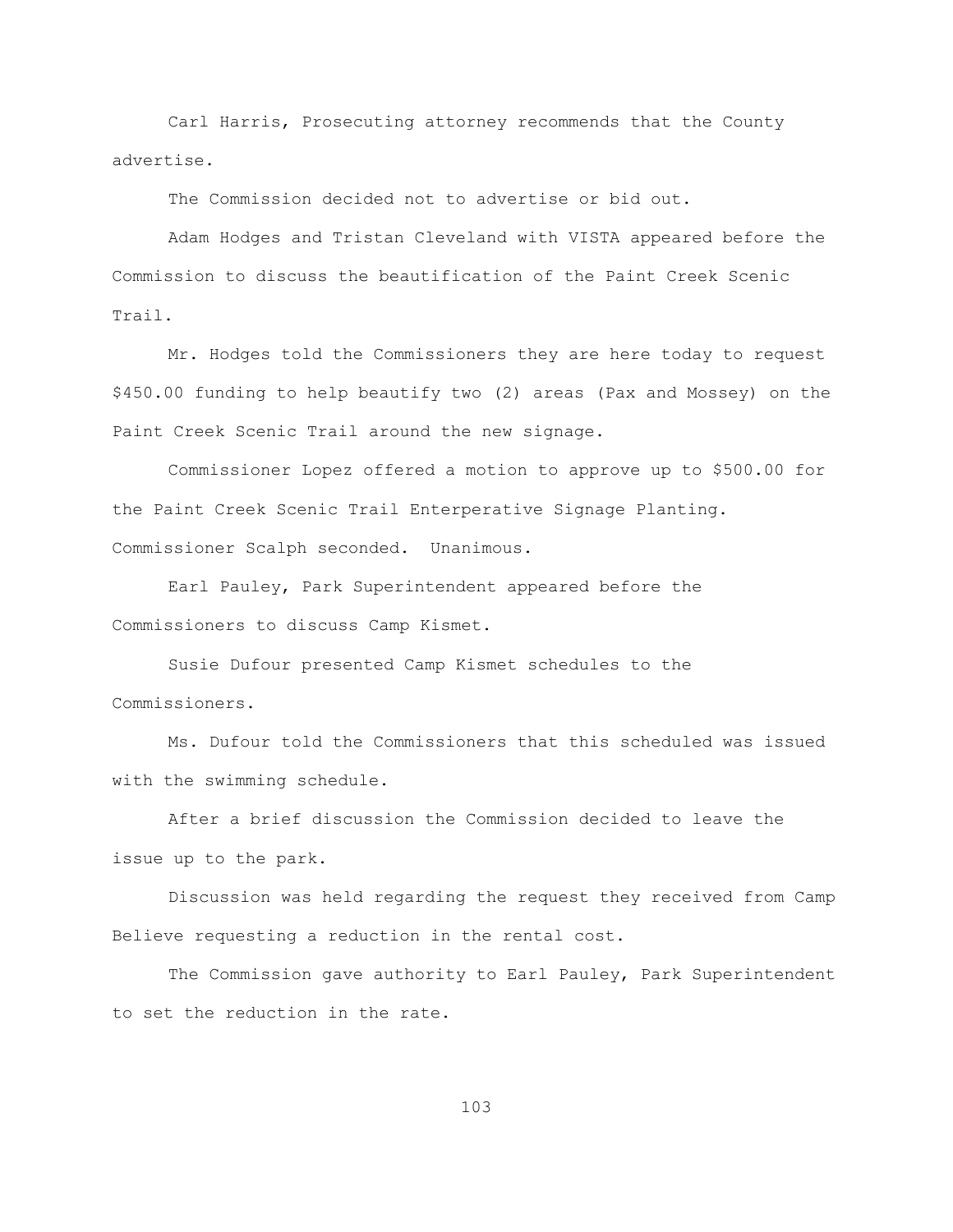The Commissioners received and reviewed a copy of the Revenues as of April 30, 2013.

The Commissioners signed a letter to Larry Whittington expressing their appreciation for his time, service and equipment used to correct the water issues and complete the needed re-seeding at the Boomer Ballfield.

The Commissioners received and reviewed a letter from Daniel Wright, Circuit Clerk informing that effective May 1, 2013 he employed Zenda Vance as a Deputy Circuit Clerk, salary \$20,800.00 per year plus benefits.

The Commissioners received and reviewed a letter from Suddenlnk regarding Cebridge Acquisition, LLC/dba Suddenlink Communications regarding the renewal of their franchise agreement with the County.

The Commissioners received and reviewed a letter from Ronda Falk, Chief Tax Deputy informing that the Tax Office is pleased to announce that they are now accepting credit card payments for Taxes only.

The Commissioners received and reviewed several letters from the Office of the State Treasurer informing that funds due for the March 2013 Table Games will be directly deposited on April 16, 2013, amount \$8,503.95, funds due for the March Limited Video Lottery will be directly deposited on April 26, 2013, amount \$7,000.98 and funds due for wine, liquor and private club taxes will be directly deposited on April 25, 2013, amount \$371.24.

The Commissioners received and reviewed from the Fayette County Animal Control Center/NRHS Weekly Fees Collected for the week of April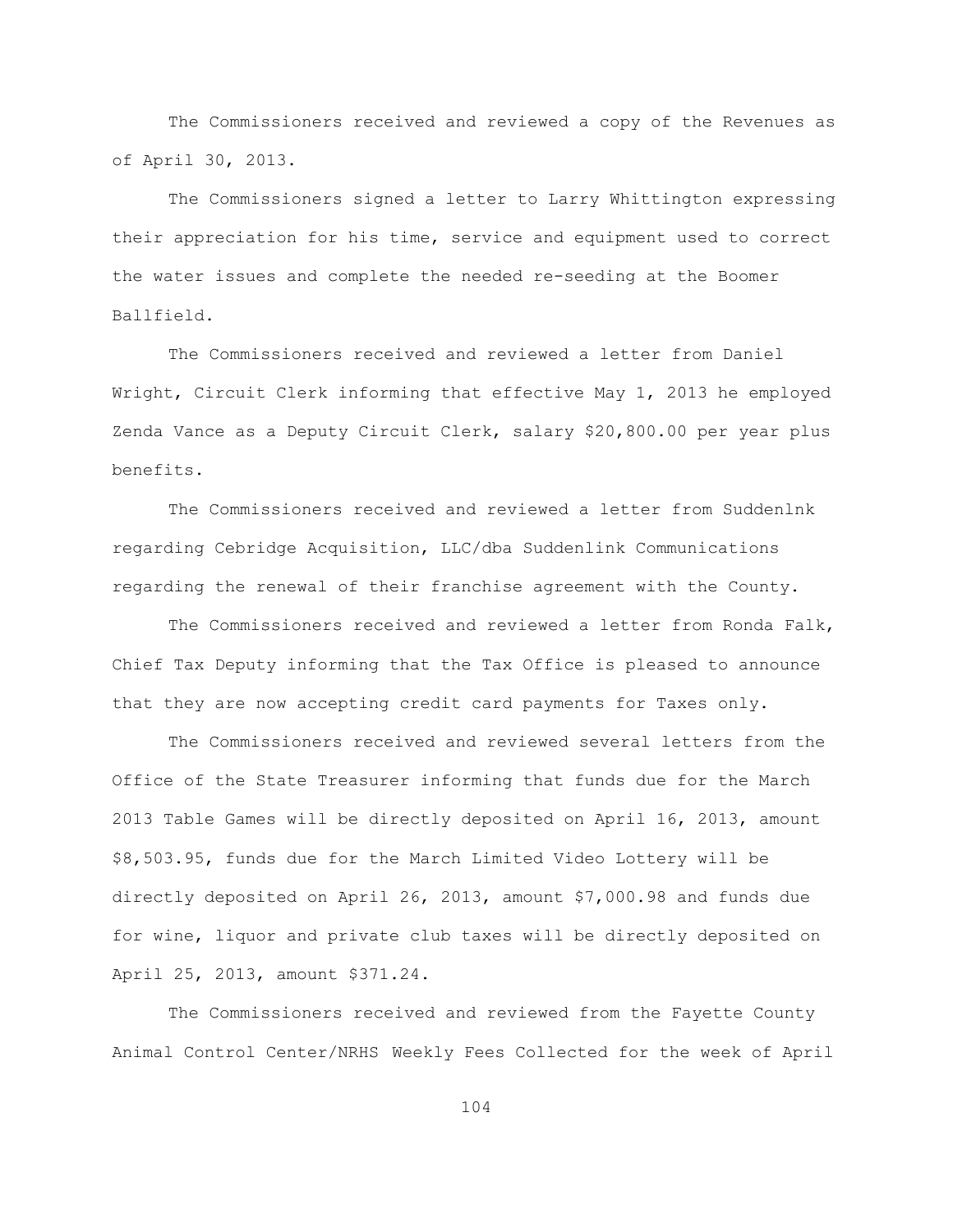12, to April 18, 2013, amount \$10.00 and for the week of April 19 to April 25, 2013, amount \$120.00.

The Commissioners received and reviewed an e-mail from Dave Pollard, County Resource Coordinator informing that he talked with Mike Miller at the Public Service Commission and was told that they entered an Order approving the Winona Engineering Agreement.

The Commissioners received and reviewed check for Franchise Fees from Suddenlink Communications, amount \$52,384.61; check for 911 Fees from Frontier Communications, amount \$27,446.03; a check from the West Virginia Development Office-HUD Account, amount \$43,530.22; check from the West Virginia Courthouse Facilities Improvement Authority, amount \$68,817.97; check for Soldiers and Sailors Fund, amount \$50.00; check from the Fayette County Solid Waste Authority reimbursement, amount \$798.15.

The meeting was adjourned at 1:00 p.m. The next scheduled meeting is May 17, 2013.

FAYETTE COUNTY COMMISSION REGULAR SESSION MAY 17, 2013 COURTHOUSE FAYETTEVILLE, WV 25840 MEMBERS Present: Matthew D. Wender, John H. Lopez, Denise A. Scalph

The Fayette County Commission met in a regular session on this 17<sup>th</sup> day of May 2013.

Commissioner Wender called the meeting to order at 9:05 a. m.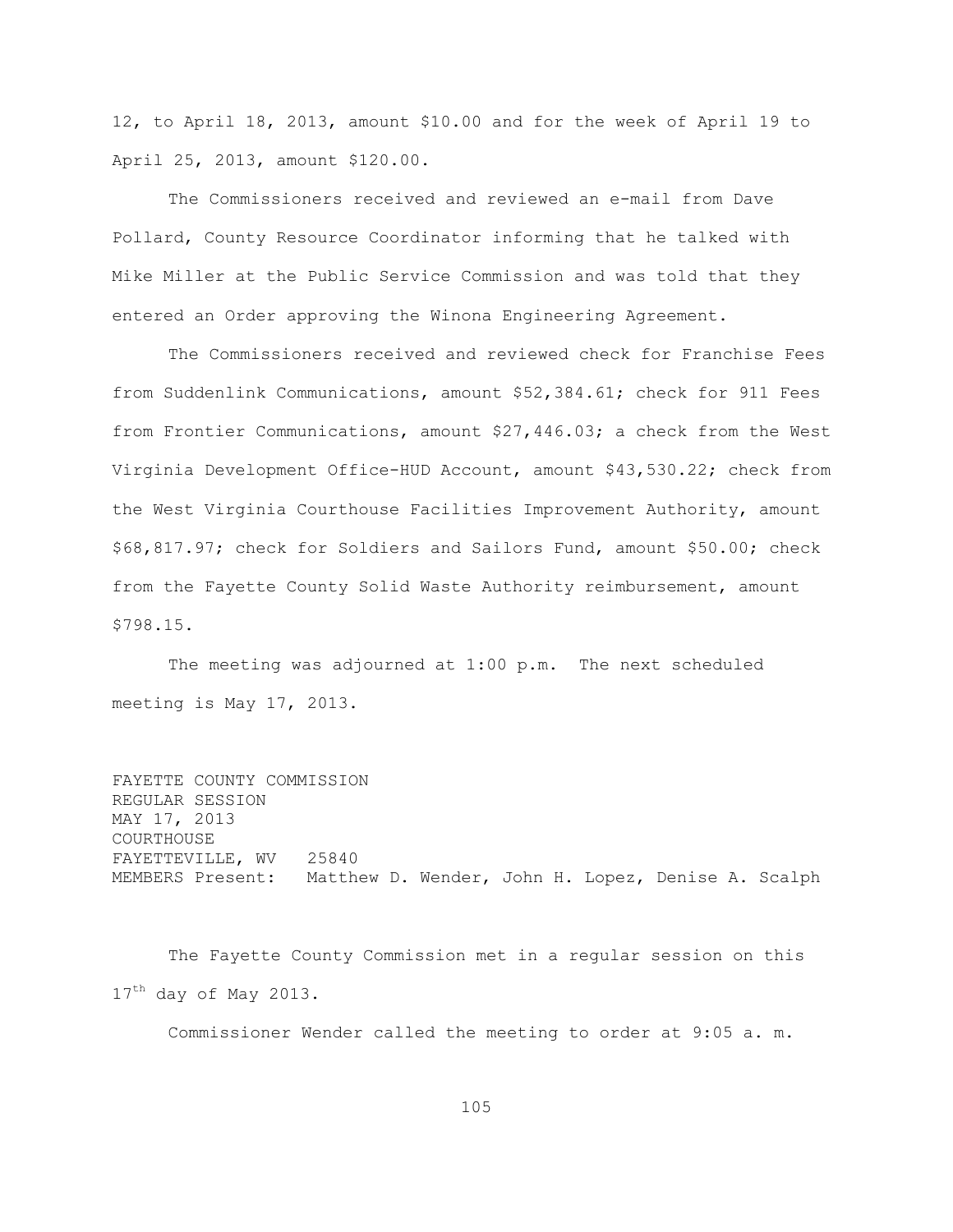Eddie Young, Assessor presented exonerations to be approved and signed to the Commissioners.

Commissioner Scalph offered a motion to approve and sign real property tickets for Gary E. and Cynthia Moore. Commissioner Lopez seconded. Unanimous.

Commissioner Lopez offered a motion to approve and sign refund for Ralph Fazio etux (\$153.97). Commissioner Scalph seconded. Unanimous.

Commissioner Lopez offered a motion to approve vouchers and invoices, checks to be released today and approved  $2<sup>nd</sup>$  half payrolls, checks to be released on May 30, 2013. Commissioner Scalph seconded. Unanimous.

Commissioner Scalph offered a motion to approve minutes of February 22, March 8, March 15, and March 22, 2013. Commissioner Lopez seconded. Unanimous.

Ms. Berry presented pictures taken by Charles Garvin of the Courthouse for insurance purposes.

Ms. Berry presented Petitions to Combine or Divide and Segregate Land to be approved and signed to the Commissioners.

Commissioner Lopez offered a motion to approve and sign Petitions to Combine or Divide and Segregate Land for Colleen Laffey, Onnie and Jennifer Morgan and Anna Rae Wells. Commissioner Scalph seconded. Unanimous.

Ms. Berry presented an Order and letters to the Commissioners to approve and sign incorporated banking institutions within the County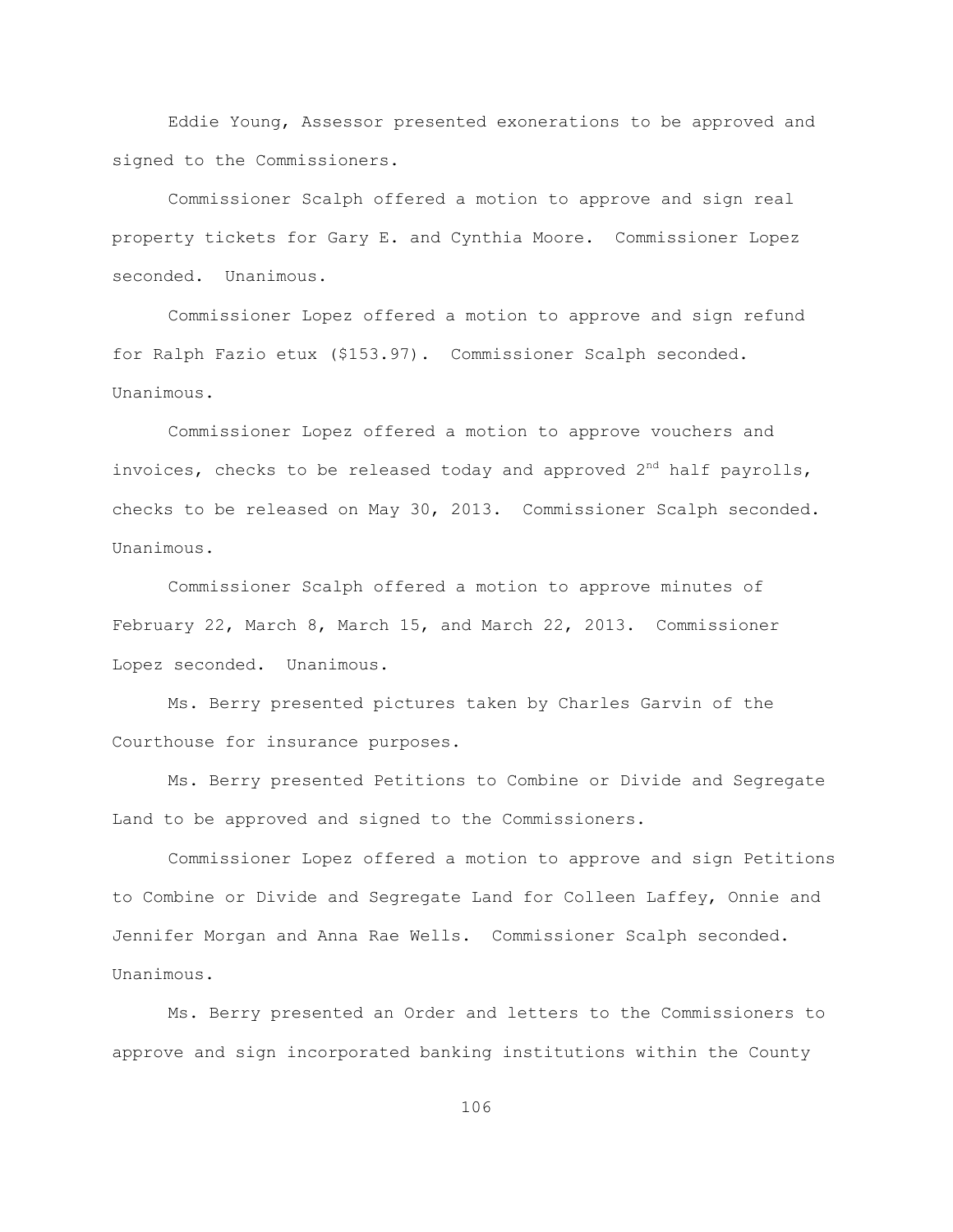to act as County depositories for the Fiscal Year beginning July 2013 (Fayette County National Bank, Chase (formerly Bank One Beckley, WV, N.A.), Bank of Mount Hope, Branch Banking and Trust (BB&T), United Bank, City National Bank of WV and United Bank.

Commissioner Scalph offered a motion to approve and sign Order and letters for incorporated banking institutions within the County to act as County depositories for the Fiscal Year beginning July 2013 (Fayette County National Bank, Chase (formerly Bank One Beckley, WV, N.A.), Bank of Mount Hope, Branch Banking and Trust (BB&T), United Bank, City National Bank of WV and United Bank. Commissioner Lopez seconded. Unanimous.

Ms. Berry presented a letter from the Fayette County Urban Renewal Authority recommending that William Thornton be appointed to the open Urban Renewal Authority seat formerly held by James E. Lively, Sr. and recommending that Guy Dooley be reappointed to serve on the Urban Renewal Authority.

Commissioner Lopez offered a motion to reappoint, Guy Dooley a member of the Fayette County Urban Renewal Authority and appoint William Thornton to the open Fayette County Urban Renewal Authority seat formerly held by James E. Lively, Sr. Commissioner Scalph seconded.

Ms. Berry presented a Governmental Subdivision of the State of West Virginia Agreement for Commissioner Wender to sign with the Town of Fayetteville to use the Commission"s Code Official and Building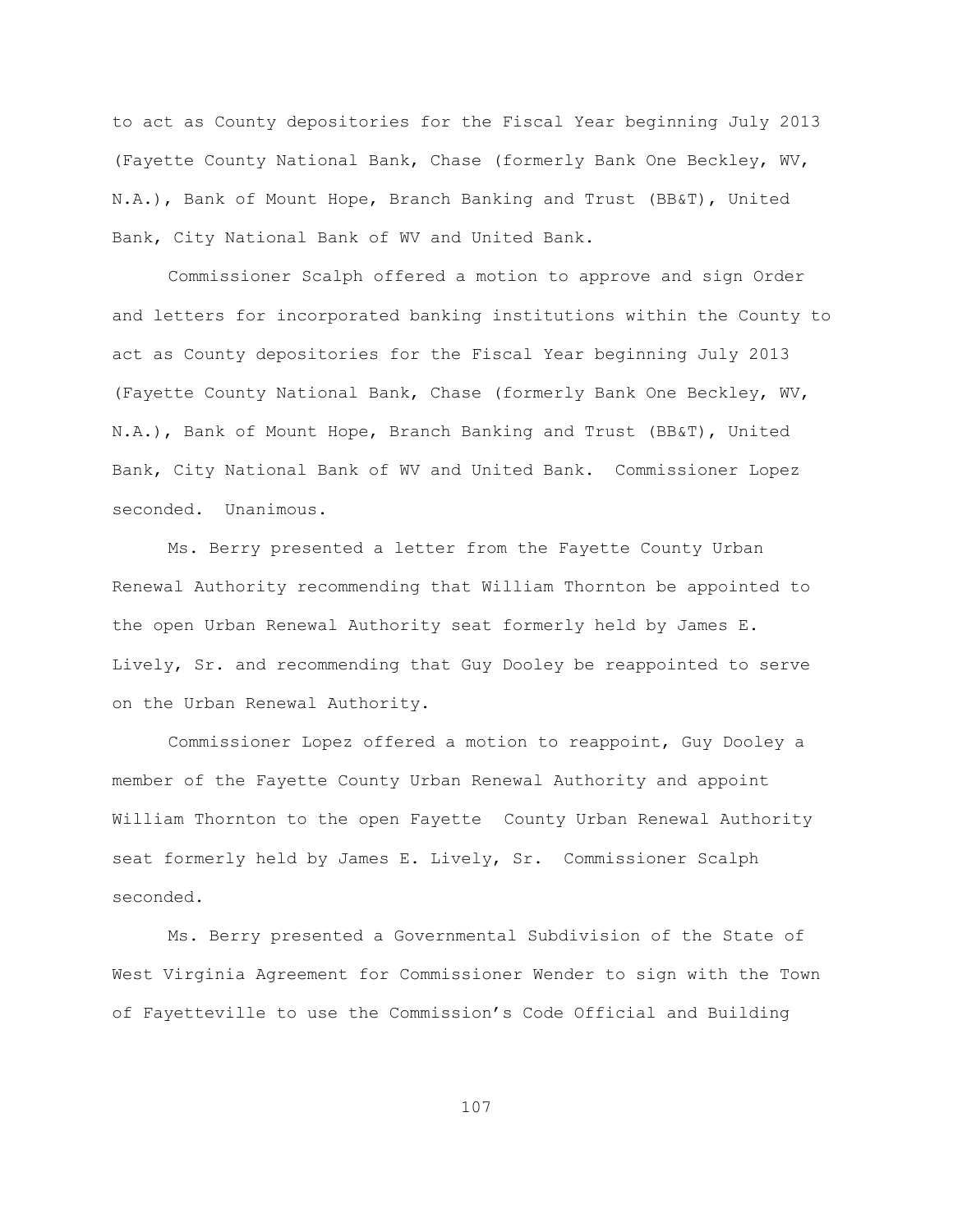Inspector to do its inspections and Enforcement under the Building Code.

Commissioner Scalph offered a motion that Commissioner Wender sign the Agreement with the Town of Fayetteville to use the Commission"s Code Official and Building Inspector to do its inspections and Enforcement under the Building Code. Commissioner Lopez seconded. Unanimous.

Ms. Berry presented a letter from the Fayette County Public Libraries requesting that Bernice Clayton be reappointed to serve on the Board of Directors for a 5-year term.

Commissioner Lopez offered a motion to approve the request of the Fayette County Public Libraries to reappoint Bernice Clayton for a 5 year term to the Board of Directors. Commissioner Scalph seconded. Unanimous.

The Commissioners signed a letter to Janis Kitzmiller, Family Law Judge requesting

reimbursement for rent in the amount of \$2,700.00 for the month of June 2013.

The Commissioners signed a letter to Dr. James B. Phares, State Superintendent of Schools supporting several other organizations for the State Board of Education to consider the transfer of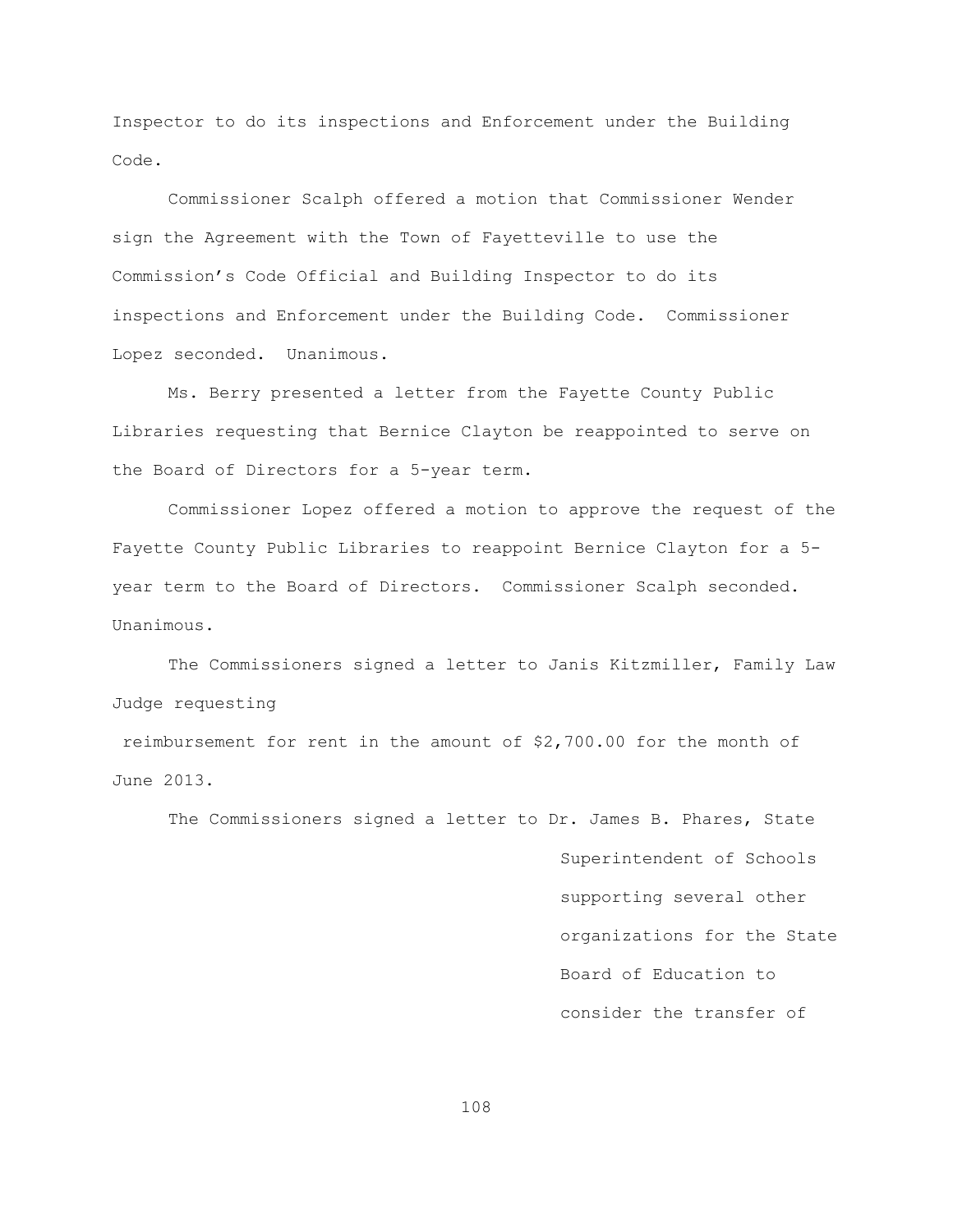the Nuttall Middle School

to the Syner Foundation.

The Commissioners received and reviewed a letter from the Fayette County Health Department asking that the Commission consider appointing Jack Tamplin to fill the vacancy created by the death of Dr. Thomas Morgan, to recommend a replacement to fill the vacancy of Debra Fragala-Pories effective June 30, 2013 and reappoint William Preston whose term will expire June 30, 2013.

Commissioner Wender asked that this be tabled until the May 30<sup>th</sup> County Commission meeting.

Sheriff Steve Kessler presented the Delinquent Tax List for the Year 2012 to the Commissioners.

The Commissioners accept the copies of the Delinquent Tax List for Real Estate in Fayette County for the nonpayment of taxes thereon for the year 2012.

Shawn Wolford, Director EMA appeared before the Commission to discuss the 911 Center Budget.

Stephanie Sears, Staff Accountant presented her update of the 911 Center Budget to the Commissioners (See attached).

Mr. Wolford informed the Commissioners of the things that had been completed and the things that are not completed.

After a brief discussion, Commissioner Wender asked that Mr. Wolford continue this discussion in July.

Charles and Jane Hardy appeared before the Commission to request use of the Memorial Building to set-up Amateur Radio Equipment.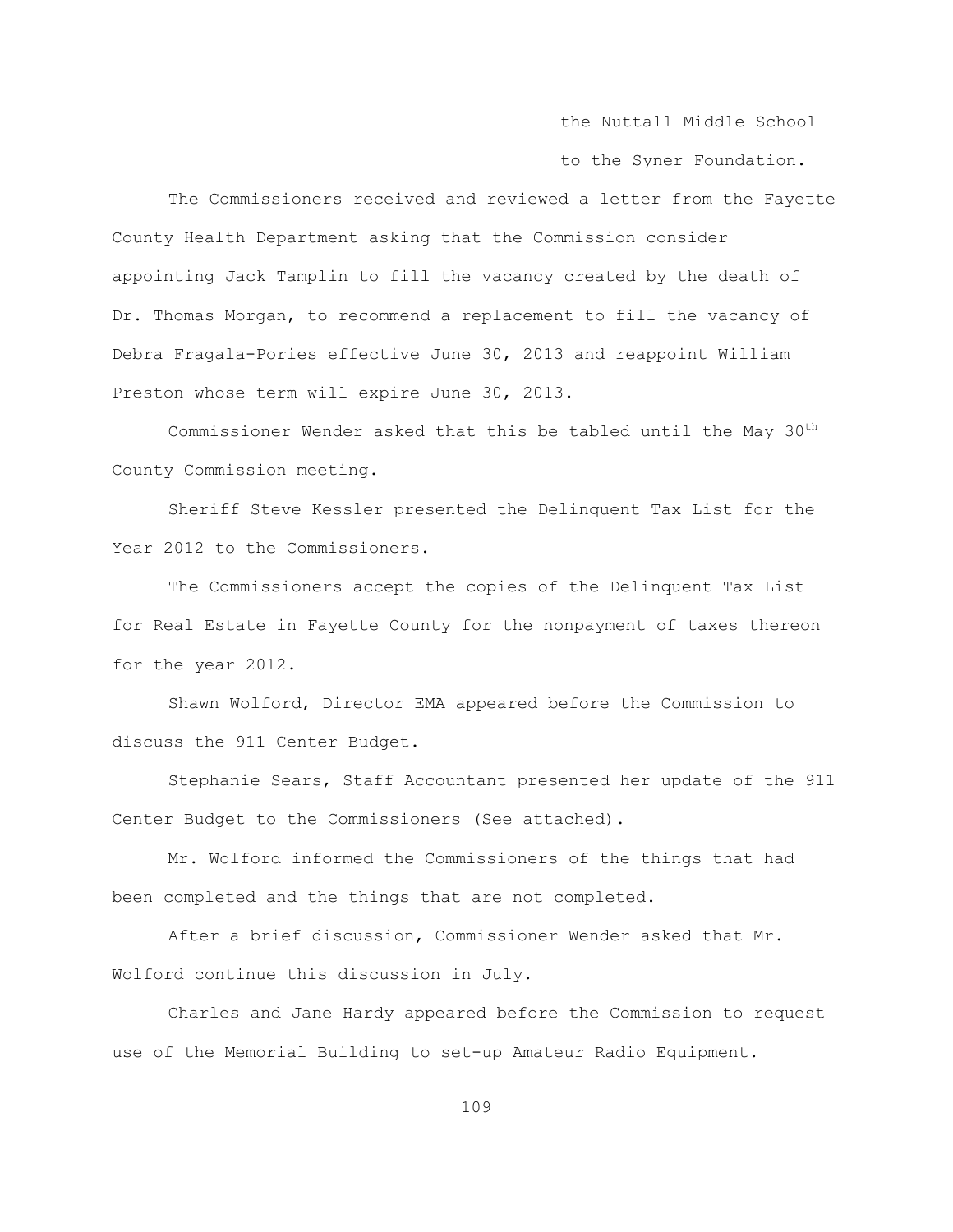Mr. Hardy told the Commissioners that there is some equipment stored in the Memorial Building several years ago that he would like to get out and set it up to see if it still works.

Commissioner Wender suggested to Mr. Hardy to get with David Neal and Shawn Wolford to discuss details further and get back with the Commission.

Commissioner Wender informed the total cost of the vehicle for Shawn Wolford, Director EMA is \$30,650.98.

Commissioner Wender informed half of the cost would be paid from the 911 Fund (\$15,325.48) and the other half would be paid out of the Fire Levy Fund (\$15,325.49).

Commissioner Lopez offered a motion to approve purchase of the vehicle for the EMA Director, cost \$30,650.98 with the understanding that half of the expenditure will come out of the 911 Fund and the other half out of the Fire Levy Fund. Once the Emergency Management Preparedness Grant (EMPG) is approved, the Fire Levy Fund would be reimbursed. Commissioner Scalph seconded. Unanimous.

Dan Snead, AIA appeared before the Commission to discuss the warranty dates for the new 911 Center.

Mr. Snead told the Commissioners that the Certificate of Substantial Completion was issued on July 31, 2012 but remains unsigned by the Fayette County Building Commission.

Commissioner Wender informed, it takes three (3) to sign the Certificate of Substantial Completion. Dan Snead, Architect, with J.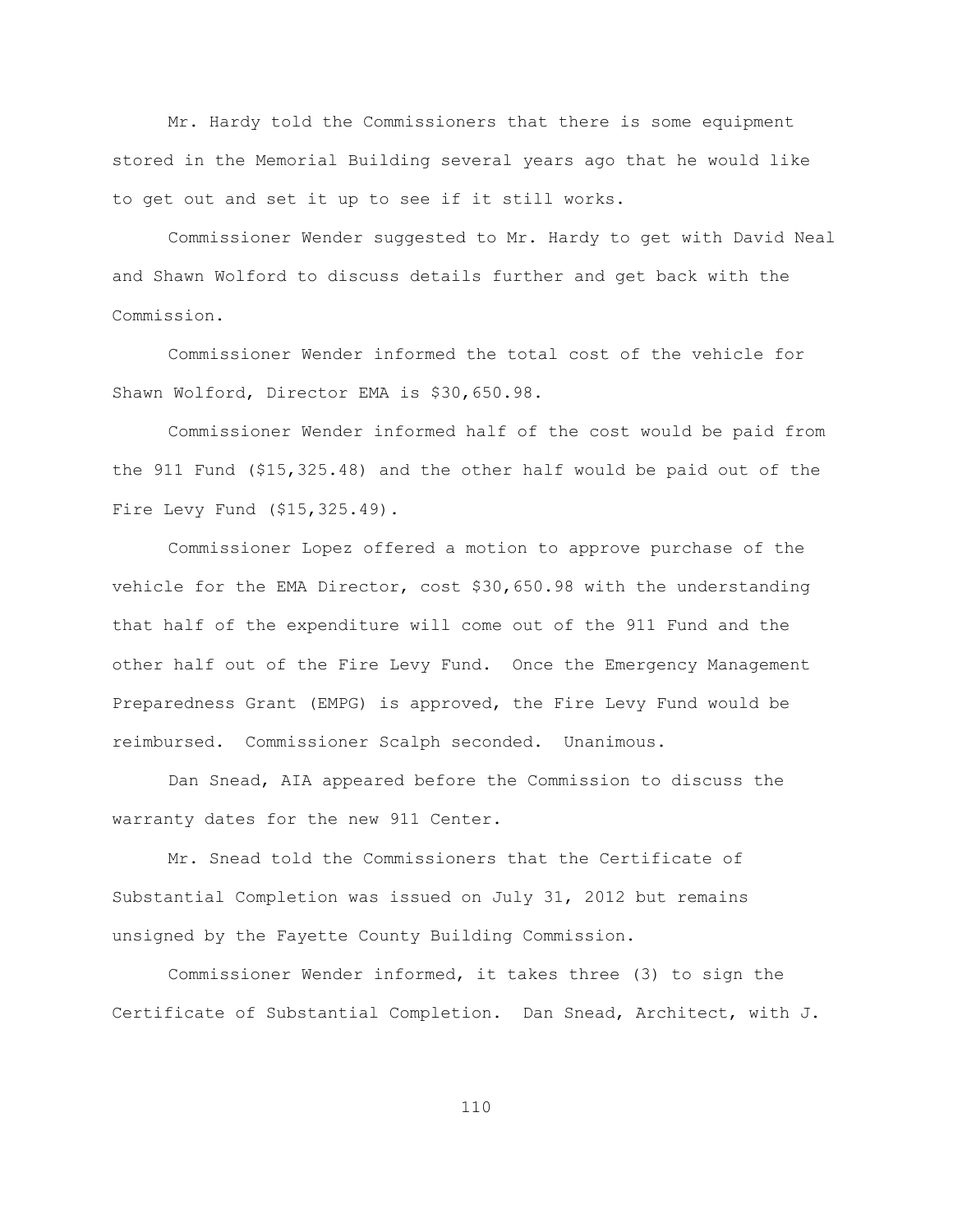Dan Snead & Associates and Kevin Radford, Contractor with Radford & Radford, Inc. has signed the Certificate of Substantial Completion.

Discussion was held regarding the warranty dates.

Carl Harris, Prosecuting Attorney asked for a recess to discuss this matter with the Architect and the Contractor.

The Commission recessed the Commission meeting at 10:20 a. m. The Commission reconvened the Commission meeting at 10:40 a. m. Commissioner Wender informed the meeting was to discuss the warranty dates for the new 911 Center.

Mr. Harris informed the Commission that this needs to be discussed in an Executive Session.

Commissioner Scalph offered a motion to table the discussion related to the place of occupancy for the new 911 Center to a later date. Commissioner Lopez seconded. Unanimous.

Dave Pollard, County Resource Coordinator and W. D. Smith, Executive Director Region 4 Planning and Development Council appeared before the Commission to give an update on the water projects in the Fayette County area (See Attached List).

Attorney Philip Tissue appeared before the Commission to present an Order appointing James C. Blankenship, III Fiduciary Commissioner to hear and make recommendations relating to the Petition for Removal of the Executrix in the Estate of Betty Jo Ellis.

Commissioner Scalph offered a motion to appoint James C. Blankenship, III Fiduciary Commissioner to hear and make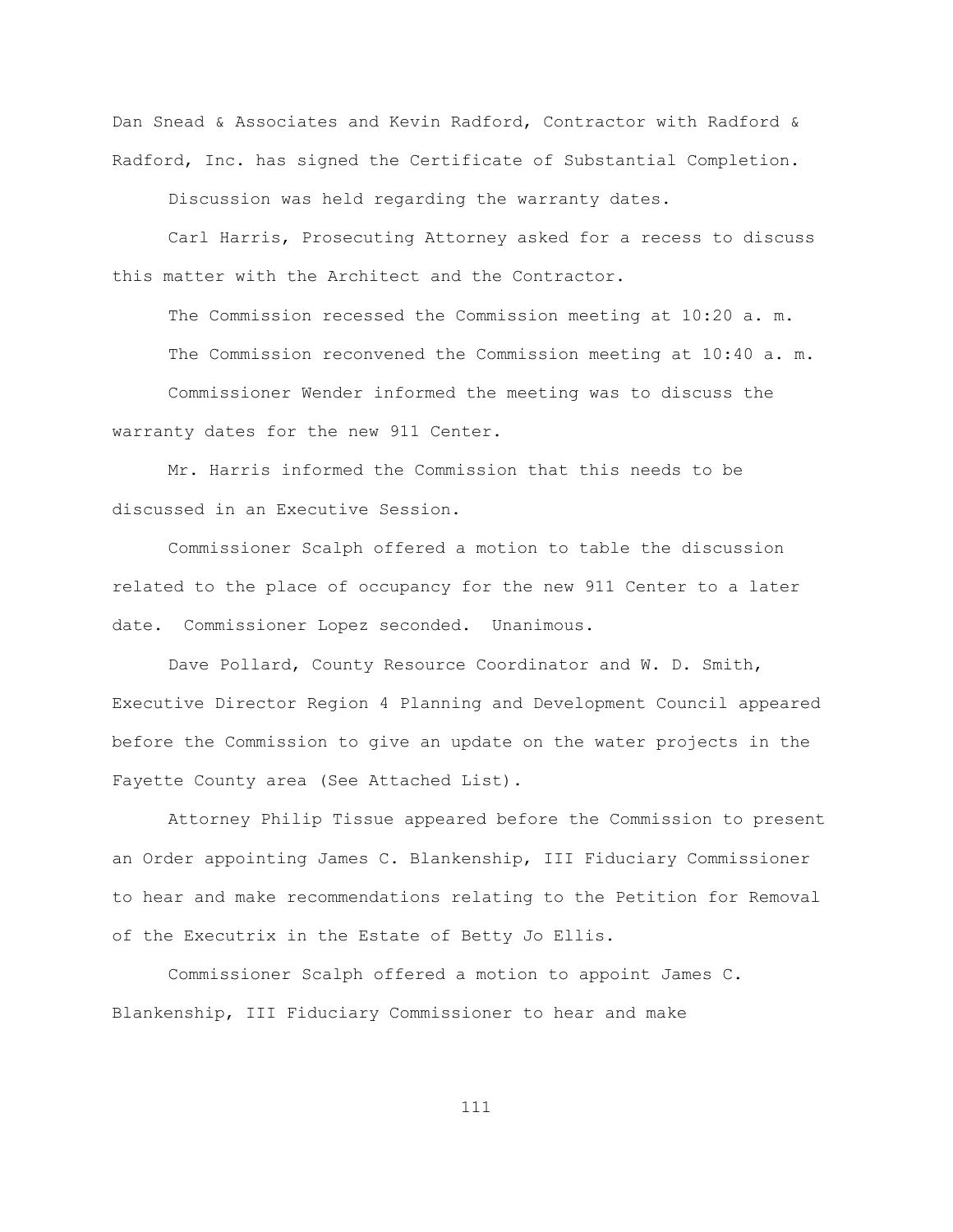recommendations relating to the disposition in the Estate of Betty Jo Ellis. Commissioner Lopez seconded. Unanimous.

The County Commission approved to recess the Commission meeting at 11:40 a. m. to enter into an Executive Session with Carl Harris, Prosecuting Attorney to discuss the warranty date for the new 911 Center.

The Commission reconvened the Commission meeting at 11:56 a. m.

The Commission informed per attorney client privilege the Executive Session was held to discuss what to do with the 911 Center warranty date.

Commissioner Scalph offered a motion to approve the Certificate of Substantial Completion issued on July 31, 2012 and approved for President Wender to sign the necessary documents for the Certificate of Substantial Completion. Commissioner Lopez seconded. Unanimous.

The Commissioners received and reviewed a letter from Elder Shannon Robinson, Pastor of the Community Church of Harlem Heights requesting that the Commission renovate the Harlem Heights Playground.

Discussion was held, the Commission asked Ms. Berry to call Peggy Bennett and have her contact Elder Robinson and go over what all needs he is talking about to renovate the Harlem Heights Playground.

The Commissioners received and reviewed a letter from Andrea Mender, 4-H Youth Development Extension Agent requesting that funds for the Reaching the Summit Community Service Initiative Project at the Fayette County Park for the New River Master Gardeners prior to July 1, 2013.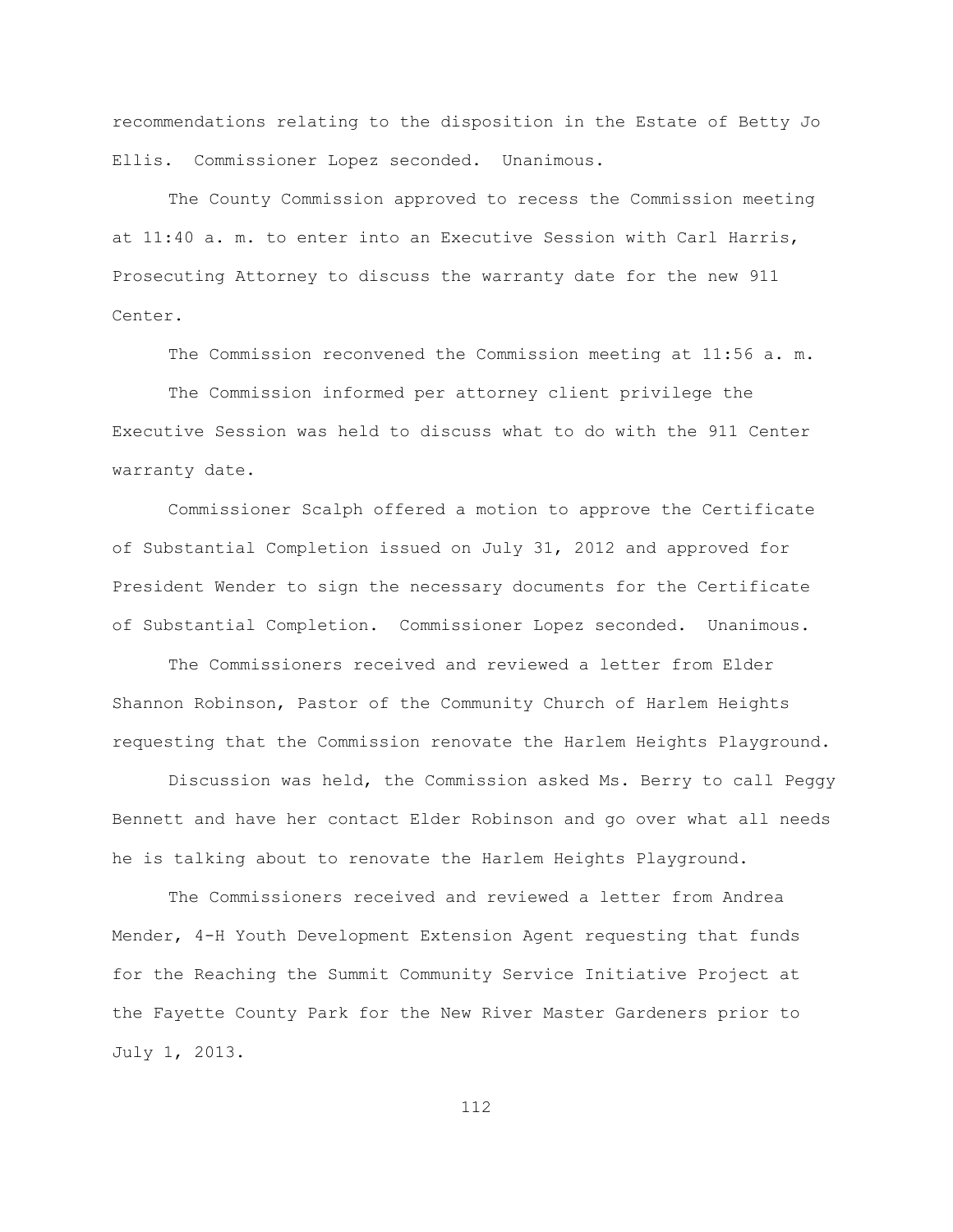The Commission approved to release the funds budgeted in the 2013-2014 Budget prior to July 1, 2013 to the New River Master Gardeners.

The Commissioners signed a letter to Susan Pierce, Deputy State Historic Preservation Officer with the West Virginia Division of Culture and History informing that the Commission is honored that the New River Gorge Bridge is being considered for nomination to the National Registry of Historical Places.

The Commissioners signed a letter to Buren Renick informing they appreciate his written response detailing his planned action to comply with the issued order in the completion of the cleanup of his property to comply with the County"s policies by your defined July 31, 2013 timeline.

Ms. Berry presented letters and Orders for the Commissioners to sign reappointing Denise A. Scalph, Timothy A. Keeney, Brian E. Smith members to the Fayette County Farmland Protection Board to the Commissioners.

Commissioner Lopez offered a motion to reappoint Denise A. Scalph, Timothy A. Keeney, and Brain E. Smith members to the Fayette County Farmland Protection Board. Commissioner Scalph seconded. Unanimous. Orders an appointment letters signed.

Commissioner Lopez offered a motion to appoint Geoff Heeter private sector a member on the Region 4 Planning and Development Council. Commissioner Scalph seconded. Unanimous.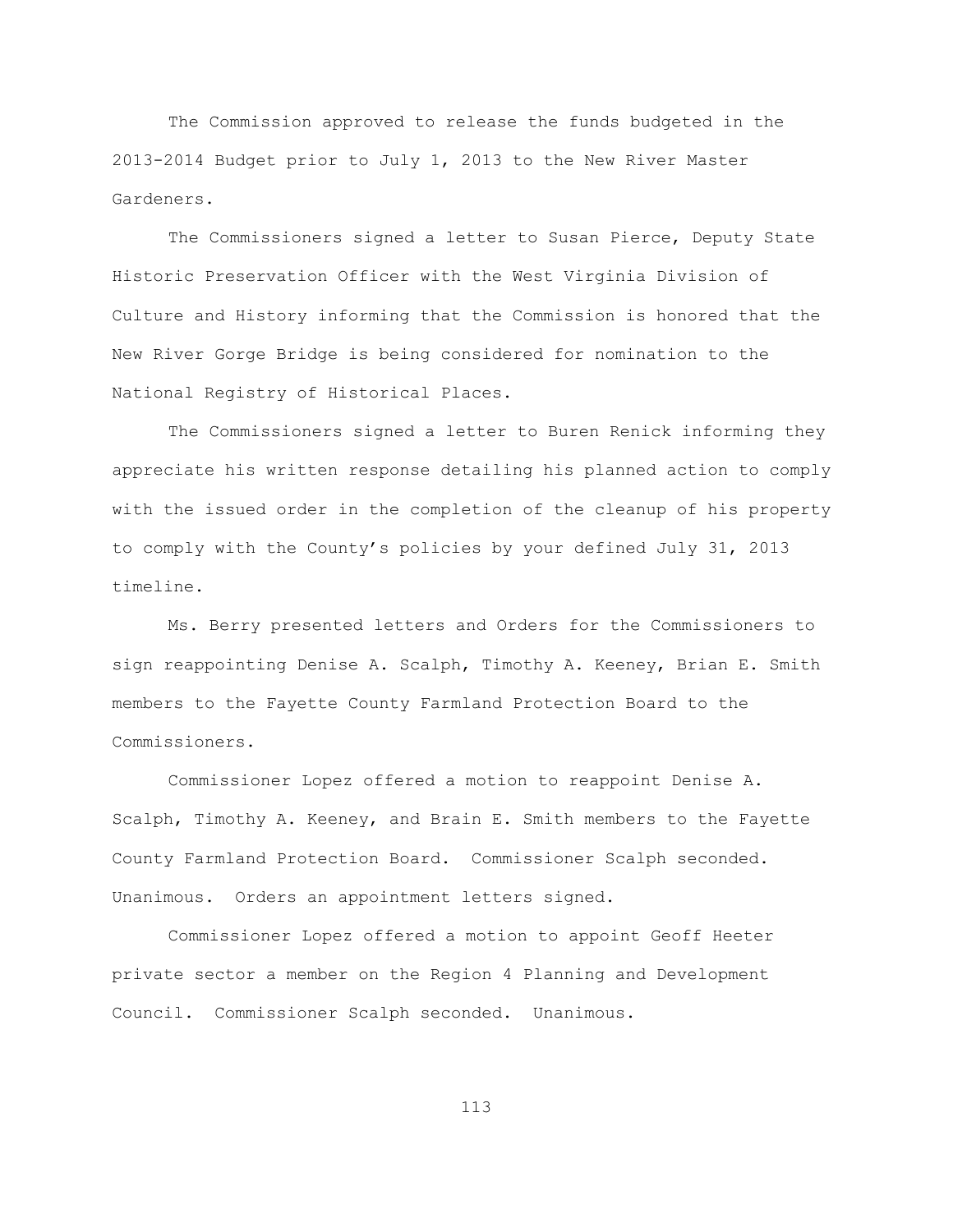The Commissioners signed a letter to Region 4 Planning and Development Council appointing Geoff Heeter private sector a member on the Region 4 Planning and Development Council.

Ms. Berry presented the West Virginia Birthday Celebration Budget to the Commissioners.

> Framed Pictures \$ 875.00 Food 600.00 Music 400.00 Flags 50 @ \$38.36 \$1,918.00 100 @ \$29.56 2,956.00 200 @ \$27.16 5,432.00 300 @ \$19.96 5,938.00 Freight \$20.95 Set up Art \$85.00

Discussion was held regarding the purchase of the flags. Commission Lopez offered a motion to approve expenditure to purchase 100 flags @ \$29.56 each total cost \$2,956.00. Commissioner Scalph seconded.

Commissioner Scalph offered a motion to allow spending for food (\$600.00), framed pictures (\$875.00), music (\$400.00) for the West Virginia Birthday Celebration Budget. Commissioner Lopez seconded. Unanimous.

Ms. Berry informed the Commissioners she received a request from the County Clerk"s Office for a picnic table for the Courthouse lawn. The Commissioners approved and asked that Ms. Berry and Dickie Smith get with the County Clerk"s Office to discuss where to put the table.

The Commissioners received and reviewed an invitation from the LaFayette Huse Veterans Memorial inviting the Commission to join them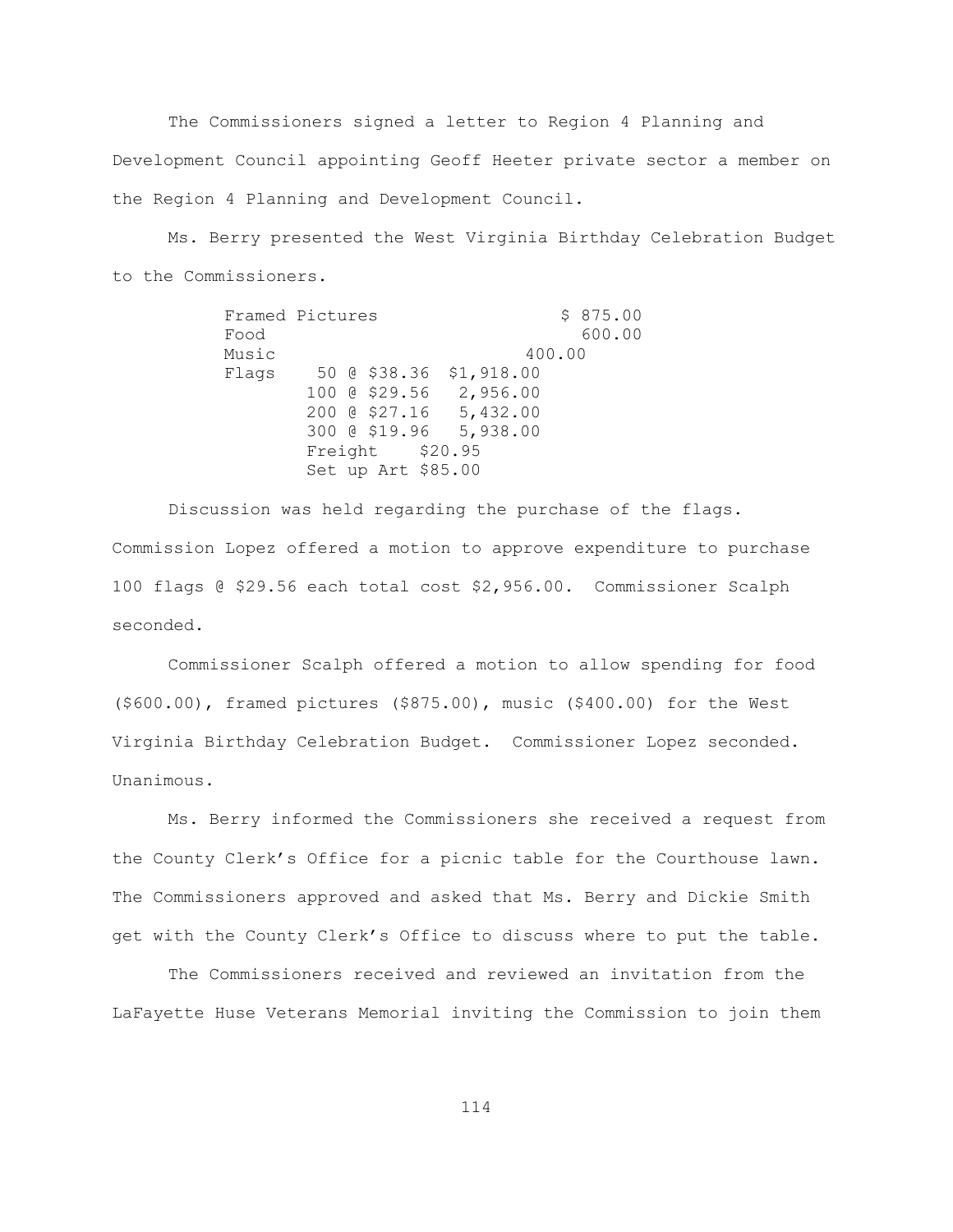for their Ground Breaking Ceremony for the LaFayette Huse Veterans Memorial, May 27, 2013 at 1:00 p. m.

The Commissioners received and reviewed a letter from Brookfield Renewable Energy Group regarding Hawks Nest Hydroelectric Project, FERC Project No. 2512 and Glen Ferris Hydroelectric Project, FERC Project No. 14439 notification of filing of revised Study Plan Document.

The Commissioners received and reviewed a letter from the Raleigh County Housing Authority thanking the Commission for their letter extending their appreciation for the implementation of a Homeownership Voucher Program.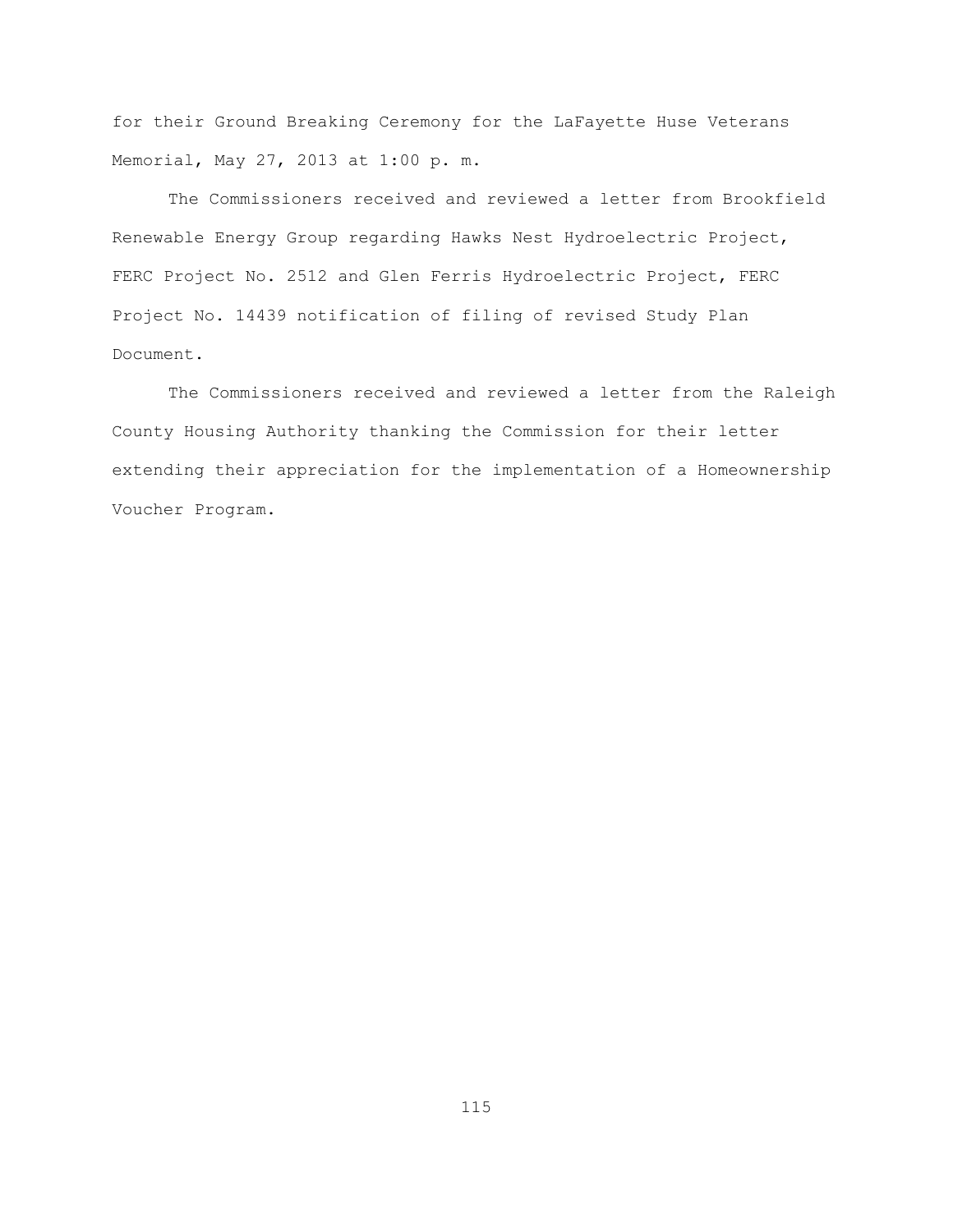The Commissioners received and reviewed a letter from the Division of Highways requesting assistance in making available (to anyone who wishes to review them) the listing of proposed amendments to the approved 2013-2018 statewide Transportation Improvement Program (STIP).

The Commissioners received and reviewed from the Fayette County Animal Control Center/NRHS Weekly Fees Collected for the week of May 3 to May 9, 2013, amount \$284.00.

The Commissioners received and reviewed checks from the Fayette County Board of Education for WVU Extension Office Annual Agreement (\$12,118.50) and for Oak Hill High School Prevention Resource Officer (\$\$5,560.00), amount \$17,678.50; Reimbursement Election Post Cards, amount \$108.56; 911 Fee from Frontier Communications, amount \$64.50; check from the WV Development Office for the Kanawha Falls PSD, amount \$32,212.19.

The Commissioners received and reviewed Bank Statements from the Fayette County National Bank for the Fayette County Financial Stabilization Fund and the Fayette Coal County Reallocated Severance Tax Fund.

The Commissioners received and reviewed a Pledge Statement from the SunTrust Bank listing the securities pledged as of April 30, 2013.

The Commissioners received and reviewed a letter from the Branch Banking and Trust Company listing the securities held as collateral to secure the deposits of Fayette County Commission as of April 30, 2013.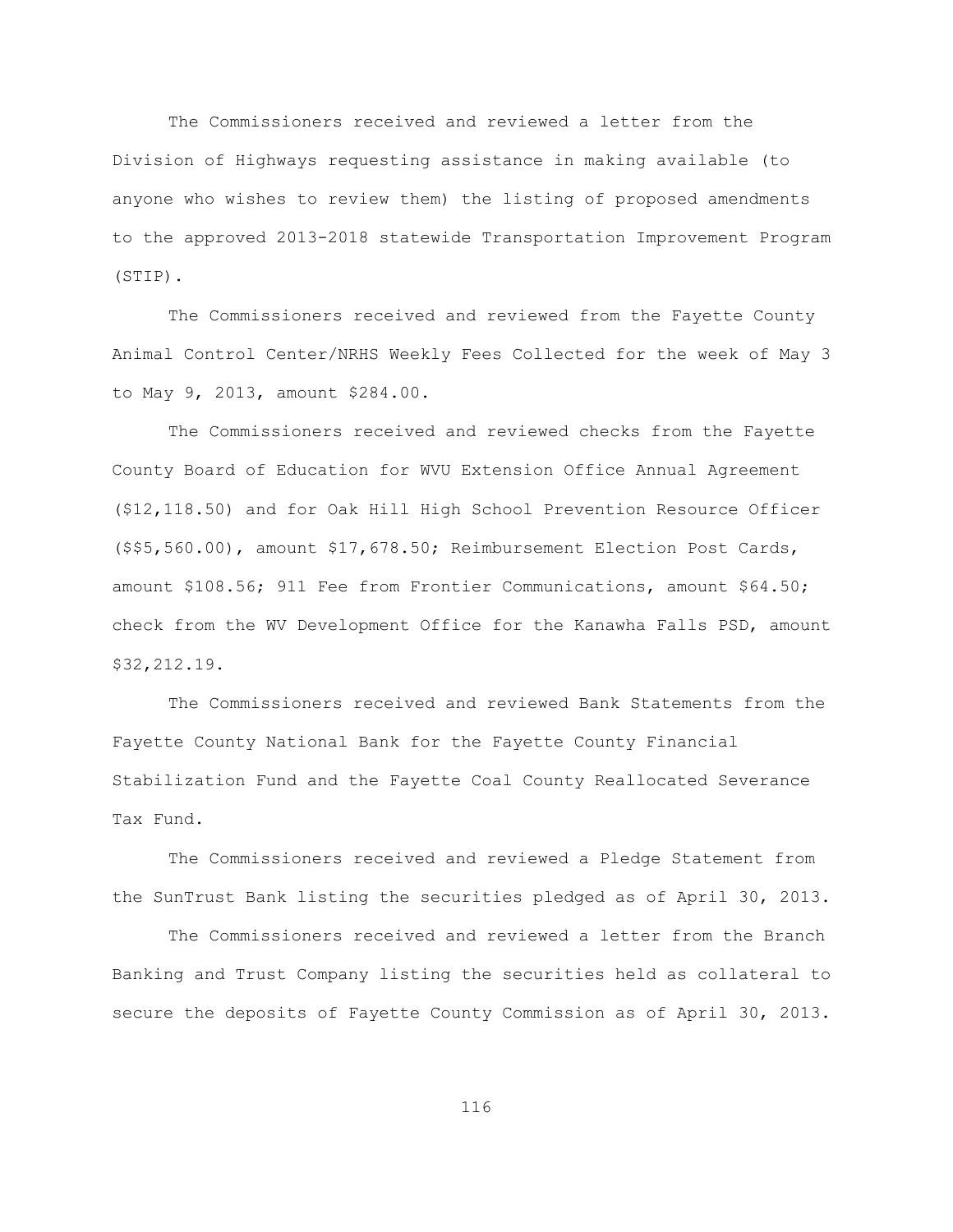The Commissioners received and reviewed Cash Statement and Asset List from the Bank of New York Mellon for the period April 1, 2013 through April 30, 2013.

The meeting was adjourned at 12:40 p.m. The next scheduled meeting is May 31, 2013.

FAYETTE COUNTY COMMISSION REGULAR SESSION MAY 31, 2013 COURTHOUSE FAYETTEVILLE, WV 25840 MEMBERS Present: Matthew D. Wender, John H. Lopez, Denise A. Scalph

The Fayette County Commission met in a regular session on this 31<sup>st</sup> day of May 2013.

Commissioner Wender called the meeting to order at 9:15 a. m.

Eddie Young, Assessor informed the Commissioners he had no exonerations for real or personal property tickets but he did have a refund for Ralph Fazio etux, amount \$160.29.

Commissioner Lopez offered a motion to approve and sign refund for Ralph Fazio etux, amount \$160.29. Commissioner Scalph seconded. Unanimous.

Commissioner Lopez offered a motion to approve vouchers and invoices, checks to be released today. Commissioner Scalph seconded. Unanimous.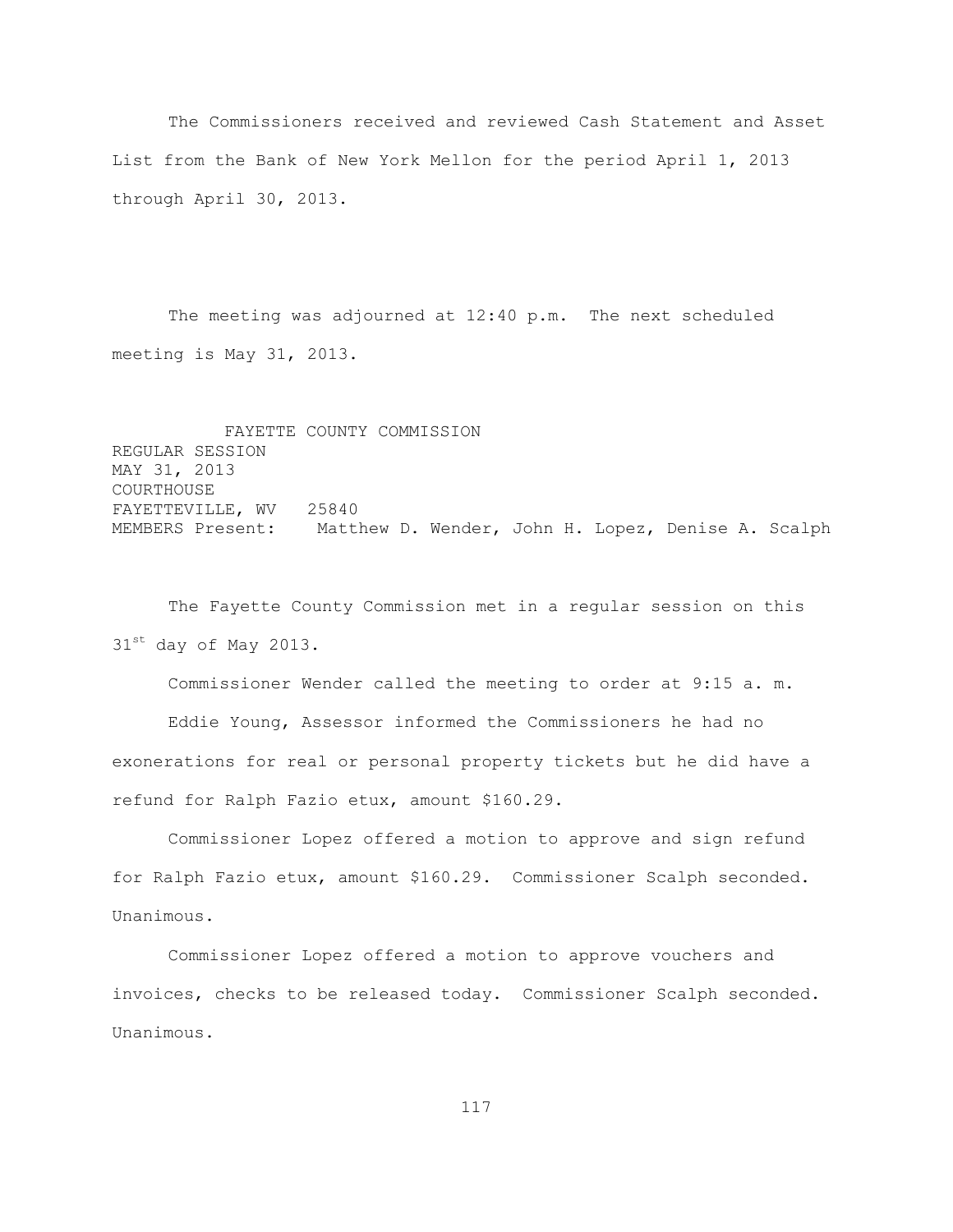Commissioner Scalph offered a motion to approve minutes of May 3, 2013. Commissioner Lopez seconded. Unanimous.

The Commissioners received and reviewed a letter from Sheriff Steve Kessler informing the Commission that it is his intent to upgrade the Tax Tickets that the Tax Office sends out every year.

Sheriff Kessler told the Commissioners that Software System, Inc. can download all the Tax Ticket information and mail out all the tickets to the taxpayers for a fee of approximately \$22,000.00.

Sheriff Kessler told the Commissioners the benefit to this is that they will now be sending out tax tickets with more information and instruction on them which should make them more user friendly to the taxpayer.

Sheriff Kessler told the Commissioners that since Software System Inc. currently operates within this department no bidding is required for this service.

Sheriff Kessler told the Commissioners that Software System, Inc. provide this service for 22 tax offices within the state. Sheriff Kessler told the Commissioners he has contacted four (4) Counties (Nicholas, Clay, Ohio and Hancock) and they are very satisfied with the service.

Commissioner Lopez offered a motion to approve Sheriff Kessler request to upgrade the tax tickets that the Tax Office sends out every year. Commissioner Scalph seconded. Unanimous.

The Commissioners received and reviewed a letter from Sheriff Steve Kessler requesting the Fayette County Commission permission to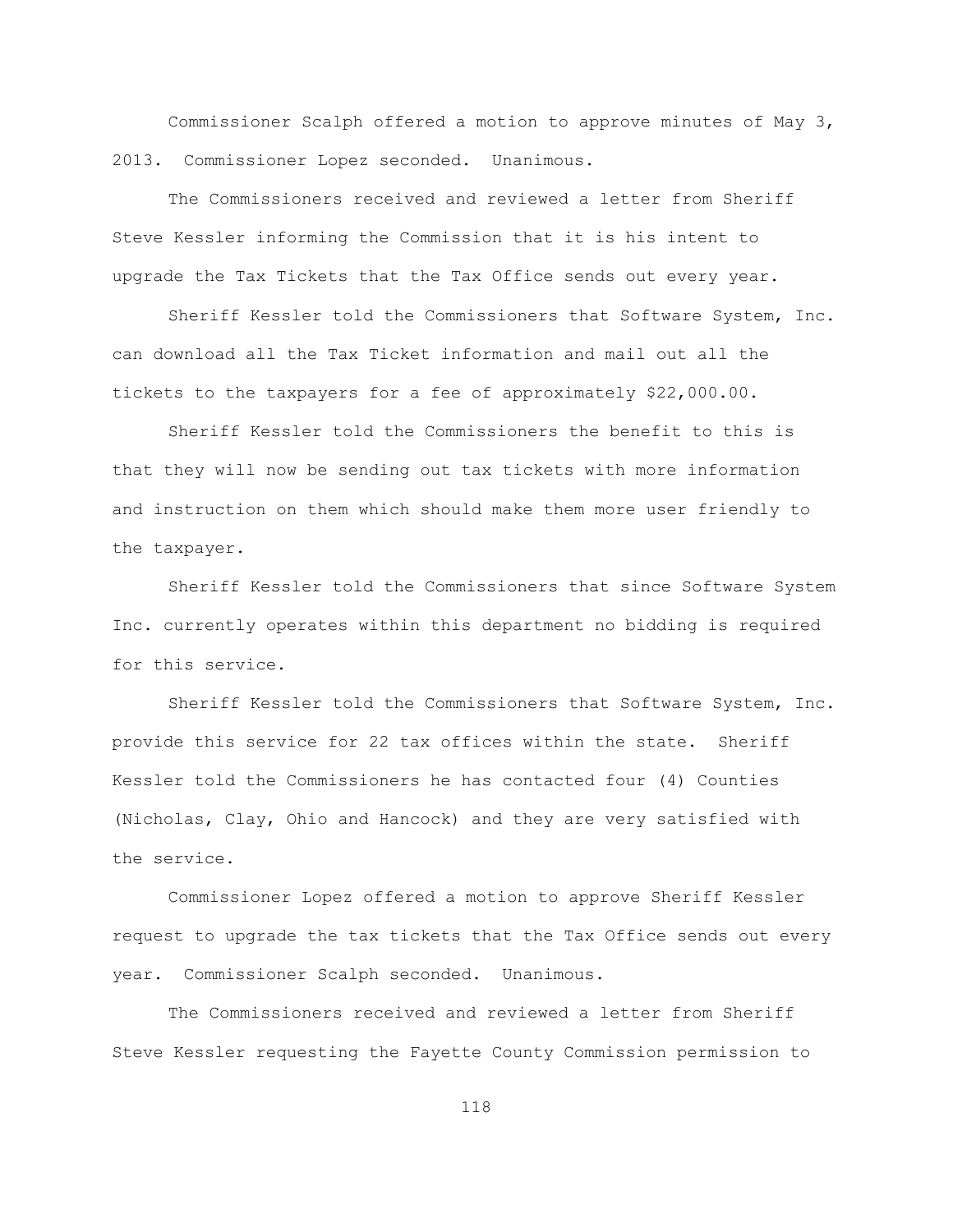utilize Fayette County National Bank "s Internet Banking System Service.

Sheriff Kessler told the Commissioners if approved the Fayette County National Bank is requesting signatures on the banking agreement from Sheriff Steve W. Kessler, County Clerk Kelvin E. Holliday and Commission President Matthew D. Wender.

Discussion was held, the Commission suggested that Carl Harris, Prosecuting Attorney to review. The Commission asked to hold off decision until they get other folks review.

Melvin Withrow from the Fayette County Park appeared before the Commission to discuss issues at the Park with the Commission.

After a brief discussion Commissioner Wender asked that Earl Pauley, Park Superintendent and Peggy Bennett be scheduled on the agenda for June 14, 2013.

The Commissioners presented to David L. Arritt a Proclamation acknowledging the sterling and indefatigable leadership in his consist efforts to help make Fayette County Schools more productive and more successful for all of our students.

Commissioner Wender read the Proclamation.

David L. Arritt thanked the Commissioners.

The Commission recessed the County Commission meeting at 10:30 a. m. to enter into an Executive Sessions to discuss a personnel matter.

The Commission reconvened the County Commission meeting at 11:45 a. m.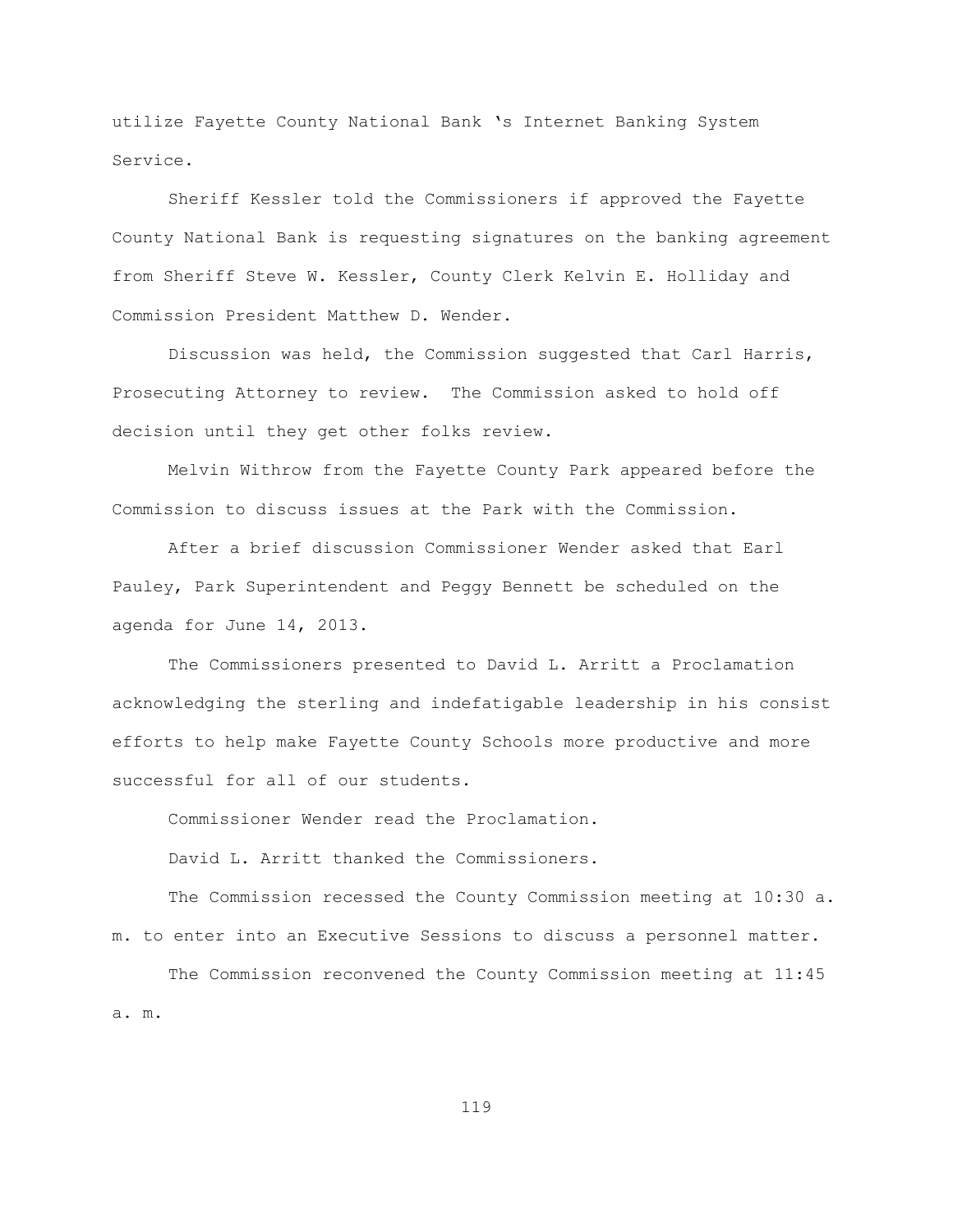Ms. Berry informed the Commission that Brian Sparks has looked at the tree on the left side of the Courthouse parking lot and informed her that the tree needs to be removed.

Ms. Berry told the Commissioners that Franck"s Tree Service has given a quote of \$1,000.00 to remove.

Commissioner Lopez offered a motion to approve Franck"s Tree Service to remove the tree on the left side of the Courthouse parking lot, cost \$1,000.00. Commissioner Scalph seconded. Unanimous.

Ms. Berry asked the Commission if they wanted to continue the discussion of appointments and reappointments to the Fayette County Health Department Board that was tabled from the meeting on May 17, 2013.

The Commission asked to table the Fayette County Board of Health Department Board appointments and reappointments until June 14, 2013.

The Commissioners signed letters to the Municipalities, Senators and Delegates regarding the West Virginia Birthday Celebration for June 15, 2013 and June 21, 2013.

Ms. Berry presented three (3) drawdown request for the Governor"s Community Participation Grants, African American Heritage Museum (\$800.00), Renovations for Falls View Community Center (\$1,819.74), and Minden Kwanza Community Playground (\$1,000.00).

The Commissioners approved and signed.

The Commission received and reviewed a letter from Cindy Dragan, Chairman of the Fayette County New River Gorge Bridge Day Commission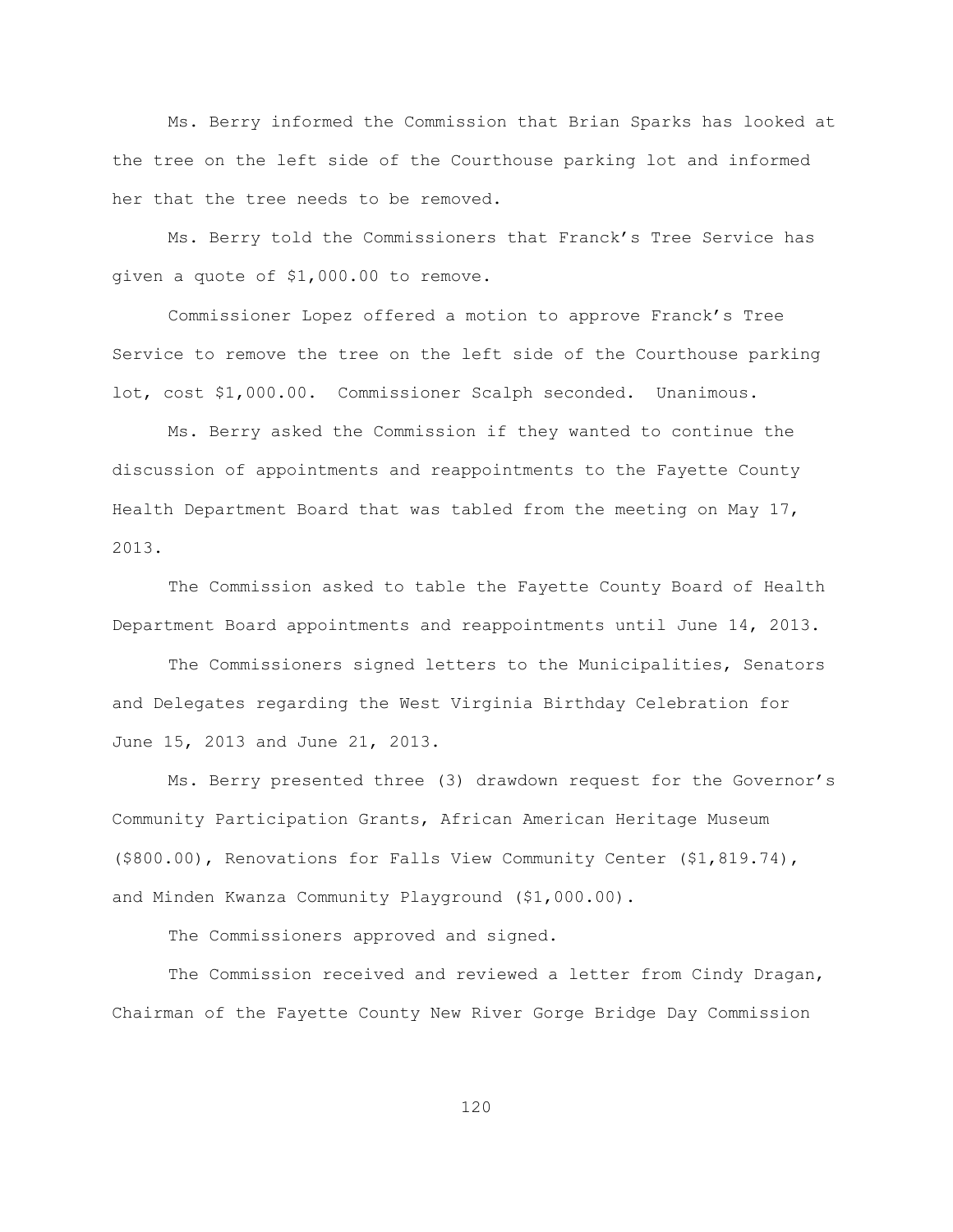recommending that the Fayette County Commission adopt the new By-Laws approved by the Bridge Day Commission on May 20, 2013.

Ms. Berry informed the Commission that Carl Harris, Prosecuting Attorney has reviewed and he has no problem with the updated By-Laws.

Commissioner Scalph offered a motion to approve the amended By-Laws for the Fayette County New River Gorge Bridge Day Commission. Commissioner Lopez seconded. Unanimous.

Discussion was held regarding the Community Participation Grant with CODA Music Academy.

Senator William Laird told the Commissioners that Ms. Ester Moray is having problems with the West Virginia Development Office because her non-profit is religious based. This creates a separation of church and state issue in their minds.

Senator Laird is asking the Commission if they would consider agreeing to be the pass through agency for the receipt and disbursement of these funds so that Ms. Moray will not loose this money.

Senator Laird informed the Commissioners he would prepare the paperwork. The Commission approved to be the recipient of this Community Partnership Grant.

The Commissioners received and reviewed a letter from the Pax Community Events Committee inviting the Commission to a Bridge Dedication on Thursday, July 4, 2013 and requesting funding for the Community Event.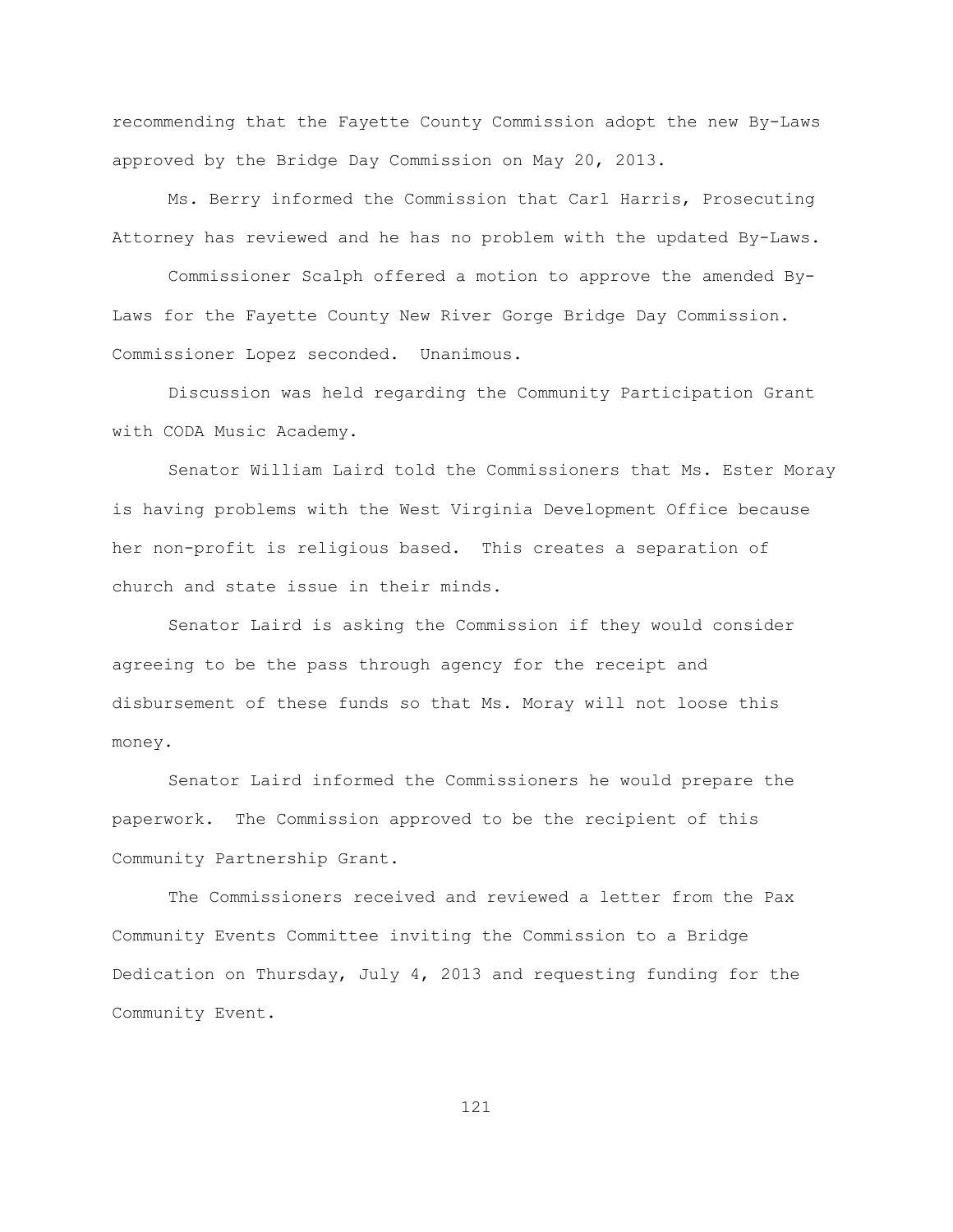Discussion was held the Commission informed they had allocated a \$1,000.00 for Fiscal Year 2012-2013.

Ms. Berry presented Budget Revisions for the General County Fund and the Coal Severance Fund for Fiscal Year 2012-2013 for the Commissioners to sign.

Commissioner Scalph offered a motion to approve and sign Budget Revisions for the General County Fund and the Coal Severance Fund for Fiscal Year 2012-2013. Commissioner Lopez seconded. Unanimous.

The Commissioners received and reviewed a letter from Lawrence J. Richmond, II League President for the Meadow Bridge Little League requesting to be allowed to use the \$4,000.00 approved by the Commission and earmarked for bleachers be changed to be used for other items of field development.

Discussion was held the Commission approved to change the \$4,000.00 earmarked for bleachers to capital outlays only no equipment or uniform purchases.

The Commission received and reviewed a letter from Sergeant S. M. Gray requesting to host a continuing education class at the new Emergency Operations Center Training Room July 8, July 9, July 15 and July 16, 2013. The training hours are from 9:00 a. m. to 5:00 p. m.

Commissioner Scalph offered a motion to approve the request of Sergeant S. M. Gray to use the new Emergency Operations Center Training Room to host a continuing education class July 8, July 9, July 15 and July 16, 2013. Commissioner Lopez seconded. Unanimous.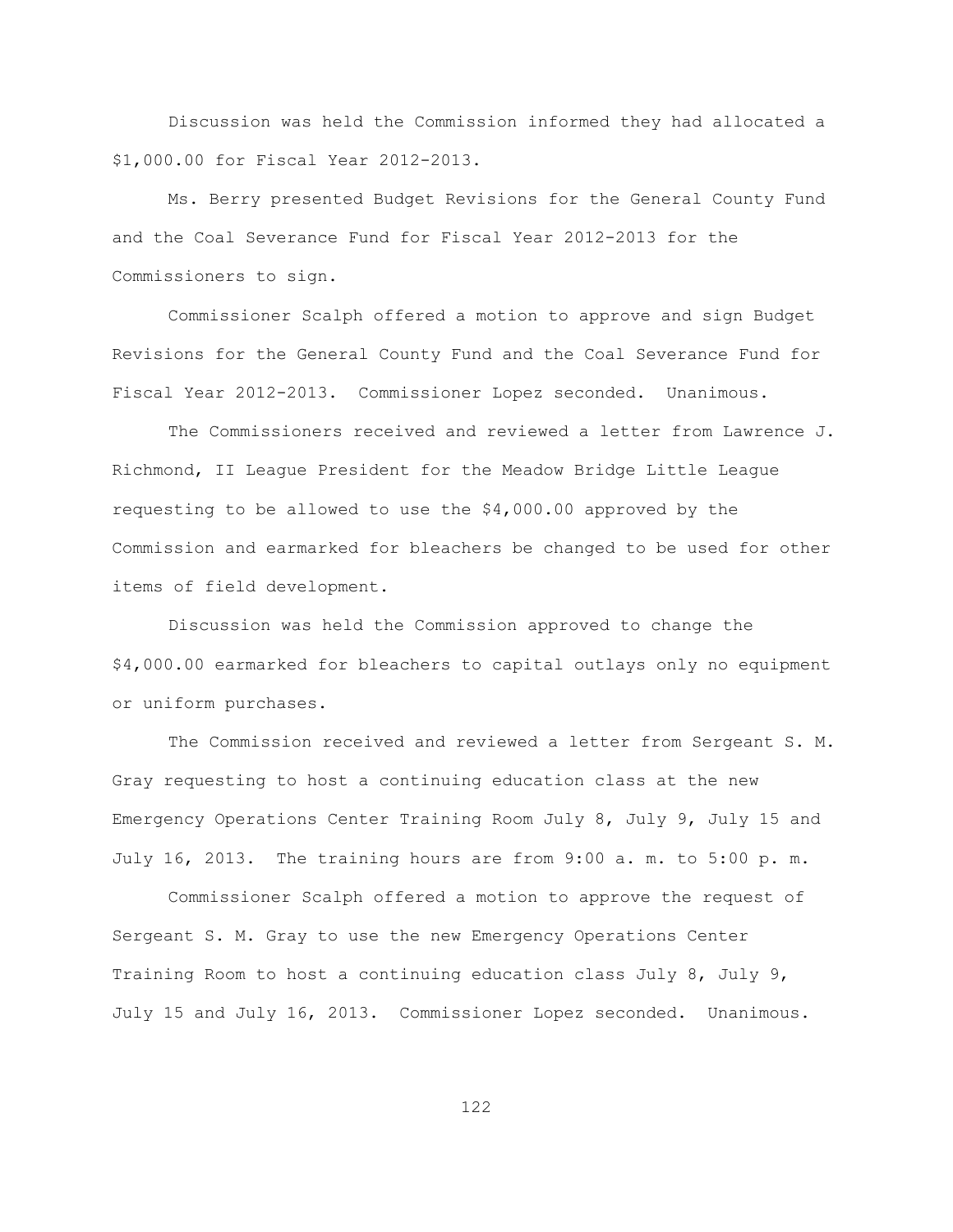The Commission received and reviewed a letter from the Fayette County Urban Renewal Authority requesting permission to use the new Emergency Operations Center for their June meeting being held June 3, 2013 at 7:00 p. m.

Commissioner Lopez offered a motion to approve the request of the Fayette County Urban Renewal Authority to use the new Emergency Operations Center for their June meeting being held June 3, 2013 at 7:00 p.m. Commissioner Scalph seconded. Unanimous.

Commissioner Lopez informed the Commission that the Upper Kanawha Valley Economic Development Council (UKVEDC)is requesting the \$20,000.00 allocated to them for Fiscal Year 2012-2013.

Discussion was held the Commission informed that for this Fiscal Year 2013-2014 they only allocated \$10,000.00.

Commissioner Scalph offered a motion to approve the prior allocation of \$20,000.00 for Fiscal Year 2012-2013 to the Upper Kanawha Valley Economic Development Council. Commissioner Lopez seconded. Unanimous.

The Commissioners signed letters to the West Virginia Public Service Commission and the West Virginia Secretary of State Office enclosing information needed for all our Public Service Districts and their current Board Members.

The Commissioners received and reviewed a letter from Brenda S. Pugh regarding the Layland Miners Memorial.

The Commissioners received and reviewed letters from the Office of the State Treasurer informing that funds due for the April 2013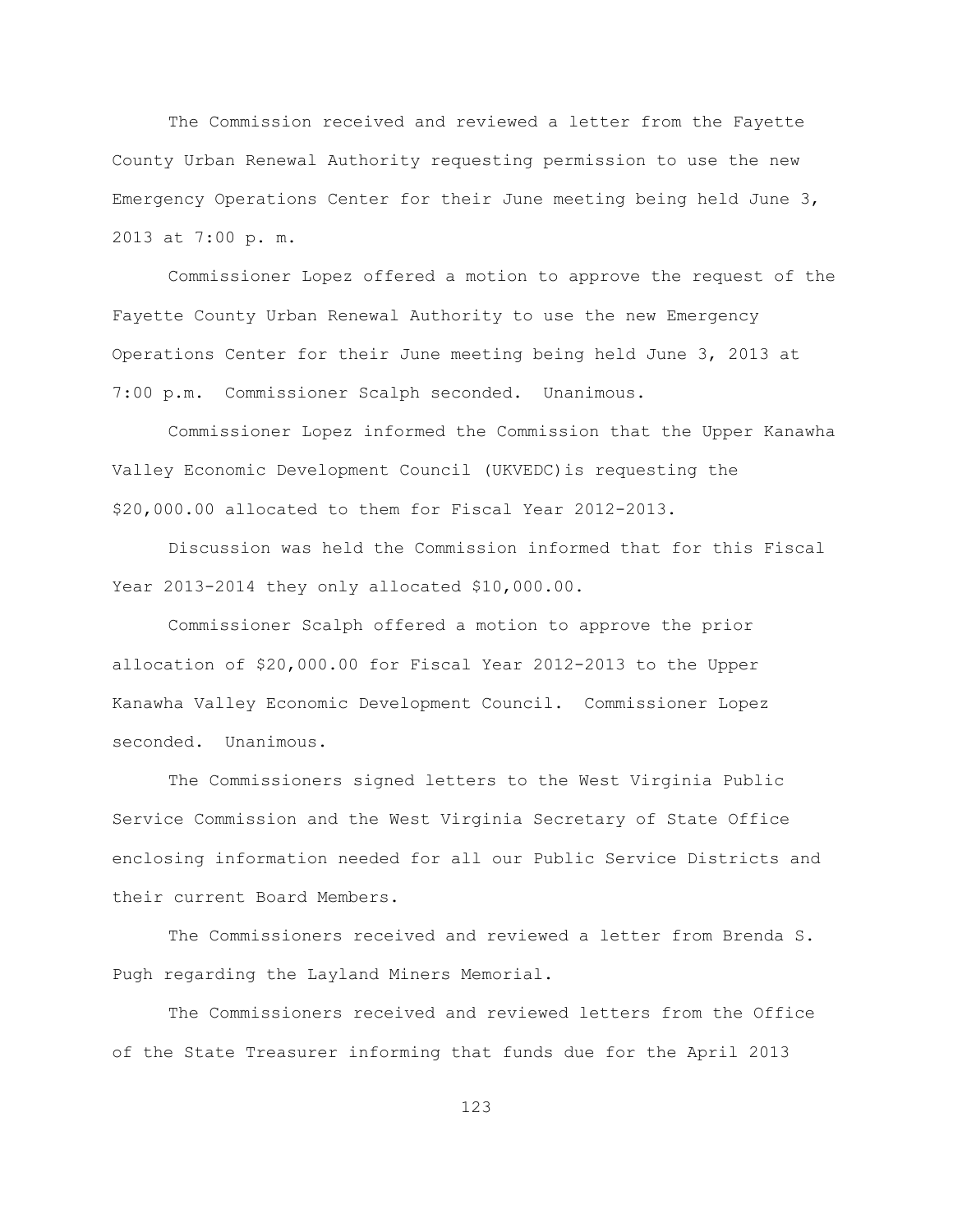Table Games were directly deposited on May 16, 2013, amount \$6,259.43, funds due for the April Limited Video Lottery will be directly deposited on May 28, 2013, amount \$6,435.31 and funds due for the April 2013 Greenbrier Table Games Taxes were directly deposited May 16, 2013, amount \$101.55.

The Commissioners received and reviewed from the Fayette County Animal Control Center/NRHS Weekly Fees Collected for the week of May 17 to May 23, 2013, amount \$120.00.

The Commissioners received and reviewed checks for 911 Fees from Level 3 Communications LLC, amount \$56.00, Lumos Network, amount \$758.75, and Granite Telecommunications LLC, amount \$560.00; Jail Fees from City of Mount Hope, amount \$48.80; FCSWA Reimbursement, amount \$798.15; Supreme Court FLM Rent, amount \$2,700.00; and WV State Auditors Office P-Card Rebate, amount \$902.72.

The meeting was adjourned at 1:30 p. m. The next scheduled meeting is June 14, 2013.

FAYETTE COUNTY COMMISSION REGULAR SESSION JUNE 14, 2013 COURTHOUSE FAYETTEVILLE, WV 25840 MEMBERS Present: Matthew D. Wender, John H. Lopez, Denise A. Scalph

The Fayette County Commission met in a regular session on this 14<sup>th</sup> day of June 2013.

Commissioner Wender called the meeting to order at 9:10 a. m.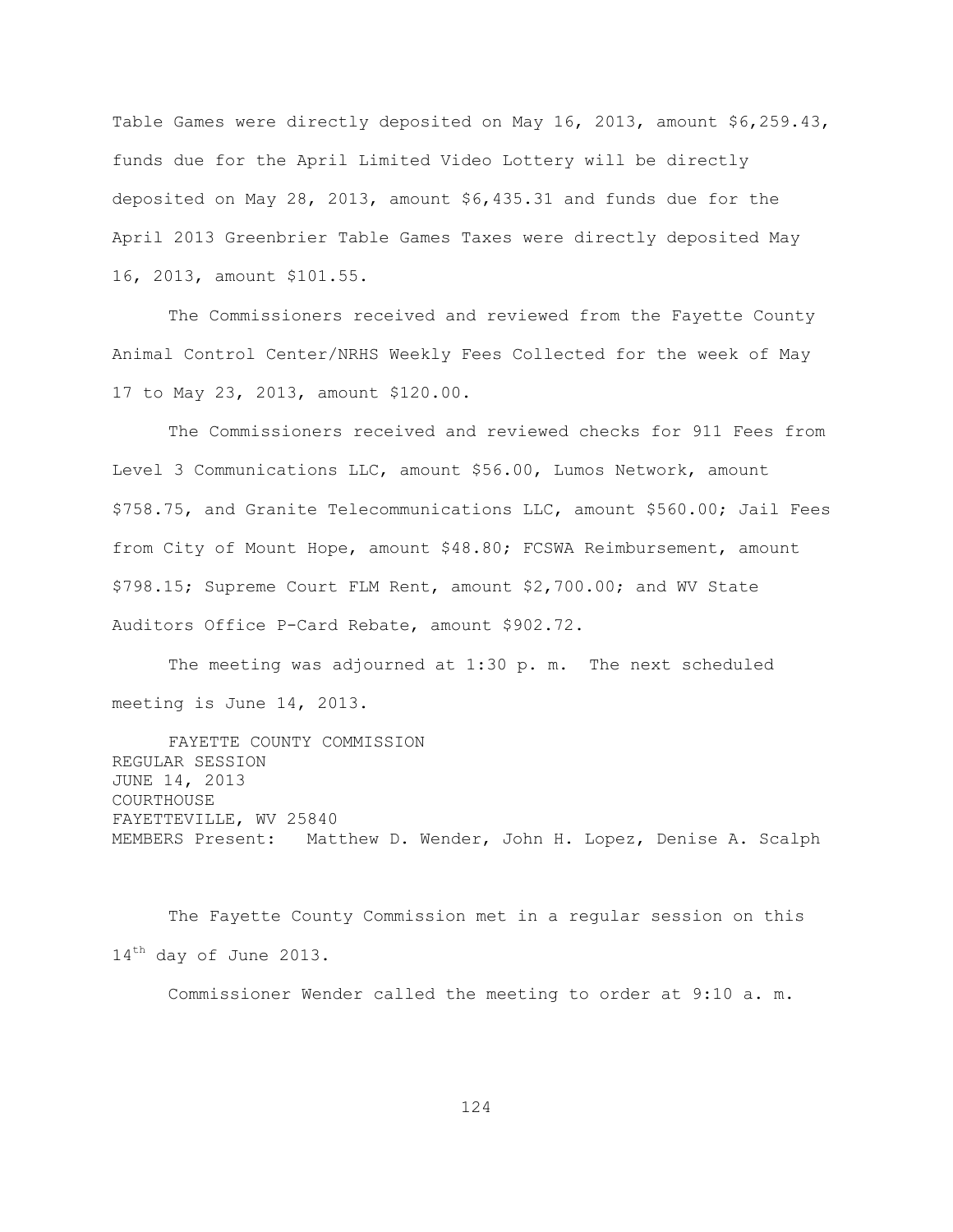The Commissioners received and signed oaths and certificates for Personal and Real Property Land Books from the Assessor"s Office.

Eddie Young, Assessor presented exonerations to be approved and signed to the Commissioners.

Commissioner Scalph offered a motion to approve and sign real property tickets for Doshia and Stephen Sizemore, Joey Veramessa, and Elizabeth A. Beals. Commissioner Lopez seconded. Unanimous.

Commissioner Lopez offered a motion to approve and sign personal property tickets for Karen Stanley (5), Nellie and Herb (Hubert) Moore, Paul or Alice Dehart, Krystle Humphrey, Billy W. Lanham, Jr., Mark Allen Adkins, Cynthia J. McClung, Phillip A. or Scherrie O'Dell, Phillip J. O"Dell, Madylon J. Grand, Stephen F. Skidmore, Larry W. and Deborah Humphreys (2). Commissioner Scalph seconded. Unanimous.

Commissioner Lopez offered a motion to approve and sign refund for Madylon J. Grand (\$113.14). Commissioner Scalph seconded. Unanimous.

Commissioner Lopez offered a motion to approve vouchers and invoices, checks to be released today and approved  $1^{st}$  half payrolls, checks to be released today. Commissioner Scalph seconded. Unanimous.

Ms. Berry presented a Petition to Combine or Divide and Segregate Land for the Commissioners to approve and sign.

Commissioner Scalph offered a motion to approve and sign the Petition to Combine or Divide and Segregate Land for James R. Ramsey and Genny Ferry. Commissioner Lopez seconded. Unanimous.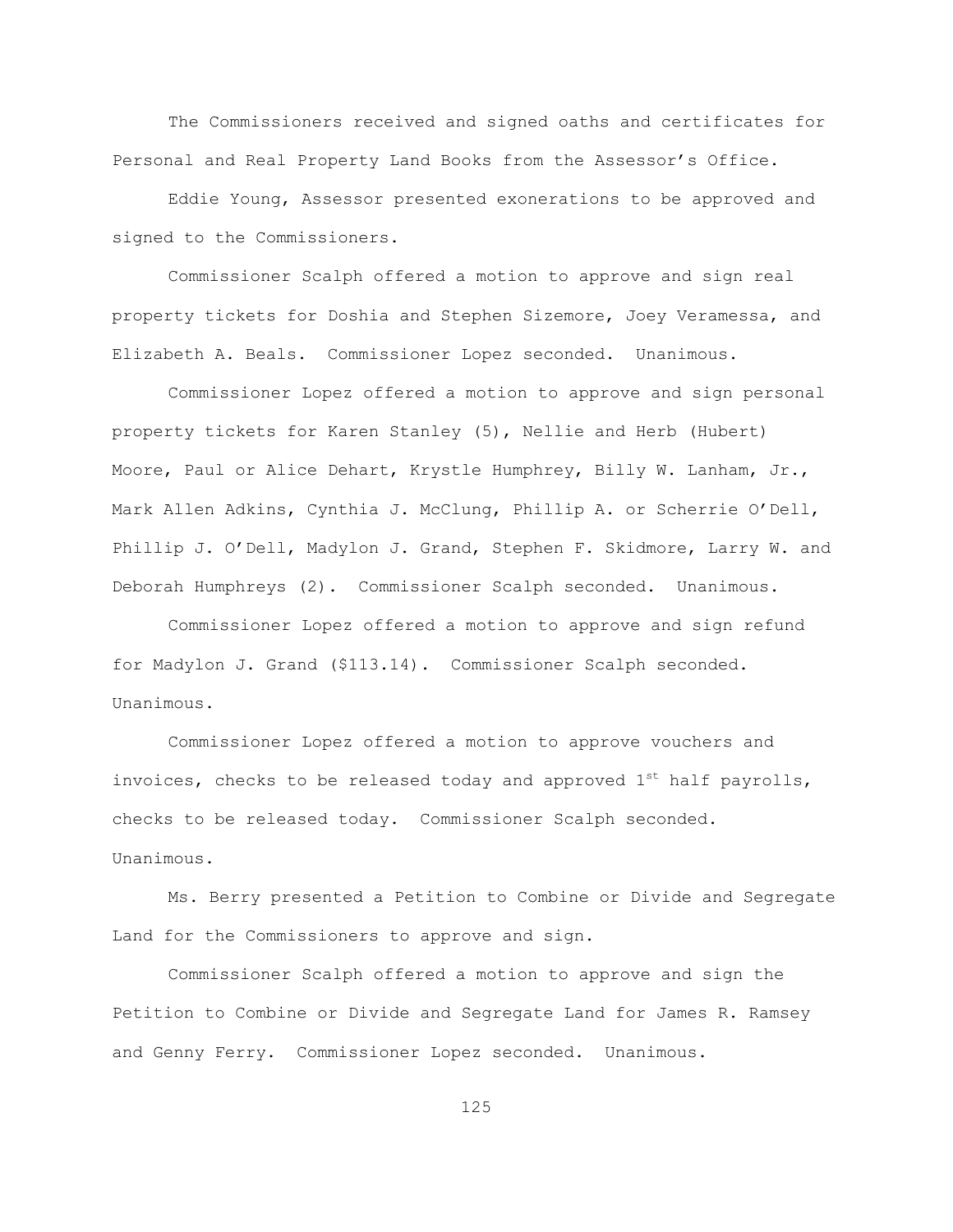Ms. Berry told the Commissioners she received a request from Mary Rahall requesting that the Fayette County Commission enact a law to ban the selling, storage and disposal of hydraulic tracking/drilling waste.

The Commissioners suggested to Ms. Berry to have Carl Harris, Prosecuting Attorney to review.

Mr. Harris told the Commissioners that this is regulated by the State. The Fayette County Commission cannot do anything.

The Commissioners asked Mr. Harris to draft a letter to Ms. Rahall giving an explanation of the situation.

The Commission asked that this be tabled until next week to give Mr. Harris time to review.

Ms. Berry presented a request from Dave Pollard, County Resource Coordinator requesting overtime for Rachel Davis (46.5 hours).

Discussion was held, the Commission approved the overtime for Rachel Davis but asked that a letter be sent to Mr. Pollard informing him that duties assigned would be during work hours, work expected outside of the work schedule would be worked out as comp. time not overtime.

The Commission asked Ms. Berry to include in the letter that overtime should be submitted for approval prior to the request.

Discussion was held regarding the appointments and reappointments to the Fayette County Health Department Board that was tabled from the meeting on May 17, 2013.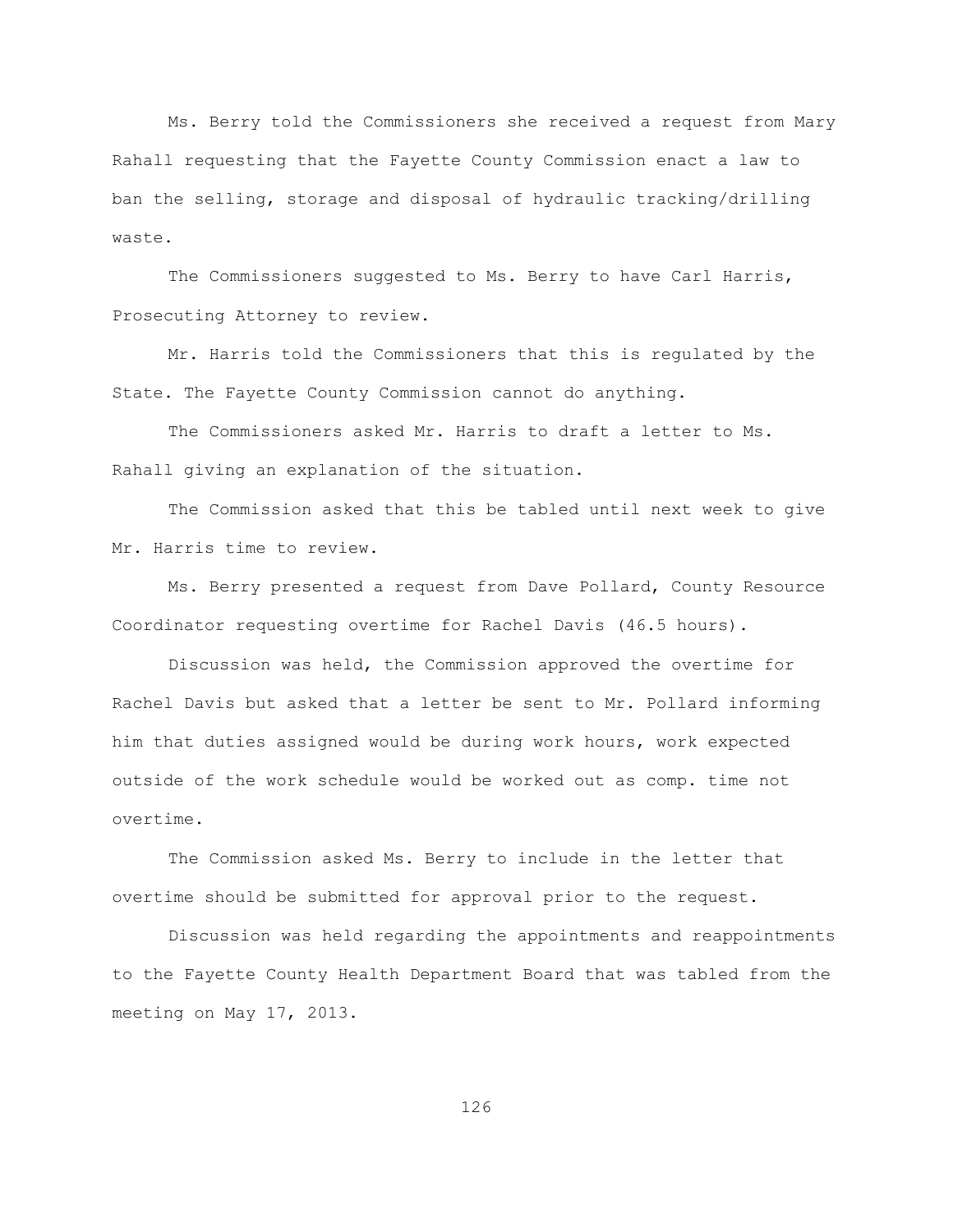Commissioner Wender recommended to the Commissioners to appoint Matthew Edwards, Democrat from the New Haven District to replace Debra Fragala Pories and reappointment William Preston, Republican from Plateau District as Board members of the Fayette County Board of Health.

Commissioner Wender offered a motion to reappoint William Preston, Republican from the Plateau District a member of the Fayette County Board of Health term to expire June 30, 2018. Commissioner Lopez seconded. Unanimous.

Commissioner Wender offered a motion to appoint Matthew Edwards, Democrat from the New Haven District to replace Debra Fragala Pories, a member of the Fayette County Board of Health term to expire June 30, 2015. Commissioner Lopez seconded. Unanimous.

Ms. Berry presented a drawdown request for the Governor"s Community Participation Grant for the Fayette County Historical Society-Contentment Complex Museum, amount \$2,000.00 to the Commissioners.

Commissioner Lopez offered a motion to approve and sign drawdown for the Fayette County Historical Society-Contentment Complex Museum, amount \$2,000.00. Commissioner Scalph seconded. Unanimous.

Carl Harris, Prosecuting Attorney appeared before the Commissioners to appoint a new County Coroner for Fayette County.

Due to a scheduled appointment before the Circuit Court this was tabled until later.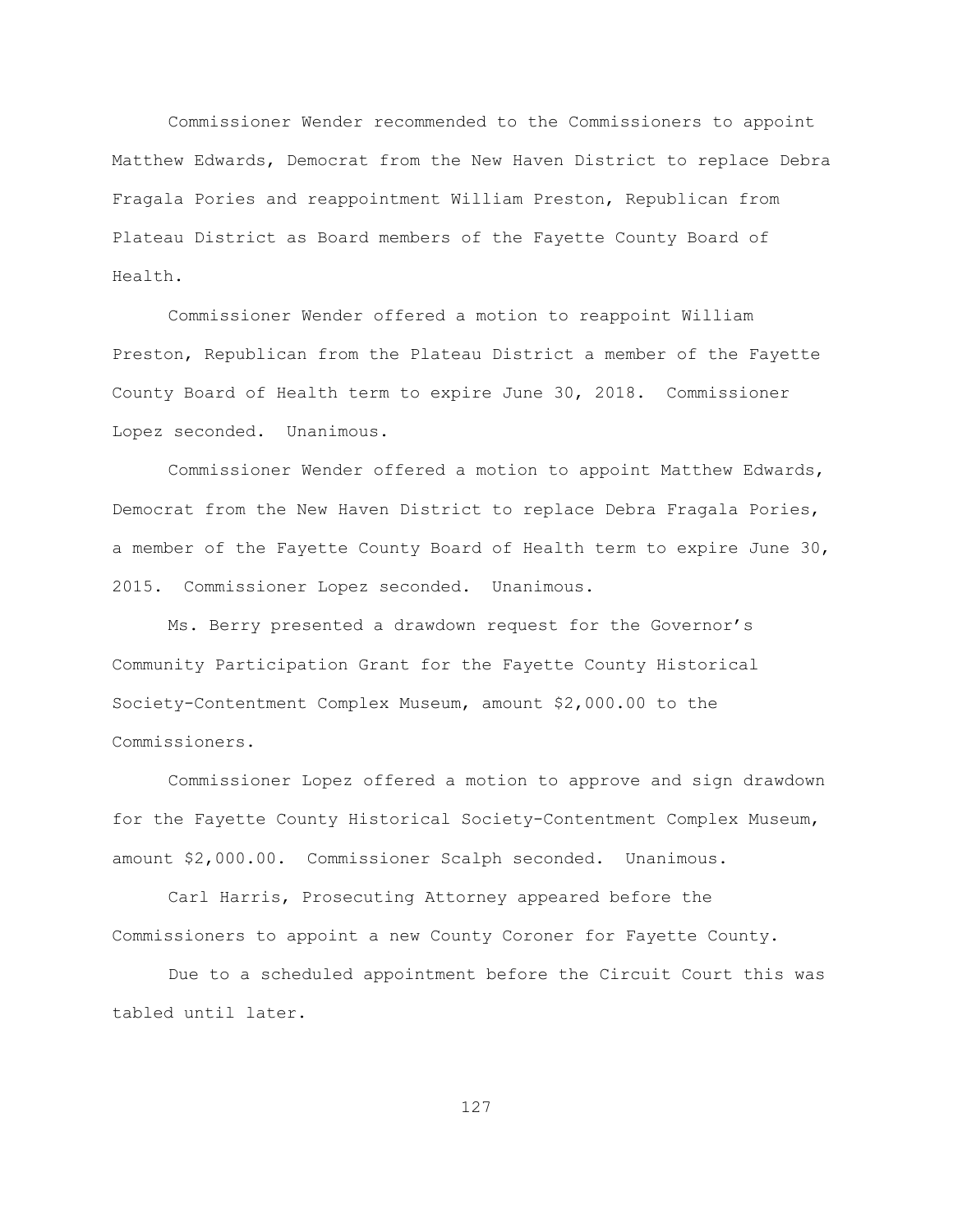Ms. Berry presented a letter from the Fayette County National Bank requesting permission to substitute securities pledged for funds deposited by the Fayette County Commission.

Commissioner Scalph offered a motion that having been advised of the need to substitute certain securities pledged on behalf of Fayette County National Bank hereby order the release of said securities provided that securities will be substituted simultaneously and that Fayette County funds deposited with said banking institution will not be unsecured. Commissioner Lopez seconded. Unanimous. Order signed. The Commissioners received and reviewed a letter from Page-Kincaid Public Service District informing that due to the resignation of Kenneth Smart as a member of the Page-Kincaid Public Service District Board, the Board is recommending that the Fayette County Commission consider appointing Robert Williams to fill the vacancy.

Commissioner Lopez offered a motion to appoint Robert Williams to replace Kenneth Smart as a member of the Page-Kincaid Public Service District, term to expire October 1, 2013. Commissioner Scalph seconded. Unanimous. The Commissioners signed an Order and a letter of appointment to serve.

Commissioner Wender signed for Region 4 Planning and Development Council the Program Income Report for the Kanawha Falls Water Extension required as part of the West Virginia Development Office"s Small Cities Block Grant Annual Reporting for the Fiscal Year 2012- 2013 and signed the 2013 Letter of Intent for the Kanawha Falls Public Service District.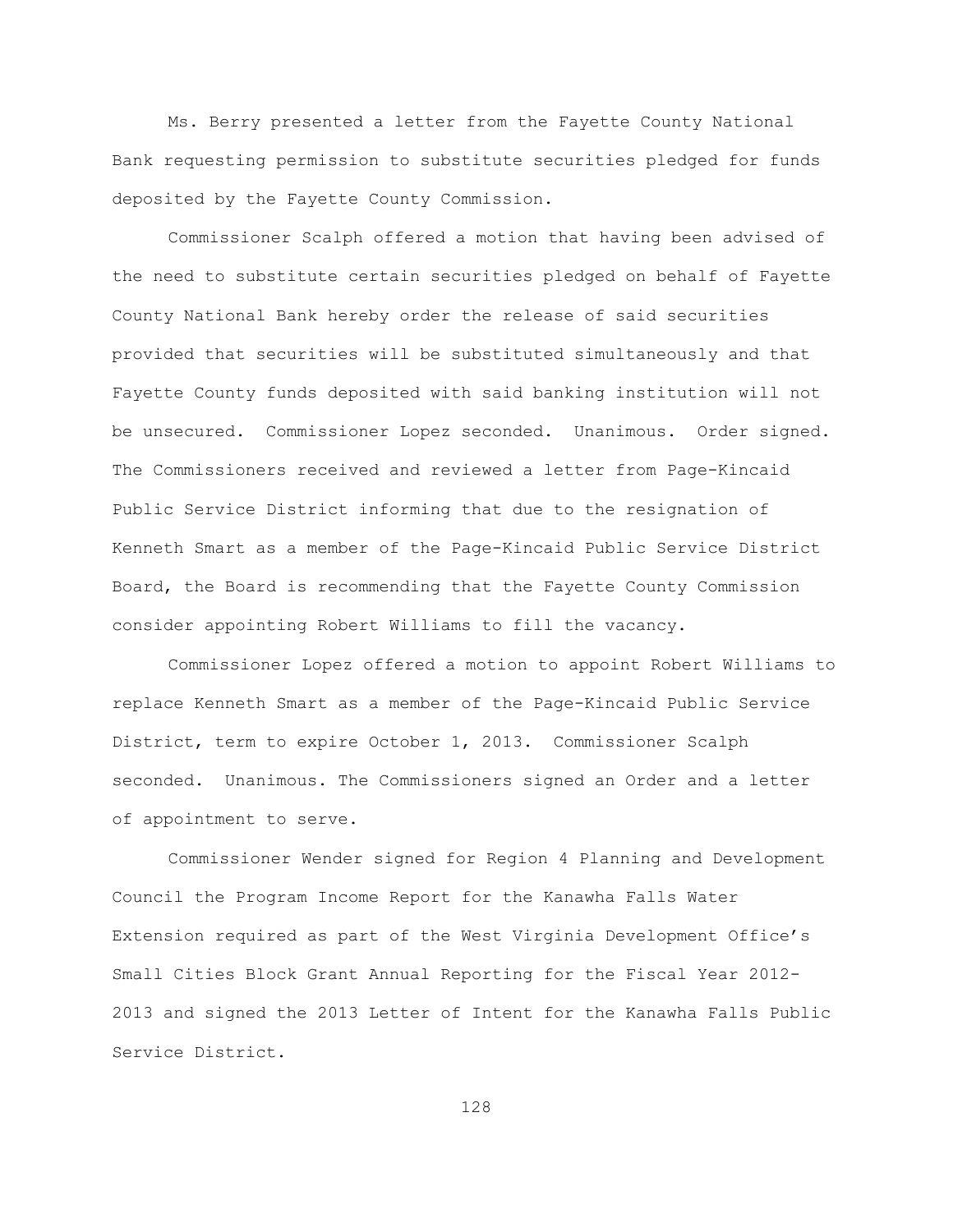The Commissioners received and reviewed a letter from the Fayetteville Lion"s Club requesting permission to use the parking lot on Wiseman Avenue across from the Courthouse on July 4, 2013.

Commissioner Scalph offered a motion to approve request of the Fayetteville Lion"s Club to use the parking lot on Wiseman Avenue across from the Courthouse for their Fourth of July Celebration on July 4, 2013. Commissioner Lopez seconded. Unanimous.

The Commissioners received and reviewed an e-mail from Chris Powell, Director of the Homoclimbtastic requesting permission to use the Courthouse lawn and restroom facilities on Sunday, July 21, 2013 for a breakfast/brunch.

Commissioner Scalph offered a motion to approve request of the Homoclimbtastic to use the Courthouse property and restroom facilities with the conditions that no vehicles are permitted on the Courthouse lawn for any purpose including unloading that no amplification is allowed on the Courthouse property, and that a Certificate of Insurance be provided prior to the event, and that all county property shall be cleaned up immediately after the event concludes. Commissioner Lopez seconded. Unanimous.

The Commissioners received and reviewed information from Patricia Kicklighter, Superintendent with the National Park Service regarding "Connecting the Parks with their Gateway Communities-Concept Plan."

Ms. Berry informed the Commissioners that Dale Tomlin had contacted Debbie Aliff, Payroll Clerk asking if he can sign up for County Insurance.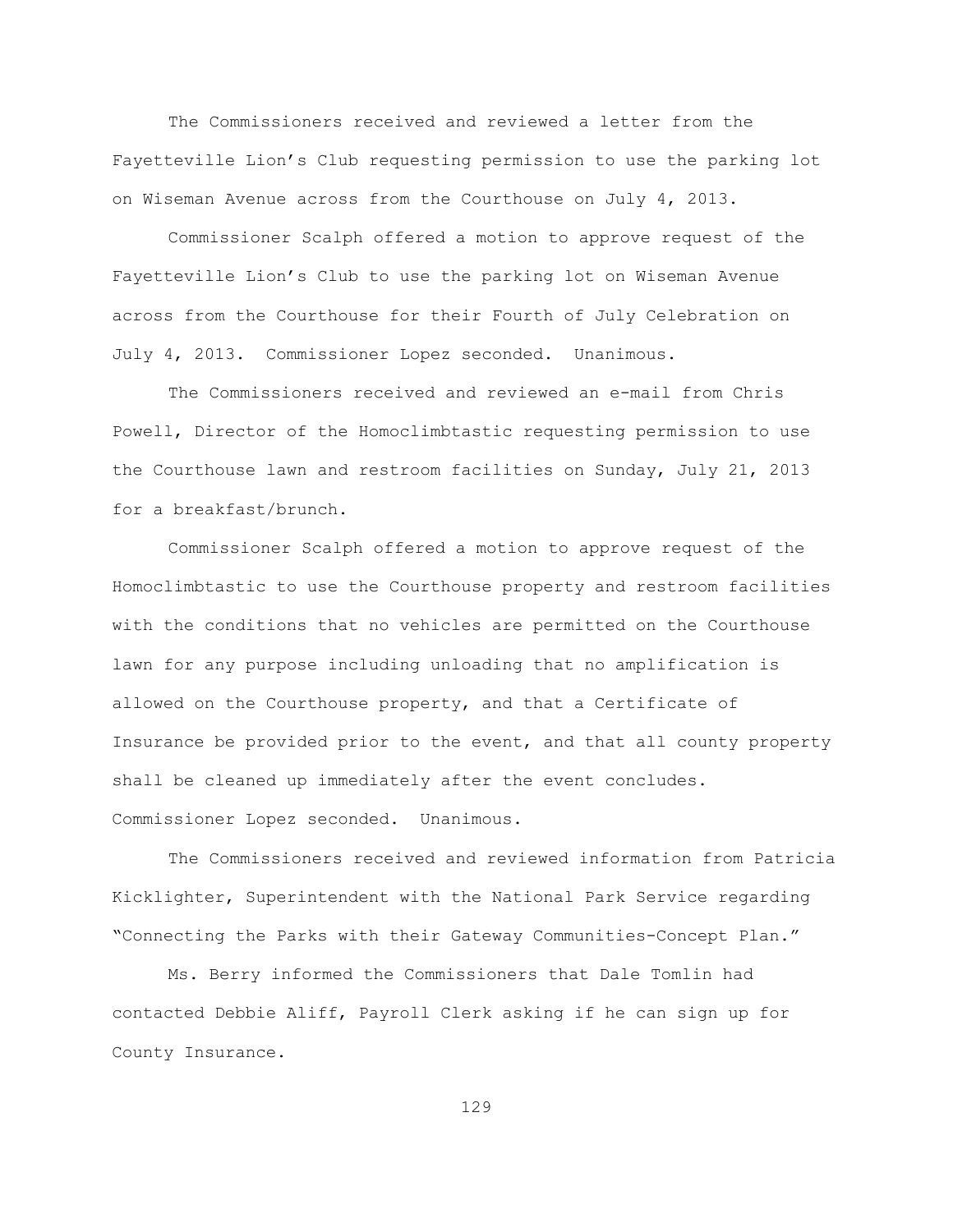The Commissioners asked that this be tabled and asked Carl Harris, Prosecuting Attorney to check and review.

The Commissioners signed a thank-you letter to the North Hills Group, Inc. for their generous 4.16 acres land donation to Fayette County this donation will be used for future acid mine drainage remediation.

Ms. Berry presented a Hazard Mitigation Property Lease Agreement for Fredrick and Lisa Williams for Commissioner Wender to sign.

Commissioner Scalph offered a motion to authorize Commissioner Wender to sign the Hazard Mitigation Property Lease Agreement for Fredrick and Lisa Williams. Commissioner Lopez seconded. Unanimous.

Ms. Berry told the Commissioners she received an e-mail and a request from Dave Langford related to Appalachian Electric Power (AEP) seeking approval from the Public Service Commission (PSC) to acquire generating assets from Ohio Power.

Mr. Langford informed if approved AEP will take ownership of 50% of the Mitchell Plant in Marshall County and 2/3 of one unit at the John Amos Plant in Putnam County.

Mr. Langford is requesting that if approached by the Sierra Club or other organizations to oppose this with any type of Resolution that the Commission please declines and asked the Fayette County Commission to consider sending a letter of support for the proposal.

The Commissioners signed a letter of support for the proposal to the Public Service District (PSC).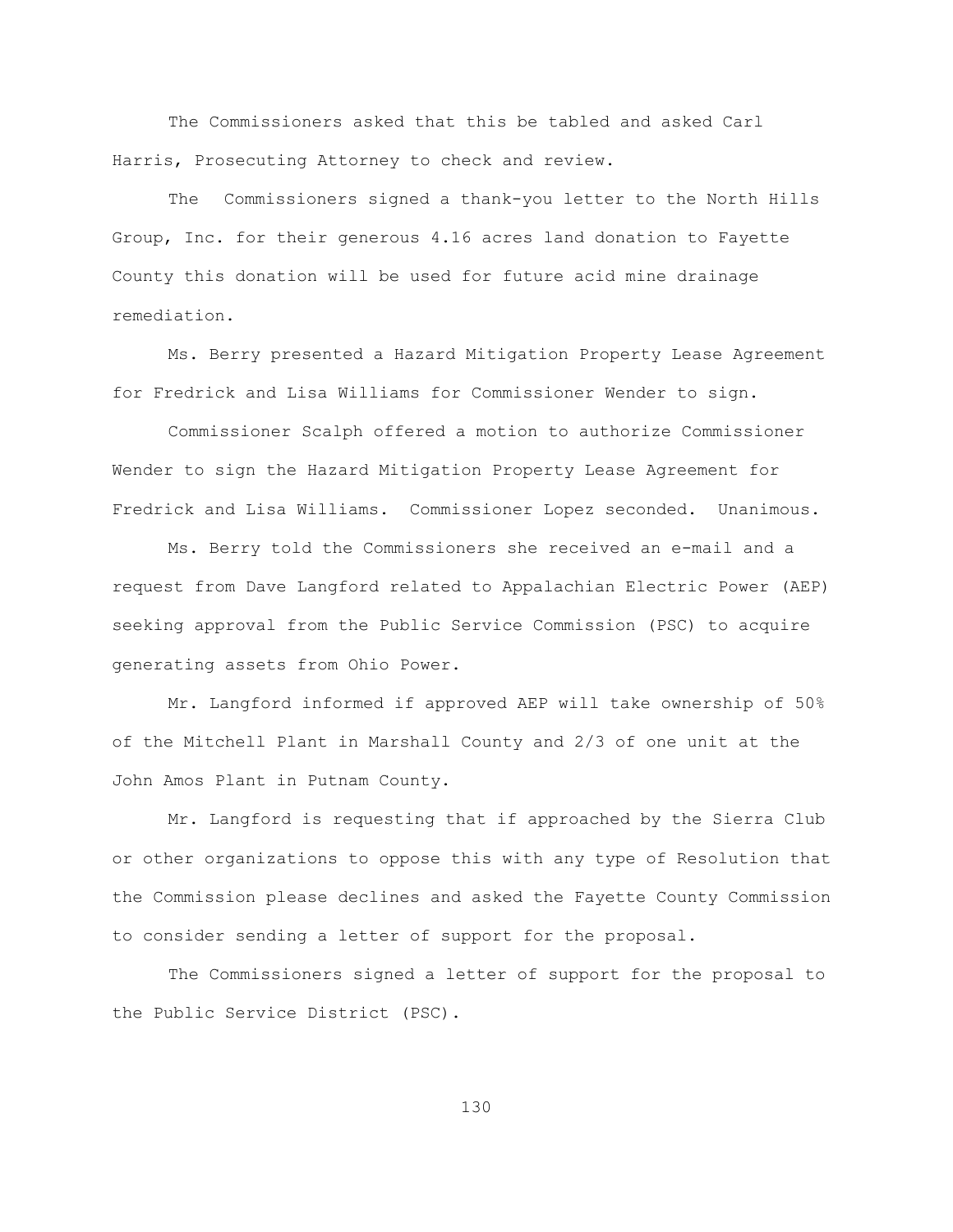The Commissioners signed a letter to Richard "Dickie" Smith, Maintenance Supervisor regarding harassment and discrimination in the workplace.

Sheriff Steve Kessler and Stephanie Sears, Staff Accountant appeared before the Commission to give an explanation regarding the adjustments to the Sheriff"s Department Fiscal Year Budget for 2012- 2013.

Sheriff Kessler told the Commissioners in making the budget adjustments for this year when he finished he was approximately \$20,500.00 short due to the overtime in his Department.

Sheriff Kessler told the Commissioners in considering the remainder of this month and additional overtime along with benefits he estimates another \$20,000.00 to finish this fiscal year.

Sheriff Kessler told the Commissioners he is requesting an additional \$40,500.00 to be added to the 2012-2013 fiscal year budget for overtime and benefits.

Commissioner Lopez offered a motion to approve the \$40,500.00 adjustment in the Sheriff"s Law Enforcement Levy Fund. Commissioner Scalph seconded. Unanimous.

Tabled from this morning Carl Harris, Prosecuting Attorney advised the Commissioners that the Medical Examiner"s Office for the State of West Virginia had requested that the Commission appoint Lisa Sadler as the County Coroner.

Mr. Harris presented the proper documentation that Lisa Sadler is certified in medicolegal investigations and was advised that she will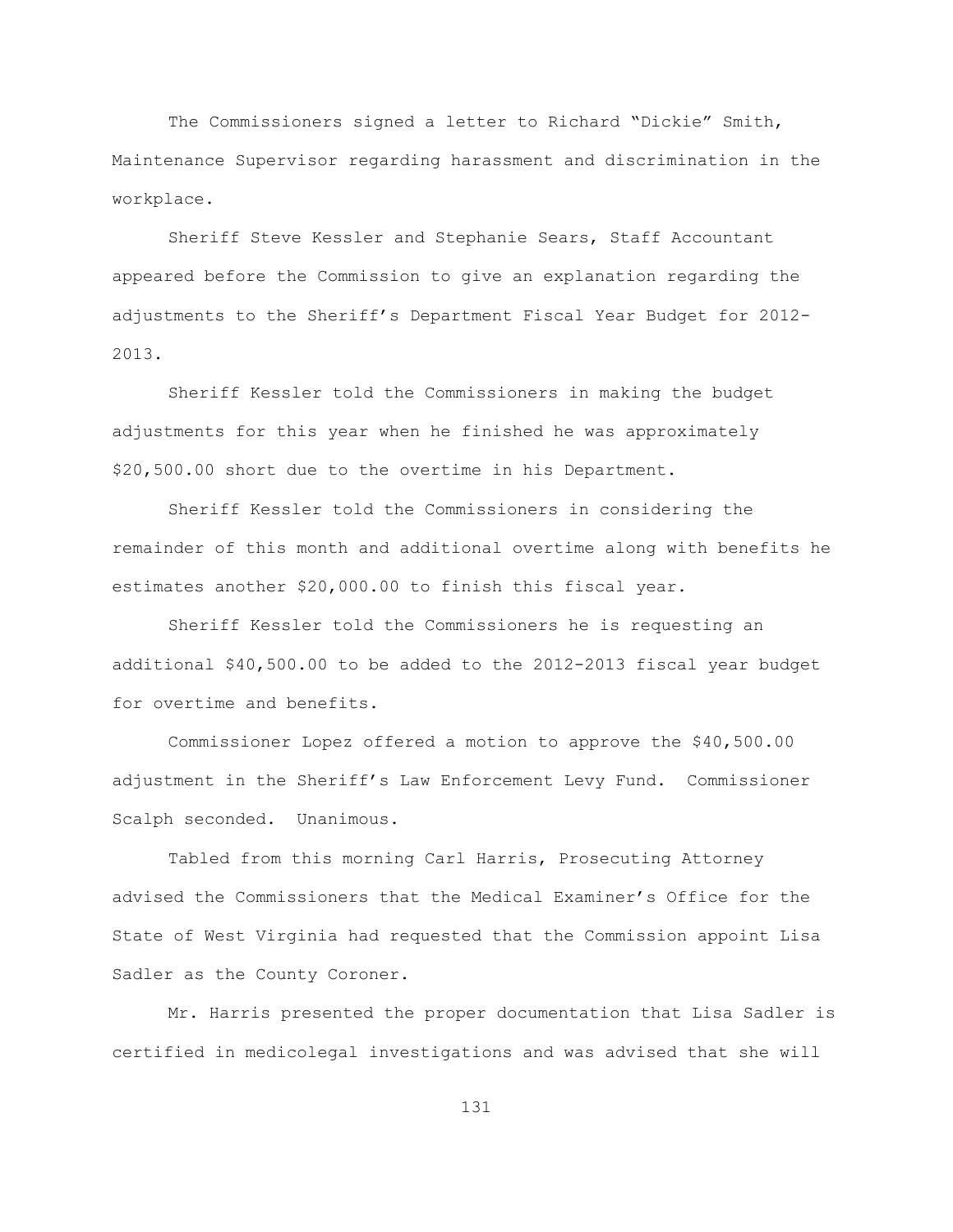be continually available to perform the duties required of her as the County Coroner.

Therefore upon a motion made by Commissioner Lopez and seconded by Commissioner Scalph the Commission unanimously approved Lisa Sadler appointed as the County Coroner for Fayette County.

Discussion was held about the bankruptcy and unpaid property taxes from Frasure Creek and Associated Mining Companies.

Eddie Young, Assessor, Carl Harris, Prosecuting Attorney and Sheriff Steve Kessler was present for the discussion.

Mr. Young told the Commissioners the tax ticket is in the name of Deep Water Resources. The total amount taxes owed is \$1,820,749.16.

Commissioner Wender asked what alternative does County and the Sheriff have to collect the delinquent taxes. Carl Harris informed the County doesn't have any.

Mr. Harris told the Commissioner he would have Larry Harrah, Assistant Prosecuting to check regarding Chapter 11.

Mr. Young told the Commissioners that this is personal property, the real property is owned by Pocahontas Land Company.

Mr. Harris told the Commissioners that would need to petition the court. Mr. Harris told the Commissioners to authorize him to hire someone who specializes in bankruptcy files.

Commissioner Scalph offered a motion to authorize Carl Harris to check if needed to hire someone who specializes in bankruptcy files on behalf of the Fayette County Commission regarding the Frasure Creek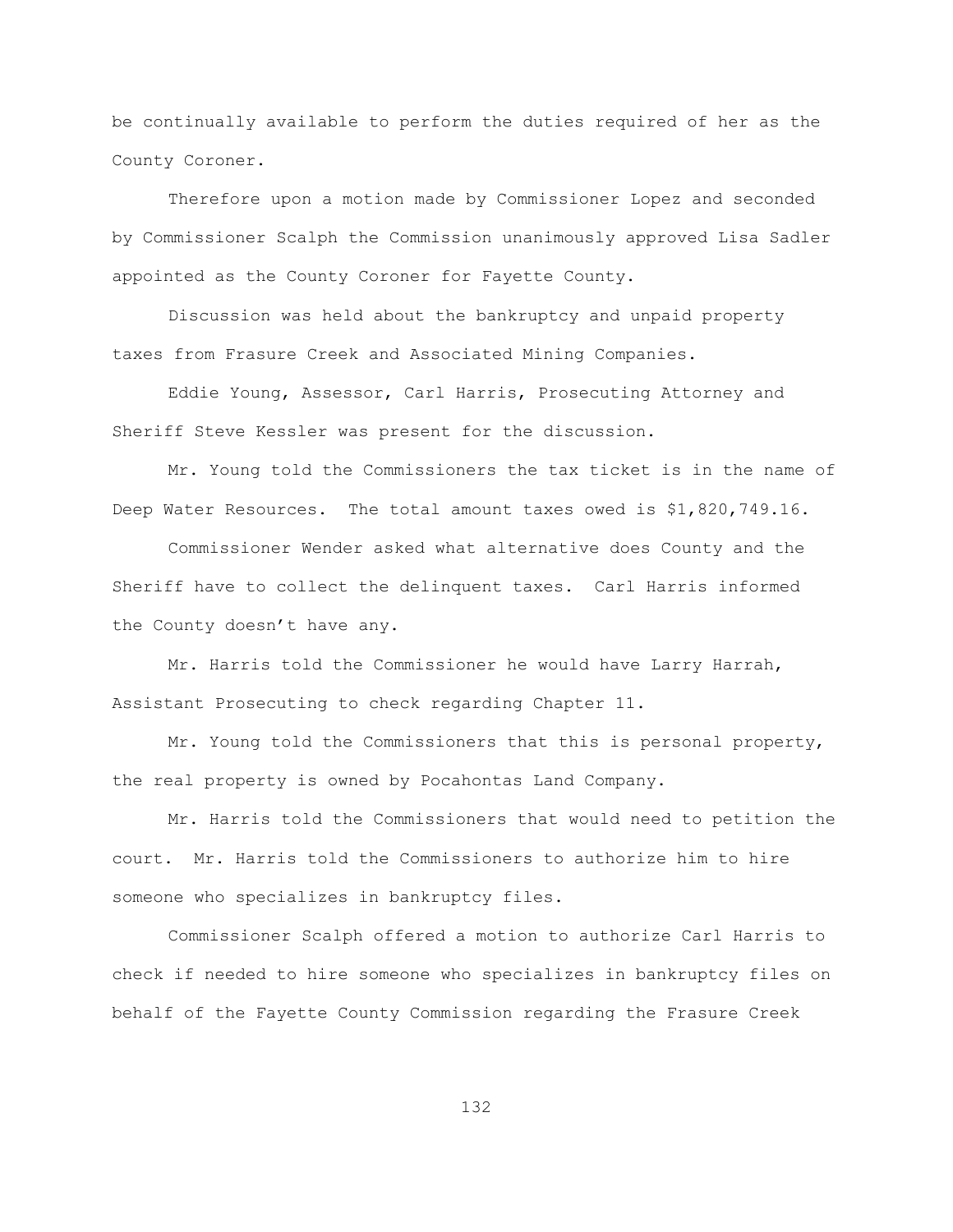and Associated Mining Companies delinquent tax ticket. Commissioner Lopez seconded. Unanimous.

Stephanie Sears, Staff Accountant presented Budget Revision #5 for Fiscal Year 2012-2013 for the General County Fund for the Commissioners to approve.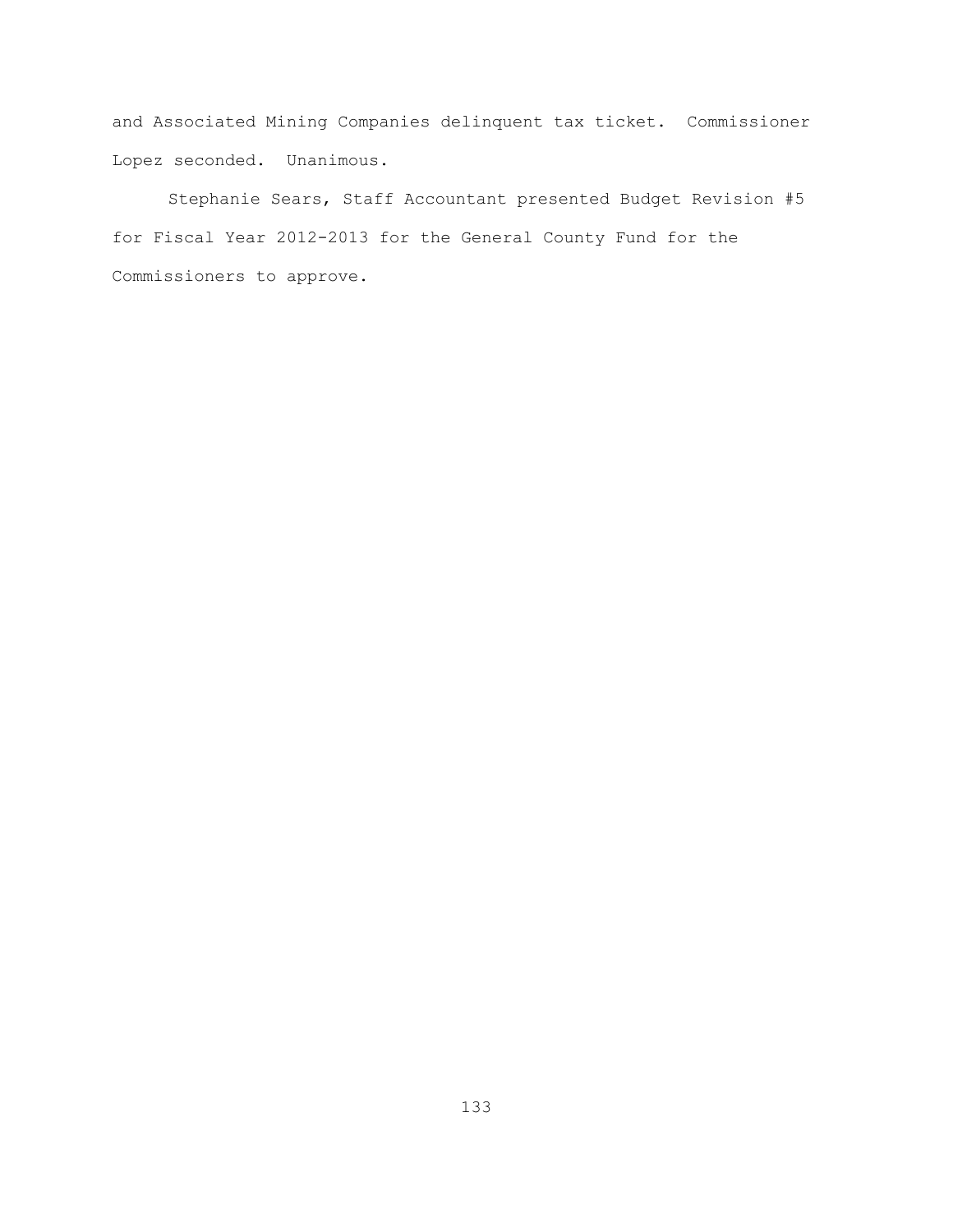Commissioner Lopez offered a motion to approve Budget Revision for Fiscal Year 2012-2013 for the General County Fund. Commissioner Scalph seconded. Unanimous.

Ms. Sears presented a letter to the Office of the State Auditor regarding a response to the letter received from their office dated June 3, 2013 entitled "Notice of a Conditional Approval of the Levy Estimate (Budget)" for the Commissioners to sign.

Commissioner Scalph offered a motion to authorize Commissioner Wender to sign the letter to the Office of the State Auditor regarding the conditionally approved Levy Estimate (Budget) for the Fiscal Year beginning July 1, 2013 and approved for our Budget to stay in the West Virginia Auditor"s Office. Commissioner Lopez seconded. Unanimous.

The Commissioner received and reviewed a letter from the Department of Health and Human Resources regarding the appointing of Board Members to the Fayette County Board of Health.

The Commissioners received and reviewed from the Fayette County Animal Control Center/NRHS Weekly Fees Collected for the week of June 7 to June 13, 2013, amount \$560.00.

The Commissioners received and reviewed from the Bank of New York Melon Account Statement for the period May 1 to May 31, 2013.

The Commission recessed the County Commission meeting at 11:04 a.m. to enter into an Executive Session.

The Commission reconvened the County Commission meeting at 12:30, no decisions were made. The Commission adjourned the County Commission meeting at 12:30 p.m.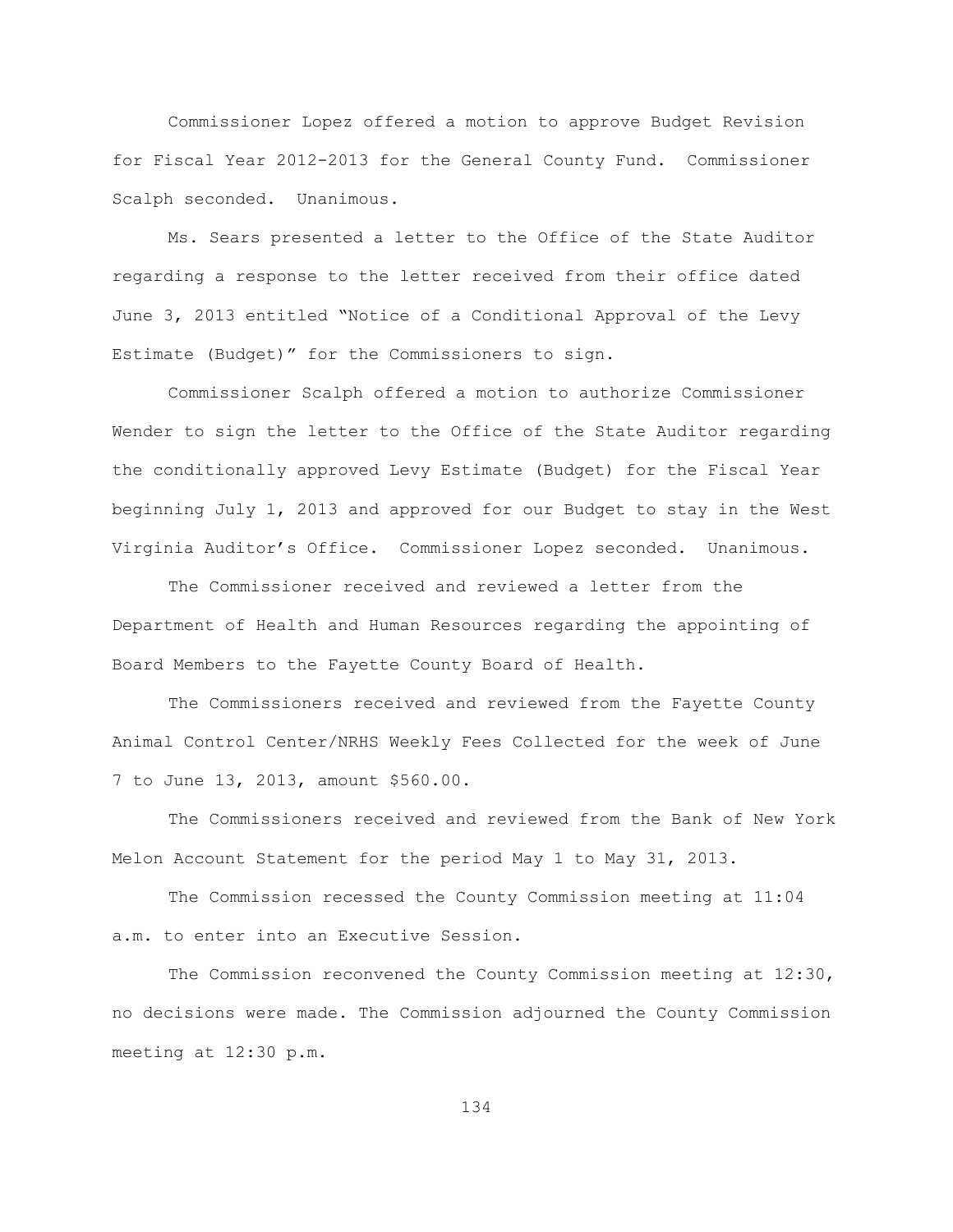The next scheduled meeting is June 28, 2013.

FAYETTE COUNTY COMMISSION REGULAR SESSION JUNE 28, 2013 COURTHOUSE FAYETTEVILLE, WV 25840 MEMBERS Present: Matthew D. Wender, John H. Lopez, Denise A. Scalph

The Fayette County Commission met in a regular session on this 28<sup>th</sup> day of June 2013.

Commissioner Wender called the meeting to order at 9:10 a.m. Commissioner Lopez offered a motion to approve vouchers and invoices and  $2<sup>nd</sup>$  half payrolls, checks to be released today. Commissioner Scalph seconded. Unanimous.

Commissioner Scalph offered a motion to approve minutes of May 17, 2013. Commissioner Lopez seconded. Unanimous.

The Commissioners received and reviewed a letter from Attorney Christopher Winton asking that a Fiduciary Commissioner be appointed to the Estate of George Amos.

Brian Parsons, Assistant Prosecuting Attorney asked the Commissioners to send a letter informing Mr. Winton that he has to prepare the Order for the Commissioners to sign saying that the Commission has appointed a Fiduciary Commissioner to the George Amos Estate.

Commissioner Scalph offered a motion to appoint a Fiduciary Commissioner to the Estate of George Amos and send a letter to the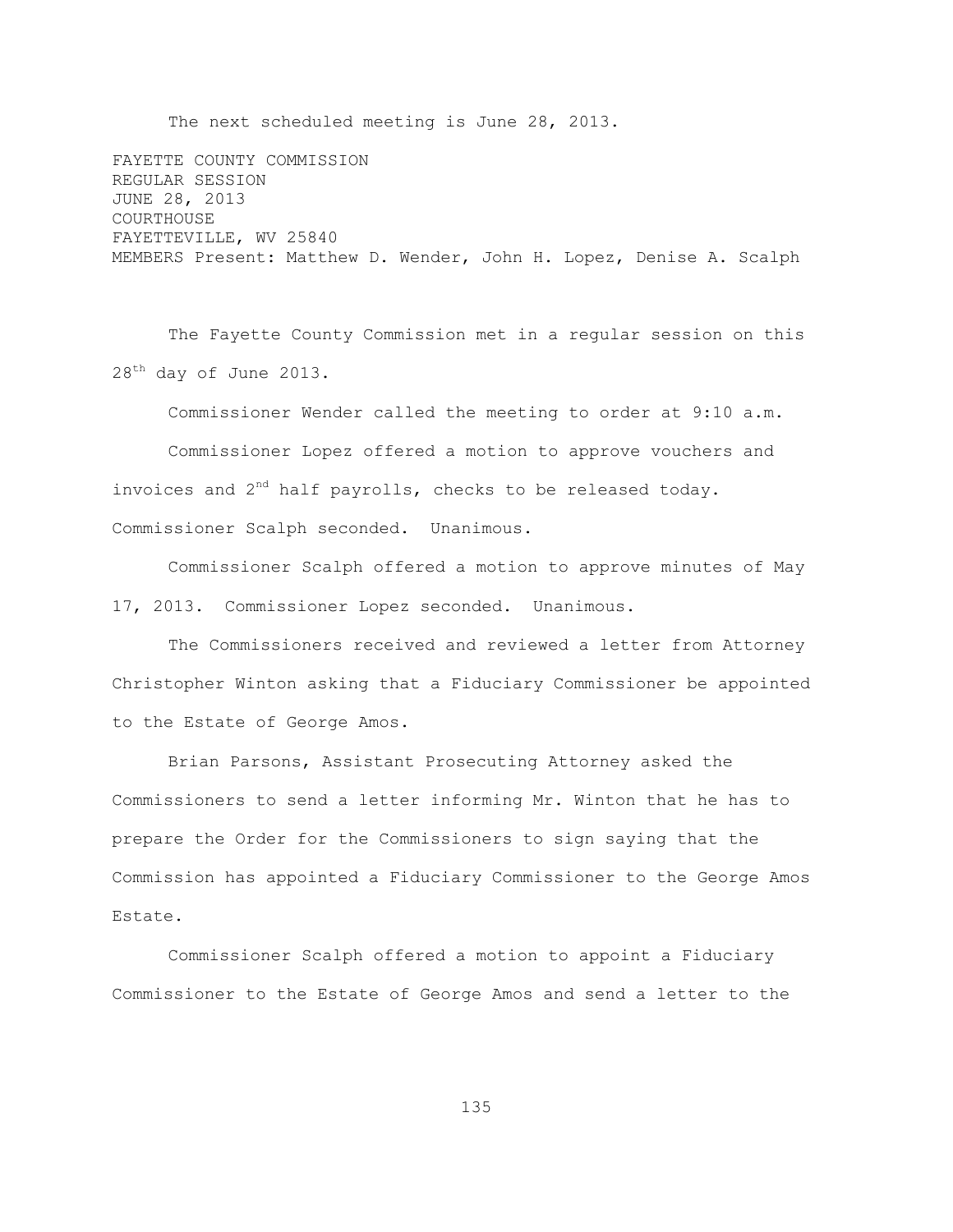attorney asking that he prepare the Order for the Commissioners to sign. Commissioner Lopez second. Unanimous.

The Commissioners received and reviewed a letter from the United Way of Southern West Virginia requesting funding for the Community Baby Shower.

Ms. Berry told the Commissioners they had approved this in their Fiscal Year Budget 2013-2014.

Commissioner Scalph offered a motion to release the check to the United Way of Southern West Virginia for the Community Baby Shower. Commissioner Lopez seconded. Unanimous.

The Commissioners received and reviewed a letter from the Communities Re-Unite requesting \$500.00 funding for their upcoming 2013 Communities Re-Unite Bi-annual Reunion to be held Friday, August 30 through Sunday, September 1, 2013.

Commissioner Lopez offered a motion to approve \$500.00 for Fiscal Year July 1, 2013 for the upcoming 2013 Communities Re-Unite Bi-annual Reunion. Commissioner Scalph seconded.

The Commissioners received and reviewed a letter from the Fayetteville Convention and Visitors Bureau requesting use of the Courthouse lawn and walkways for Saturday, October 19, 2013 from approximately 1:30 to 6:00 p. m. for the purpose of hosting the  $5<sup>th</sup>$ Annual Bridge Day Chili and Cornbread Cook-off.

Commissioner Scalph offered a motion to approve request of the Fayetteville Convention and Visitor Bureau to use the Courthouse lawns and walkways Saturday, October 19, 2013 for the purpose of hosting the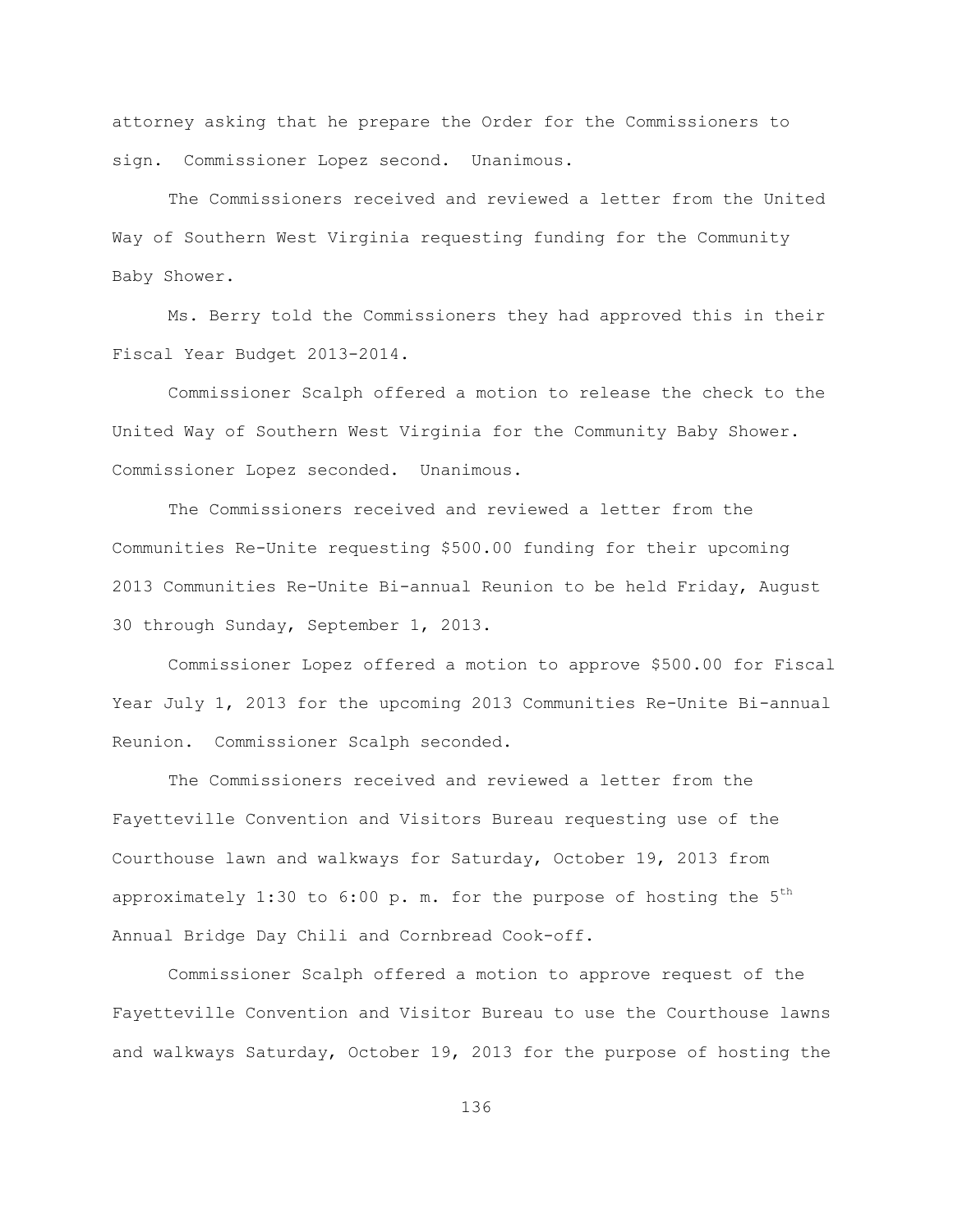$5<sup>th</sup>$  Annual Bridge Day Chili and Cornbread Cook. Commissioner Lopez seconded. Unanimous.

The Commissioners received and reviewed a letter from the Fayetteville Convention and Visitors Bureau requesting that the Fayette County Commission continue the \$1,500.00 annual funding to the Fayette County Law Enforcement Museum Project for Fiscal Year beginning July 1, 2013.

Commissioner Lopez offered a motion to approve the request of the Fayetteville Convention Visitors Bureau of \$1,500.00 funding to the Fayette County Law Enforcement Museum Project. Commissioner Scalph seconded. Unanimous.

Ms. Berry presented information to the Commissioners regarding the County Commissioners" Association of West Virginia Annual Meeting being held August 4 to August 7, 2013.

Brian Parsons, Assistant Prosecuting Attorney presented the first reading of the Amendments of the 2013 Fayette County Building Code to the Commissioners to review.

Commissioner Lopez offered a motion to approve the first reading of the Amendments of the Fayette County Building Code to review and at the next Commission meeting approve for passage. Commissioner Scalph seconded. Unanimous.

Ms. Berry told the Commissioners she received a letter from Allen Ballard, Fayette County Building Inspector informing the City of Oak Hill Intergovernmental Agreement from July 1, 2012 to June 27, 2013, total amount \$36,630.82 in building permit fees.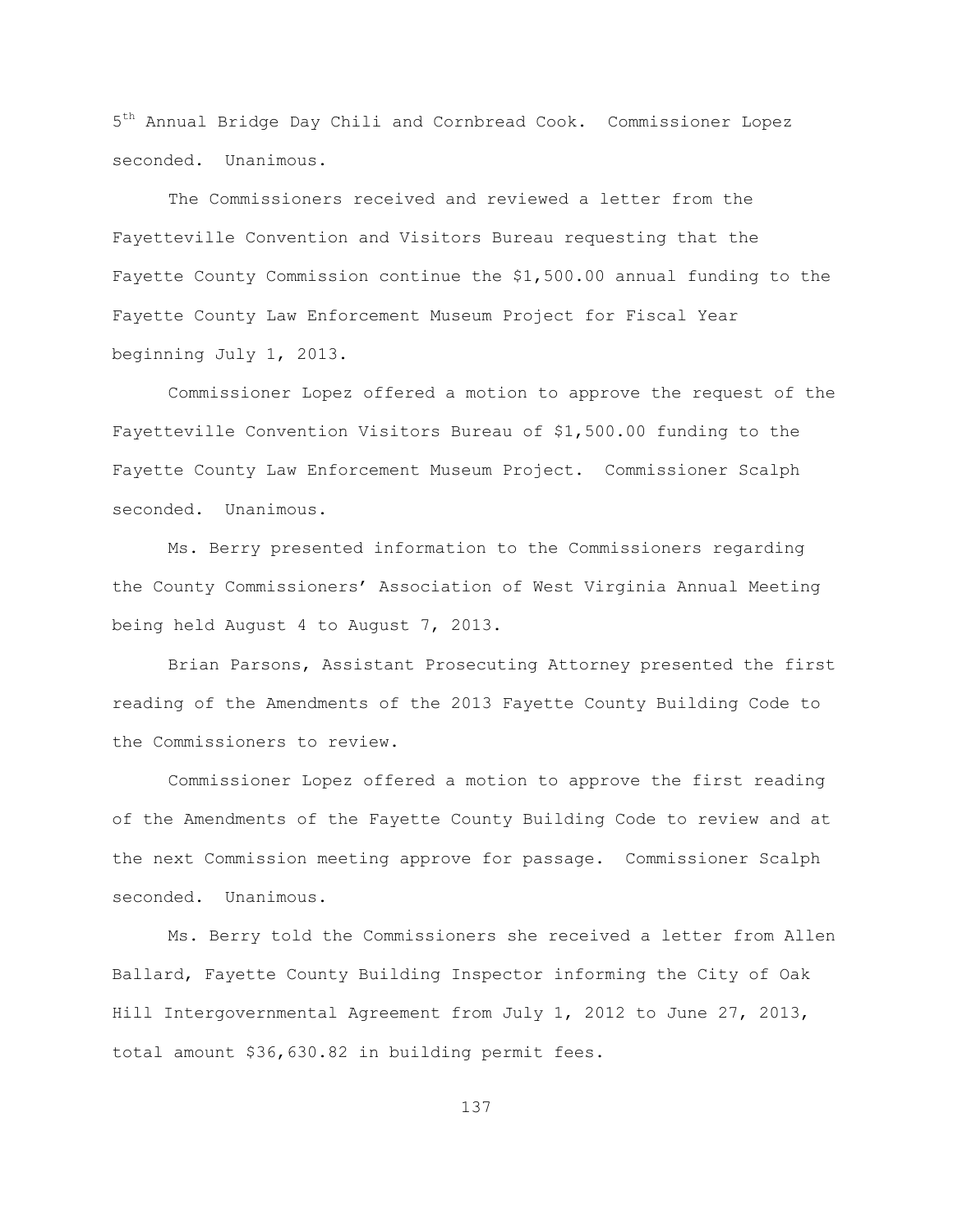Mr. Ballard told the Commissioners under his supervision they have done a total of \$7,550.00 cost of inspections which leaves a total of \$29,080.82. This amount under the Agreement will be divided equally to the City of Oak Hill and the Fayette County Commission, amount \$14,540.41.

The Commissioners received and reviewed a letter from the Southern Appalachian Labor School (SALS)informing they are applying for a Community and Economic Development (CED) grant from the Office of Community Services and would appreciate a partnership letter of support from the Fayette County Commission.

Commissioner Scalph offered a motion to approve the request of Southern Appalachian Labor School for a partnership letter of support for their Community and Economic Development CED) grant. Commissioner Lopez seconded. Unanimous.

Ms. Berry presented a notice and information related to the Amendments to the Unified Development Code to the Commissioners.

Ms. Berry told the Commissioners the public hearing is set for July 29, 2013 at 3:00 p. m. for the Planning Commission and August 13, 2013 at 9:30 a. m. for the Fayette County Commission.

Commissioner Wender presented the Fayette County Flag to the Boy Scouts of America (BSA) and the Summit Bechtel Reserve. Present for the presentation was Michael Patrick, Gary Hartley, Sharon Cruikshank, Senator William Laird, Delegate Margaret Staggers, David McCarthy, William Lanham.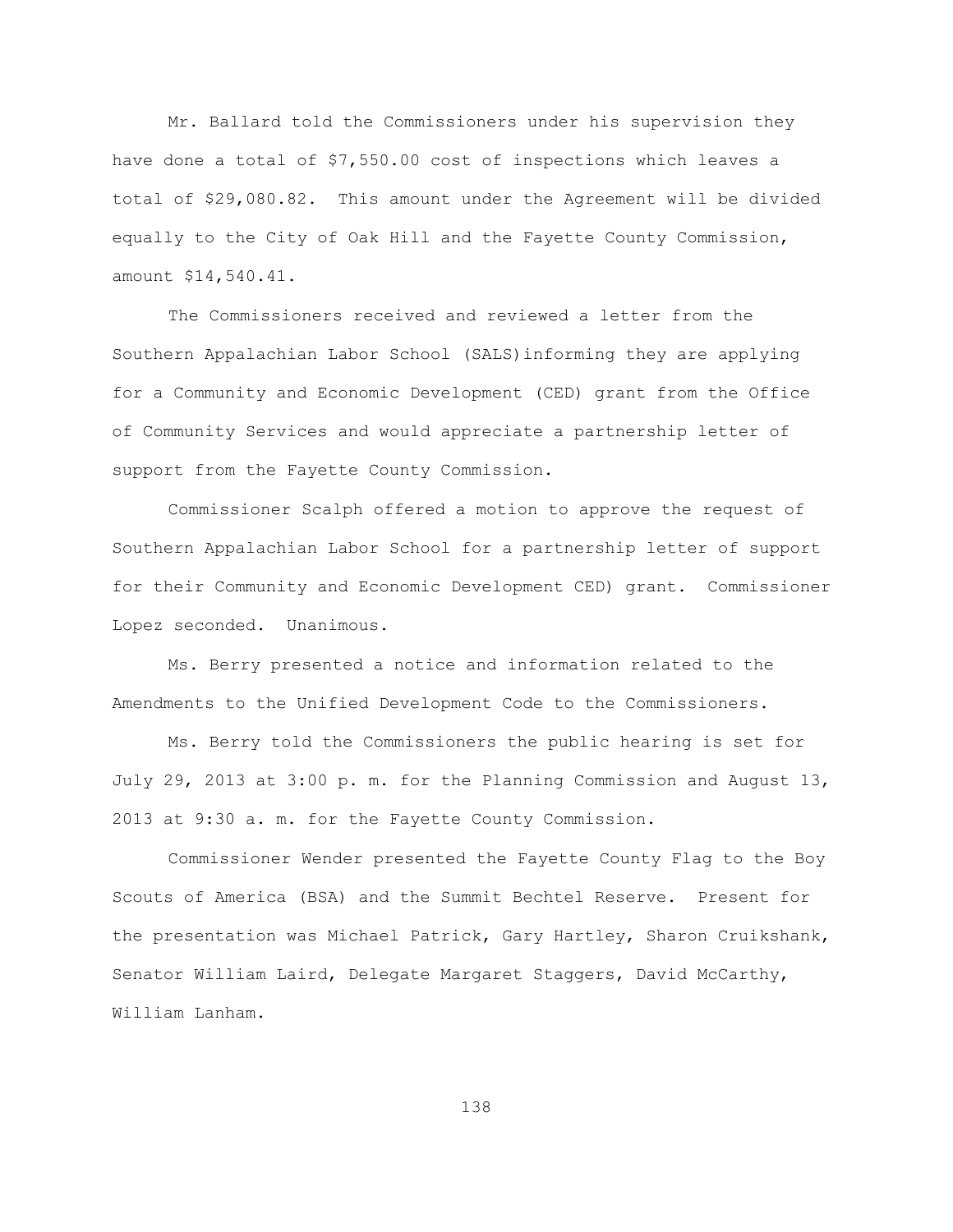Commissioner Wender read letter informing on behalf of our city and town leaders, and representatives in the West Virginia State Legislature extending their welcome to the Boy Scouts of America as they begin "The Next 100 Years of Scouting."

Commissioner Wender asked Senator Laird to give a brief update on the Hawks Nest Golf Course.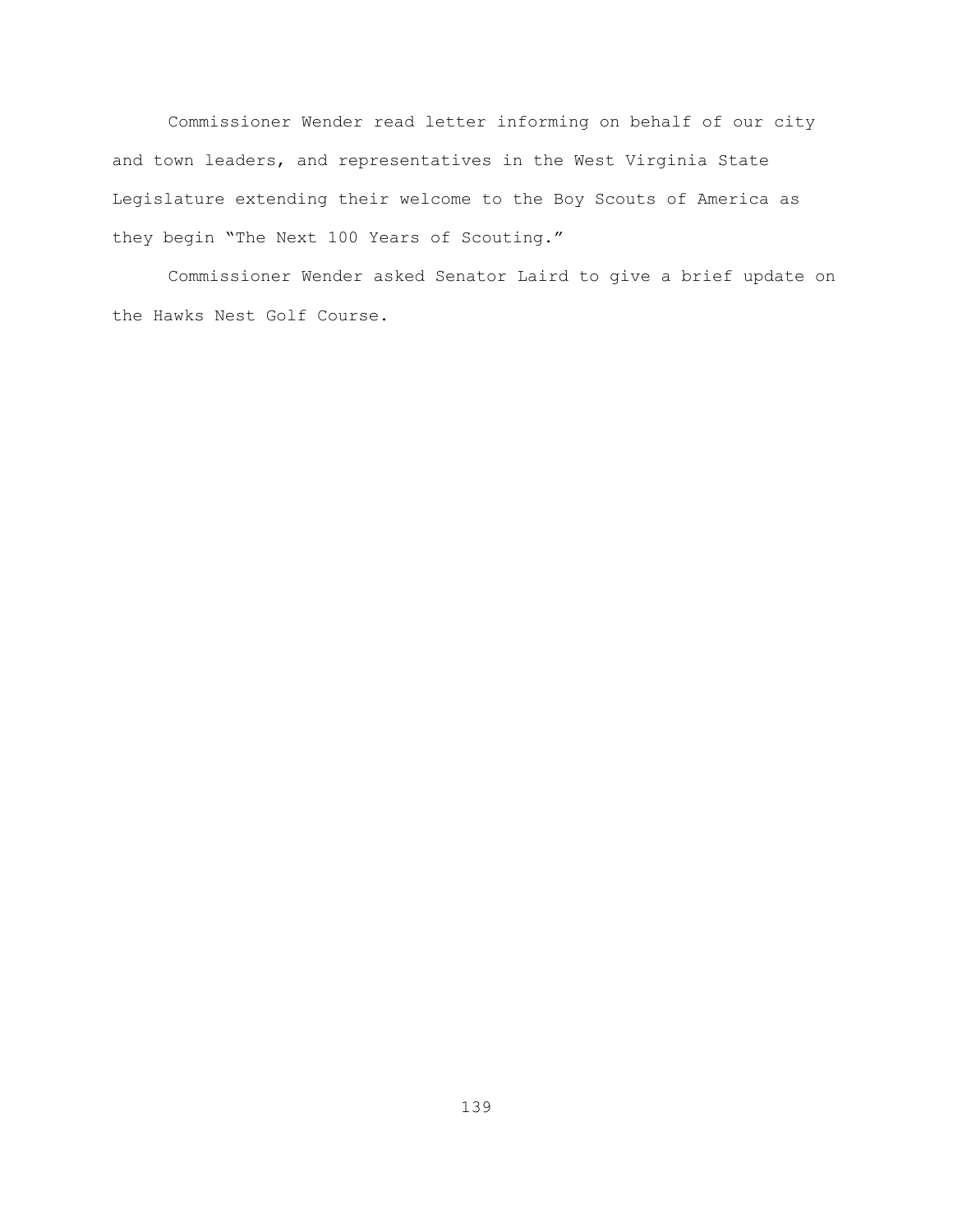Senator Laird told the Commissioners he had talked with the new chief of Staff in the Governor"s Office and Keith Burdette. Mr. Burdette informed him they would not close the Hawks Nest Golf Course June 30, 2013 but would keep open until September or October for the current golfing season.

Senator Laird suggested getting a committee together to discuss getting a plan of substanability written.

Erwin "Toad" Conrad appeared before the Commissioners to present an Application of Donald Michael Cole and Carol Barbara Cole, husband and wife, and Donald W. Hogan to close and vacate that certain street or roadway shown on the map of the Assessor of Fayette County, West Virginia, on Assessor"s Map 62H and running from Parcel 6 shown thereon along the line of Parcel 12 and 13 thereon on one side and Parcel 14 shown thereon on the other side as situate near Keeneys Creek, New Haven District, Fayette County, West Virginia, under the provisions of WV Code Chapter 7, Article 1, Section 3h.

Attorney Brian Parsons informed the Commissioners he reviewed the Application and he sees no problem. Mr. Parsons asked Mr. Conrad to attach a copy of the map to the Order.

Commissioner Scalph offered a motion to grant the request of the Petitioners Donald Michael Cole, Carol Barbara Cole and Donald W. Hogan to approve the Order to close and vacate the street in New Haven District, Fayette County, West Virginia. No one appeared to object to this closing. Commissioner Lopez seconded. Unanimous.

The Commission recessed the Commission meeting at 10:25 a. m. The Commission reconvened the Commission meeting at 10:40 a. m.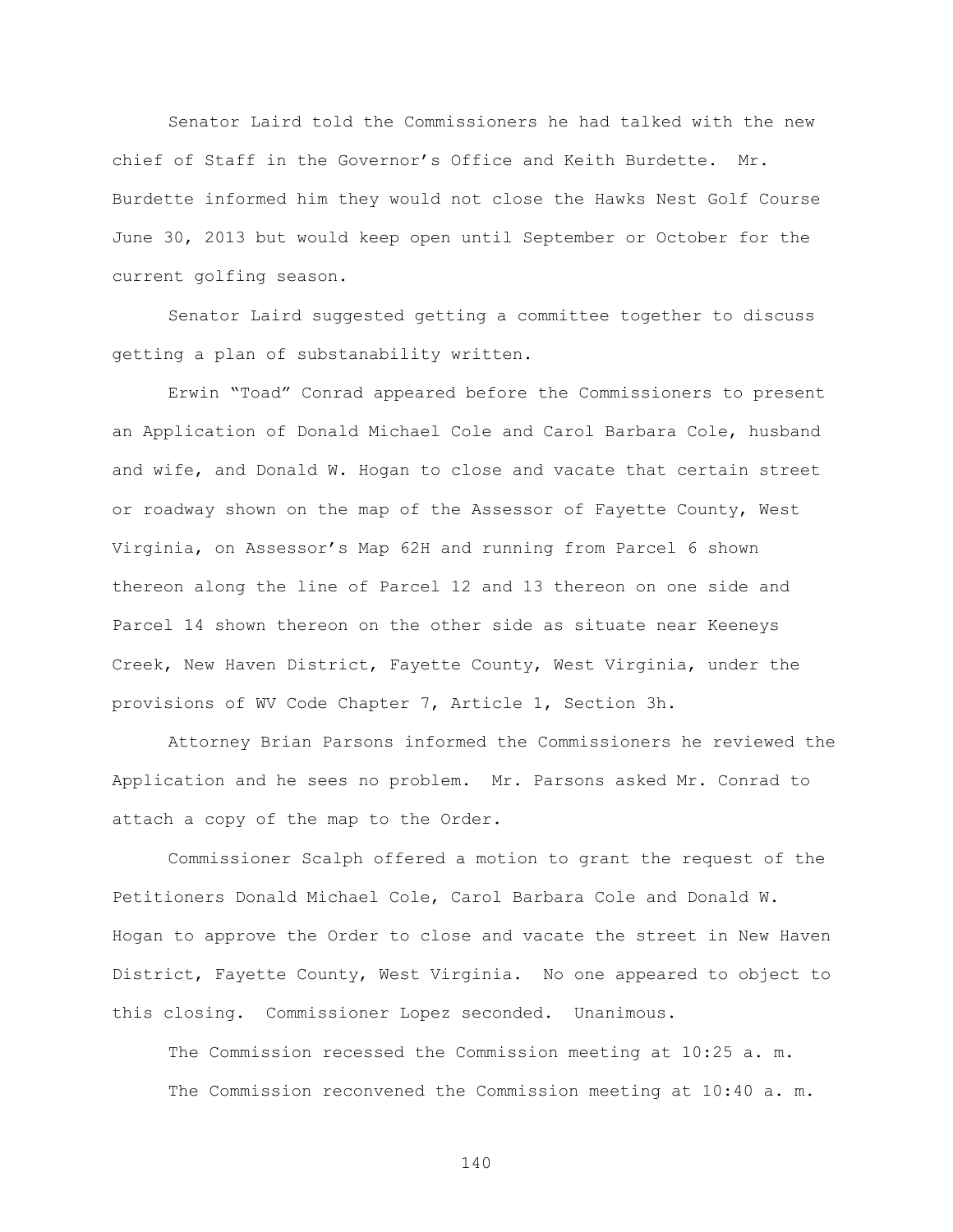Michael Lively with Jim Lively Insurance appeared before the Commissioners to give a brief summary of the County"s Liability Insurance Renewal for the period July 1, 2013 to June 30, 2014.

After the brief discussion the Commission asked Mr. Lively if he would come back to the next Commission to discuss further.

Commissioner Wender asked to get Carl Harris, Prosecuting Attorney and Sheriff Kessler in on the discussion.

Danny Scalise with ENACT appeared before the Commission to give an update on the Organization.

Nancy Massie, Joe Massie, Larry Vance, Randy Wriston and Bob Holly appeared before the Commission to make a request to the Commission that they sign their Petition stating that the Commission is in full support of the UMWA's efforts to maintain the benefits promised by Patriot, Peabody and Arch.

The Commissioners received and reviewed an e-mail from Dave Pollard, County Resource Coordinator and Rachel Davis requesting use of the Fayette County Memorial Building July 17, 18, 19, 22 and 23, 2013 as a back-up plan in case of inclement weather for the purpose of making bird boxes for the Boy Scout of America (BSA) Service Project.

Commissioner Scalph offered a motion to approve the request to use the Fayette County Memorial Building July 17, 18, 19, 22 and 23, 2013 as a back-up plan in case of inclement weather for the purpose of making bird boxes for the BSA Service Project. Commissioner Lopez seconded. Unanimous.

Ms. Berry presented an Order designating four (4) banks to be County depositories of public monies (Fayette County National Bank,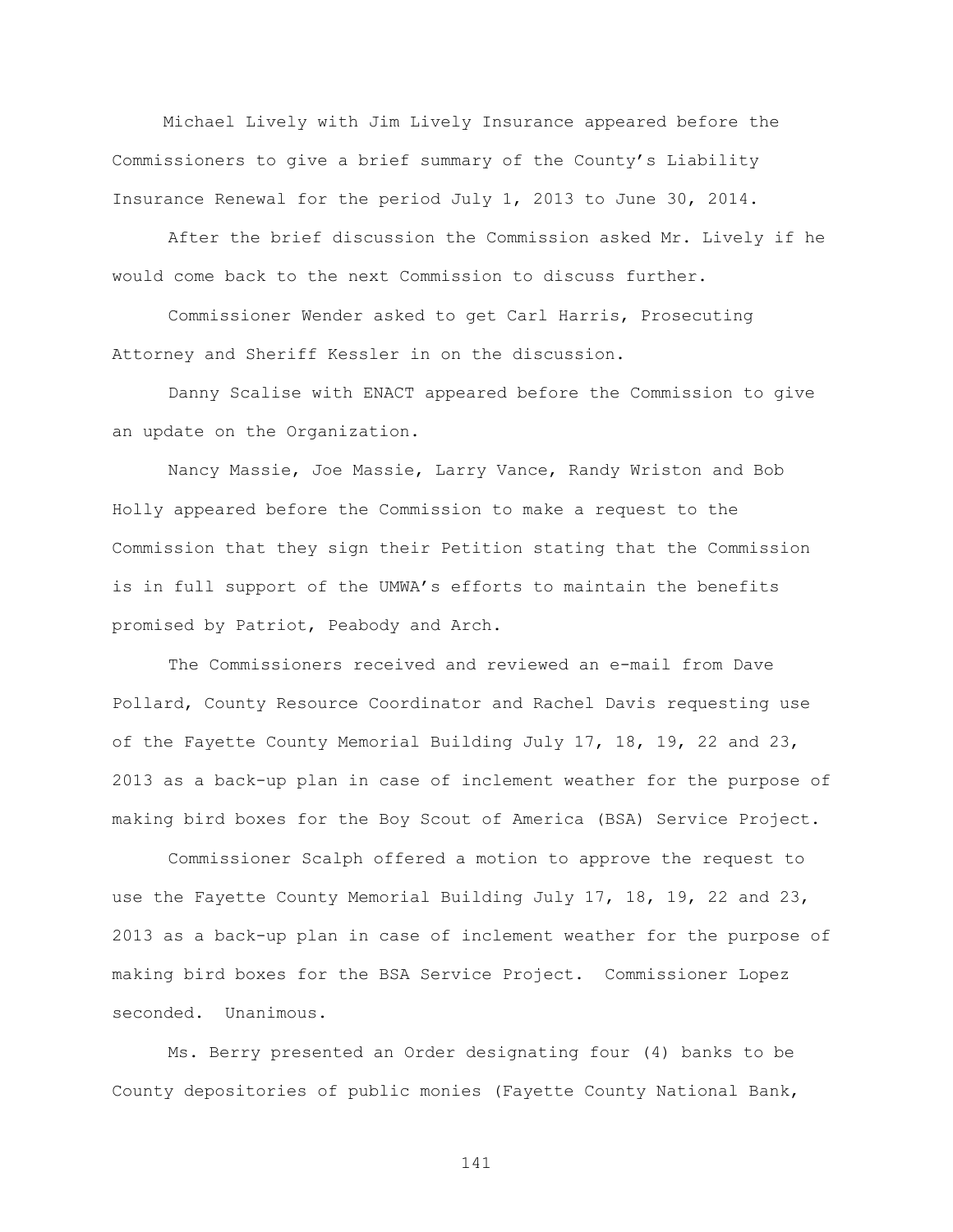Branch Banking and Trust (BB&T), Chase (formerly Bank One Beckley, WV, N.A.) and Bank of Mount Hope, Inc.

Ms. Berry informed the Commissioners she sent the Order over to the Prosecuting Attorney"s Office to review.

Commissioner Scalph offered a motion to accept and make binding by this Order the depository bonds and/or the securities and agreements as received and make a part thereof for the banking institutions enumerated (Fayette County National Bank, Branch Banking and Trust (BB&T), Chase (formerly Bank One Beckley, WV, N.A., and the Bank of Mount Hope, Inc.). Commissioner Wender seconded. Unanimous. Order and letters to each bank signed.

The Commissioners signed an Order ordering the annual pro-rate 5 year costs associated with such special levy election to be deducted from the total annual amount raised for each entity receiving funds from such Special Levy and transferred to the Fayette County Election Expense Levy Fund, Law Enforcement Levy Fund \$6,800.00, Library Levy Fund \$3,200.00, and Fire Levy Fund \$10,000.00.

Ms. Berry presented an Order to transfer \$4,323.96 from the Fayette County Worthless Check Fund to the Fayette County General County Fund for reimbursement of previous expenditures as set forth in the order of the Fayette County Commission and entered to record on June 15, 1995, an Order to transfer \$30,314.24 for the Fiscal Year 2012-2013 from the Magistrate Court Fund to the Fayette County General Fund and an Order to transfer the balance of the Fayette County General School Fund in the amount of \$107,845.85 to the Fayette County General Fund to defray the balance due said for the cost of care and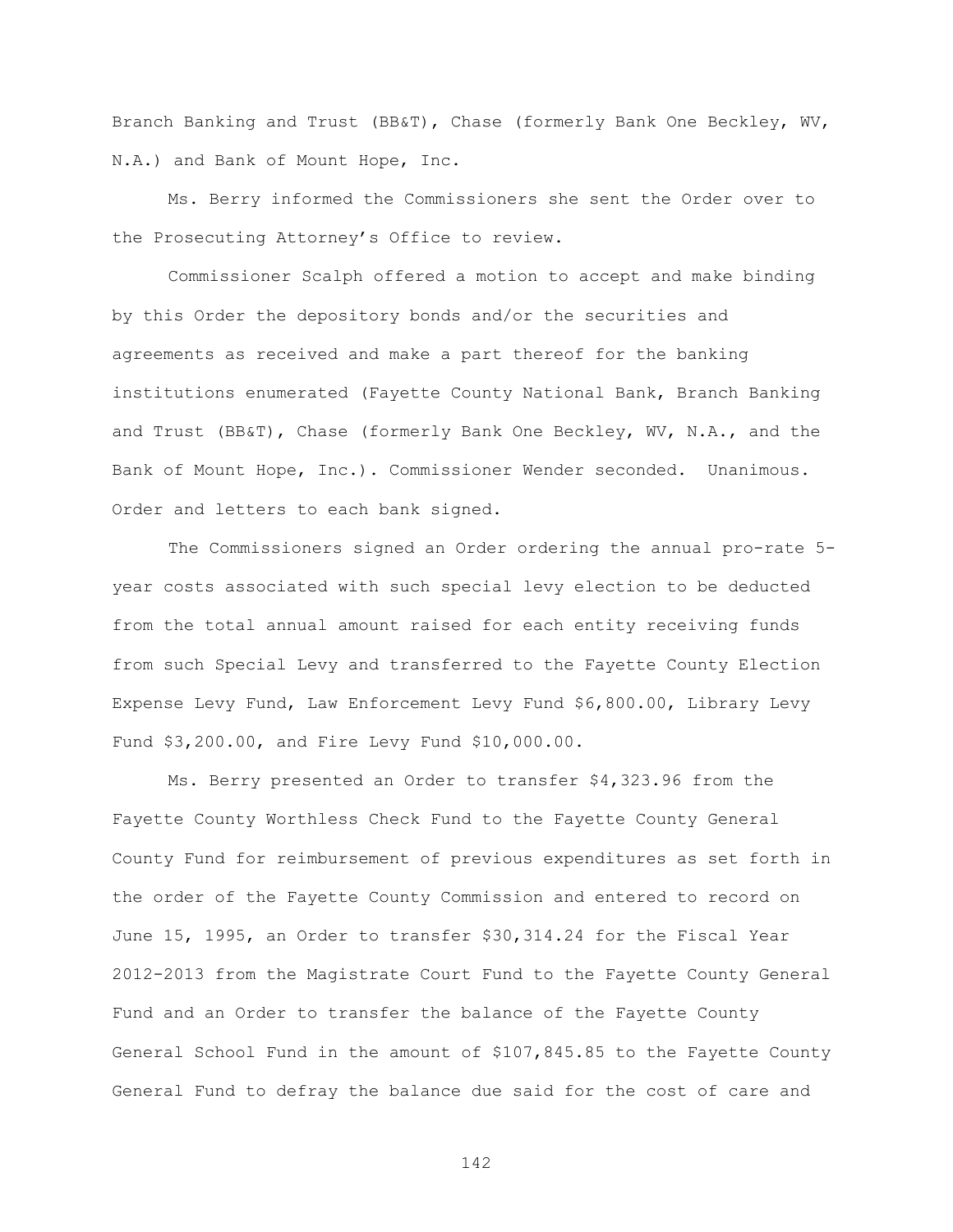feeding of misdemeanor prisoners incarcerated by magistrates to the Commissioners.

Commissioner Scalph offered a motion to approve transfer of funds from the Fayette County Worthless Check (\$4,323.96) to the Fayette County General Fund, to transfer the sum of \$30,314.24 for the Fiscal Year 2012-2013 from the Magistrate Court Fund to the Fayette County General Fund and to transfer the balance of the Fayette County General School Fund in the amount of \$107,845.85 to the Fayette County General Fund. Commissioner Wender seconded. Unanimous. Orders signed.

Ms. Berry presented an Order to transfer \$1,000,000.00 from the Fayette County General Fund for Fiscal Year 2012-2013 to the Fayette County Financial Stabilization Fund.

Commissioner Scalph offered a motion to approve transfer of funds from the Fayette County General County Fund for Fiscal Year 2012-2013 (\$1,000,000.00) to the Fayette County Financial Stabilization Fund. Commissioner Wender seconded. Unanimous.

Ms. Berry presented Budget Statement for the ensuing Fiscal Year beginning July 1, 2013 to June 30, 2014 to the Commissioners.

Commissioner Scalph offered a motion to approve and sign Budget Statement submitted today for Fiscal Year 2013-2014. Commissioner Lopez seconded. Unanimous.

The Commission recessed the County Commission meeting for an Executive Session at 11:35 a. m. to discuss Courthouse Security and a Personnel Matter with Sheriff Steve Kessler.

The Commission reconvened the County Commission meeting at 12:30 p. m.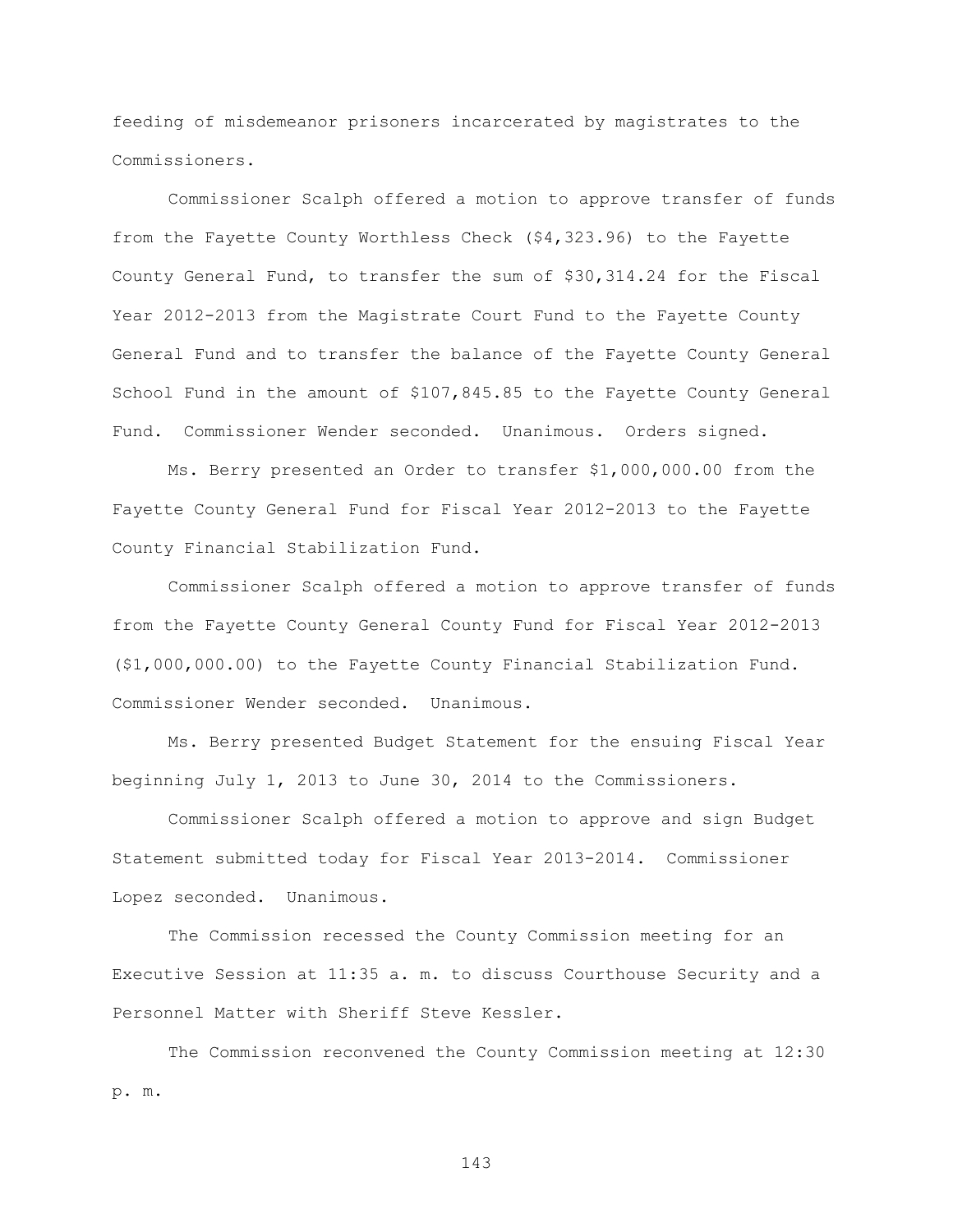Commissioner Wender reported during the Executive Session they received information from Sheriff Kessler regarding the Courthouse Security and the Personnel Matter. No decisions were made.

Commissioner Wender informed that earlier in the Commission meeting, the Commission made a motion to transfer from the Fayette County General Fund \$1,000,000.00 to the Fayette County Financial Stabilization Fund, further information has been received regarding this motion and the Commission would like to rescind this motion allocating \$1,000,000.00 be transferred from the Fayette County General Fund to the Fayette County Financial Stabilization Fund.

The Commissioners received and reviewed a letter from the Fayette County Park requesting that Camp Kismet"s refund of \$150.00 be submitted to them.

The Commissioners received and reviewed a letter from the Fayette County Park regarding the Harlem Heights Park.

The Commissioners received and reviewed a letter from the Office of the Governor informing the Fayette County Commission they have been approved for a Community Corrections Program Grant in the amount of \$304,538.00.

The Commissioners received and reviewed Dog Fund Balance Supplemental Salary for Eddie Young, Assessor, amount \$571.80.

The Commissioners received and reviewed a letter from Layland Miners Memorial Fund Committee thanking the Commission for their contribution.

The Commissioners received and reviewed letters from the Office of the State Treasurer informing that funds due for the 75% of the oil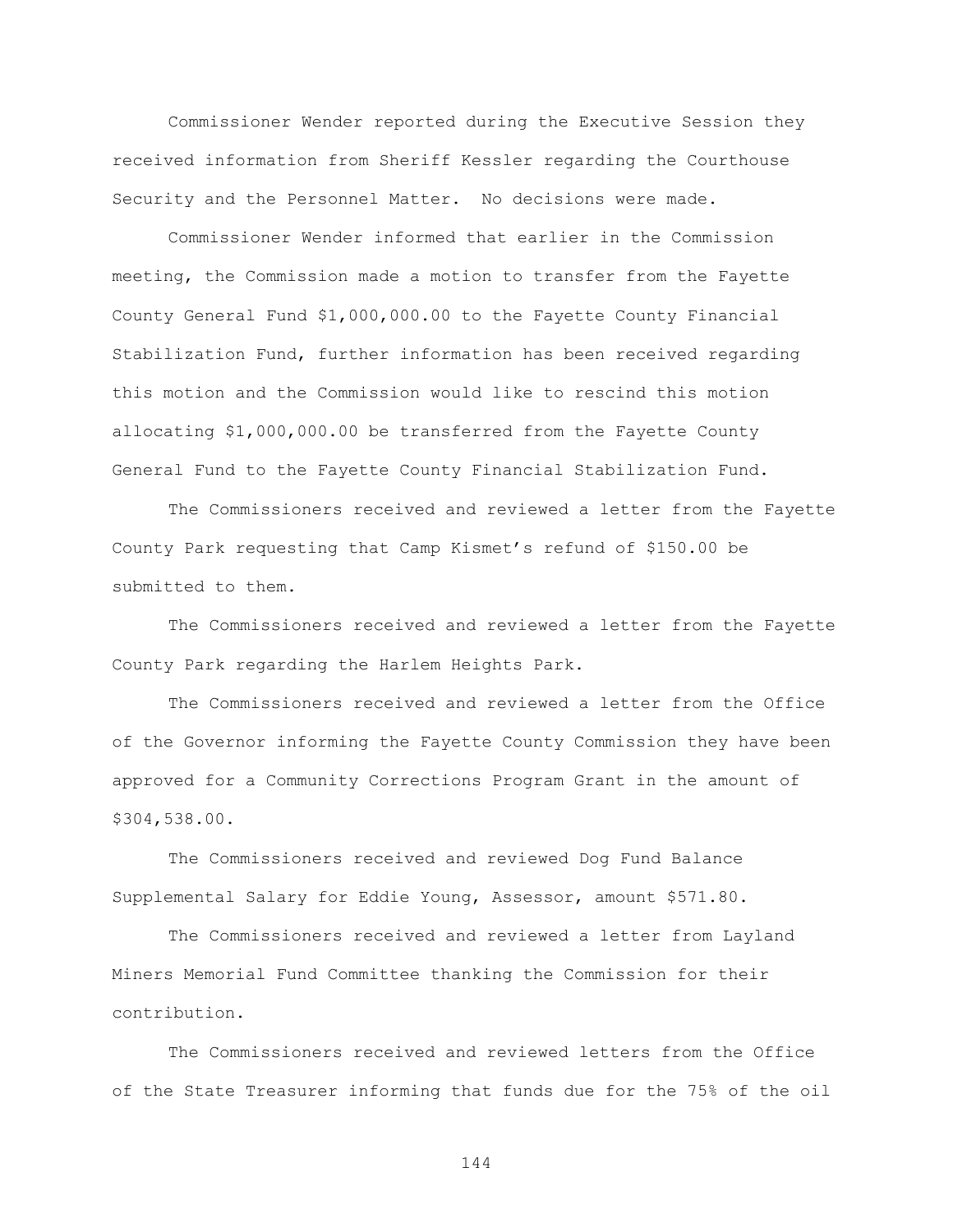and gas severance tax will be directly deposited on June 24, 2013, amount \$31,944.47, funds due for the May Limited Video Lottery will be directly deposited June 26, 2013, amount \$6,594.75 and funds due for the May 2013 Table Games will be directly deposited on June 17, 2013, amount \$6,458.97.

The Commissioners received and reviewed from the Fayette County Animal Control Center/NRHS Weekly Fees Collected for the week of June 21 to June 27, 2013, amount \$445.00.

The Commissioners received and reviewed check from the Department of Health & Human Resources for Family Resource Network (FRN), amount \$7,500.00; check from the Supreme Court for rent Family Law Judges (FLJ), amount \$2,700.00; check from the WV Association of Geospatial Professional reimbursement, amount \$60.00 and the WV Development Office for Falls View Community Center, amount \$1,819.74.

The meeting was adjourned at 12:50 p. m. The next scheduled meeting is July 12, 2013.

FAYETTE COUNTY COMMISSION REGULAR SESSION JULY 12, 2013 COURTHOUSE FAYETTEVILLE, WV 25840 MEMBERS Present: Matthew D. Wender, John H. Lopez, Denise A. Scalph

The Fayette County Commission met in a regular session on this 12<sup>th</sup> day of July 2013.

Commissioner Wender called the meeting to order at 9:15 a. m. Steve Fox from the Assessor"s presented exonerations to be approved and signed to the Commissioners.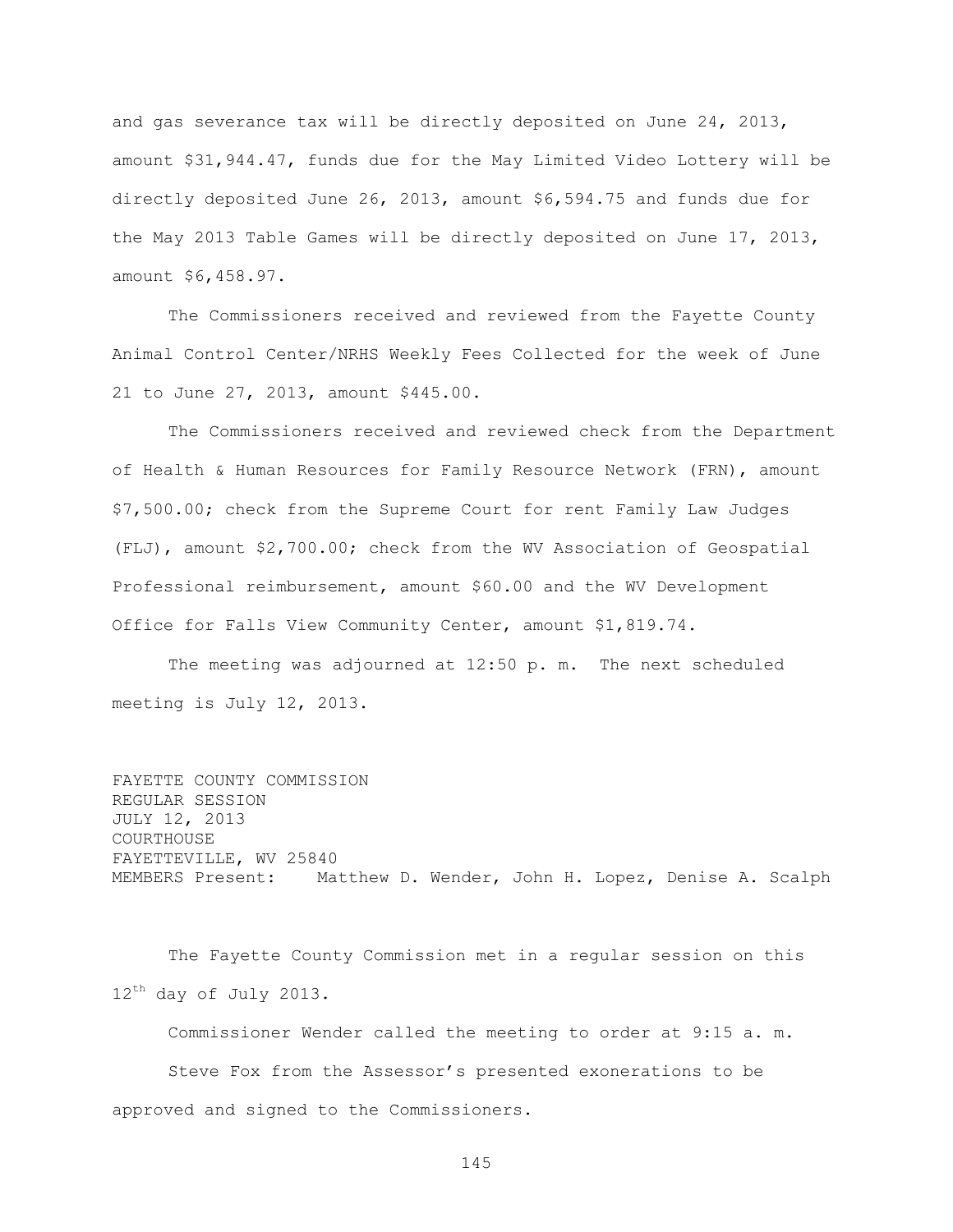Commissioner Scalp offered a motion to approve and sign real property tickets for (see attached). Commissioner Lopez seconded. Unanimous.

Commissioner Lopez offered a motion to approve vouchers and invoices, checks to be released today. Commissioner Scalph seconded. Unanimous.

Commissioner Lopez offered a motion to approve  $1^{st}$  half payrolls, checks to be released July 15, 2013. Commissioner Scalph seconded. Unanimous.

Commissioner Scalph offered a motion to approve minutes of June 14, 2013. Commissioner Lopez seconded. Unanimous.

Ms. Berry presented Petitions to Combine or Divide and Segregate Land for Daniel D. and Denise D. Mullins and Terry Lee Foster, Jr. to the Commissioners.

Commissioner Lopez offered a motion to sign Petitions to Combine or Divide and Segregate Land for Daniel D. and Denise D. Mullins and Terry Lee Foster, Jr. Commissioner Scalph seconded. Unanimous.

The Commissioners approved and signed 2<sup>nd</sup> Quarter West Virginia Sales and Use Tax Return for the Fayette County Park, amount \$638.05.

Ms. Berry presented a drawdown for the Governor"s Community Participation Grant for the Sportsman Recreation Grant in the amount of \$2,475.00 for a Storage Building to the Commissioners.

Commissioner Lopez offered a motion to approve drawdown request for the Governor"s Community Participation Grant for the Sportsman Recreation Grant in the amount of \$2,475.00 for a Storage Building. Commissioner Scalph seconded. Unanimous.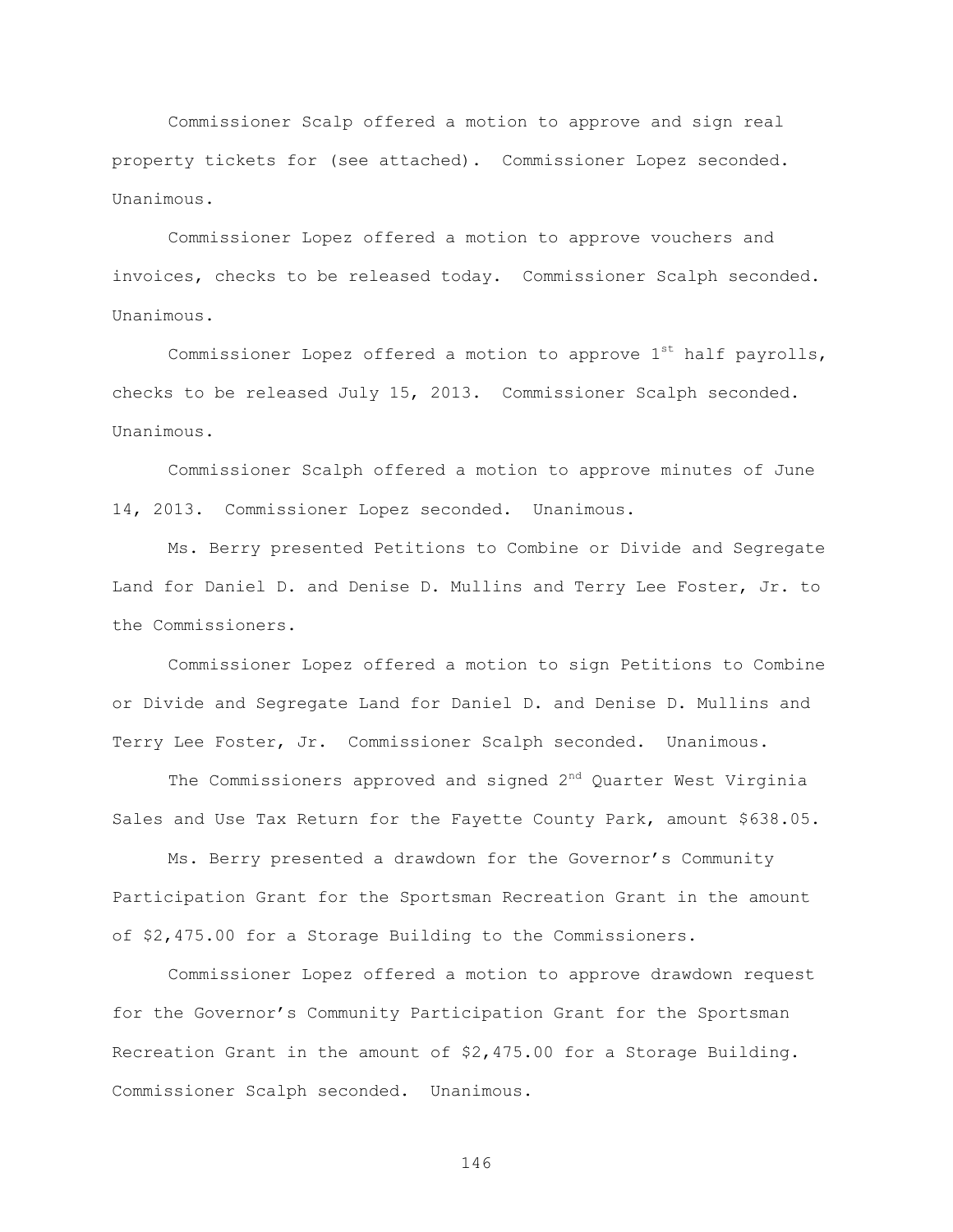Ms. Berry informed the Commissioners she received a change in scope approval of the Governor"s Community Participation Grant from CODA Mountain Music to improvements at the Fayette County Park.

Ms. Berry presented Application and Resolution to be approved and signed.

Commissioner Scalph offered a motion to approve for Commissioner Wender to sign Application and Resolution for a change in scope approval of the Governor"s Community Participation Grant from CODA Mountain Music to improvements at the Fayette County Park, amount \$5,000.00. Commissioner Lopez seconded. Unanimous.

Carl Harris, Prosecuting Attorney informed the Commissioners that at their last meeting they read the first reading of the 2013 Fayette County Building Code for the purpose of establishing rules and regulations, the State Building Code as promulgated by the West Virginia State Fire Commission pursuant to West Virginia Code §29-3- 5(b).

Mr. Harris told the Commissioners they are here today for the 2<sup>nd</sup> reading to adopt the 2013 Fayette County Building Code.

Mr. Harris informed the Commissioners that no one is here for comments.

Commissioner Scalph offered a motion to adopt the amended 2013 Fayette County Building Code. Commissioner Lopez seconded. Unanimous.

Pete Hobbs, Mayor Town of Ansted appeared before the Commission to request funding for a Storm Water Study for the areas outside of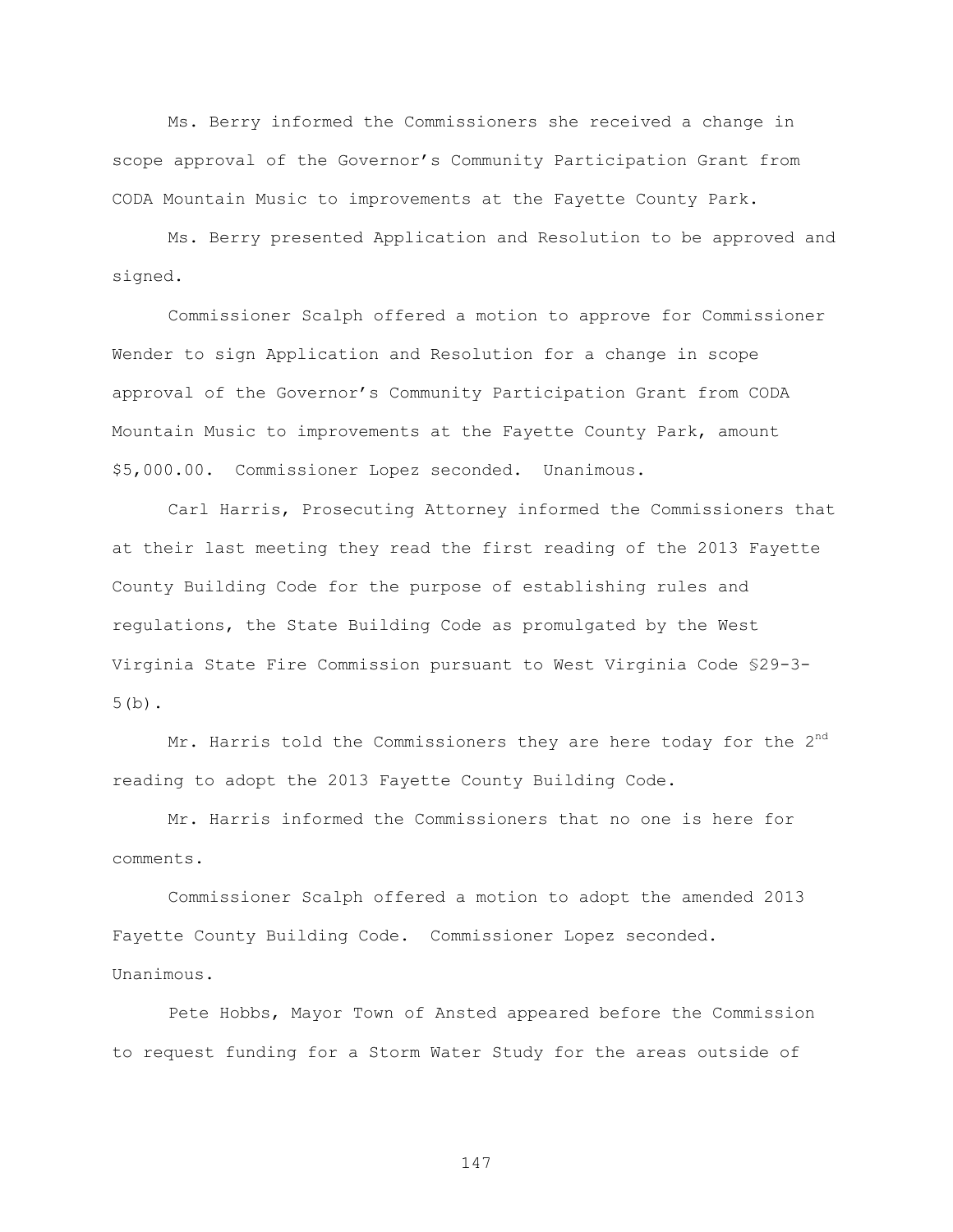the City Limits (Turkey Creek, Chestnut, Ames Heights and Russell Hill).

Mr. Hobbs informed the Commissioners there are approximately 300 potential customers in the Hopewell Dip area.

Mr. Hobbs told the Commissioners he is requesting \$10,000.00 from the Commission and asks that they join with him in the funding of the Storm Water Study.

Commissioner Wender informed the Commission would commit up to \$10,000.00 and asked Mr. Hobbs to ask the Town of Ansted to contribute what they can.

Commissioner Scalph offered a motion for Fayette County Commission to approve the funding for a Storm Water Study up to \$10,000.00 for the Town of Ansted. Commissioner Lopez seconded. Unanimous.

Mr. Hobbs introduced John Keeper, the new Chief of Police for the Town of Ansted to the Commissioners.

Ms. Berry presented a West Virginia Community Corrections Grant Contract Agreement Documents for Commissioner Wender to sign for the Community Correction Grant in the amount of \$304,538.00.

Commissioner Lopez offered a motion to approve Commissioner Wender to sign the Community Correction Grant in the amount of \$304,538.00. Commissioner Scalph seconded. Unanimous.

Samuel Jasper appeared before the Commission and presented a letter to unsubdivide the section of Wolf Creek Subdivision that lies within the boundaries of his property near Lochgelly (see an attached letter).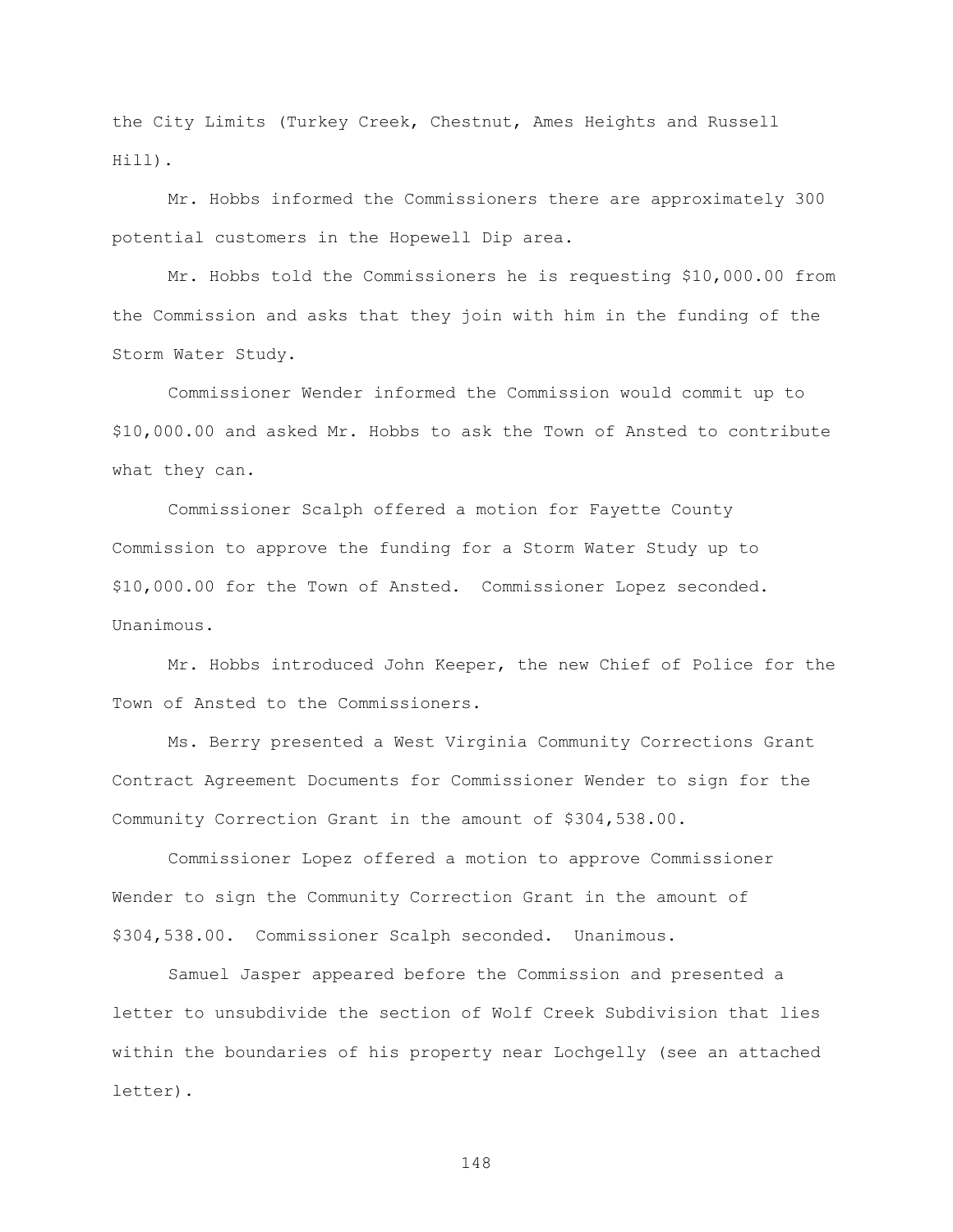Commissioner Scalph offered a motion to have the streets that lie within the boundaries that are known as Wolf Creek Subdivision be abandoned and the Assessor consolidate all the lots. This is to be changed subject receiving a letter from JoAnn Hall. Commissioner Lopez seconded. Unanimous.

The Commissioners received and reviewed a letter from Daniel Wright, Circuit Clerk requesting a supplemental budget request for summer help.

Mr. Wright told the Commissioners that Faroat I. Andasheva is working with his staff as part of her requirements for a course at Shepherd University.

Ms. Andasheva started working in his office on June 11, 2013 and will complete her internship on July 11, 2013 totaling 120 hours.

Mr. Wright is requesting that she be paid the same rate as the other summer help in other offices at the Courthouse.

Commissioner Lopez offered a motion to approve the request of Daniel Wright to hire summer help for his office from June 11 to July 11, 2013 at \$7.50 per hour. Commissioner Scalph seconded. Unanimous.

The Commissioners received and reviewed a letter from Debby Sizemore, Chairman of the Fayette County Planning and Zoning Commission informing that the three-year terms of four (4) members of the Fayette County Planning and Zoning Commission will expire on August 3, 2013.

Ms. Sizemore informed that by the recommendation of the Fayette County Planning and Zoning Commission they are requesting that the Commission consider reappointing Guy Dooley, Jennifer Salvatore,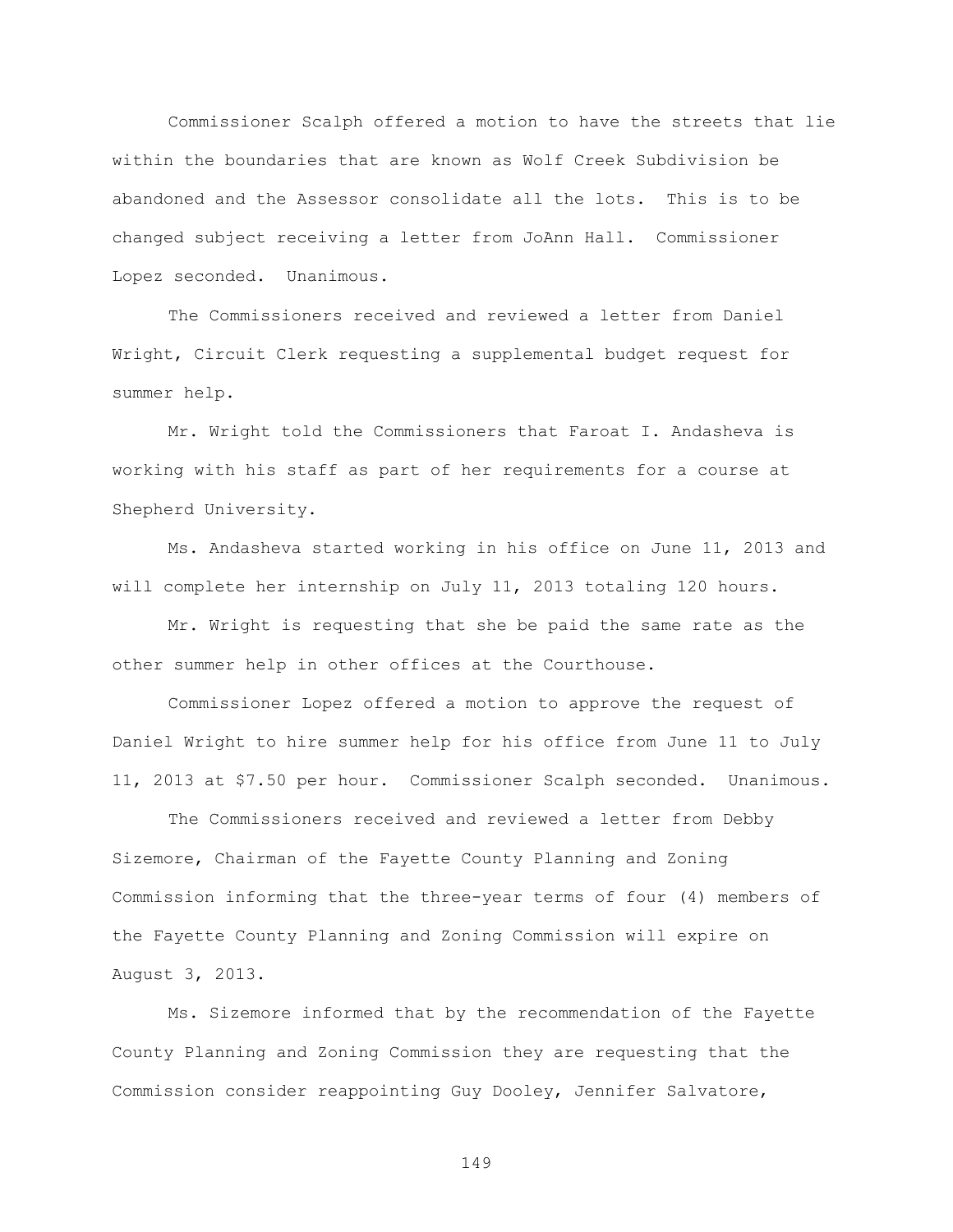Sherman Bobbitt and Debby Sizemore members of the Fayette County Planning and Zoning Commission.

Commissioner Scalph offered a motion to approve the request of the Fayette County Planning and Zoning Commission to reappoint Guy Dooley, Jennifer Salvatore, Sherman Bobbitt and Debby Sizemore members of the Fayette County Planning and Zoning Commission. Commissioner Lopez seconded. Unanimous. Orders and letters to serve were signed.

The Commissioners received and reviewed a letter from the Fayetteville Midget League Football requesting use of the Fayette County Memorial Building for their Cheerleading Competition being held September 7, 2013.

Commissioner Scalph offered a motion to approve the request of the Fayetteville Midget League Football to use the Fayette County Memorial Building for their Cheerleading Competition being held September 7, 2013. Commissioner Lopez seconded. Unanimous.

The Commission recessed the County Commission meeting at 10:10 a. m.

The Commission reconvened the County Commission meeting at 10:20 a. m.

Ms. Berry presented two (2) Fire Levy Agreements (the Town of Fayetteville and the City of Oak Hill) for the period of July 1, 2013 to June 30, 2014 for the Commission to approve and sign.

Commissioner Scalph offered a motion to approve and sign Fire Levy Agreements for the Town of Fayetteville and the City of Oak Hill for the period of July 1, 2013 to June 30, 2014. Commissioner Lopez seconded. Unanimous.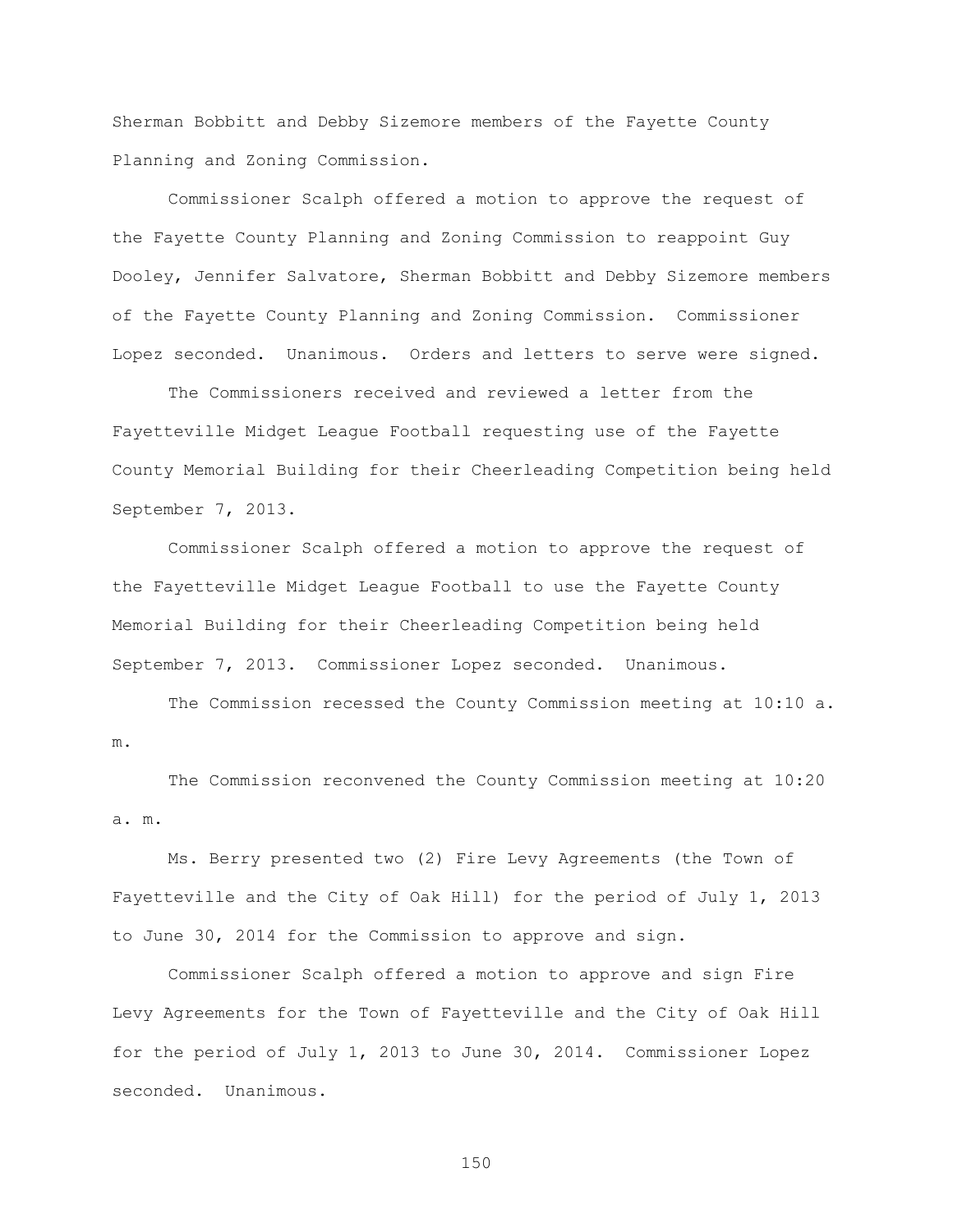Ms. Berry informed the Commissioners that two (2) of the HVAC units at the Courthouse Annex needs to be replaced.

Ms. Berry told the Commissioners she received a quote from Casto Technical Services the cost to provide this service is \$15,250.00.

Commissioner Scalph offered a motion to approve replacement of the two (2) HVAC units at the Courthouse Annex. Commissioner Lopez seconded.

Commissioner Scalph offered a motion to bid the two (2) HVAC units out for replacement for the Courthouse Annex. Commissioner Lopez seconded. Unanimous.

The Commissioners signed a letter to Janis Kitzmiller, Family Law Judge requesting reimbursement for rent in the amount of \$5,400.00 for the months of July and August.

The Commissioners signed letters of support to Southern Appalachian School for their Housing Preservation Grant and their Home Rehabilitation Program.

Ms. Berry presented a Budget Revision for Coal Severance Fund for approval and signatures to the Commissioners.

 Michael Lively with Jim Lively Insurance appeared before the Commissioners to give a brief summary of the County"s Liability Insurance Renewal for the period July 1, 2013 to June 30, 2014.

After a brief discussion, Commissioner Wender called for an Executive Session with Michael Lively.

The Commission recessed the County Commission meeting for an Executive Session at 11:00 a. m.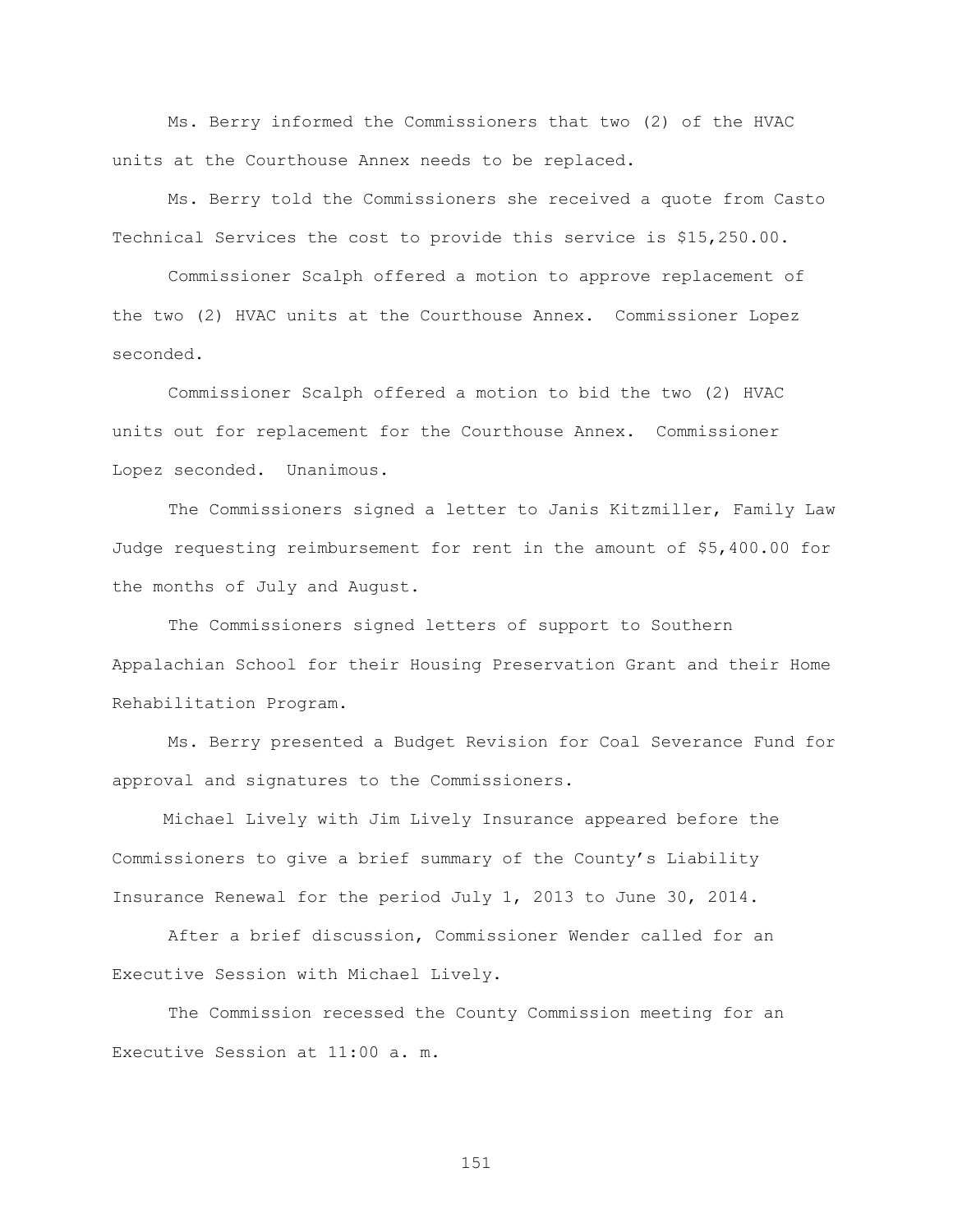The Commission reconvened the County Commission meeting ay 11:10 a. m.

Commissioner Wender informed they met with their legal council regarding a law suit. No decisions were made.

Shawn Wolford, EMA Director appeared before the Commission to discuss the Emergency Operations Center Employees.

Mr. Wolford gave the Commissioners an update, he has moved the staffing around at the Emergency Operations Center.

The Telecommunicator/Shift Supervisor resigned, he would like to move Jewel Donelson to that position, would like to move three (3) of the Telecommunicators from part time to full time status.

Commissioner Wender informed they would have to do a Budget Revision for this adjustment.

Commissioner Wender offered a motion that Fayette County Commission approves for Stephanie Sears, Staff Accountant to adjust Budget to reflect the move of three (3) probationary employees to full time with benefits and with the understanding that future probationary employees be offered benefits, and to approve a pay increase for two (2) other employees due to changes in their position. Commissioner Lopez seconded. Unanimous.

Shawn Wolford discussed with the Fayette County Commission the landslide and the maintenance at the Emergency Operations Center.

The Commission asked that Joe Crist, Fire Coordinator and Shawn Wolford, EMA Director be scheduled on the agenda for August 13, 2013 to discuss further the 911 Employees and a vehicle for the Fire Coordinator.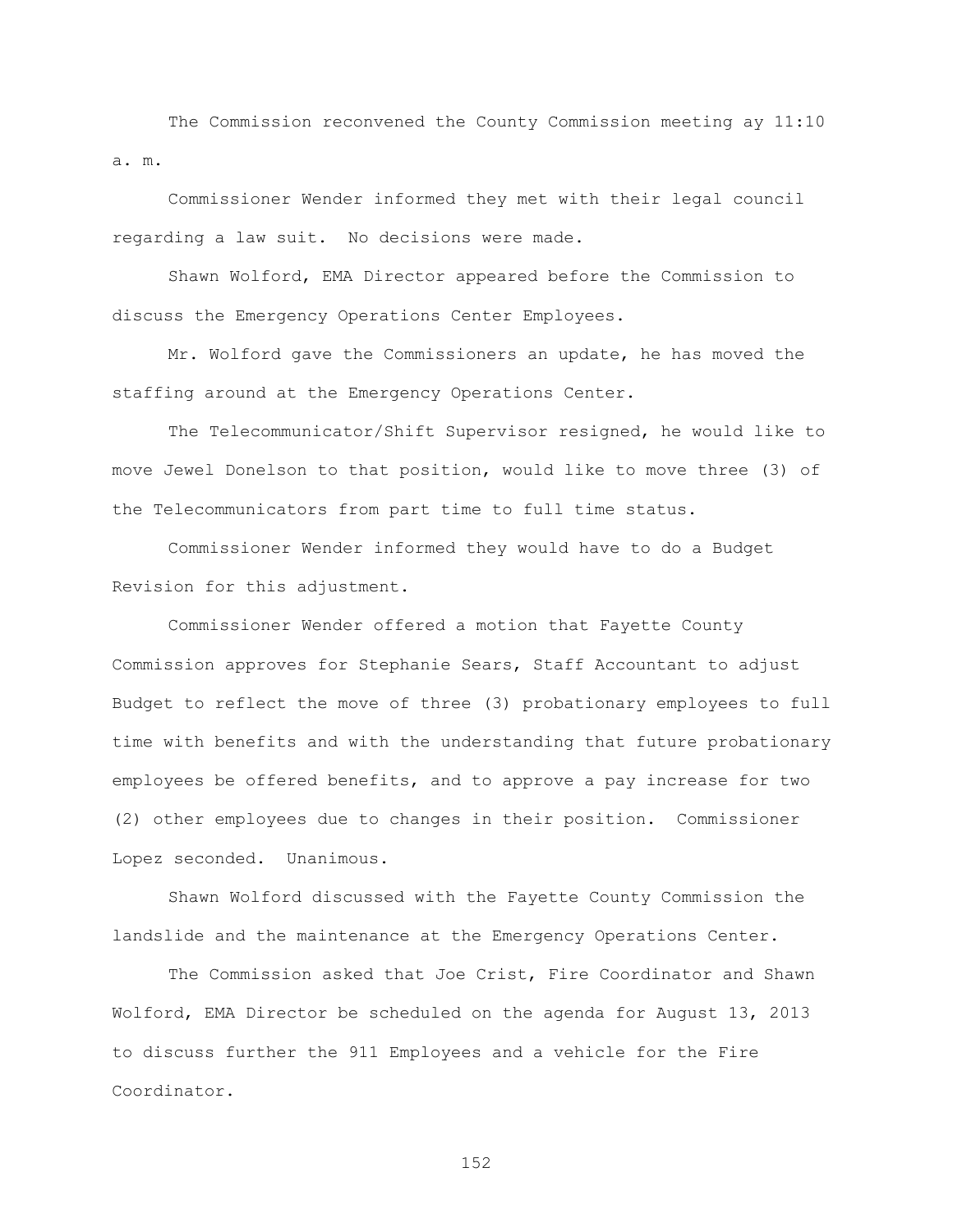Commissioner Wender offered a motion to authorize the allocation of \$150.00 to Mike Scarbrough for the work he"s done for taking care of the Boomer Ball Field. Commissioner Lopez seconded. Unanimous.

The Commissioners received and reviewed a letter from Brookfield Renewable Group regarding the Hawks Nest Project (FERC No. 2512) and Glen Ferris Project (FERC No. 14439) ILP Relicensing Studies Progress Report #1.

The Commissioners received and reviewed a copy of a newspaper clipping from the West Virginia Association of Counties informing the state Regional Jail Authority is on track to again reduce per diem costs at its facilities statewide, which could save counties thousands of dollars in jail fees.

The Commissioners received and reviewed a letter from Page-Kincaid Public Service District enclosing a copy of the minutes for June 11, 2013.

The Commissioners received and reviewed a copy of a letter from the West Virginia Department of Environmental Protection reappointing Tommy Harris to the Board of Directors of the Fayette County Solid Waste Authority, effective July 1, 2013.

The Commissioners received and reviewed Fiscal Year 2013-2014 Assessments from Region 4 Planning and Development Council, amount \$46,039.00.

The Commissioners received and reviewed Fiscal Year 2013-2014 Assessments from the Fayette-Raleigh Metropolitan Planning Organization, amount \$4,101.00.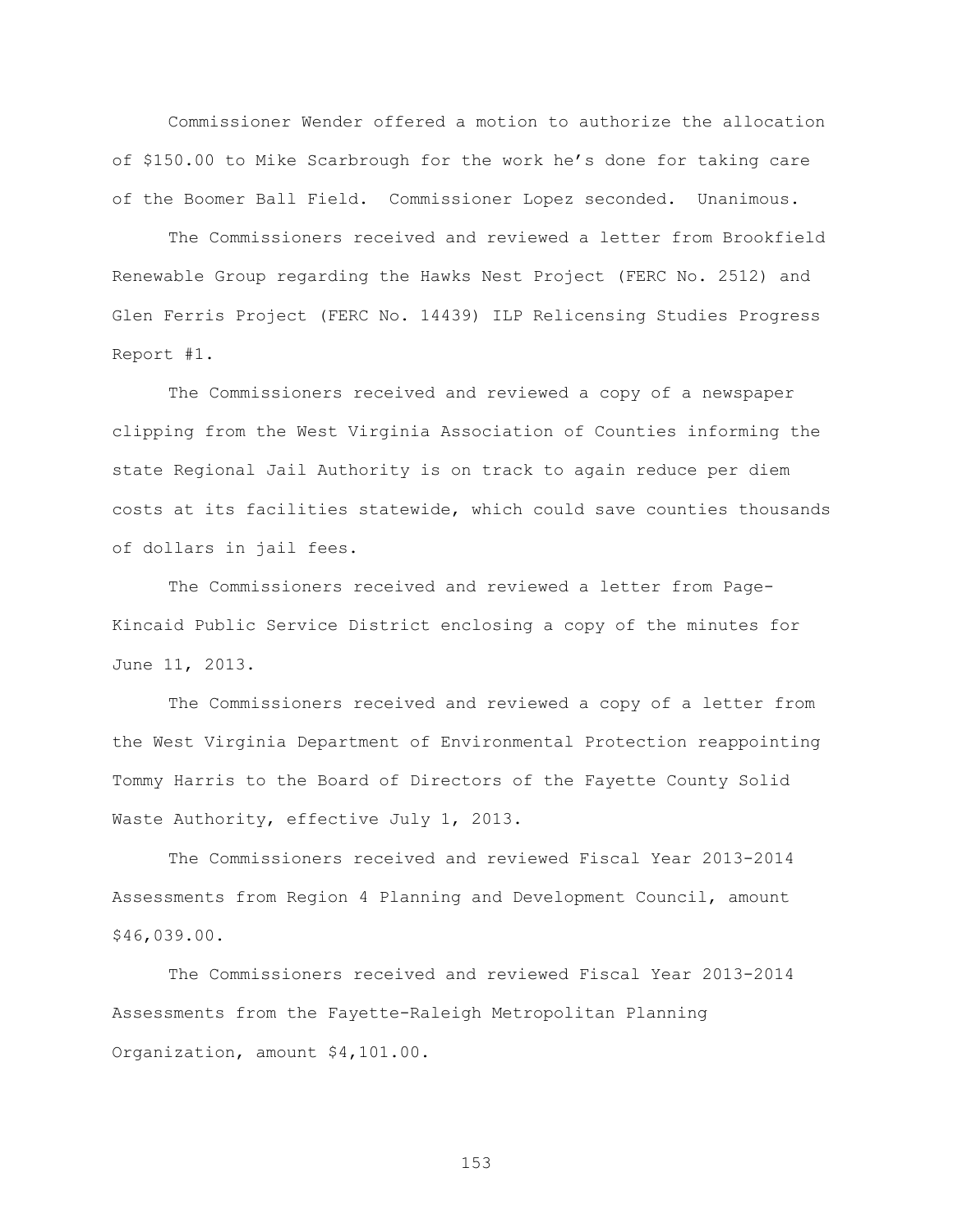The Commissioners received and reviewed a letter from Senator William R. Laird, IV notifying the Fayette County Commission that funding has been approved for capital improvements to the Lewis House through a Community Participation Grant, amount \$4,000.00.

The Commissioners received and reviewed an Account Statement from the Bank of New York Mellon for the Statement Period April 1, 2013 to June 30, 2013.

The Commissioners received and reviewed checks for 911 Fees from Shentel, amount \$1,697.50, Atlantax Systems, Inc., amount \$16.00, Procom, amount \$34.30; Jail Fees from the Town of Fayetteville, amount \$488.00; a check from Juvenile Services for Alarm Fees, amount \$75.00 and a check from the Clerk of the Circuit Court for Restitution for Case #09-F-171 Thomas Eugene Woodrum, amount \$200.00.

The meeting was adjourned at 12:00 p. m. The next scheduled meeting is July 26, 2013.

FAYETTE COUNTY COMMISSION REGULAR SESSION JULY 26, 2013 COURTHOUSE FAYETTEVILLE, WV 25840 MEMBERS PRESENT: Matthew D. Wender, John H. Lopez

The Fayette County Commission met in a regular session on this 26th day of July 2013.

Commissioner Wender called the meeting to order at 9:16 a. m. Cindy Hysell from the Assessor"s Office presented exonerations to be approved and signed to the Commissioners.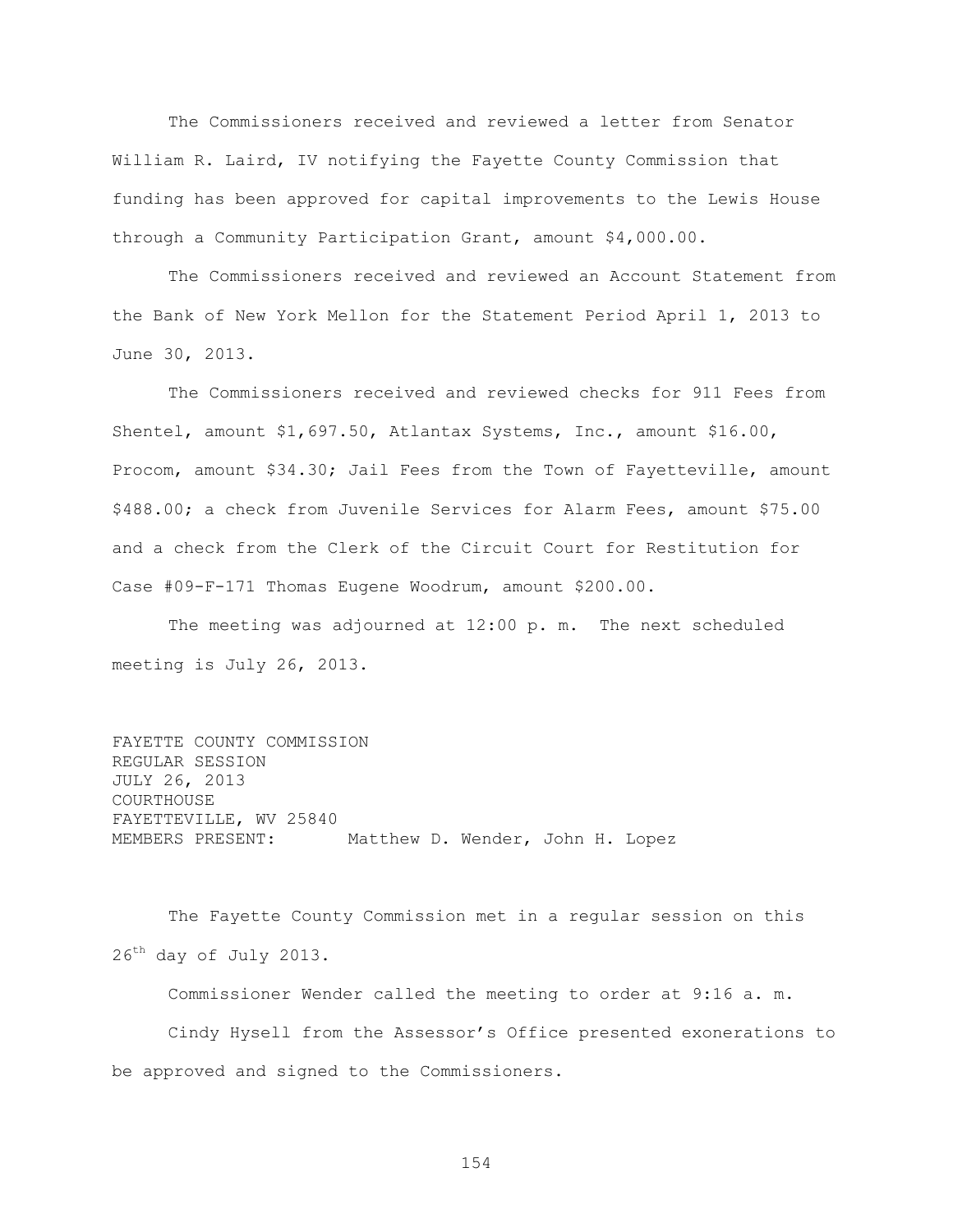Commissioner Lopez offered a motion to approve and sign real property tax tickets for (See Attached). Commissioner Wender seconded. Unanimous.

Commissioner Lopez offered a motion to approve and sign personal property tax tickets for (See Attached). Commissioner Wender seconded. Unanimous.

Commissioner Lopez offered a motion to approve and sign Application for Correction of Assessment for John H. and Susan M. Woods. Commissioner Wender seconded. Unanimous.

Commissioner Lopez offered a motion to approve vouchers and invoices, checks to be released today and approved  $2^{nd}$  half payrolls, checks to be released July 30, 2013. Commissioner Wender seconded. Unanimous.

Albert Levy and Margie Stanley appeared before the Commission to request assistance in getting a State Marker and a sign put up where the actual 1934 train explosion took place at McDunn in Montgomery/Armstrong area of West Virginia.

A discussion was held the Commission informed they would discuss this with Danny Wright, Chairman of the Fayette County Historic Landmark Commission to see if he has any suggestions.

Mike Lively with Jim Lively Insurance appeared before the Commission to give a breakdown of the County"s Liability Insurance for the period July 1, 2013 to June 30, 2014.

Commissioner Wender asked Mr. Lively if Shawn Wolford, Director EMA had gotten in touch with him regarding the tower at the old 911 Center. Mr. Lively replied no.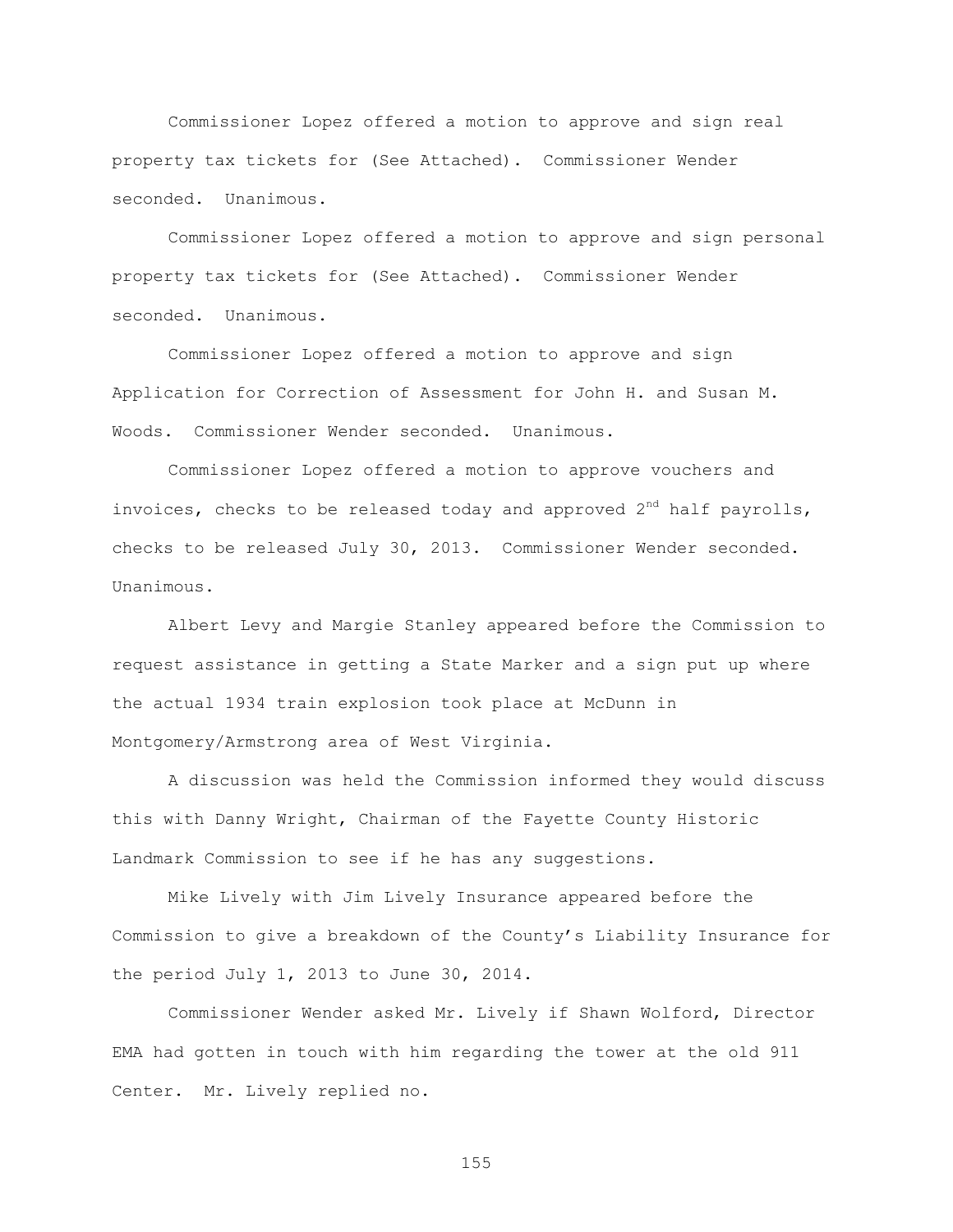Commissioner Wender asked Ms. Berry to check with Mr. Wolford to see when the tower at the old 911 Center will come down.

Ms. Berry presented Petitions to Combine or Divide and Segregate Land to the Commissioners.

Commissioner Lopez offered a motion to approve and sign Petitions to Combine or Divide and Segregate Land for Linda Aguilar, Helen Delores Petitt, David N. Mercier and Daniel R. and Deborah Shuck. Commissioner Wender seconded. Unanimous.

Ms. Berry told the Commissioners that the Auditor"s Office has approved the Commission for the Tax Year 2013 for Sheriff Steve Kessler in the amount of \$12,487.96.

Commissioner Lopez offered a motion to approve Sheriff Steve Kessler"s Commission for the Tax Year 2013, amount \$12,487.96. Commissioner Wender seconded. Unanimous.

Ms. Berry presented a drawdown for the West Virginia Courthouse Facilities Improvement Authority Grant in the amount of \$16,142.03 for Phase 2 of the electrical upgrade for the Fayette County Courthouse to the Commissioners.

Commissioner Lopez offered a motion to approve and sign drawdown request to the West Virginia Courthouse Facilities Improvement Authority Grant in the amount of \$16,142.03 for Phase 2 of the electrical upgrade for the Fayette County Courthouse. Commissioner Wender seconded. Unanimous.

Ms. Berry presented a U. S. Environmental Protection Agency MBE/WBE Utilization Under Federal Grants and Cooperative Agreement (Brownsfield Grant)Report for Commissioner Wender to sign.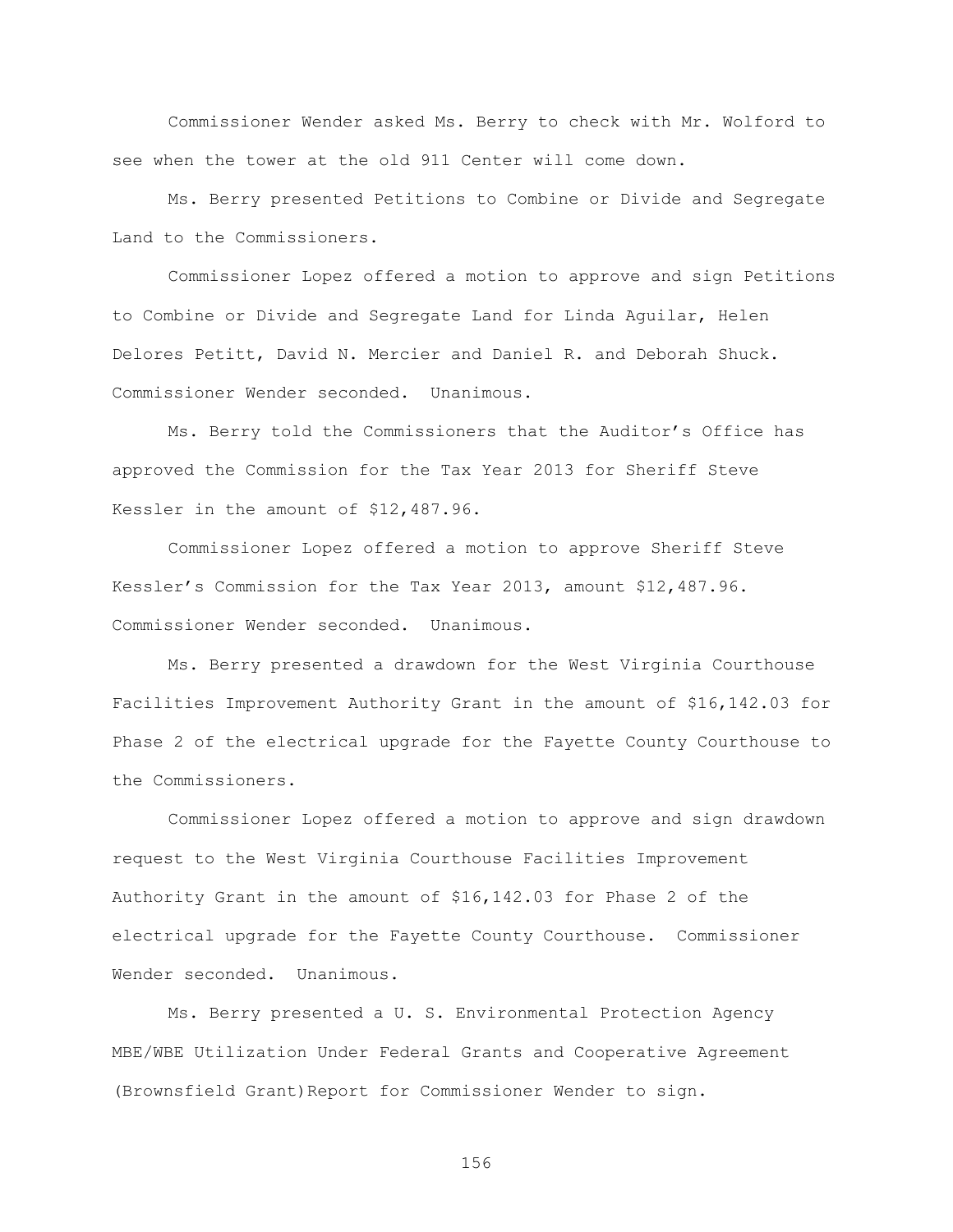Commissioner Lopez offered a motion to authorize Commissioner Wender to sign the U. S. Environmental Protection Agency MBE/WBE Utilization Under Federal Grants and Cooperative Agreement (Brownsfield Grant)Report. Commissioner Wender seconded. Unanimous.

Ms. Berry presented two (2) drawdown request for the Kanawha Falls Public Service District for invoices relating to the construction and other services for the Kanawha Falls/Boonesborough Water Line Extension Project, Requisition No. Three (3)in the amount of \$47,182.26 and Requisition No. Four (4) in the amount of \$13,500.00 to the Commissioners.

Commissioner Lopez offered a motion to approve and sign drawndown request for invoices relating to the construction and other services for the Kanawha Falls/Boonesborough Water Line Extension Project, Requisition No. Three  $(3)$  in the amount of  $$47,182.26$  and Requisition No. Four (4) in the amount of \$13,500.00 for the Kanawha Falls Public Service District. Commissioner Wender seconded. Unanimous.

Ms. Berry presented paperwork for Commissioner Wender"s signature concerning the Kanawha Falls/Boonesborough Water Line Extension threeday rule Compliance Policy determination of cost allowability, allocability, and reasonableness.

Commissioner Lopez offered a motion to authorize Commissioner Wender to sign the paperwork concerning the Kanawha Falls/Boonesborough Water Line Extension three-day rule Compliance Policy determination of cost allowability, allocability, and reasonableness for the Kanawha Falls Public Service District. Commissioner Wender seconded. Unanimous.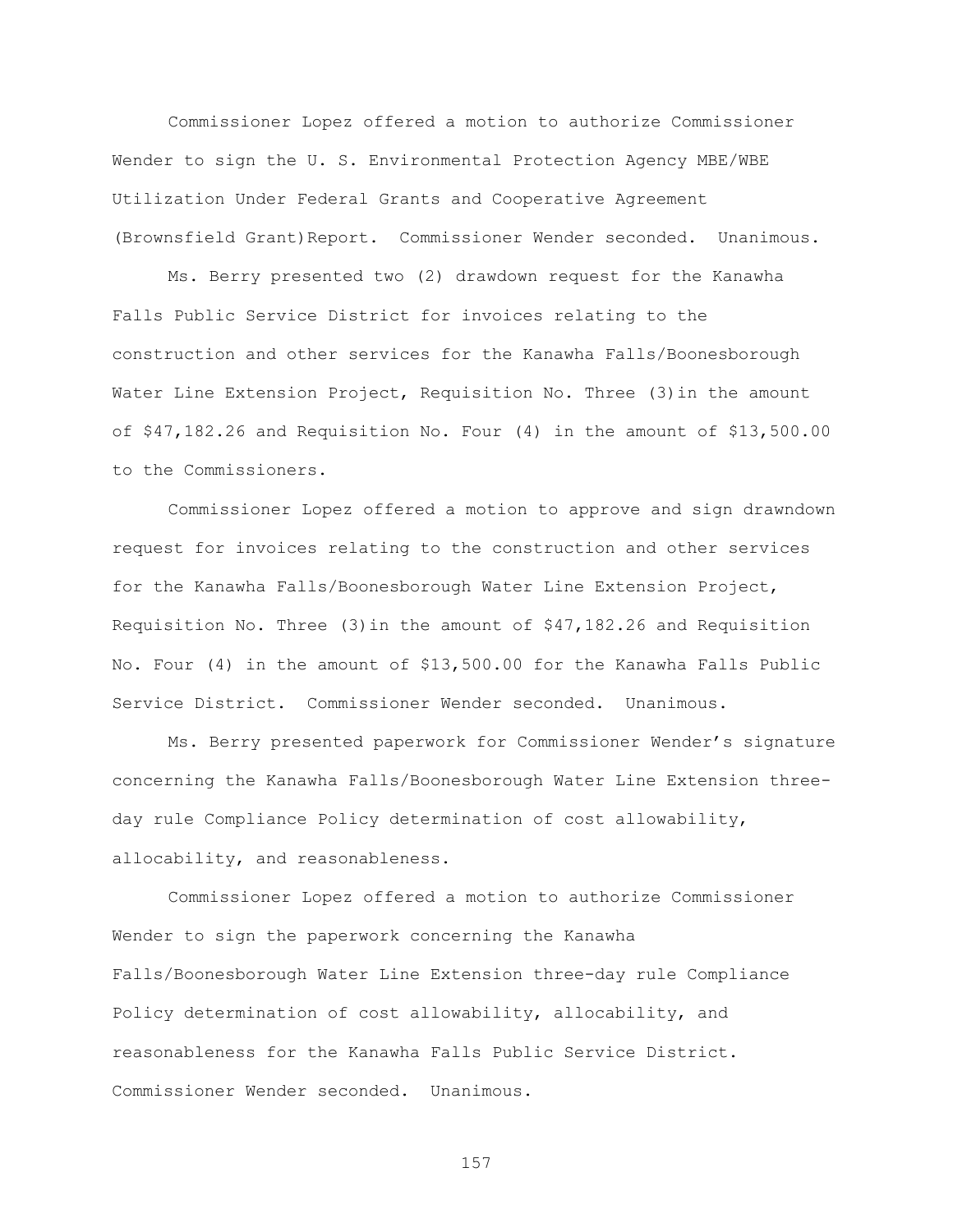Ms. Berry presented a Contract and Resolution to be signed for a Community Participation Grant for the Friends of the Lewis House in the amount of \$4,000.00 to help with installing a heating and cooling system to the Commissioners.

Commissioner Lopez offered a motion to approve and sign the Community Participation Grant for the Friends of the Lewis House in the amount of \$4,000.00 to help with installing a heating and cooling system. Commissioner Wender seconded. Unanimous.

Judy Lively and Keith Butcher from the Fayette County Board of Education appeared before the Commission to request a change in scope for the Juvenile Justice and Delinquency Prevention Title V Grant.

Mr. Butcher told the Commissioners the change would be in the activities, salaries and a new Director.

After a brief discussion, Commissioner Wender offered a motion to approve request to change the scope for the Juvenile Justice and Delinquency Prevention Title V Grant. The money will provide for salaries, technical improvements and a new Director for Judy Lively. Commissioner Lopez seconded. Unanimous.

The Commissioners recessed the County Commission meeting at 10:30 a. m.

The Commission reconvened the County Commission meeting at 10:45 a. m.

Adams Stephens appeared before the Commission to present a proposal in which an Engineer obtained through a grant with Plateau Action Network.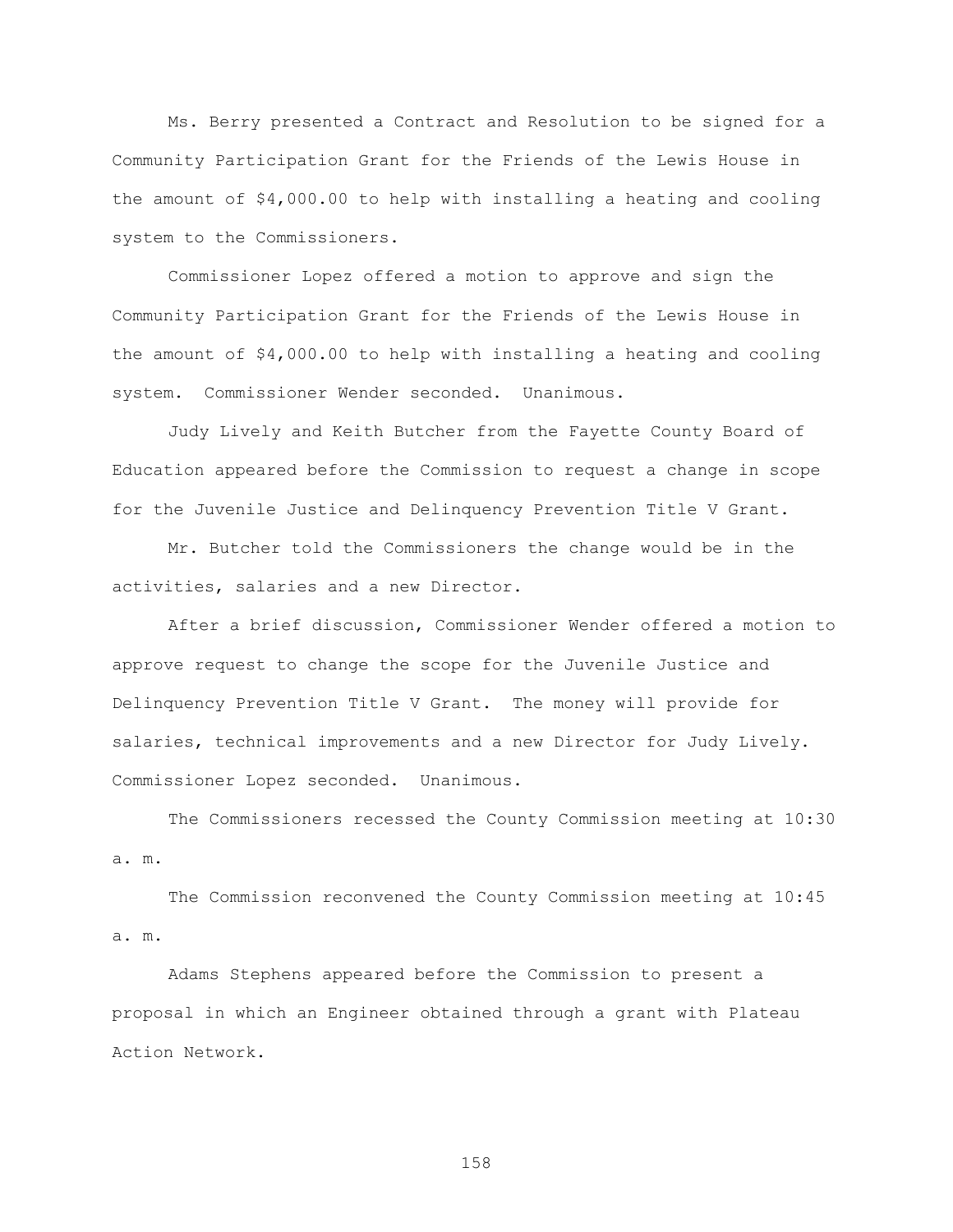Mr. Stephens told the Commissioners that Plateau Action Network is proposing to fill two to three feet of the right of way at the Fayette County"s Prosecuting Attorney"s Office to bring the adjoining parking lot to street level.

The Fayette County Commission took no action, but requested that Levi Rose with Plateau Action Network authorize the change and request that he gets in writing from the Engineer details of the proposal and forward to the Fayette County Commission prior to any approval.

Gary Redden with the Natural Resource Conservation Services appeared before the Commission to discuss the Dunloup Creek Commercial Appraisal Report.

Mr. Redden told the Commissioners that all but one (1) of the seven (7) property owners had been surveyed.

Mr. Redden told the Commissioners that one piece of property they cannot contact the landowner.

Mr. Redden told the Commissioners they are going to send a letter to him next week.

Commissioner Wender offered a motion that Fayette County Commission is aware and has approved a purchase of \$14,999.00, Ray Toler appraisals of seven (7) Commercial Properties. If it turns out that one of the seven (7) cannot be appraised because we cannot find the owner the Fayette County Commission reserve the right to substitute the commercial property, if however it turns out that there are eight (8) commercial properties, Commissioner Wender offered a motion that Fayette County Commission authorizes an additional \$2,142.00 to pay for the eight (8) additional commercial properties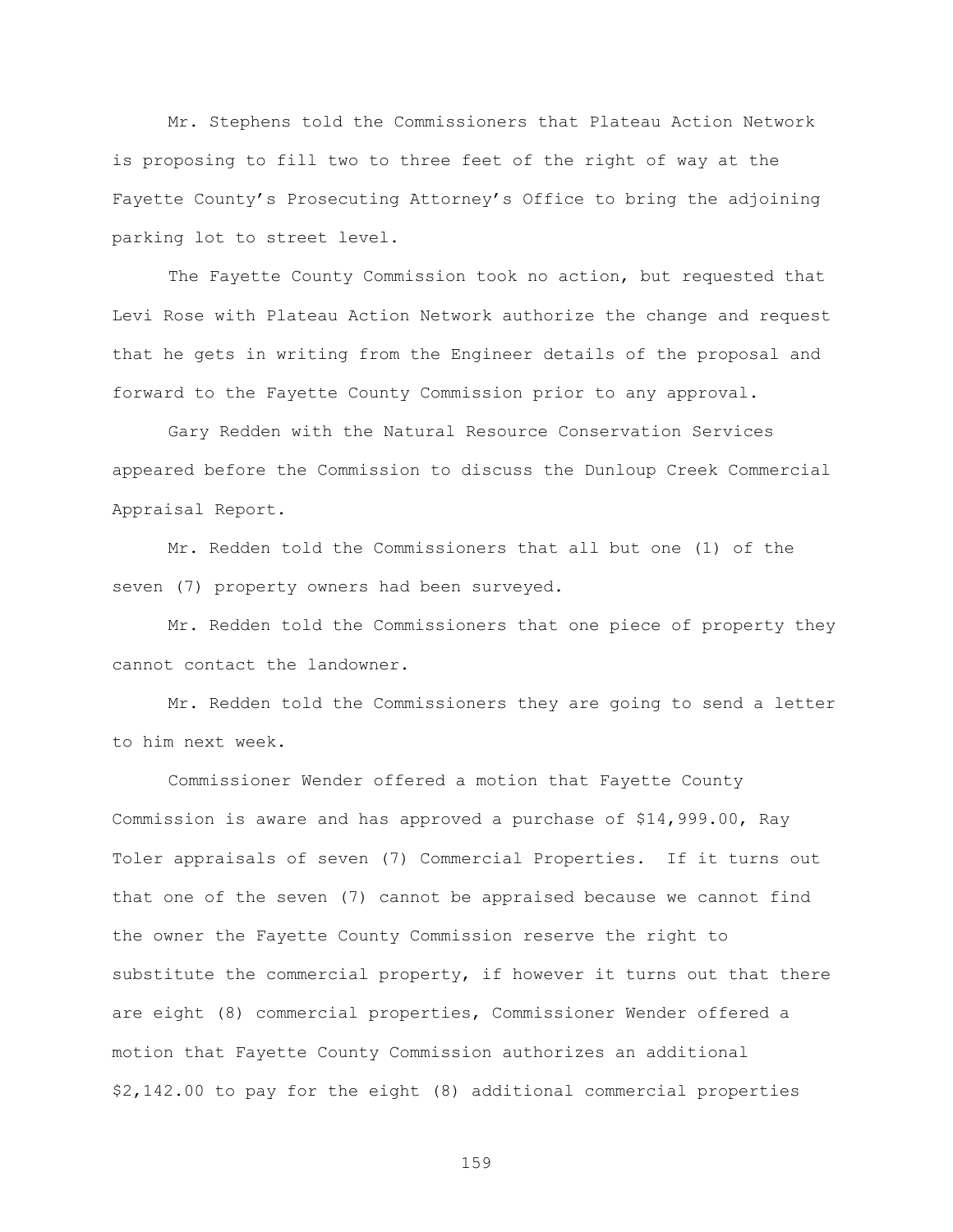provided the Fayette County Prosecuting Attorney Office believes we have the authority. Commission Lopez seconded. Unanimous.

Mr. Redden told the Commissioners that Dale Tomlin, County Surveyor is late with surveys, some up to four (4) weeks.

Commissioner Wender asked that bids be sent out for an additional surveyor.

Commissioner Wender offered a motion that Fayette County Commission authorizes Gary Redden with the Natural Resource Conservation Services to contact an additional surveyor to proceed with the next group of ten (10) surveys at the same survey price as currently being paid Dale Tomlin subject and approval of the approval of the Fayette County Prosecuting Attorney. Commissioner Lopez seconded. Unanimous.

Commissioner Wender signed Monitoring Reports as Landowners for the Dunloup Creek Project.

The Commissioners held a discussion regarding the need for Air Conditioners at the Community Corrections Center.

After the discussion, Commissioner Lopez offered a motion that Fayette County Commission purchases seven (7) air conditioners for the Daily Report Center in the amount of \$2,121.05. Commissioner Wender seconded. Unanimous.

Ms. Berry presented a Notice of Lis Pendens (pending lawsuit) for Leland Cooper for Commissioner Wender to sign to the Commissioners. The property is located in Paint Creek.

Ms. Berry presented for approval a letter sent to Delegate Margaret A. Staggers, Chairman of the House Transportation Committee,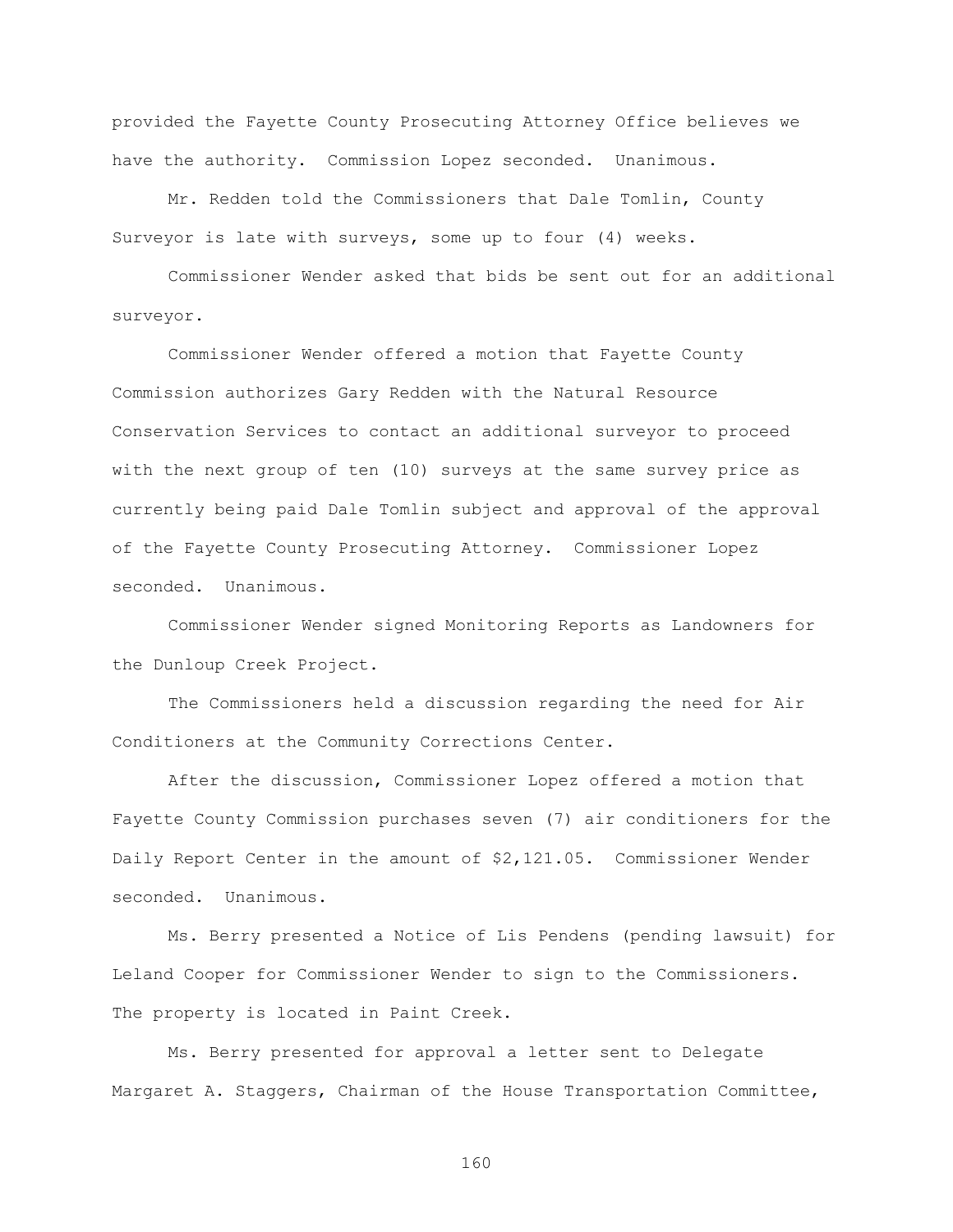Senator Robert D. Beach, Chairman of the Senate Committee on Transportation and Infrastructure, and the Select Committee on Infrastructure supporting a proposal (SCR 53)whereby some portions of revenue generated by the West Virginia Parkways would be allocated to Fayette, Kanawha, Mercer and Raleigh Counties to the Commissioners.

Commissioner Lopez offered a motion to approve the letter sent to Delegate Margaret A. Staggers, Chairman of the House Transportation Committee, Senator Robert D. Beach, Chairman of the Senate Committee on Transportation and Infrastructure, and the Select Committee on Infrastructure supporting the attempts to acquire some portions of revenue generated by the West Virginia Parkways would be allocated to Fayette, Kanawha, Mercer and Raleigh Counties. Commissioner Wender seconded. Unanimous.

The Commissioners received and reviewed a letter from Randy Redden, employee at the Fayette County Park Garage requesting a pay increase of \$2.34 per hour.

Ms. Berry informed the Commissioners that Peggy Bennett had requested this increase in the Fayette County Park Garage Budget, but you did not approve.

The Commissioners asked that this remain the same, no increase.

The Commissioners received and reviewed a letter from Deputy Steven K. Neal requesting use of the Fayette County Memorial Building to host the upcoming boxing and kickboxing event in Fayetteville called the Rumble on the River being held October 12, 2013.

The Commissioners signed letter approving the request to use the Fayette County Memorial Building to host the upcoming boxing and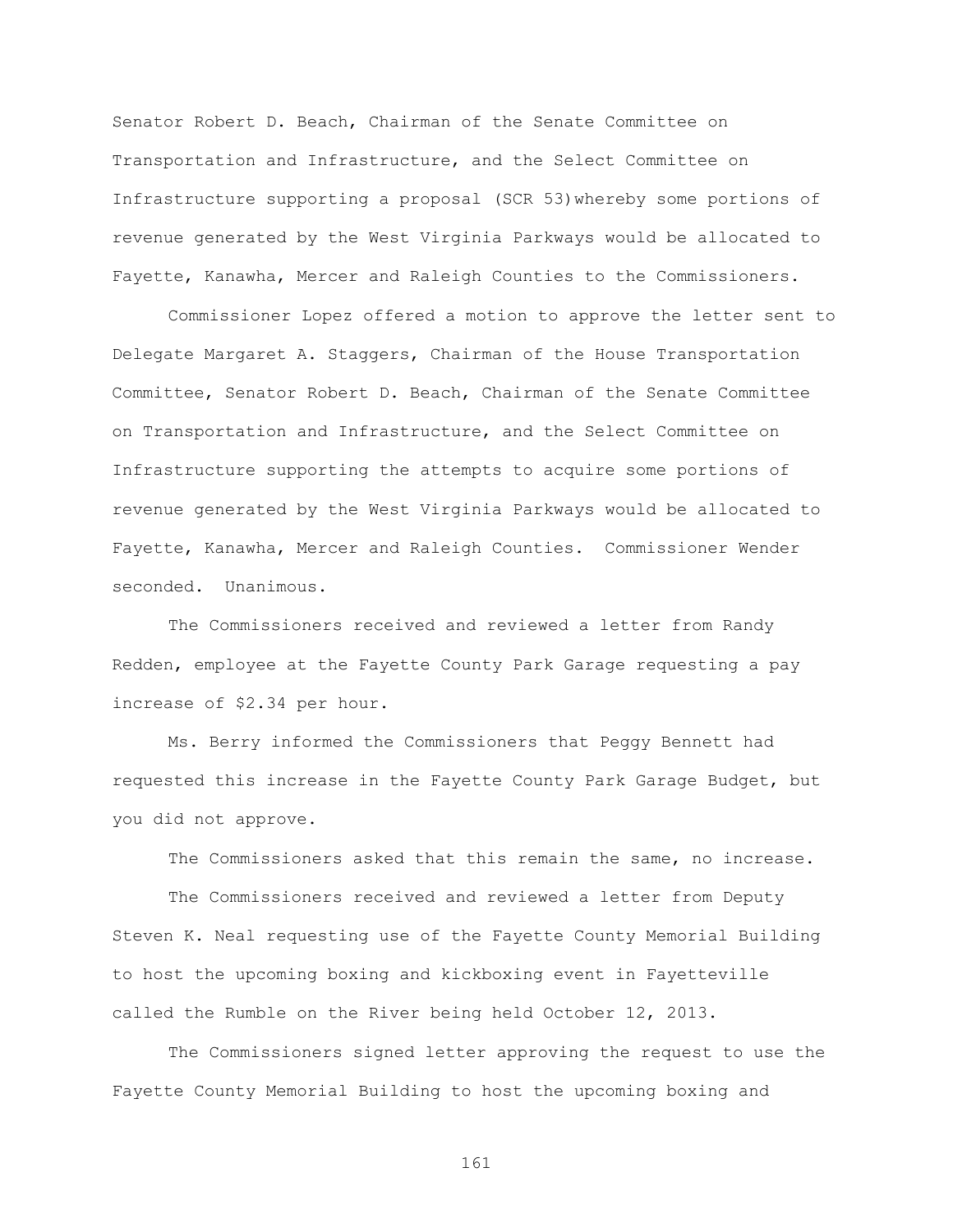kickboxing event in Fayetteville called the Rumble on the River being held October 12, 2013.

Ms. Berry presented a Budget Revision for the Fayette County General County Fund to the Commissioners. Ms. Berry told the Commissioners the fund balance has to be revised by July 30, 2013.

Commissioner Wender offered a motion to approve and sign Budget Revision for the Fayette County General Fund, amount \$1,047,363.00. Commissioner Lopez seconded. Unanimous.

The Commissioners received and reviewed a letter from the United States Department of the Interior, National Park Service regarding the proposed cell tower located near Canyon Rim Visitor Center.

The Commissioners received and reviewed a letter from the Division of Public Transit inviting the Commission to an informational meeting regarding the Federal Transit Administration"s 5307 urban transit program on August 16 at 10:00 a.m. at Tamarack, in the Alan L. Susman Conference Room.

The Commissioners received and reviewed a thank-you note from the CODA Mountain Academy of Music thanking the Commission for their donation.

The Commissioners received and reviewed a letter from the Town of Ansted inviting the Commission to attend an informational meeting at the Ansted Baptist Church on August 1, 2013 at 6:30 p.m. where they will begin to provide to the citizens of Ansted and others within their area of influence, the tools that will allow them to move toward home based employment regarding the viability of Internet based economic development for northern Fayette County.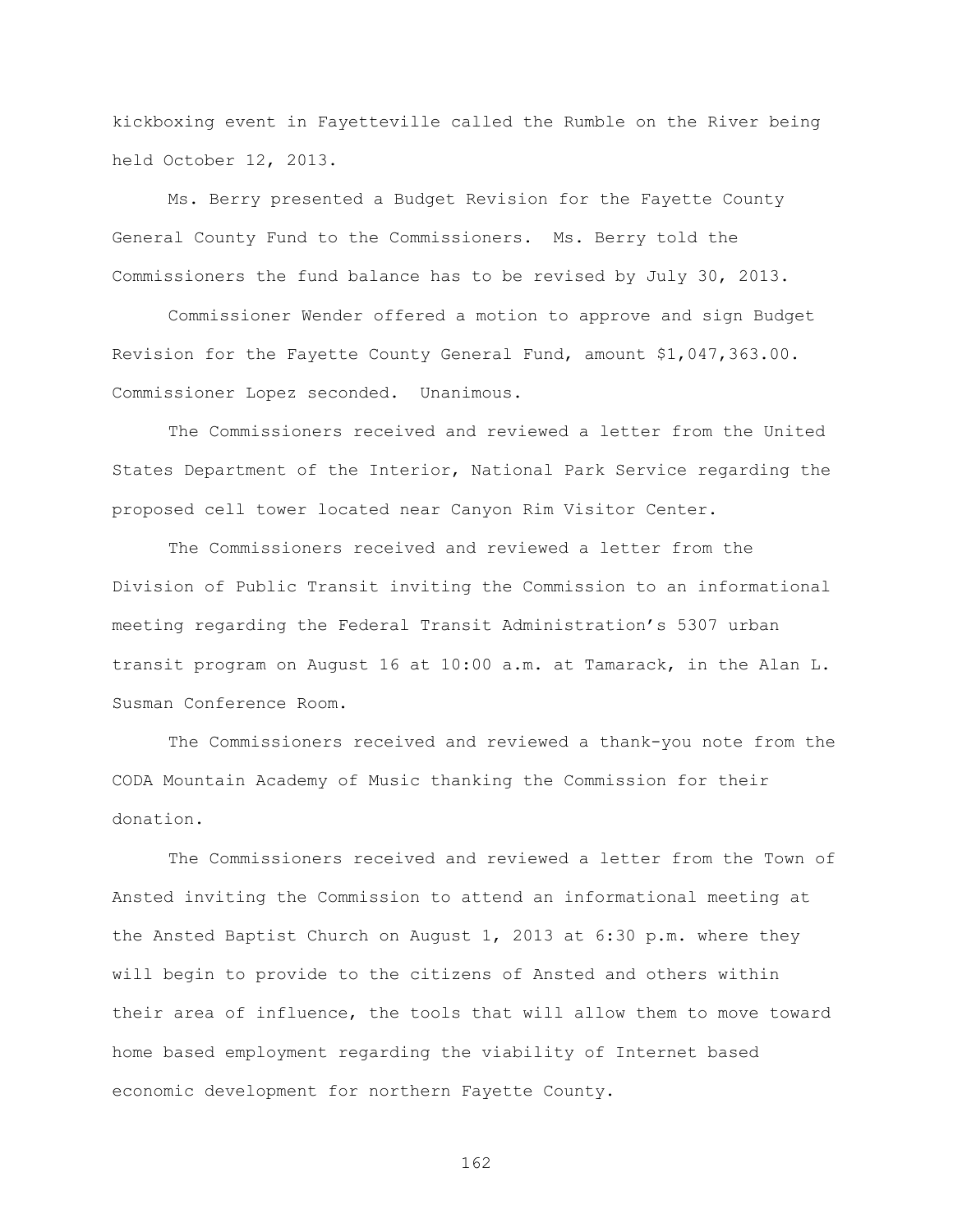The Commissioners received and reviewed a letter from Beverly Hundley, Magistrate Clerk and Cindy Renick and Erin Akers-Sedlock, Assistants regarding the progress that is being made to clean up the clerk"s office after the water leak.

The Commissioners received and reviewed a letter from the Division of Highways informing the Statewide Transportation Improvement Program (STIP)is a financially constrained document required to show planned Federal Highway Administration (FHWA) and Federal Transit Administration (FTA) expenditures for federal fiscal years 2013-2018. They are requesting the Commission assistance in making available (to anyone who wishes to review them) the list of the proposed amendment to the approved 2013-2018 STIP.

The Commissioners received and reviewed a letter from BrickStreet Insurance informing that the claim for workers' compensation benefits for Donald I. Ballard is approved.

The Commissioners received and reviewed a letter from the Women"s Resource Center thanking the Commission for their continued support of the Women"s Resource Center.

The Commissioners received and reviewed a Pledge Statement from SunTrust Bank listing the securities pledged as of June 28, 2013.

The Commissioners received and reviewed a Cash Statement and Asset List from the Bank of New York Mellon as of June 30, 2013.

The Commissioners received and reviewed several letters from the Office of the State Treasurer informing that funds due for the Regional Jail Operations Partial Reimbursement Fund Tax will be directly deposited on July 25, 2013, amount \$84,926.85, informing that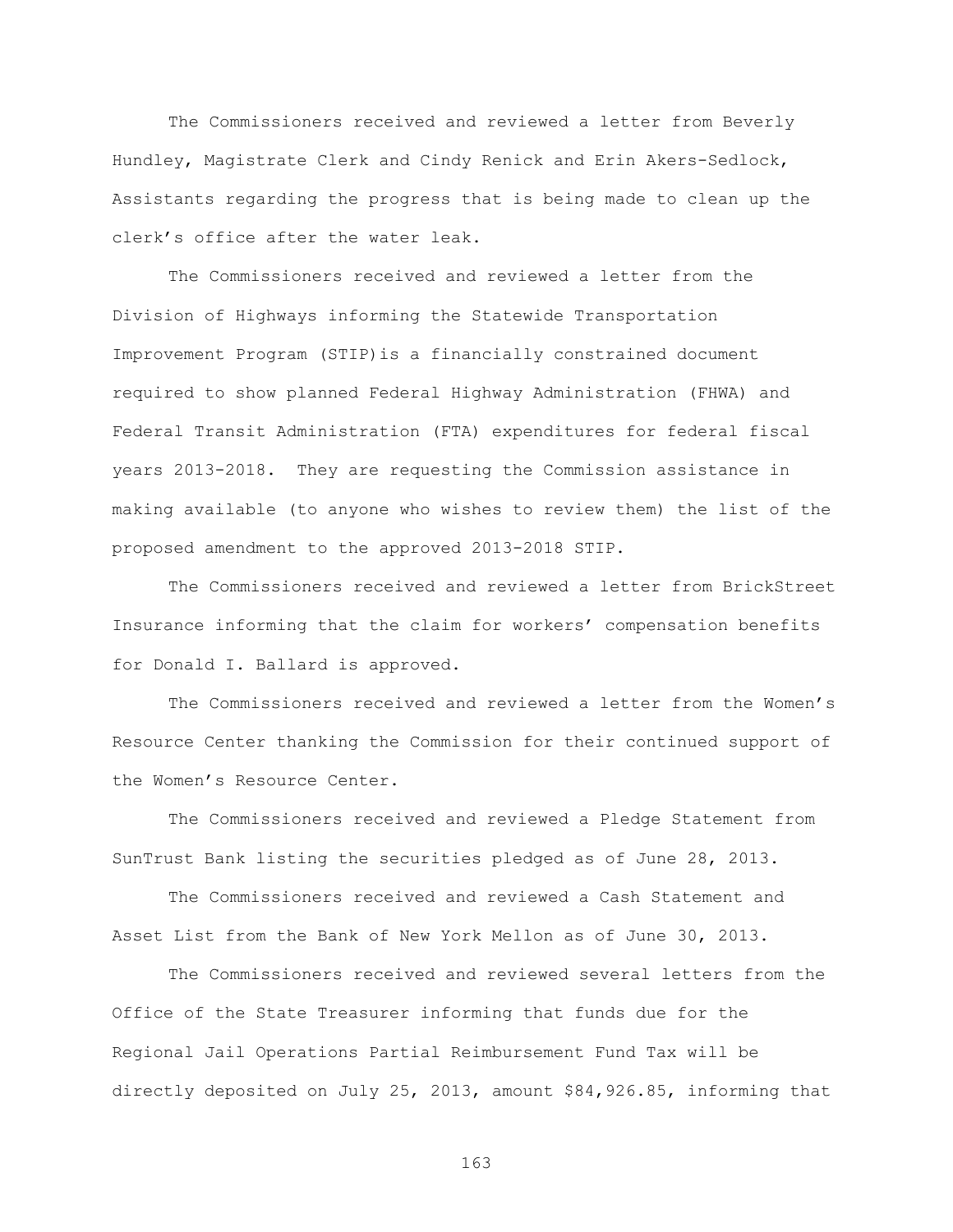funds for the June 2013 Table Games will be directly deposited on July 16, 2013, amount \$6,080.68, informing that funds due for Wine, Liquor and Private Club Taxes will be directly deposited on July 17, 2013, amount \$499.94

The Commissioners received and reviewed from the WV Association of Counties a copy of an article of interest regarding "Pandemic of addiction" fills jails, Drug convictions behind big rise in Putnam County"s incarceration costs.

The Commissioners received and reviewed a fax from the County Commissioners" Association of West Virginia regarding the updated State Building Code and Certification of Building Code Officials and Inspectors.

The Commissioners received and reviewed checks for 911 Fees from Granite Telecommunications LLC, amount \$577.50, IDT Corporation, amount \$10.50, 8x8, Inc., amount \$101.50, Level 3 Communications LLC, amount \$66.50, MCIMetro Access Transmission SVCS LLC, amount \$21.00, AT&T Corp., amount \$290.50 and Lingo Inc., amount \$7.00; check for Franchise Fee from Suddenlink Communications, amount \$51,749.31; check for 911 Fund from Lumos Network, amount \$715.74; check from the Supreme Court for Family Law Judge (FLJ) rent, amount \$2,700.00 and a check from the Unclaimed Property for the Fayette County Park, amount \$996.48.

The meeting was adjourned at 12:25 p.m. The next scheduled meeting is August 13, 2013.

FAYETTE COUNTY COMMISSION REGULAR SESSION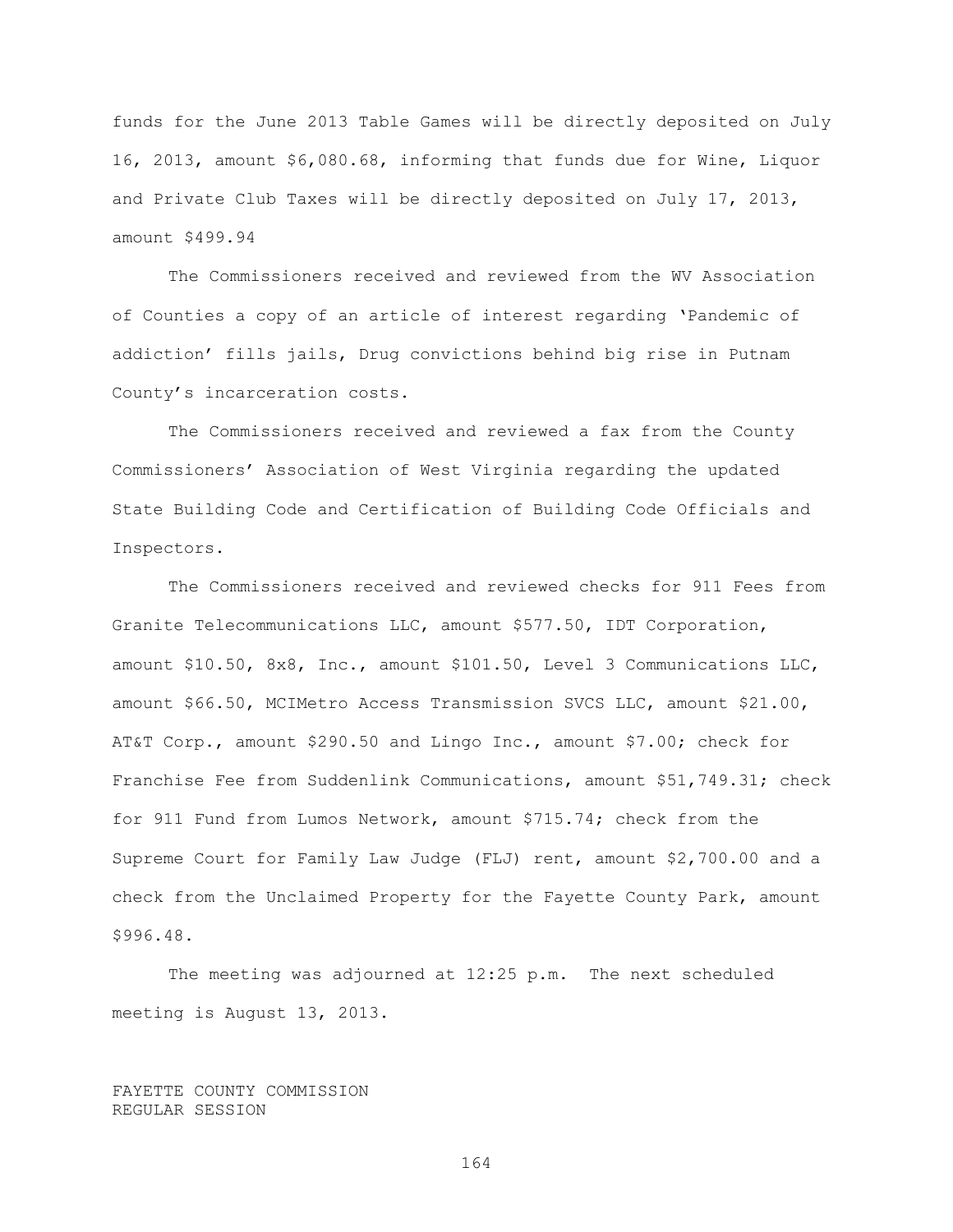AUGUST 13, 2013 **COURTHOUSE** FAYETTEVILLE, WV 25840 MEMBERS Present: Matthew D. Wender, John H. Lopez, Denise A. Scalph

The Fayette County Commission met in a regular session on this 13<sup>th</sup> day of August 2013.

Commissioner Wender called the meeting to order at 9:05 a. m. Eddie Young, Assessor presented exonerations to be approved and signed to the Commissioners.

Commissioner Lopez offered a motion to approve and sign personal property tickets for (see attached). Commissioner Scalph seconded. Unanimous.

Commissioner Scalph offered a motion to approve and sign real property tickets for (see attached). Commissioner Lopez seconded. Unanimous.

Commissioner Lopez offered a motion to approve and sign a refund presented by Eddie Young, Assessor for Helen Ford, amount \$69.46. Commissioner Scalph seconded. Unanimous.

Commissioner Lopez offered a motion to approve vouchers and invoices, checks to be released today and approved  $1^{st}$  half payrolls, checks to be released August 15, 2013. Commissioner Scalph seconded. Unanimous.

Commissioner Scalph offered a motion to approve minutes of May  $31^{st}$  and July  $12^{th}$ , 2013. Commissioner Lopez seconded. Unanimous.

Carl Harris, Prosecuting Attorney presented a motion to appoint the Sheriff of Fayette County to Administer the Estate of Philip Todd Ridenour to the Commissioners.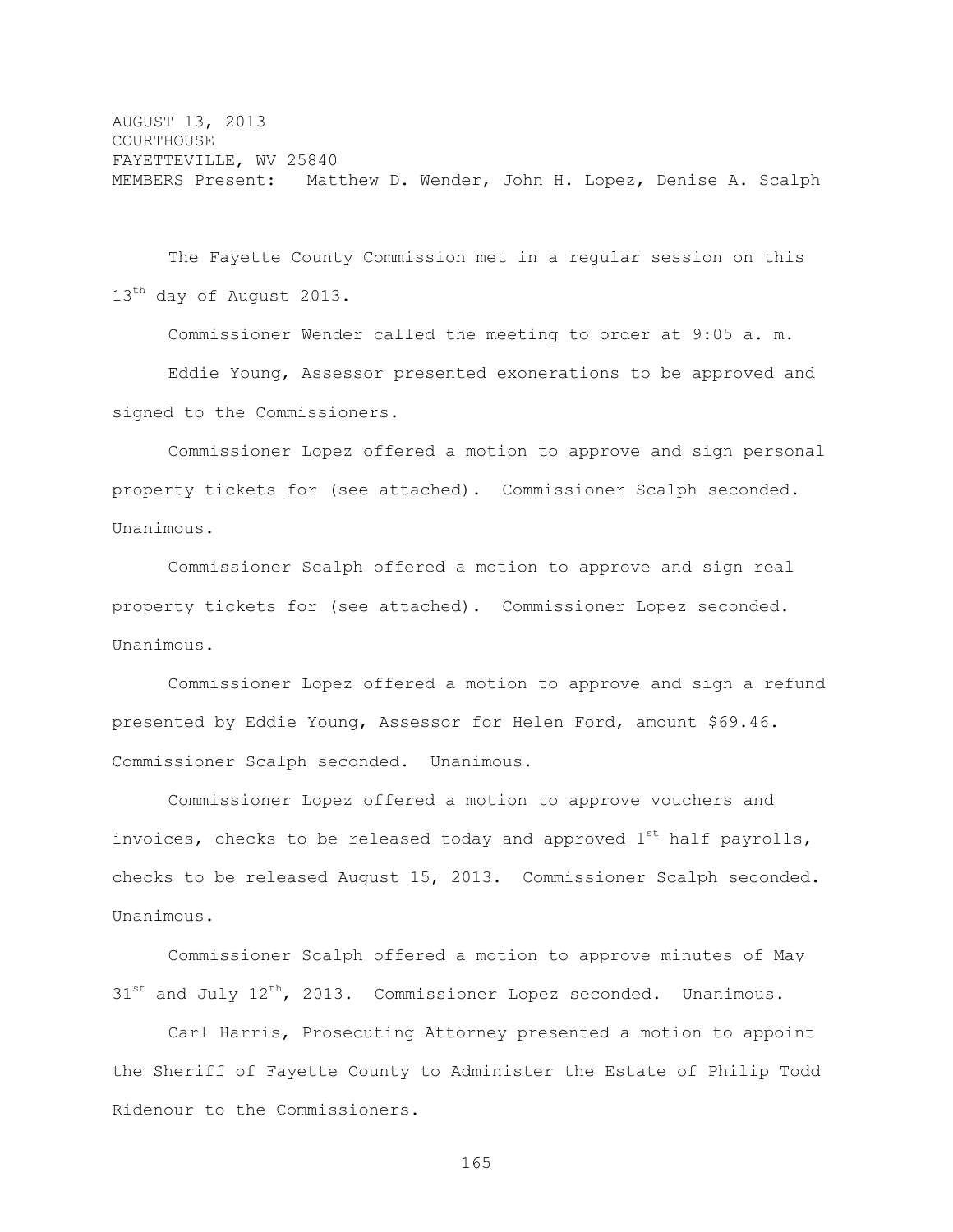Commissioner Lopez offered a motion to approve appointing the Sheriff of Fayette County to Administer the Estate of Philip Todd Ridenour. Commissioner Scalph seconded. Unanimous.

Tim Richardson, Zoning Officer appeared before the Commissioners to deliver a recommendation from the Fayette County Planning and Zoning Commission to amend the Fayette County Unified Development Code to repeal or add amendments (see attached items).

Attorney James Blankenship and Mr. Jerry Cook with American Canadian Expedition (ACE) spoke in favor of these revisions, specially the Mass Gathering.

Commissioner Scalph offered a motion to approve the recommendation of the Fayette County Planning and Zoning Commission to adopt the amendments to the Fayette County Unified Development Code (see attached items). Commissioner Lopez seconded. Unanimous.

Tim Richardson, Zoning Officer presented an Order for the Commissioners to sign approving the adoption of the recommendation by the Fayette County Planning and Zoning Commission to amend the Fayette County Unified Development Code.

Shawn Wolford, Director EMA appeared before the Commissioners to discuss 911 Employees.

Mr. Wolford told the Commissioners he wants to bring four (4) employees on as part-time employees to be on a call list. Mr. Wolford told the Commissioners they would work possibly only two (2) to three (3) shifts a month.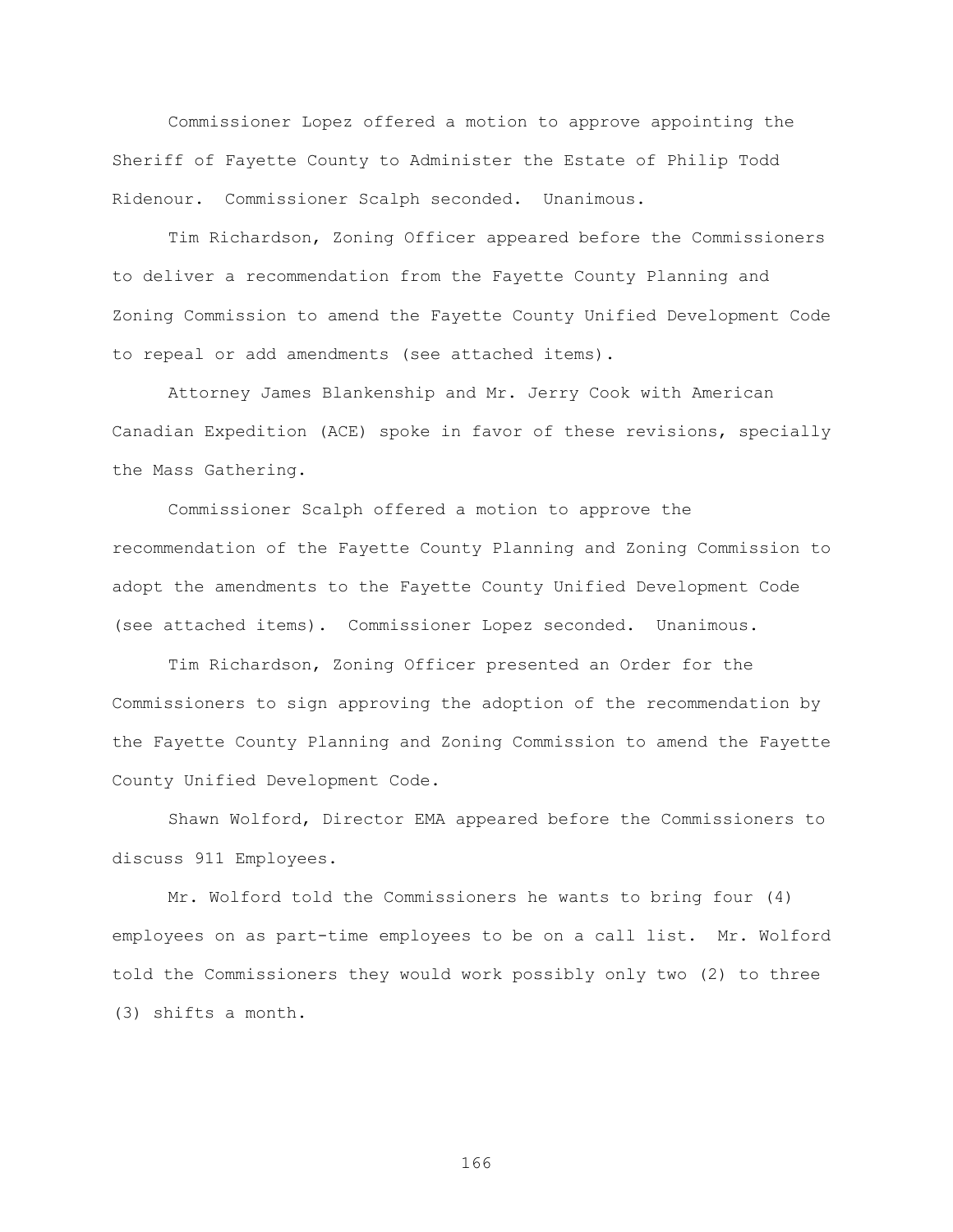Commissioner Scalph offered a motion to approve the hiring of four (4) temporary part-time employees with the understanding it does not adjust budget. Commissioner Lopez seconded. Unanimous.

Joe Crist, Fire Coordinator appeared before the Commissioners to discuss a new vehicle for the Fire Coordinator.

Mr. Crist told the Commissioners that the Firefighters Association is in favor of the purchase of a vehicle.

Mr. Crist told the Commissioners the cost of a 2014 Chevy Tahoe on State Contract is \$30,359.00.

Mr. Crist told the Commissioners the Firefighters Association would like to do the minor repairs to the old vehicle and keep at the 911 Center to be used as an air truck for this area and another recommendation to auction it off and use money for the new vehicle.

Commissioner Lopez offered a motion to approve the purchase of a new vehicle for the Fire Coordinator to be paid out of the Fire Levy Fund and auction off the old vehicle and use the money to cover some of the cost of the new vehicle. Commissioner Scalph seconded. Unanimous.

The Commissioners had a discussion with Shawn Wolford, Director EMA regarding the slippage at the 911 Center.

Mr. Wolford told the Commissioners that Thrasher Engineering came by they are to give a plan of action, but as of today they have not heard from them.

The Commissioners ask that Mr. Wolford send a letter to Thrasher Engineering to put them on notice that they are waiting on a fix for the slippage.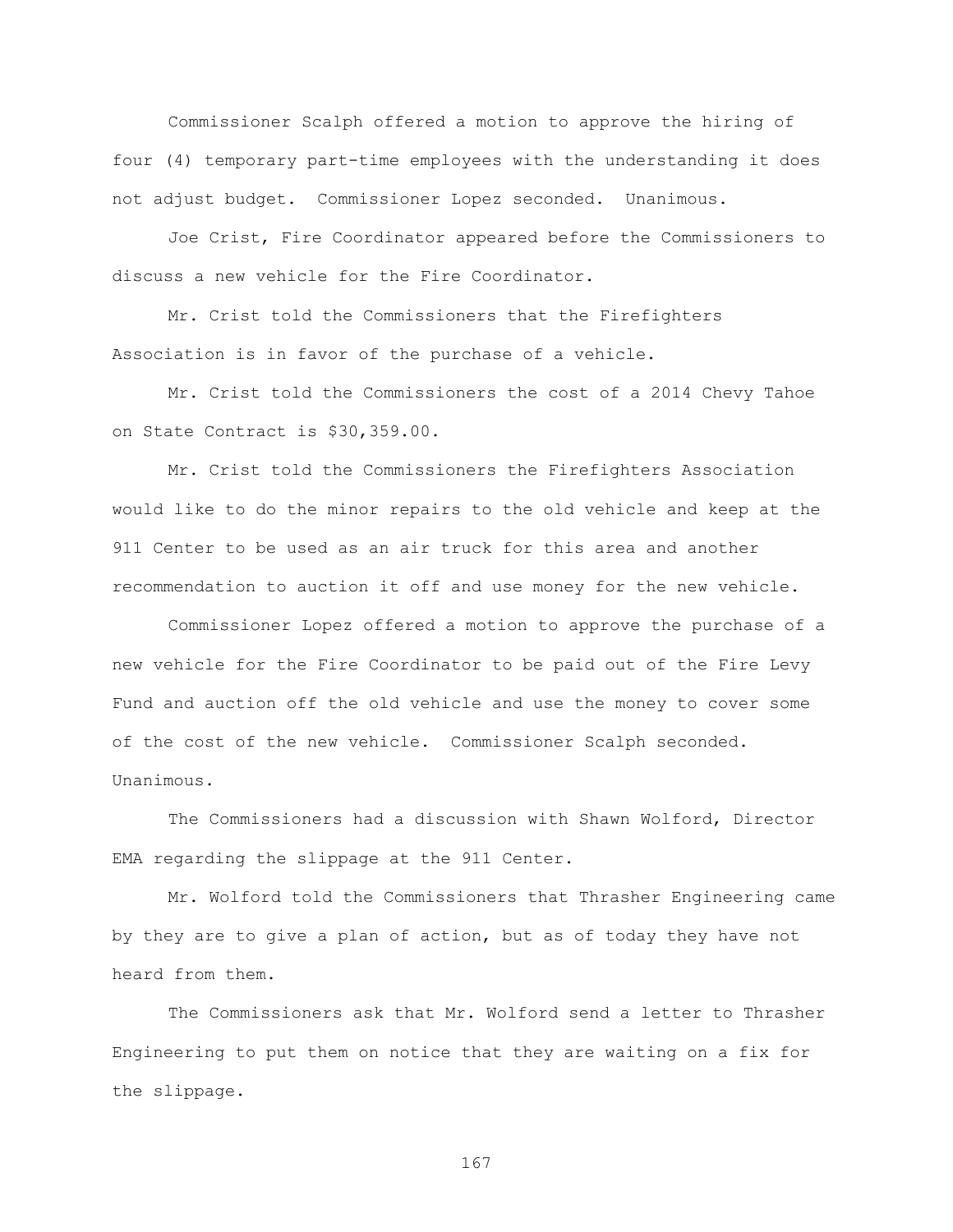The Commissioners had a discussion with Shawn Wolford regarding a potential storage building.

Mr. Wolford presented a list of what they have in storage and are paying for and what needs to be stored to the Commissioners.

Mr. Wolford told the Commissioners that 60 x 100 was the size of the building that was removed from the original plan. Mr. Wolford told the Commissioners the estimated cost of a new building is \$130,000.00.

Commissioner Wender asked if cost of the building be split between the Fire Department, the 911 Center and the EMA.

Mr. Wolford told the Commissioners that the Firefighters Association not in favor of contributing to the storage building unless they have details and square footage set aside for the Firefighters Association.

The Commissioners request a recommendation from Carl Harris, Prosecuting Attorney regarding the use of the storage building.

Mr. Harris recommends dividing building up by square feet and paying for it by the amount used by each department.

Commissioner Wender recommends that Mr. Wolford figure out how much each department needs per square feet, then the Commission can decide who pays what. The Commission asked Mr. Wolford to return to the next Commission August 23, 2013 with the figures.

The Commissioners had a discussion with Shawn Wolford regarding the generators.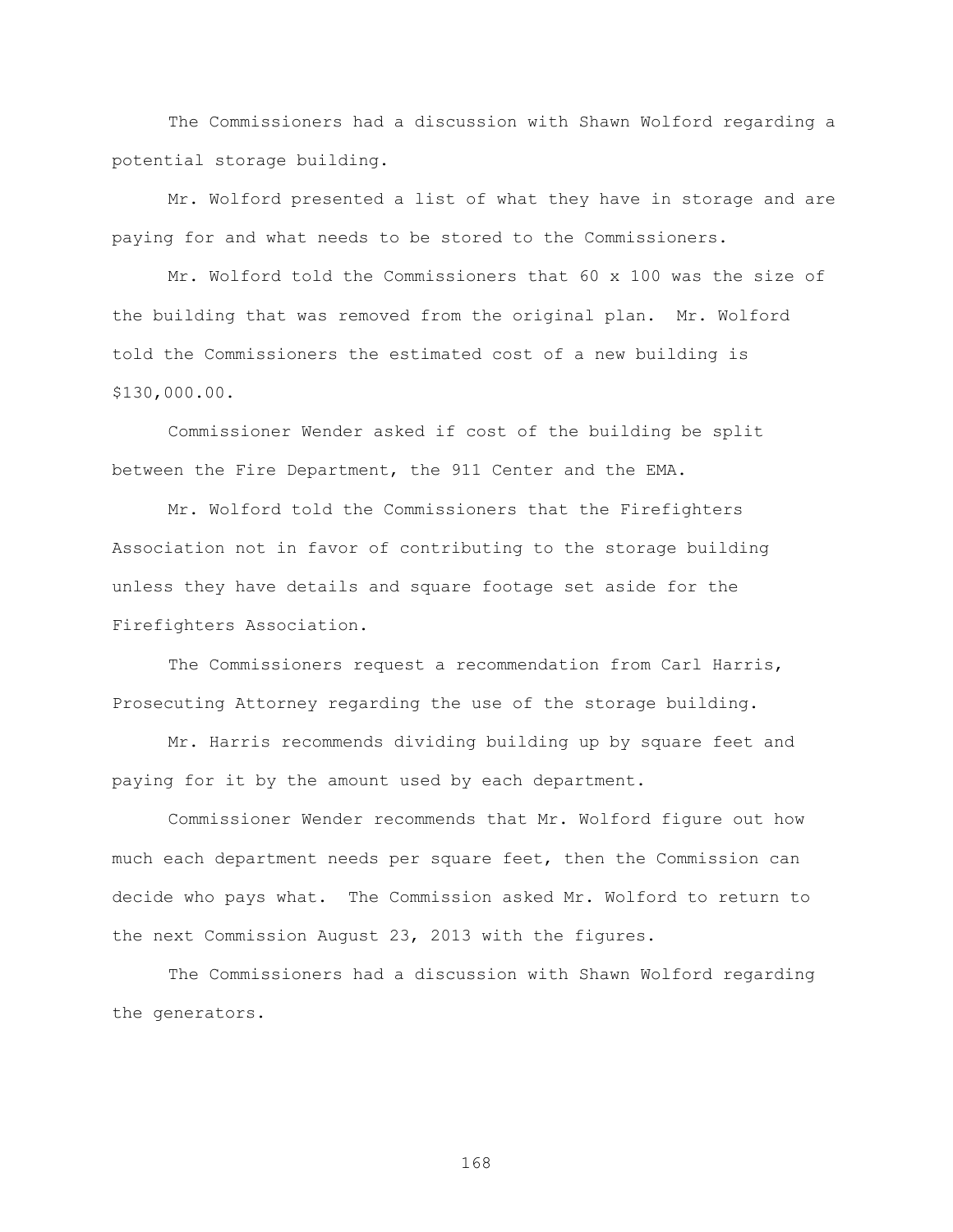Mr. Wolford told the Commissioners there are about 12 to 13 Public Service Districts and five (5) emergency shelters in the Fayette County area making that approximately 20 sites.

Mr. Wolford told the Commissioners that 75 to 100kw generators should power these sites.

Mr. Wolford told the Commissioners the generators are on the State Contract for bids.

Commissioner Wender recommends going ahead and get an estimate from the State Contract on the thirteen (13) Public Service Districts generators.

Commissioner Lopez and Commissioner Scalph is on board with getting an estimate from the State Contract.

The Commissioners had a discussion with Shawn regarding the ambulances in the area.

Mr. Wolford told the Commissioners he has prepared a rough draft of a letter he will get to the Commissioners and Carl Harris, Prosecuting Attorney for them to review in the next couple of days.

Joe Crist, Fire Coordinator had a discussion with the Commissioners regarding the recommendation for the Fire Coordinator Administrator Assistant.

Mr. Crist told the Commissioners he recommends Rebecca Jones for the position at an annual salary of \$27,900.00 plus benefits.

Commissioner Scalph offered a motion to approve recommendation from Joe Crist to hire Rebecca Jones at an annual salary of \$27,900.00 plus benefits, Ms. Jones to start on August 15, 2013. Commissioner Lopez seconded. Unanimous.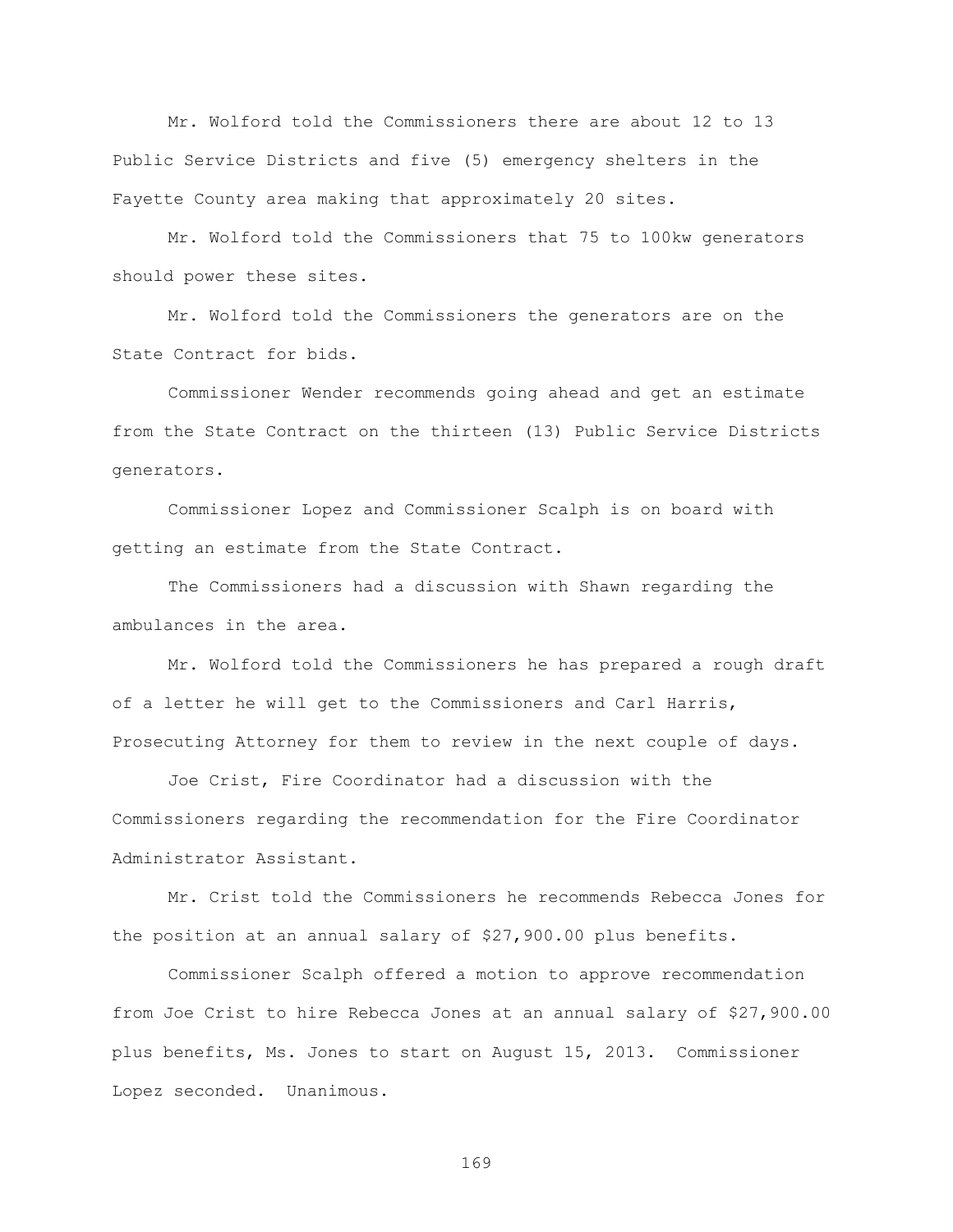The Commissioners received and reviewed two (2) bids for the Rooftop Trane Condensors for the Courthouse Annex to be opened, one from Appalachian Heating for \$15,955.00 and the other from Casto Technical for \$15,250.00.

Commissioner Scalph offered a motion to approve and accept the lower bid of Casto Technical, amount \$15,250.00. Commissioner Lopez seconded. Unanimous.

Bill Hannabass, City Manager for the City of Oak Hill appeared before the Commission to present the Building Code Agreement for the City of Oak Hill and the Fayette County Commission for the period July 1, 2013 to June 30, 2014.

Commissioner Scalph offered a motion to approve entering into a Building Code Agreement with the City of Oak Hill for the period July 1, 2013 to June 30, 2014. Commissioner Lopez seconded. Unanimous.

Alice King, Region 4 Planning and Development Council appeared before the Commission to discuss assistance in helping a group of Meadow Bridge citizens get a Community Participation Grant to help in the renovation of the sewer plant.

Ms. King told the Commissioners that Meadow Bridge is in the process of renovating the sewer plant. A ditch became septic and they had to get it cleaned out at a cost of \$49,000.00.

Ms. King told the Commissioners they have applied for a Government Community Participation Grant to cover the expenses.

Ms. King told the Commissioners they are applying for \$34,000.00 from the Government Community Participation Grant, asking the Fayette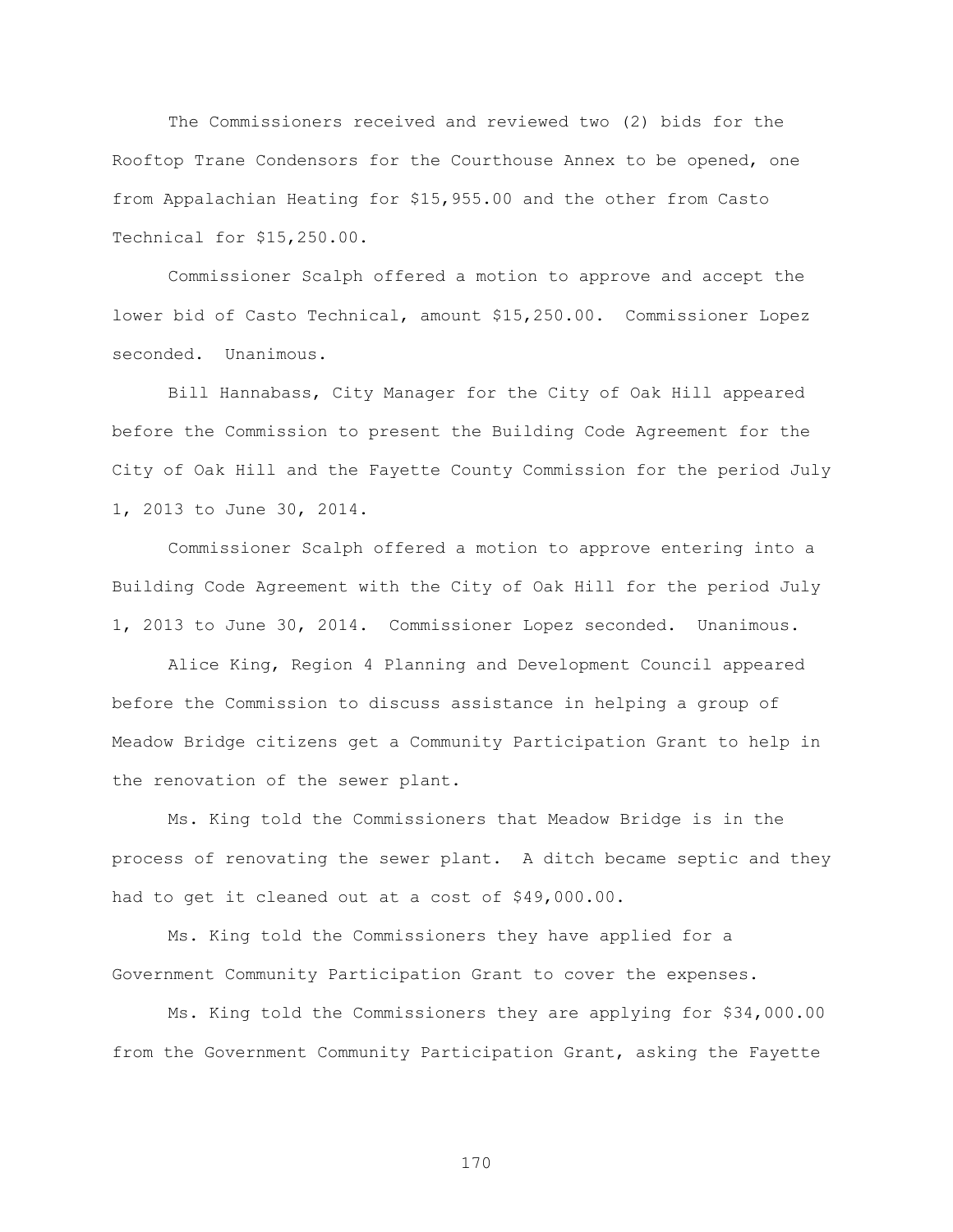County Commission for \$10,000.00 and asking the City of Meadow Bridge for \$4,900.00 to help with the renovation.

Commissioner Scalph offered a motion to approve the \$10,000.00 allocation to the Meadow Bridge Sanitary Board in support of the Government Community Participation Grant. Commissioner Lopez seconded. Unanimous.

Sally Kiner with the Fayetteville Convention and Visitor Bureau and Sharon Cruikshank with the New River Convention and Visitors Bureau appeared before the Commission to discuss the Jail Museum.

Ms. Kiner gave copies of the Lease to the Commissioners.

Ms. Kiner told the Commissioners that the jail was cleaned up enough to be presentable. The challenge now is how to utilize the space. Ms. Kiner told the Commissioners that right now there is no water in the building, so to open up, water and heat would need to be added.

Ms. Kiner told the Commissioners they are here today to get guidance on where to go with this.

Ms. Berry presented Fire Levy Protection Agreements for the Commissioner"s signatures for Ansted Certified Fire Department (\$46,857.00), Armstrong Creek Volunteer Fire Department (\$35,734.00), Boomer Volunteer Fire Department (\$35,522.00), Danese Volunteer Fire Department (\$36,674.00), Town of Fayetteville (\$51,014.00), Gauley Bridge Volunteer Fire Department (\$36,318.00), Gauley River Volunteer Fire Department (\$33,808.00), Loop Creek Volunteer Fire Department (\$34,709.00), Meadow Bridge Volunteer Fire Department (\$34,940.00), Montgomery Volunteer Fire Department (\$46,512.00), Mount Hope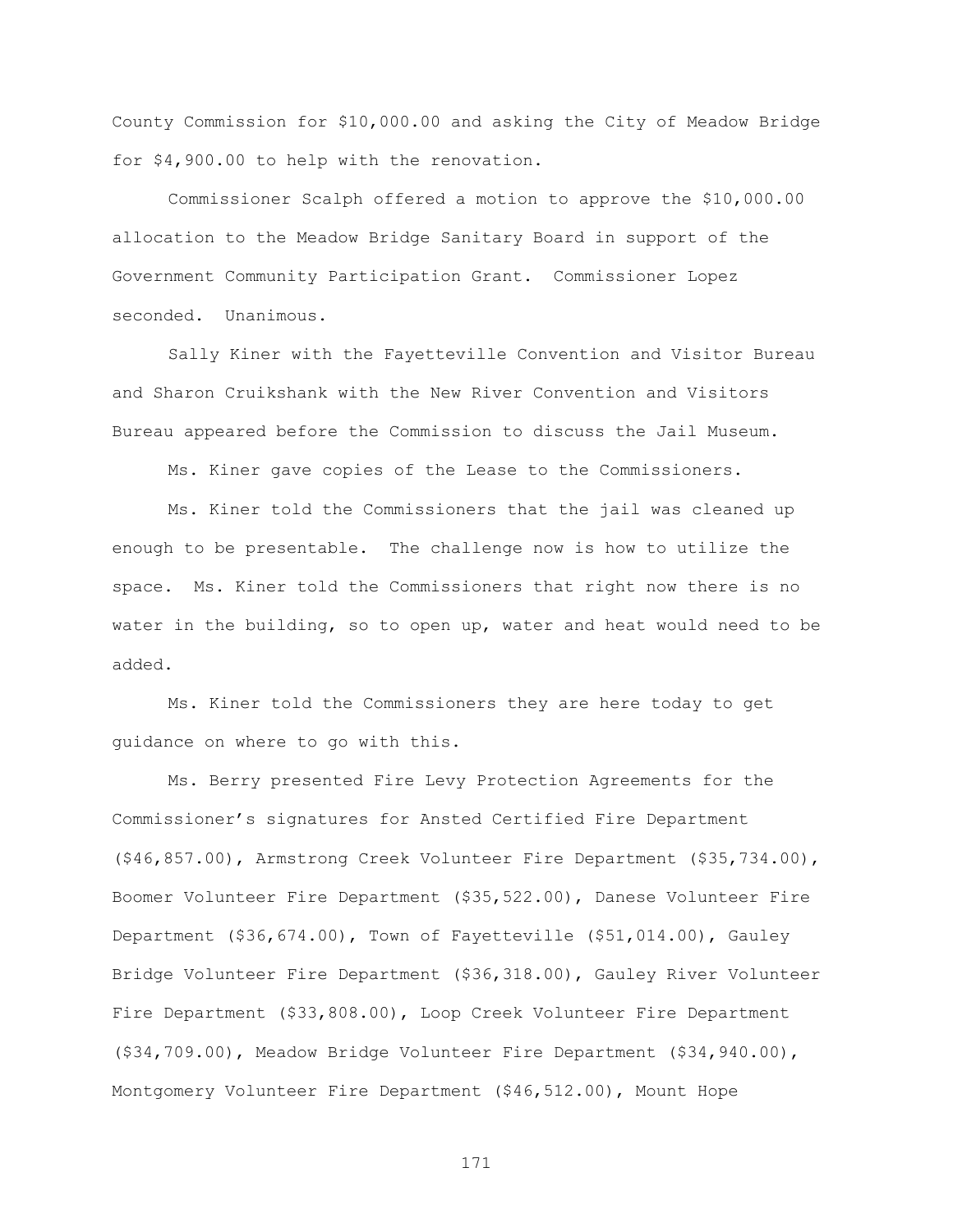Volunteer Fire Department (\$38,842.00), Nuttall Volunteer Fire Department (\$36,575.00), City of Oak Hill (\$148,536.00), Pax Volunteer Fire Department (\$36,572.00), and Smithers Volunteer Fire Department (\$36,064.00).

Commissioner Scalph offered a motion to approve and sign the above Fire Levy Protection Agreements for the period July 1, 2013 to June 30, 2014. Commissioner Lopez seconded. Unanimous.

Ms. Berry presented a request from Daniel Wright, Chairman of the Fayette County Historic Landmark Commission requesting that Susan Williams be appointed as a member of the Fayette County Historic Landmark Commission to fill the vacancy from the Valley Section to the Commissioners.

Commissioner Lopez offered a motion to appoint Susan Williams to fill the vacancy on the Fayette County Historic Landmark Commission. Commissioner Scalph seconded. Unanimous. An Order and a Letter of Appointment to Serve signed.

Ms. Berry presented a letter to be signed to Janis Kitzmiller, Family Law Judge requesting reimbursement for rent in the amount of \$2,700.00 for the month of September.

Commissioner Lopez offered a motion to sign the letter to Janis Kitzmiller, Family Law Judge requesting reimbursement for rent in the amount of \$2,700.00 for the month of September. Commissioner Scalph seconded. Unanimous.

Commissioner Wender signed a letter of support to the Economic Development Administration with U. S. Department of Commerce notifying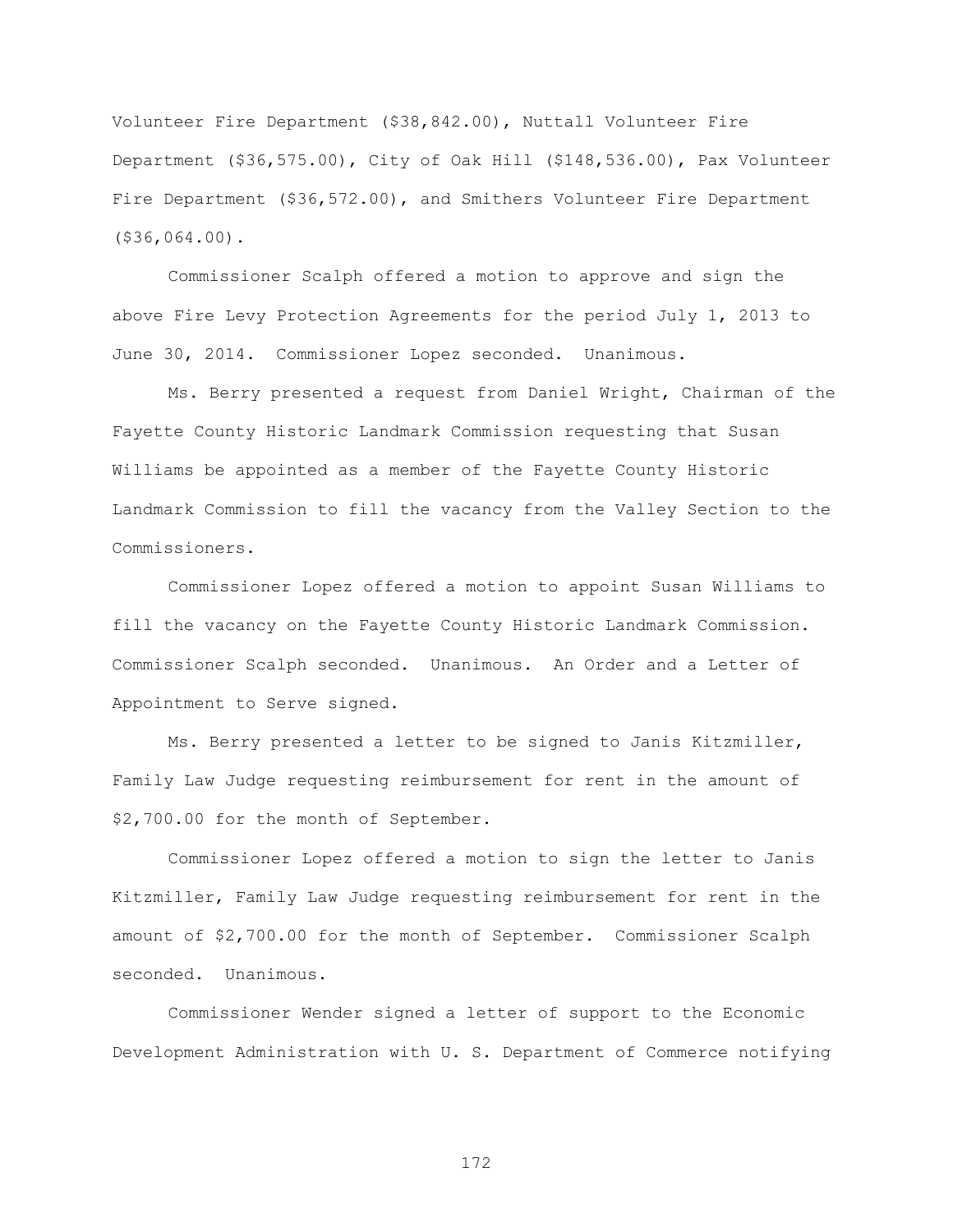that the Fayette County Commission is actively involved in the planning process of the Region 4 Planning and Development Council.

Ms. Berry presented an Intergovernmental Agreement to comply with the National Flood Insurance Program for approval for the Town of Fayetteville, upon which the County will furnish the Municipality Floodplain Ordinance Administration within the municipality to the Commissioners.

Allen Ballard, Floodplain Manager appeared at the meeting. Mr. Ballard told the Commissioners he is not in favor of this. Mr. Ballard told the Commissioners that this would be to time consuming, each municipality will want him to take care of.

MS. Berry presented a fax from the County Commissioners' Association of West Virginia (CCAWV) asking their position on Salary Bill 2014 to the Commissioners.

Commissioner Scalph informed the Commissioners she will contact the County Commissioners" Association of West Virginia (CCAWV) with opinion that the Fayette County Commission is in favor of the Salary Bill 2014.

Discussion was held regarding tearing down the shelter at the Deepwater Park to get the Lease resolved. Commissioner Lopez informed the Commissioners he would talk with Judson Wallace regarding this matter.

Discussion was held regarding making a one way street on left of the Memorial Building, entry to be at the top and the exit at the bottom, the Town of Fayetteville will supply the signs. The road needs to be paved.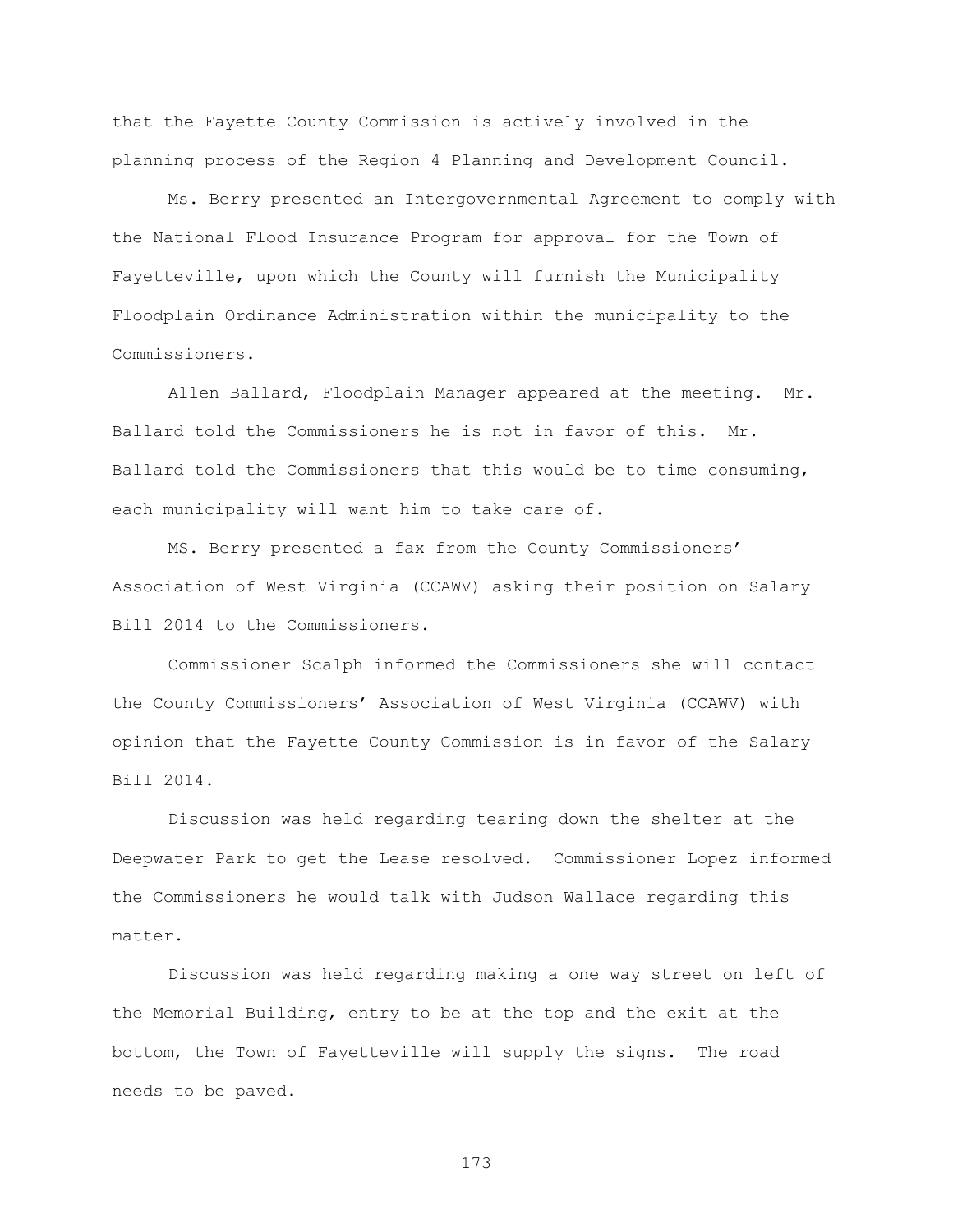Commissioner Scalph offered a motion to approve that the Town of Fayetteville will determine if this can be a one way street. Commissioner Lopez seconded. Unanimous.

Ms. Berry presented Building Inspections Agreement for approval and Commissioner"s Wender signature for MTR Electric "Michael T. Rose" and Appalachian Inspection Services, LLC, "Leonard Price" to the Commissioners.

Commissioner Scalph offered a motion to approve MTR Electric "Michael T. Rose" and Appalachian Inspection Services, LLC, "Leonard Price" Agreements and approve for Commissioner Wender to sign Agreements. Commissioner Lopez seconded. Unanimous.

Ms. Berry presented from Tim Richardson, Zoning Officer minutes of the Fayette County Planning and Zoning Commission held July 29, 2013.

The Commissioners recessed the County Commission meeting to take a field trip to check out land behind the Courthouse Annex for possible additional parking. Discussion was held regarding getting William Thornton, Engineer to check out.

The Commissioners received and reviewed a letter from the Mount Hope Jubilee Committee requesting the \$500.00 allocation budgeted for this Fiscal Year 2013-2014.

The Commissioners received and reviewed a letter from the U. S. Department of Agriculture alerting the Commission to the upcoming Promise Zones designations to be made in 2013, and inviting the Commission to consider applying for a Promise Zone designation in 2013, when proposals are solicited.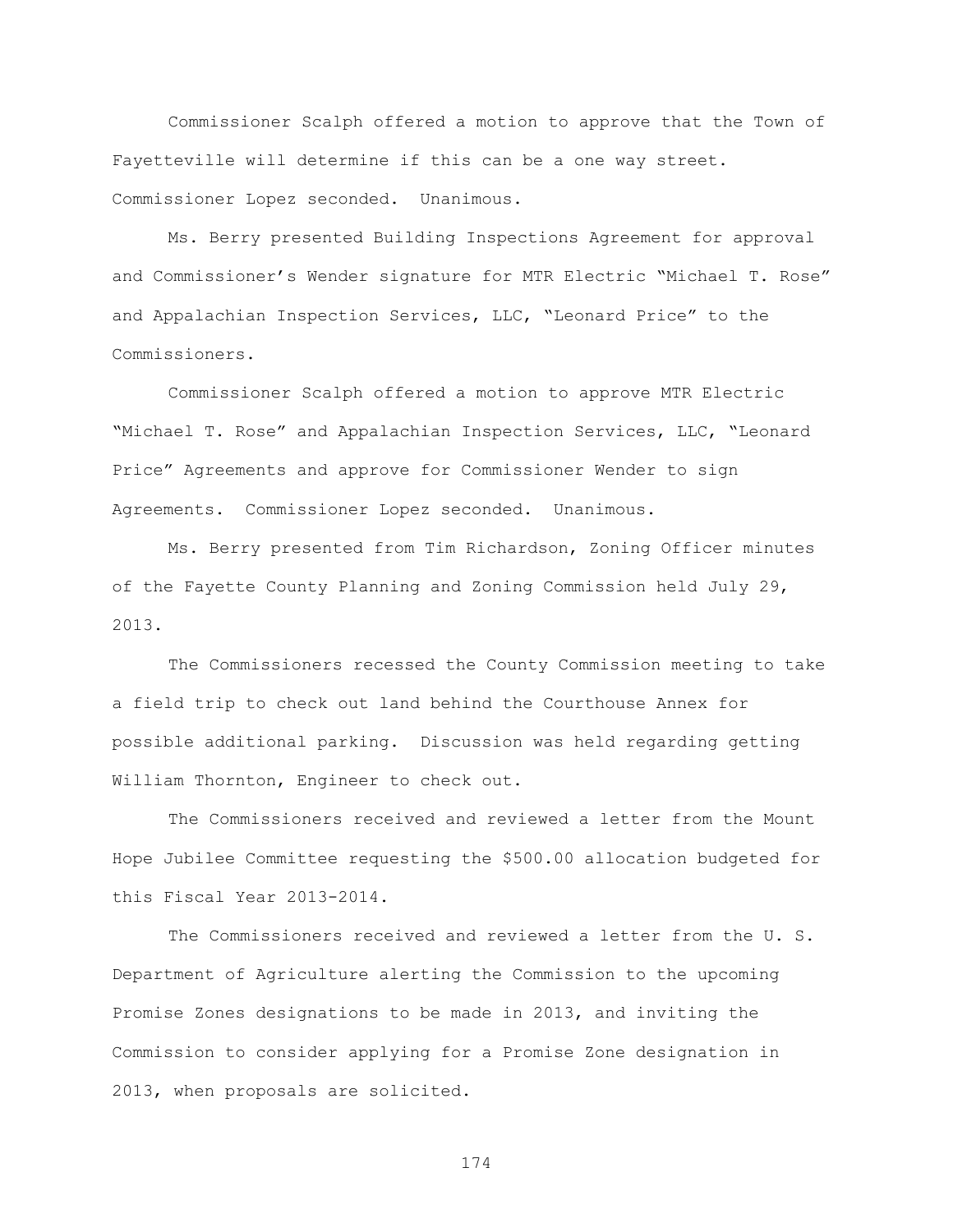The Commissioners received and reviewed from the Department of Health and Human and Human Resources an Administrative Order EE-13-14 (without penalty) regarding the Kanawha Falls Community water (the Water System).

The Commissioners received and reviewed a thank-you note from Todd Love thanking, the Commission for helping fund his scholarship to the CODA Mountain Academy of Music.

The Commissioners received and reviewed a letter from the Humane Society of the United States enclosing the new commercial dog breeding operations law (10-20-26), which went into effect July 11, 2013 and check off sheet for the County Commissions and law enforcement officers.

The Commissioners received and reviewed a letter from Judge John W. Hatcher, Jr. voicing his complaints regarding the courthouse.

The Commissioners received and reviewed a letter from BrickStreet Insurance regarding the benefit awards for Loralie N. Hissam and Matt M. Abbot.

The Commissioners received and reviewed a letter from the Hospice of Southern West Virginia, Inc. thanking the Commission for their donation of \$1,000.00 to allow them to further their mission to provide care to those with a life-limiting illness in southern West Virginia.

The Commissioners received and reviewed an invitation from Lewis County Commission inviting the Commission to attend the ribbon cutting and dedication of the Lewis County Judicial Annex, Tuesday, August 20, 2013 at 2:00 p. m. at 117 Court Avenue, Weston, West Virginia.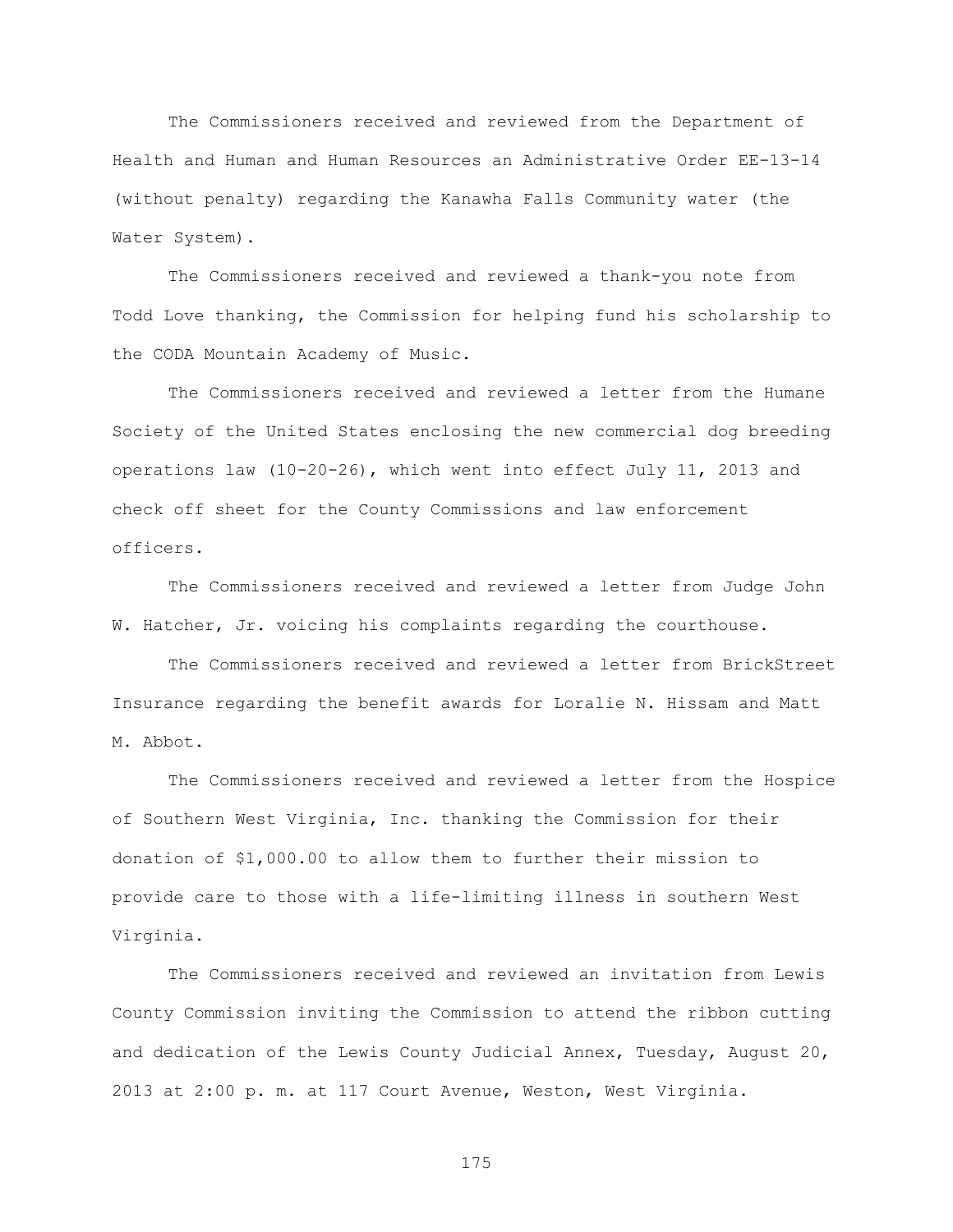The Commissioners received and reviewed a letter from the Fayette County National Bank informing that their records indicate that no owner-initiated activity has occurred on Checking Account #14-0114-9 (Building & Improvement Fund) with a current balance of \$7,349.26 since July 2, 2007. Under the WV Unclaimed Property Act, funds held on deposit by a bank are presumed abandoned if the owner has not made a deposit or withdrawal within the immediately preceding 5-years for non-interest-bearing demand accounts and 7 years for interest-bearing demand accounts. In order to avoid reporting the account as abandoned and sending the funds to the Division of Unclaimed Property, the Commission must make a deposit or withdrawal to the account (\$1.00 or more).

The Commissioners received and reviewed a letter from the West Virginia Housing Development Fund informing the Fayette County Urban Renewal Authority was awarded a Demolition Program loan in the amount of \$400,000.00.

The Commissioners received and reviewed an Order from the West Virginia Environmental Quality Board regarding Dennis V. Garrison, III, Appellant vs. Director, Division of Water and Waste Management, Appellee and B&B Transit, Inc., Intervenor.

The Commissioners received and reviewed Pledge Statement from SunTrust Bank listing the securities pledged as of July 31, 2013.

The Commissioners received and reviewed from the Bank of New York Mellon Cash Statement and Asset List for the period of July 1, 2013 to July 31, 2013.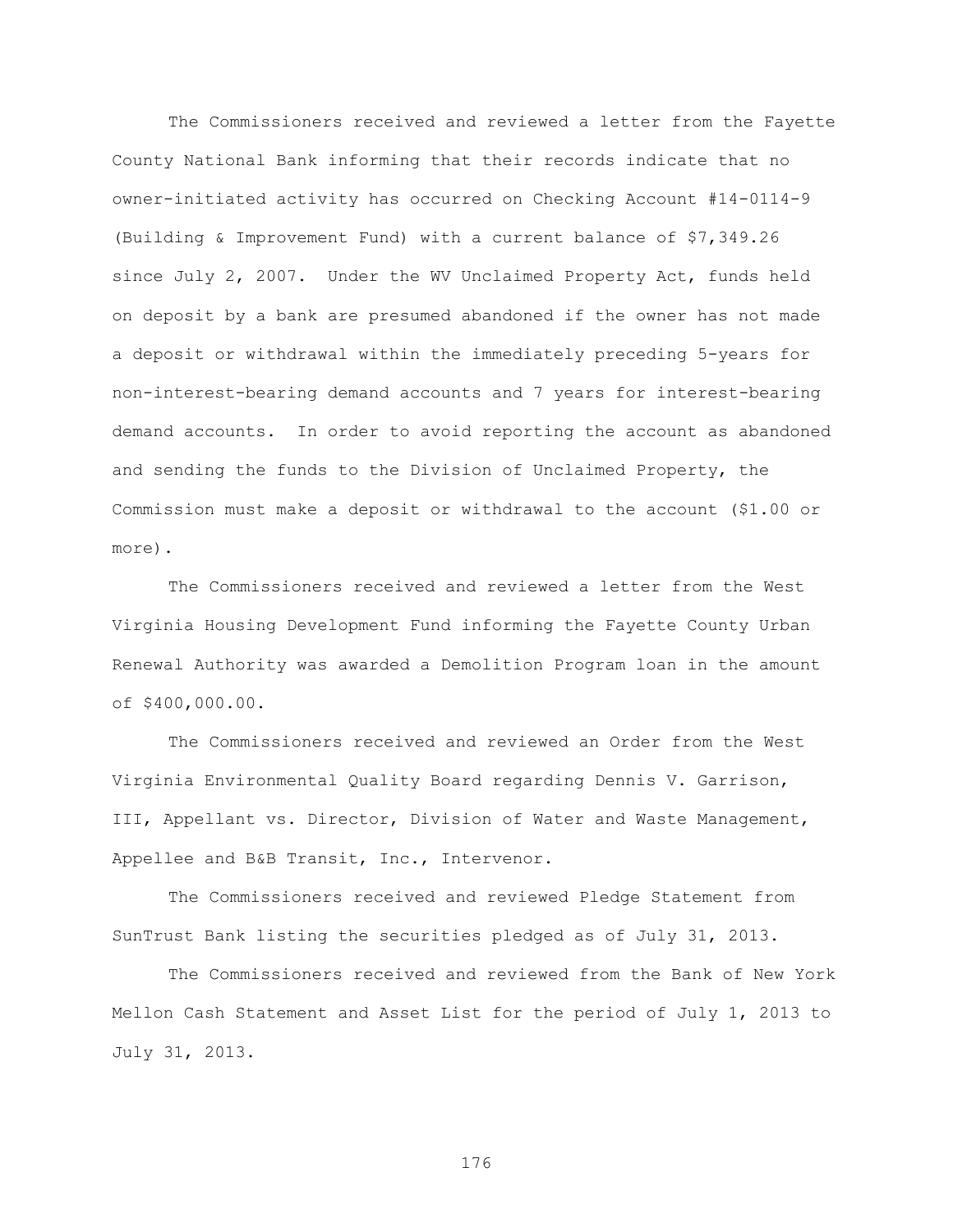The Commissioners received and reviewed an Accident Report-Personal Injury Report from the Fayette County Park for Mariah Bragg.

The Commissioners received and reviewed a fax from Vivian Parsons with the County Commissioners" Association of West Virginia (CCAWV) regarding Supreme Court-funded Mandate to Circuit Clerks" Offices.

The Commissioners received and reviewed from the Fayette County Animal Control Center/NRHS Weekly Fees Collected for the week of July 12, to July 18, 2013, amount \$475.00, the week of July 19 to July 25, 2013, amount \$275.00, the week of July 26 to July 31, 2013, amount \$130.00, the week of August 1, 2013, amount \$80.00 and the week of August 2 to August 8, 2013, amount \$185.00 and the Fayette County Animal Control Center/NRHS allocation in the amount of \$18,237.96 for the month of July.

The Commissioners received and reviewed checks for 911 Fees from Shentel, amount \$1,711.50 and Interface Security Systems, Inc., amount \$19.50; Franchise Fees check from Shentel, amount \$7,311.50; check from the West Virginia Development Office for the Sportsman Recreation center, amount \$2,475.00 and a check for Kanawha Falls PSD, amount \$60,682.26; a check from the Fayette County Board of Education for the Fayette County Memorial Building Lease, amount \$10,000.00; a check from the Secretary of State for Motor Vehicle, amount \$456.50 and a check from the Town of Fayetteville for Building Permit Fees for the month of July, amount \$1,218.33.

The meeting was adjourned at 1:30 p. m. The next scheduled meeting is September 6, 2013.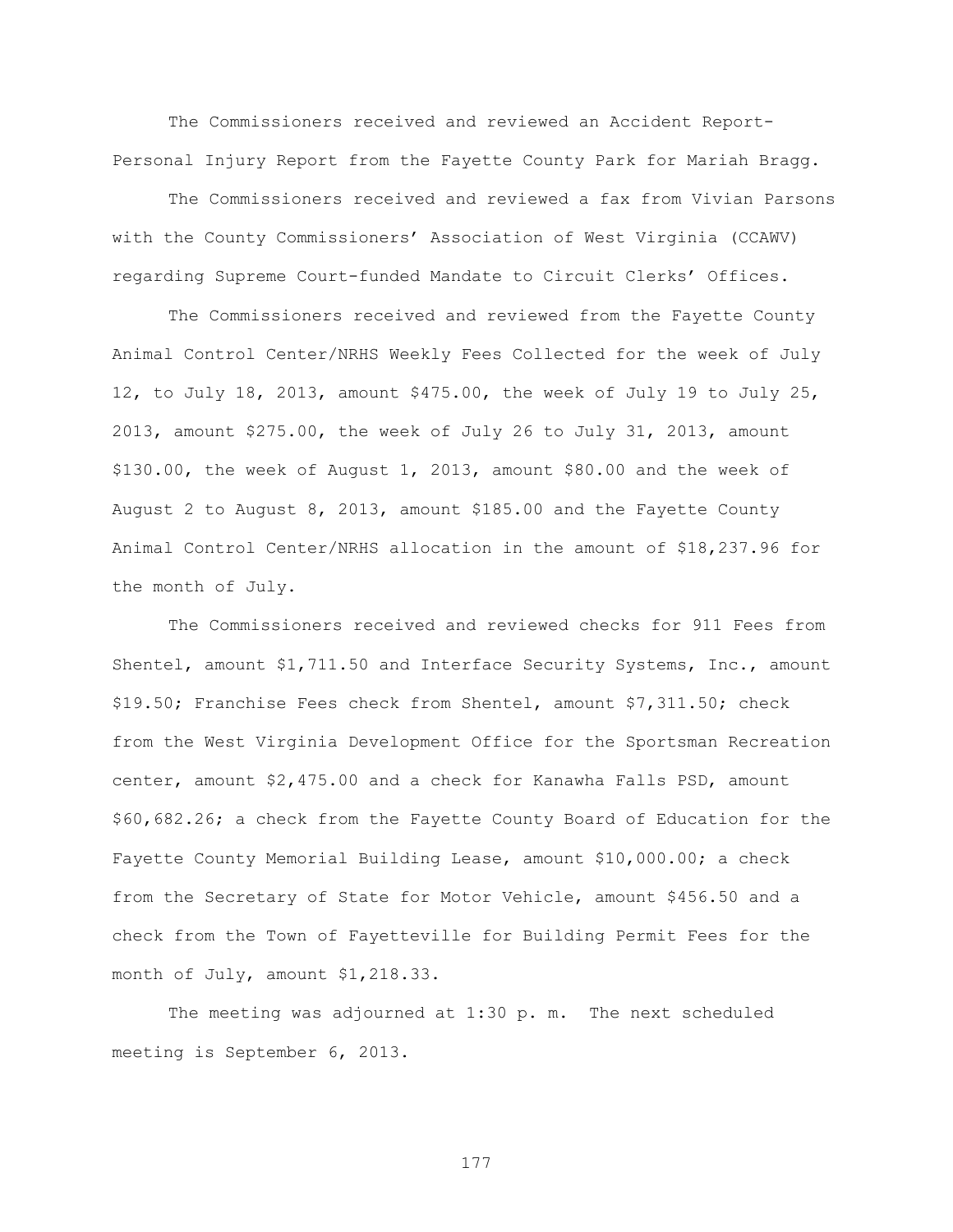FAYETTE COUNTY COMMISSION AUGUST 23, 2013 REGULAR SESSION COURTHOUSE FAYETTEVILLE, WV 25840 MEMBERS Present: Matthew D. Wender, John H. Lopez, Denise A. Scalph

The Fayette County Commission met in a regular session on this 23<sup>rd</sup> day of August 2013.

Commissioner Wender called the meeting to order at 9:05 a. m. There were no exonerations presented today.

Commissioner Wender informed the Commission will conduct a Sale of Public Property at a Public Auction today at 9:00 a. m.

Commissioner Wender informed that due to a County Commission meeting this morning he has asked Daniel Pauley, Fayette County Park Maintenance/Mechanic if he would conduct the auction.

Daniel Wright, Circuit Clerk appeared before the Commission to introduce, Austin Haynes a Republican and Junior at Oak Hill High School whose plans are to run for House of Delegate in the near future.

The Commission welcomed Mr. Haynes to attend the County Commission meeting today.

Commissioner Lopez offered a motion to approve vouchers and invoices, checks to be released today and approved  $2<sup>nd</sup>$  half payrolls, checks to be released on August 30, 2013. Commissioner Scalph seconded. Unanimous.

Commissioner Scalph offered a motion to approve minutes of June 28, 2013. Commissioner Lopez seconded. Unanimous.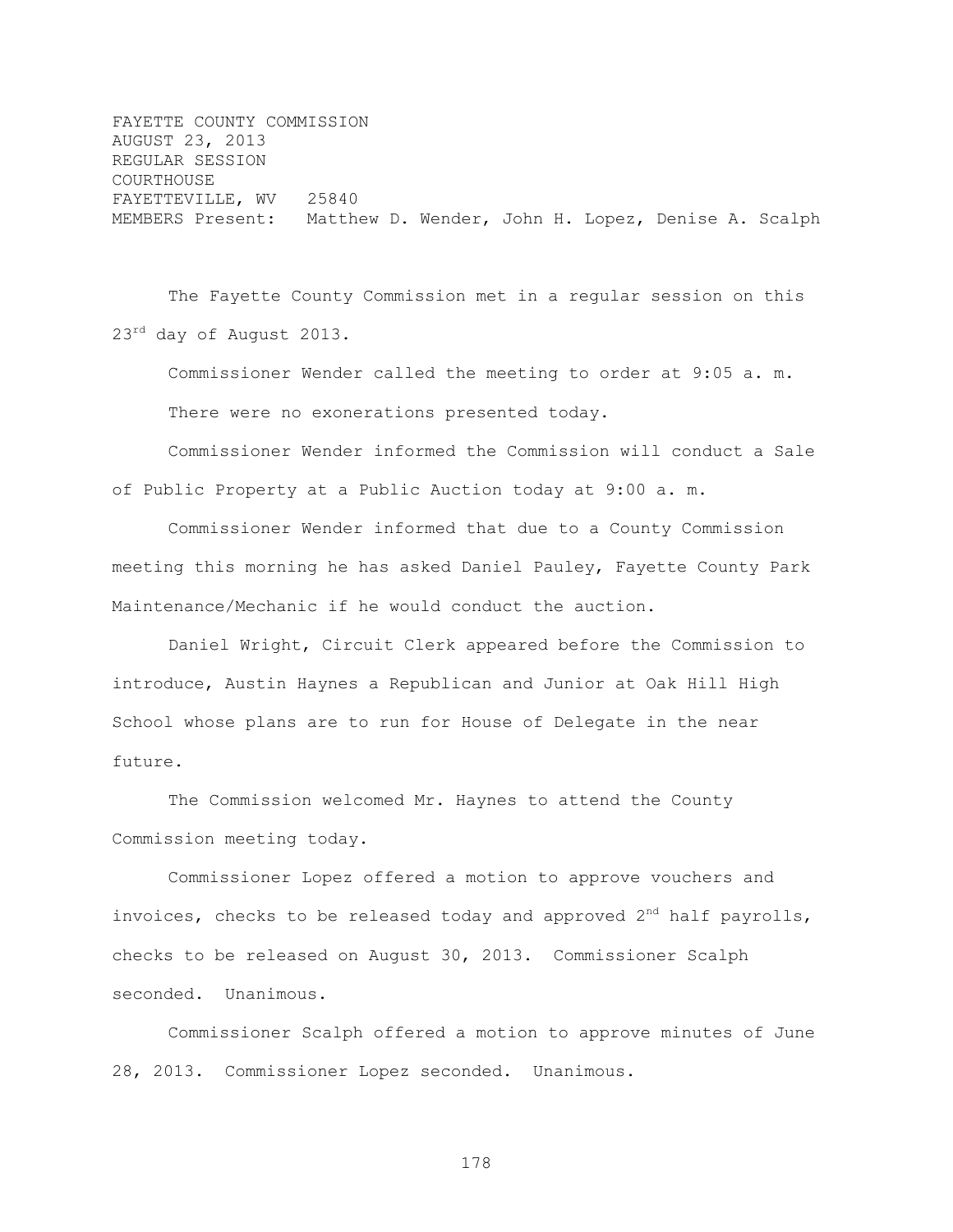Ms. Berry asked the Commissioners if they wanted to have a discussion concerning the 2001 Dodge Pickup R1500 truck.

Ms. Berry asked the Commissioners if they wanted to repair the old Dog Pound Truck or put it up to be auctioned off.

The Commissioners asked to hold off on the discussion until Daniel Pauley, Fayette County Park Maintenance/Mechanic is available to discuss further.

Ms. Berry presented Petitions to Combine or Divide and Segregate Land to the Commissioners.

Commissioner Lopez offered a motion to approve and sign Petitions to Combine or Divide and Segregate Land for Ethel Marie Lilly, Alan and Sherlene Fillhart, Debra Blackburn, Ernestine Canada and Bernadette C. Wilson and Robert W. Bragg. Commissioner Scalph seconded. Unanimous.

Discussion was held regarding the erosion problem at the OEM/911Center.

Commissioner Wender informed he thought the meeting was scheduled for Thursday or Friday.

Commissioner Wender asked Ms. Berry to find out what the next dates available to discuss this problem.

Commissioner Wender suggested having Dave Pollard to find out who can be there.

Commissioner Wender suggested asking Thrasher Engineering, Dan Snead, Morgan Bracken and David Pollard attend the meeting.

Commissioner Wender asked Brain Parsons, Assistant Prosecuting Attorney to write a letter to Tri-State Pipeline, Inc. informing them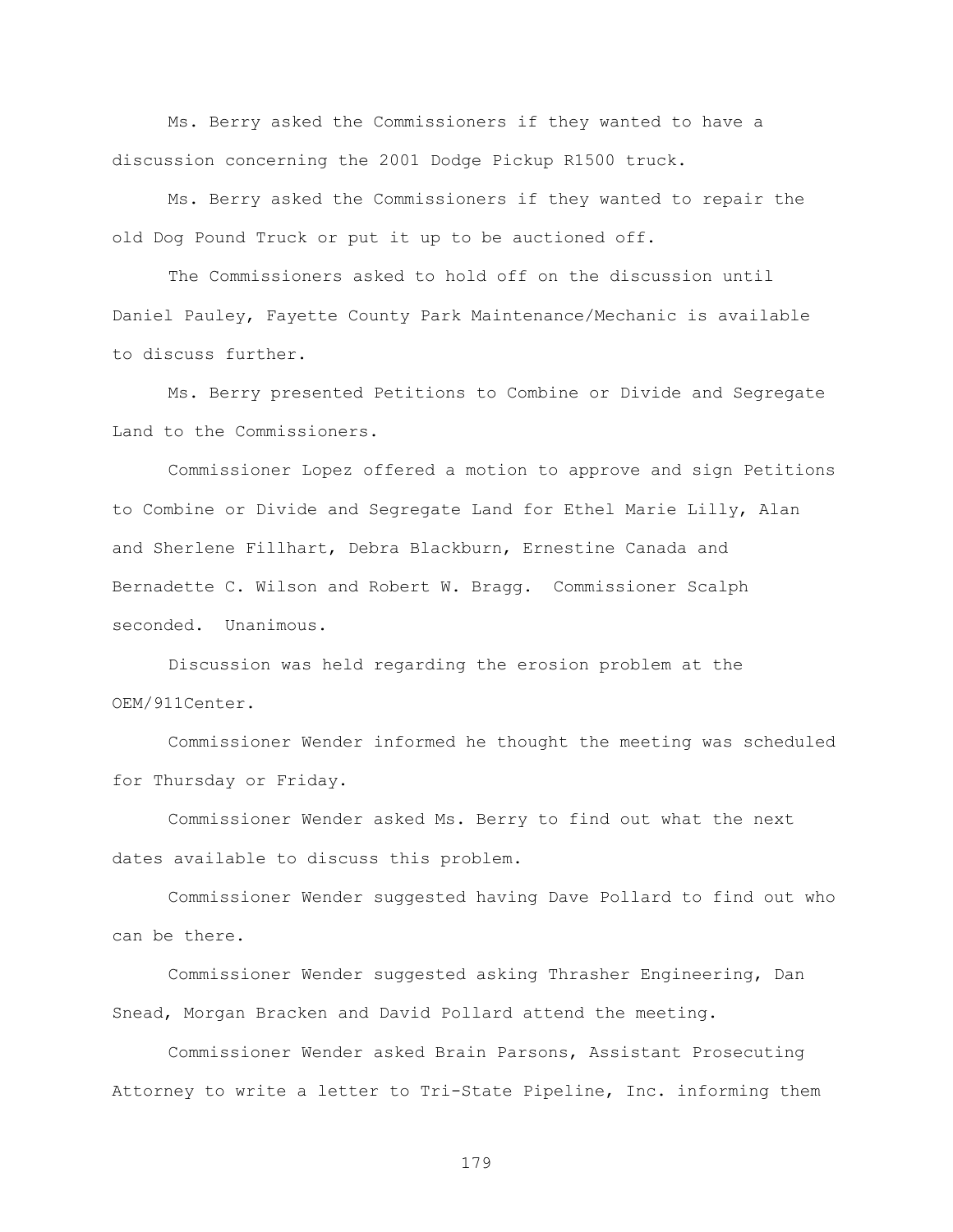that the Commission would like to meet and discuss the OES/911 Center site visit Observations and Recommendations dated July 25, 2013 and plans to rectify the problem.

Sally Kiner, Director of the Fayetteville Convention and Visitors Bureau appeared before the Commission to discuss the issues at the Jail Museum.

Ms. Kiner told the Commissioners there is no water, restroom facilities or heating in the building.

The Commissioners asked Ms. Kiner to explore some grant possibilities.

Ms. Kiner told the Commissioners they would be eligible for one of their grants. It would be a 50/50 match.

Ms. Berry told the Commissioners she received a quote from Pettit and Pettit Plumbing and Heating giving the cost to run water to the toilet on the first floor of the Jail Museum.

The Commissioners asked Mr. Smith to check with Melvin Withrow to see if he could do the work.

Mr. Smith told the Commissioners he don"t know if Mr. Withrow can do it.

The Commissioners asked Ms. Berry and Mr. Smith to talk with Melvin Withrow and Allen Ballard about the work at the Jail Museum.

The Commissioners received and reviewed a letter from the Fayette County Board of Health requesting that Jack Tamplin be appointed to fill the vacancy on the Fayette County Health Department Board.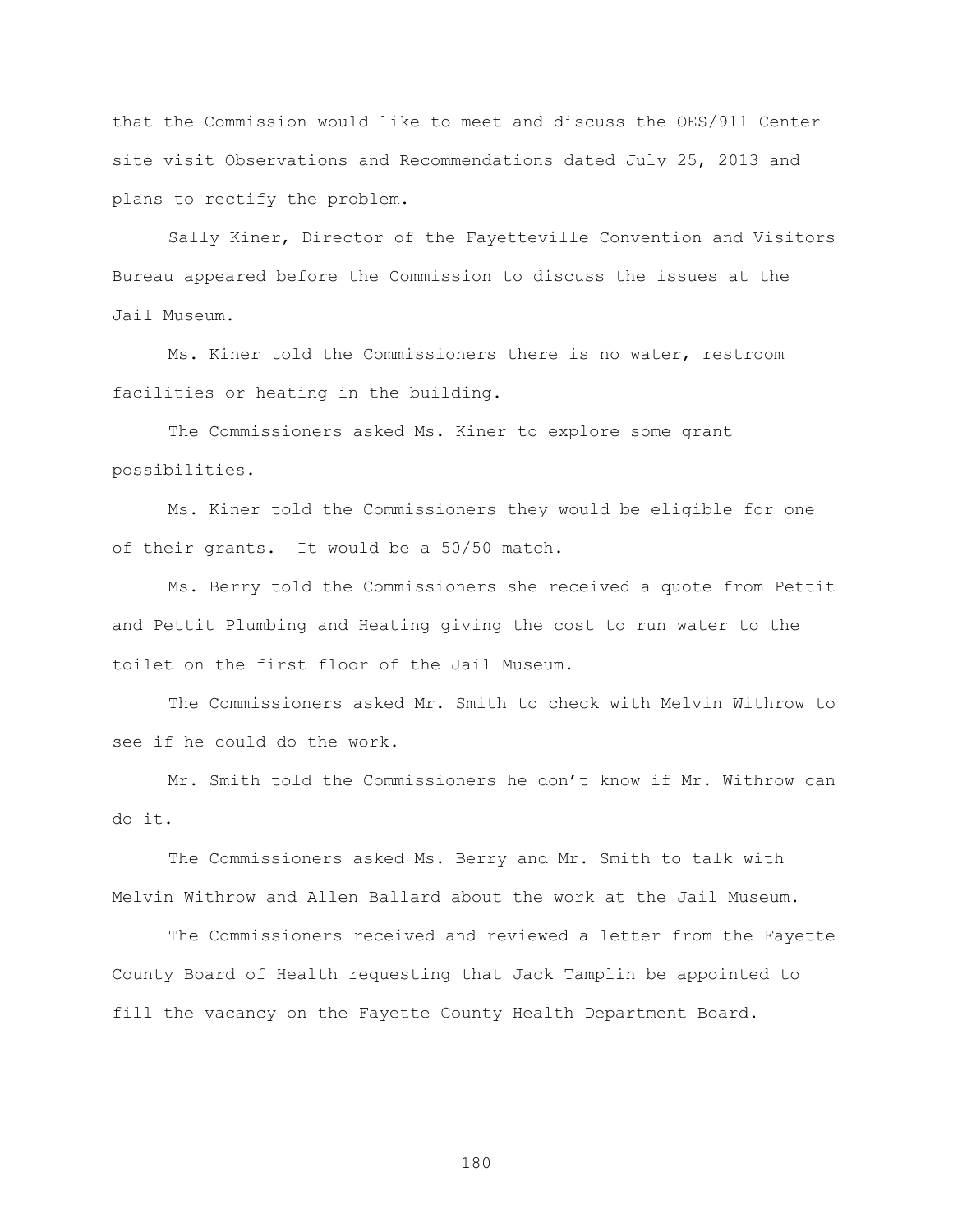Discussion was held, Commissioner Wender asked that Susan Williams from the Valley be appointed to fill the vacancy on the Fayette County Board of Health.

Commissioner Wender offered a motion that Susan Williams be appointed to fill the vacancy in the Valley District on the Fayette County Board of Health. Commissioner Lopez seconded. Unanimous. The Order and Appointment to Serve Letter were signed.

The Commissioners received and reviewed a letter from the Coal Heritage Highway Authority requesting that Denise Scalph be reappointed to serve on the Coal Heritage Highway Authority Board for a two-year term.

Commissioner Lopez offered a motion that Denise Scalph be reappointed to serve on the Coal Heritage Highway Authority Board for a two-year term ending June 30, 2015. Commissioner Wender seconded. Unanimous. An Oder and Appointment to Serve Letter signed.

The Commissioners approved and signed drawdown request for the Kanawha Falls Public Service District in the amount of \$1,631.00.

Commissioner Wender signed the West Virginia Motor Fuel Tax Refund Application amount of refund \$29,174.23.

The Commissioners received and reviewed a letter from the Fayetteville Elementary School PTO requesting use of the Fayette County Memorial Building on Saturday, October 5, 2013 for their annual Fall Carnival.

Commissioner Lopez offered a motion to approve the request of Fayetteville Elementary School PTO to use the Fayette County Memorial Building on Saturday, October 5, 2013 for their annual Fall Carnival.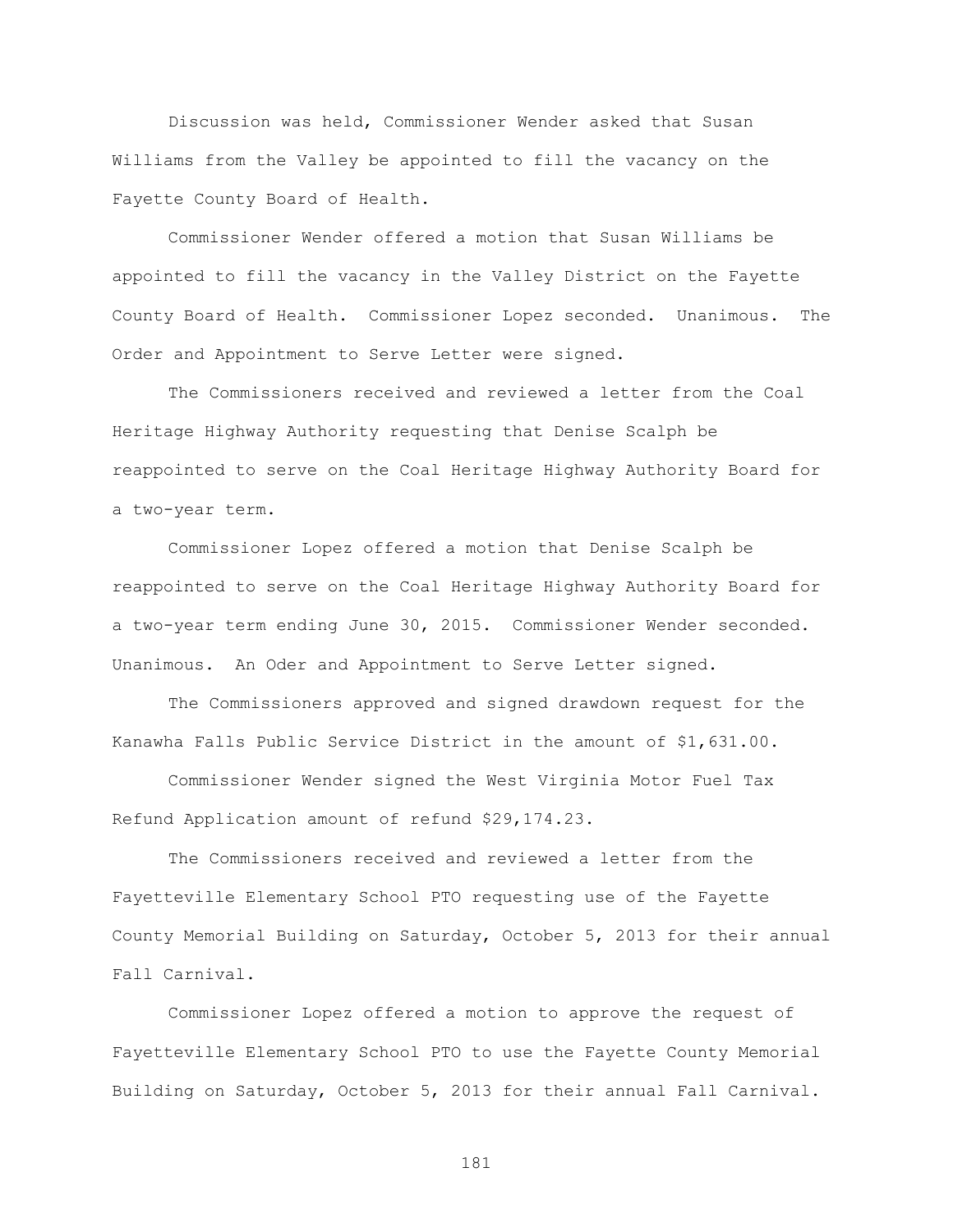Commissioner Scalph seconded. Unanimous.

The Commissioners received and reviewed a letter from the SS Peter and Paul Catholic School requesting use of the Fayette County Memorial Building for their upcoming basketball games and practice season.

Commissioner Scalph offered a motion to approve the request of SS Peter and Paul Catholic School to use the Fayette County Memorial Building for their upcoming basketball games and practice pending no conflict of schedule did meet the public, non-profit guidelines and, consequently the \$1,000.00 rental fee will be waived; however, the custodial and trash service fees requirements will not be waived on game days, all other rules applicable including insurance. Commissioner Lopez seconded. Unanimous.

Angela Hanson, Executive Director and Tammy Lilly with Region I Workforce appeared before the Commission to give updates on their Youth Program, Training Services and Medical Assistance Programs.

The Commission recessed the County Commission meeting at 10:30 a.m.

The Commission reconvened the Commission meeting at 10:50 a.m.

Dan Pauley and Randall Redden appeared before the Commission to continue the discussion on the 2001 Dodge Pickup R1500 old Dog Pound Truck.

After the brief discussion, the Commissioners asked Ms. Berry to check with the Insurance Company to see if out deductible is \$1,000.00, if so, have the truck repaired, if the deductible is \$5,000.00 it was suggested that Mr. Pauley repair the truck.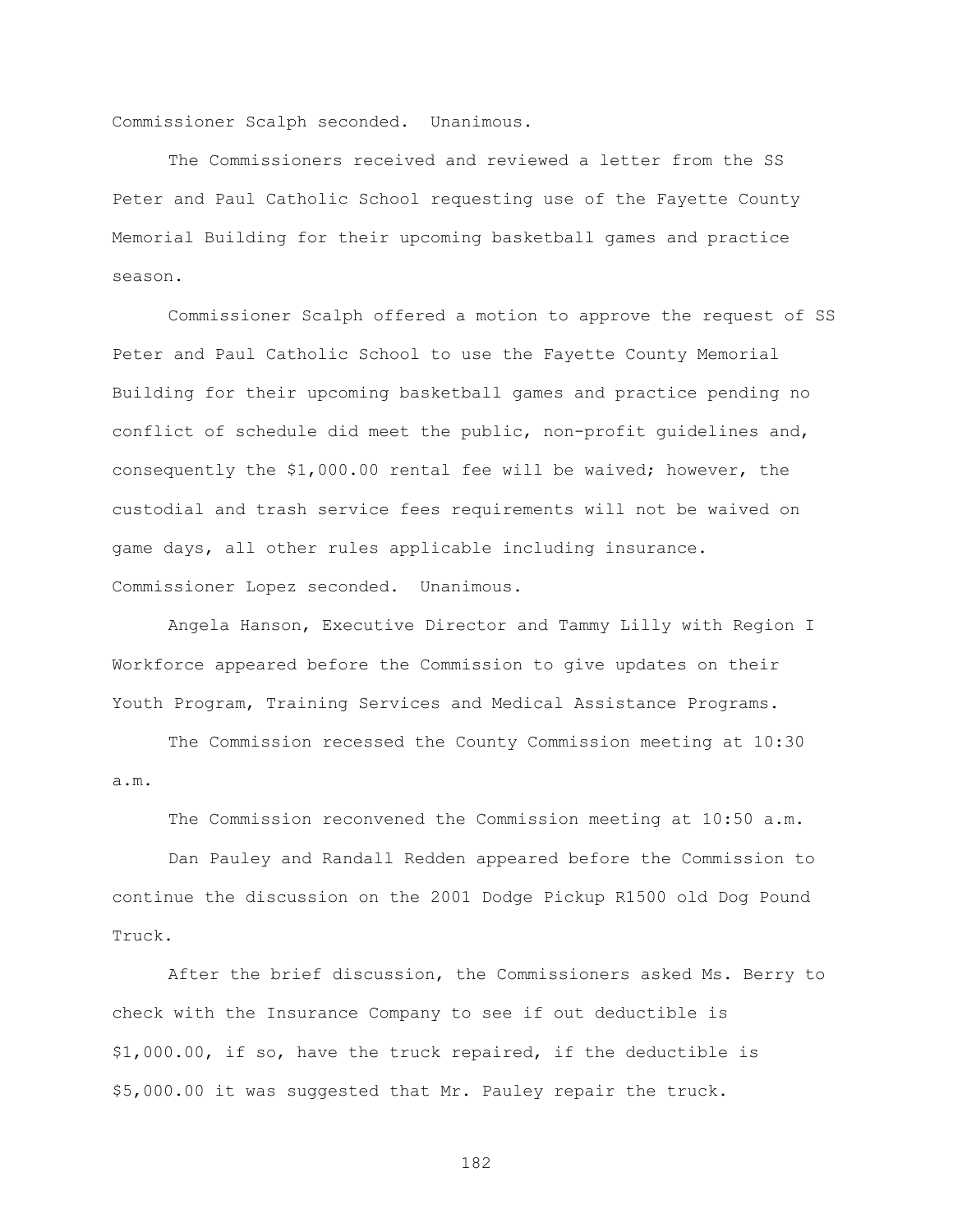Tristian Cleveland with the AmeriCorps VISTA New River Gorge Regional Development Authority appeared before the Commission to give an update of her work, as well as present pictures of the Paint Creek Scenic Trail interpretive sign plantings that they funded.

Also, present was Adam Hodges. Commissioner Wender asked what"s the next step for the Hawks Nest Golf Course.

Mr. Hodges told the Commissioners they are planning on sending out letters requesting for a letter of support.

Discussion was held regarding when and where the next meeting would be.

Shawn Wolford, EMA Director appeared before the Commission to discuss the Storage Building and other matters related to the 911 Center.

Mr. Wolford told the Commissioners the size of the Storage Building is 44 x 50, 2200 sq. ft., the 911 Center, the FIRE Department and the EMA would each get 733 sq. ft. a piece.

Carl Harris, Prosecuting Attorney told Mr. Wolford the property is owned by the Fayette County Building Commission they would have to enter into a long term Agreement.

The Commissioners asked that Dan Snead and Morgan Bracken join them on September 6, 2013 to discuss further.

Mr. Wolford gave an update on the generators.

Mr. Wolford told the Commissioners that three (3) Public Service Districts don"t have generators (Gauley River PSD, Kanawha Falls Psd, and Page-Kincaid PSD).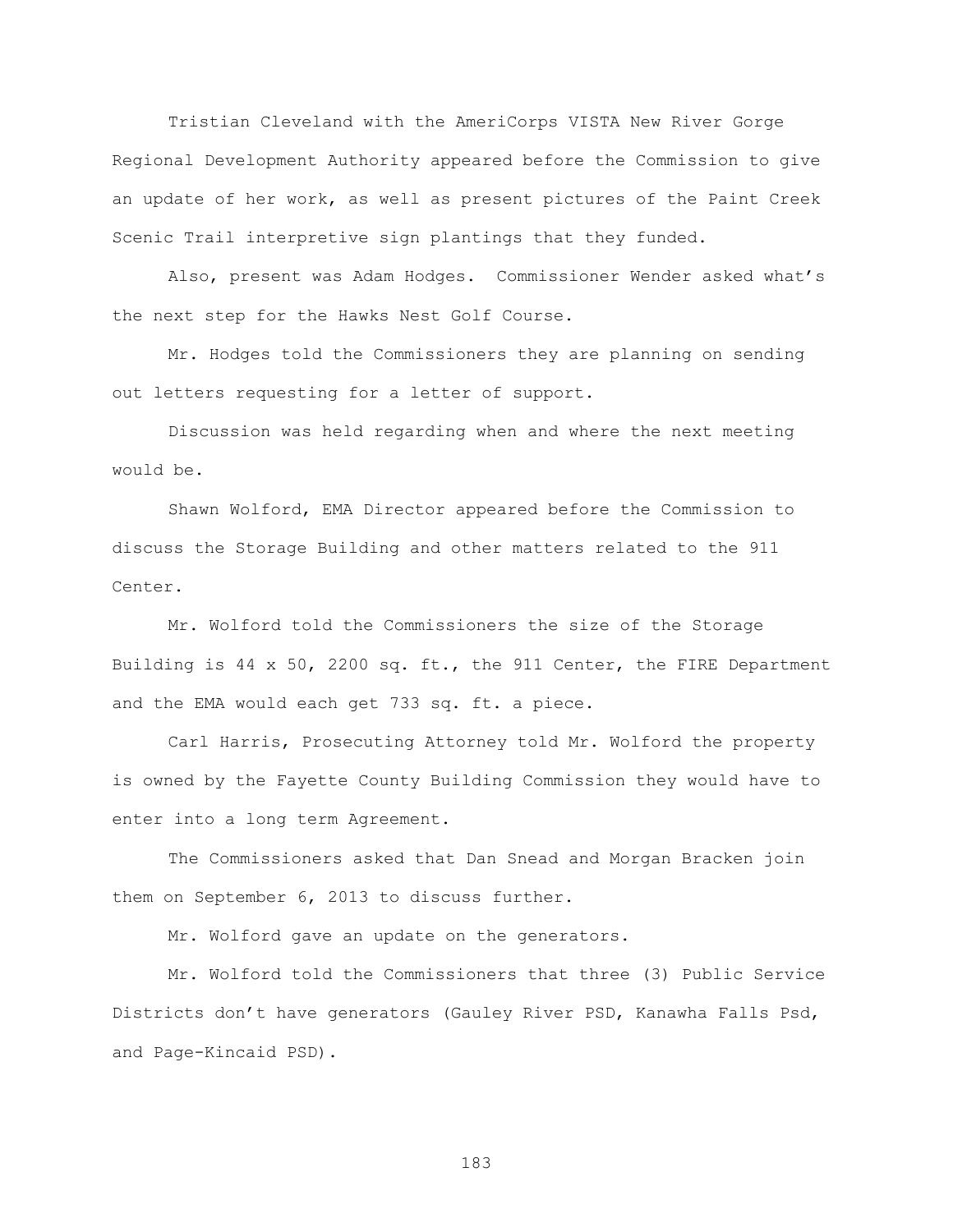Carl Harris informed the State should contribute toward the purchase.

The Commissioners asked Mr. Wolford to send letters to each of the Public Service District asking if they would contribute toward the purchase if the County purchase.

Discussion was held regarding the 911 employees bringing in their personal computers.

Commissioner Scalph offered a motion that the 911 Center be authorized to install a satellite dish and internet at the new 911 Center. The Center to provide what will be outlined by the OES (Office of Emergency Services) for this service. Commissioner Lopez seconded. Unanimous.

Commissioner Wender offered a motion that personal computers not be allowed at the 911 Center and employees are not allowed to access personal e-mail on the 911 Center computers. Commissioner Scalph seconded. Unanimous.

Commissioner Wender asked Shawn Wolford to give the Commissioners some details as to what the employees are allowed to access.

Aletha Stolar, Director Family Resource Network appeared before the Commission to give them an update on her Program.

Ms. Berry informed the Commissioners that the Community Leadership Academy will be held October 3-4, 2013 in Morgantown. Commissioner Scalph, Commissioner Wender and Debbie Berry will be attending.

Discussion was held regarding changes in dates for future Fayette County Commission Meetings: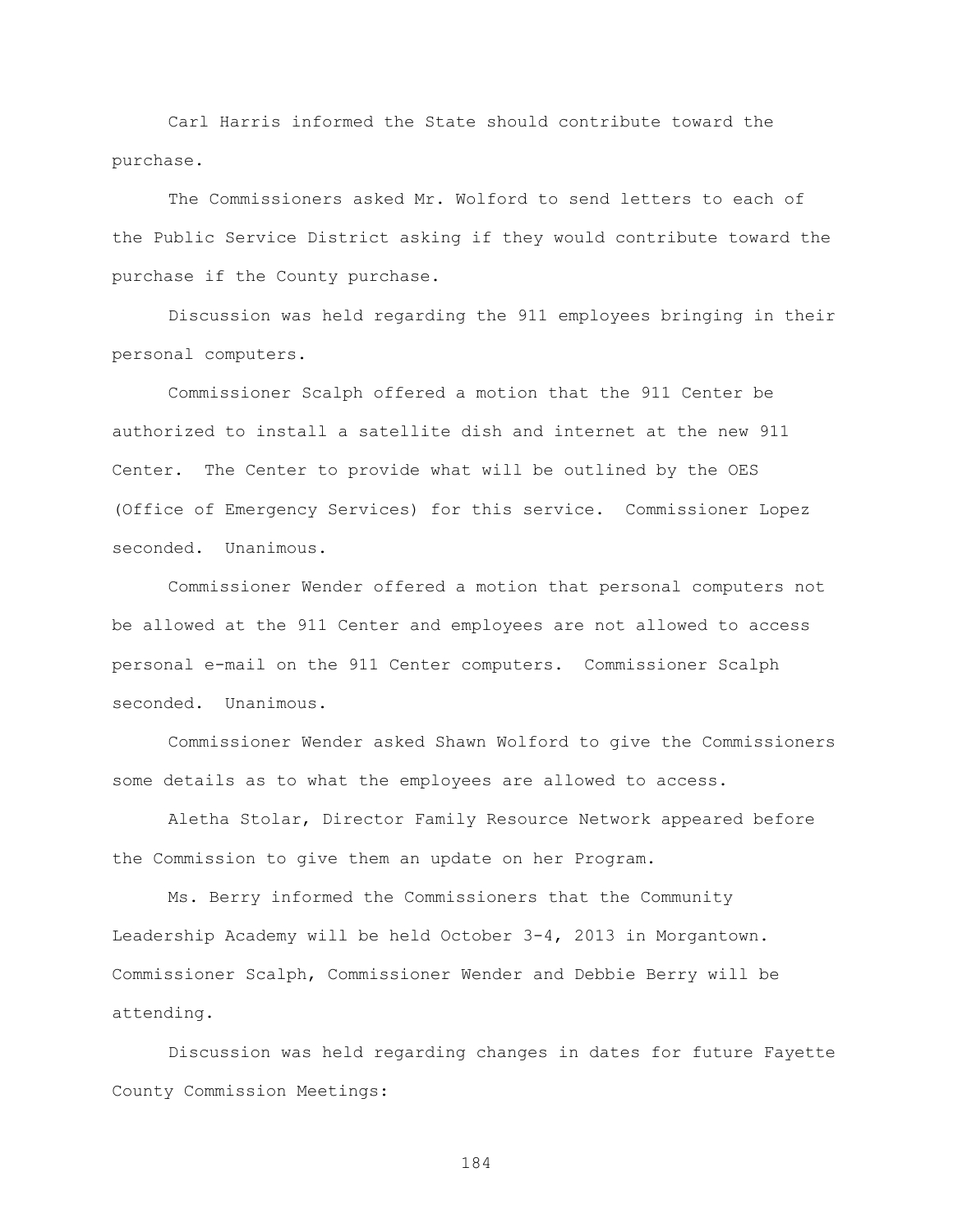September 6, 2013 - No change September 20, 2013 - Change to September 27, 2013 (Commissioner Lopez on vacation 09/13 - 09/21, 2013) October 4, 2013 - Change to October 11, 2013 (Community Leadership Academy 10/3-4, 2013) October 18, 2013 - Change to October 25, 2013 November 1, 2013 - No change November 15, 2013 - No meeting November 22, 2013 - No change December 6, 2013 - Change to December 13, 2013 Discussion was held regarding the parking lot behind the

Courthouse Annex.

The Commissioners asked Ms. Berry to get survey.

Commissioner Wender signed Transponder Re-Order Worksheet for the West Virginia Parkways Authority.

The Commissioners received and reviewed minutes from Page-Kincaid Public Service District for the month of July 2013.

The Commissioners received and reviewed a letter from Eddie Young, Assessor informing that it was brought to his attention by a letter received from David E. and Patty S. Vandall and they have an overpayment for the years 2009, 2010, 2011 and 2012, amount \$1,331.20. Mr. Young told the Commissioners he has corrected the 2014. Mr. Young is requesting that a credit be given on future taxes in the amount of \$1,331.20.

The Commissioners received and reviewed a letter from Eddie Young, Assessor informing that it was brought to his attention by a letter received from Helen Ford informing that she has been taxed in the wrong tax class and an overpayment for the years 2007, 2008, 2009, 2010, and 2011, amount \$1,749.36. Mr. Young told the Commissioners he has been to her property and know for sure that it is owner occupied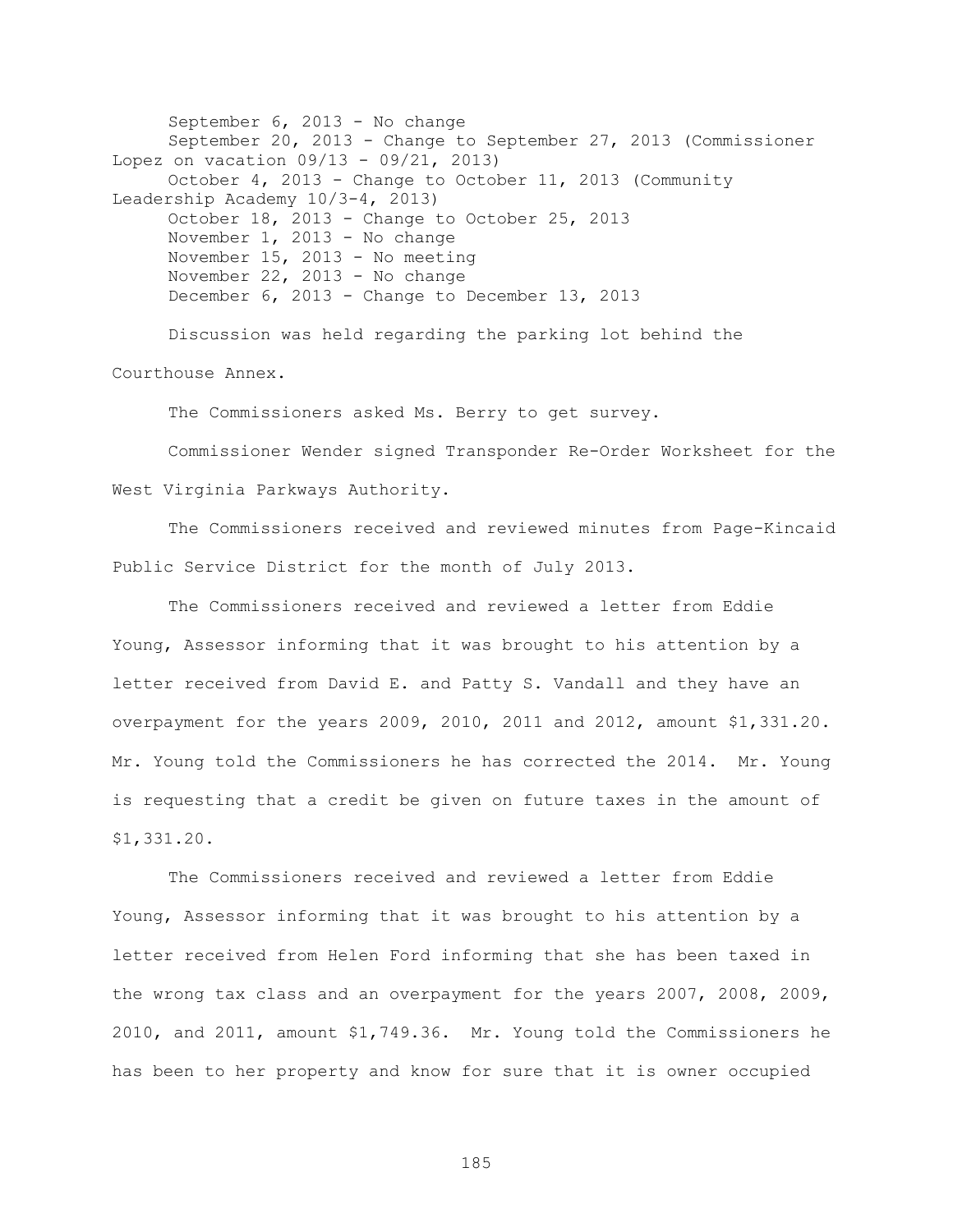and should be Class 2. Mr. Young is requesting that a credit be given on future taxes in the amount of \$1,749.36.

The Commissioners received and reviewed a letter from the National Park Service informing that they plan to open the New River Gorge National River"s new flagship campground to the public in the early summer of 2014.

The Commissioners received and reviewed a letter from the Supreme Court of Appeals informing the 2013 Bailiff"s Training will be held on October 8-10, 2013 at the Holiday Inn Express Civic Center in Charleston, West Virginia.

The Commissioners received and reviewed a letter from Allen, Kopet and Associates PLLC regarding Client File #ELB9999, John Crawford, Administrator of the Estate of Rebecca Crawford.

The Commissioners received and reviewed a letter sent to the West Virginia Citizens Conservation Corps. extending their thanks to their organization and all who were involved in the Boy Scouts of America Community Service Initiative.

The Commissioners received and reviewed a letter from the Office of the State Treasurer informing that funds due for July 2013 Greenbrier Table Games will be directly deposited on August 16, 2013, amount \$90.80.

The Commissioners received and reviewed from the Fayette County Animal Control Center/NRHS Weekly Fees Collected for the week of August 9 to August 15, 2013, amount \$100.00.

The Commissioners received and reviewed checks for 911 Fees from MCImetro Access Transmission SVCS LLC, amount \$17.50, AT&T Corp.,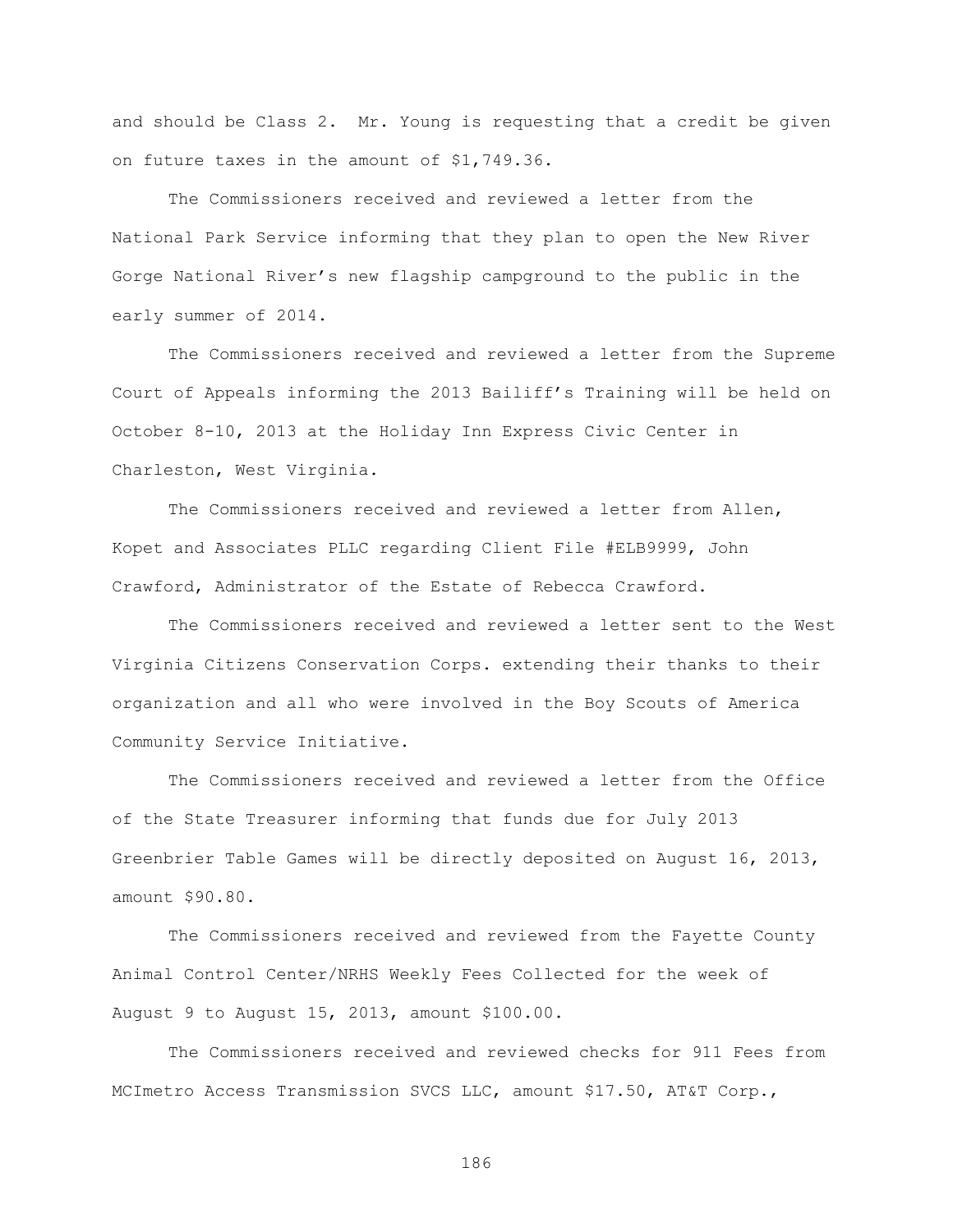amount \$206.50, IDT Corporation, amount \$10.50 and Granite Telecommunications LLC, amount \$584.50; a check from Dennis Sanger for Lease of Dunloup property, amount \$1.00 and a check from Division of Human Services for FRN, amount \$2,573.00.

The meeting was adjourned at 2:35 p. m. The next scheduled meeting is September 6, 2013.

FAYETTE COUNTY COMMISSION SEPTEMBER 6, 2013 REGULAR SESSION COURTHOUSE FAYETTEVILLE, WV 25840 MEMBERS Present: John H. Lopez, Denise A. Scalph

The Fayette County Commission met in a regular session on this 6<sup>th</sup> day of September 2013.

Commissioner Lopez called the meeting to order at 9:10 a. m.

Eddie Young, Assessor presented exonerations to be approved and signed to the Commissioners.

Commissioner Lopez offered a motion to approve and sign personal property tickets. (See attached) Commissioner Scalph seconded. Unanimous.

Commissioner Scalph offered a motion to approve and sign real property tickets. (See attached) Commissioner Lopez seconded. Unanimous.

Mr. Young also presented three (3) refunds to be approved and signed to the Commissioner (Kathy Lavone Williamson, amount \$120.98, Helen Ford, amount \$369.44 and Dora Adkins Lily etal, amount \$84.70).

Commissioner Lopez offered a motion to approve and sign the three (3) refunds for Kathy Lavone Williamson, amount \$120.98, Helen Ford,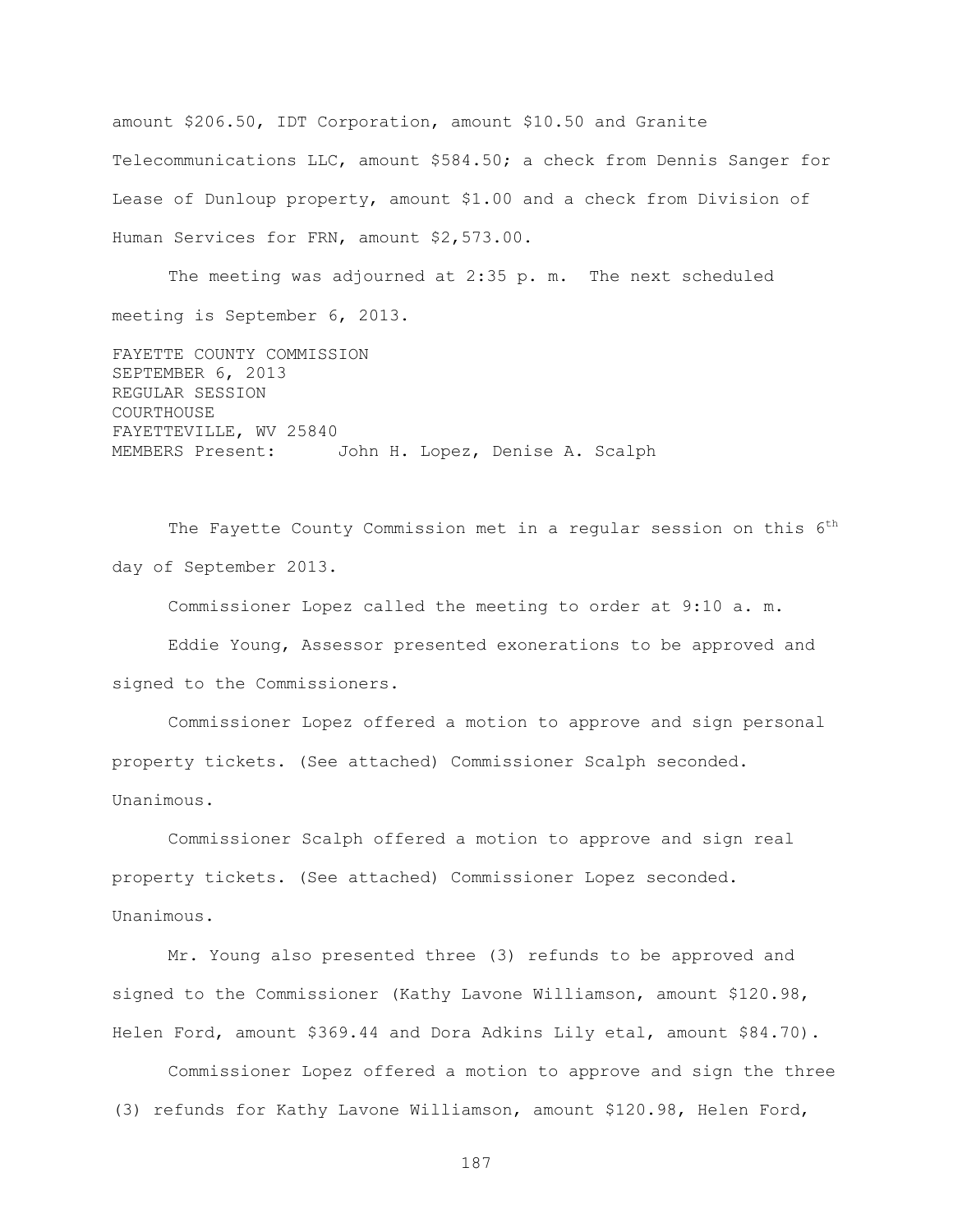amount \$369.44 and Dora Adkins Lily etal, amount \$84.70. Commissioner Scalph seconded. Unanimous.

Commissioner Lopez offered a motion to approve vouchers and invoices, checks to be released today and approved  $1^{st}$  half payrolls, checks to be released September 13, 2013. Commissioner Scalph seconded. Unanimous.

Ms. Berry presented a Petition to Combine or Divide and Segregate Land for Russell and Nancy Treadway.

Commissioner Lopez offered a motion to approve and sign Petition to Combine or Divide and Segregate Land for Russell and Nancy Treadway. Commissioner Scalph seconded. Unanimous.

Ms. Berry presented an Order and a letter to serve to appoint James R. Rappold to the Fayette County Board of Health to replace Dr. Thomas Morgan who passed away.

Commissioner Scalph offered a motion to appoint James R. Rappold to fill the unexpired term of Dr. Thomas Morgan who passed away on the Fayette County Board of Health. Commissioner Lopez seconded. Unanimous.

Ms. Berry presented two (2) Orders to approve credit for taxes for Helen Ford and David E. and Patty S. Vandall to the Commissioners.

Commissioner Scalph offered a motion to approve the findings hereinabove recited be and they are hereby adopted as so found by the Commission and in accordance therewith it is ordered and adjudged that, subject to the approval of the Assessor, the Petitioner David E. and Patty S. Vandall be afforded tax relief for tax year 2009, 2010, 2011, and 2012 in the total amount of \$1,331.20 in the form of a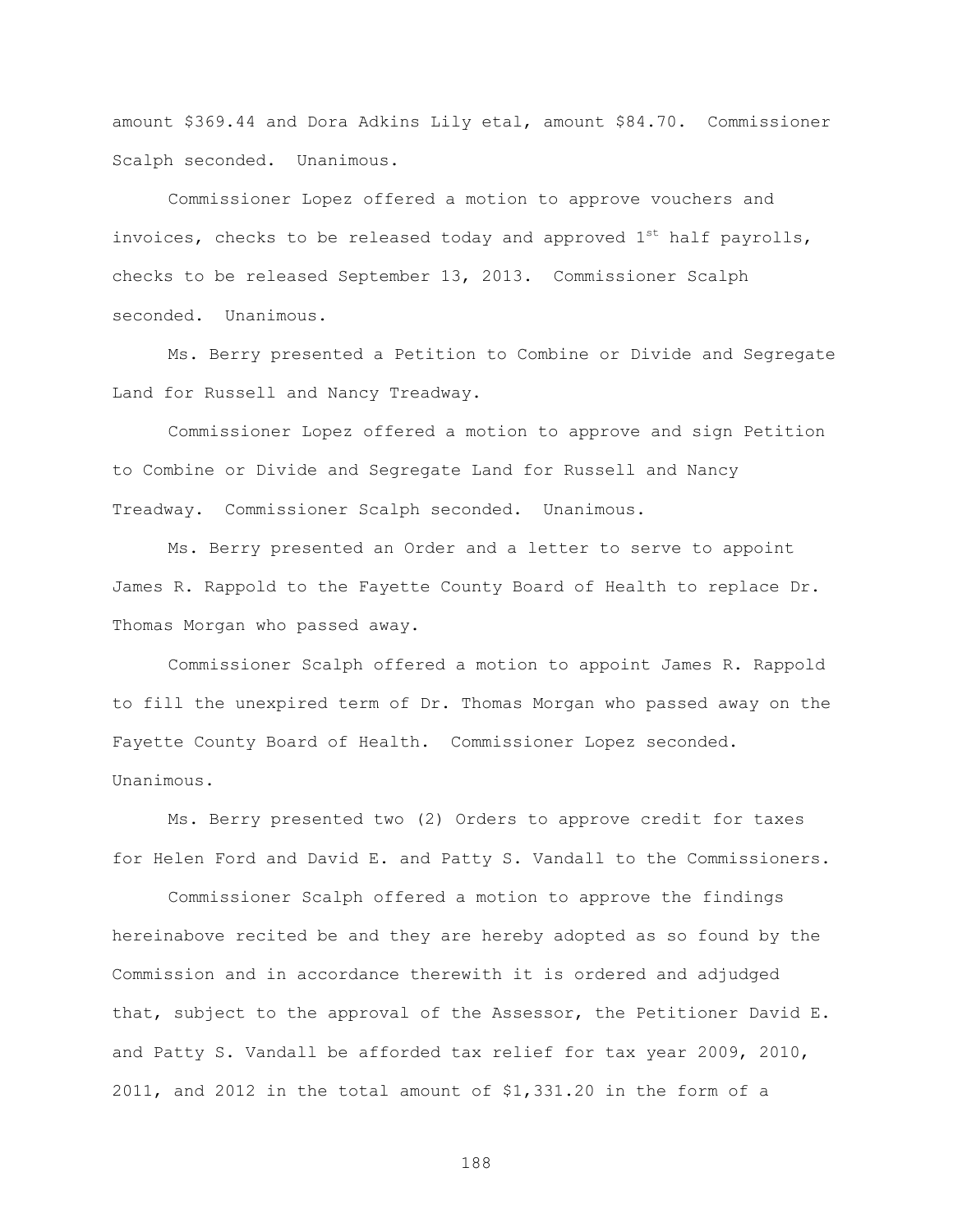credit against taxes owing for the following year or years with said tax relief being spread over the year or years until the debt is paid. Commissioner Lopez seconded. Unanimous.

Commissioner Scalph offered a motion to approve the findings hereinabove recited be and they are hereby adopted as so found by the Commission and in accordance therewith it is ordered and adjudged that, subject to the approval of the Assessor, the Petitioner Helen Ford be afforded tax relief for tax year 2007, 2008, 2009, 2010, and 2011 in the total amount of \$1,749.36 in the form of a credit against taxes owing for the following year or years with said tax relief being spread over the year or years until the debt is paid. Commissioner Lopez seconded. Unanimous.

Ms. Berry presented a letter from Fayetteville Elementary School PTO changing the date of their Annual Fall Carnival for the use of the Fayette County Memorial Building from October  $5<sup>th</sup>$  to October 26<sup>th</sup> due to Homecoming for Fayetteville High School.

Ms. Berry informed the Commissioners that the initial request was approved in an earlier Commission.

Ms. Berry presented a request from the Fayetteville Presbyterian Church requesting to borrow 100 chairs from the Fayette County Memorial Building for their area Presbytery meeting on Saturday, September 14, 2013. The Commissioners approved.

Ms. Berry presented a Scope of Work and Fee Proposal for the Courthouse Annex Parking Lot Expansion Study from William Thornton of Balance Consulting, Inc. totaling \$2,500.00.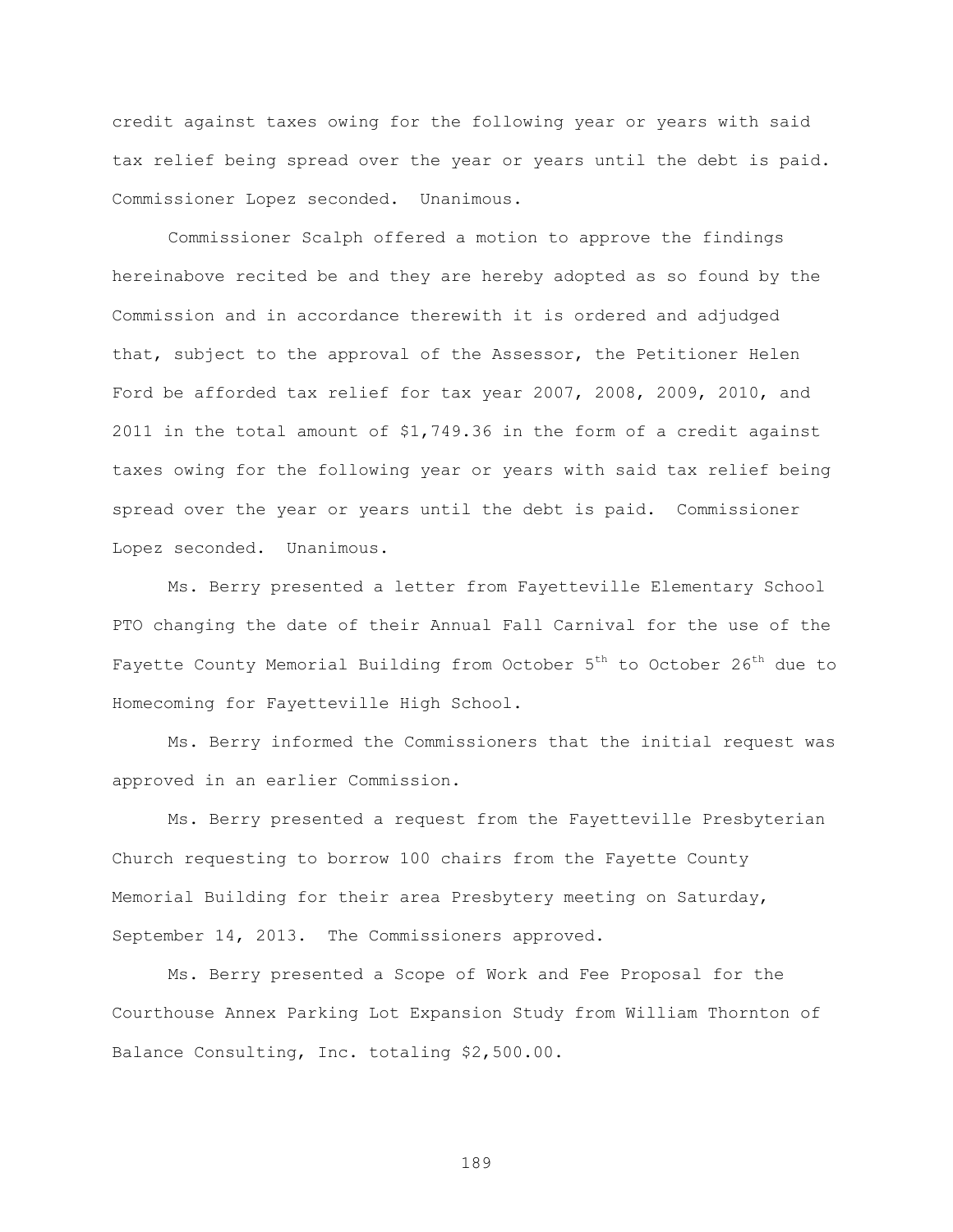Commissioner Scalph offered a motion to approve the proposal from William Thornton of Balance Consulting, Inc., amount \$2,500.00. Commissioner Lopez seconded. Unanimous.

Ms. Berry presented a Lease from the Fraternal Order of Police, Memorial Lodge No. 118 to operate the premises as a facility for the Community Corrections Program for Fayette County to be approved and signed by the Commissioners.

Commissioner Scalph offered a motion to approve and sign Lease from the Fraternal Order of Police, Memorial Lodge No. 118 to operate the premises as a facility for the Community Corrections Program for Fayette County. Commissioner Lopez seconded. Unanimous.

Ms. Berry presented a request from John Kauff, Chief of Police, Montgomery Police Department requesting a donation in the amount of \$2,000.00 to be utilized to make needed upgrades to the City of Montgomery"s Public Shooting Range.

The Commissioners asked that this request be tabled.

Ms. Berry presented Financial Statement to be advertised to the Commissioners.

Commissioner Scalph offered a motion to have the Financial Statement published. Commissioner Lopez seconded. Unanimous. Commissioner Lopez signed the Financial Statement.

Ms. Berry informed the Commissioners that the Pre-Bid for Phase III Courthouse Electrical Upgrade is scheduled for September 26<sup>th</sup> at 10:00 a. m. The Bids are due October  $10^{th}$  and will be opened at the Commission meeting October 11, 2013.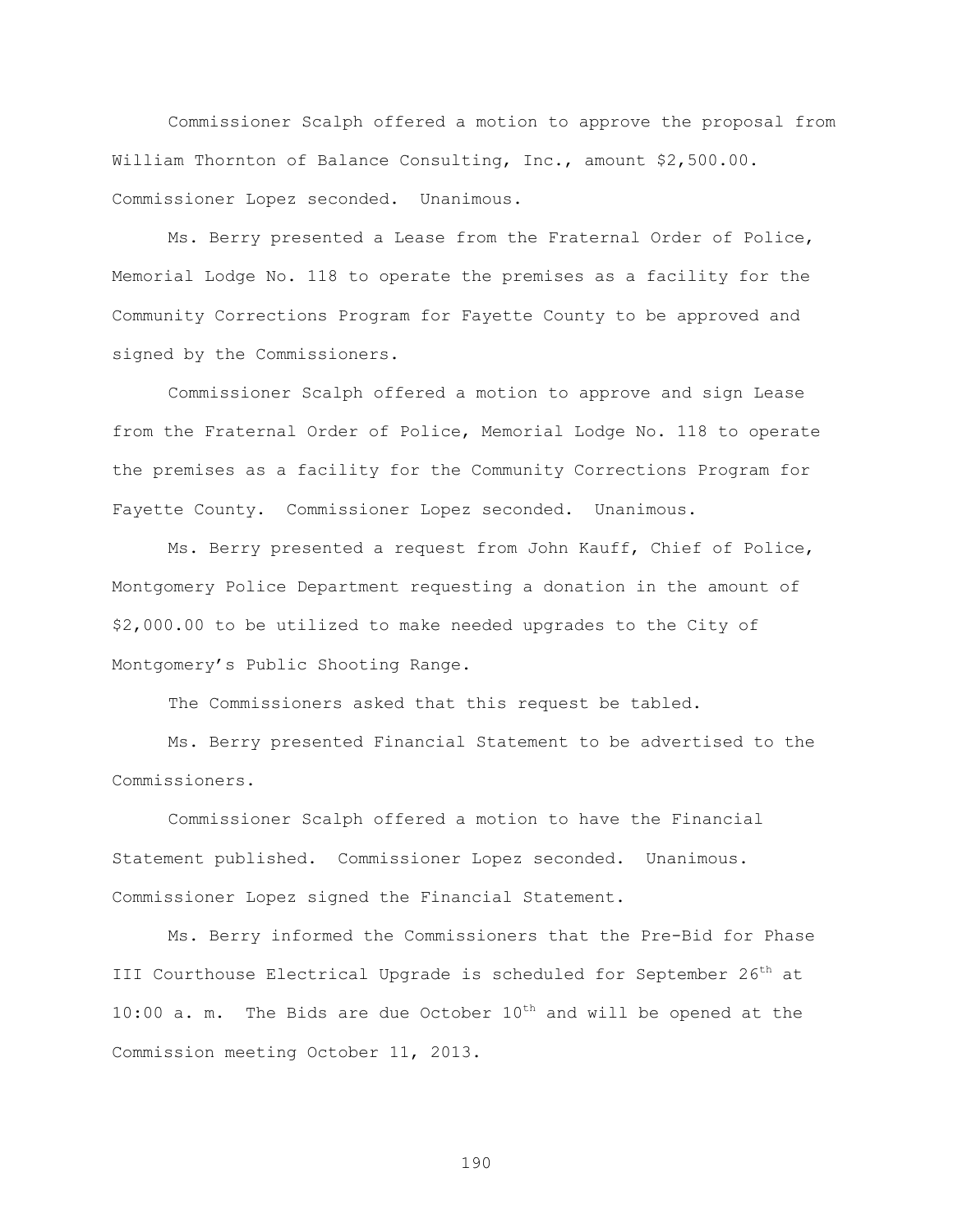Angela Gerald, Project Director for the Fayette County Beautification Committee appeared before the Commission to discuss ABC Lands, LLC, Winona Pool Hall.

Ms. Gerald told the Commissioners all notices have been given and paper work has been done.

Ms. Gerald is requesting that the Commission approve the advertisement on demolition of the building.

Commissioner Scalph offered a motion to authorize Angela Gerald to proceed with the advertisement on the demolition of this property. Commissioner Lopez seconded. Unanimous.

Dan Snead, Architect for J. Snead and Associates appeared before the Commissioners to discuss THE 911 Center Storage Building.

Mr. Snead presented drawings from previous bids for dimensions of storage building (50x44, 2200 sq. ft.) to the Commissioners.

Mr. Snead told the Commissioners the storage building will need to be rebid.

Discussion was held on the aspects of the storage building.

Commissioner Scalph offered a motion to approve the rebid of the storage building for the Emergency Operation Center as drawn with possible modification with an adjustable door. Commissioner Lopez seconded. Unanimous.

The Commissioners received and reviewed a letter from the Office of the State Auditor enclosing a list of properties for Fayette County Auction of Delinquent and Nonentered Lands that will be offered for sale on September 17, 2013.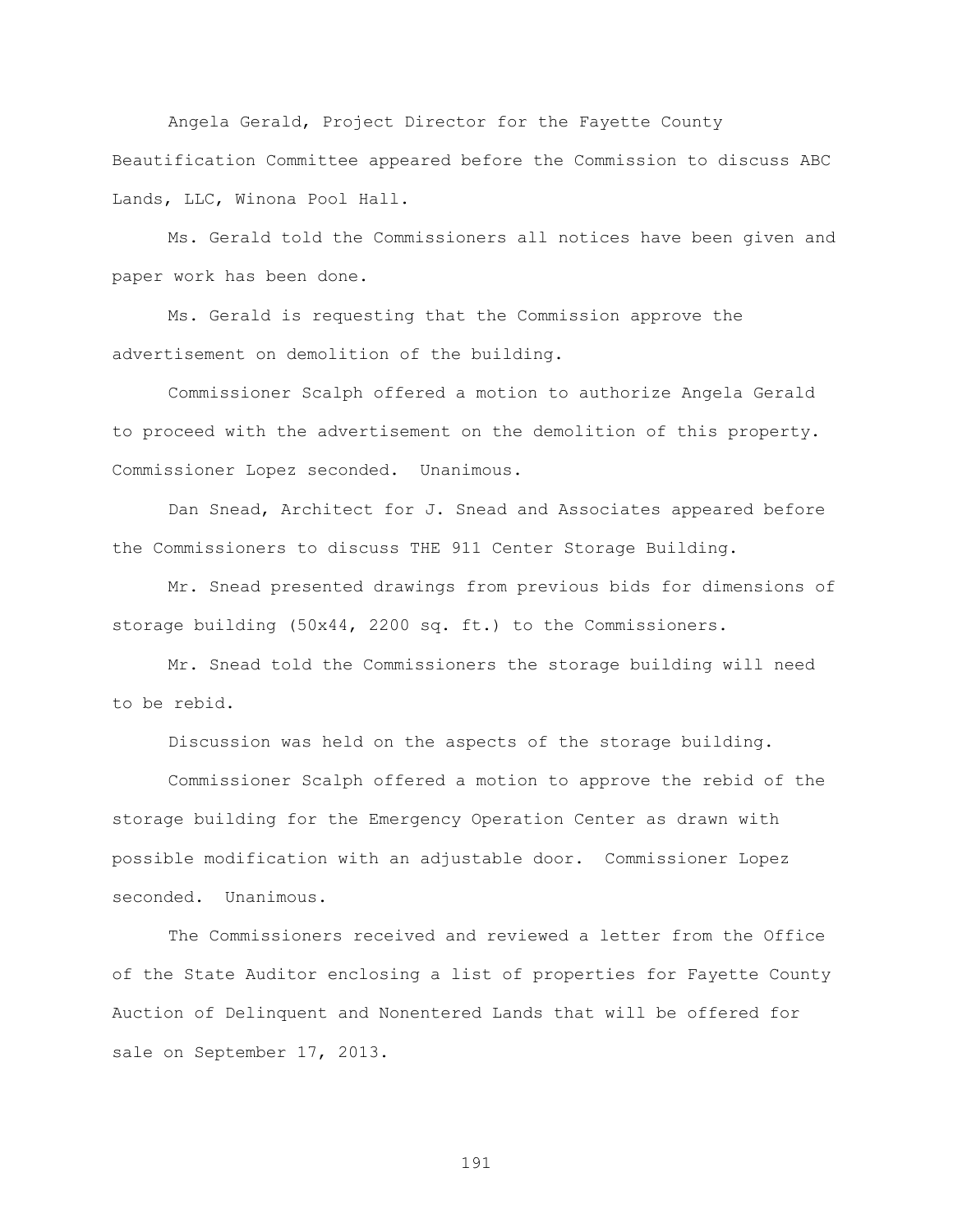The Commissioners received and reviewed a letter from the Association of West Virginia Solid Waste Authorities inviting the Commission to participate in their 2013 Educational Conference on Litter Control and Solid Waste Management, which will take place at Canaan Valley Resort in Davis, West Virginia.

The Commissioners received and reviewed a letter from Sheriff Steve Kessler informing of Stephen M. Gray resignation effective August 28, 2013.

The Commissioners received and reviewed a letter from BrickStreet Mutual Insurance Company informing that Sherry J. Davis has been granted permanent partial disability

The Commissioners received and reviewed a letter from the Office of the State Treasurer informing that funds due for the July Limited Video Lottery will be directly deposited on August 26, 2013, amount \$6,023.50.

The Commissioners received and reviewed checks for 911 Fees from Lumos Network, amount \$692.77, Shentel, amount \$1,721.74 and Interface Security Systems, Inc., amount \$29.90; a check from FCSWA reimbursement, amount \$798.15; a check from the Fayette County Board of Education for  $1^{st}$  quarter WVU Extension, amount \$6,059.25 and a check from Division of Culture and History for Record Management and Preservation, amount \$7,209.00.

The meeting was adjourned at 11:02 a. m. The next scheduled meeting is September 27, 2013.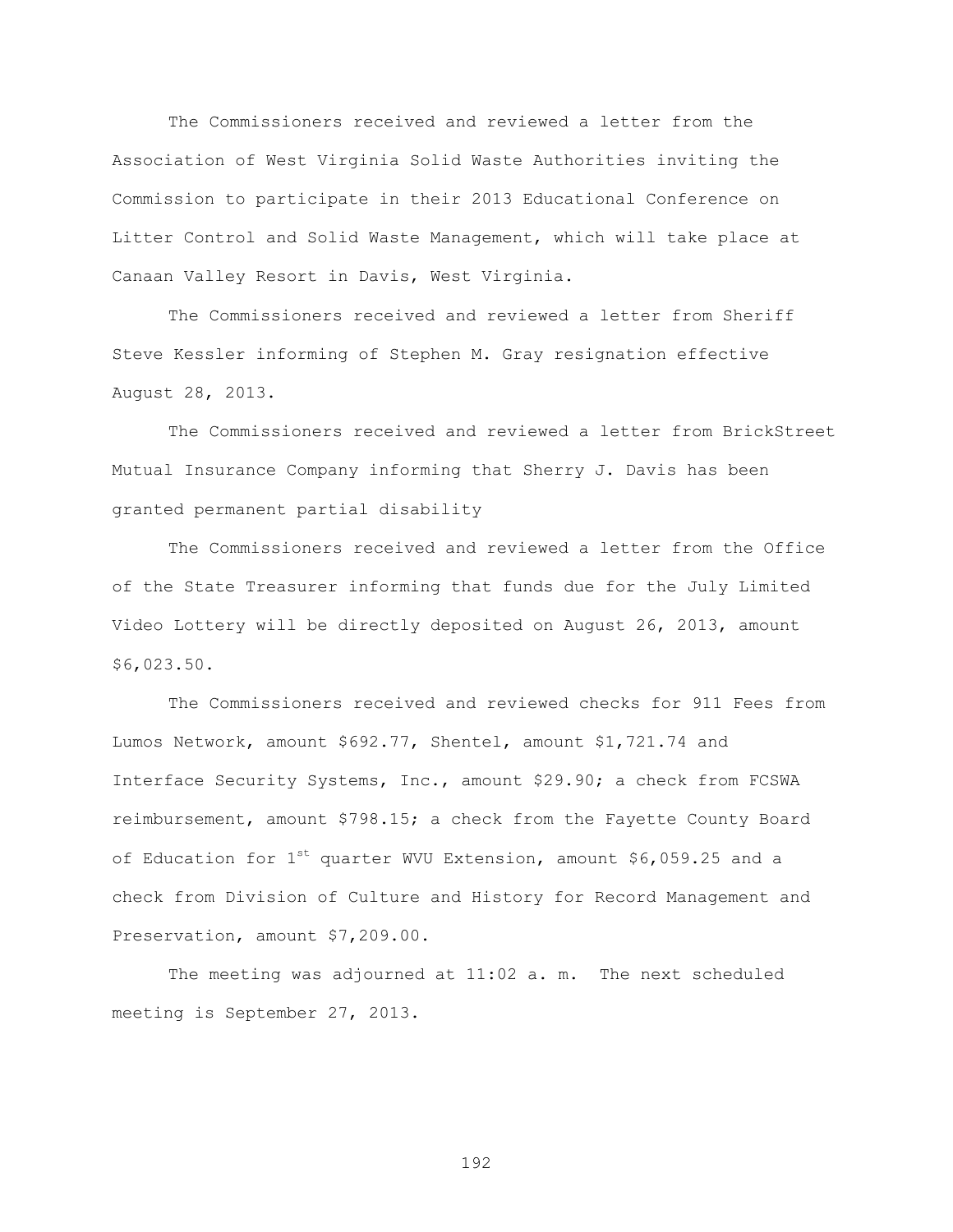FAYETTE COUNTY COMMISSION SEPTEMBER 27, 2013 REGULAR SESSION COURTHOUSE FAYETTEVILLE, WV 25840 MEMBERS Present: Matthew D. Wender, John H. Lopez, Denise A. Scalph

The Fayette County Commission met in a regular session on this 27<sup>th</sup> day of September 2013.

Commissioner Wender called the meeting to order at 9:05 a. m.

Steve Fox from the Assessor"s Office presented exonerations to be approved and signed to the Commissioners.

Commissioner Lopez offered a motion to approve and sign Personal Property Tickets for BB&T Centralized Solutions, Travis Simons, Katherine Zerkle, Charles B. Foreman, Carolyn Sue and Robert A. Paul, T D T, Inc., Richard L. Nelson, Mountain Memories, Myrtle J. Hudnall and David E. and Patty Sue Vandall. Commissioner Scalph seconded. Unanimous.

Commissioner Scalph offered a motion to approve and sign Real Property Tickets (see Attached). Commissioner Lopez seconded. Unanimous.

Commissioner Lopez offered a motion to approve and sign two (2) refunds for Mary E. Reichert, amount \$323.78 and Helen A. Ford, amount \$513.72. Commissioner Scalph seconded. Unanimous.

Commissioner Lopez offered a motion to approve and sign Application for Correction of Assessment for Carolyn S. Bibb. Commissioner Scalph seconded. Unanimous.

Commissioner Lopez offered a motion to approve vouchers and invoices, checks to be released today and approved  $2<sup>nd</sup>$  half payrolls,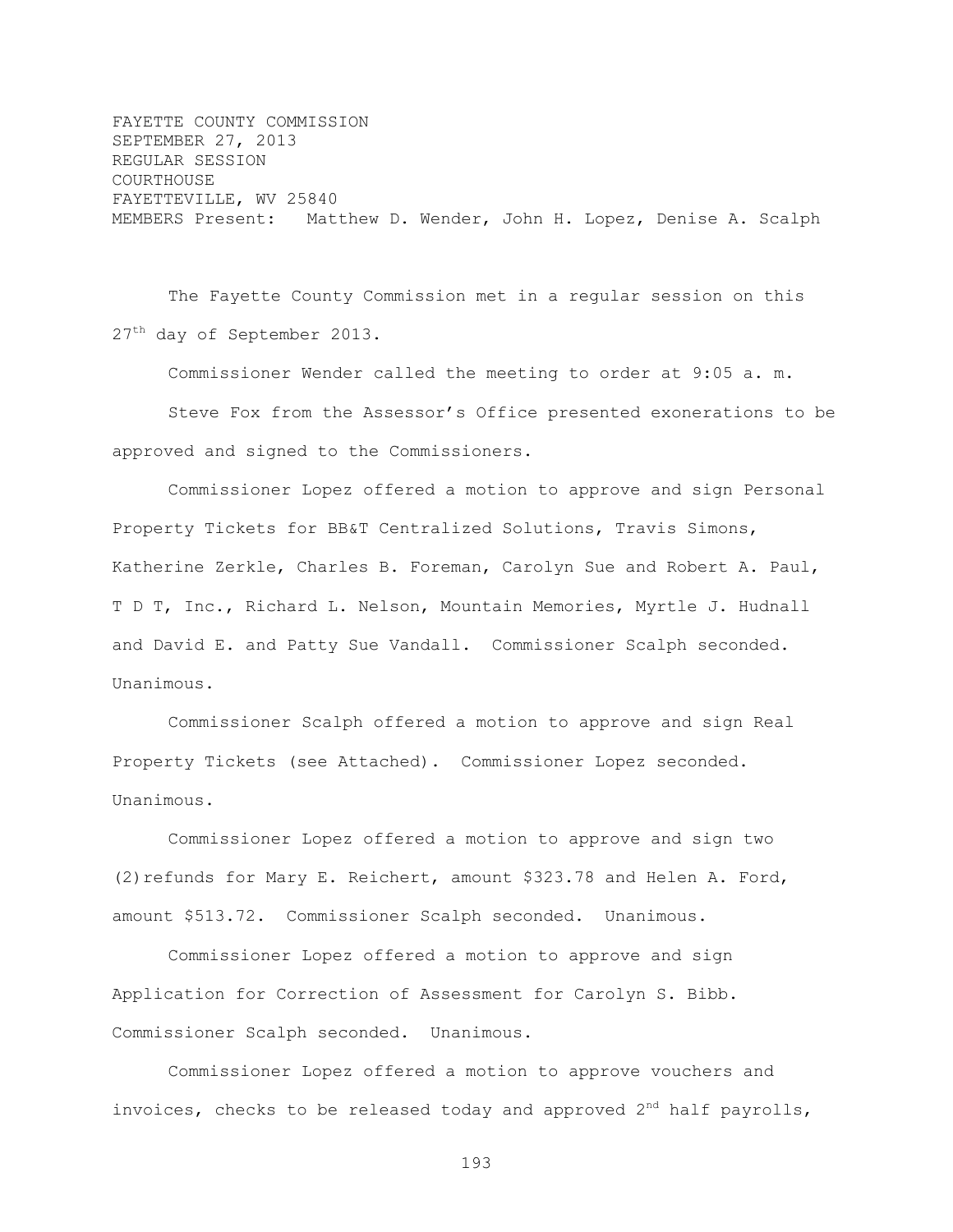checks to be released September 30, 2013. Commissioner Scalph seconded. Unanimous.

Commissioner Scalph offered a motion to approve and sign minutes of August 13, August 23 and September 6, 2013. Commissioner Lopez seconded. Unanimous.

Commissioner Wender offered a motion to approve and sign minutes of July 26, 2013. Commissioner Lopez seconded. Unanimous.

Ms. Berry presented the 2013 Delinquent List to the Commissioners to review.

Ms. Berry presented the Engagement Contract with the Auditor"s Office to prepare audit for Fiscal Year ending June 30, 2013 for Commissioner Wender to sign. The cost is \$32,690.00.

 Commissioner Scalph offered a motion to approve the Engagement Contract with State Auditor"s Office to do the audit for Fiscal Year ending June 30, 2013. Commissioner Lopez seconded. Unanimous.

Ms. Berry presented a Coordinator Consulting Proposal from Dave Pollard, County Resource Coordinator to the Commissioners.

Commissioner Wender asked if this should be a Fayette County Urban Renewal Authority decision.

Ms. Berry presented a request from the Fayette County Urban Renewal Authority requesting permission to meet at the Emergency Operation Center (EOC) on Monday, October 7, 2013 at 7:00 p. m. the Commission approved.

Ms. Berry presented a letter to Janis Kitzmiller, Family Law Judge requesting reimbursement for rent in the amount of \$2,700.00 for the month of October.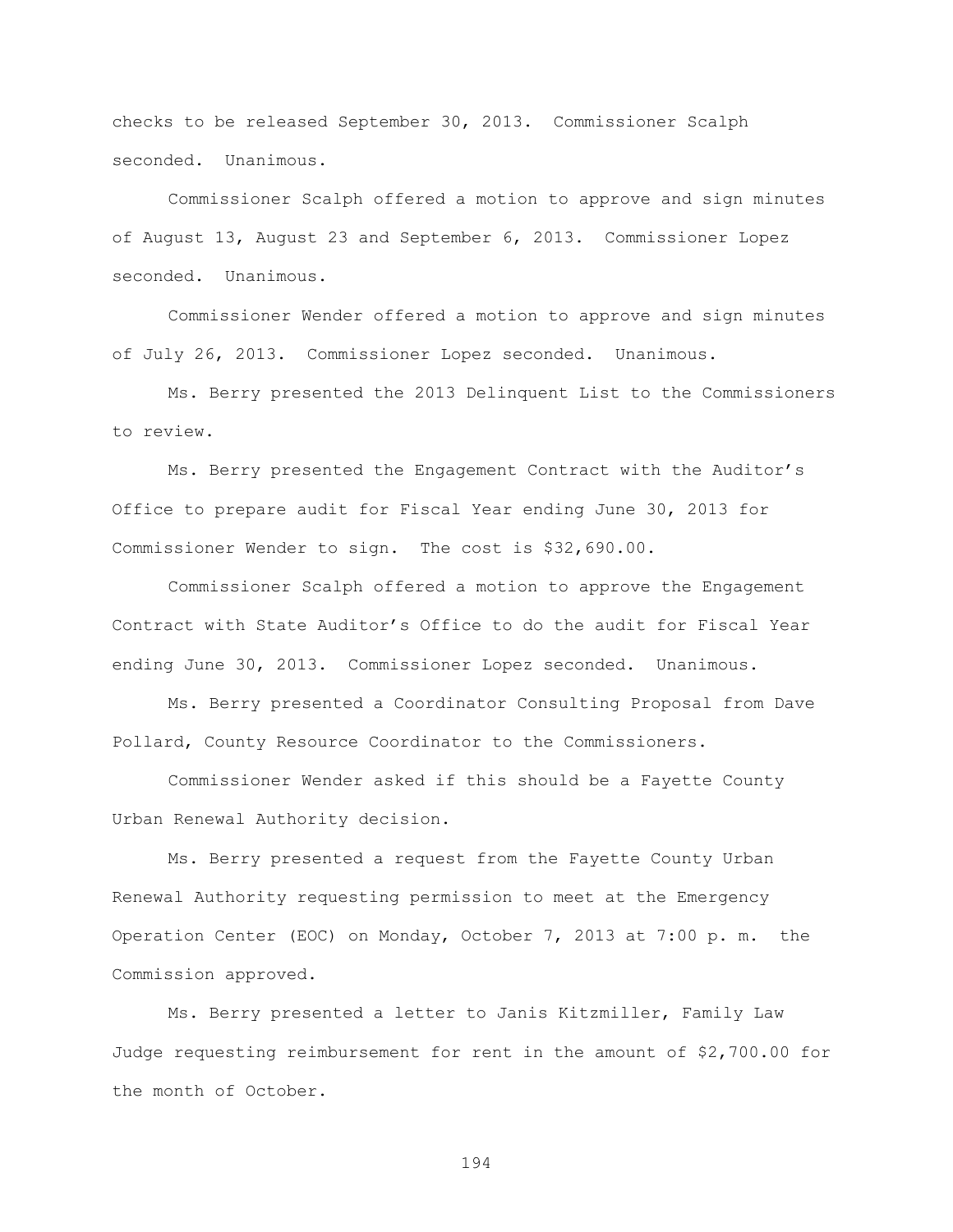Commissioner Scalph offered a motion to approve the request for reimbursement for rent in the amount of \$2,700.00 for the month of October. Commissioner Lopez seconded. Unanimous.

Ms. Berry informed the Commissioners she received a letter from Fayette County National Bank informing that the security which they have pledged to the Fayette County Commission will not be available for pledge as of September 12, 2013. Fayette County National Bank will substitute this security.

Ms. Berry presented an Order for the Commissioners to sign.

Commissioner Lopez offered a motion on having been advised of the need to substitute certain securities pledged on behalf of Fayette County National Bank, does hereby order the release of said securities provided that securities will be substituted simultaneously and that Fayette County funds deposited with said banking institution will not be unsecured. Commissioner Scalph seconded. Unanimous.

Ms. Berry presented a drawdown request for Kanawha Falls Public Service District in the amount of \$5,045.17.

Commissioner Lopez offered a motion to approve and sign drawdown for Kanawha Falls Public Service District in the amount of \$5,045.17. Commissioner Scalph seconded. Unanimous.

Ms. Berry informed the Commissioners she received letters from the New Haven Public Service District recommending that Kenneth Hayes be reappointed to serve on the New Haven Public Service District Board and recommending that Joseph Massie be appointed to fill the unexpired term of the decease Loren Fox.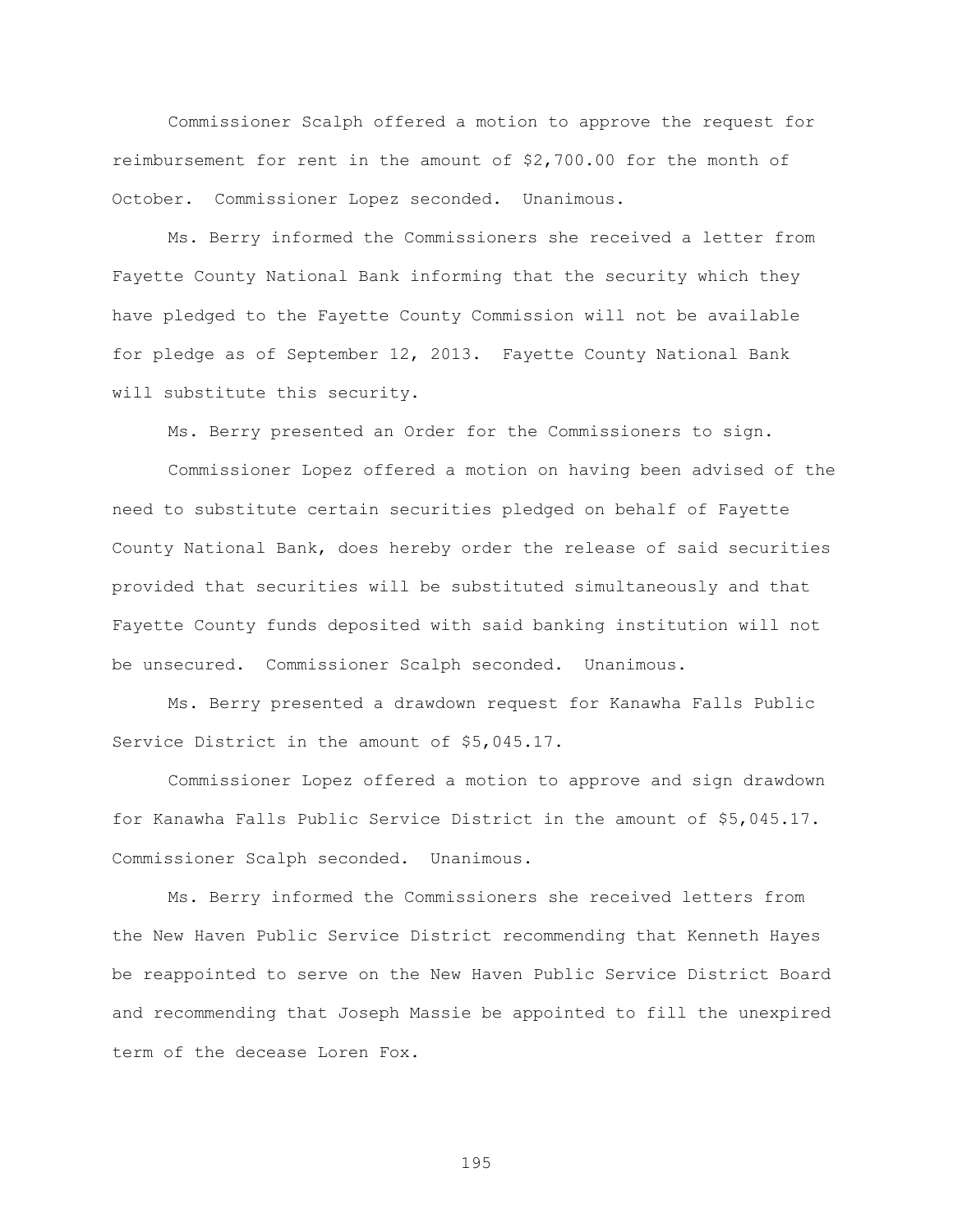Commissioner Lopez offered a motion to appoint Joseph Massie a member of the New Haven Public Service District to fill the unexpired term Loren Fox. Commissioner Scalph seconded. Unanimous.

Commissioner Lopez offered a motion to reappoint, Kenneth Hayes a member of the New Haven Public Service District. Commissioner Scalph seconded. Unanimous.

Ms. Berry presented a letter from Susan Hanson with the Fayetteville Women"s Club requesting permission to use the Fayette County Memorial Building for a Craft Show and for a meet and greet with Santa on December 7, 2013 to the Commissioners.

Commissioner Lopez offered a motion to approve the request of the Fayetteville Women"s Club to use the Fayette County Memorial Building for their Craft Show and Santa and Mrs. Clause Visit as part of their 3<sup>rd</sup> Annual Craft Show and Christmas Parade. The rental fee and custodial and trash service fees will be waived. All other rules are applicable including the insurance requirement. Commissioner Scalph seconded. Unanimous.

Ms. Berry presented a letter from Libby Campbell for the Ansted Middle School National Honor Society requesting permission to use the Fayette County Memorial Building for a charity concert for Logan Harper on October 27, 2013 to the Commissioners.

Commissioner Scalph offered a motion to approve the request of the Ansted Middle School National Honor Society to use the Fayette County Memorial Building for a charity concert for Logan Harper on October 27, 2013. Commissioner Lopez seconded. Unanimous.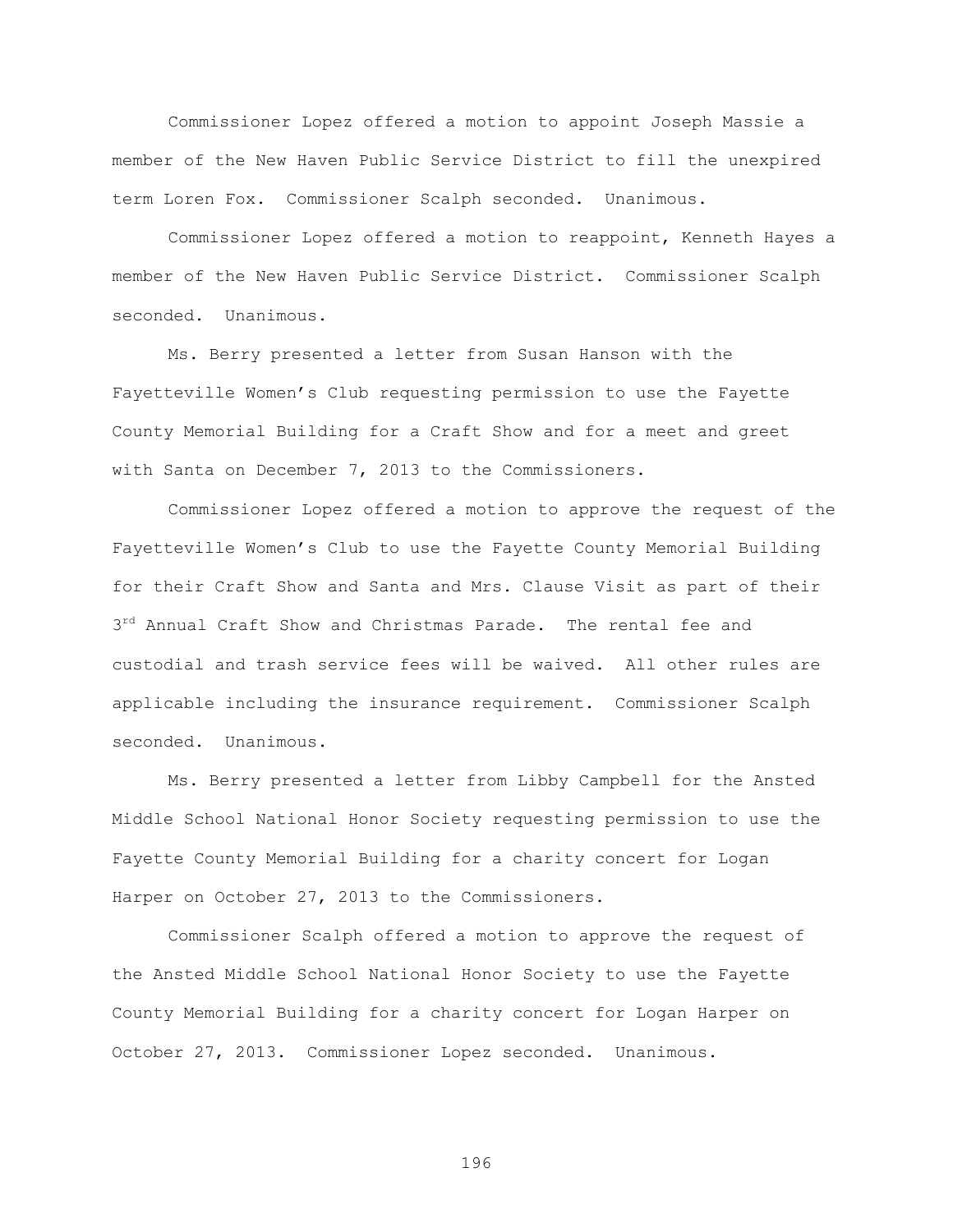Ms. Berry presented a Right-of-Entry letter from the Kanawha Falls Public Service District for the Commission to sign allowing Kanawha Falls Public Service District personnel to enter temporarily upon property owned by the Fayette County Commission for the purpose of conducting surveys and/or engineering studies related to the Kanawha Falls Public Service District water system improvement project.

After talking with Carl Harris, Prosecuting Attorney, the Commission approved to sign the Right-of-Entry Form for the Kanawha Falls Public Service District.

Patrick Coley representative for AFLAC (American Family Life Assurance Company) appeared before the Commission to present a proposal for IRS Code Section 125 for the employees.

After the discussion, Commissioner Wender asked Debbie Aliff, Payroll Clerk to contact PEIA to send a representative up to discuss their IRS Code Section 125 for the employees.

Commissioner Wender asked Mr. Coley to provide Ms. Aliff with a list of counties that has this program.

Levi Rose appeared before the Commission and gave an update on the Septic System Database. Tyler Bragg presented a map of the area.

Commissioner Lopez offered a motion to go into an Executive Session at 10:35 a. m.

The Commission reconvened the County Commission meeting at 10:55 a. m.

Commissioner Wender informed they discussed a personnel matter no action was taken.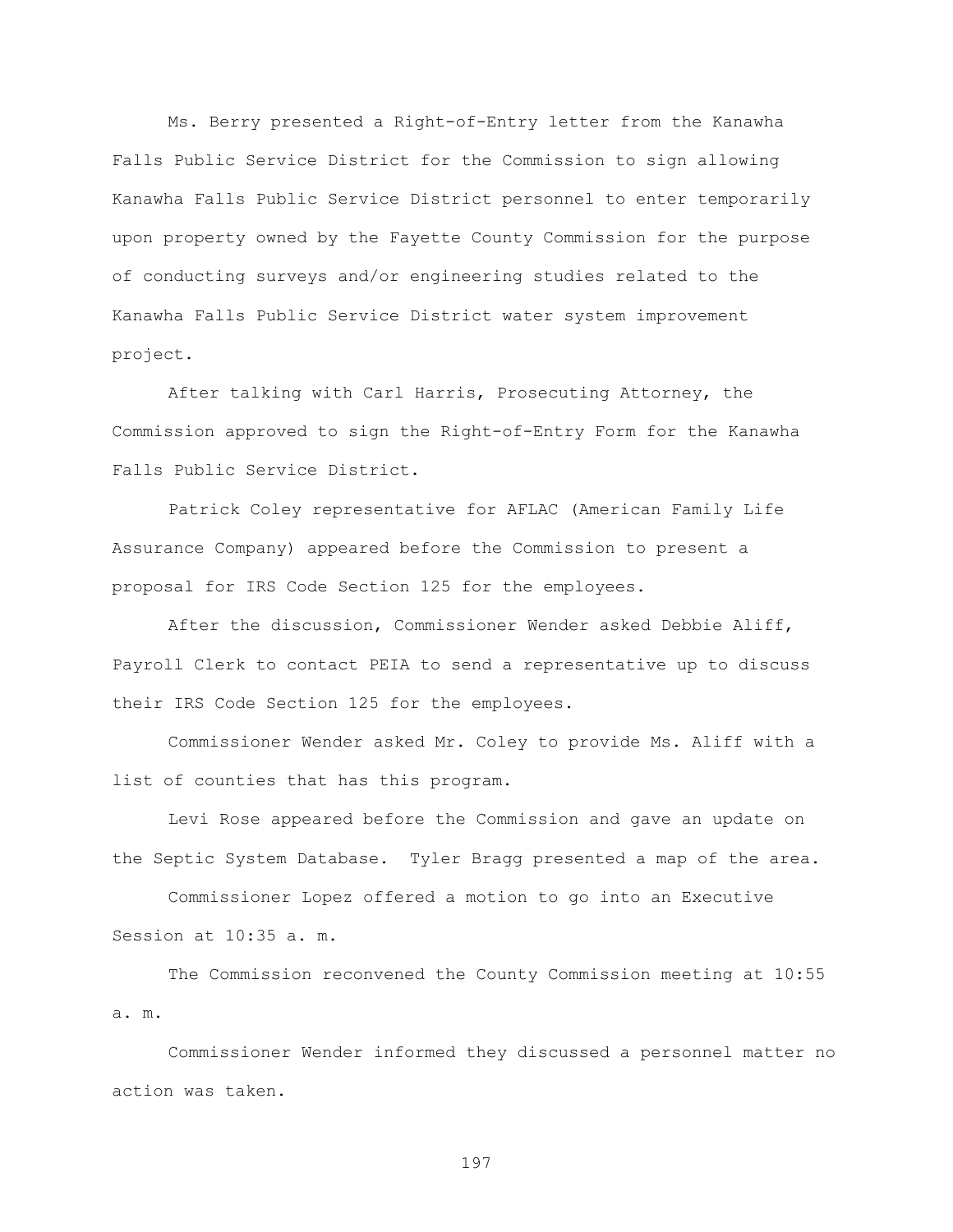Kelvin Holliday, County Clerk appeared before the Commission to discuss the expense of the internet for Early Voting at the Danese Community Center.

Discussion was held regarding the slippage at the Office of Emergency Center (OEC). The estimated cost would be from \$4,500.00 to \$10,000.00.

Commissioner Scalph offered a motion that the Fayette County Commission will spend up to \$10,000.00 for the remediation of the OEC property. Debbie Berry will check into a local engineer. Commissioner Lopez seconded. Unanimous.

Ms. Berry presented a Resolution of Participation and Cooperation approving that the County wishes to participate in the Certified Development Community Program for the New River Gorge Regional Development Authority for Commissioner Wender and Kelvin Holliday, County Clerk to sign.

Commissioner Scalph offered a motion to approve Resolution of Participation and Cooperation approving that the County wishes to participate in the Certified Development Community Program for the New River Gorge Regional Development Authority. Commissioner Lopez seconded. Unanimous.

Ms. Berry presented Petitions from the Assessor"s Office to Combine or Divide and Segregate Land to the Commissioners.

Commissioner Scalph offered a motion to approve and sign Petitions to Combine or Divide and Segregate Land for Maude Brunstetter, William H. and Mona Beall, Jr., Thomas Lloyd and Scarlet Gibson and Charles Biggs. Commissioner Lopez seconded. Unanimous.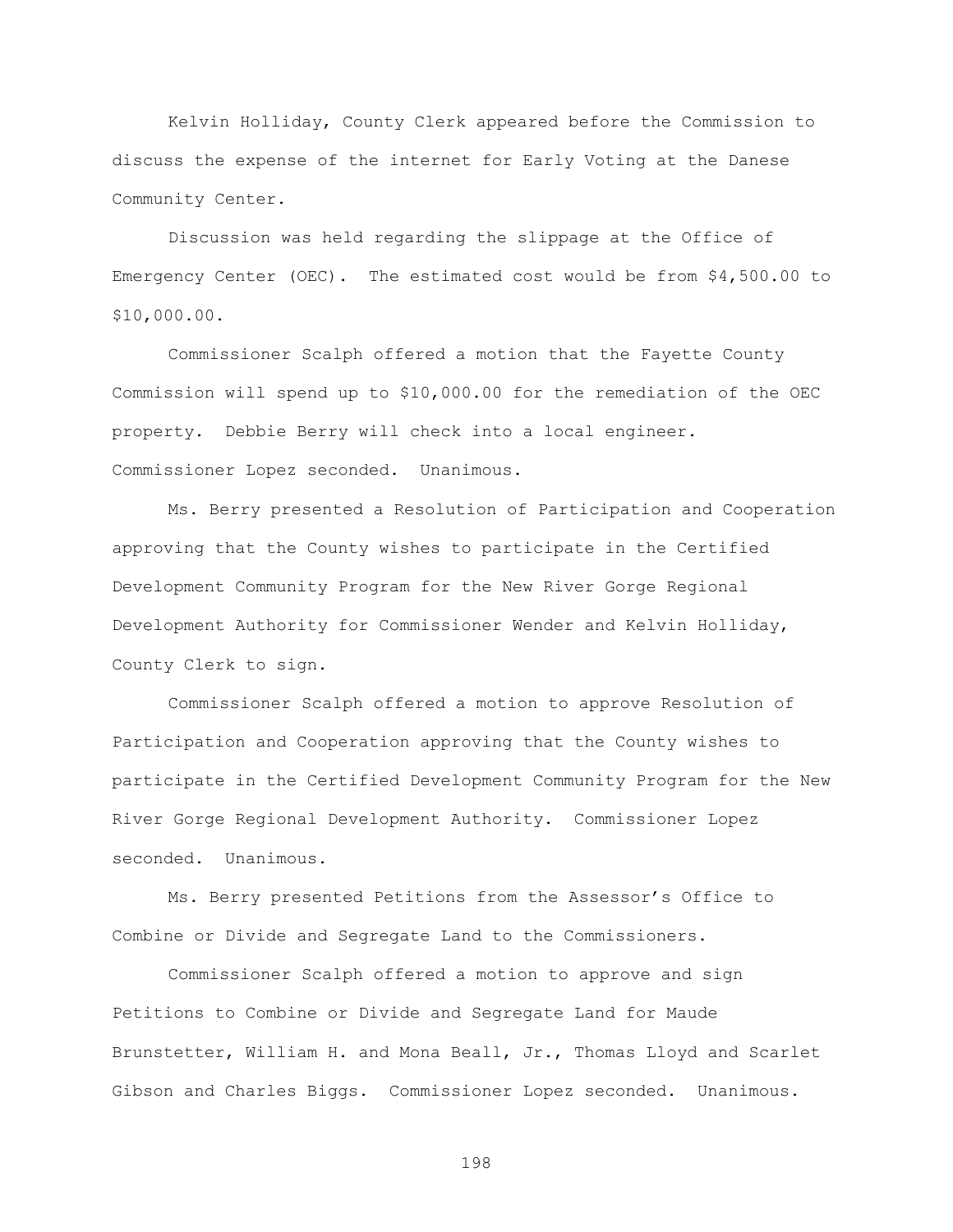Ms. Berry presented a revised Budget Document for Commissioner Wender to sign for the Electronic Government Access Project Grant for the Tax Office.

Commissioner Lopez offered a motion to authorize Commissioner Wender to sign the revised Budget Document for the Electronic Government Access Project Grant for the Tax Office. Commissioner Scalph seconded. Unanimous.

The Commissioners received an invitation from Southern Conservation District inviting the Commission to their Annual Legislative and Awards Banquet on October 15, 2013 at the Black Knight Country Club in Beckley at 6:00 p.m. The Commission asked Ms. Berry to check with Brain Sparks or Aletha Stolar to see if one of them could attend.

The Commissioners received an invitation from Region 4 Planning and Development Council inviting the Commission to attend a Retirement Celebration for W. D. Smith on Wednesday, October 16, 2013 at 6:30 p.m. at the Summersville Arena and Conference Center. Commissioner Wender and Commissioner Scalph will be attending.

Ms. Berry presented a request from Okey Skidmore, Manager Fayette County Memorial Building requesting that the Commission approve quote he received from Cincinnati Floor to screen the existing wood gymnasium floor, to remove all dust and grit and then apply one (1) coat of oil modified finish over the entire area. The proposal cost \$2,985.00.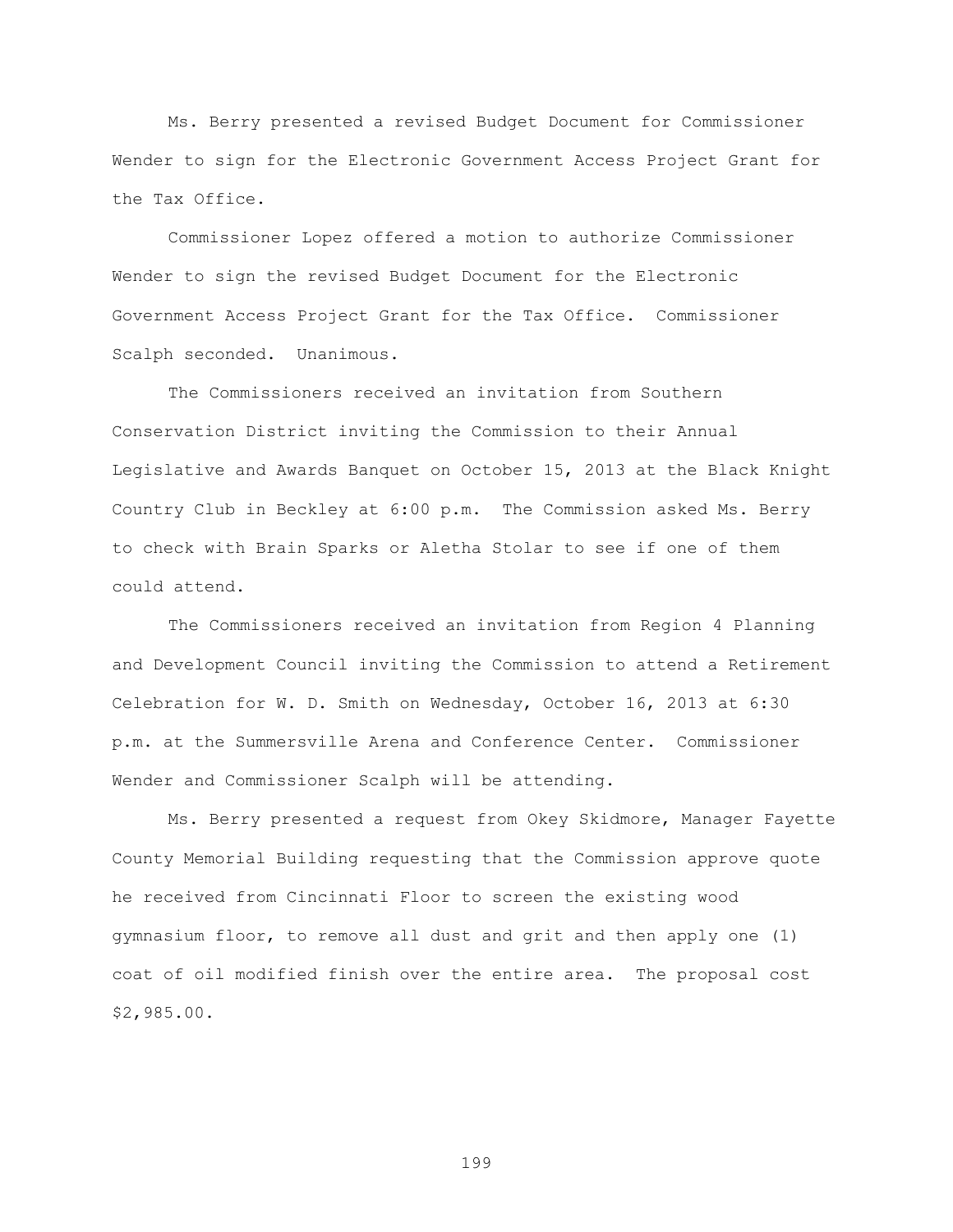After a brief discussion, Commissioner Wender suggested waiting until next year to screen the existing wood gymnasium floor at the Fayette County Memorial Building.

Ms. Berry presented the Lease Agreement for the Fayette County Board of Education for the use of the Fayette County Memorial Building.

Ms. Berry informed the Commissioners the Board does not have a completed schedule attached to the Lease, but would like to start as soon as possible to allow varsity cheerleading practice.

Ms. Berry told the Commissioners Carl Harris, Prosecuting Attorney advised her to attach a note to the Lease that states: Schedules of events will be attached at a later date and will not exceed to usage that was contained in the prior year"s schedule of events.

Commissioner Lopez offered a motion to approve and sign the Lease Agreement for the Fayette County Board of Education for the use of the Fayette County Memorial Building beginning September 30, 2013 for a fee of Ten Thousand Dollars (\$10,000.00) same terms and conditions as last year. Commissioner Scalph seconded. Unanimous.

Ms. Berry informed the Commissioners she received a letter from the Fayette County Solid Waste Authority recommending that Adam Hodges be appointed to serve as a member of the Authority due to the resignation of William Toney.

Commissioner Lopez offered a motion to approve the recommendation of the Fayette County Solid Waste Authority to appoint Adam Hodges to fill the unexpired term of William Toney on the said Solid Waste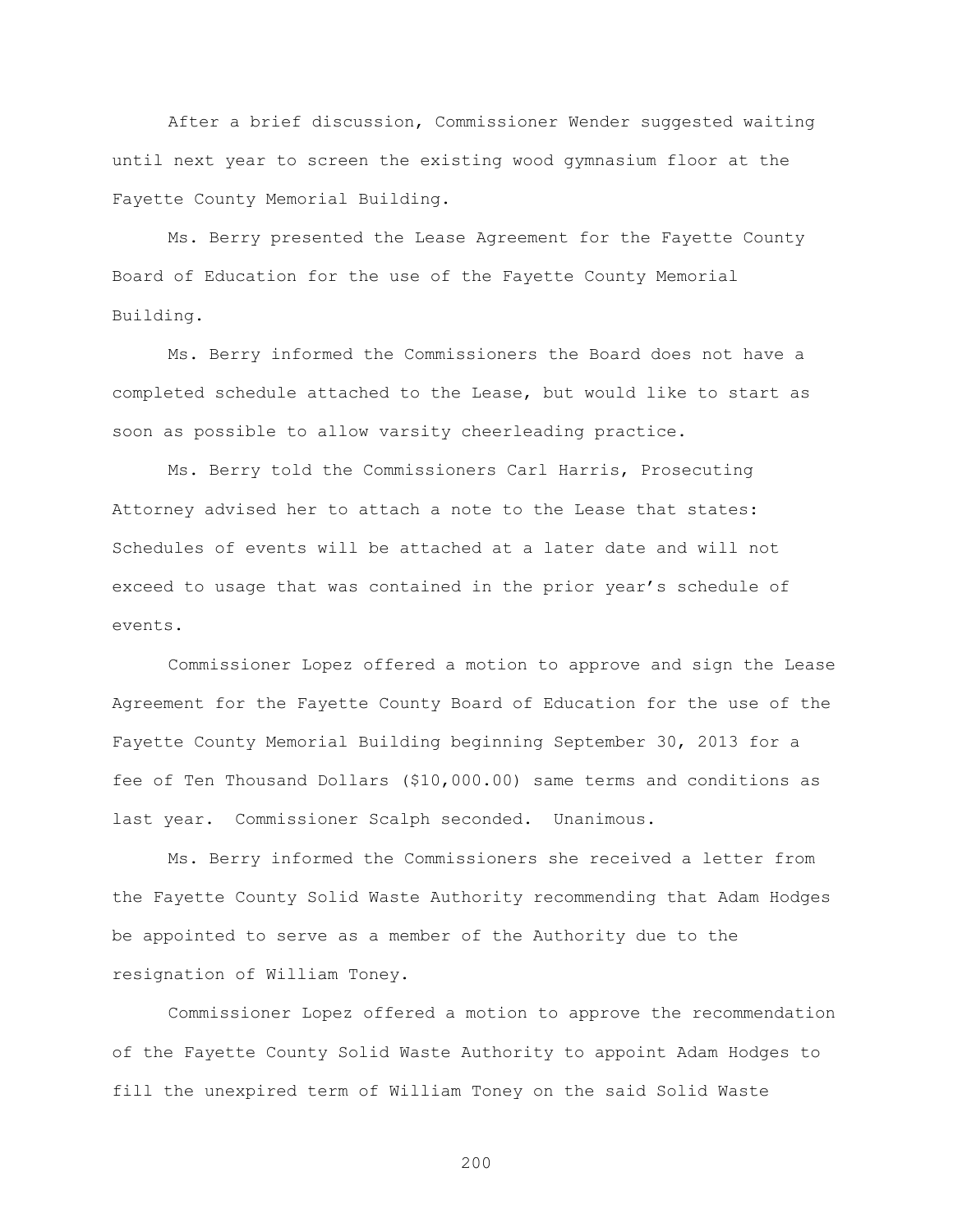Authority, said term to expire June 30, 2014. Commission Scalph seconded. Unanimous.

Ms. Berry told the Commissioners she received a letter from the Meadow Bridge Little League requesting that the funding in the amount of \$3,800.00 that was originally marked for buying bleachers be used to purchase items for capital improvements.

Ms. Berry informed the Commissioners they approved \$3,500.00 in their Budget for the Meadow Bridge Little League and informed them that it could not be used for uniforms, etc. The Commission approved the request.

Ms. Berry told the Commissioners they are to discuss and make a decision on the quote from Travelers Insurance regarding the automobile deduction premium.

Ms. Berry told the Commissioners the current physical damage premium - \$14,715.00 for a \$1,000.00 deductible, \$2,500.00 deductible premium - \$12,060.00 (save \$2,655.00), a \$5,000.00 deductible premium - \$9,185.00 (save \$5,530.00).

The Commissioners decided to stay with their current physical damage premium - \$14.715.00 for \$1,000.00 deductible.

Ms. Berry presented a Notice to Employees of Coverage Options under the Federal Affordable Care Act.

After a brief discussion, Commissioner Scalph offered a motion to be in compliance with the Federal Affordable Care Act Fayette County Commission will offer insurance to employees that work 20 hours per week under the Fayette County Policy. Commissioner Lopez seconded. Unanimous.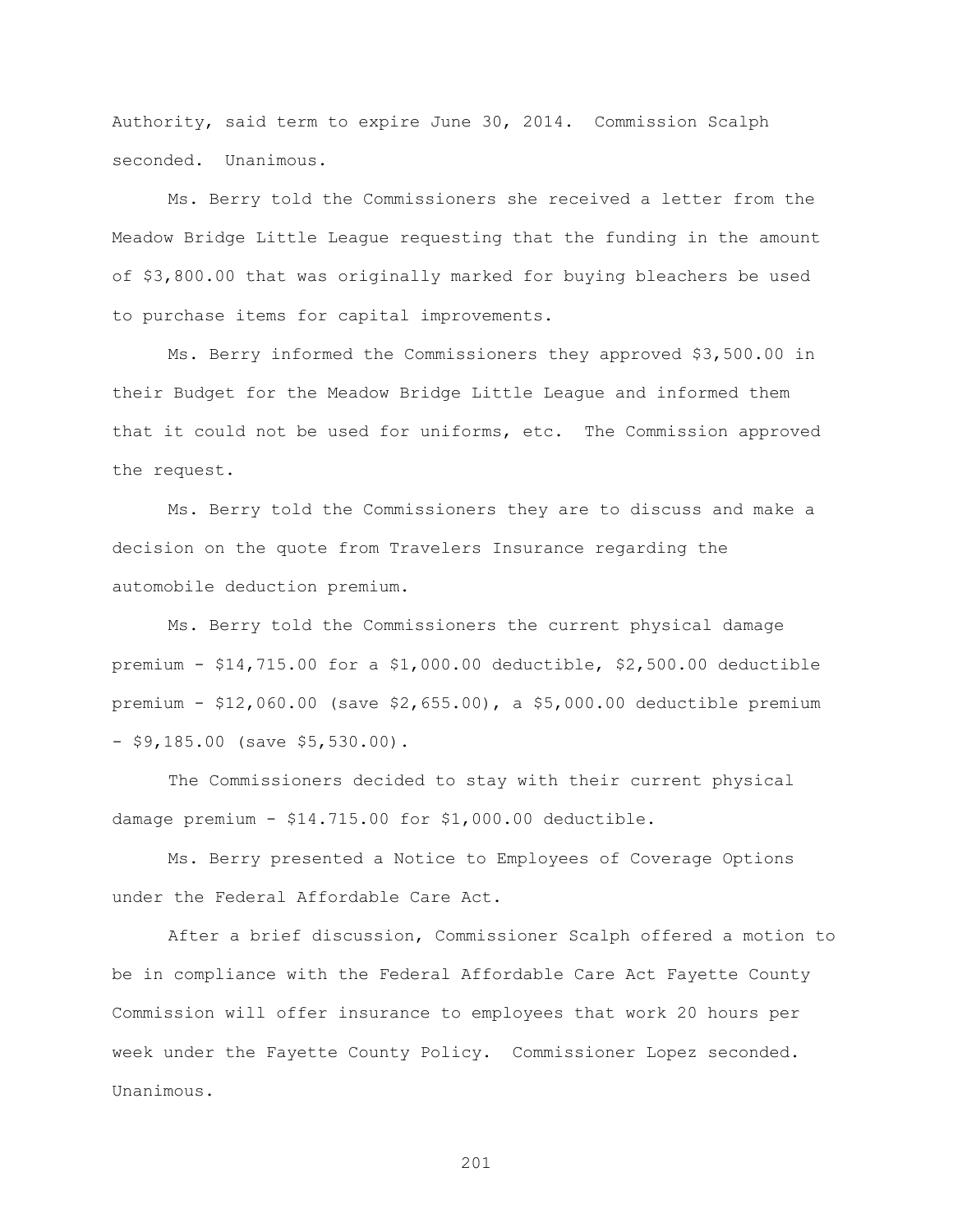Tyler Bragg, GIS Specialist appeared before the Commission to show them the progress of the Fayette County Website.

Mr. Bragg presented pictures of the Fayette County Aerial Photography Project that he is working on.

Mr. Bragg told the Commissioners the cost of the Project would be \$101,000.00.

Mr. Bragg is requesting funding of \$21,000.00 from the Commission.

Mr. Bragg told the Commissioners he will be requesting funding of \$20,000.00 each from the Sheriff Office, Assessor"s Office, the Firefighter Association and the 911 Center.

Mr. Bragg informed the Commissioners the 911 Center is on board with the Project, and he is planning to meet with the other Organization to get them on board.

Commissioner Wender suggested rather than make a decision today put Mr. Bragg on the Agenda for October 11, 2013 at 11:30 a. m. to let us know if the Firefighters Association is on board with the Project. Commissioner Wender also asked Mr. Bragg to make sure the Sheriff is on board with the project.

Richard "Dickie" Smith, Maintenance Supervisor appeared before the Commission to discuss the Courthouse Repairs.

Mr. Smith told the Commissioners they have received a proposal from Pettit & Pettit Plumbing and Heating.

Mr. Smith summarized the project into three phases, Phase 1- Evaluate the sewer line which connects the  $1<sup>st</sup>$  floor parole office, family restroom and  $2^{nd}$  floor ladies juror restroom, Phase 2-Installed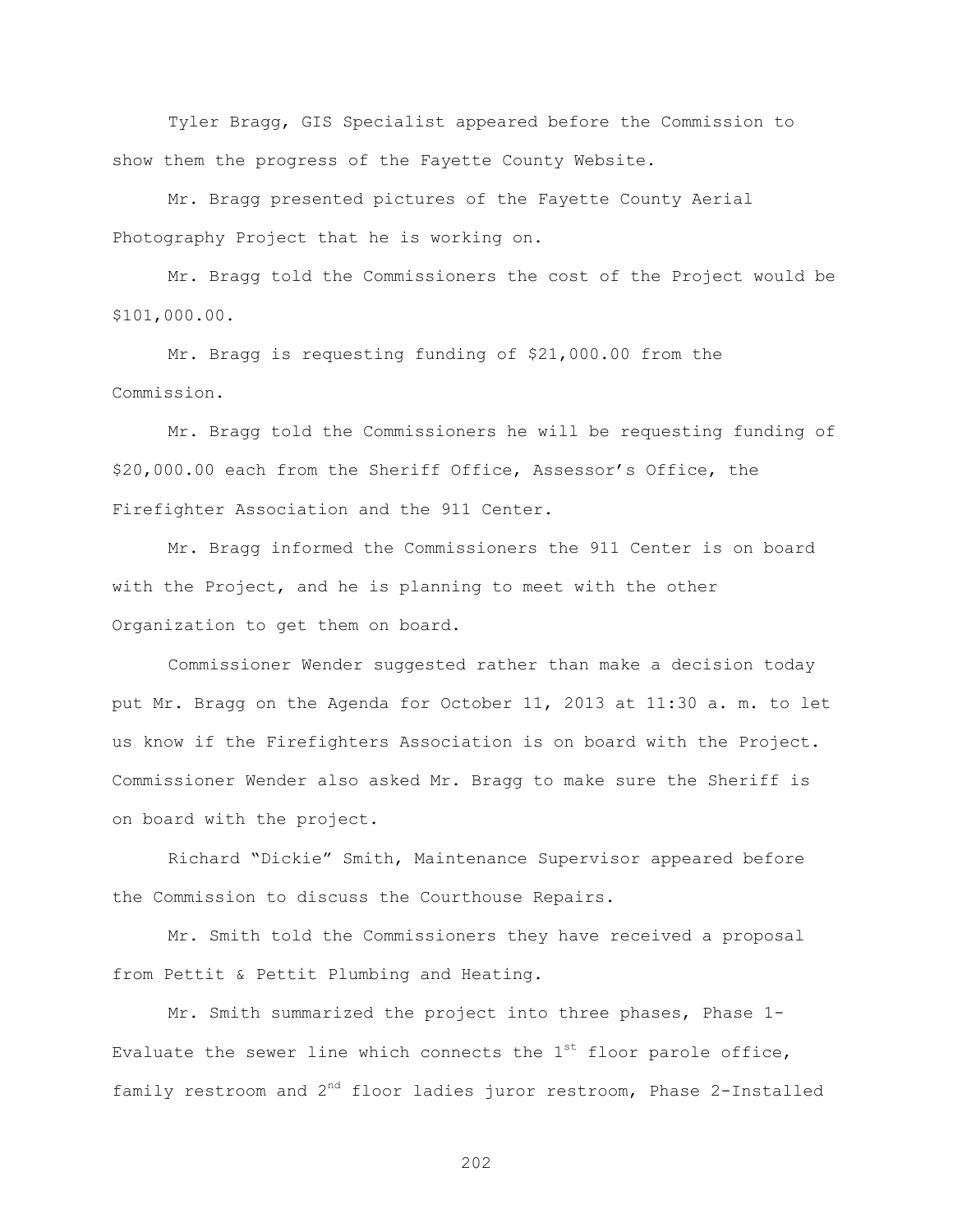a self pumping toilet in the upstairs restroom, and Phase 3-The old 8" terracotta sewer line under the parking lot must be replaced from the edge of the Courthouse Building to a point near the Jail Museum Basement Entrance.

Mr. Smith told the Commissioners Pettit & Pettit Plumbing and Heating cost is not to exceed \$5,750.00. This amount does not include repaving of the excavation sites at the edges of the parking lot.

Mr. Smith told the Commissioners that Phase 2 of the project was quoted in September 2012 and this phase was completed and invoiced in January 2013. Activities of Phase 1 were completed in mid 2012 but not invoiced as they associated this work closely with that of Phase 3.

Mr. Smith presented a proposal from Tri-State Roofing and Sheet Metal Company for the Courthouse Roof & Gutter Repair, cost \$8,513.00 to the Commission.

After a brief discussion the Commission asked Mr. Smith to attend the next Commission meeting (October 11, 2013) to discuss further.

Bobby Bower, USGS and Jeff West, National Park Service appeared before the Commission to request funding for maintenance of the Thurmond River Gauge.

After a brief discussion, Commissioner Scalph offered a motion to approve \$1,500.00 to support the gauge funding with the U. S. Department of Interior Joint Agreement and also approve Fayette County Commission as Support Agent. Commissioner Wender seconded. Unanimous.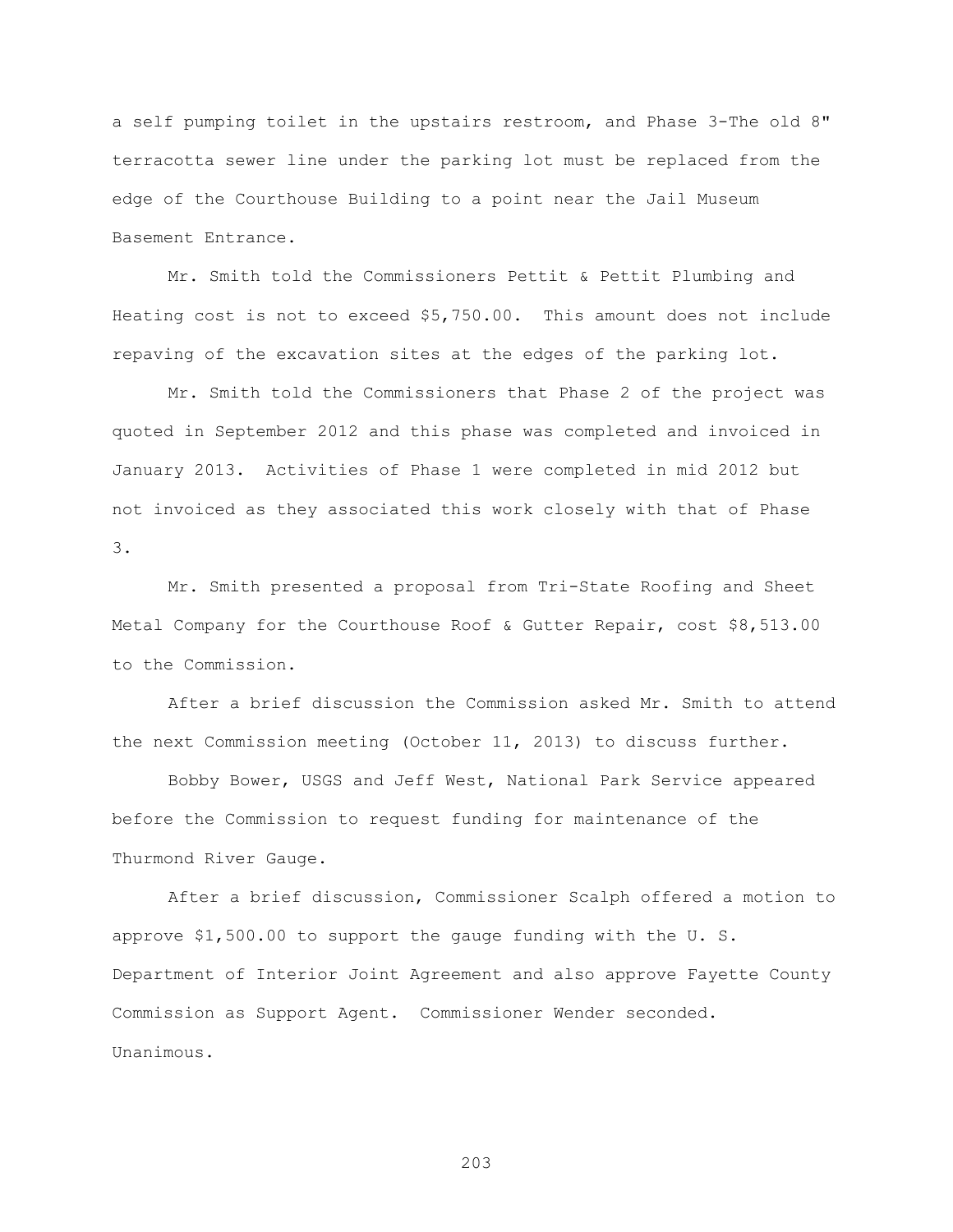Ami Dangerfield gave a report to the Commissioners of the Fayette County Board of Education meeting held today regarding the status of the school system.

Ms. Berry reminded the Commissioners that the sealed bids for the Courthouse Electrical Upgrade will be received on Thursday, October 10, 2013 and will be opened at the regular scheduled County Commission Meeting on Friday, October 11, 2013.

The Commissioners received and reviewed from SunTrust Bank Pledge Statement listing securities pledged to the Fayette County Commission as of August 30, 2013.

The Commissioners received and reviewed a letter from Branch Banking and Trust Company giving a list of securities held as collateral to secure the deposits of Fayette County Commission.

The Commissioners received and reviewed from the Bank of New York Mellon Account Statement for the period August 1, 2013 through August 31, 2013 and Cash Statement and Asset List as of August 31, 2013.

The Commissioners received and reviewed from the U. S. Federal Energy Regulatory Commission an Order Amending License and Revising Annual Charges on June 21, 2013, Hawks Nest Hydro, LLC (HNH), licensee for the Hawks Nest & Glen Ferris Hydroelectric Project, FERC No. 2512, filed an application to amend its license.

The Commissioners received and reviewed a letter from Miles Dean, member of the Fayette County Planning and Zoning Commission regarding an issue of the Planning Commission"s authority and responsibility in instances where a DEP permit issued by the State of West Virginia conflicted with the zoning in place in our county.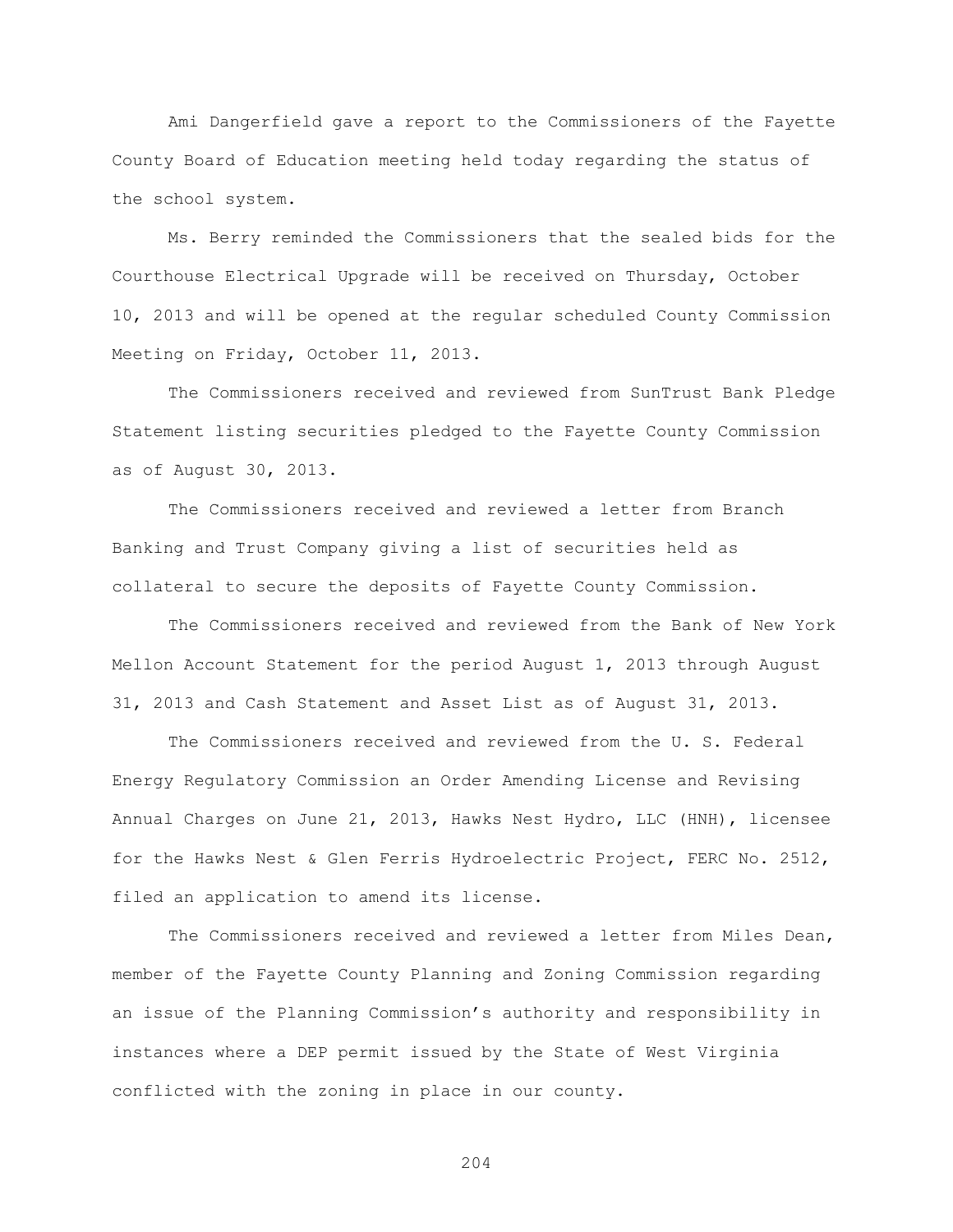The Commissioners received and reviewed an e-mail from Pamela Yost, Watershed Economist with the West Virginia NRCS reminding the Commission that the Dunloup Creek Teleconference is scheduled for today at 1:00 p. m.

The Commissioners received and reviewed checks for 911 Fees from the Public Service Commission, amount \$174,313.13 and Atlantax Systems, Inc., amount \$7.00.

The meeting was adjourned at 3:30 p. m. The next scheduled meeting is October 11, 2013.

FAYETTE COUNTY COMMISSION OCTOBER 2, 2013 SPECIAL SESSION COURTHOUSE FAYETTEVILLE, WV 25840 MEMBERS Present: Matthew D. Wender, John H. Lopez, Denise A. Scalph Also, present were: Carl Harris, Prosecuting Attorney

and Eddie Young, Assessor

Commissioner Wender called the meeting to order at 2:02 p.m. Commissioner Wender informed they are here today to consider the matter at hand the request by Herschel H. Rose, III representative for Trinity Coal Corporation: Falcon Resources LLC (Boone); Deep Water Resources, LLC (Fayette); Frasure Creek Mining, LLC dba Hughes Creek Terminal (Kanawha); North Springs Resources, LLC (Mingo); Frasure Creek Mining, LLC (Putnam) to do a settlement and compromise on personal property taxes for tax years 2012, 2013 and 2014.

Carl Harris told the Commissioners that Trinity has proposed that as part of its reorganization, it pay \$200,000 to settle the currently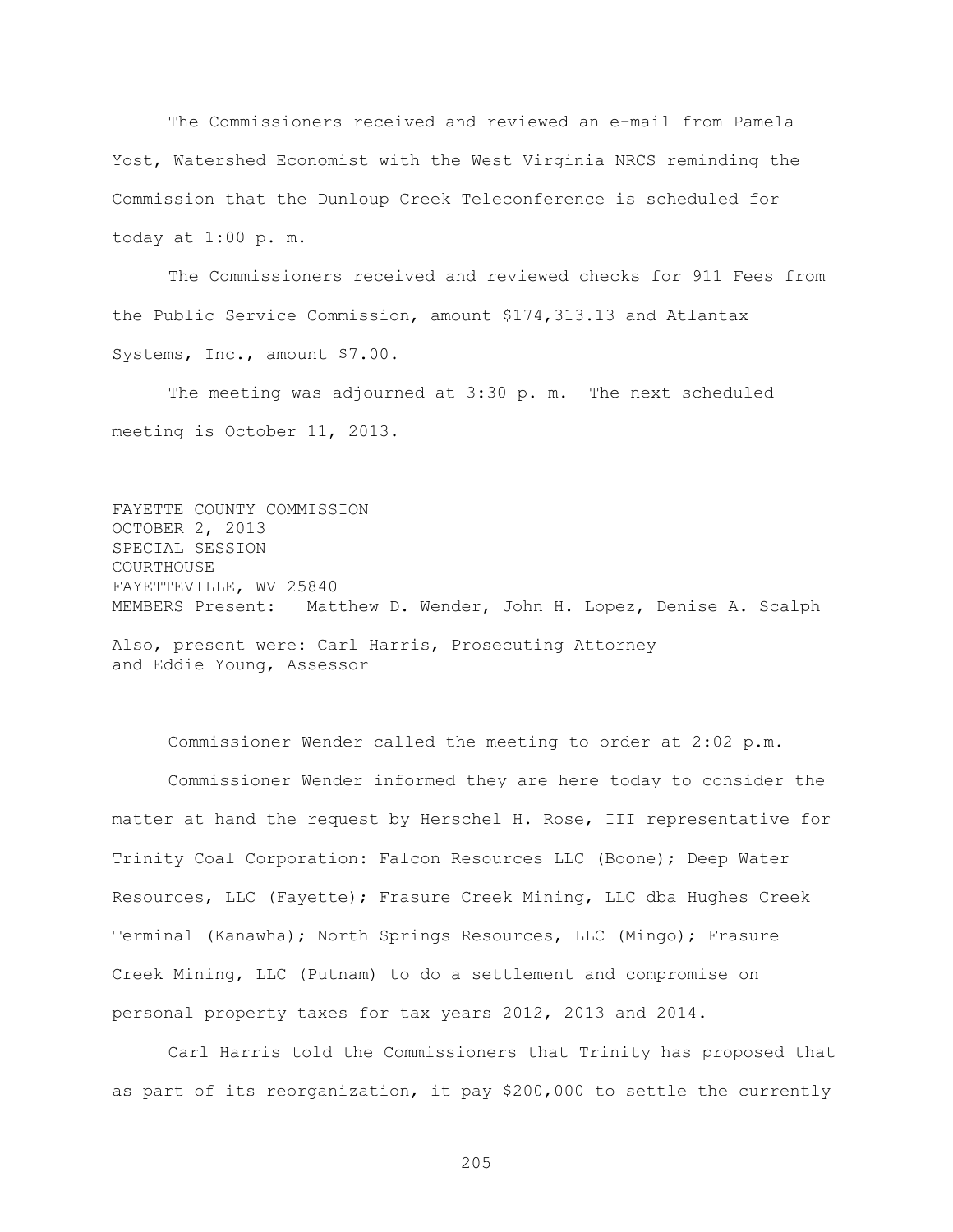assessed 2012 personal property taxes assessed in the total amount of \$2.2 million. For the 2012 personal property taxes Fayette County would receive \$165,800 and for the 2013 personal property taxes Trinity has proposed that it pay \$240,000 to settle the currently assessed 2013 personal property taxes which were assessed in the total amount of \$1.9 million, Fayette County would receive \$190,100.

Mr. Harris told the Commissioners that Trinity is asking that the payments be made in monthly installments.

Mr. Harris informed the Commissioners he is in favor of their decision to accept the settlement, but Mr. Harris suggested writing a letter informing Trinity that an Order is entered setting the funds aside to pay these taxes and that Fayette County be paid those amounts within sixty (60) days of the confirmation of the reorganization plan by the Court.

Commissioner Wender called for a motion to approve.

Commissioner Lopez offered a motion that Fayette County Commission has agreed to approve an agreement with Trinity Coal Corporation to a compromise of the personal property taxes owed Fayette County by Deepwater Resources, LLC for the 2012 and to accept \$165,800 and for the tax year 2013 to accept \$190,100 in payment of the personal property taxes owed, provided that the same is approved by the Bankruptcy Court for the Eastern District of Kentucky and confirmation of the reorganization plan of Trinity Coal Corporation and its affiliates. Provided an Order is entered setting the funds aside to pay these taxes and that Fayette County be paid those amounts within sixty (60) days of the confirmation of the reorganization plan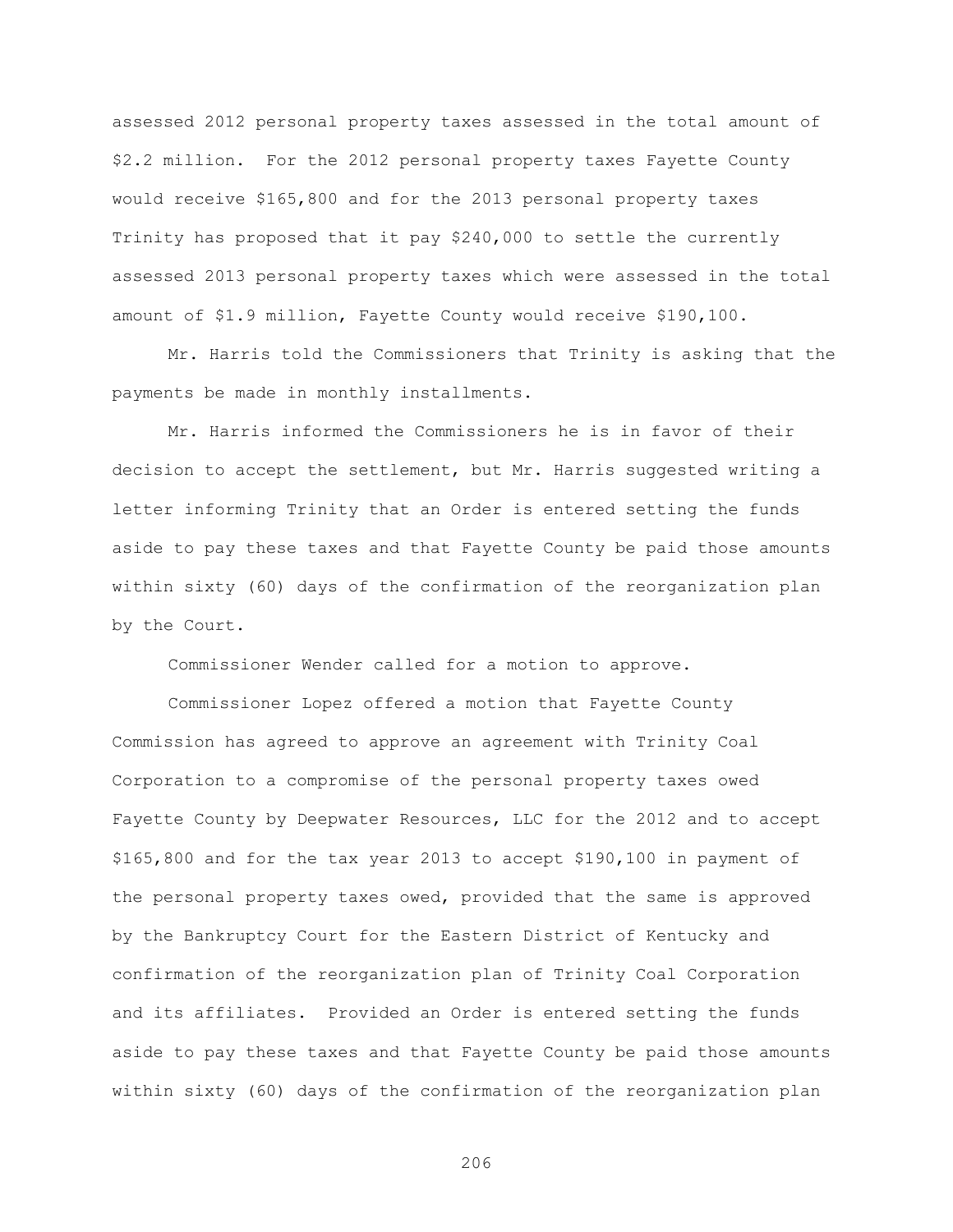by the Court unless otherwise agreed upon by the Commission at another date. Commissioner Scalph seconded. Unanimous.

Fayette County Commission believes this to be in the best interest of the County, if not successful the employees would lose their employment which would be departmental to the employees and to Fayette County.

The meeting was adjourned at 2:20 p. m. The next scheduled meeting is October 11, 2013.

FAYETTE COUNTY COMMISSION OCTOBER 11, 2013 REGULAR SESSION COURTHOUSE FAYETTEVILLE, WV 25840 MEMBERS Present: Matthew D. Wender, John H. Lopez, Denise A. Scalph

The Fayette County Commission met in a regular session on this  $11<sup>th</sup>$  day of October 2013.

Commissioner Wender called the meeting to order at 9:15 a.m.

Steve Fox from the Assessor"s Office presented exonerations to be approved and signed to the Commissioners.

Commissioner Lopez offered a motion to approve and sign personal property tickets for Bettes Lee(Walls) Wall, Melissa J. and Darrell R. Kincaid, II, GE Equip. Midticked LLC 2010-1, William R. Laird, IV, Garry D. and Brenda Morris, Mellissa J. and Darrell R. Kincaid, II, Andrew A. Fitzpatrick and Three River Auto. Commissioner Scalph seconded. Unanimous. (See attsched)

Commissioner Scalph offered a motion to approve and sign real property tickets for Anna Louise Ayers Springhower, New River Health Association, New River Health Association, Robert D. and Lillie A.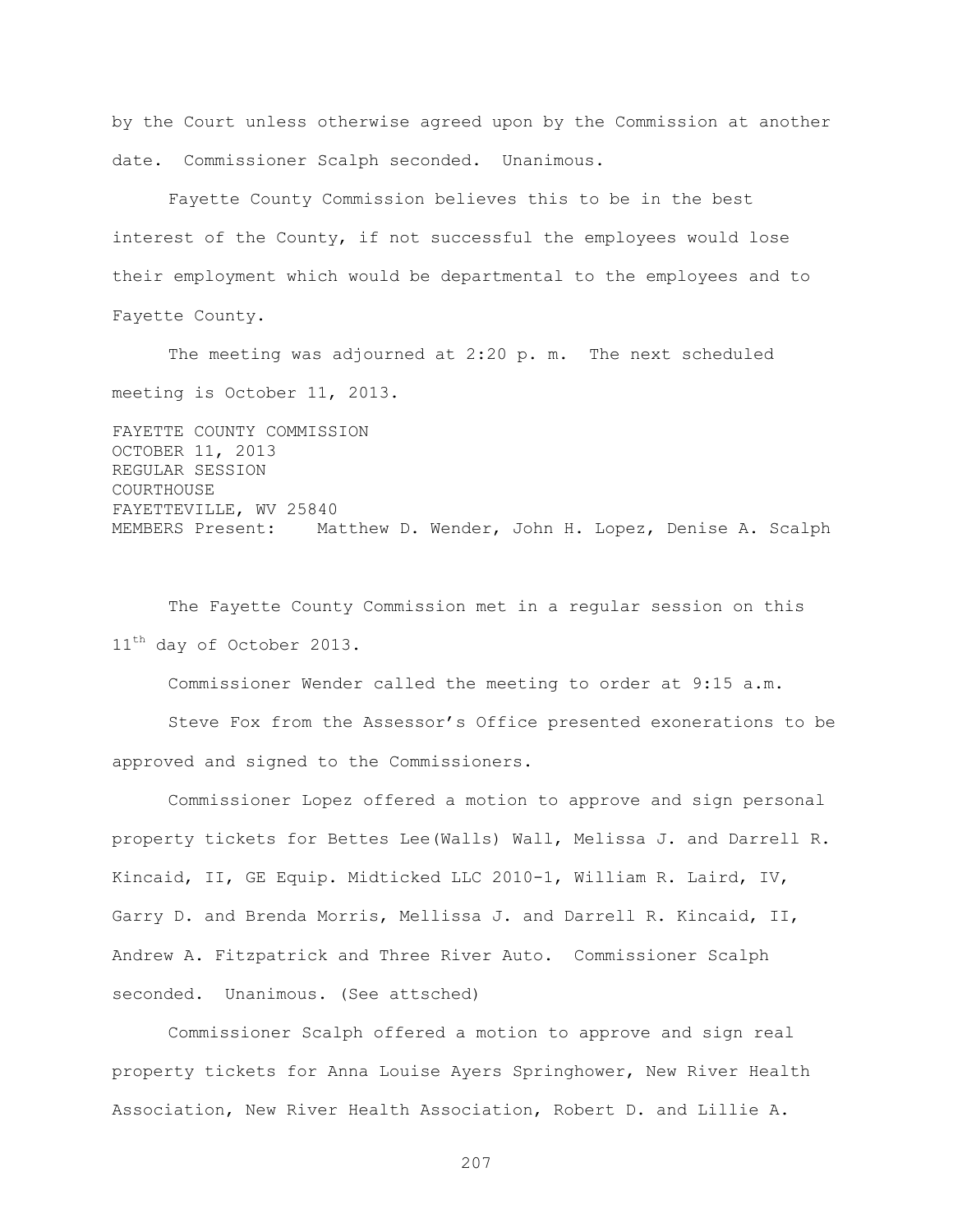Cook, Sandra K. Lilly, Sandra K. Lilly, Glen Neal, Lula A. and Libby Leverne Thomas, Kermit and Leslie Foster, Linda Randall and Cliffview Properties LLC. Commission Lopez seconded. Unanimous. (See attached)

Commissioner Lopez offered a motion to approve and sign a refund for Diana L. Jackson in the amount of \$138.44. Commissioner Scalph seconded. Unanimous.

Commissioner Lopez offered a motion to approve vouchers and invoices, checks to be released today and approved  $1^{st}$  half payrolls, checks to be released October 15, 2013. Commissioner Scalph seconded. Unanimous.

Commissioner Scalph offered a motion to approve minutes of September 27, 2013. Commissioner Lopez seconded. Unanimous.

Pete Hobbs, Mayor Town of Ansted, Jeff Proctor representative for Adventurers WV, and William Thornton representative for Balance Consulting appeared before the Commission to discuss an extension of the Ansted Regional Sanitary.

Mayor Hobbs gave a brief summary of the project and asked the Commission if they would join in a partnership with them to do a Preliminary Feasibility Study of the area.

Mayor Hobbs told the Commissioners that William Thornton with Balance Consulting, Inc. would be doing the Study.

Mayor Hobbs told the Commission that funding for this project would be between the Town of Ansted (\$3,625.00-50/50 share), the Fayette County Commission (\$3,625.00-50/50 share) and Adventurers WV (\$1,500.00), the total cost of the Preliminary Feasibility Study is \$8,750.00.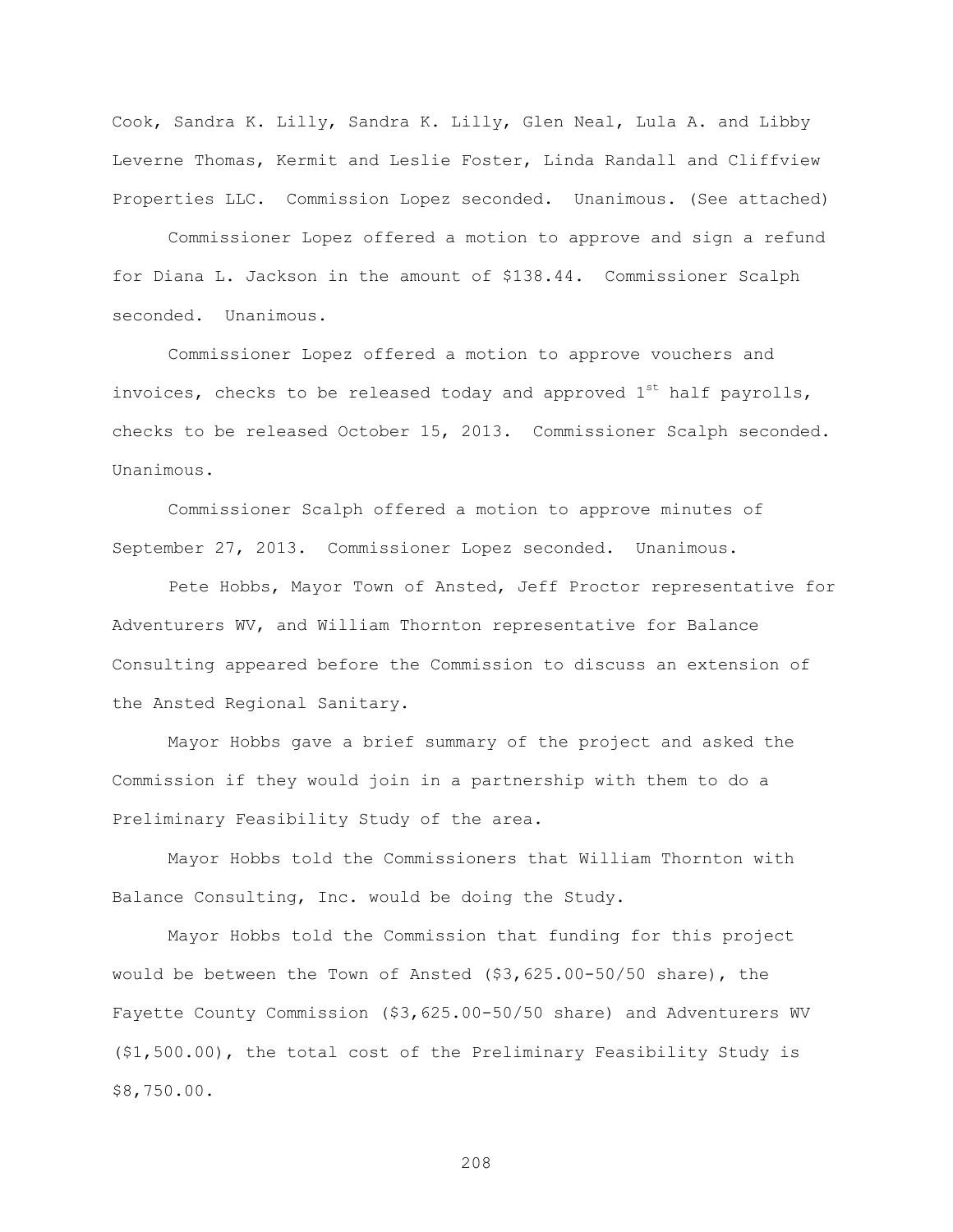After a brief discussion, Commissioner Scalph offered a motion that Fayette County Commission authorize Balance Consulting, Inc. To do a Preliminary Study for the extension of the Ansted Regional Sanitary at a cost of \$8,750.00, cost would be from the Town of Ansted and Fayette County Commission 50/50 share \$3,625.00 and Adventurers WV share \$1,500.00. Commissioner Lopez seconded. Unanimous.

Mayor Hobbs told the Commissioners he would send a copy of the proposal to Dave Pollard, Fayette County Resource Coordinator.

Attorney Paul Clay appeared before the Commission to request that Katherine Peyton be removed as administrator of the Estate of Kirk Anthony Bowles.

Attorney Clay informed the Commissioners that this motion was served on Katherine Peyton by certified mail and was accepted; notice of today"s hearing was sent to Ms. Peyton by certified mail to the same address no return receipt been received.

Attorney Clay told the Commissioners Ms. Peyton was allowed to qualify as Administratrix of the Estate of Kirk Anthony Bowles despite not being an heir.

Attorney Clay told the Commissioners that Ms. Peyton has failed to comply with the statutory requirements to fulfill her duties as Administratrix and having failed to file an Appraisement or list of heirs they are asking that Ms. Peyton be removed as Administratrix of the Estate and appoint E. L. Wheeler as Administrator.

After a brief discussion, Commissioner Scalph offered a motion to approve an Order Change to remove Katherine Peyton as Administratrix regarding the Estate of Kirk Anthony Bowles and replacing her with E.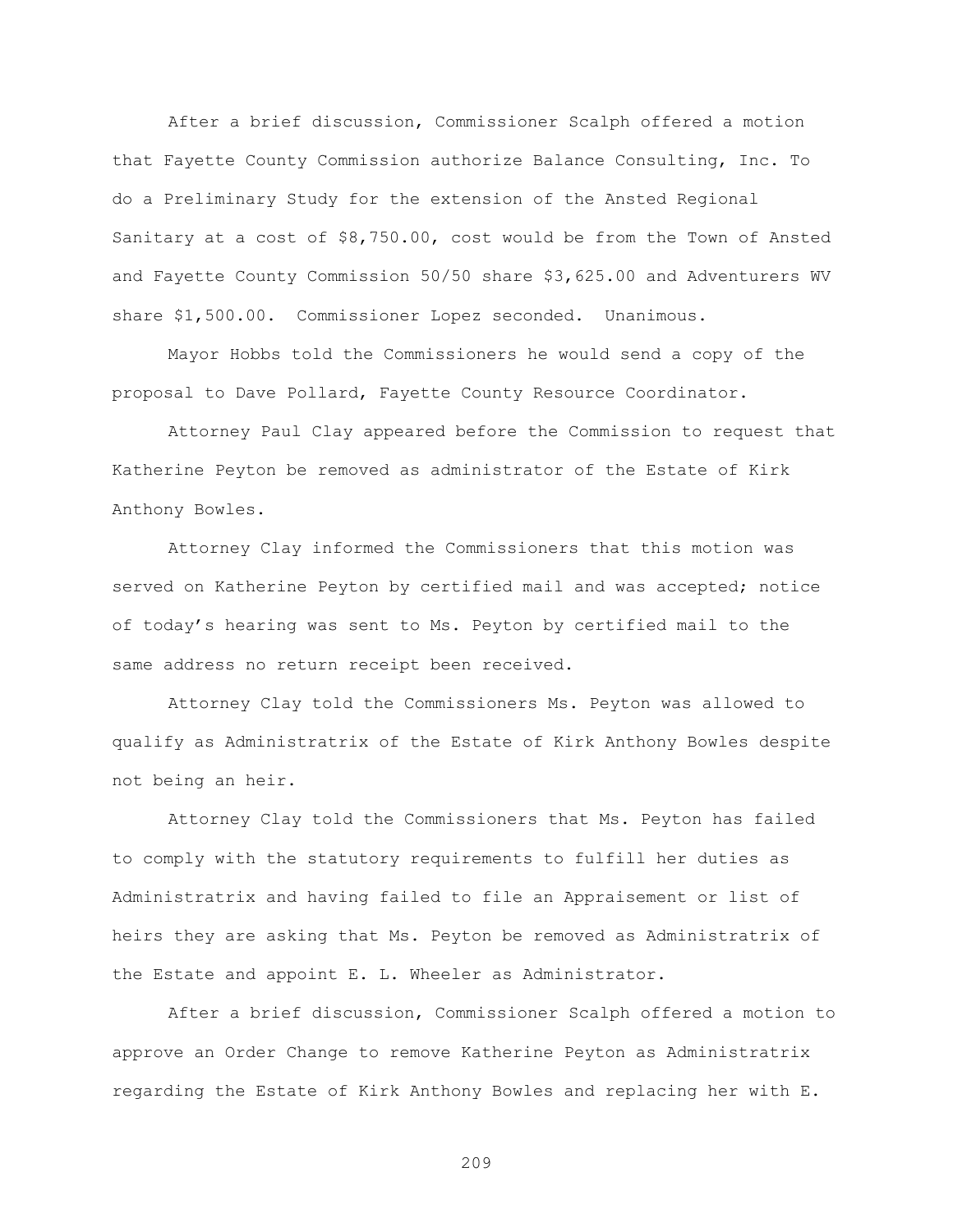L. Wheeler. Ms. Peyton, although properly notified, did not appear today and Ms. Peyton also failed to comply with the statutory requirements. Ms. Peyton should be removed of any assets and they should be returned to the Estate. Mr. Wheeler's lawyer will draw up the paper. Commissioner Lopez seconded. Unanimous.

Commissioner Wender called for the opening of the bids for Phase 3 Courthouse Electrical Upgrade at 10:00 a. m. Copy of the legal attached.

Commissioner Wender informed they received five (5) bids:

Plateau Electric \$ 110,600.00 Lowe Brothers Electric 91,908.00 Advanced Electrical 91,000.00 H. G. Carte Electric 92,500.00 Eastern Electric LLC 196,796.00

After reviewing, Commissioner Lopez entertained a motion to accept the lower bid, Advanced Electrical (\$91,000.00) provided bid specifications are determined as advertised. Commissioner Scalph seconded. Unanimous.

Dan Snead, Architect to review and make his recommendation to the Commissioners.

Angela Gerald, Project Director with the Fayette County Beautification Committee appeared before the Commission and gave an update on the dilapidated program to the Commissioners.

Ms. Gerald presented five (5) property owners (Nancy Alice Fruit, Nancy L. Ratliff, Patricia Brown, Mary Masters Toney and David Bragg) whose property she needs to advertise for demolition to the Commissioners.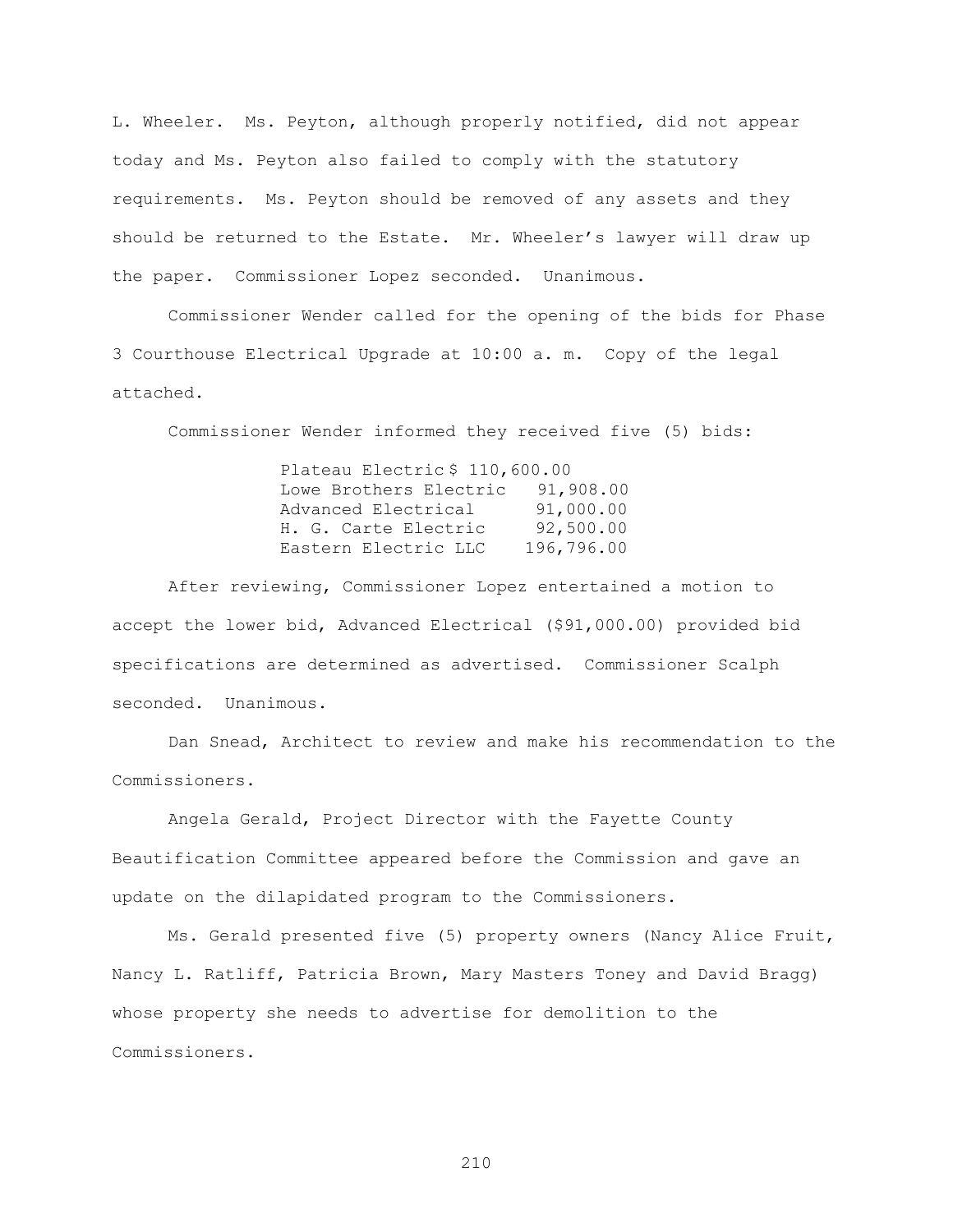Commissioner Scalph offered a motion to accept the complaint on the five (5) properties, Nancy Alice Fruit-2511 Scarbro Road, Nancy L. Ratliff-2579 Scarbro Road, Patricia Brown-2480 Scarbro Road, Mary Masters Toney-7008 Okey L. Patteson Road and David Bragg-112 Jones Street and authorize advertisement stating that they are dilapidated and needs to be removed for demolition. Commissioner Lopez seconded. Unanimous.

Ms. Gerald presented two (2) Complaint Orders Jesse Wright etux, c/o Carolyn Ayers-148 Clifftop Loop Road and ABC Lands-12 Flannigan School Road to recommend complete demolition and removal of all buildings or dwellings on these properties. All debris to be disposed of in a manner consistent with the applicable laws (see attached Complaints) for the Commissioners to sign.

 Tyler Bragg, GIS Specialist appeared before the Commission to give an update on the Fayette County Aerial Photography.

Mr. Bragg told the Commissioners he had contacted our vendor (West Virginia Interactive, LLC) for the County Website regarding the \$50.00 per month.

Mr. Bragg presented a Letter of Acceptance from the West Virginia Interactive, LLC for the Commissioners to sign.

Tyler Bragg offered a motion that Fayette County Commission sign the Letter of Acceptance from the West Virginia Interactive, LLC for the Fayette County Website. Commissioner Lopez seconded. Unanimous.

Commissioner Scalph offered a motion to authorize Commissioner Wender to sign the Letter of Acceptance from the West Virginia Interactive, LLC. Commissioner Lopez seconded. Unanimous.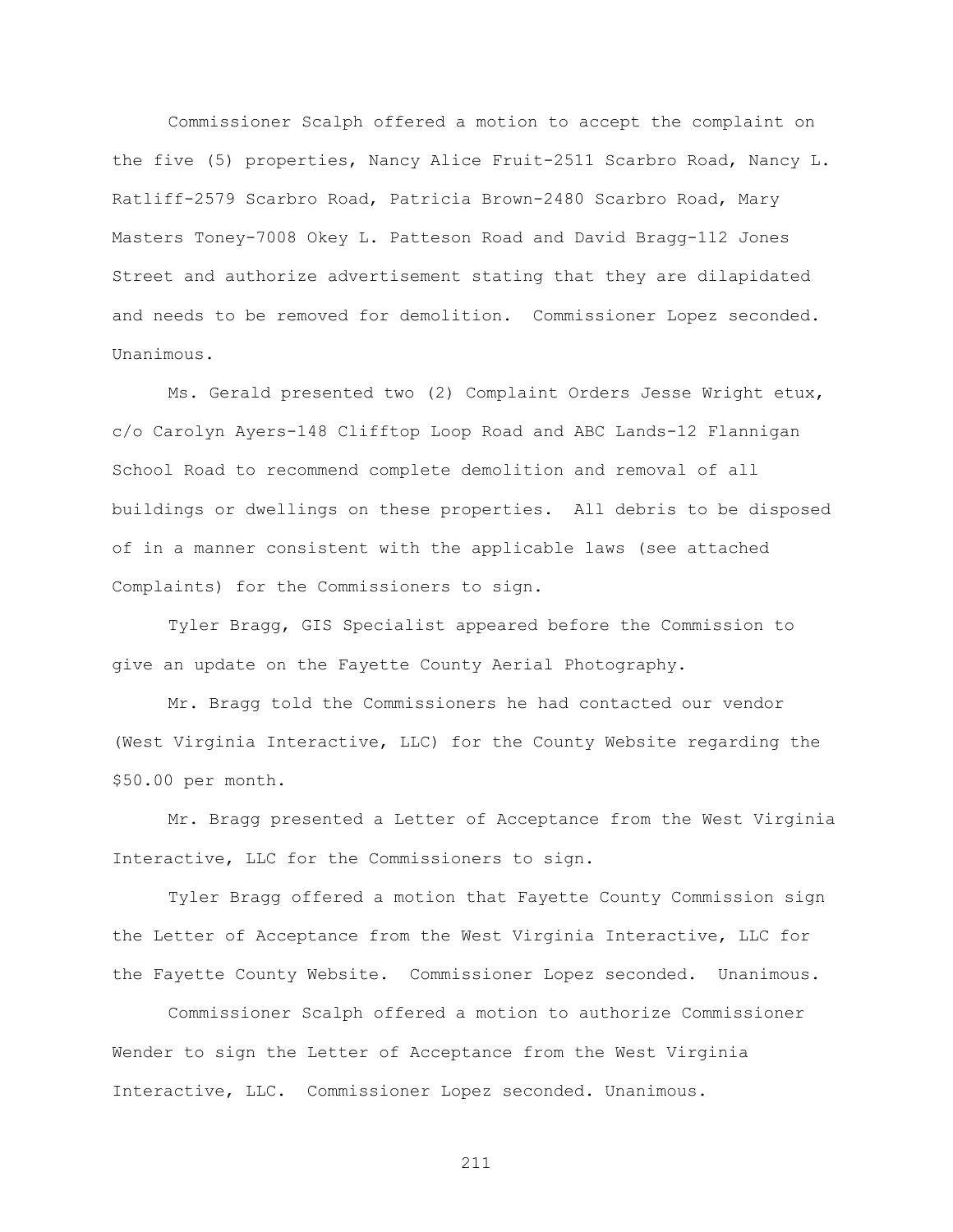Mr. Bragg gave an update on the Fayette County Aerial Photography.

Mr. Bragg told the Commissioners that he has received confirmation from the Assessor, the 911 Center, Sheriff confirming they would contribute to the project.

Mr. Bragg told the Commission that the Firefighters Association voted to contribute on the continuance that Carl Harris, Prosecuting Attorney confirms that this is allowable expenditure and everybody is on board with the project.

Mr. Bragg told the Commissioners he is here today to seek the Commission"s support and the final funding of the project.

Commissioner Lopez offered a motion to proceed with the acquirement for a County-wide Mapping System for an Aerial Photography mapping of the County and that it would be advertised. The Pictometry International Corporation is the only Company that provides these services to proceed with the advertisement to accept bids. Commissioner Scalph seconded. Unanimous.

Commissioner Wender informed that Fayette County Commission participation is with the understanding that the Commission, the Assessor, the Sheriff, the 911 Center, and the Firefighters Association are all going to be partners.

Commissioner Wender asked Tyler Bragg to check on an extended contract.

Richard "Dickie" Smith, Maintenance Supervisor and Ken Pettit with Pettit and Pettit Plumbing to discuss the repairs to the Courthouse.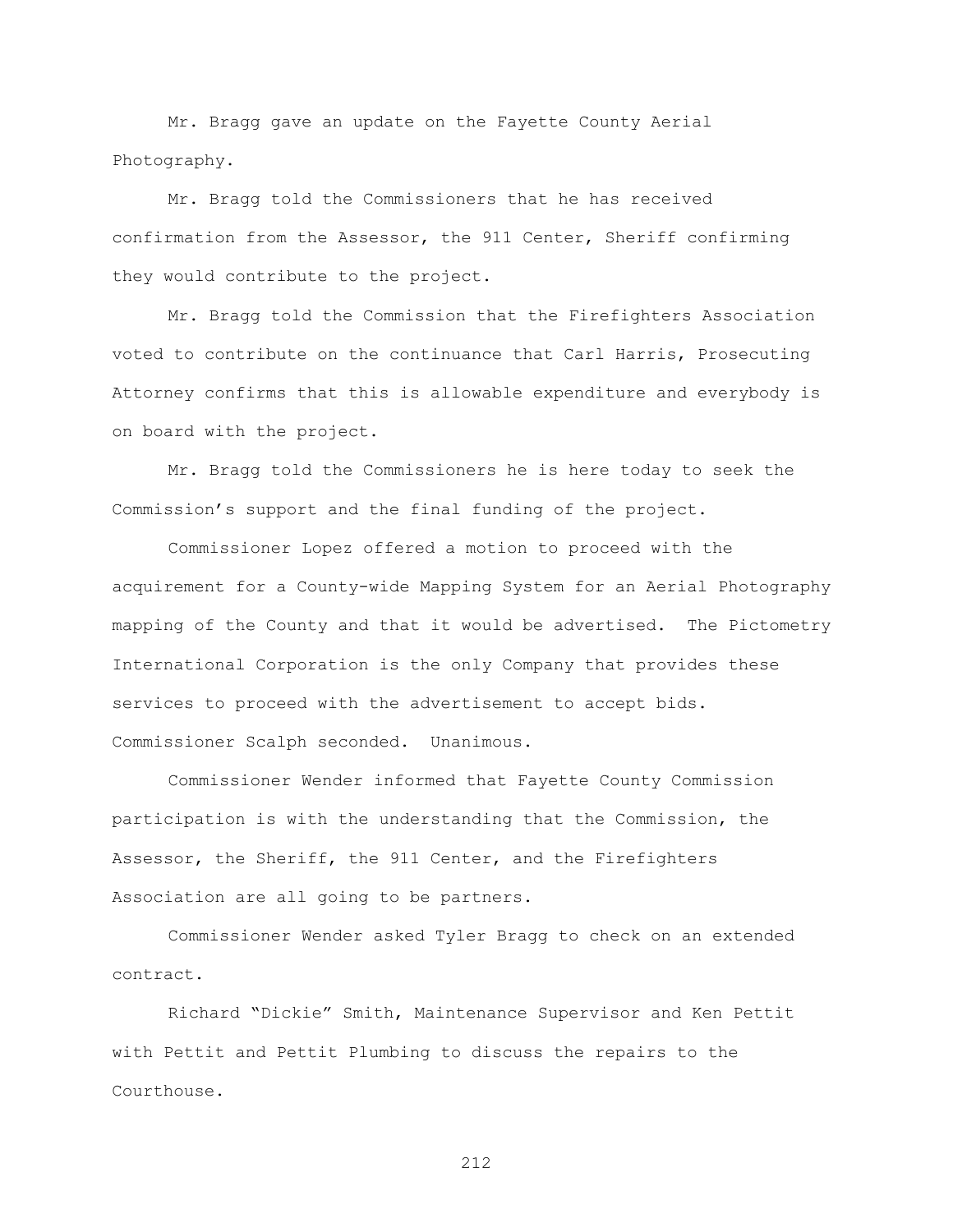Mr. Pettit presented drawings explaining what's been done to the Commissioners.

Mr. Pettit told the Commissioners he broke it down in three phases.

After a brief discussion, Commissioner Lopez offered a motion to approve Phase 3 for Pettit and Pettit Plumbing to do the remediation of the sewer problem, cos \$2,650.00. Commissioner Scalph seconded. Unanimous.

Commissioner Lopez offered a motion that Fayette County Commission approves to do the waterline repair on the Fayette County Jail Museum with Pettit and Pettit Plumbing, cost \$3,500.00. Commissioner Scalph seconded. Unanimous.

Ms. Berry informed the Commissioners of the hole in the Circuit Clerk"S roof and the Bell Tower.

Ms. Berry told the Commissioners she filed a claim, but was told by the Insurance Company to take pictures to confirm that it was caused by wind damage or wear and tear.

Commissioner Wender asked Carl Harris, Prosecuting Attorney to look at their policy to see if they can get a release.

The Commissioners approved to proceed with Tri-State Roofing to do the repairs and ask Tri-State Roofing to take pictures before making the repairs.

Commissioner Scalph offered a motion to approve roof and gutter repairs by the proposal received from Tri-State Roofing in the amount not to exceed \$8,513.00 and take pictures confirming wind damage. Commissioner Lopez seconded. Unanimous.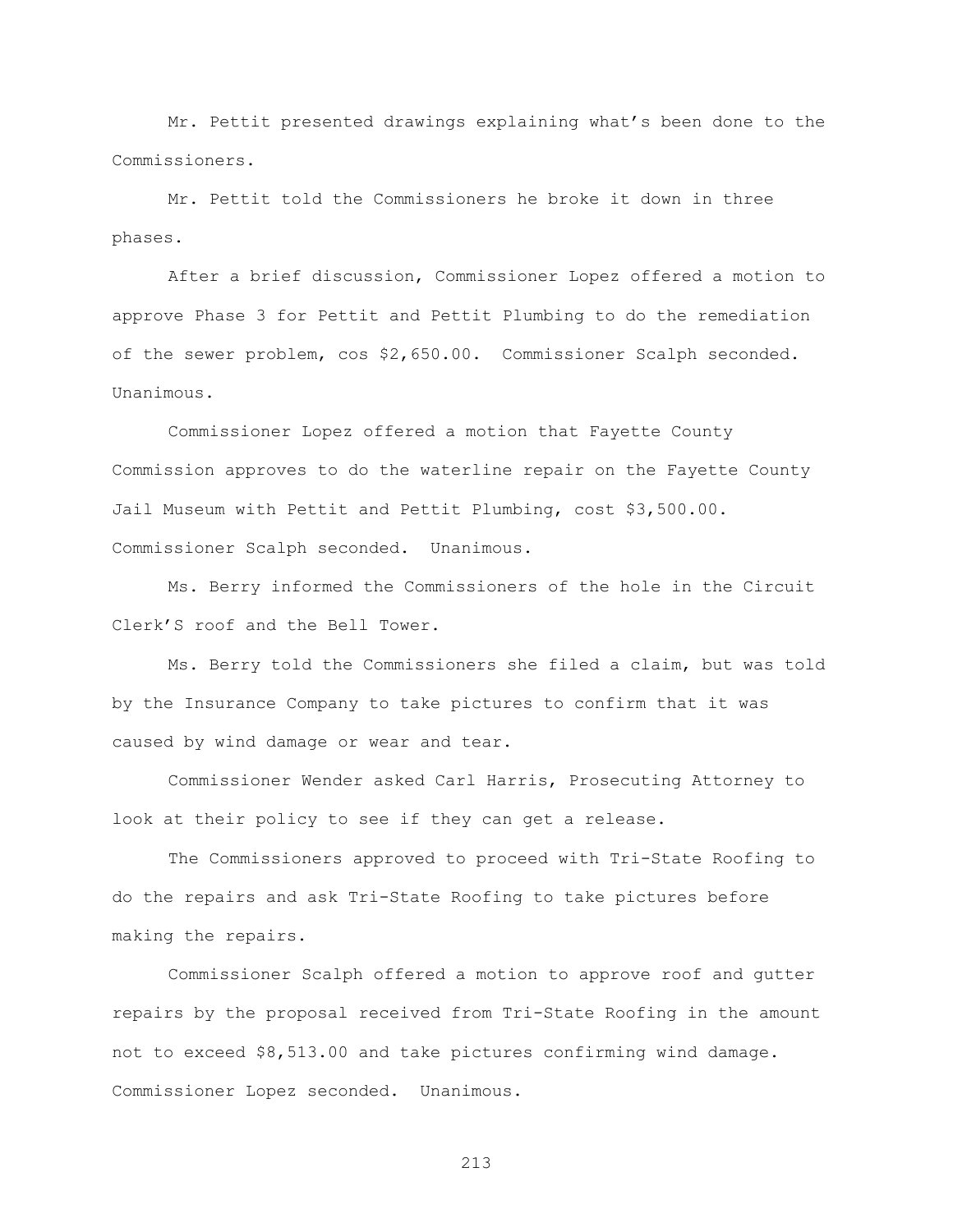Commissioner Wender informed the Commission he received a call from Colonel Joe Peal requesting that the Commission fund \$25,000.00 to pay sixty-seven (67) National Guards for security on Bridge Day.

Commissioner Wender told the Commission he told Colonel Peal he would go along with 30 to 35 guards.

After a brief discussion, Commissioner Wender informed that this is not on their agenda today, they would have to schedule a special meeting.

The Commission asked to schedule the special meeting for Wednesday, October 16, 2013 at 9:00 a.m.

Ms. Berry informed the Commissioners she received a request from Town of Fayetteville requesting to put Christmas Lights on the pine tree in front of the Courthouse. The Commission approved.

Ms. Berry presented a drawdown request for the Kanawha Falls Public Service District in the amount of \$3,500.00 for legal services paid to Attorney H. Wyant Hanna III.

Commissioner Lopez offered a motion to approve the drawdown request of the Kanawha Falls Public Service District for legal serves paid to H. Wyant Hanna III in the amount of \$3,500.00. Commissioner Scalph seconded. Unanimous.

Ms. Berry presented a revised Budget Document for Commissioner Wender to sign again for the Electronic Government Access Project Grant for the Tax Office.

Ms. Berry told the Commissioners that Ronda Falk had to change figures to match her Budget.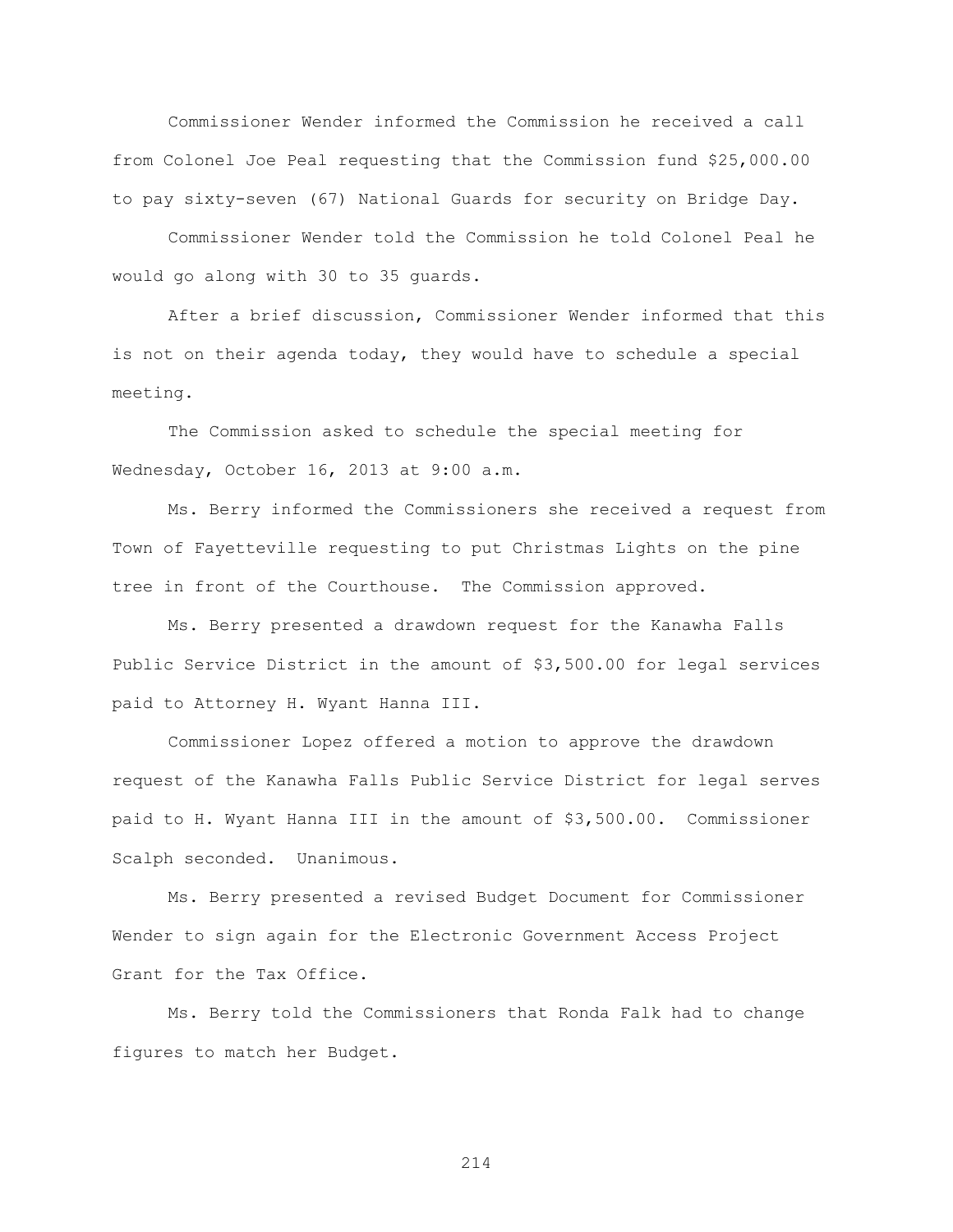Commissioner Scalph offered a motion to authorize Commissioner Wender to sign the revised Budget Document for the Electronic Government Access Project Grant for the Tax Office. Commissioner Lopez seconded. Unanimous.

Ms. Berry presented a request from Okey Skidmore, Manager Fayette County Memorial Building requesting approval to hire part-time help for the Fayette County Memorial Building during the Basketball Season.

Ms. Berry told the Commissioners last years expense was \$768.50 for January 2013 to March 2013.

Commissioner Lopez offered a motion to approve to hire part-time help for the Fayette County Memorial Building during the Basketball Season for January 2014 to March 2014. Commissioner Scalph seconded. Unanimous.

The Commissioners received and reviewed an e-mail from Benjy Simpson requesting use of the Fayette County Memorial Building for their 2013 Bridge Day Rappel Safety/Orientation meeting Friday, October 18, 2013 from 6:30 to 9:30 p.m.

Commissioner Scalph offered a motion to approve Benjy Simpson request to use the Fayette County Memorial Building for their 2013 Bridge Day Rappel Safety/Orientation meeting Friday, October 18, 2013 from 6:30 to 9:30 p.m. Commissioner Lopez seconded. Unanimous.

Commissioner Wender signed the West Virginia Sales and Use Tax Return for the Fayette County Park.

Ms. Berry informed the Commissioners she received from Kelvin Holliday, County Clerk, a quote he received from CSSI (Complete System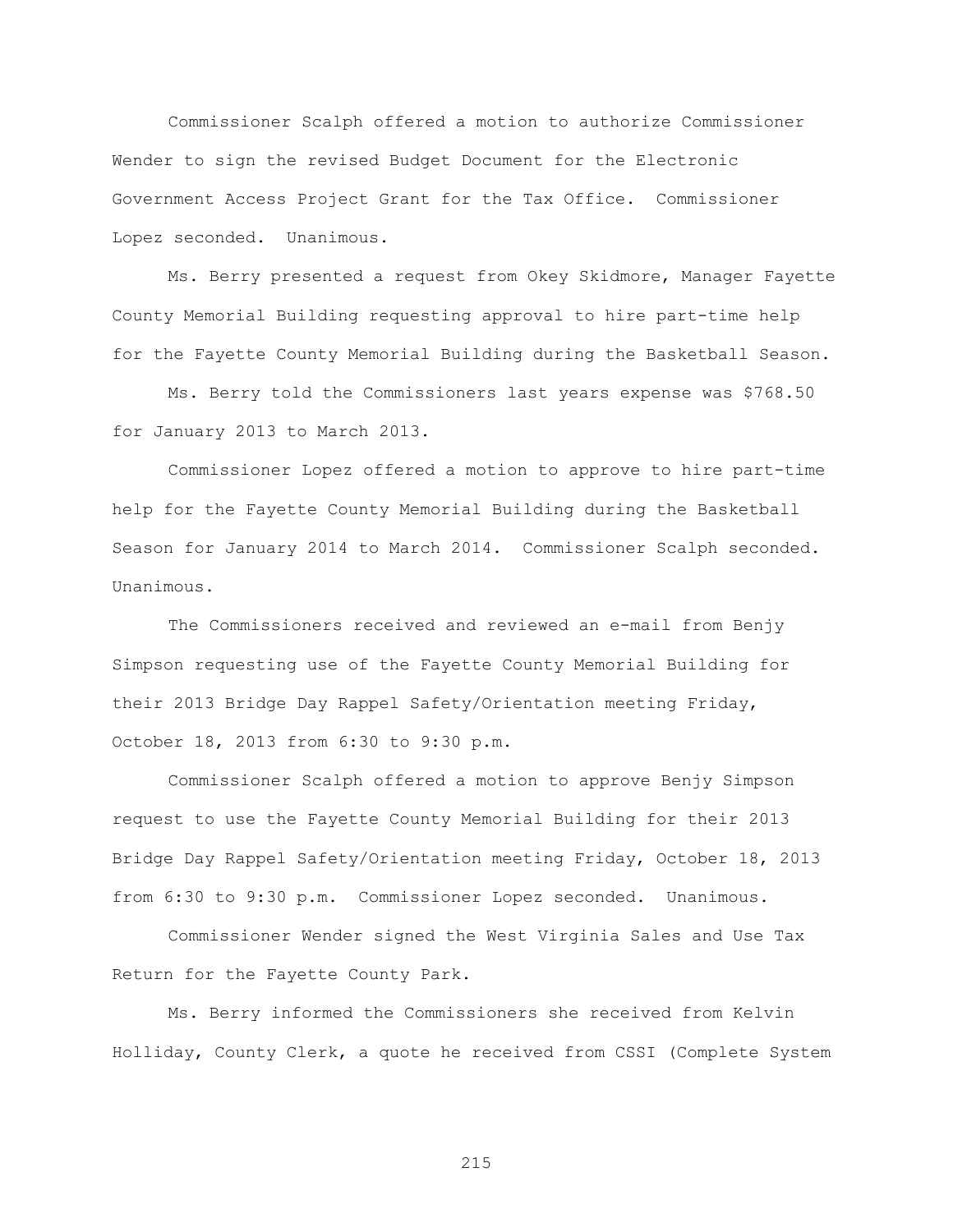Support, Inc.) for Poll Worker Management Software in the amount of \$6,249.00.

The Commissioners asked Ms. Berry to table for October 25, 2013, need more information.

Discussion was held regarding Steve Cruikshank Chevy Truck. Ms Berry told the Commission that Dan Pauley had requested to keep for use at the Fayette County Park instead of listing for auction.

Ms. Berry presented a list of the Fayette County Park vehicles to the Commission.

After a brief discussion, the Commission asked Ms. Berry to proceed to auction Steve Cruikshank Chevy Truck and after reviewing the list of Park vehicles the Commissioners ask Ms. Berry to inform Dan Pauley to take off two (2) cars off the Park vehicle list.

Commissioner Wender informed if they think that Steve Cruikshank vehicle is better they can switch out.

Discussion was held regarding the notes the Commission received from Shawn Wolford, OEM Director concerning his and Joe Crist, Fire Coordinator mileage reporting, vacation/sick time and comp. time.

After a brief discussion the Commission asked Ms. Berry to contact the Ethics Commission regarding mileage, vacation/sick time the Commission informed that both Shawn and Joe received letters informing that they were hired on a probationary period of six (6)months, after the six (6) months their vacation/sick time begins, as for comp. time the Commission suggested a rewrite of the Employer"s Handbook.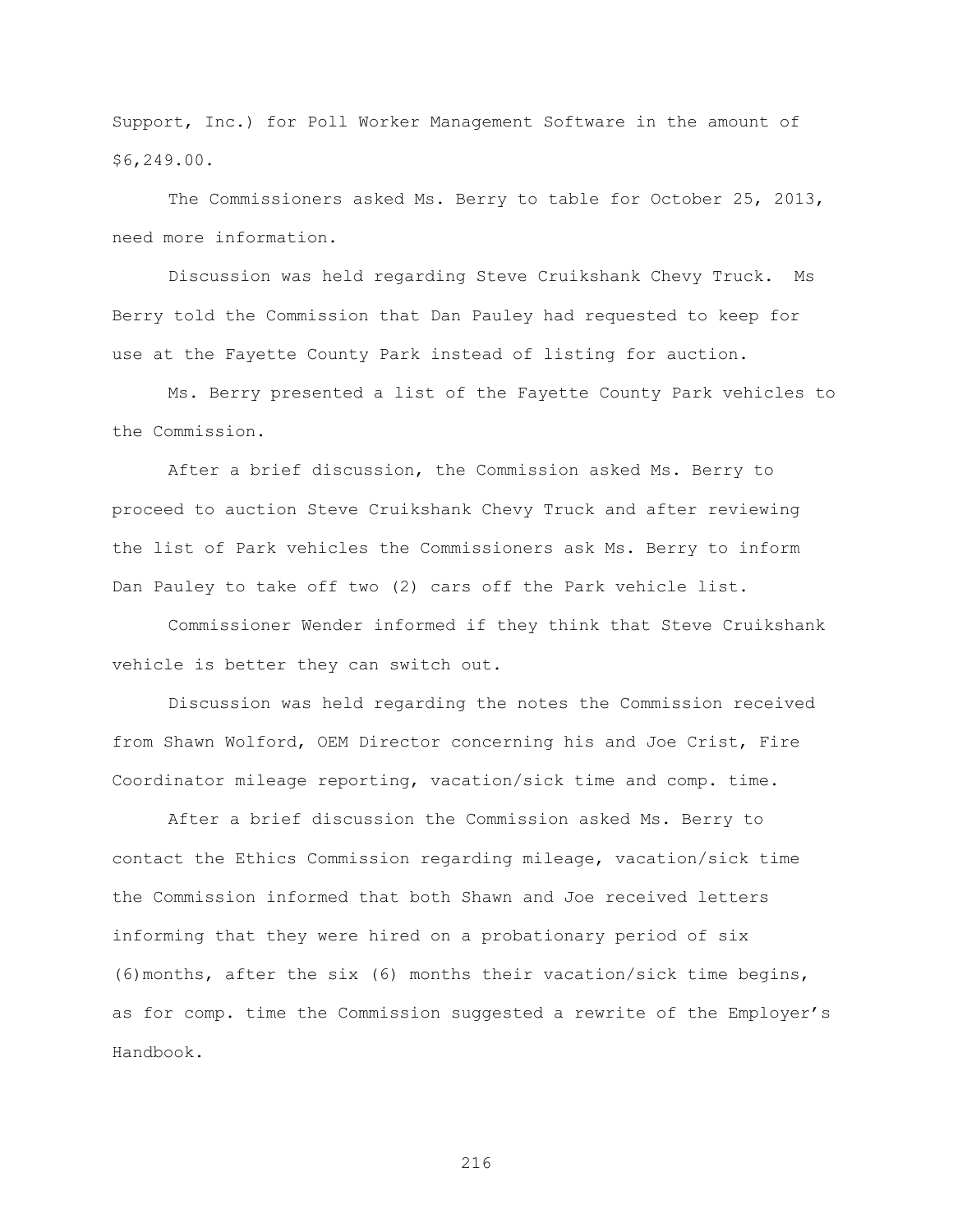The Commissioners received and reviewed a Sustainability Plan for the Hawk"s Nest Golf Course Coalition.

The Commissioners received and reviewed a letter from the Department of Environmental Protection informing Arbuckle Public Service District submitted a Preliminary Engineering Application to them. The total construction estimate is \$8,014,000 and the total project estimate is \$9,880,785.

The Commissioners received and reviewed a letter from the Department of Environmental Protection informing the Committee has reviewed the preliminary application and engineering report submitted by Arbuckle Public Service District and it has been determined that the proposed project is not consistent with the Act and may not be the most cost effective, environmentally sound alternate for solving the wastewater needs. Their recommendation is that this project should be referred to the Consolidation Committee.

The Commissioners received and reviewed a letter from the Department of Health and Human Resources Bureau for Public Health informing they reviewed the preliminary application of Arbuckle Public Service District and recommend it be forwarded to the Funding Committee for review.

The Commissioners received and reviewed a letter from the Public Service Commission informing their Technical Staff has reviewed the Arbuckle Public Service District Infrastructure Preliminary Application they are recommending the application be returned.

The Commissioners received and reviewed a letter from Brookfield Renewable Energy Group regarding Hawk"s Nest Project (FERC No. 2512-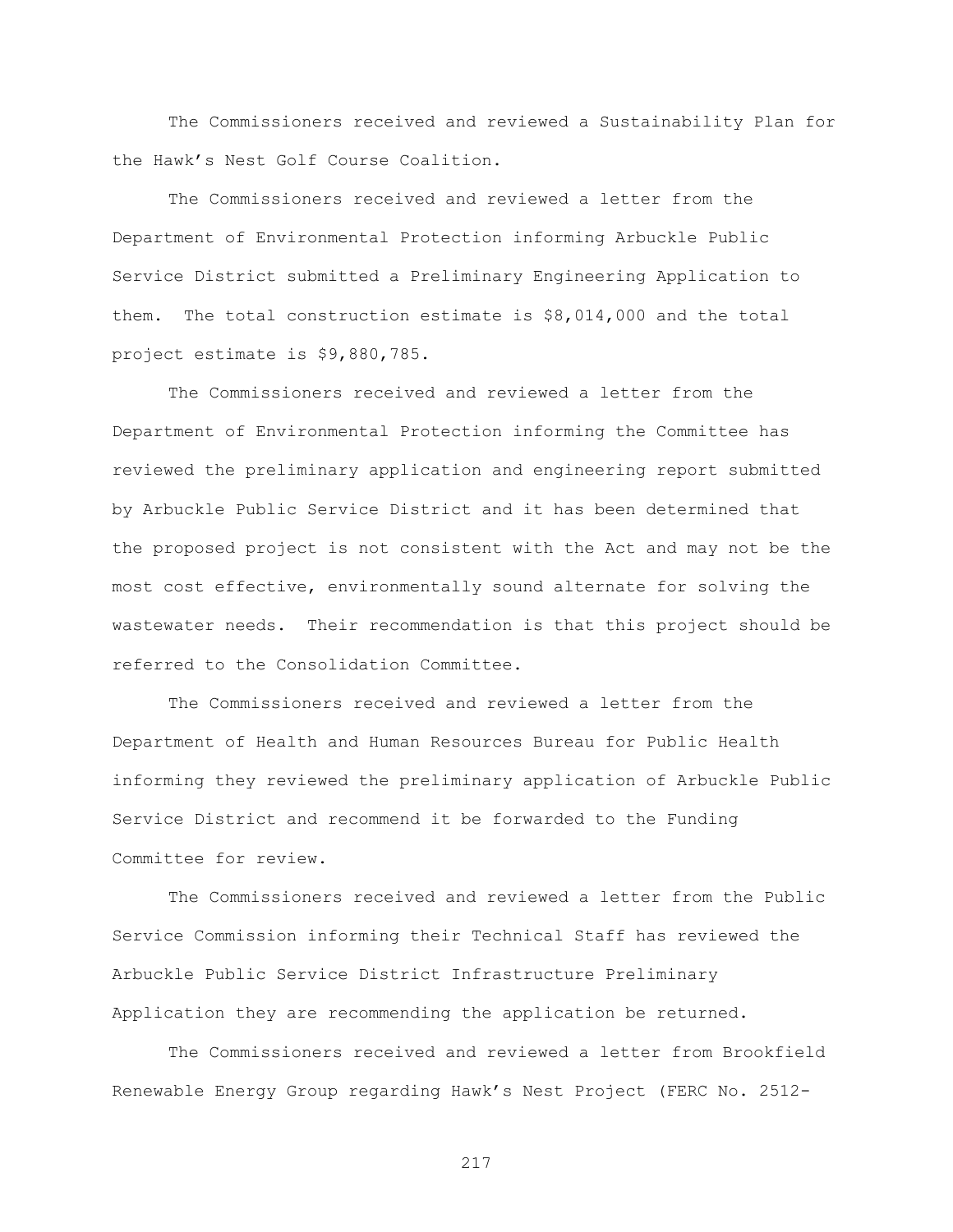069), Glen Ferris Project (FERC No. 14439-000), and ILP Relicensing Studies Progress Report #2.

The Commissioners received and reviewed a letter from Allen, Kopet and Associates PLLC regarding Matthew Cole, etal v. The Fayette County Commission, etal.

The Commissioners received and reviewed a letter from BrickStreet Insurance acknowledging receipt of a report of occupational injury for Nancy L. Carr

The Commissioners received and reviewed a Service Report from Casto Technical Services, Inc. for the Courthouse Broiler.

The Commissioners received and reviewed Bank Statements from Fayette County National Bank for the Fayette County Financial Stabilization Fund and the Fayette Coal County Reallicated Severance Tax Fund.

The Commissioners received and reviewed a letter from Debbie Aliff, Payroll Clerk, informing of the Counties she called to check to see if they offer Section 125 Pretax to their employees.

The Commissioners received and reviewed a notice from WorkForce West Virginia Unemployment Compensation Monetary Determination for James E. Koone.

The Commissioners received and reviewed a letter from the Office of the State Treasurer informing that funds due for the coalbed methane severance tax will be directly deposited on or before October 1, 2013, amount \$5,293.85.

The Commissioners received and reviewed a check from the Fayette County Solid Waste Authority (FCSWA) reimbursement, amount \$798.15.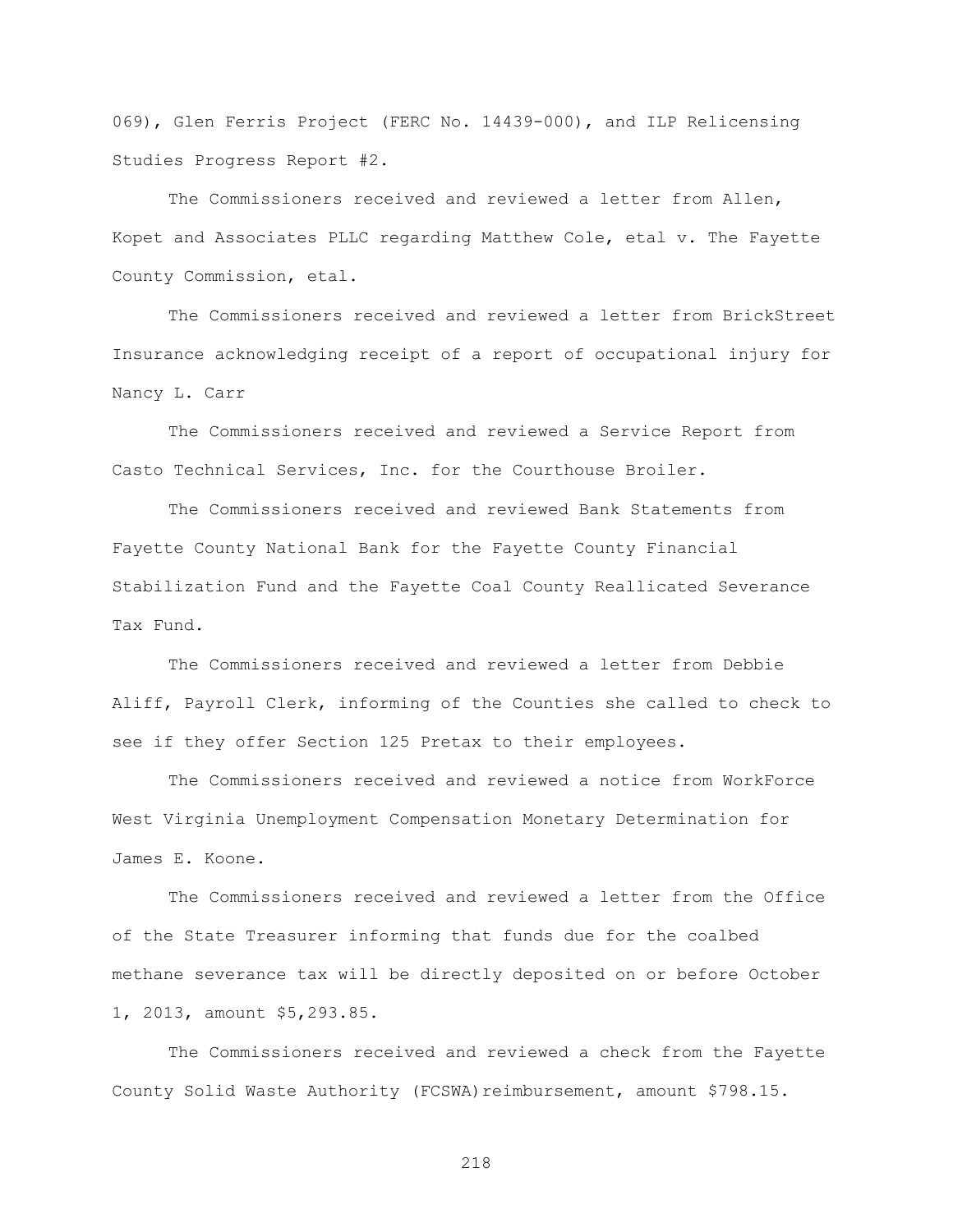The Commissioners received and reviewed an e-mail from Tim Richardson, Zoning Officer regarding the October 28, 2013 Planning Commission meeting.

Commissioner Wender called for an Executive Session at 2:30 p. m., if any action is taken he would notify Ms. Hickman.

The meeting was adjourned. The next scheduled meeting is October 16, 2013.

FAYETTE COUNTY COMMISSION OCTOBER 16, 2013 SPECIAL SESSION COURTHOUSE FAYETTEVILLE, WV 25840 MEMBERS Present: Matthew D. Wender, John H. Lopez (via telephone), Denise A. Scalph

Also, present were: Sheriff Steve Kessler and Chief Deputy Michael Fridley

Commissioner Wender called the meeting to order at 9:05 a. m. Commissioner Wender gave a recap of what was discussed at the October 11, 2013.

Commissioner Wender informed he had received a call from Lieutenant Colonel Joe Peal requesting that the Commission fund \$25,000.00 to pay sixty-seven (67) National Guards for security on Bridge Day.

Commissioner Wender told the Commissioners he told Lieutenant Colonel Peal he would go along with 30 to 35 guards at a cost of \$10,000.00 to \$12,500.00.

Commissioner Wender told the Commissioners he called Senator William Laird to ask him if the Governor"s Office could assist in this matter to share the cost on a 50/50 basis.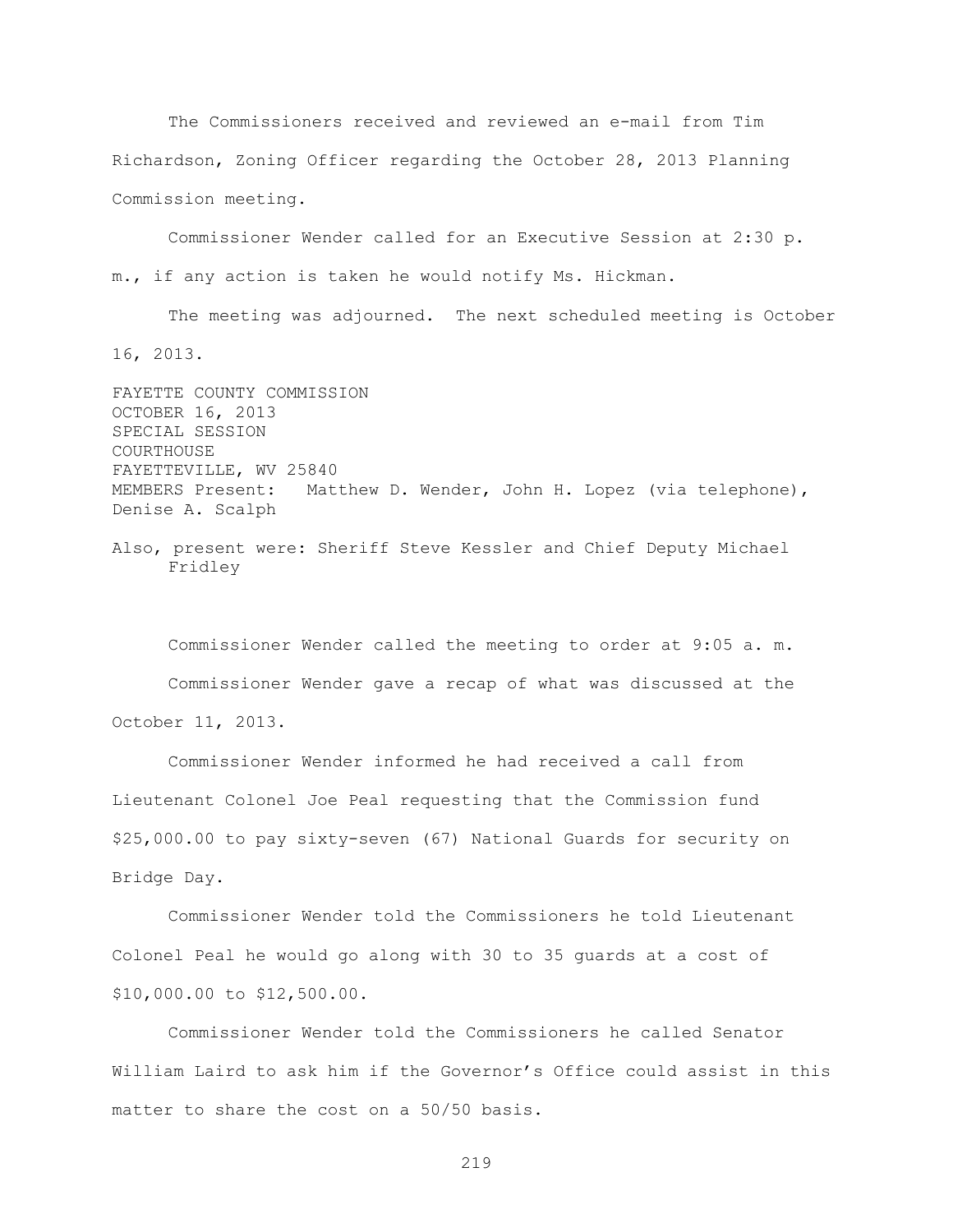Commissioner Wender told the Commissioners he received a call back from Senator Laird and was told that the Governor"s Office had concerns about this setting a precedent for other agencies who are short on funding due to the Government shutdown.

After the brief discussion on Friday, October 16, 2013, Carl Harris, Prosecuting Attorney informed them that this was not on the agenda and they would have to schedule a special meeting to discuss further.

Commissioner Wender informed he talked with Lieutenant Colonel Joe Peal on Monday, and he informed Commissioner Wender that they are not getting help from the Governor's Office.

Commissioner Wender presented final request from the National Guard for Bridge Day.

Commissioner Wender told the Commission that this meets with Cindy Dragan's approval and is adequate for their Bridge Day needs.

Lieutenant Colonel Peal is requesting \$7,500.00 to support Bridge Day with the West Virginia National Guards Soldiers. This would provide a total of eighteen (18) soldiers for bus security, Bridge security and a WV National Guard officer in charge (on site).

Commissioner Wender informed the State would be paying them if the Federal Government goes back.

After a brief discussion and comments from Sheriff Kessler and Chief Deputy Fridley, Commissioner Scalph offered a motion that Fayette County Commission will fund the security for Bridge Day in the amount of \$7,500.00 bring in the WV National Guards starting Friday a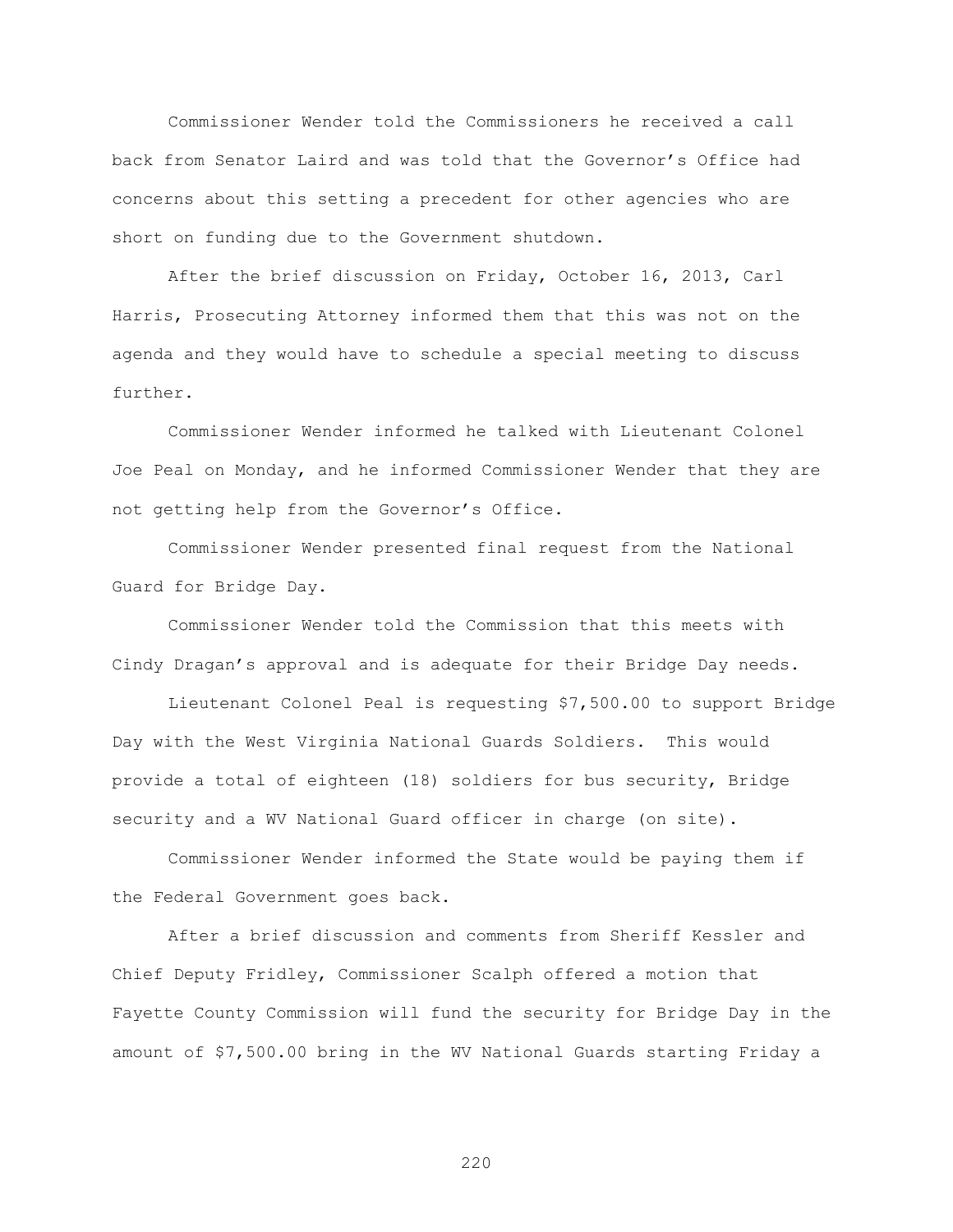one time allocation for Bridge Day. Commissioner Lopez seconded. Unanimous.

Carl Harris, Prosecuting Attorney informed the Commissioners he received and reviewed the Bankruptcy Tax Plan of Trinity Coal Corporation and there wasn"t any mention of the promise they had made to us.

Mr. Harris told the Commissioners he e-mailed Ned Rose asking that he do an Order and include in the Bankruptcy Tax Plan.

Mr. Harris told the Commissioners the Agreement has to be in by October 31, 2013.

Mr. Harris told the Commissioners they should hear something back from them in 2 or 3 days.

Ms. Berry told the Commissioners that Stephanie Sears, Staff Accountant received an e-mail from Joe Crist, Fire Coordinator requesting that a Purchase Order be issued to Two-Way Radio for the purchase of 300 Motorola Minitor. The cost is \$460.00 per pager which totals \$138,000.00.

Discussion was held, the Commissioners asked Ms. Berry to schedule Mr. Crist on the October 25, 2013 agenda and have him give a breakdown of who will be receiving these pagers and what"s wrong with the old ones.

The Commissioners signed a letter to W. D. Smith, Executive Director for Region 4 Planning and Development Council.

The meeting was adjourned at 10:00 a. m. The next scheduled meeting is October 25, 2013.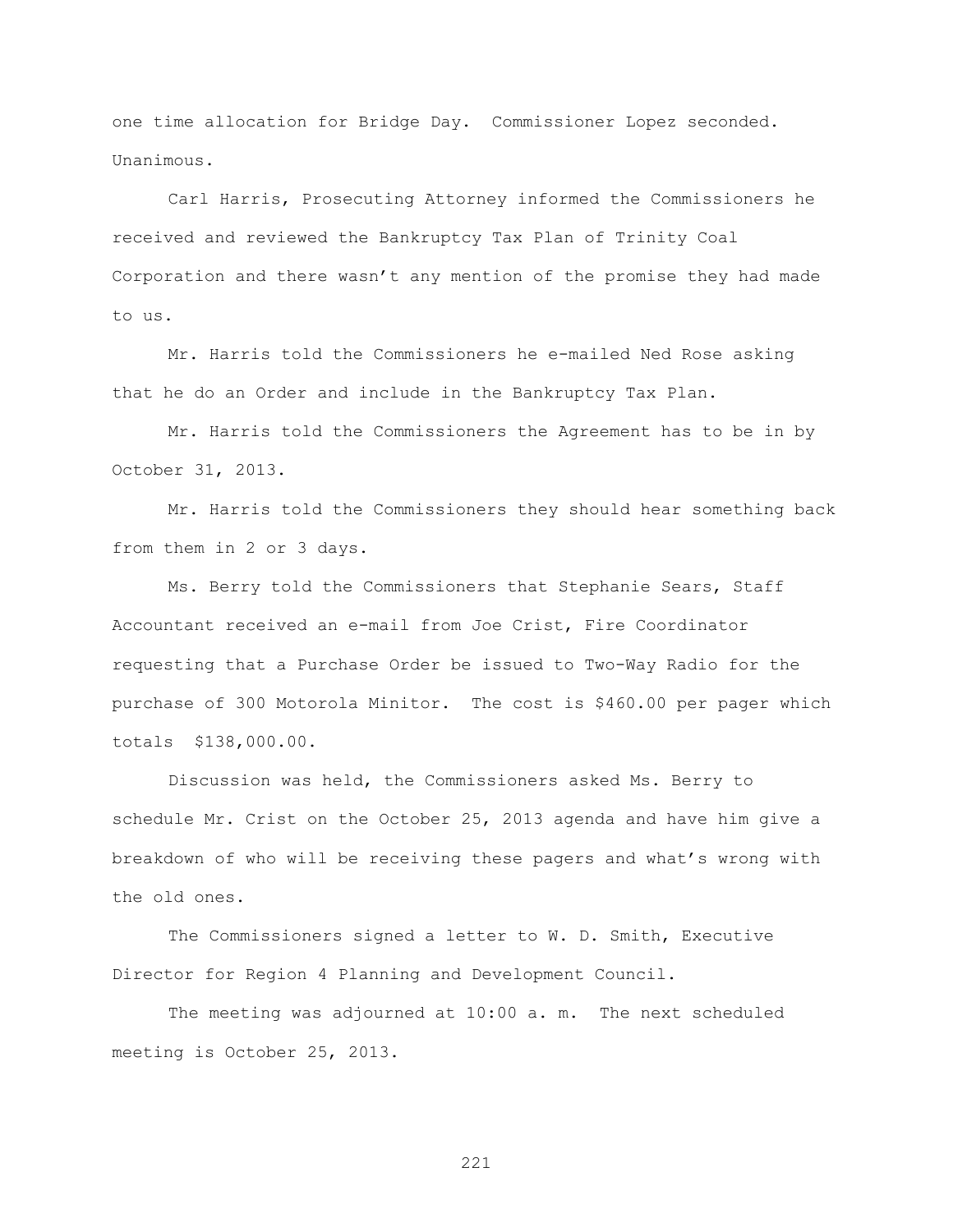FAYETTE COUNTY COMMISSION REGULAR SESSION OCTOBER 25, 2013 COURTHOUSE FAYETTEVILLE, WV 25840 MEMBERS Present: Matthew D. Wender, Denise A. Scalph

Commissioner Wender called the meeting to order at 9:05 a. m. Eddie Young, Assessor presented exonerations to be approved and signed to the Commissioners.

Commissioner Scalph offered a motion to approve and sign real property tickets for Arrow, Inc., George Robert and Ilona Morris, Roy E. Bell, John Crosier, Edw. Martin, Daniel Ewing, Cheryl J. and Mark Aldridge, David and Cindy Arthur, David and Thomas Michael Hill, Carolyn S. Goscinski, Earl V. Price, Carl and Barbara Bays, Jr. Commissioner Wender seconded. Unanimous.

Commissioner Scalph offered a motion to approve and sign personal property tickets for Poor Boys Trucking, Inc., Brian A. Good, John D. Holden, Jr., and James R. Fitzwater. Commissioner Wender seconded. Unanimous.

Eddie Young presented three (3) refund tickets for Arrow, Inc. for the Commissioners to sign.

Commissioner Scalph offered a motion to approve and sign refund tickets for Arrow, Inc. (\$103.09), Arrow, Inc. (\$3,656.81), and Arrow, Inc. (\$191.04). Commissioner Wender seconded. Unanimous.

Eddie Young presented two (2) West Virginia Assistance Broadband Grant Agreements a Grant for GIS Tax Map Development and Web Publication and a West Virginia Assistance Broadband Grant Agreement for online filing and document indexing for personal property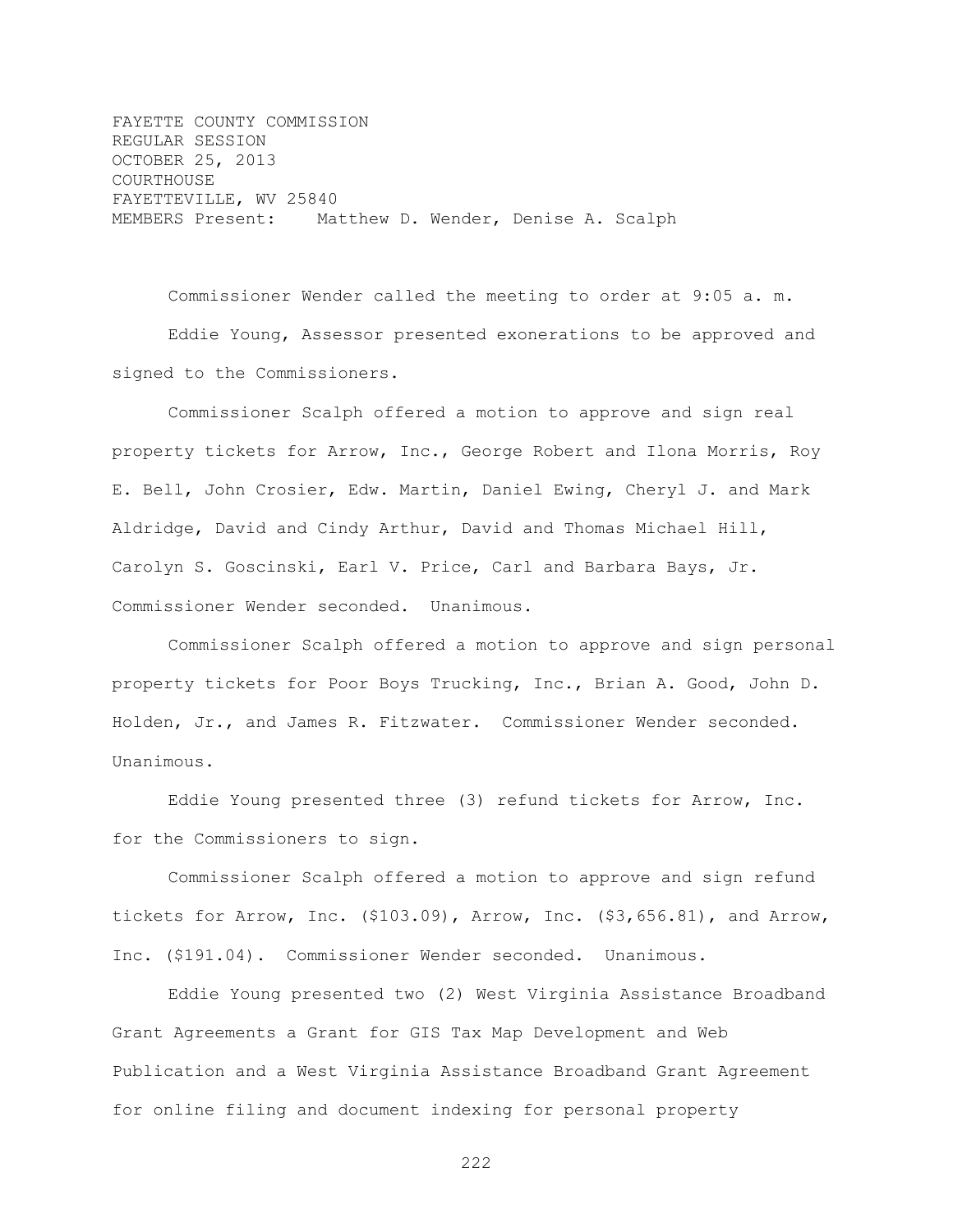assessment forms for the Assessor"s Office for the Commissioners to sign.

Commissioner Scalph offered a motion to approve and sign the West Virginia Assistance Broadband Grant Agreement for the GIS Tax Map Development and Web Publication for the Assessor"s Office. Commissioner Wender seconded. Unanimous.

Commissioner Scalph offered a motion to approve and sign a West Virginia Assistance Broadband Grant Agreement for online filing and document indexing for personal property assessment forms for the Assessor"s Office. Commissioner Wender seconded. Unanimous.

Ms. Berry presented to the Commissioners a Petition to Combine or Divide and segregate Land for Robert E. and Caren Sue Hunt, Jr. for the Commissioners to approve and sign.

Commissioner Scalph offered a motion to approve and sign the Petition to Combine or Divide and Segregate Land for Robert E. and Caren Sue Hunt, Jr. Commissioner Wender seconded. Unanimous.

Commissioner Wender introduced, Chadwick Wykle the new Executive Director of the New River Gorge Regional Development Authority to the Commissioners. Also, present was Judy Radford.

Mr. Wykle gave background knowledge on himself.

Ms. Berry told the Commission the Fayette County Website is live today located at website (fayettecounty.wv.gov).

The Commissioners asked Ms. Berry to do a press release on the Fayette County Website.

Commissioner Scalph offered a motion to approve vouchers and invoices, checks to be released today, and approved  $2^{nd}$  half payrolls,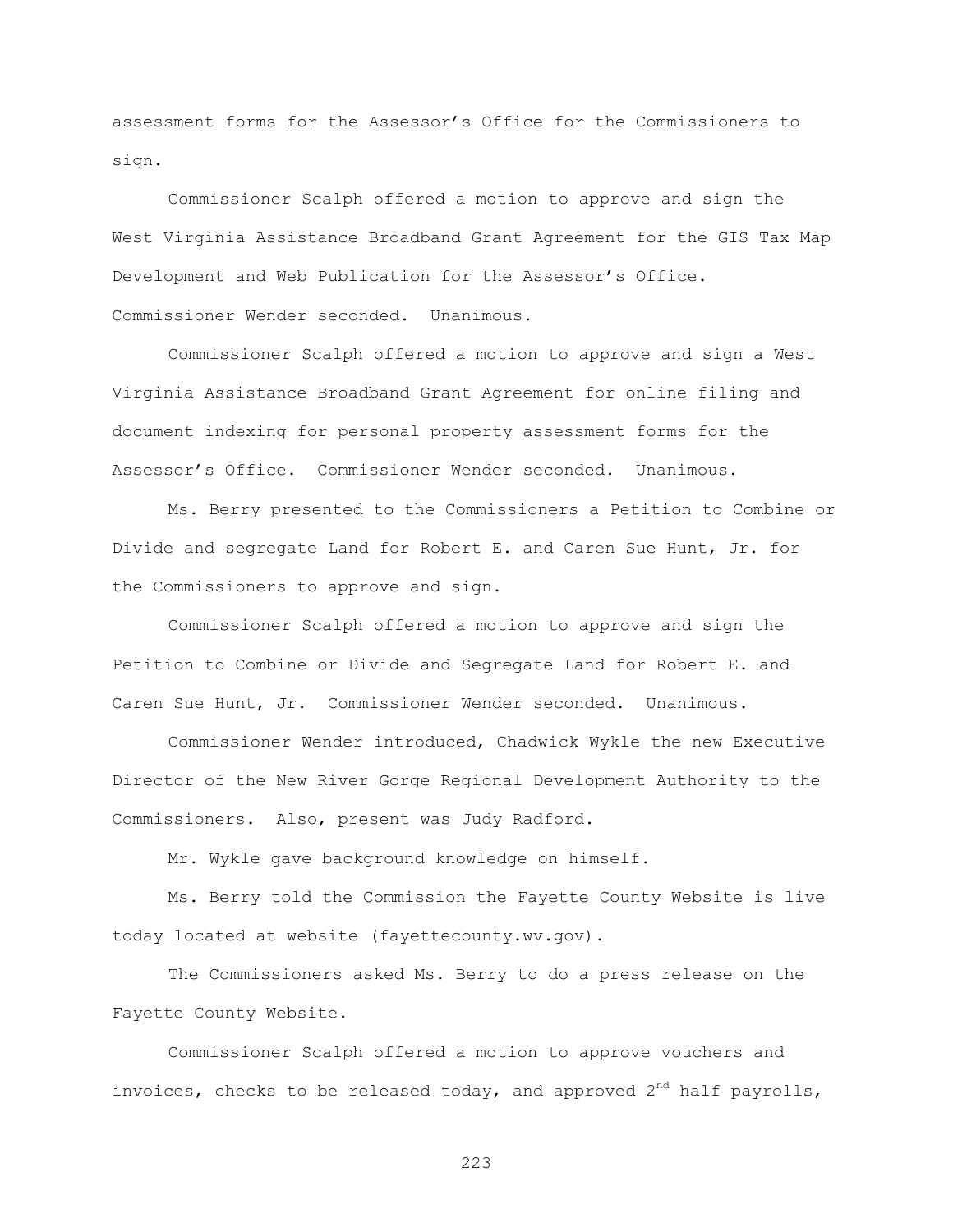checks to be released October 30, 2013. Commissioner Wender seconded. Unanimous.

Ms. Berry presented a proposal from Balance Consulting for the Courthouse Annex Parking Lot Expansion Study-Phase 2 (Total Cost \$4,250.00) to the Commissioners.

Commissioner Scalph offered a motion to approve and sign the Proposal from Balance Consulting, Inc. at a total cost of \$4,250.00. Commissioner Wender seconded. Unanimous.

Ms. Berry told the Commissioners she received an e-mail from Brian Smith, Coordinator for the Fayette County Farmland Protection Board recommending that Kenneth William Hauer of Lookout be appointed to fill the open board position on the Fayette County Farmland Protection Board.

Commissioner Scalph offered a motion to appoint Kenneth William Hauer to fill the open board position due to the resignation of Brain Smith on the Fayette County Farmland Protection Board, term to expire May 16, 2017. Commissioner Wender seconded. Unanimous. An Order and an appointment to serve letter was signed.

Ms. Berry informed the Commissioners she received a request from Nikki Lucas, Principal at the Fayetteville Elementary School requesting permission to use the Fayette County Memorial Building on October 31, 2013 for their school Halloween parade from 1:30 p. m. to 3:00 p.m.

Commissioner Scalph offered a motion to approve the request from Nikki Lucas, Principal at the Fayetteville Elementary School request to use the Fayette County Memorial Building on October 31, 2013 for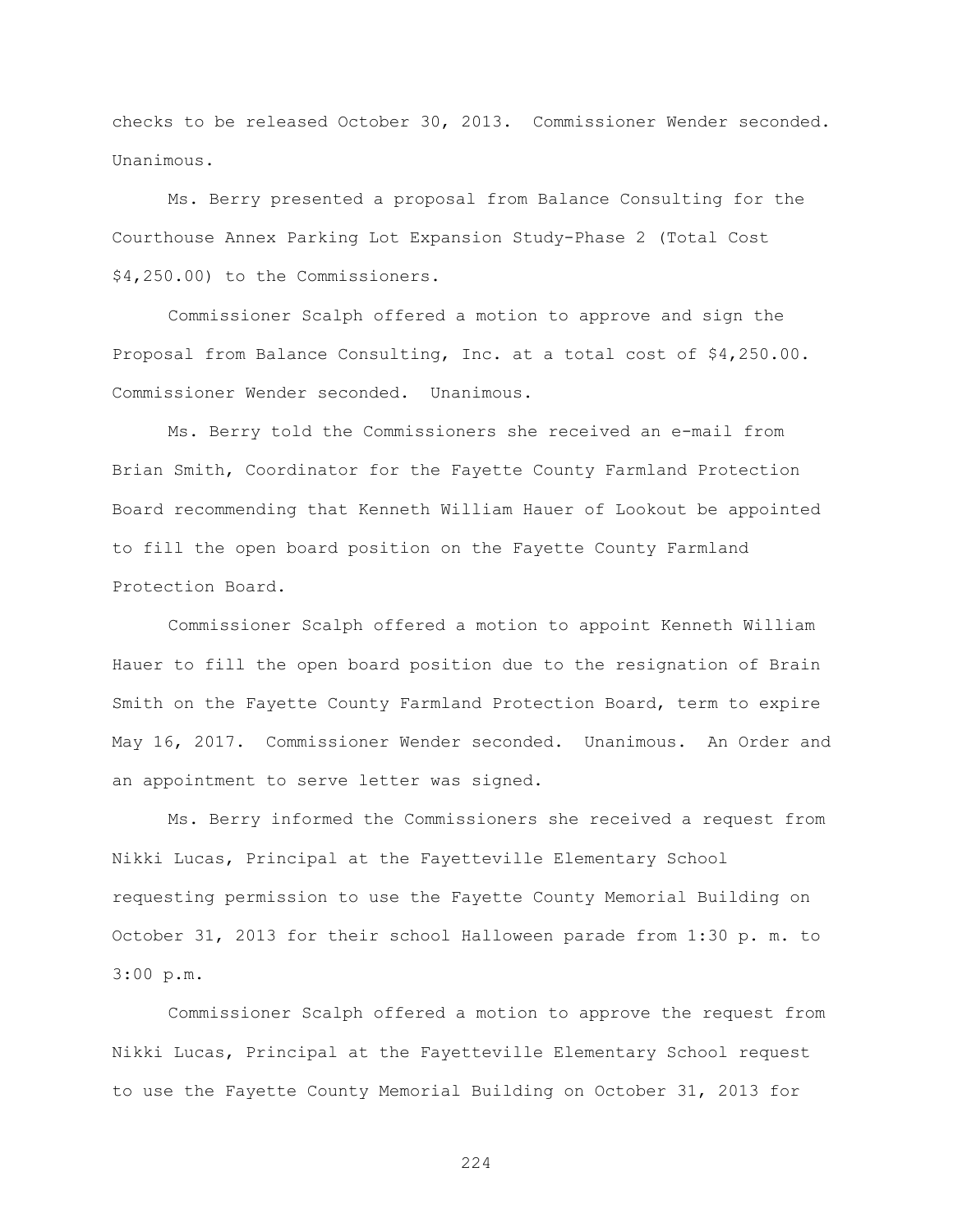their school Halloween parade from 1:30 p. m. to 3:00 p.m. Commissioner Wender seconded. Unanimous.

Ms. Berry presented a Resolution and a Grant Contract for a Community Participation Program Grant for the Fayette County Park Improvements for \$5,000.00 for Commissioner Wender to sign.

Commissioner Scalph offered a motion to authorize Commissioner Wender to sign the Resolution and a Grant Contract for a Community Participation Program Grant for the Fayette County Park Improvements for \$5,000.00. Commissioner Wender seconded. Unanimous.

Ms. Berry presented a letter to Janis Kitzmiller, Family Law Judge requesting reimbursement for rent in the amount of \$2,700.00 for the month of November.

Commissioner Scalph offered a motion to approve the letter requesting reimbursement of rent in the amount of \$2,700.00 for the month of November. Commissioner Wender seconded. Unanimous.

The Commissioners received and reviewed a letter from Eddie Young, Assessor informing that Gertrude Walton property was classified as Class 4 for 2010, 2011 and 2012 it should have been Class 2. Mr. Young informed the Commission that this resulted in an overpayment of taxes. Mr. Young is requesting that they give \$831.65 credit on future taxes for the year or years 2010 (\$263.31), 2011 (\$282.18), and 2012 (\$286.16).

The Commissioners received and reviewed a letter from Eddie Young, Assessor informing that Gloria Adkins property was classified as Class 4 for 2008, 2009, 2010, and 2011 it should have been Class 2. Mr. Young informed the Commission that this resulted in an overpayment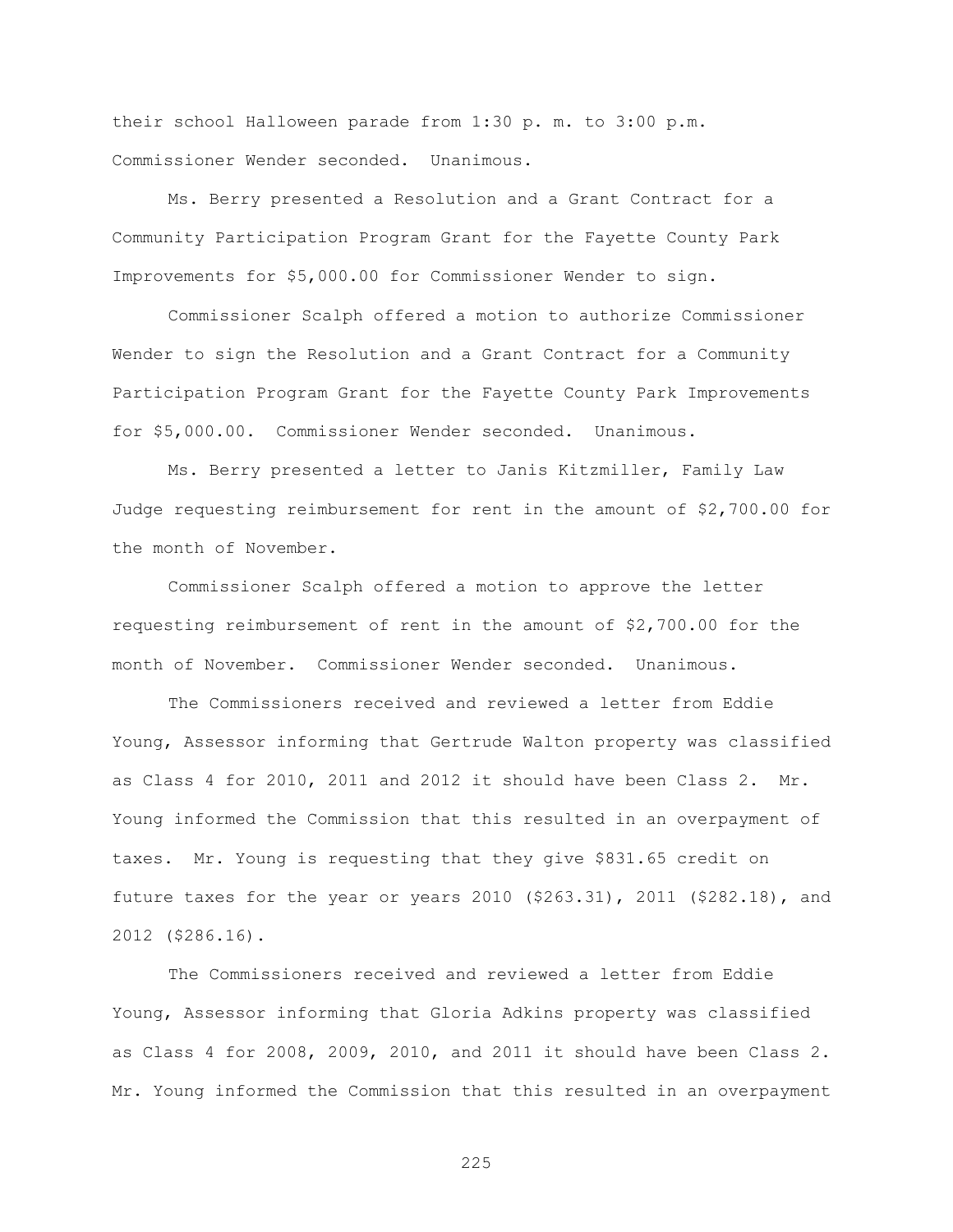of taxes. Mr. Young is requesting that they give \$440.71 credit on future taxes for the year or years 2008 (\$101.76), 2009 (\$107.51), 2010 (\$110.15), and 2011 (\$232.29).

The Commission asked that this be tabled for the next Commission meeting on November 8, 2013.

Ms. Berry presented Grant Application for the West Courthouse Facilities Improvement Authority Grant for Phase I for the purpose of replacing the roof of the Fayette County Courthouse. Total estimated cost is \$275,000.00.

Ms. Berry told the Commissioners that Phase I total would be \$120,000.00 at an 80/20 split with the State.

Commissioner Scalph offered a motion to approve grant application to the West Courthouse Facilities Improvement Authority for Phase I of the Fayette County Courthouse roof in the amount of \$120,000.00, 80/20 split with State. Commissioner Wender seconded. Unanimous.

Bid Opening for the construction of the new Storage Building for the OES/911 Facility at 10:00 a. m. (See attached Sign in Sheet)

Commissioner Wender informed six (6) bids were received. The legal were published in the Fayette Tribune and the Montgomery Herald. The bids were due on October 24, 2013 at 4:00 p. m.

The bid received are listed below:

| N Powell & Company   | \$287,550.00 |  | To be completed in 150 days |  |  |
|----------------------|--------------|--|-----------------------------|--|--|
| Main Street Builders | \$326,800.00 |  | To be completed in 100 days |  |  |
| Swope Construction   | \$273,200.00 |  | To be completed in 120 days |  |  |
| Kyle Construction    | \$330,000.00 |  | To be completed in 210 days |  |  |
| Radford & Radford    | \$256,500.00 |  | To be completed in 150 days |  |  |
| Danhill Construction | \$291,911.00 |  | To be completed in 90 days  |  |  |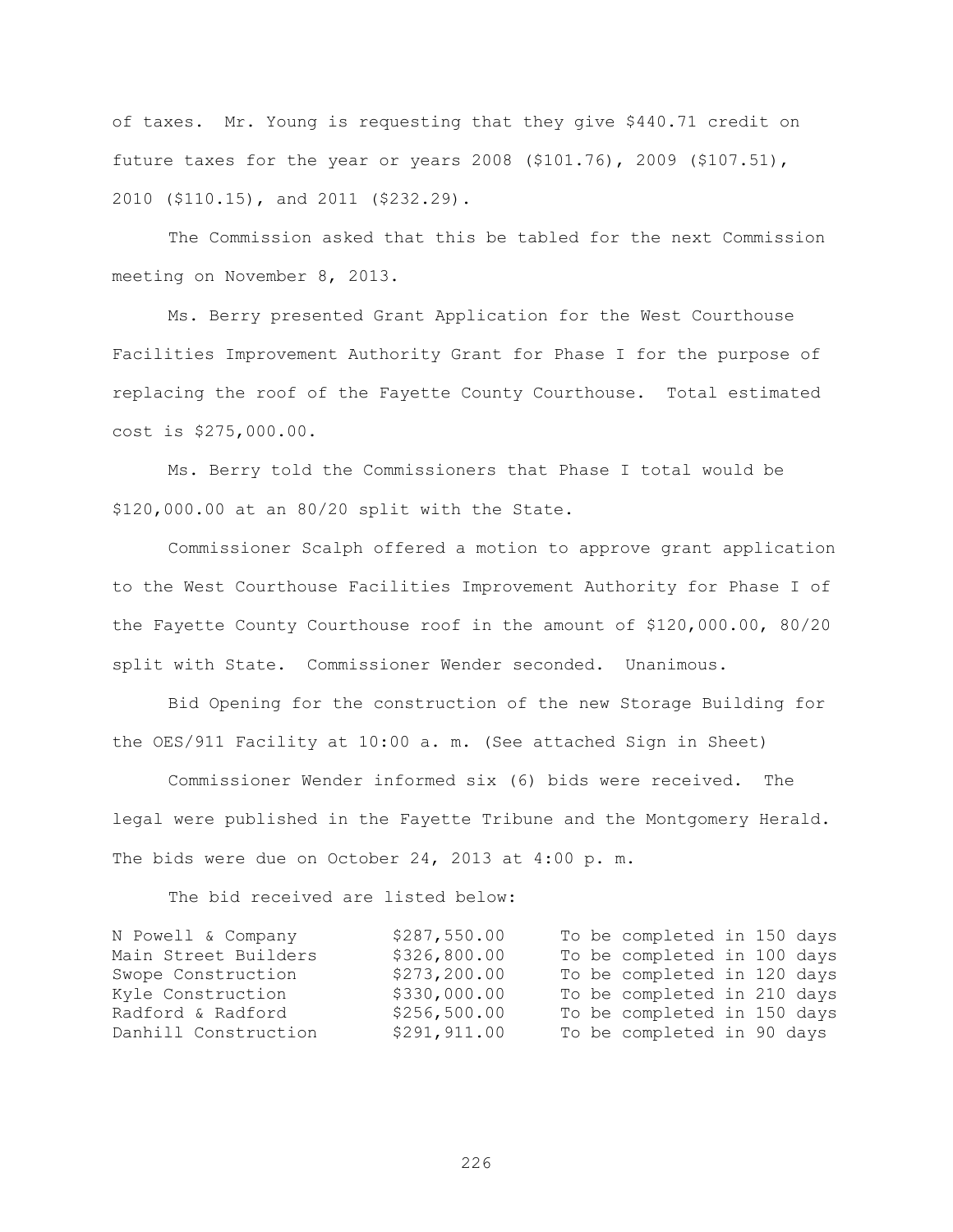The Commissions approved lower bid of Radford & Radford, amount \$256,500.00.

The Commission informed that three (3) parties (911 Center, Office of Emergency Services and the FireFighters Association) to split cost of the lower bid from Radford & Radford upon Dan"s recommendation.

The Commission asked that the bids be given to Dan Snead, Architect to review and make sure they meet the specs. Mr. Snead to give the Commission his recommendation.

Ms. Berry presented Grant Applications for the West Virginia County Records Management and Preservation Board 2014-2015 Grants for the Assessor"s Office-\$18,818.00 for a scanner/plotter machine and part-time employee to scan and index 600 historic tax maps and the County Clerk"s Office-\$5,500.00 for a conservation Bindery Award for the Commissioners to sign.

Commissioner Scalph offered a motion to approve and sign the West Virginia County Records Management and Preservation Board 2014- 2015 Grants for the Assessor"s Office (\$18,818) and County Clerk"s Office (\$5,500). Commissioner Wender seconded. Unanimous. Discussion was held regarding using the old 911 Center Office space at the Fayette County Memorial Building to store old records.

Commissioner Scalph offered a motion to authorize Ms. Berry to complete the grant application for Fayette County Commission to the West Virginia Records Management and Preservation Board for the Fayette County Memorial Building. Commissioner Wender seconded. Unanimous.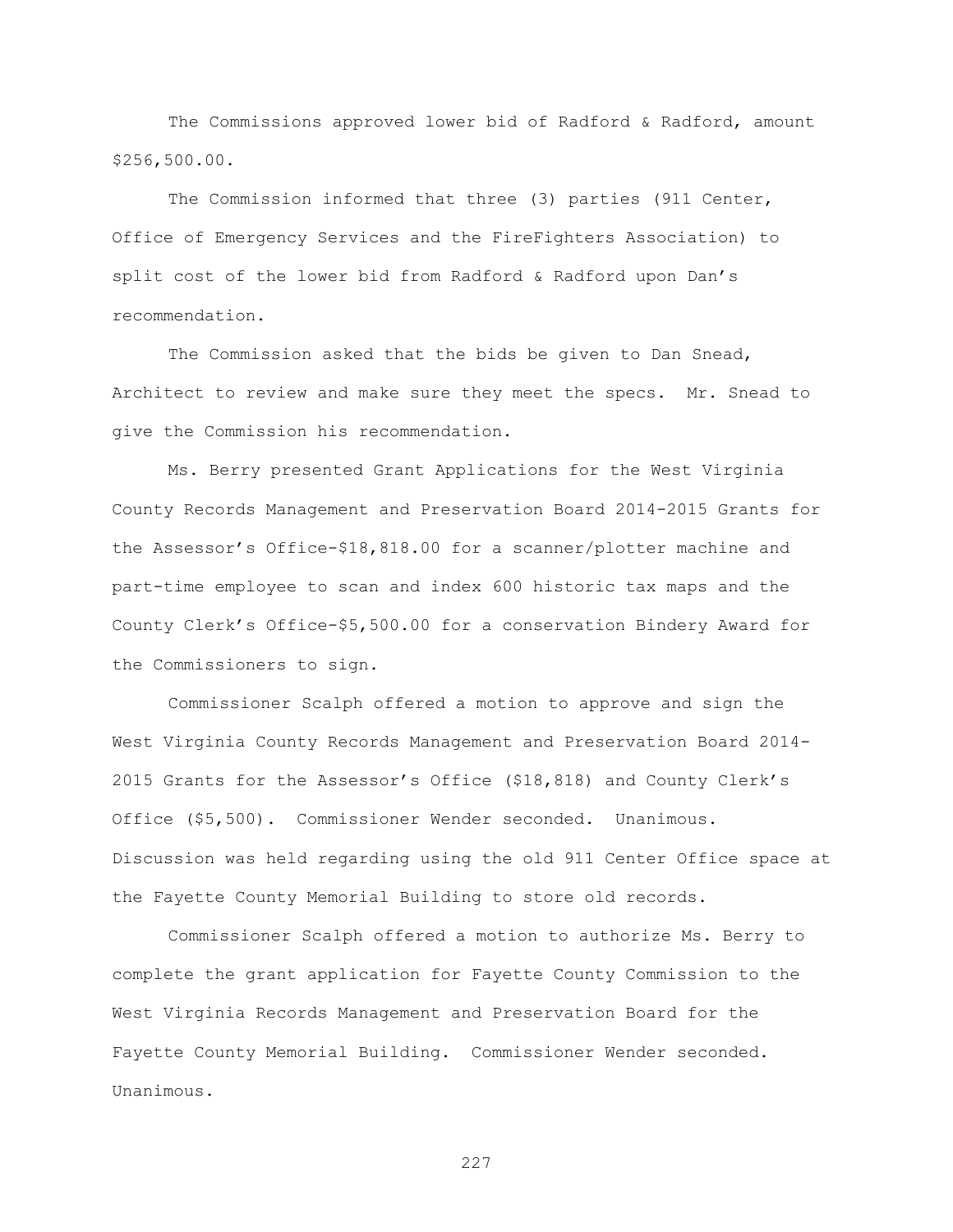Robert Stull appeared before the Commission to discuss the Stream Restoration by Dunloup Creek Project.

Mr. Stull presented handouts to the Commissioners. (See attached copy)

Mr. Stull presented the Project to the Commission for their approval and a Letter of Intent for the Commission to sign. Mr. Stull told the Commissioners that no money is required from the Commission.

Mr. Stull presented a Letter of Intent for the Commissioners to sign.

Commissioner Scalph offered a motion to approve the Commissioners to sign the Letter of Intent for the Dunloup Creek Project in Kilsyth area with the Fayette Commission, the West Virginia Department of Environmental Protection (WVDEP), and Green Rivers. Commissioner Wender seconded. Unanimous.

Alicia TreadwaY, Registrar and Kelvin Holliday, County Clerk appeared before the Commission to discuss purchasing of Poll Workers Training Software from CSSI (Complete Systems Support, Inc.).

After a brief discussion, Commissioner Wender suggested to Ms. Treadway to calculate savings and return on November 8, 2013 with a representative from CSSI to discuss further.

Joe Crist, Fire Coordinator and Steve Cruikshank former Fire Coordinator appeared before the Commission to discuss the purchasing of 300 pagers for the Fire Department at a cost of \$460.00 per pager total cost \$138,000.00.

Mr. Cruikshank told the Commissioners that the last time pagers were brought was 20 years ago was purchased from the Fire Levy Fund.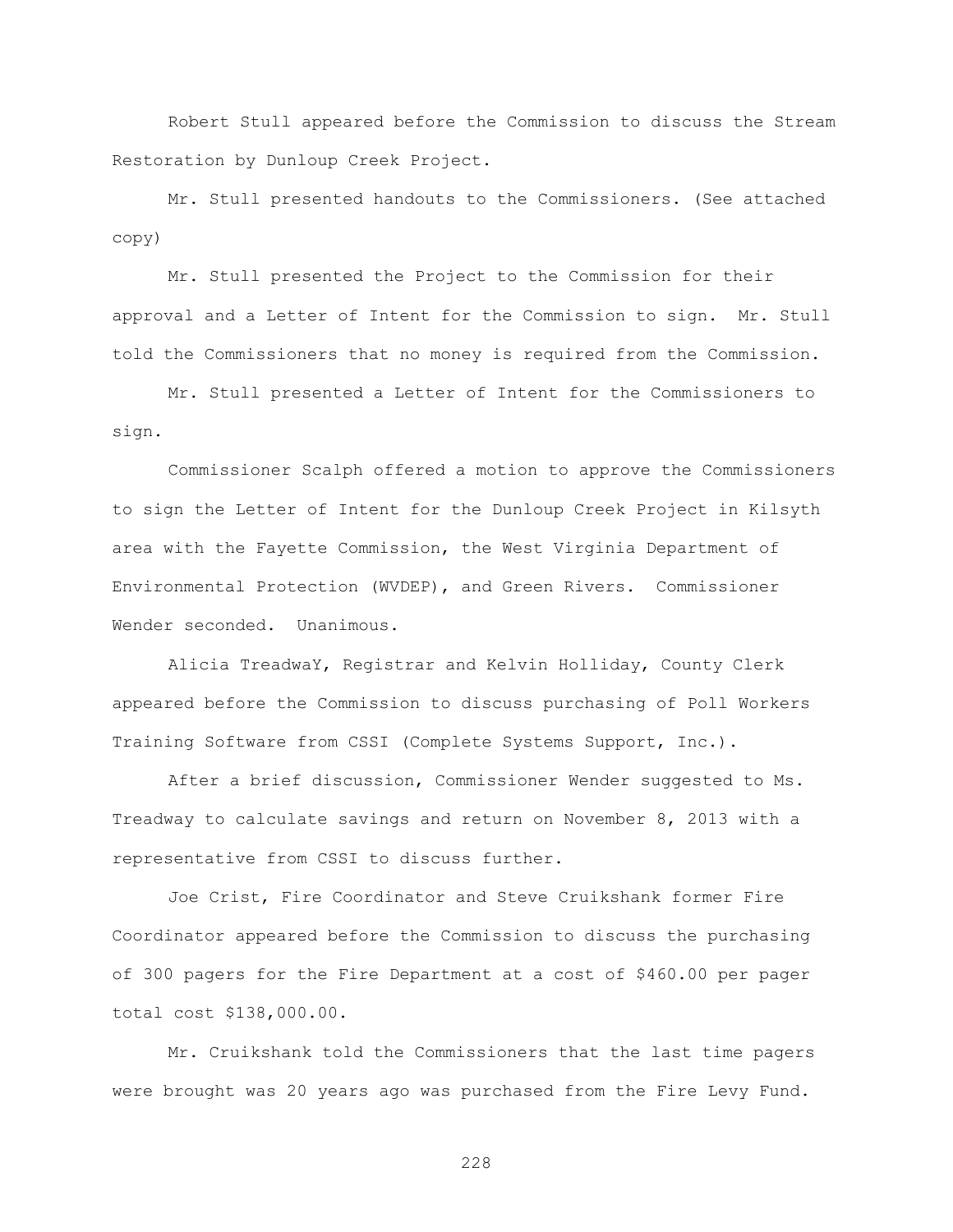They received a \$68.00 discount for each pager, with a five (5) year warranty. The quote is on the State Contract.

The Commissioners asked Joe Crist to get a letter from Motorola confirming that this on the State bid and send a copy to Carl Harris, Prosecuting Attorney for him to review.

Commissioner Scalph offered a motion to approve this expenditure upon review of the State Bid Contract from Motorola by Carl Harris. This is to be paid out of the Fire Levy Fund. Purchase Order to be generated after approval. Commissioner Wender seconded. Unanimous.

Joe Crist presented a quote to be approved from Wright Line to complete the two (2) rooms with furniture at the new 911 Center, total cost \$3,415.30.

Joe Crist told the Commissioners this is to be paid out of the Fire Levy Fund.

Commissioner Scalph offered a motion to approve the quote as presented by Joe Crist from Wright Line (\$3,415.30) to complete the two (2) rooms with furniture at the new 911 Center to be paid out of the Fire Levy Fund. Commissioner Wender seconded. Unanimous.

Ms. Berry presented an invoice for approval from Joe Crist to repair waterway and miscellaneous repairs to fix their aerial ladder truck for the Rainelle Volunteer Fire Department total cost \$13,388.30 to the Commissioners.

Discussion was held concerning this invoice.

Carl Harris, Prosecuting Attorney told the Commissioners he will review to see how this should be handled and return on November 8, 2013 with recommendation.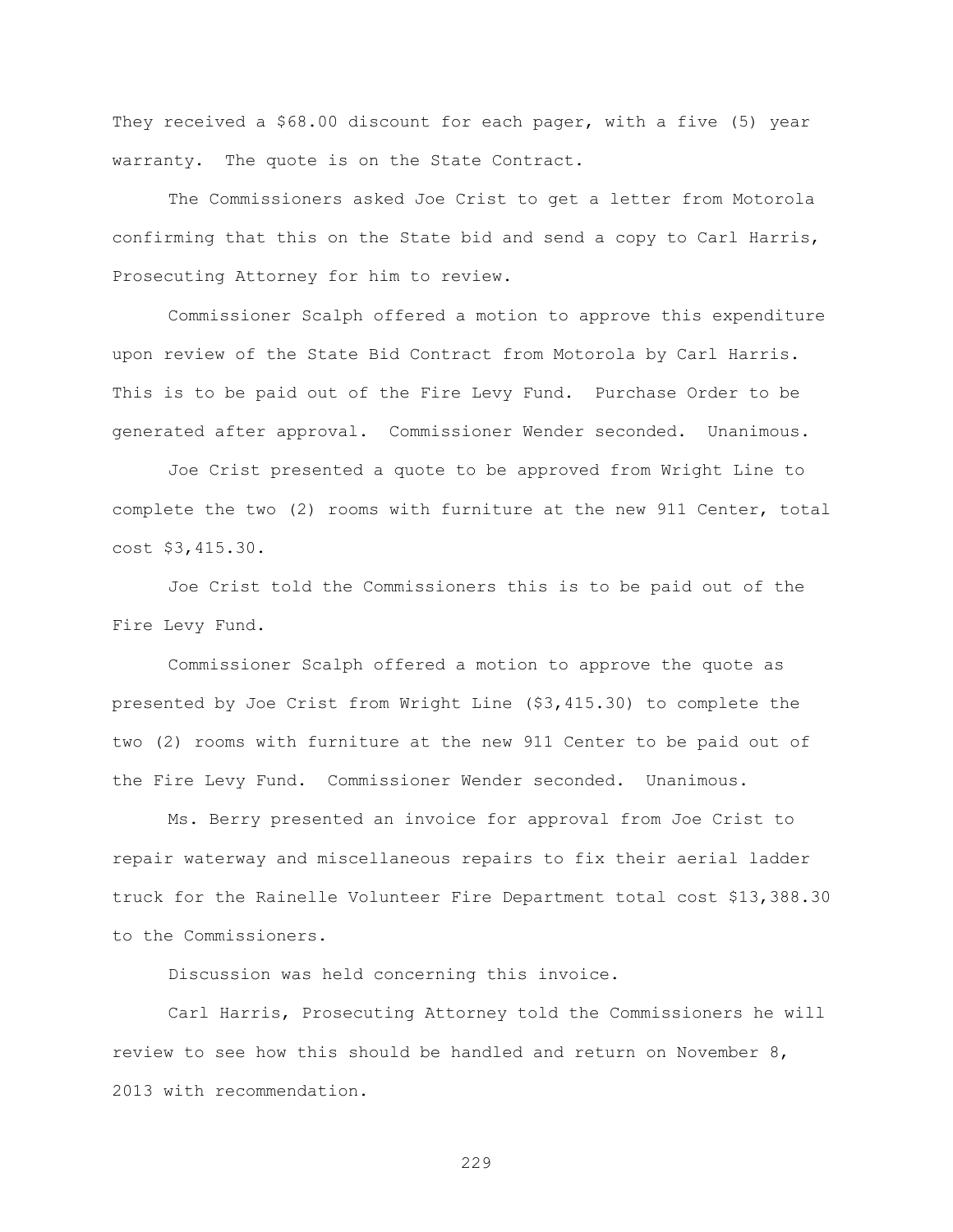The Commission asked Joe Crist to talk with the Rainelle Volunteer Fire Department and return to discuss further on November 8, 2013.

The Commission recessed the County Commission meeting at 11:45 a.m. for the Wall of Honor Ceremony.

The Commission reconvened the County Commission meeting at 2:10 p. m.

Carl Harris, Prosecuting Attorney appeared before the Commission to discuss and review the Agreements between the Fayette County Commission and the Fayette County Building Commission for property at Wolf Creek Park and Agreement with Fayette County Commission and Fayette County Building Commission, Fayette County Fireman"s Association and Fayette County 911 Emergency Coordinator.

 The Commission asked that this be tabled until after the Fayette County Fireman"s Association review.

Ms. Berry presented a copy of a letter from Carl Harris, Prosecuting Attorney to Joel Dollarhide, CPA responding to Mr. Dollarhide request to remove the Executor in the Estate of Ruby E. Hickman to the Commissioners.

Ms. Berry presented an Order for the Commissioners signature appointing James Blankenship Fiduciary Commissioner in the Estate of George Amos to the Commissioners.

Commissioner Scalph offered a motion to approve James Blankenship, Fiduciary Commissioner to conduct a hearing to decide whether the Executor be removed or not in the Estate of George Amos. Commissioner Wender seconded. Unanimous.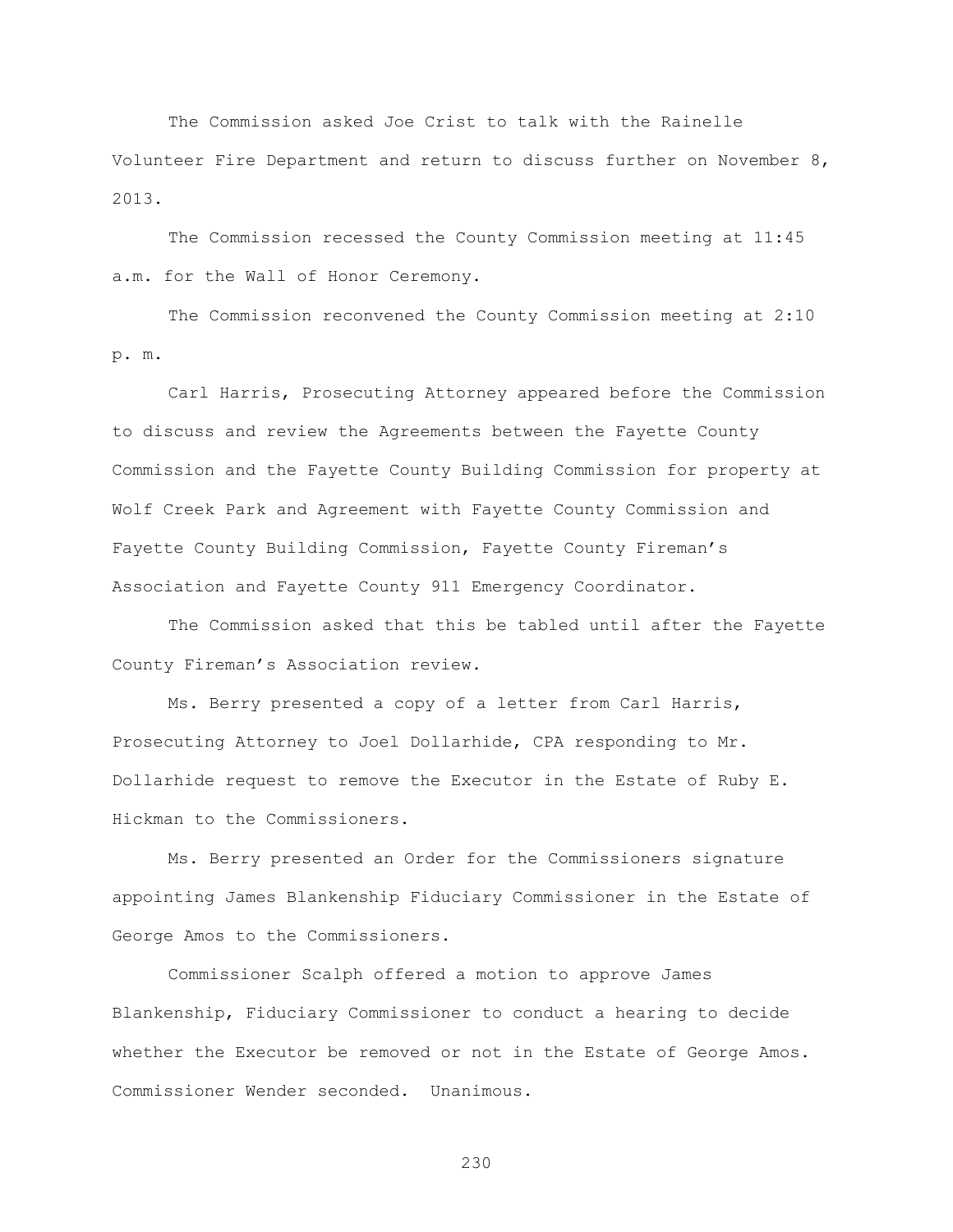Ms. Berry presented a letter to MG James Hoyer for the Commissioners to sign concerning funds allocated for security for Bridge Day.

Ms. Berry presented Contract from Advanced Electrical Services, Inc. for Commissioner Wender to sign for Phase 3 of the Courthouse Electrical Upgrade.

Ms. Berry presented an FBMS Customer Request Form and funds for Bobby Bower for a partnership for the Thurmond River Water Gauge.

The Commissioners received and reviewed from David Neal, 911 Coordinator an invoice from New River Sportswear, Inc. for uniform shirts for Kim Linzy.

Discussion was held, the Commissioners asked Ms. Berry to write a letter to Shawn Wolford, OES Director informing him that the invoice will not be paid, Ms. Linzy is Dickie Smith employee, not the 911 Center employee, no prior approval from him.

 Commissioner Wender signed the MBE/WBE Utilization Under Federal Grants and Cooperative Agreement for the Brownfield Assessment Grant.

The meeting was adjourned at 2:35 p. m. The next scheduled meeting is November 8, 2013.

FAYETTE COUNTY COMMISSION REGULAR SESSION NOVEMBER 8, 2013 COURTHOUSE FAYETTEVILLE, WV 25840 MEMBERS Present: Matthew D. Wender, john H. Lopez, Denise A. Scalph

The Fayette County Commission met in a regular session on this  $8<sup>th</sup>$ day of November 2013.

Commissioner Wender called the meeting to order at 9:05 a.m.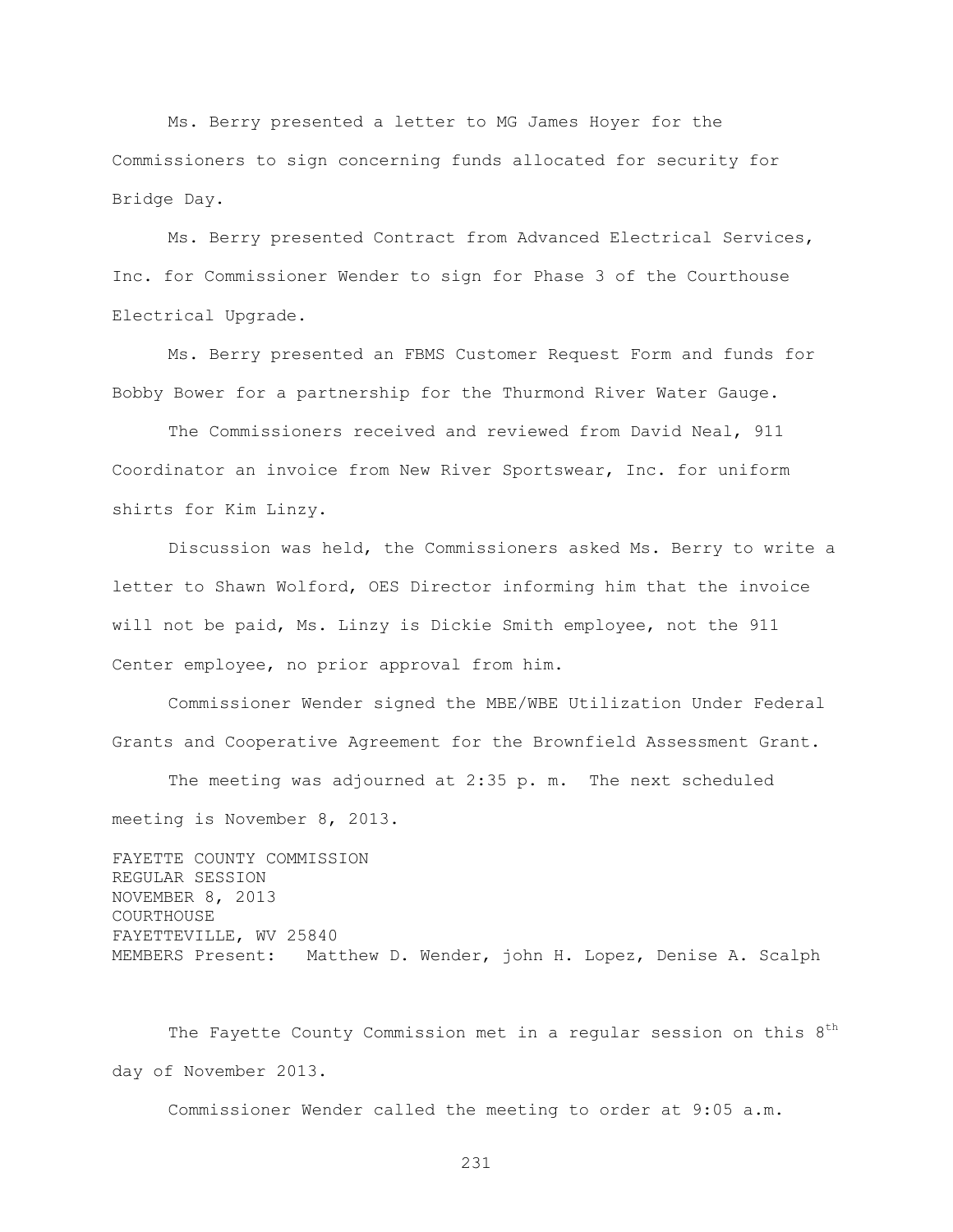Eddie Young, Assessor presented exonerations to be approved and signed to the Commissioners.

Commissioner Scalph offered a motion to approve and sign real property tickets for Joshua William Given, Steve D. and Angela Grose and Frank Fragale. Commissioner Lopez seconded. Unanimous.

Commissioner Lopez offered a motion to approve and sign refunds for David and Cindy Arthur (\$106.34) and Carolyn S. Goscinski (\$253.64). Commissioner Scalph seconded. Unanimous.

 Commissioner Lopez offered a motion to approve vouchers and invoices, checks to be released today and approved  $1^{st}$  half payrolls, checks to be released November 15, 2013. Commissioner Scalph seconded. Unanimous.

Commissioner Scalph offered a motion to approve minutes of October 2, October 11 and October 16, 2013. Commissioner Lopez seconded. Unanimous.

Eddie Young presented a letter informing that Poor Boy"s Trucking, Inc. be given a credit for overpayment of taxes for the years 2008, 2009, 2010 and 2011 for personal property taxes, amount \$819.56.

The Commissioners told Mr. Young they had tabled 2 other request for credit at their last meeting for Gloria Adkins \$440.71 and Gertrude Walton \$831.65 for real property tax classification.

Discussion was held, the Commissioners decided instead of giving tax credit for the following year or years, the Commissioners decided to give refunds to the three (3) property owners.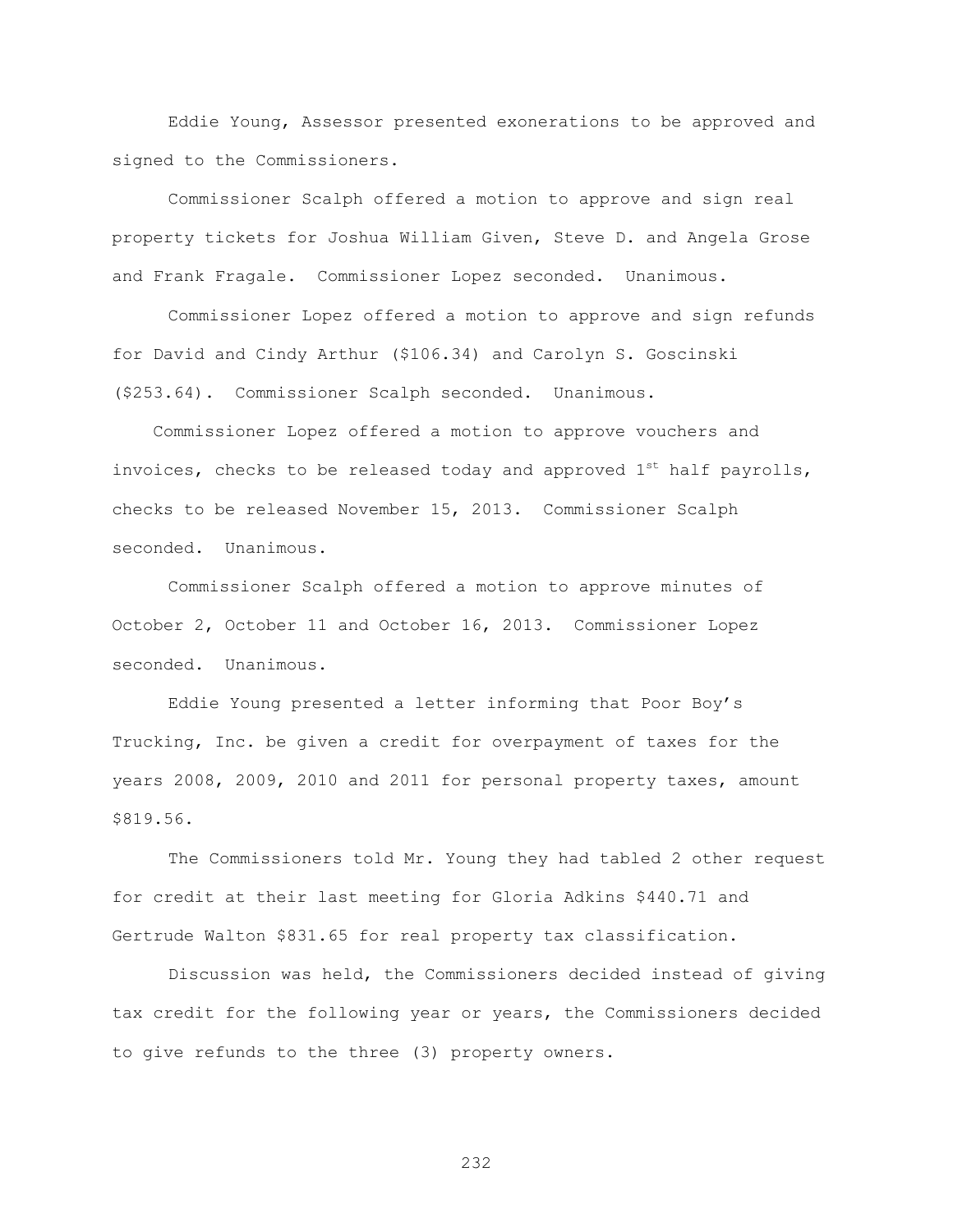Commissioner Lopez offered a motion to refund Gertrude Walton (\$831.65), Gloria Adkins (\$440.71) and Poor Boy"s Trucking, Inc. (\$819.56) based on the fact there was a clerical error that came before the taxpayers. Commissioner Scalph seconded. Unanimous.

Carl Harris, Prosecuting Attorney appeared before the Commission to request reopening the Estate of Barigit Laird.

Mr. Harris told the Commissioners that everything had been done.

Mr. Harris told the Commissioners the reason to reopen the file is so that Kanawha Falls Public Service District can execute a rightof-way on the property.

Commissioner Lopez offered a motion to reopen temporarily the Barigit Laird file for the sole purpose of execution of a right-of-way for the Kanawha Falls Public Service District. Commissioner Scalph seconded. Unanimous.

Allen Ballard, Community Rating System Coordinator (CRS) appeared before the Commission to ask if they would send a letter to the Federal Emergency Management Agency informing them that Fayette County Commission is interested in participating in the Community Rating System so that the residents will qualify for discounted flood insurance premiums.

Mike Smith representative for the Fayetteville Rotary Club appeared before the Commission to discuss purchasing a 12' clock (4 sided) for the Courthouse lawn.

Mr. Smith presented pictures of several different style clocks to the Commissioners.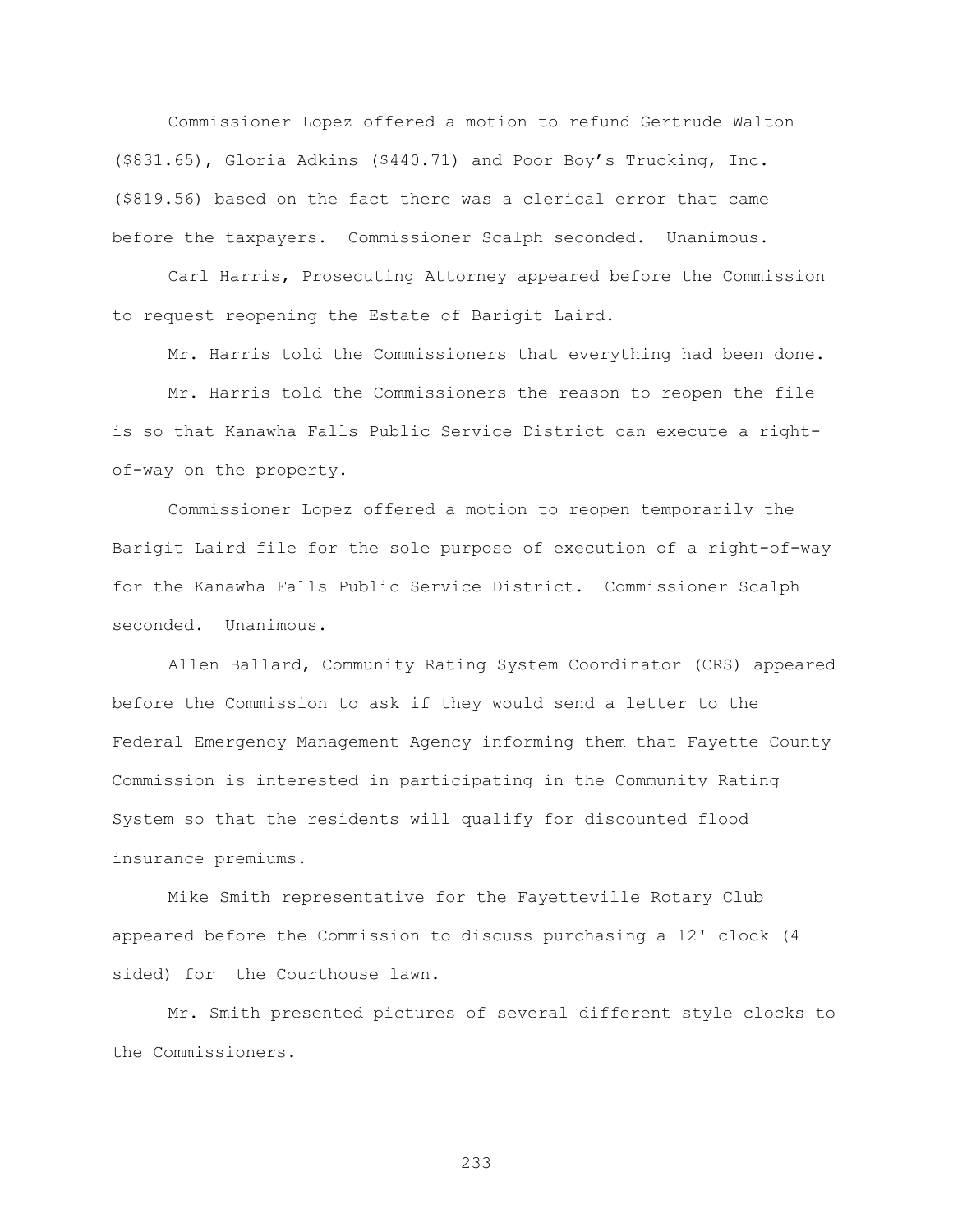Mr. Smith told the Commissioners that Senator William Laird had committed \$7,000.00 and Delegate Margaret Staggers had committed \$12,000.00 to the clock project.

Daniel Wright, Chairman of the Fayette County Historic Landmark Commission was present for the presentation.

Mr. Wright made a suggestion to put the clock at the Fayette County Memorial Building or on the corner of the Courthouse lawn.

Commissioner Wender asked Mr. Smith if there was a maintenance contract.

Mr. Smith told the Commissioners he would have to check on the maintenance contract.

The Commissioners recessed the Commission meeting at 9:50 a. m. to view the sight.

The Commission reconvened the Commission meeting at 10:10 a. m.

Tyler Bragg and Bob Ackinrod appeared before the Commissioners to present Bids received for the Aerial Photography for the Assessor"s Office.

Mr. Bragg told the Commissioners he received two (2) bids one from Pictometry International Corp. (\$101,475.00) and Kucera International, Inc. (\$55,000.00).

Commissioner Wender asked that the Bids be given to Tyler Bragg to review to see that they meet the specs and to do a background to see if they can do the work.

The Commissioners asked Mr. Bragg to find out if there is a time line for the project.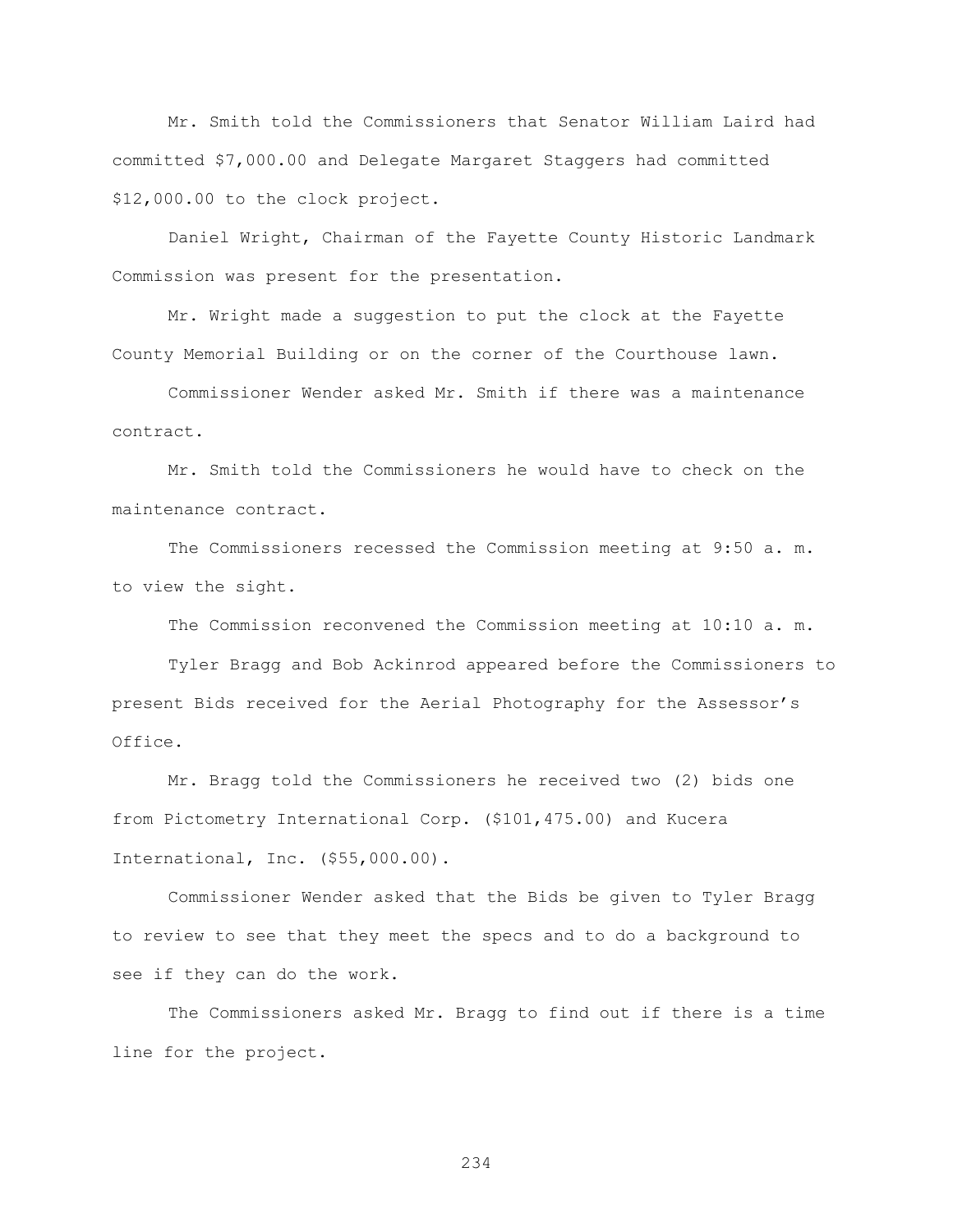John David appeared before the Commission to discuss a letter he received from Wells Fargo requesting that Southern Appalachian Labor School (SALS) take temporary/ownership of transfer of a home.

Mr. David presented pictures of the house and told the Commissioners that all the forms have been filled out.

Mr. David told the Commissioners that Wells Fargo to take care of all the legal work, closing cost taxes and utilities.

Mr. David is asking that the Commission be the conduit.

Commissioner Wender informed that Fayette County Commission "Conduit" will be presented with two (2) deeds.

Commissioner Scalph offered a motion that Fayette County Commission would act as a Conduit for the temporary ownership of the home and that both deeds be presented and recorded at the same time. Commissioner Lopez seconded. Unanimous.

John David presented the Annual Audit for Southern Appalachian Labor School (SALS) and a request for funding for the next 2014-2015 Fiscal Year Budget to the Commissioners.

The Commissioners asked Commissioner Lopez to negotiate with getting a truck for Melvin Withrow.

Ms. Berry told the Commissioners she received from the Assessor"s Office the low book value of Steve Cruikshank 2000 Silverado Truck, \$4,525.00.

Ms. Berry told the Commissioners they had approved paying the amount of the truck (\$4,525.00) to the Fire Levy Fund.

Commissioner Scalph offered a motion Fayette County Commission approve paying \$4,525.00 for the 2000 Silverado Truck reimbursement to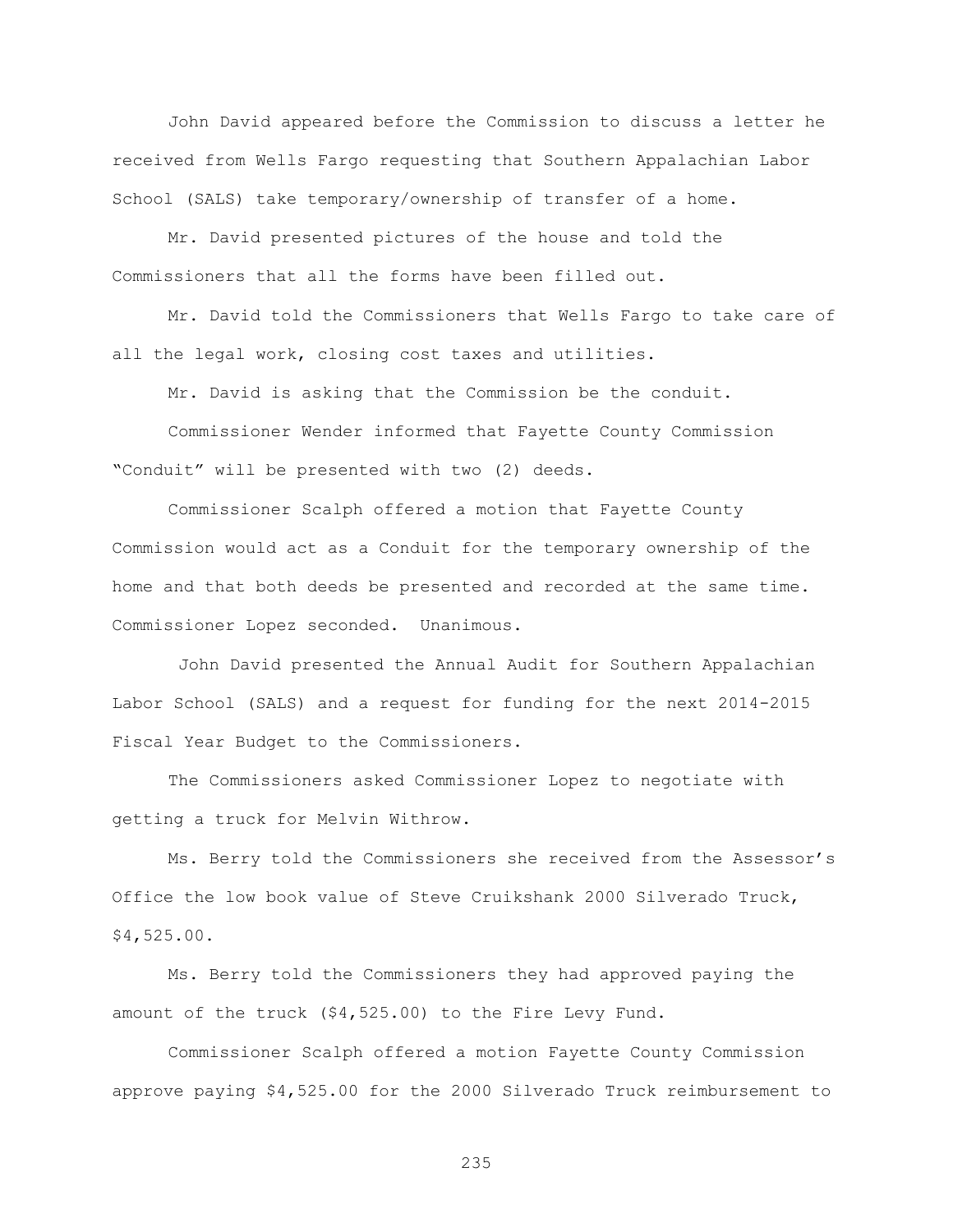the Fire Levy Fund and transfer the vehicle to the Fayette County Park. Commissioner Lopez seconded. Unanimous.

Discussion was held regarding the vote on the lowest bid for the 911 Storage Building.

After a brief discussion Commissioner Wender asked Ms. Berry to send a letter to the low bidder and inform him that the bid is beyond Fayette County Commission financial capabilities.

Commissioner Lopez asked the Commission to table the 911 Storage Building.

Fayette County did not take any action on the bids for the 911 Storage Building.

Ms. Berry presented the Holiday List for the year 2014 to the Commissioners.

Commissioner Lopez offered a motion to approve and sign Holiday List for the year 2014. Commissioner Scalph seconded. Unanimous.

Alicia Treadway, Registrar, Kelvin Holliday, County Clerk and Rick Olexo a representative from CSSI appeared before the Commission to give a brief summary of the program for the Poll Worker Training Software.

Mr. Olexo told the Commissioners that eight (8) counties are using this program and they are offering a discount of \$4,500.00 for the software.

Commissioner Lopez offered a motion to approve purchase of the Poll Worker Training Software in the amount of \$4,500.00 for the County Clerk"s Voter"S Registration Office from CSSI. Commissioner Scalph seconded. Unanimous.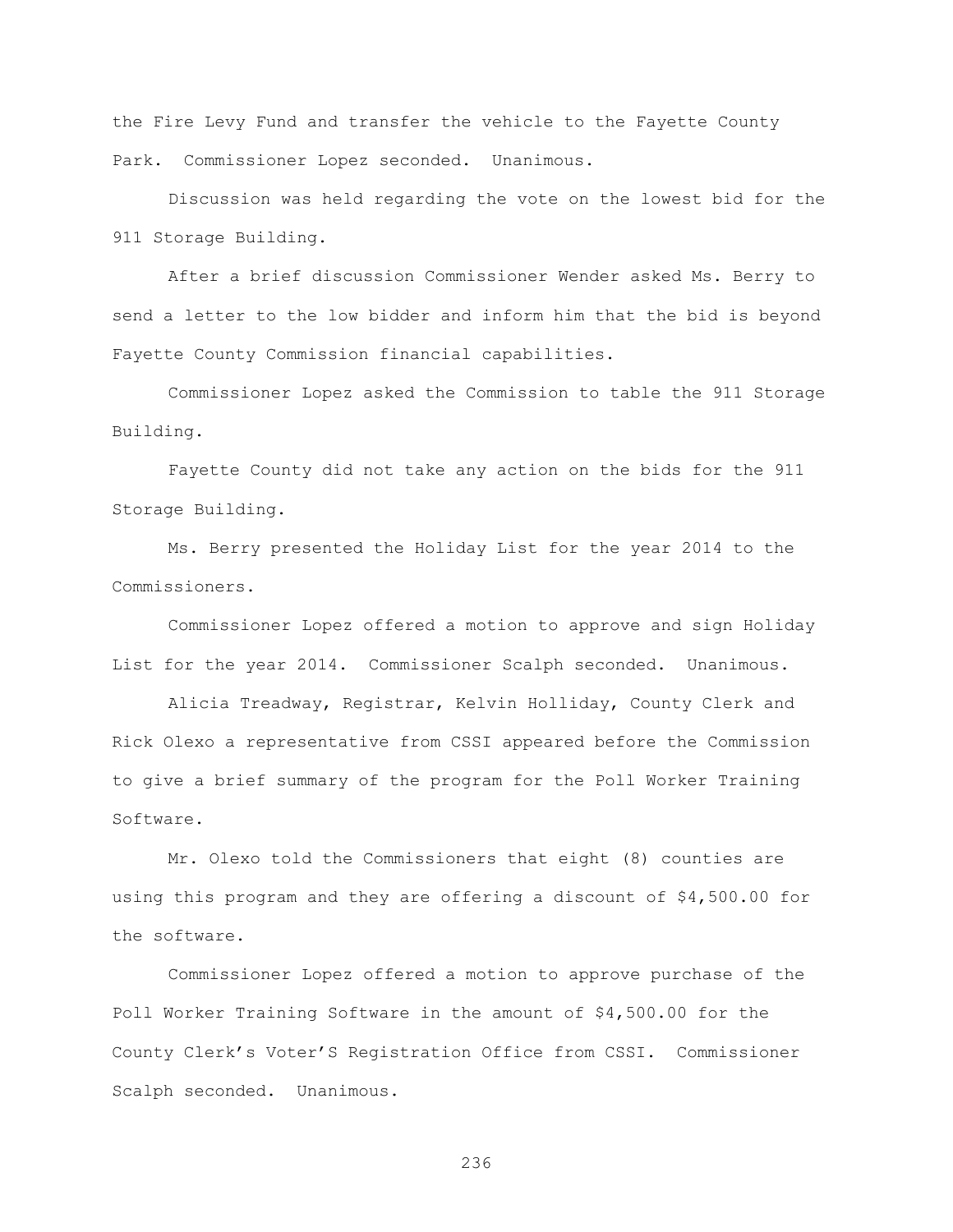Shawn Wolford, OEM Director appeared before the Commission to discuss the ambulance service in the Danese, Meadow Bridge and the Valley areas.

Commissioner Wender gave a brief summary regarding the ambulance service and asked Mr. Wolford if they could enter into a contract with the Danese, Meadow Bridge and Valley areas.

Commissioner Wender asked Mr. Wolford to develop a contract.

Carl Harris, Prosecuting Attorney questioned if they had to have a public hearing or bid.

Jerry Long with Jan Care/General Ambulance Service told Mr. Harris that it need not be bid.

Commissioner Wender informed the contract will provide Jan Care/General Ambulance one service when 911 calls are made. If it goes to the 911 Center that would be who they dispatch.

The Commission authorized Carl Harris and Shawn Wolford to prepare a contract looking for the same service we are getting now.

No action taken today. The Commission asked Carl Harris to submit an Agreement.

Shawn Wolford appeared before the Commission to discuss the generators needed for Page-Kincaid Public Service District, Gauley River Public Service District and Kanawha Falls Public Service District.

Present for the discussion was Kevin Pell, Technician with Mountaineer Generator Service and Patrick Smith, P. E., President with Master Service Mid Atlantic.

Mr. Wolford gave a brief summary of the cost for the generators.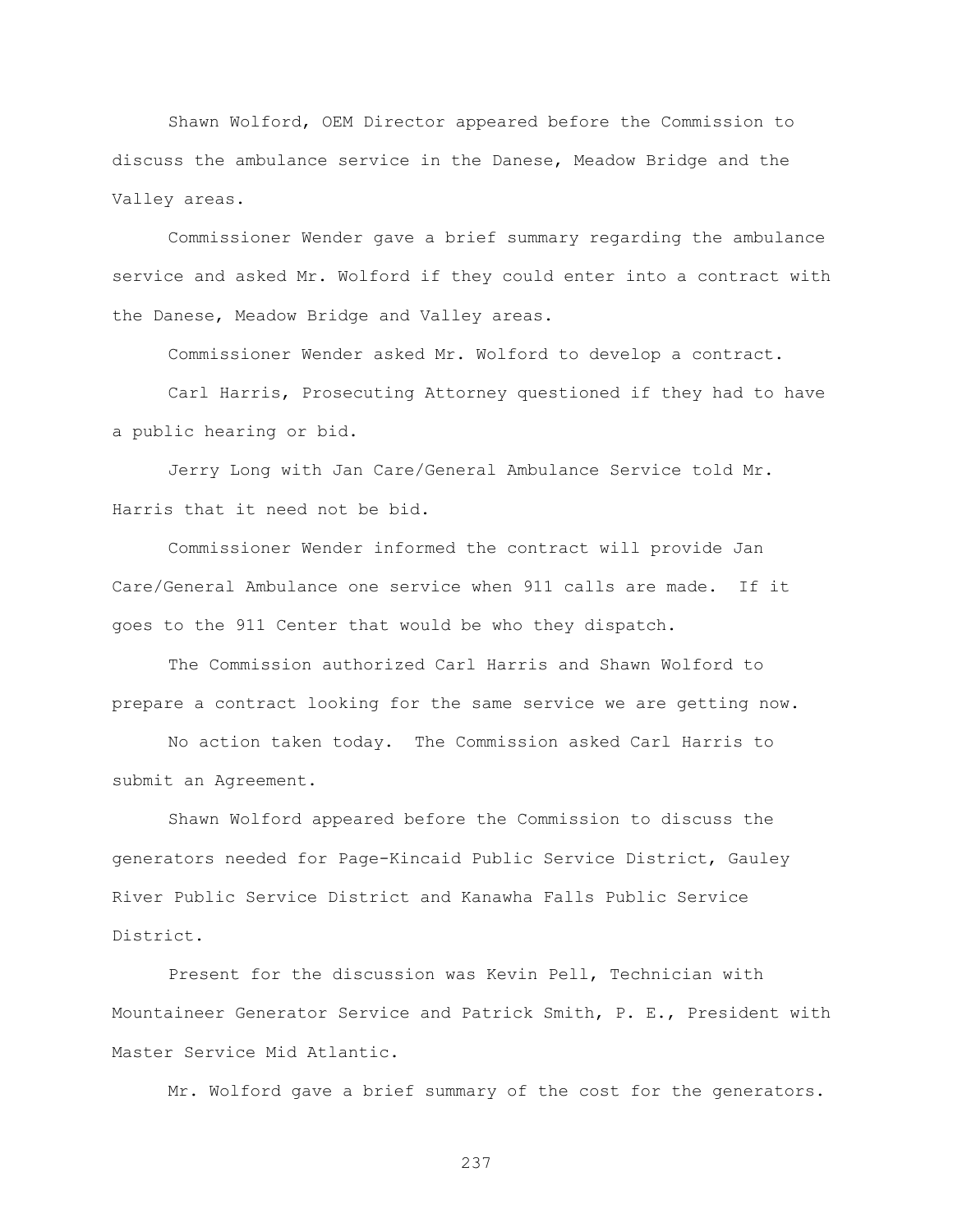Mr. Wolford presented a quote from Master Service Mid-Atlantic, Inc. the cost to install a generator docking station at Page-Kincaid Public Service District and Gauley River Public Service District (See attached).

Mr. Wolford told the Commission they need to get the State to pay for Kanawha Falls Public Service District Generator.

The Commission informed, they need to ask our Senators and Delegates to assist in the cost and figure out who else they can go to for some support.

The Commission asked Mr. Wolford to compile some more data for them to review.

Mr. Wolford told the Commissioners the slippage that was worked on at the 911 Center looks good.

Joe Crist, Fire Coordinator appeared before the Commission to discuss the Rainelle Volunteer Fire Department invoice.

Mr. Crist told the Commissioners that the Rainelle Volunteer Fire Department covers a good deal of Fayette County.

Mr. Crist told the Commissioners the cost to repair the ladder truck is \$13,388.00.

Mr. Crist told the Commissioners that Steve Cruikshank had agreed that the Fayette County Fire Levy Fund would pay half of the expenses and that Rainelle Volunteer Fire Department shares be taken out of their \$8,800.00 they receive.

Mr. Crist suggested to the Commissioners to pay \$6,750.00 over the next three (3) years, take \$2,000.00 off top leaving them with \$6,000.00 to operate with if this can be done.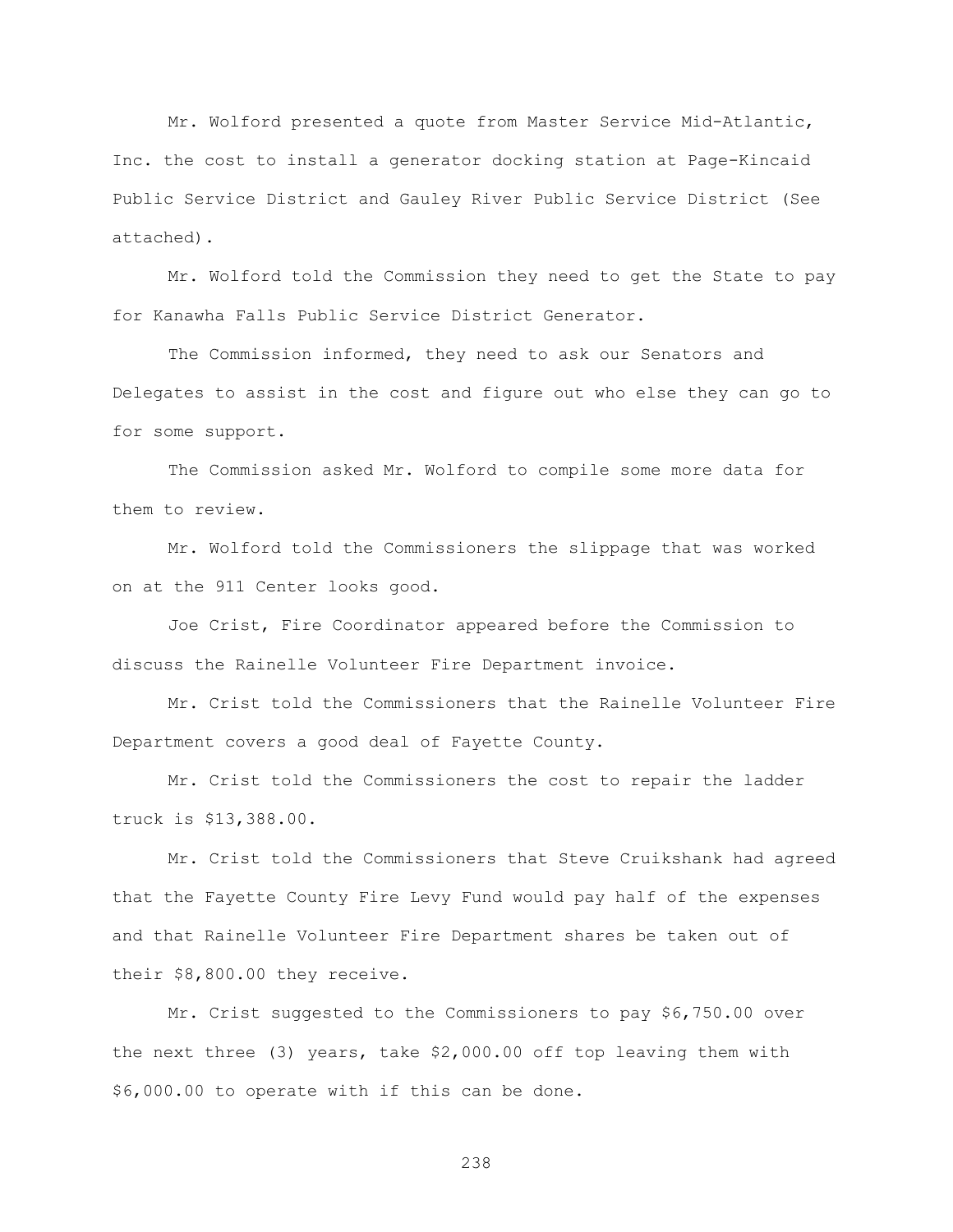Mr. Crist told the Commissioners the repairs have been done on the ladder truck and it is back in service.

Commissioner Scalph offered a motion to approve mutual aid with the Rainelle Volunteer Fire Department for repairs of their ladder truck and Fayette County Commission to pay \$6,750.00 up front from the Fayette County Fire Levy Fund to be reduced by a  $3<sup>rd</sup>$  of this payment. Commissioner Lopez seconded. Unanimous.

Tyler Bragg, GIS Specialist appeared before the Commission to give them a recap of the bids they received from Pictometry International Corp. (\$101,475.00) and Kucera International, Inc. (\$55,000.00).

Mr. Tyler told the Commissioners because of the big difference in the bids he would like to review and do more research.

The Commissioners asked Mr. Bragg to do more research.

Commissioner Wender asked that a special meeting be held for Wednesday, November 13, 2013 at 3:30 p. m.

Mr. Bragg to get further clarification on both bids and make recommendation to the Commission on November 13, 2013.

Rick Rutledge, Joy Marr, Emma Davis and Kathy Rutledge appeared before the Commission to request additional funding for the Fayette County Farmers Market Project.

Mr. Rutledge presented an appreciation letter to the Commissioners. The letter was read.

Mr. Rutledge told the Commissioners they ran short on money and they are here today to request \$15,000.00 to complete the roof.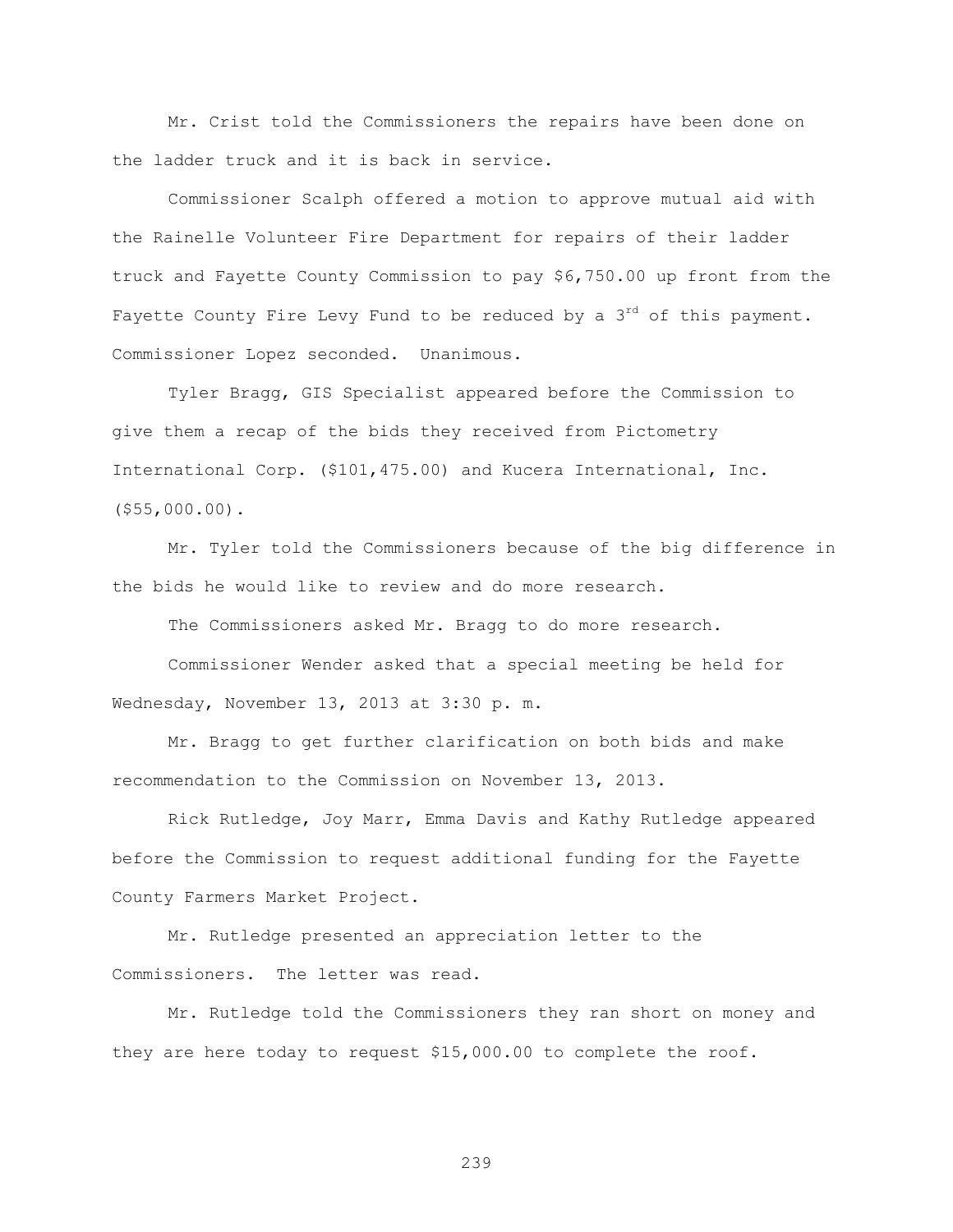Commissioner Scalph offered a motion to approve the request of the Fayette County Farmers Market for an additional amount of \$15,000.00 an allocation to complete the Fayette County Farmers Market Project. Commissioner Lopez seconded. Unanimous.

The Commissioners received a request from Tally Richmond, a member of the American Legion Post 149 requesting \$500.00 to help with the Underprivileged Children Christmas Party being held in December.

After a brief discussion, the Commission approved an allocation of \$500.00 to assist with the Underprivileged Children Christmas Party.

The Commissioners received a request from the City of Smithers requesting \$500.00 to help with Town Improvements.

After a brief discussion, the Commission approved an allocation of \$500.00 to assist with the Town Improvements for the City of Smithers.

Ms. Berry presented a Joint Funding Agreement (JFA) for the operation of a gage on the New River at Thurmond, West Virginia for Commissioner Wender to sign. The work period is October 1, 2013 through September 30, 2014. Commissioner Wender signed the Agreement.

The Commissioners received and reviewed a letter from the Fayetteville Ministerial Association requesting use of the Fayette County Memorial Building for a county-wide Veteran"s Appreciation on November 10, 2013.

Commissioner Scalph offered a motion to approve the request of the Fayetteville Ministerial Association to use the Fayette County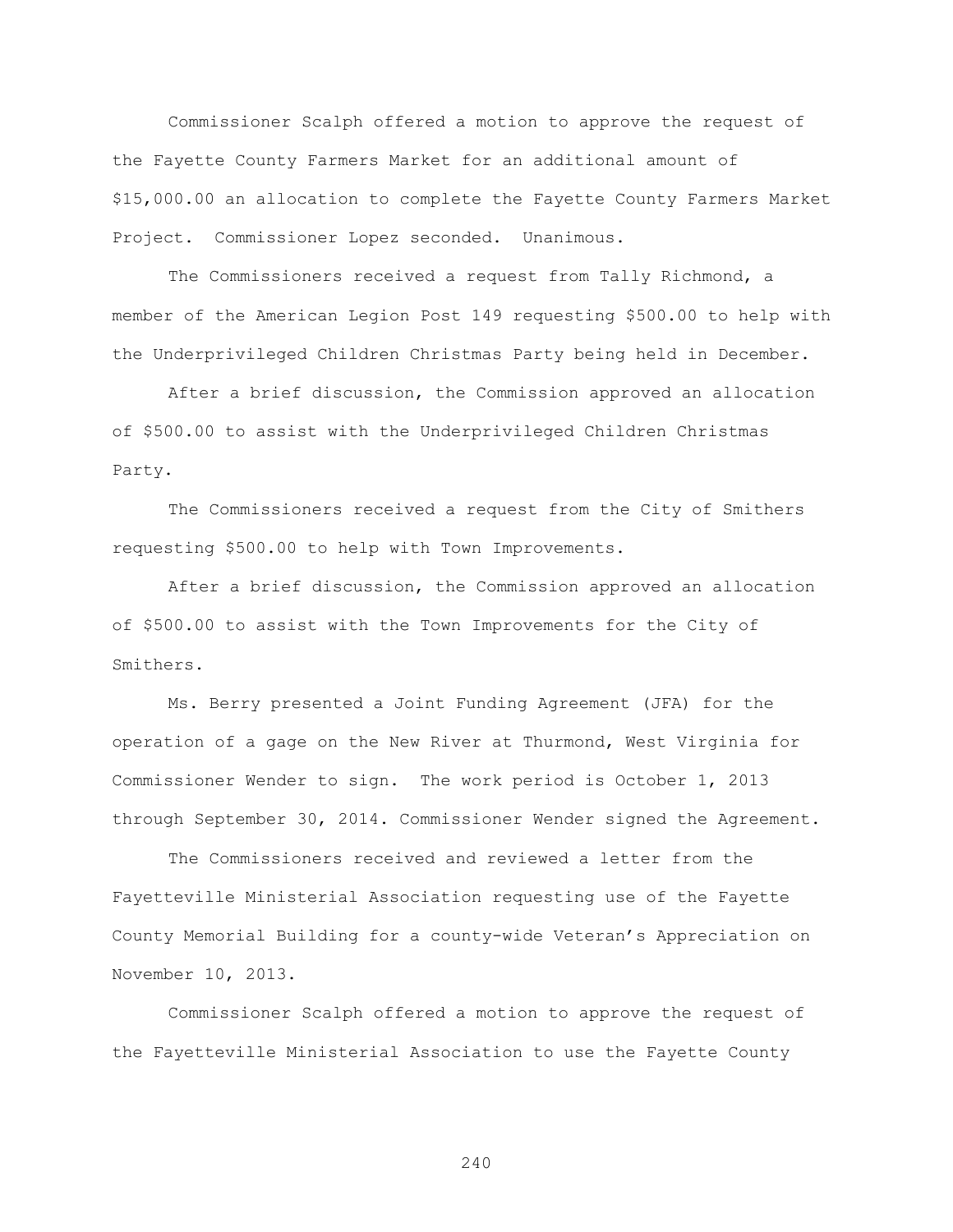Memorial Building on November 10, 2013 for their county-wide Veteran"s Appreciation. Commissioner Lopez seconded. Unanimous.

The Commissioners received and reviewed a letter from EnAct, Inc. requesting that the Commission send a letter to reaffirm Judson Wallace as a representative to the EnAct, Inc. Board of Directors.

Commissioner Lopez offered a motion to sign an Order to reaffirm that Judson Wallace has been reappointed as the County Commissioner"s representative to the Board of Directors of the EnAct, Inc. Commissioner Scalph seconded. Unanimous.

The Commissioners received and reviewed an e-mail from Ester Moray requesting that they write a letter to Gary Driggs asking if he would consider a 50% discount for rental of the New River Gorge Gateway Center for the CODA Mountain Music Academy.

Commissioner Scalph offered a motion to approve writing a letter to Gary Driggs asking if he would consider a 50% discount for the rental of the New River Gorge Gateway Center for the Coda Mountain Music Academy. Commissioner Lopez seconded. Unanimous.

The Commissioners received and reviewed a letter from C & J Developers requesting a rental increase from \$8.00 a square foot to \$10.00 a square foot for the Family Law Judge Building.

Discussion was held. Commissioner Wender asked Ms. Berry to find out what the other tenants pay per square footage.

The Commissioners received and reviewed a letter from Joseph E. McCoy, Valley High School Athletic Director/Head Boys Varsity Basketball Coach requesting allocation of funds for improvements to old gymnasium in the amount of \$5,000.00.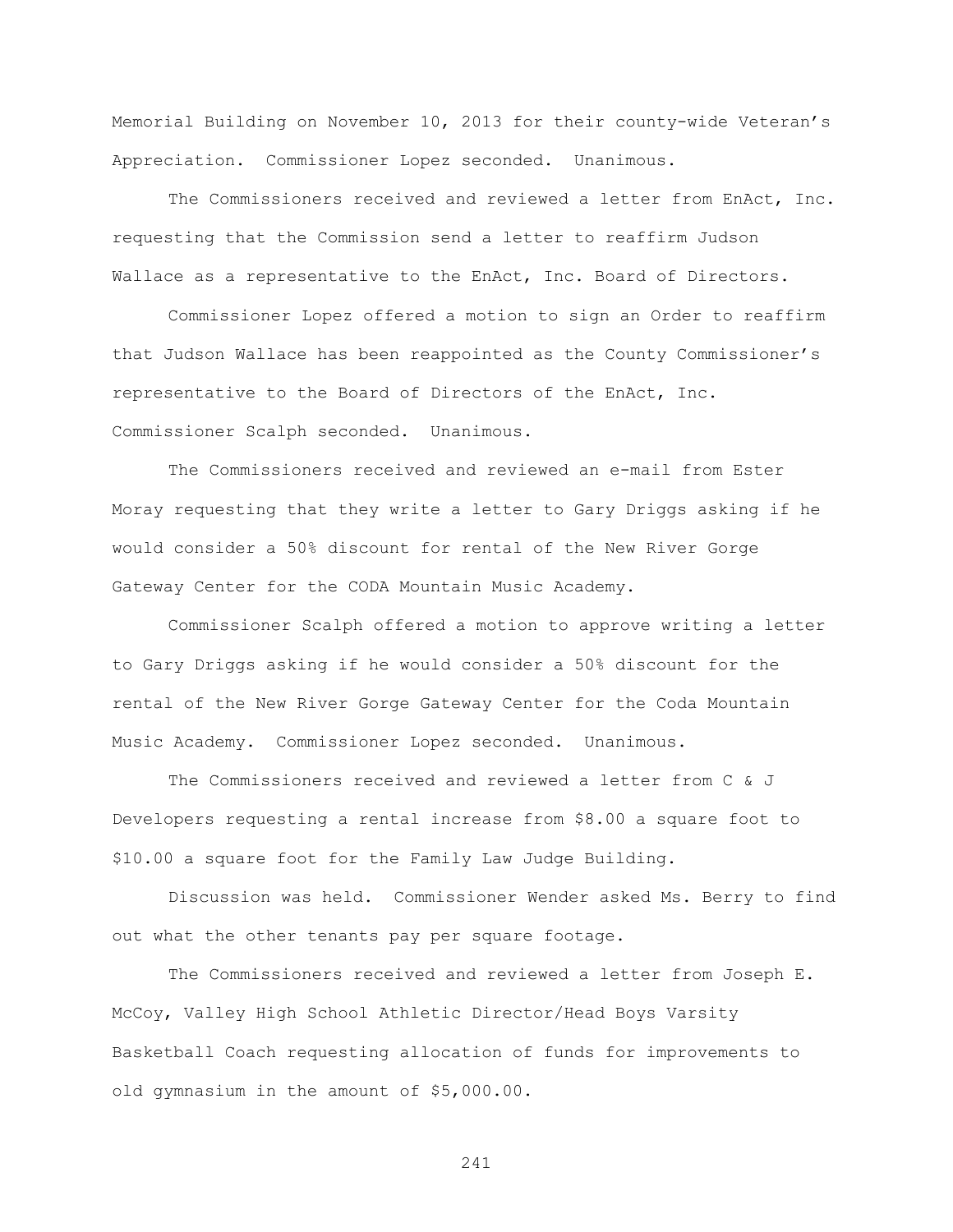The Commissioners asked that this request be put in their Budget for Fiscal Year 2014-2015.

The Commissioners received and reviewed a letter from Earl Pauley, Fayette County Park Superintendent requesting to add David Bennett as a full-time employee.

After a brief discussion, Commissioner Wender told the Commissioners he opposed putting David Bennett on as a full-time employee.

Ms. Berry informed the Commissioners she received two (2) quotes for the Courthouse Fire Alarm System, Appalachian Signals and Products, Inc. (\$34,934.25) and NewTech Systems, Inc. (\$41,980.00).

The Commissioners signed a letter to Governor Earl Ray Tomblin regarding the lack of support that Fayette County received for Bridge Day.

Ms. Berry signed a memo to the Elected Officials, Department Heads and Employees informing the Family Resource Network has arranged for Kelli Dangerfield, a Certified Application Counselor to be at the Fayetteville Public Library, Tuesday, November 12, 2013 at 12:00 p. m. to 3:00 p. m. to help folks with questions about the Affordable Health Care Act.

The Commissioners received and reviewed a copy of a letter from Tim Richardson, Zoning Officer to Paul R. Washington, Jr. concerning a complaint his office received regarding the numerous automobiles as well as other items which either are in disrepair or appear to be disabled. This is a violation of the Fayette County Unified Development Code.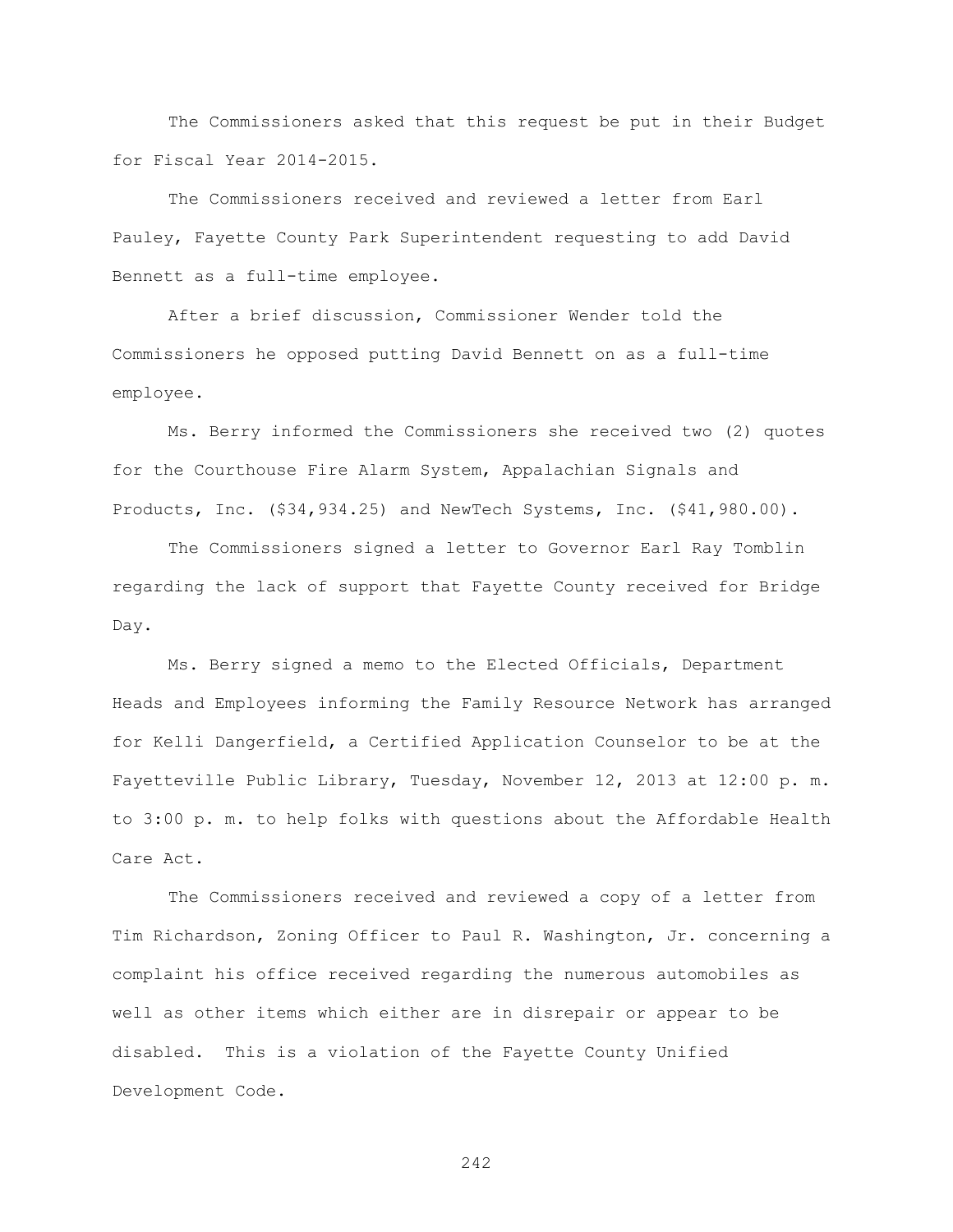The Commissioners received and reviewed a letter from the West Virginia Consolidated Public Retirement Board informing that in order to assist with our budgeting process they are providing a preliminary estimate of the employers' contribution rate. The estimated employers' contribution percentage will decrease from 14.5% to 14.0% effective July 1, 2014.

The Commissioners received and reviewed a copy of a letter from J. Dan Snead and Associates, Inc. to Advanced Electrical Services, Inc. confirming that they are authorized to proceed with the Phase III Electrical Upgrade work at the Fayette County Courthouse effective November 13, 2013.

The Commissioners received and reviewed a letter from the Department of Revenue State Tax Department certifying that Harvey E. Young, Assessor has substantially complied with the "assessor's additional duties" as delineated in West Virginia Code §7-7-6a. This entitles Mr. Young to receive the additional compensation of \$15,000.00.

The Commissioners received and reviewed an e-mail from Dave Pollard, County Resource Coordinator informing that he reviewed the USDA Promise Zone information and find it to be very similar to the Empowerment Zone designation-those chosen receive preference points on applications and technical assistance.

Mr. Pollard told the Commissioners the application is due by November 26, 2013 and is quite extensive, including mapping.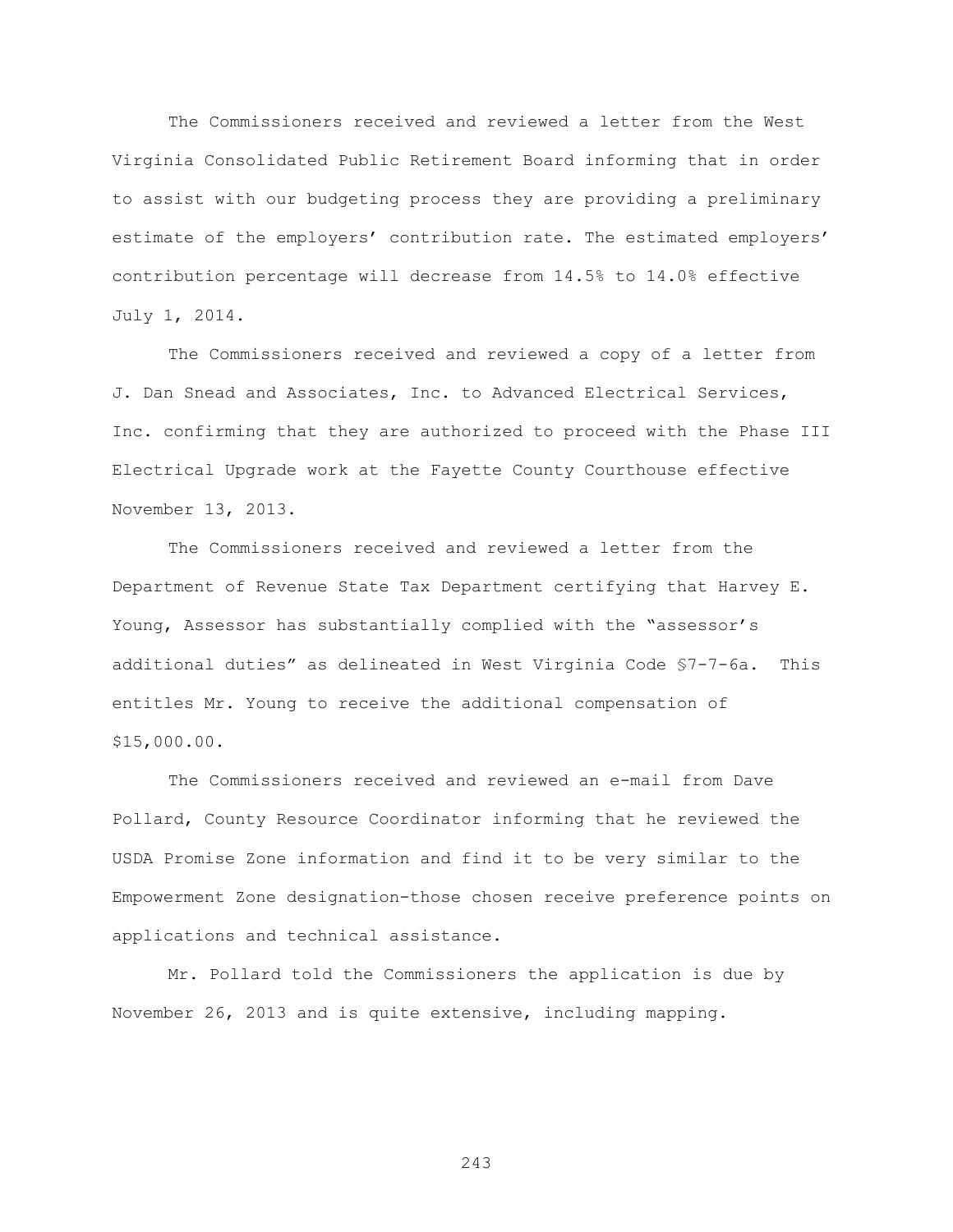Mr. Pollard told the Commissioners no way they could possibly meet that deadline and even if we did we are talking 20 designations nationwide.

The Commissioners received and reviewed an Account Statement from the Bank of New York Mellon for the period October 1, 2013 through October 31, 2013.

The Commissioners received and reviewed a check for 911 Fees from Shentel, amount \$6,938.12.

The meeting was adjourned at 2:45 p. m. The next scheduled meeting is November 22, 2013.

FAYETTE COUNTY COMMISSION SPECIAL SESSION NOVEMBER 13, 2013 COURTHOUSE FAYETTEVILLE, WV 25840 MEMBERS Present: Matthew D. Wender, Denise A. Scalph

The Fayette County Commission met in a special session to discuss bids received for the Aerial Photography for the Assessor"s Office. Commissioner Wender called the meeting to order at 3:30 p. m. Tyler Bragg appeared to discuss the Aerial Photography bids. Mr. Bragg hands out report analyzing the two (2) bids received

(see attached).

Mr. Bragg recommends accepting the Pictometry bid.

Commissioner Scalph offered a motion to accept and approve Pictometry bid to purchase system based on analysis of the two (2) bids provided by Tyler Bragg. We will offer to pay at the delivery of the product minus 10% or if not accepted pay on Pictometry"s terms of 3 years. Commissioner Wender seconded. Unanimous.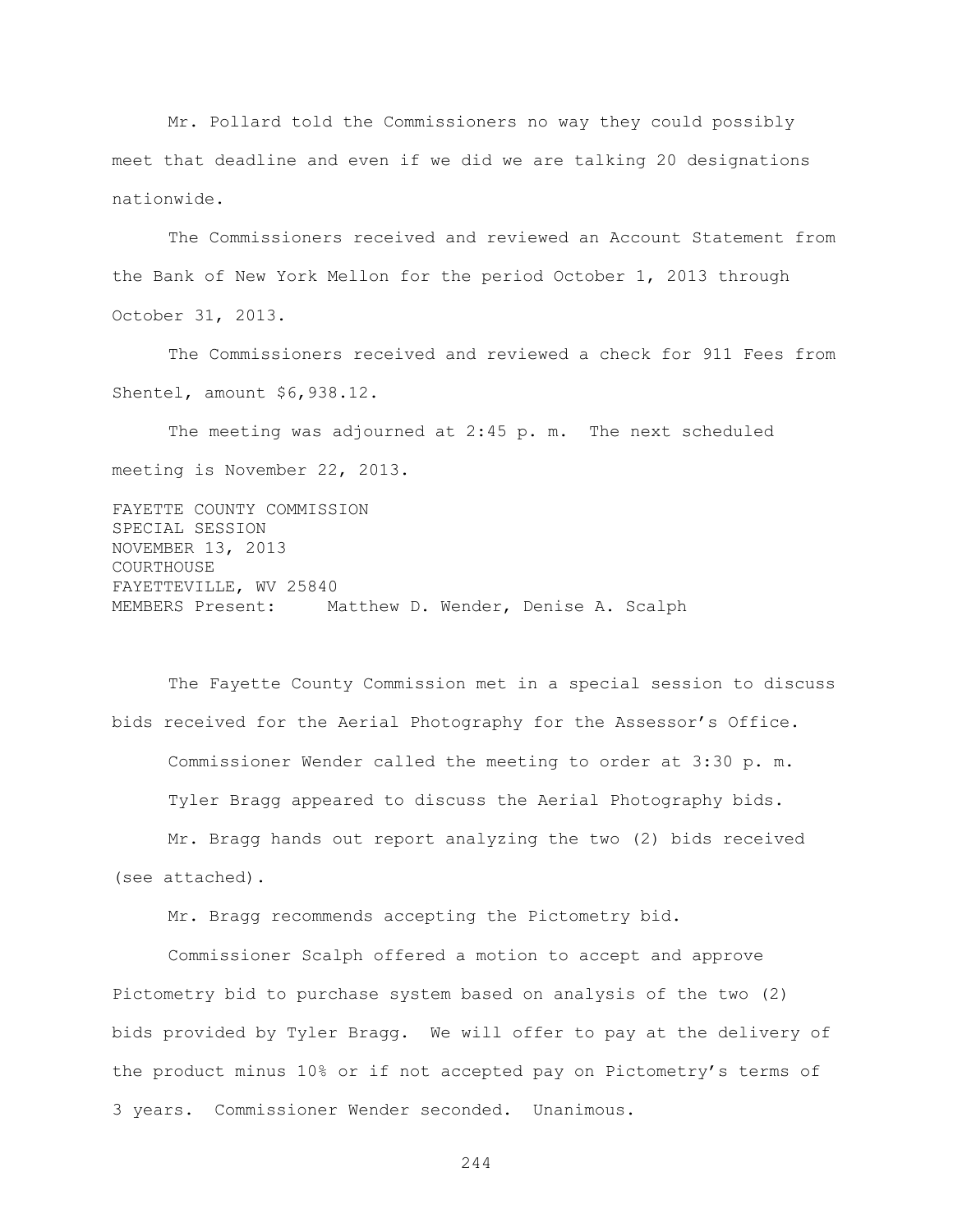Ms. Berry presented two (2) bids for the Courthouse Fire Alarm System (NewTech Systems, Inc. and Appalachian Signals and Products, Inc. ASAP).

Carl Harris, Prosecuting Attorney informed the Commission that they can proceed without bid because this is an emergency.

Commissioner Scalph offered a motion to approve NewTech Systems, Inc. if they agree to take off approximately \$5,000.00 paid for repairs already paid from the new system, if not approve Appalachian Signals and Products, Inc. (ASAP). Commissioner Wender seconded. Unanimous.

Discussion was held regarding the bat guano issue in the attic of the Courthouse.

The United States Department of Agriculture (USDA) came in and informed that some bat guano is there.

The Commission informed they will notify the concerned employees in advanced and they will be provided office space downstairs while construction goes on.

The Commission received and reviewed bid from Jason Howerton, total cost \$9,750.00.

Commissioner Scalph offered a motion to approve the low bid of Jason Howerton (\$9,750.00) for the bat guano removal and seal up all entry spaces and recommend Ms. Berry ask for an extended guarantee beyond a year. Commissioner Wender seconded. Unanimous.

Tyler Bragg reappeared before the Commission to inform them that he had talked with Pictometry and they accept Fayette County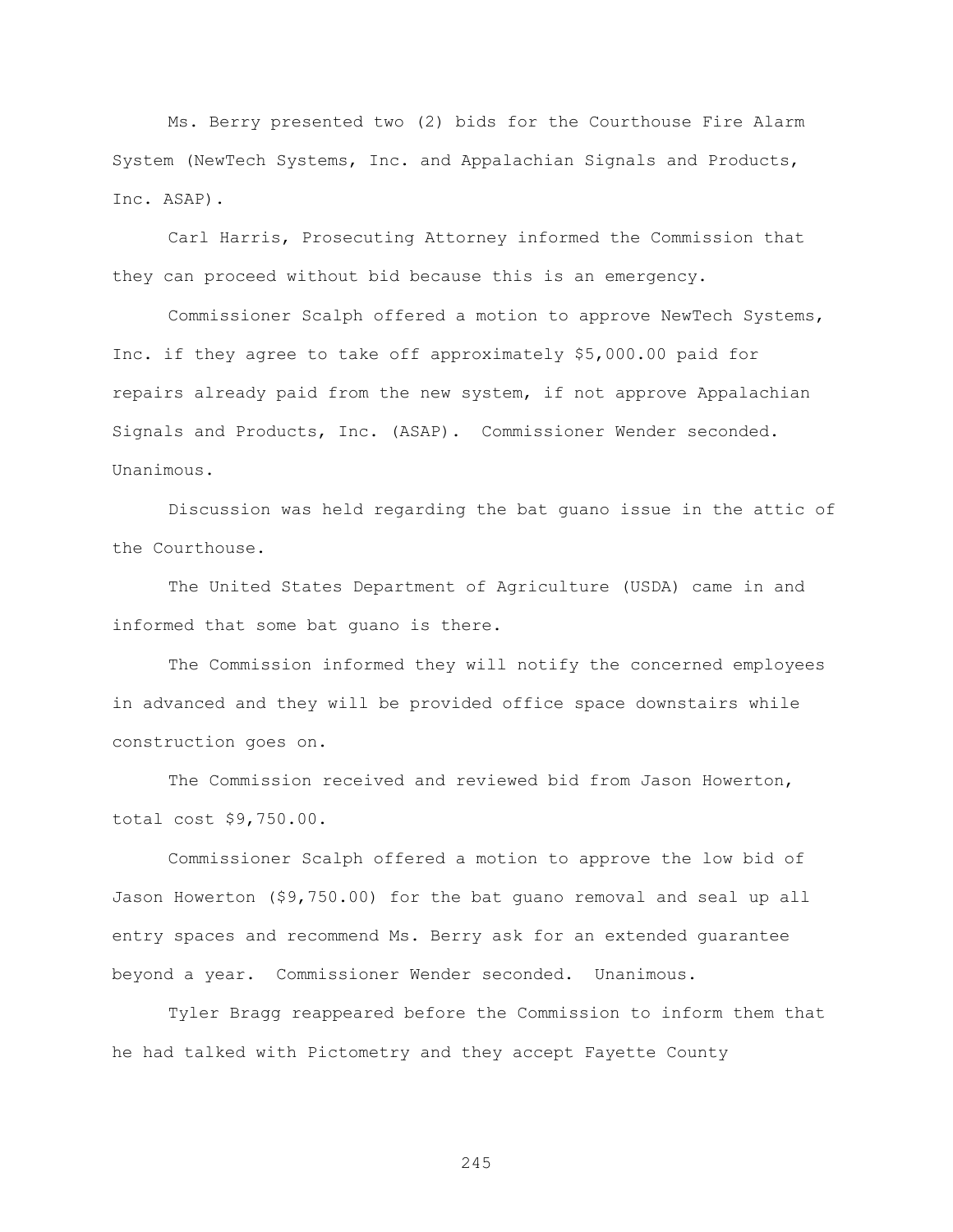Commission"s contingencies to discount 10% off bid price for paying up front.

The Commission received and reviewed a letter from the Office of the Adjutant General informing the West Virginia National Guard cannot reimburse the State of West Virginia or the Fayette County Commission for the October 19, 2013 Bridge Day related support and an invoice for the total cost for the 2013 Bridge Day National Guard pay and benefits, cost \$6,537.84.

The Commission received and reviewed an invoice from J. Dan Snead and Associates, Inc. for the Architectural/Engineering Services for a new Metal Storage Building for the Fayette County OES/E-911Center, cost \$16,416.00.

The Commission received and reviewed a letter from Suddenlink informing that effective with the December 10, 2013 billing cycle, local rate adjustments will be made.

The Commission received and reviewed a Pledge Statement from SunTrust Bank listing the securities pledged as of October 31, 2013.

The meeting was adjourned at 4:25 p. m.. The next scheduled meeting is November 22, 2013.

FAYETTE COUNTY COMMISSION REGULAR SESSION NOVEMBER 22, 2013 COURTHOUSE FAYETTEVILLE, WV 25840 MEMBERS Present: Matthew D. Wender, John H. Lopez, Denise A. Scalph

The Fayette County Commission met in a regular session on this 22<sup>nd</sup> day of November 2013.

Commissioner Wender called the meeting to order at 9:10 a.m.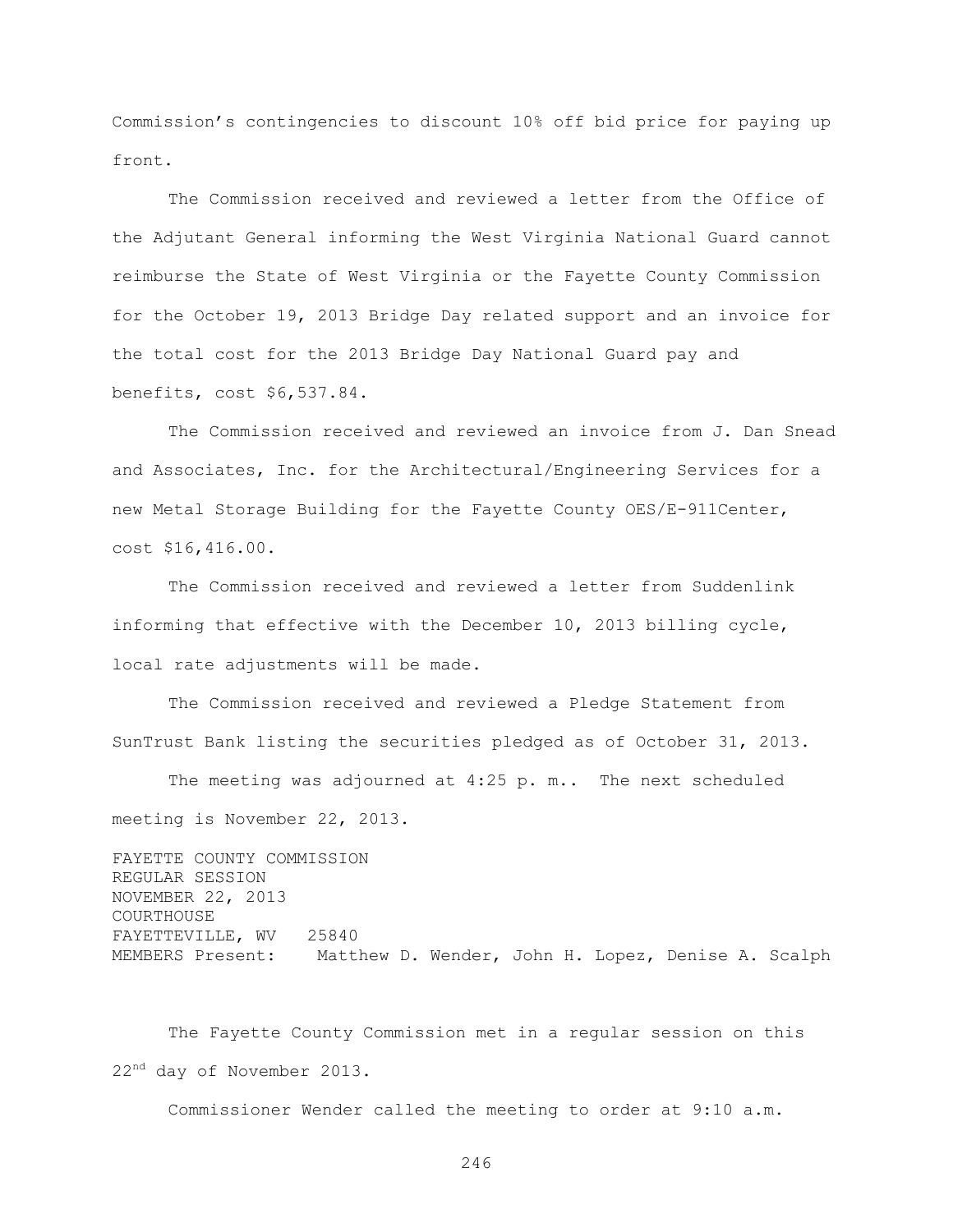Eddie Young, Assessor presented exonerations to be approved and signed to the Commissioners.

Commissioner Scalph offered a motion to approve and sign real property tickets for John M. and Della A. Crosier, Virginia M. McMillen, Howard Leftwich, James F. and Patricia Sue White and Lee and Glenna Ellis. Commissioner Lopez seconded. Unanimous.

Commissioner Lopez offered a motion to approve vouchers and invoices, checks to be released today and approved  $2<sup>nd</sup>$  half payrolls, checks to be released November 27, 2013. Commissioner Scalph seconded. Unanimous.

Commissioner Scalph offered a motion to approve minutes of October 2, October 11, October 16, and October 25, 2013 with the corrections.

Carl Harris, Prosecuting Attorney appeared before the Commission to discuss the Community Corrections Program Grant.

Mr. Harris told the Commission that the Nicholas County Commission has been piggy backing on Fayette County Community Corrections Program Grant for sometime now and now Nicholas County Commission wants to separate from Fayette County Commission and do their own Community Correction Grant Program.

Mr. Harris told the Commission to allow Nicholas County Commission to apply for their own Community Corrections Program Grant.

Commissioner Lopez offered a motion that Fayette County Commission approves the separation of the Fayette County Community Corrections Program Grant with the Nicholas County Commission and that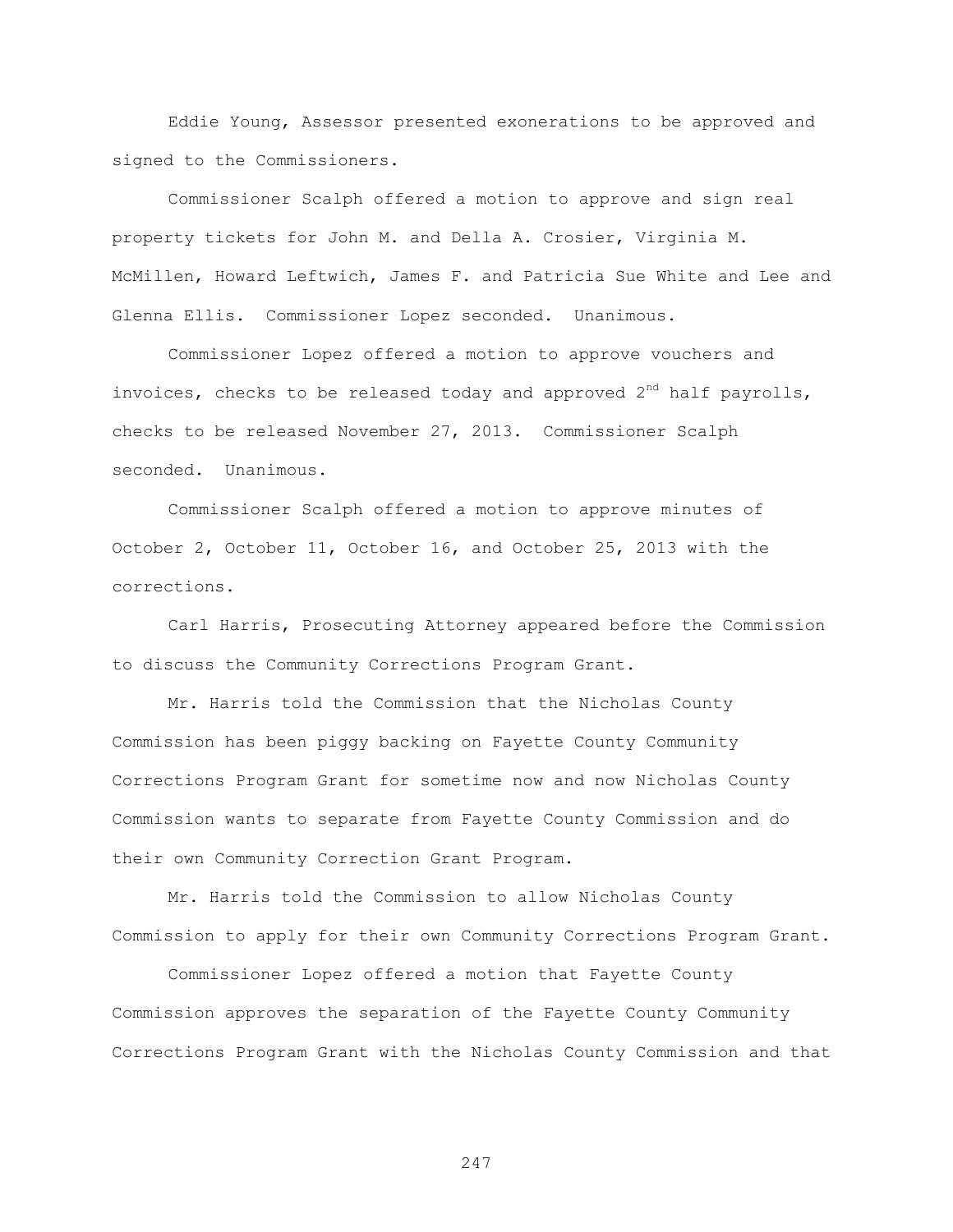Nicholas County Commission applies separately for their own Community Corrections Program Grant. Commissioner Scalph seconded. Unanimous.

Ms. Berry presented, from the Assessor"s Office, Petitions to Combine or Divide and Segregate Land for the Commissioners to sign.

Commissioner Lopez offered a motion to approve and sign Petitions to Combine or Divide and Segregate Land for Denvell D. Parker, Robert and Suzanne Perdue and David A. and Karen M. Cullem. Commissioner Scalph seconded. Unanimous.

Ms. Berry presented from the Sheriff"s Office the 2013 Properties sold to the State.

Discussion was held regarding Dan Snead"s fee for the Storage Building. The Commission asked Ms. Berry to hold check.

Commissioner Wender asked Ms. Berry to write a letter to Dan Snead requesting detailed information of the cost.

Shawn Wolford, OEM Director, Rick Cornett, III and Jerry Long appeared before the Commission to discuss the EMS Provider Agreement.

Mr. Wolford told the Commissioners that he and Carl Harris, Prosecuting Attorney has reviewed the Agreement and is ready for the Commissioner's signature.

Jerry Long informed the Commissioners that their lawyers are reviewing the Agreement and Todd Cornett and Rick Cornett are both out of town.

Mr. Long told the Commissioners they will not be able to sign the EMS Provider Agreement today.

The Commission asked that they be scheduled for the next Commission meeting.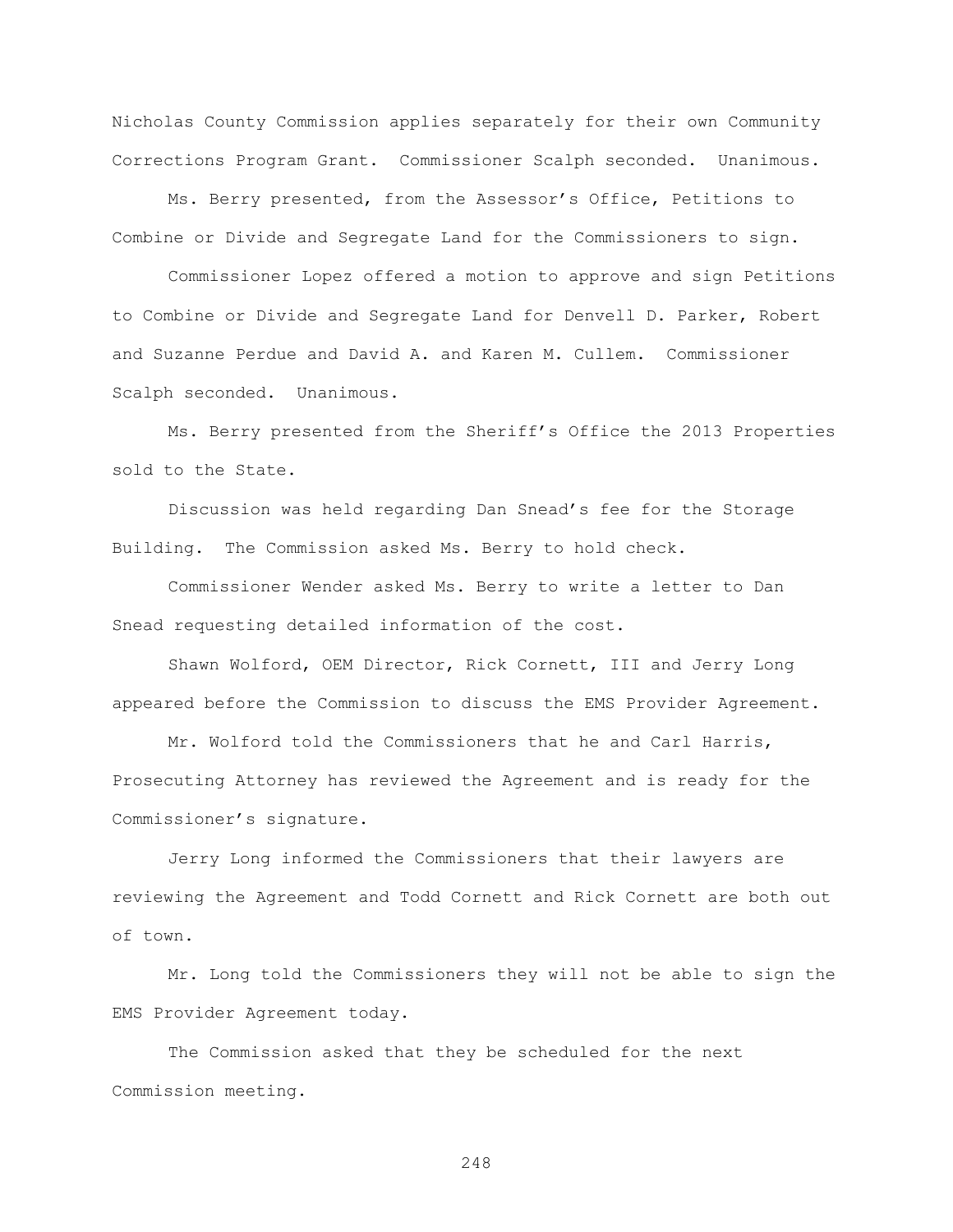Commissioner Wender asked that prior to the next meeting get with Shawn Wolford and Carl Harris, Prosecuting Attorney to discuss their comments from their counsel and changes.

The Commission scheduled the meeting for December 6, 2013 at 9:30 a.m. to sign the EMS Agreement.

 Commissioner Wender asked Shawn Wolford to draft a letter from the Fayette County Commission to the Senators, Delegates and the Public Service Districts asking for their assistance in purchasing the three (3) Generators.

Present for the Commission meeting was Patricia Kicklighter.

Ms. Berry presented a drawdown request for Kanawha Falls Public Service District in the amount of \$13,881.08 for the Boonesborough Water Line Extension Project.

Commissioner Lopez offered a motion to approve and sign drawdown request for Kanawha Falls Public Service District in the amount\$13,881.08 for the Boonesborough Water Line Extension Project. Commissioner Scalph seconded. Unanimous.

 Ms. Berry presented a drawdown request for a Governor"s Community Participation Grant for the African American Heritage Family Museum in the amount of \$800.00.

Commissioner Scalph offered a motion to approve and sign drawdown request for a Governor"s Community Participation Grant for the African American Heritage Family Museum in the amount of \$800.00. Commissioner Lopez seconded. Unanimous.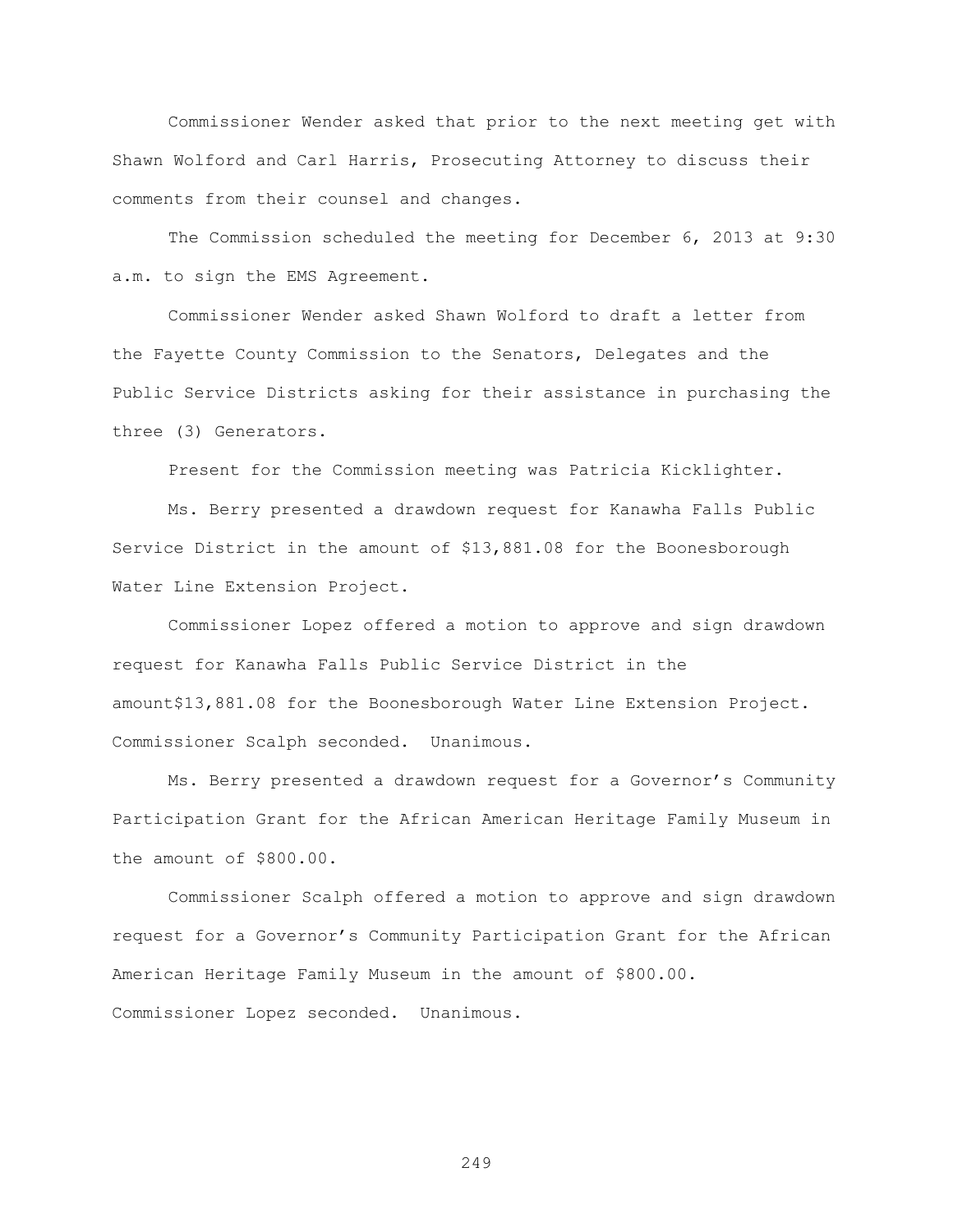Ms. Berry presented a letter from the Ben Argento Basketball League requesting permission to use the Fayette County Memorial Building for their upcoming 2013-2014 Basketball Season.

Commissioner Lopez offered a motion to approve the request of the Ben Argento Basketball League permission to use the Fayette County Memorial Building for their upcoming 2013-2014 Basketball Season. Commissioner Scalph seconded. Unanimous.

Ms. Berry informed the Commissioners she received a request from George Edwards requesting an increase in the amount of \$675.00 per month for lease of space for the Fayette County Family Law Judge.

Ms. Berry told the Commissioners we currently pay \$2,700.00 or \$8.00 per square foot per month. With the increase we would pay \$10.00 per square foot or \$3,375.00 per month.

Ms. Berry informed the Commissioners she has prepared a letter to the Supreme Court of Appeals informing them of this request.

Discussion was held, the Commissioners asked to hold signing the letter.

Tim Richardson, Zoning Officer appeared before the Commission to present Case #Z-521-13-1 request of American Canadian Expeditions LTD, Ace Adventure Center, Mountain Cove, Inc., Gauley Outdoor Center, Inc., Concho Land Company, Owners for a change in land classification, from P-D (Planned Development District) to B-3 (Business Tourism District). See attached copy of the Public Notice.

Mr. Richardson told the Commissioners that the Fayette County Planning Commission approved the request by a vote of 11-0 to change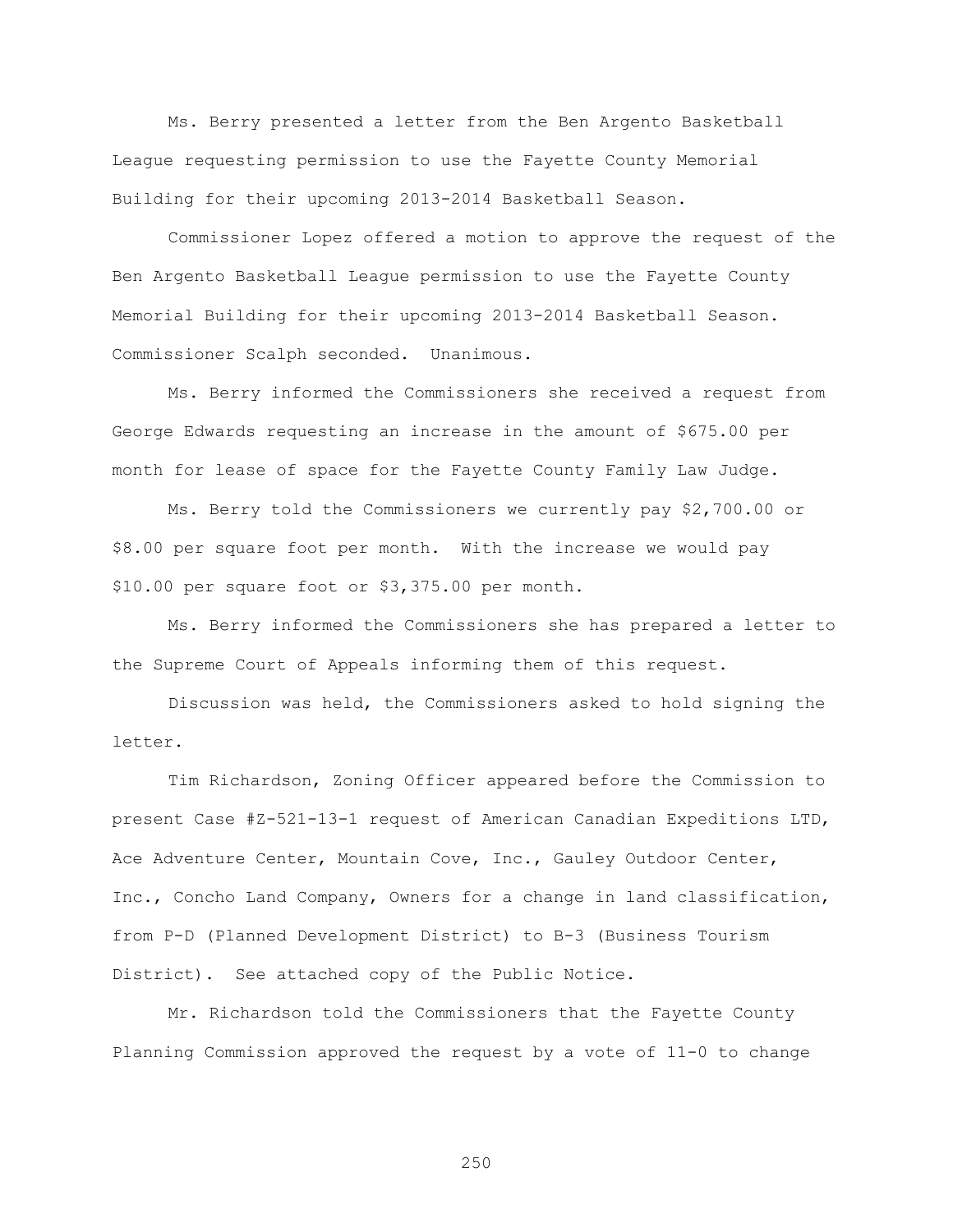the land classification from P-D (Planned Development District) to B-3 (Business Tourism District).

Discussion of the application was held. County Commission, James Blankenship, attorney representing ACE, Megan Shrewsbury, Randy Jenkins, Rita Shiftler and Patricia Kicklighter, Superintendent National Park Serves (NPS)voiced their comments.

After the brief comments, Commissioner Lopez offered a motion to approve the recommendation of the Fayette County Planning Commission request of American Canadian Expeditions LTD, Ace Adventure Center, Mountain Cove, Inc., Gauley Outdoor Center, Inc., Concho Land Company, Owners for a change in land classification, from P-D (Planned Development District) to B-3 (Business Tourism District). Commissioner Scalph seconded. Unanimous. Mr. Richardson to prepare Order.

The Commission recessed the County Commission meeting at 10:50 a. m.

The Commission reconvened the County Commission meeting at 11:10 a. m.

John David appeared before the Commission and gave an update on the house Wells Fargo transferred to Southern Appalachian Labor of School (SALS).

Mr. David told the Commissioners that the West Virginia Department of Energy is going to give SALS an energy grant for \$10,000.00.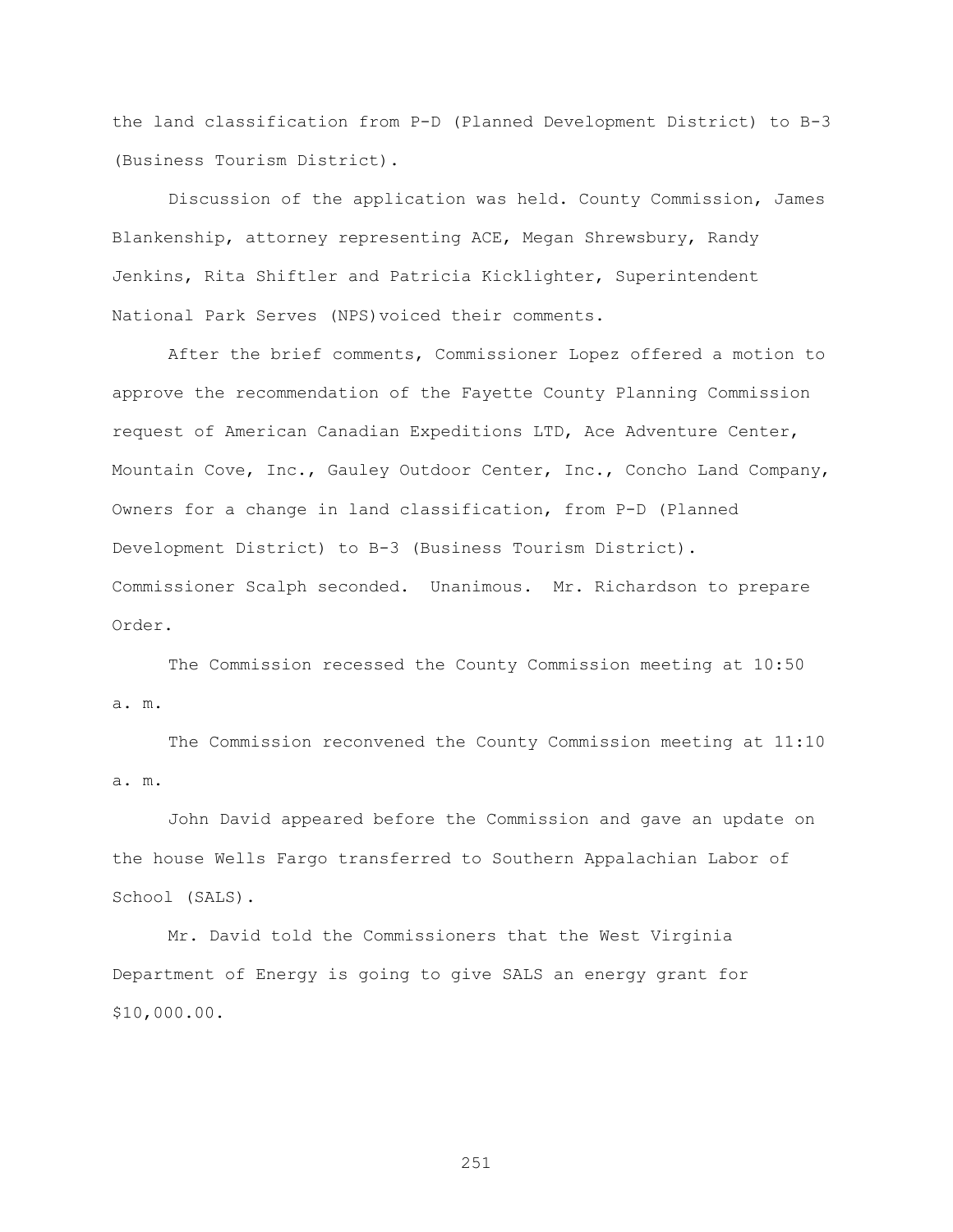Mr. David told the Commission that the grant can only be made to the County. Mr. David is asking the Fayette County Commission to partnership with SALS for the Energy Grant.

Commissioner Scalph offered a motion that Fayette County Commission be the applicant for the Energy Grant with the West Virginia Department of Energy. Commissioner Lopez seconded. Unanimous. SALS will be responsible for all the paperwork and SALS will pay the match.

Commissioner Wender asked John David if SALS contracts to deliver supplies to the Weatherization Program through SALS.

Discussion was held. Commissioner Wender informed they would explore further.

Carl Harris, Prosecuting Attorney presented a letter from David Bragg requesting an extension. Mr. Bragg told the Commissioners he will have property torn down in 45 days if they would grant him this extension.

The Commission approved the 45-day extension for David Bragg property.

Debbie Dunn, Tom Ballard, Amy Gadomski and David Gadomski with Priority Ambulance appeared before the Commission to discuss an issue with the Department of Health and Human Resources (DHHR)

Ms. Dunn told the Commissioners the Department of Health and Human Resources (DHHR) are trying to get non-emergency ambulances on a broker to pick up patients.

Ms. Dunn told the Commissioners that the Department of Health and Human Resources (DHHR) is bringing in America Medical Responds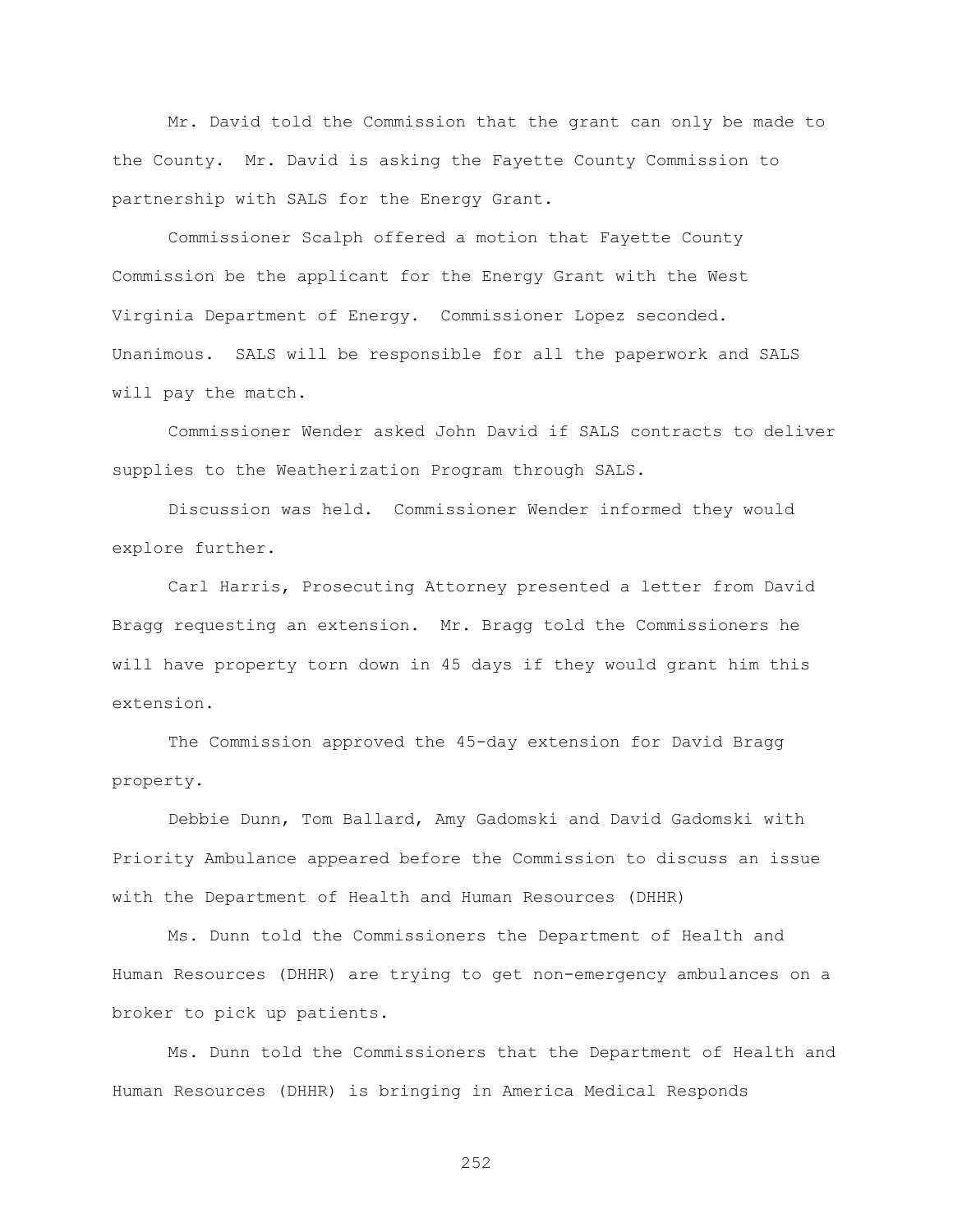Ambulance Services. The Department of Health and Human Resources is paying friends and family to pick up patients.

Ms. Dunn is asking the Commission to write a letter to Governor Earl Tomblin and their Legislators.

Commissioner Wender informed Ms. Dunn the Commission will have Carl Harris, Prosecuting Attorney to check to see if Fayette County Commission has the authority to do this.

Commissioner Wender asked Priority to draft the letter and forward to the Commission by December 3, 2013.

Doug Hylton representative for the Greenbrier County Commission appeared before the Commission to inform that the Fayette County and Greenbrier County have received a Transportation Enhancement Grant and a Recreation Trail Grant through the West Virginia Division of Highways for a total of \$330,000 through State Project U313-MEA/DO-2.02, Meadow River Rail Trail 2012 to be used for the construction of this trail.

Mr. Hylton told the Commissioners there is a 20% match requirement for receipt of this grant is required by the West Virginia Division of Highways to be divided equally by both Commissions.

Mr. Hylton told the Commissioners he is here today to ask for approval of the Contract and Fayette County Commission commitment of \$41,250.00 as part of their grant obligation toward this trail project.

Mr. Hylton presented a Resolution for the Commissioners to sign. Commissioner Wender asked Ms. Berry to read the Resolution.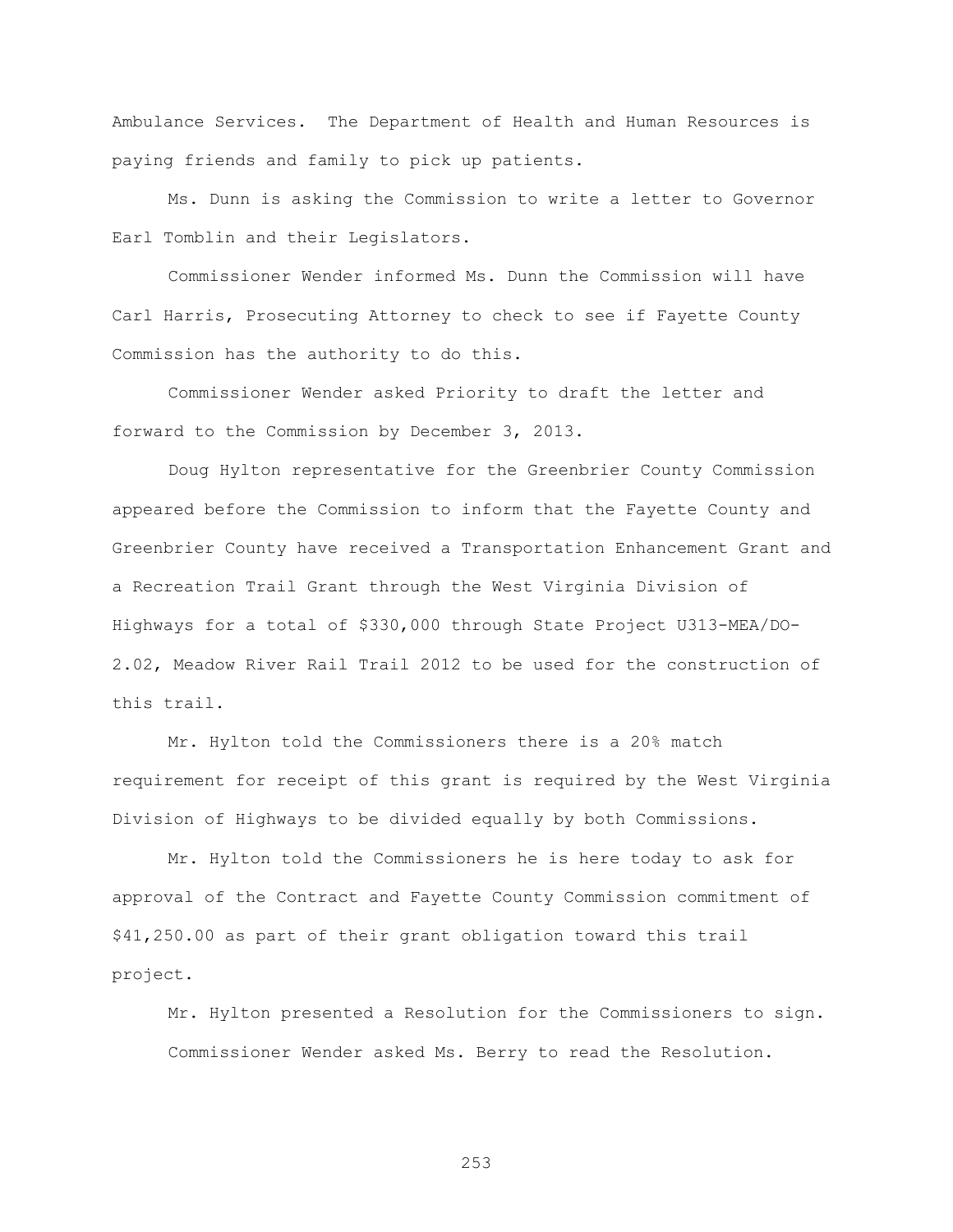Commissioner Lopez offered a motion that Fayette County Commission sign Resolution agreeing to the sum of \$41,250.00 to be approved as part of their grant obligation toward this trail project and authorize Commissioner Wender to sign the Agreement. Commissioner Scalph seconded. Unanimous. See attached copy of the Resolution.

Emeril Cook and Sarah Cook appeared before the Commission to request funding to help get the Lord"s Blessings Food Pantry started.

Present for the request were former Senator Shirley Love, Delegate David Perry and Larry Dotson.

After a brief discussion, Commissioner Scalph offered a motion to approve \$2,000.00 allocation to aid and assist in the nutritional needs of the community for the Lord"s Blessings Food Pantry. Commissioner Lopez seconded. Unanimous.

The Commission recessed the County Commission meeting at 12:25 p. m.

The Commission reconvened the County Commission meeting at 12:55 p. m.

After further discussion regarding the letter to the Supreme Court of Appeals concerning George Edwards request for an increase in the amount of \$675.00 per month for lease of space for the Fayette County Family Law Judge.

Carl Harris, Prosecuting Attorney suggested to the Commissioners to sign the letter. The Commissioners approved to sign the letter to the Supreme Court of Appeals.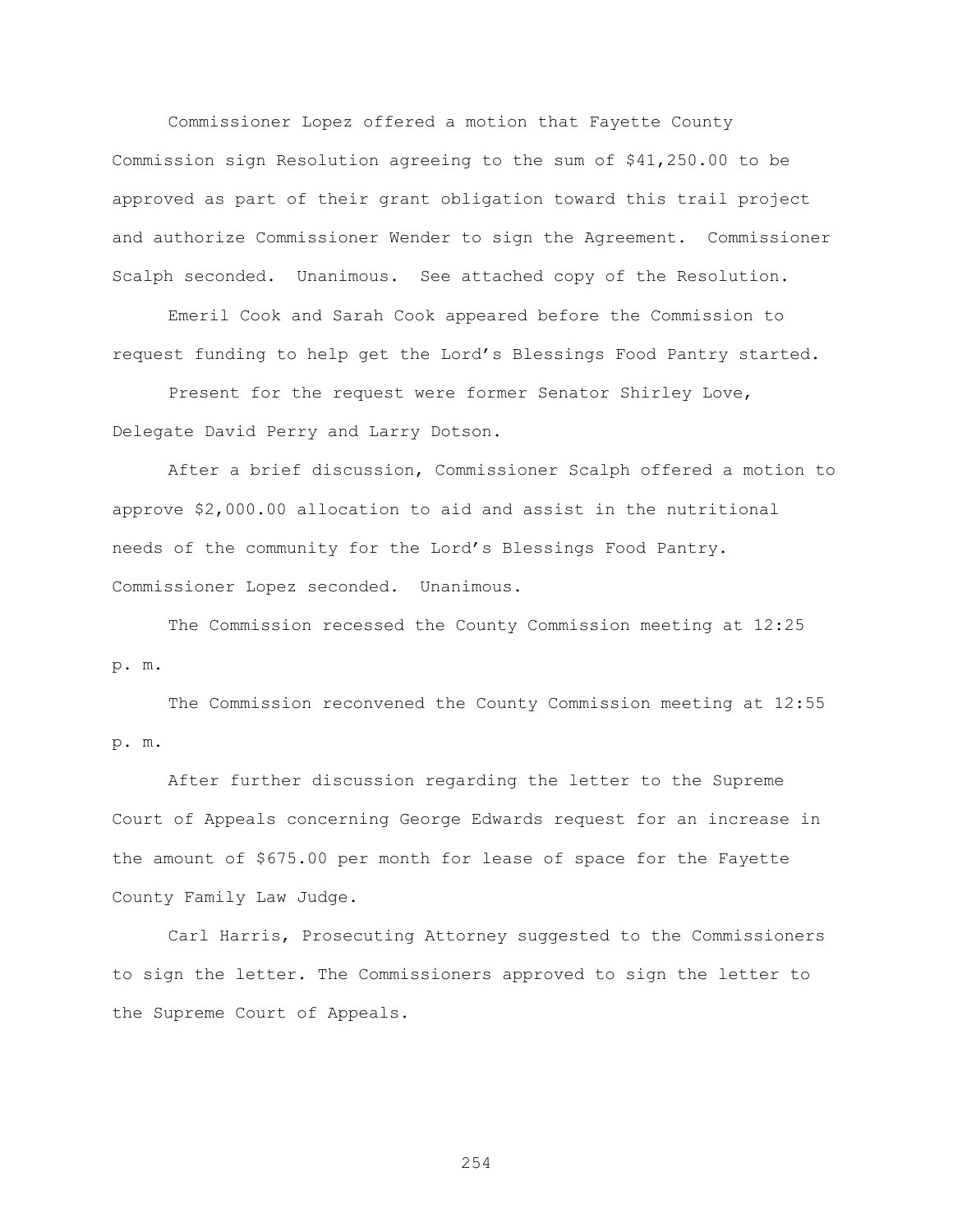Ms. Berry presented a letter to Janis Kitzmiller, Family Law Judge requesting reimbursement for rent in the amount of \$2,700.00 for the month of December.

Commissioner Scalph offered a motion to approve the letter requesting reimbursement of rent in the amount of \$2,700.00 for the month of December. Commissioner Lopez seconded. Unanimous.

The Commissioners signed Application for a Permit to Operate Pool at the Fayette County Park.

The Commissioners signed Application for Eligibility for the West Virginia State Agency for Surplus Property.

Ms. Berry told the Commissioners she received a request for a new copier from Daniel Wright, Circuit Clerk.

Ms. Berry told the Commissioners that Mr. Wright attached a quote he received from Ricoh MP C4503 Color total cost \$9,406.42.

Commissioner Lopez offered a motion to approve the purchase of a copier for the Circuit Clerk"s Office, amount \$9,406.42. Commissioner Scalph seconded. Unanimous.

Ms. Berry presented Budget Revision #2 for the Fayette County General Fund for the Commission to sign.

Commissioner Scalph offered a motion to approve and sign Budget Revision #2 for the Fayette County General Fund. Commissioner Lopez seconded. Unanimous.

Discussion was held regarding Dan Snead's cost for the Storage Building.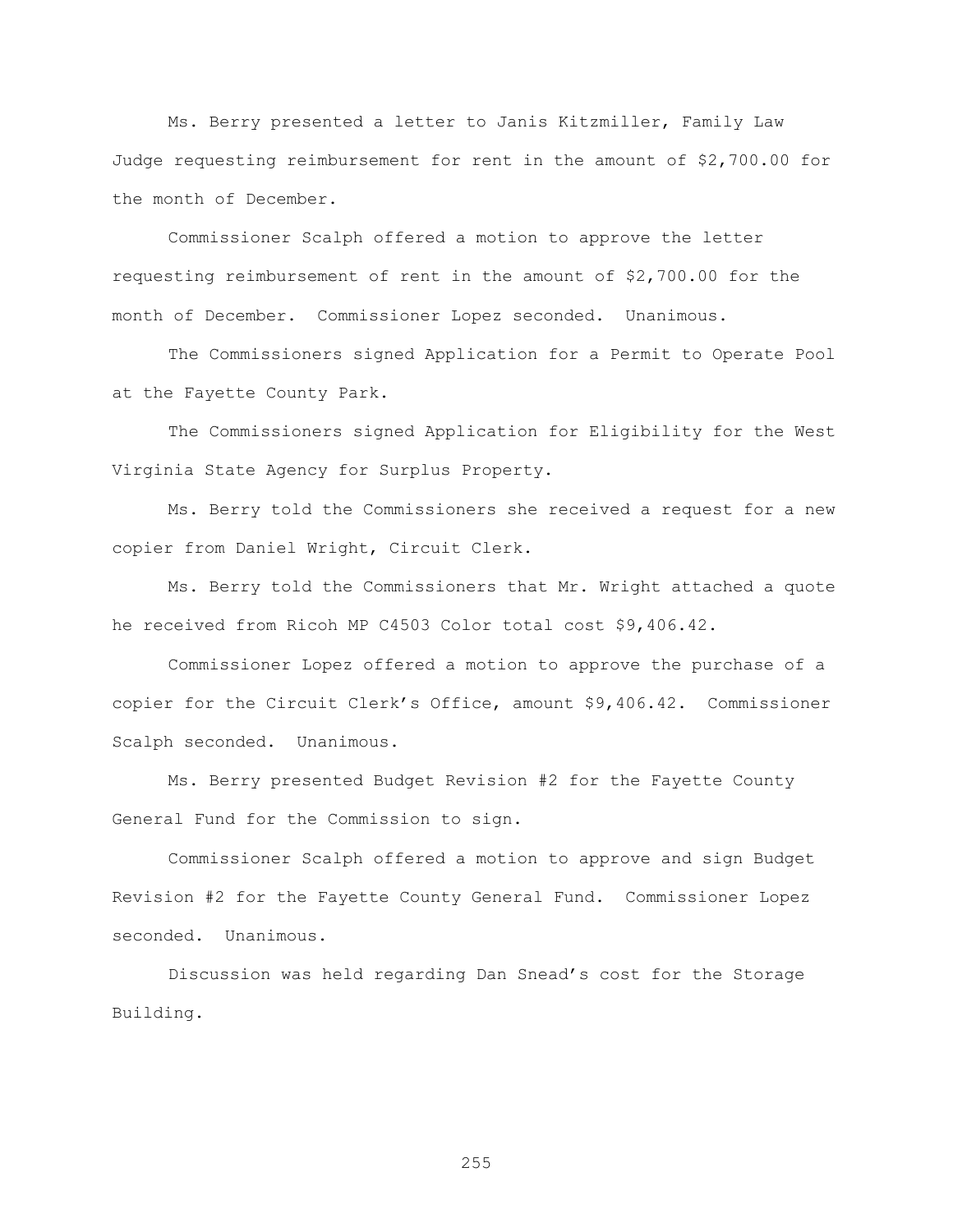Ms. Berry told the Commissioners she received an invoice from Cove Run Contracting, LLC for the slippage at the 911 Center total cost \$10,000.00. The Commission approved to pay.

Commissioner Scalph asked the Commission to approve permission to put up a tent in case of inclement weather on the Courthouse lawn for the Christmas Carolers November 28 at 6:00 p.m.

The Commissioners received and reviewed Dave Pollard"s, County Resource Coordinator Quarterly Report, after a brief discussion, the Commissioners asked that Dave Pollard be scheduled sometime in January to discuss the proposal of \$1,200.00 as a consultant with the Fayette County Urban Renewal Authority.

The Commissioners received and reviewed a letter from Judge John W. Hatcher, Jr. regarding his private telephone line.

The Commissioners received and reviewed a letter from the Fayette County Local Emergency Planning Committee requesting funding from the Fayette County in the amount of \$1,000.00 for the 2013 Fiscal Year.

The Commissioners received and reviewed a letter from the State Auditor informing they are engaged to audit the basic financial statements of the Fayette County Commission for the year ended June 30, 2013.

The Commissioners received and reviewed a letter from the Fayette County Christmas Toy Fund, Inc. and Tally Richmond requesting payment of the \$500.00 which was designated for the 2013 Fiscal Year.

The Commissioners received and reviewed a letter from SuddenLink informing of the channel changes that will be occurring to the SuddenLink channel lineup effective December 17, 2013.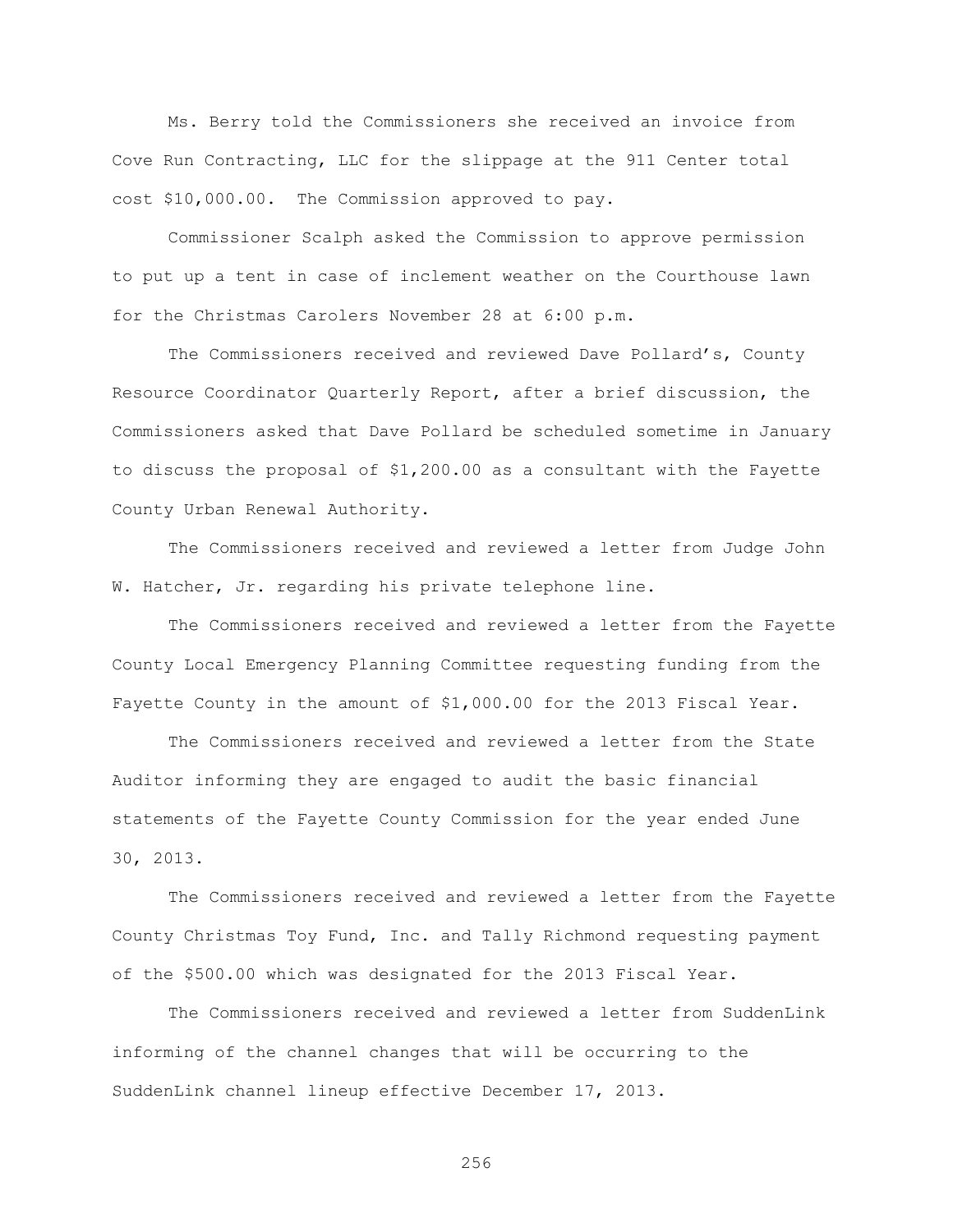The Commissioners received and reviewed a letter from the Department of the Army announcing their intent to Prepare an Environmental Impact Statement for the Bluestone Dam Safety Modification Report.

The Commissioners received and reviewed letters from the Office of the State Treasurer informing that funds due for the October 2013 Greenbrier Table Games Tax will be directly deposited on November 18, 2013, amount \$245.30 and funds due for the October 2013 Table Games will be directly deposited on November 18, 2013, amount Z\$4,773.74.

The Commissioners received and reviewed a letter from Branch Banking and Trust Company informing that as of October 31, 2013 the securities held by Branch Banking and Trust Company as collateral to secure the deposits of Fayette County Commission.

The Commissioners received and reviewed checks for 911 Fees from Frontier Communications, amount \$64.50, Frontier Communications, amount \$27,146.36, Compliance Solutions, Inc., amount \$269.50 and Vonage Tax Account, amount \$283.50; check from the Supreme Court for Community Corrections Drug Screening, amount \$1,776.00 and a check from the Division of Human Services for Family Resource Network (FRN), amount \$2,831.00.

The meeting was adjourned at 2:00 p. m.. The next scheduled meeting is December 6, 2013.

FAYETTE COUNTY COMMISSION REGULAR SESSION DECEMBER 6, 2013 COURTHOUSE FAYETTEVILLE, WV 25840 MEMBERS Present: Matthew D. Wender, John H. Lopez, Denise A. Scalph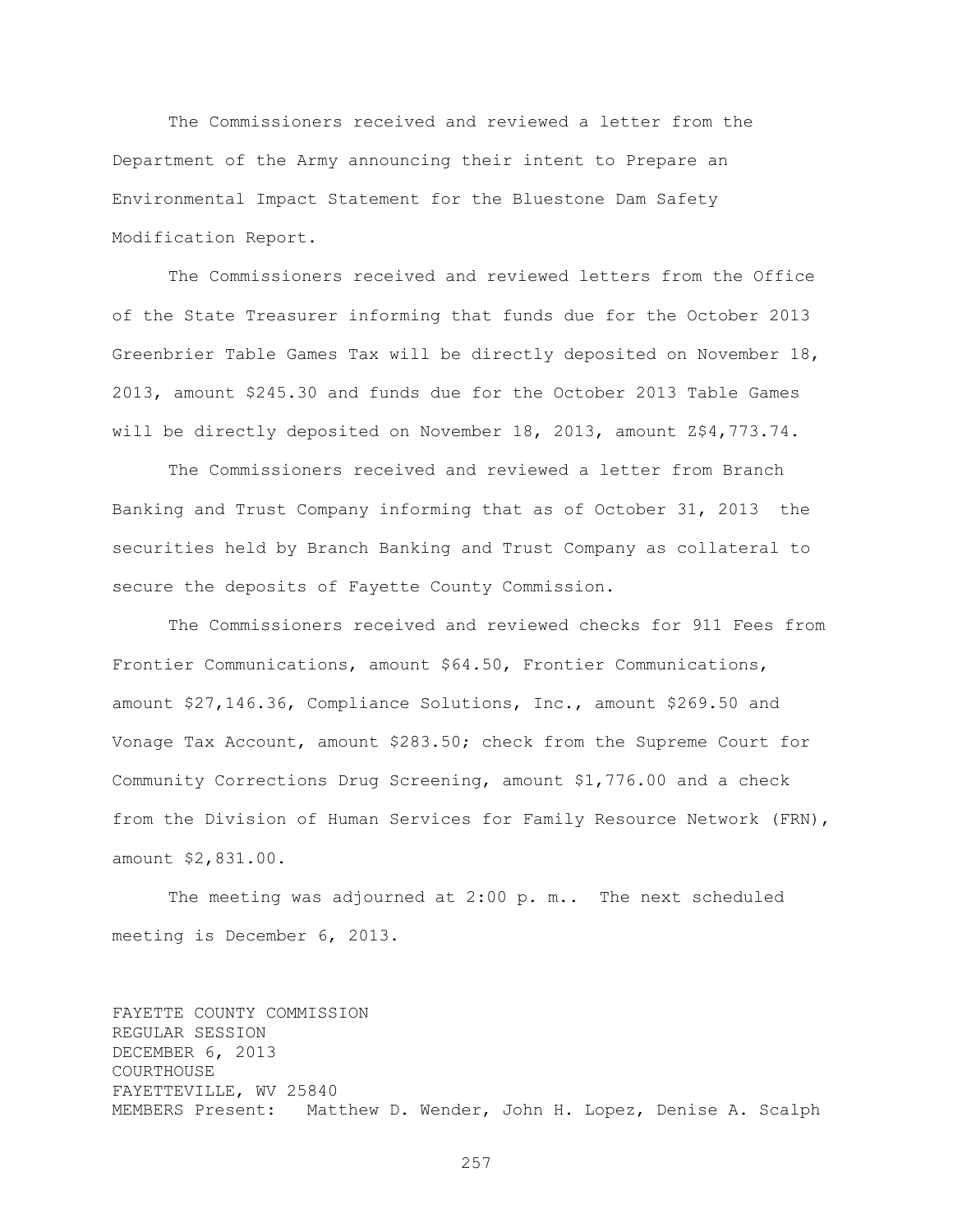The Fayette County Commission met in a regular session on this 6<sup>th</sup> day of December 2013.

Commissioner Wender called the meeting to order at 9:30 a. m.

Eddie Young, Assessor presented exonerations to be approved and signed to the Commissioners.

Commissioner Scalph offered a motion to approve and sign property tickets for Donna Shaver, Roy Eugene and Barbara Smith and Penny M. and Arnold R. Persinger. Commissioner Lopez seconded. Unanimous.

No personal property tickets were presented by Eddie Young.

Commissioner Lopez offered a motion to approve vouchers and invoices, checks to be released today and approved  $1^{st}$  half payrolls, checks to be released December 13, 2013. Commissioner Scalph seconded. Unanimous.

Commissioner Scalph offered a motion to approve minutes of November 8 and November 13, 2013. Commissioner Lopez seconded. Unanimous.

Joe Crist, Fire Coordinator appeared before the Commissioner on behalf of Shawn Wolford, OEM Director to discuss the EMS Provider Agreement.

Mr. Crist told the Commissioners that the Attorney for Jan Care Ambulance Service are still making changes to the Agreement.

Carl Harris, Prosecuting Attorney told the Commissioners they cannot take any action on the EMS Provider Agreement until Jan Care Ambulance Service has completed their changes and we have reviewed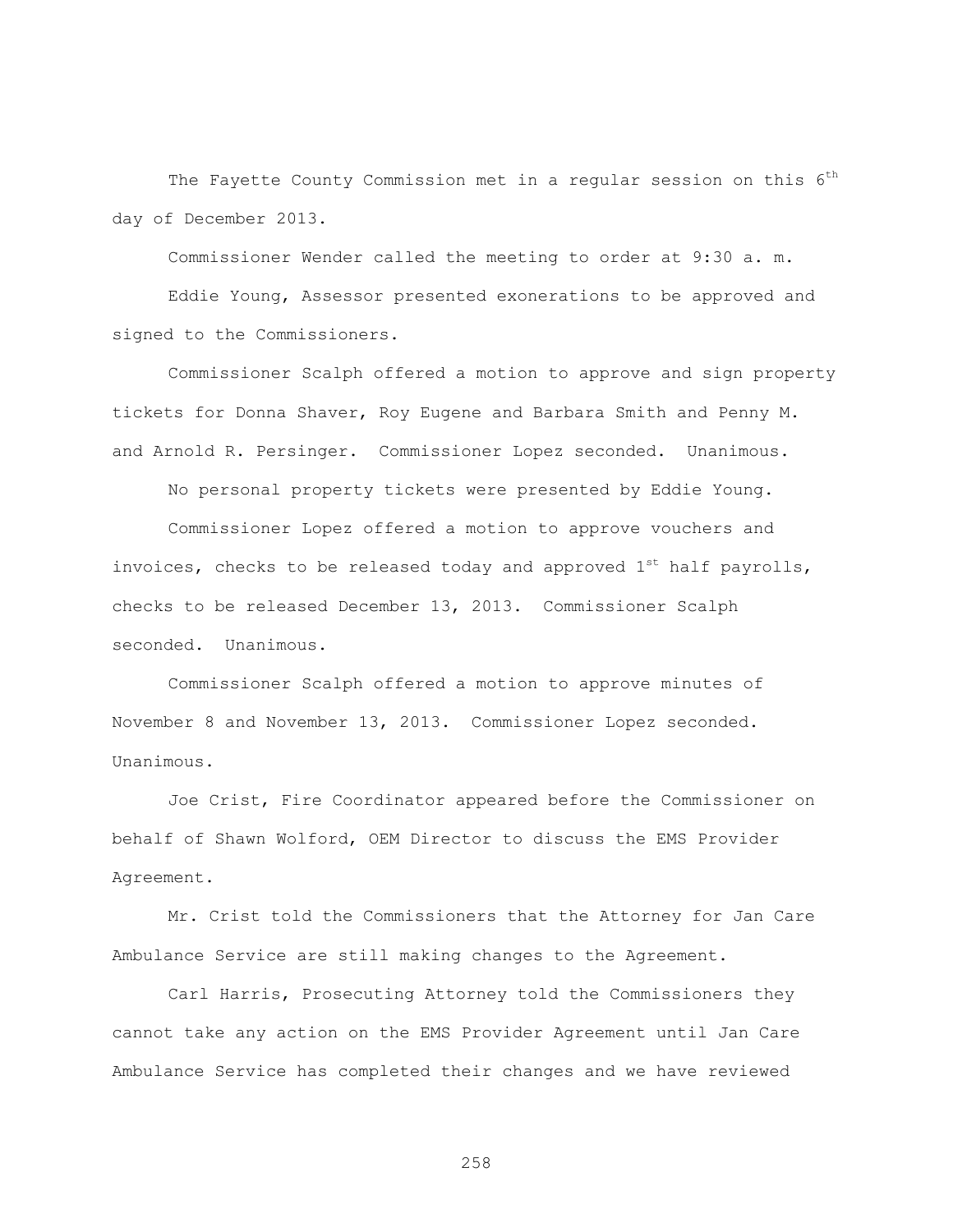their changes and both parties have agreed to sign the EMS Provider Agreement.

Mr. Harris told the Commissioners they would have to reschedule.

The Commissioners rescheduled the EMS Providers Agreement for December 18, 2013 at 11:00 a. m.

Ms. Berry presented a draft of a letter Shawn Wolford drafted on behalf for the Fayette County Commission to our Legislators requesting assistance in the purchase of three (3) generators.

Ms. Berry told the Commissioners they could review and make any changes to the letter.

Mike Bone and Kelly Murdock representative for the Fayette County Volunteers appeared before the Commission to request a reduction in their rental fee at the Fayette County Park for Camp Kismet.

Mr. Bone told the Commissioners he would like to rent the park for free and would have the kids do projects at the park.

Discussion was held, the Commissioners told Mr. Bone they want make adjustment to the rental fee but they would make a contribution to Camp Kismet.

The Commissioners suggested to Mr. Bone to make a request to the Commission of what they need and present a budget for their Budget Session.

Discussion was held regarding Earl Pauley, Park Superintendent not letting the Camp Kismet kids swim with the public.

Commissioner Wender suggested writing a letter to Mr. Pauley informing him that the Commission want the pool open for Camp Kismet kids.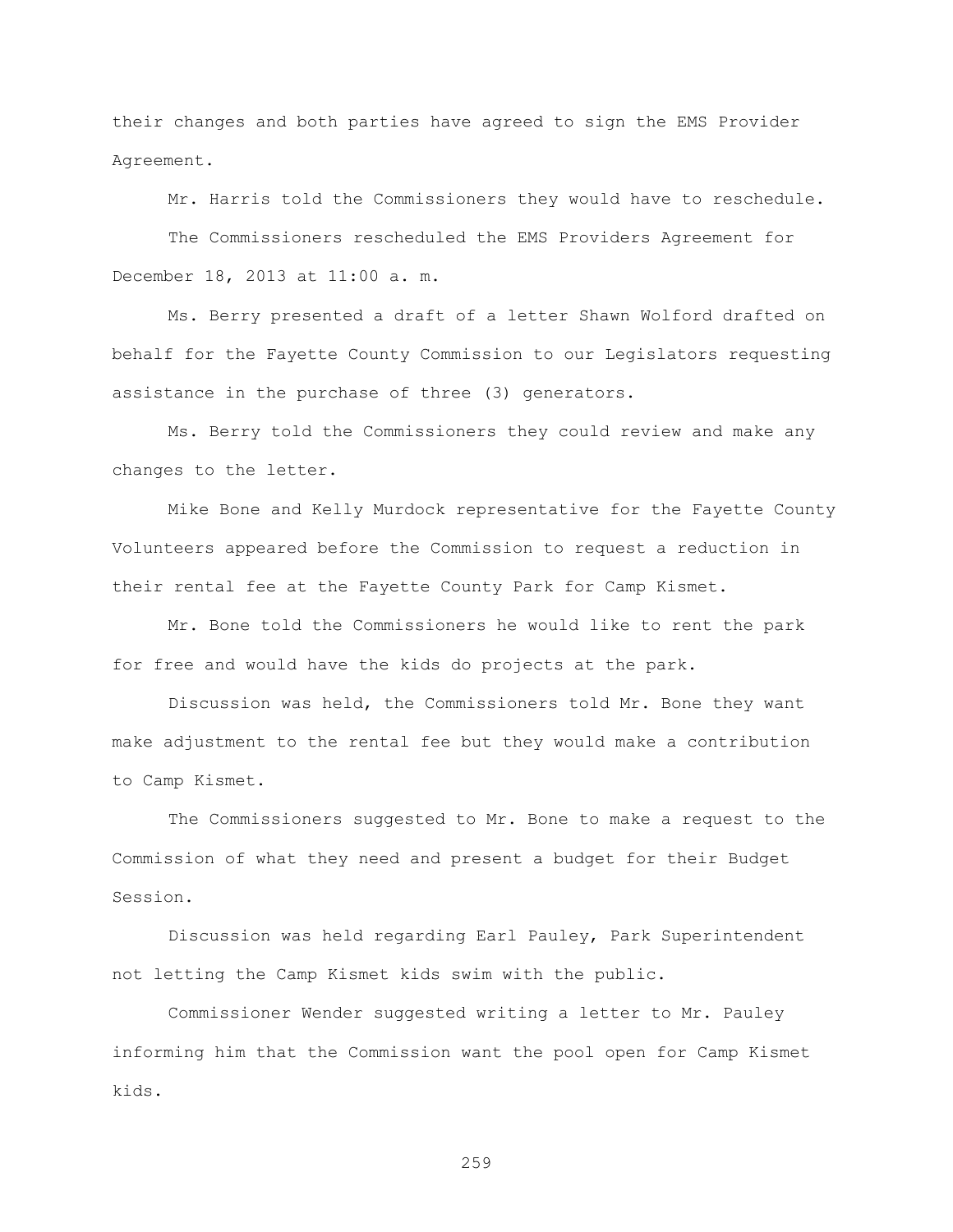Ms. Berry presented a Petition to Combine or Divide and Segregate Land for the Commission to approve and sign.

Commissioner Scalph offered a motion to approve and sign Petition to Combine or Divide and Segregate Land for Donna Shaver. Commissioner Lopez seconded. Unanimous.

The Commissioners signed the corrected Petition to Combine or Divide and Segregate Land for David A. and Karen M. Cullem. This was approved at the November 22, 2013 County Commission meeting.

Ms. Berry told the Commissioners she received a letter from Peggy Bennet informing that Kristin King resigned her position at the Fayette County Park.

The Commission asked Ms. Berry if Peggy Bennett had hired a person to fill that position. Ms. Berry replied no.

Ms. Berry presented a request from the Fayette County Board of Zoning Appeals to reappoint Gary Davis and John Hoffman to the Fayette County Board of Zoning Appeals.

Commissioner Lopez offered a motion to approve the request of the Fayette County Board of Zoning Appeals to reappoint Gary Davis and John Hoffman members of the Fayette County Board of Zoning Appeals. Commissioner Scalph seconded.

Ms. Berry presented letters to the Lillian James Learning Center (\$3,000.00), the Fayette County Public Libraries (\$4,000.00), the African American Heritage Family Tree Museum (\$3,000.00) and the Falls View Community Center Building (\$6,000.00) for the Commissioners to sign for the Community Participation Program Grant applications for Fiscal Year 2014.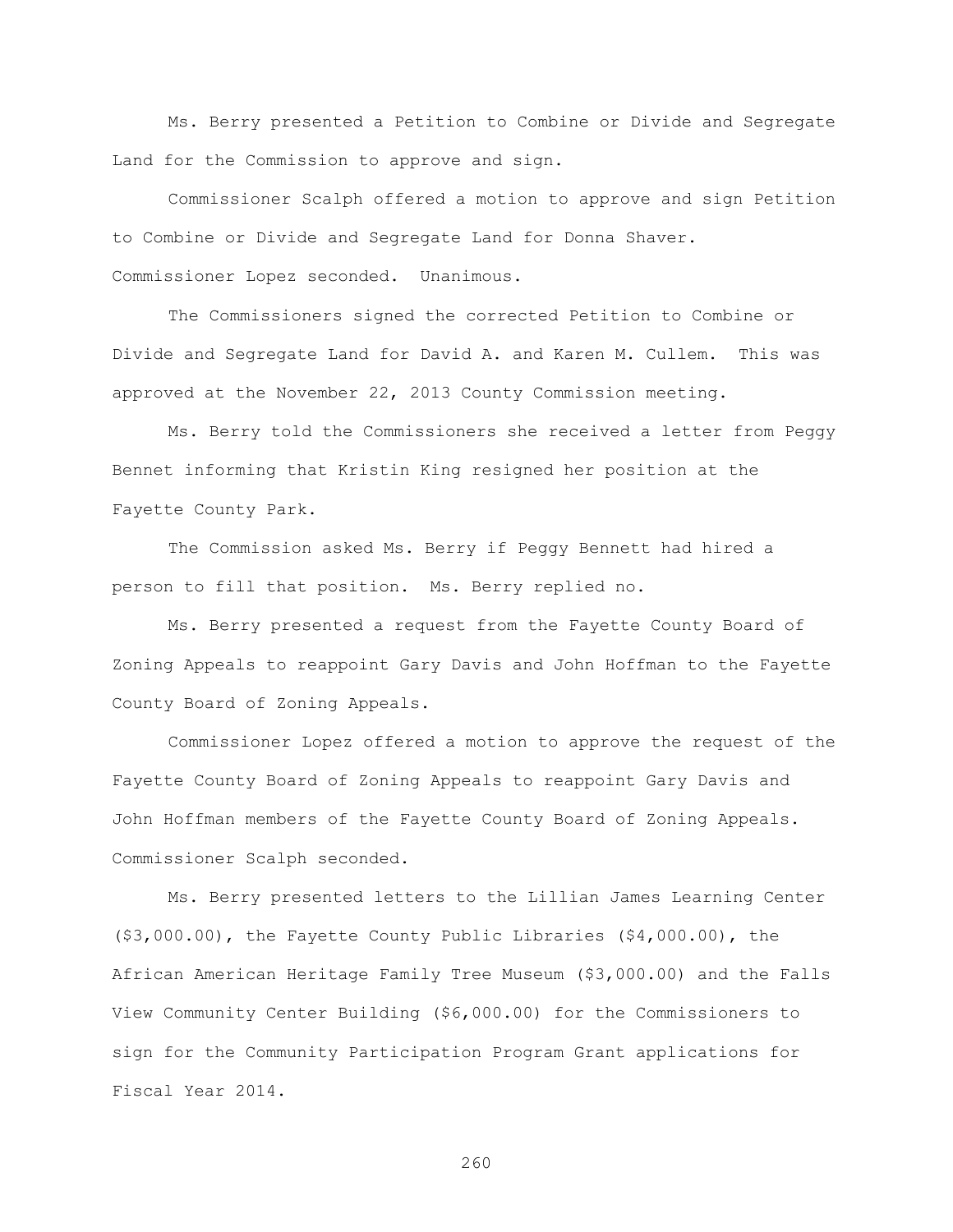Ms. Berry presented a drawdown request for the Governor"s Community Participation Grant in the amount of \$5,000.00 for improvements at the Fayette County Park for the Commissioners to sign.

Ms. Berry presented a drawdown request for the Governor"s Community Participation Grant in the amount of \$4,000.00 for electrical upgrade for the Ansted Community Park for the Commissioners to sign.

Ms. Berry presented minutes and an Order from the Zoning portion of November 22, 2013 Fayette County Commission meeting for the Commissioners to sign.

Ms. Berry presented a Memorandum of Understanding from Kathy Jones with the Violence Against Women Act (VAWA)victim advocate for Comprehensive Women"s Service Council, Inc., the Fayette County Team with the Violence Against Women Act (VAWA) for Commissioner Wender to sign to partner in efforts to develop strategies addressing violence against women.

Ms. Berry informed the Commissioners she received a copy of a letter sent to the Town of Gauley Bridge from the Fayette County Public Libraries informing the Gauley Bridge Branch of the Fayette County Library will be closing in December 2013. The last day of operation for the Gauley Bridge Branch will be December 18, 2013, and the building will be vacated by January 31, 2014.

The Commissioners received and reviewed Financial Report for fund balances year-to-date as of December 6, 2013 from Stephanie Sears, Staff Accountant.

The Commissioners recessed the Commission meeting at 11:14 a. m.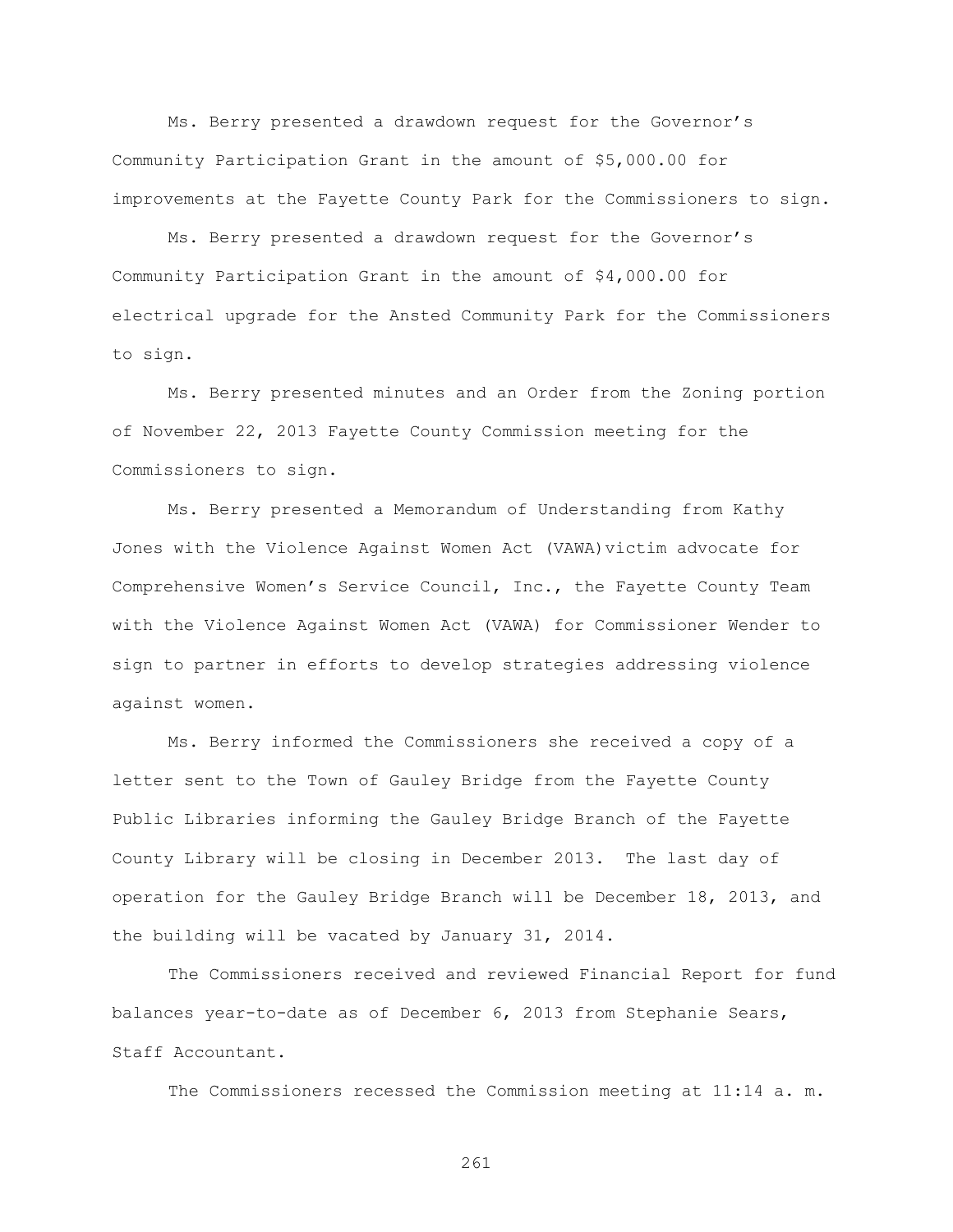The Commission reconvened the Commission meeting at 11:25 a. m.

Carl Harris, Prosecuting Attorney appeared before the Commission to discuss the Donation Agreement for the property being conveyed to Southern Appalachian Labor School (SALS) and passed through the Fayette County Commission.

Mr. Harris told the Commissioners upon reviewing the document there was no consideration of \$1.00, no one is living at the property, the property is vacant. Mr. Harris told the Commission he would scratch this.

Mr. Harris told the Commissioners also included in the document was Lead-Based Disclosure, Chinese/Defective Drywall Disclosure, "As-Is" Disclosure and a Mold Disclosure and Release.

Mr. Harris told the Commissioners Donation Agreement which say that Wells Fargo Bank, N.A. is giving the property at 412 Highlawn Avenue, Oak Hill, WV to the Fayette County Commission if there are no liens on the property he has no problem with the Commission signing.

Mr. Harris told the Commissioners that the Donation Agreement is saying that you are accepting as is and releasing Wells Fargo Bank, N.A.

Commissioner Scalph offered a motion to sign the document for the Wells Fargo Bank, N.A. and signing property to the Southern Appalachian Labor School (SALS) to acknowledge the Chinese/Defective Drywall and mold issue. Commissioner Lopez seconded. Unanimous.

Commissioner Lopez offered a motion to authorize Commissioner Wender to sign the Donation Agreement Deed and any other to the property. Commissioner Scalph seconded. Unanimous.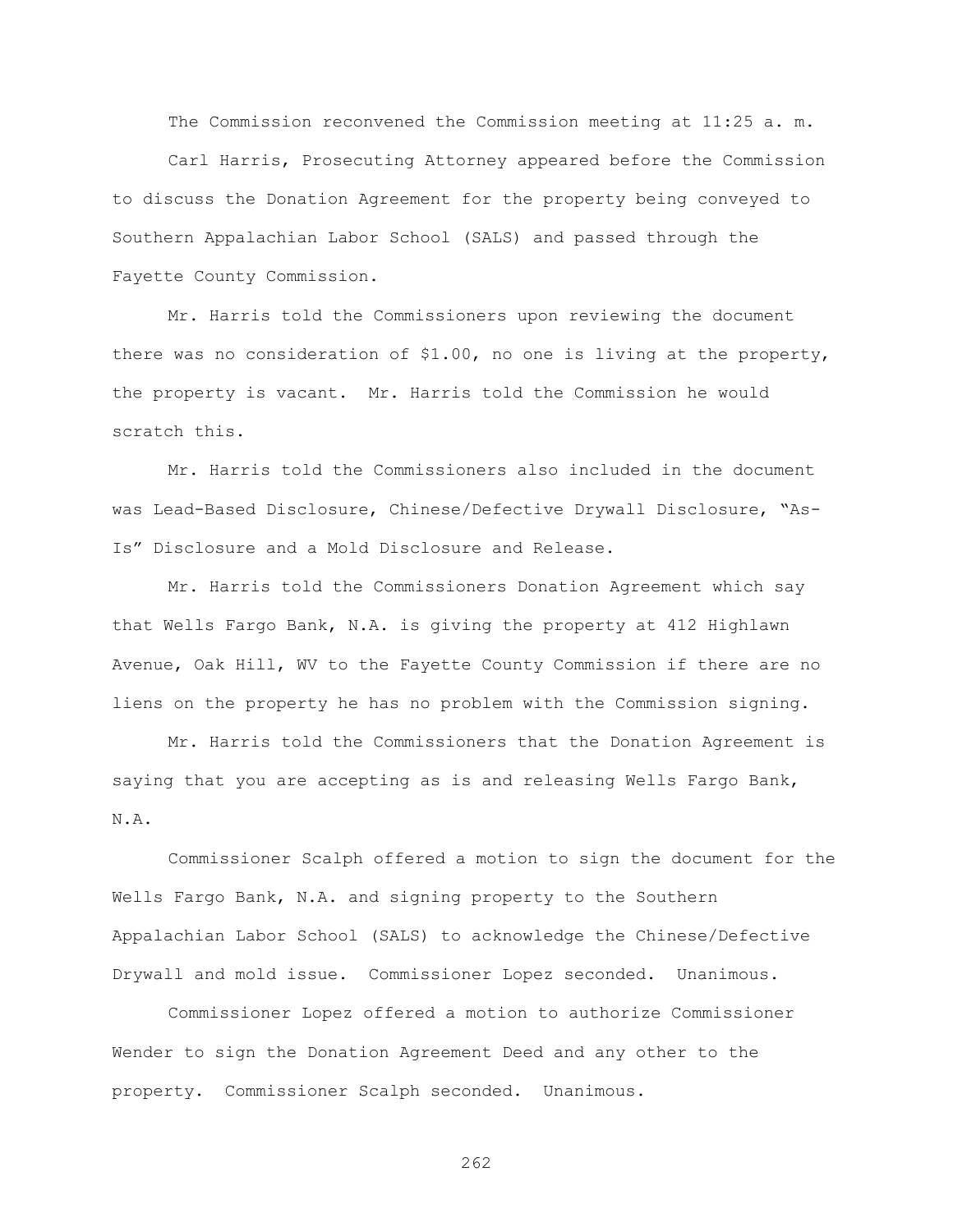Carl Harris told the Commissioners he reviewed the Agreement with Pictometry International Corp. the total cost is \$91,327.50. They are requesting \$7,610.62 due at the signing of the Agreement. The net \$83,716.88 is due within 30-days.

Commissioner Lopez offered a motion to approve and sign the Aerial Photography Contract with Pictometry International Corp. total cost \$91,327.50. Commissioner Scalph seconded. Unanimous.

Commissioner Lopez offered a motion to recess the County Commission meeting to go into an Executive Session. Commissioner Scalph seconded. Unanimous.

The Commission reconvened the Commission meeting at 12:03 p. m.

Ms. Berry presented a letter she received from Dan Snead responding to the Commissioners request for detailed information of the cost for the design services for the storage building.

After a brief discussion, the Commissioners asked that another letter be sent to Mr. Snead asking that he reconsider his invoice in the amount of \$16,416.00 for the design services for the storage building at the OES/911 Center.

The Commission informed that had they knew there would be an increase from the original design (\$130,000) of the storage building to (\$256,000) they would have put off all the time and effort in rebidding.

The Commission informed the storage building design was included in the original plan and then removed; therefore the Commission wishes you would reconsider this cost.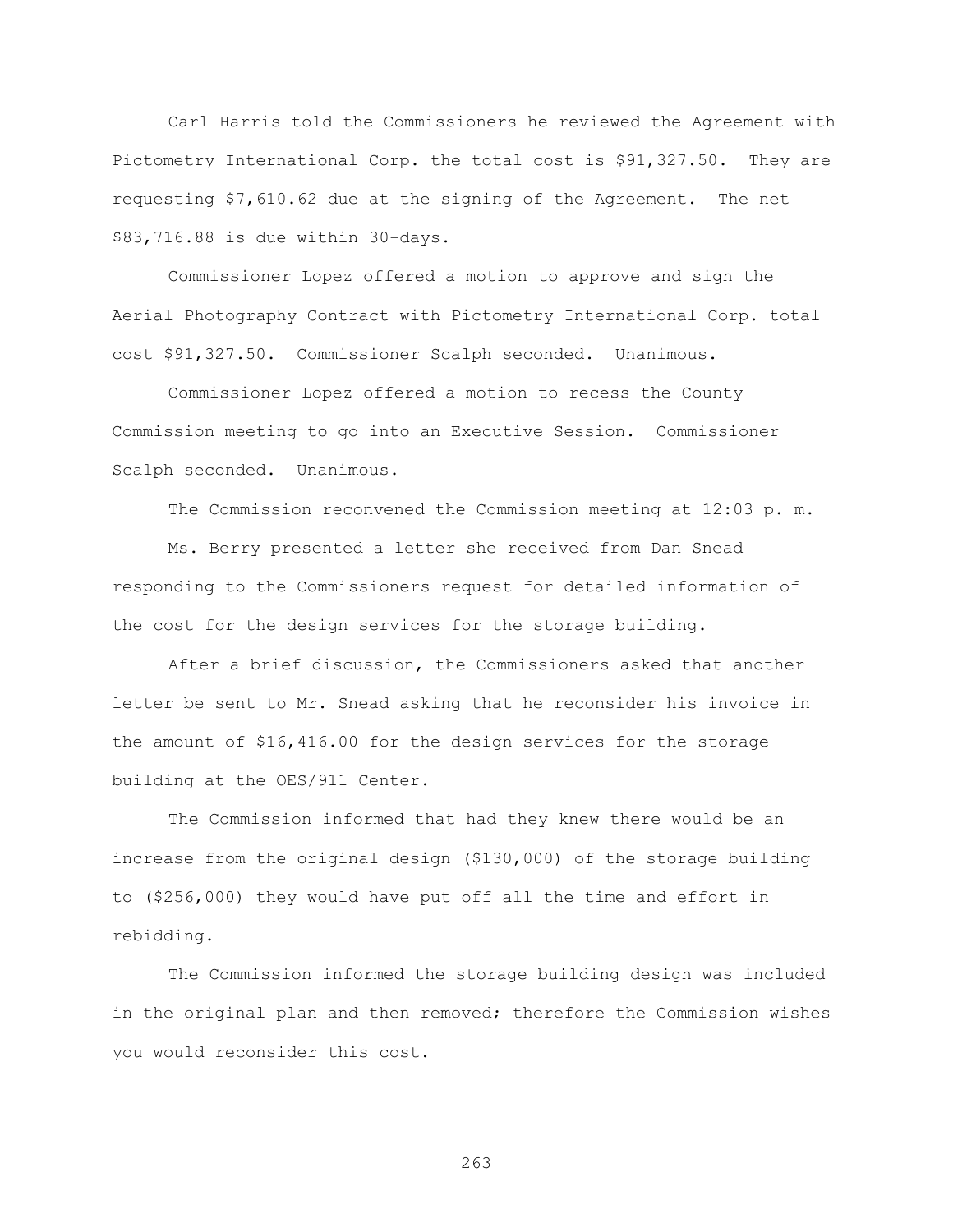The Commissioners received and reviewed a letter from the Fayette County Youth Soccer and the Black Diamond Futbol Club requesting the use of the Fayette County Memorial as the location for their 1<sup>st</sup> Annual New River Winter Indoor Classic.

After a brief discussion, the Commission denied the request of the Fayette County Youth Soccer and the Black Diamond Futbol Club to use the Fayette County Memorial Building as the location for their  $1<sup>st</sup>$ Annual New River Winter Indoor Classic.

The Commissioners received and reviewed a letter from the Office of the State Treasurer informing that the October Limited Video Lottery will be directly deposited on November 26, 2013, amount \$5,569.14.

The Commissioners received and reviewed a letter from the WV Courthouse Facilities Improvement Authority announcing that the financial assistance request for courthouse improvements has been approved. The project involves the removal and replacement of shingled roofing materials of the main courthouse. The maximum amount of the award to be \$96,000.00.

The Commissioners received and reviewed a letter from the Lord"s Blessing Food Pantry requesting \$2,000.00 to assist with the Supplemental Nutritional Assistance Program this pantry offers.

The Commissioners received and reviewed a letter from Shentel informing they will be making lineup and pricing changes in its Ansted, WV cable television system on or after January 2, 2014.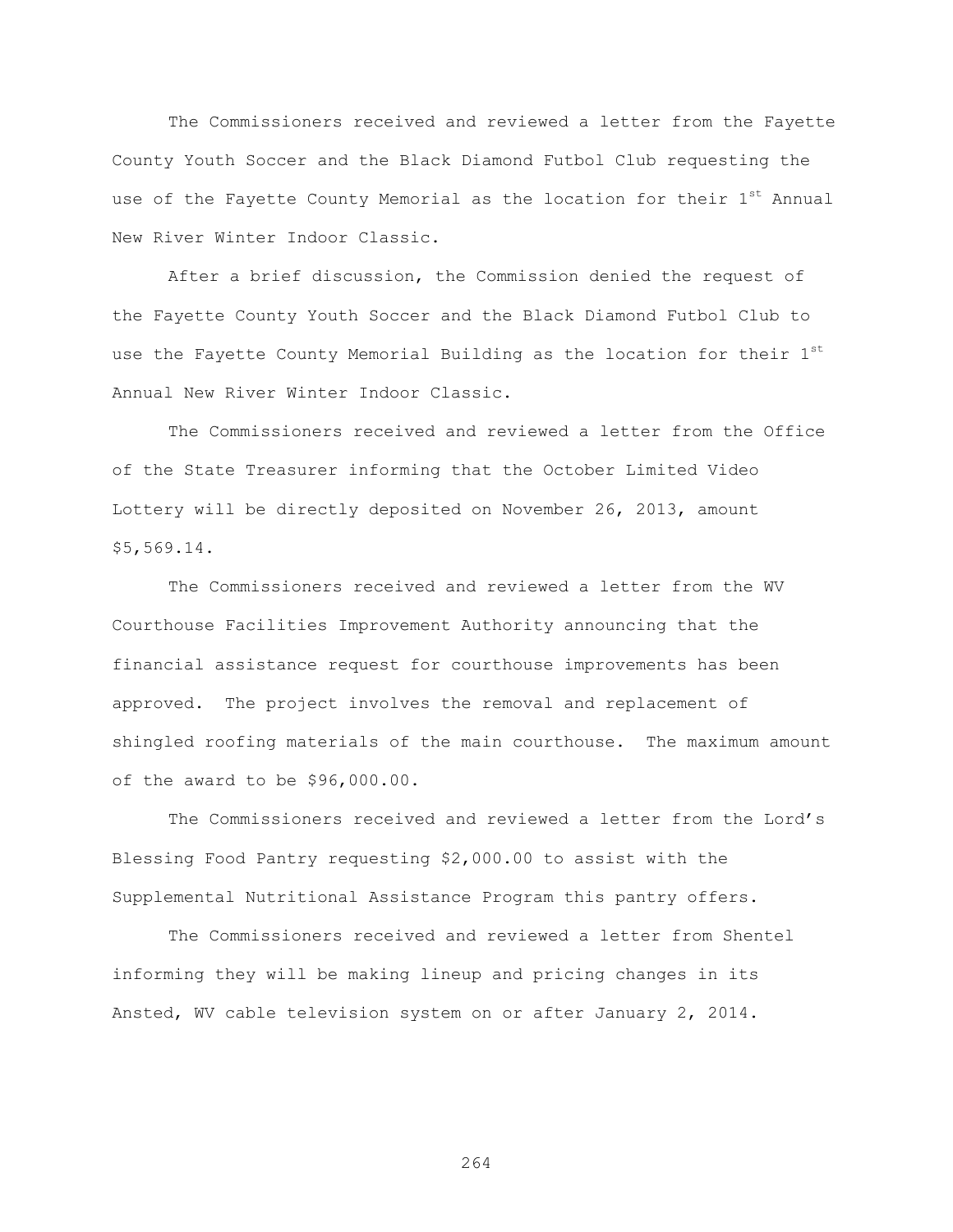The Commissioners received and reviewed a letter from the Federal Energy Regulatory Commission signing an Order approving revised Exhibit A for the Hawks Nest Hydro, LLC, Project #2512-072.

The Commissioners received and reviewed a letter from the WV Regional Jail and Correctional Facility Authority giving an update on what changes have been made at the Regional Jail Authority over the past several months and what further initiatives lie ahead.

The Commissioners received and reviewed check for 911 Fees from Lumos Network, amount \$689.43; a check from the Division of Human Services for the Community Corrections Center (Drug screening test), amount \$1,221.00; a reimbursement check from the Fayette County Solid Waste Authority (FCSWA), amount \$798.15 and a \$1.00 lease of property for Building and Equipment Rent.

The meeting was adjourned at 12:03 p. m.

FAYETTE COUNTY COMMISSION REGULAR SESSION DECEMBER 18, 2013 COURTHOUSE FAYETTEVILLE, WV 25840 MEMBERS Present: Matthew D. Wender, John H. Lopez, Denise A. Scalph

The Fayette County Commission met in a regular session on this 18<sup>th</sup> day of December 2013.

Commissioner Wender called the meeting to order at 9:05 a. m.

Eddie Young, Assessor presented exonerations to be approved and signed to the Commissioners

Commissioner Scalph offered a motion to approve and sign real property tickets for Jerry D. Williams and Rebuild America, Inc. Commissioner Lopez seconded. Unanimous.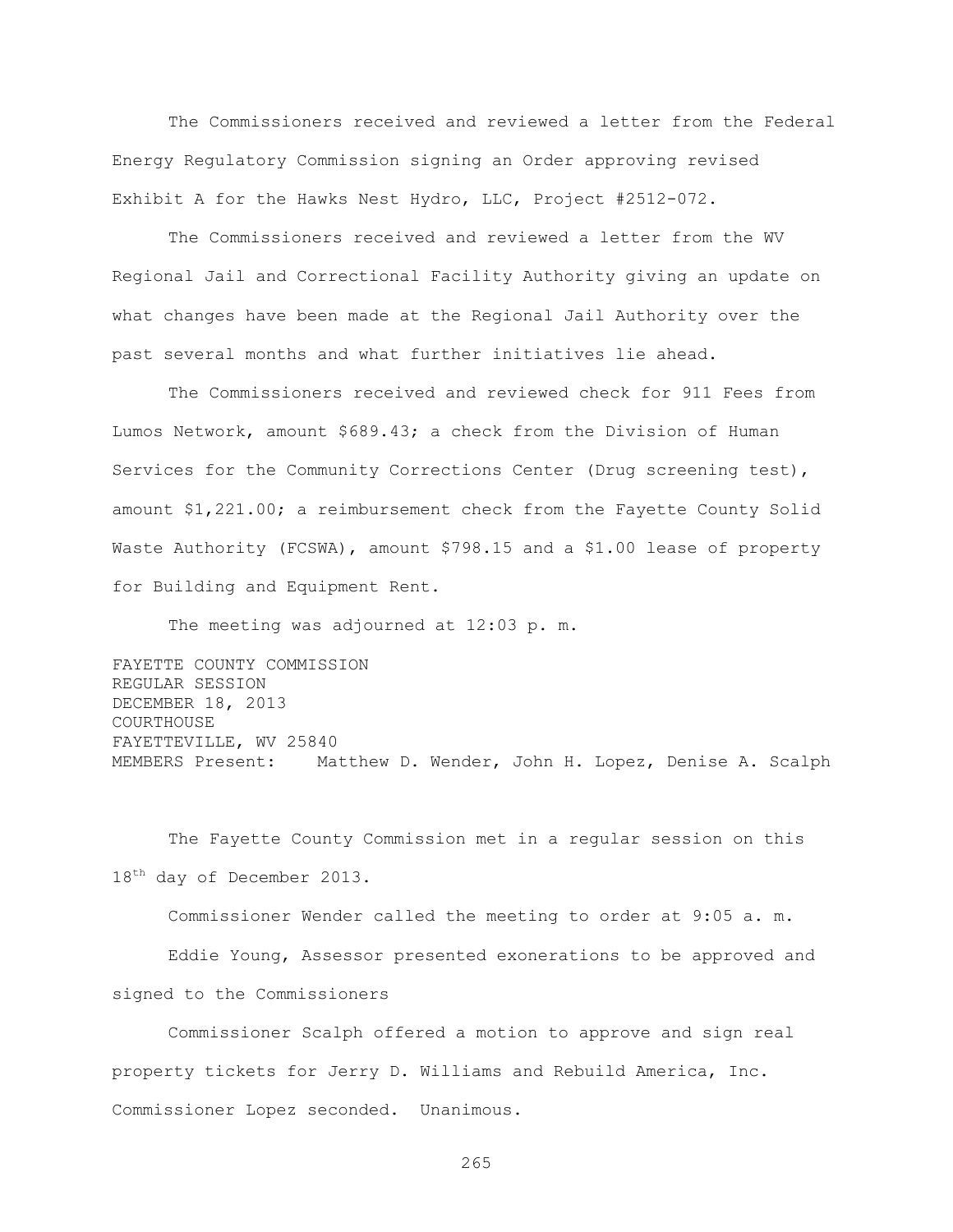Commissioner Lopez offered a motion to approve and sign personal property for James D. and Debra J. Rinehart, Ronald A. and Merri C. King, Jr., Nancy Cook and Edward Harper, John Edward and Ida Ann Bragg, Pamela and Linton Anna L. Carpenter, Tjuana M. Nicholes, Martha Aliff, Samantha J. Skaggs, Mary M. Falbo, Benjamin Kevin and Amanda G. Miller, and Gene Edward and Nancy Anne Evans. Commissioner Scalph seconded. Unanimous.

Commissioner Lopez offered a motion to approve vouchers and invoices, checks to be released today and approved  $2^{nd}$  half payrolls, checks to be released December 30, 2013. Commissioner Scalph seconded. Unanimous.

Tristan Cleveland, Fayette County AmeriCorps VISTA with the New River Gorge Regional Development Authority appeared before the Commission on behalf of the Fayetteville Rotary Club to present information and pictures of the location for the Town clock.

Ms. Cleveland told the Commission the location would be at the corner of Wiseman Avenue and Court Street.

After a brief discussion, Commissioner Wender asked Ms. Cleveland if she had spoken with the Fayetteville Planning Commission about the plan. Ms. Cleveland replied no but she would pass this information onto them.

The Commissioners told Ms. Cleveland they would like the face of the clock to say "FAYETTE COUNTY COMMISSION."

Commissioner Wender asked Ms. Cleveland to pass on their appreciation to the Fayetteville Rotary Club.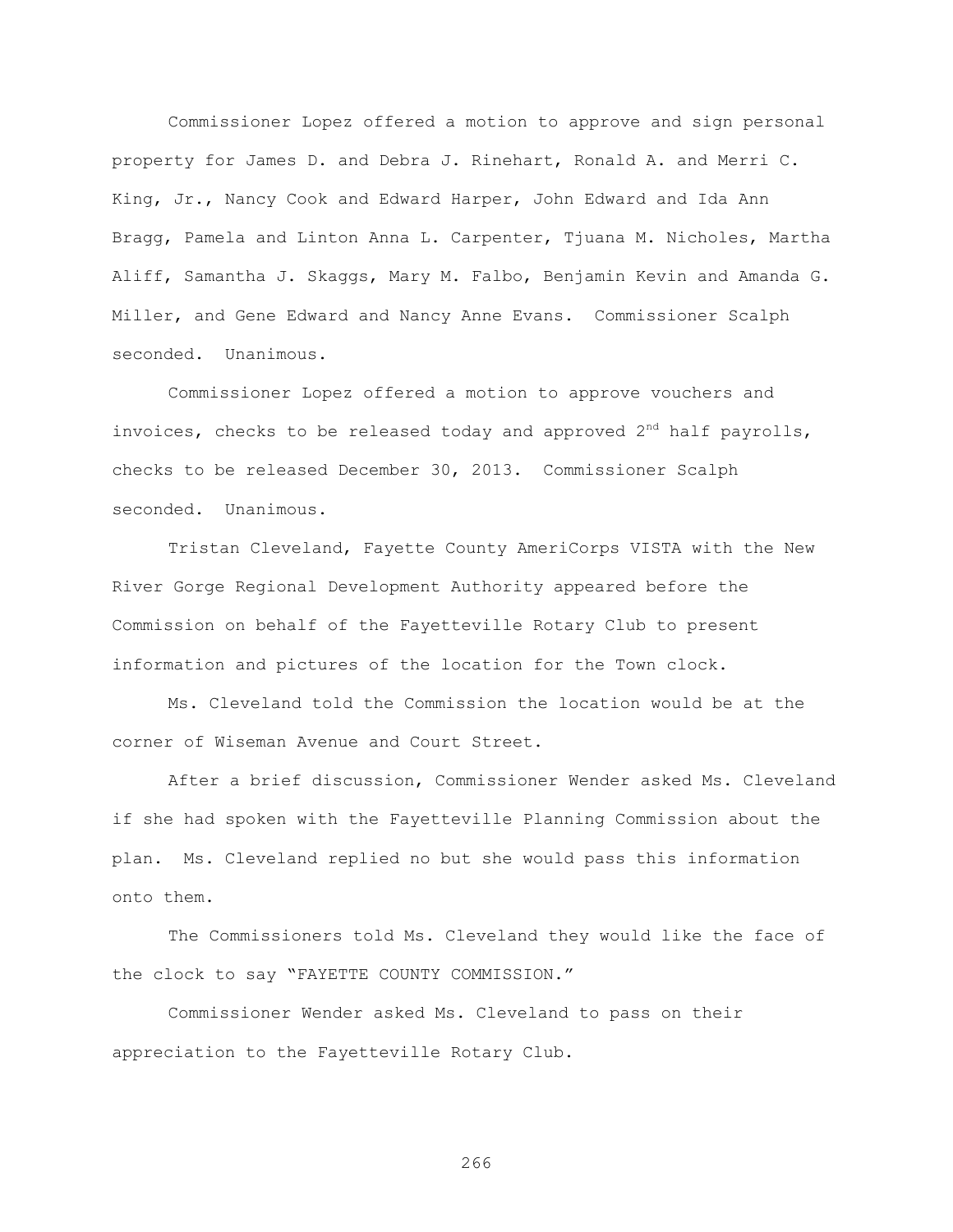Heather Hanshew, Secretary for the Town of Meadow Bridge appeared before the Commission to request funding and give the Commission an update on their emergency situation with their sewer problem.

Ms. Hanshew told the Commissioners they have three (3) pump stations each has 2 pumps, they have one pump station that failed to operate yesterday, 2 pumps that are not functional, can operate on 1, 2 pumps are okay, 1 pump was stolen and they have no back up.

Delegate John Pino was present for the hearing and commented on the situation.

Commissioner Wender informed the County and the State need to move on this immediately.

Commissioner Wender told Delegate Pino that the Town of Meadow Bridge needs support from the Governor's Office.

Delegate Pino told the Commissioners he needs all the paperwork in hand to present to the Governor.

The Commissioners asked that they come back on January 3 or January 17, 2014 to discuss and see where they stand on getting funds.

Commissioner Scalph offered a motion that the Fayette County Commission purchase a pump in the amount of \$7,981.00 for the Town of Meadow Bridge Sanitary Board to replace a pump that is not operable for Meadow Bridge. Commissioner Lopez seconded and asked that \$10,000.00 commitment to Meadow Bridge be disregarded.

Commissioner Wender asked that this be put on the Agenda for January 3, 2014 for an hour.

Dan McCarthy and Larry Pritchard with the Summit Bechtel Reserve/Boys Scout of America appeared before the Commission to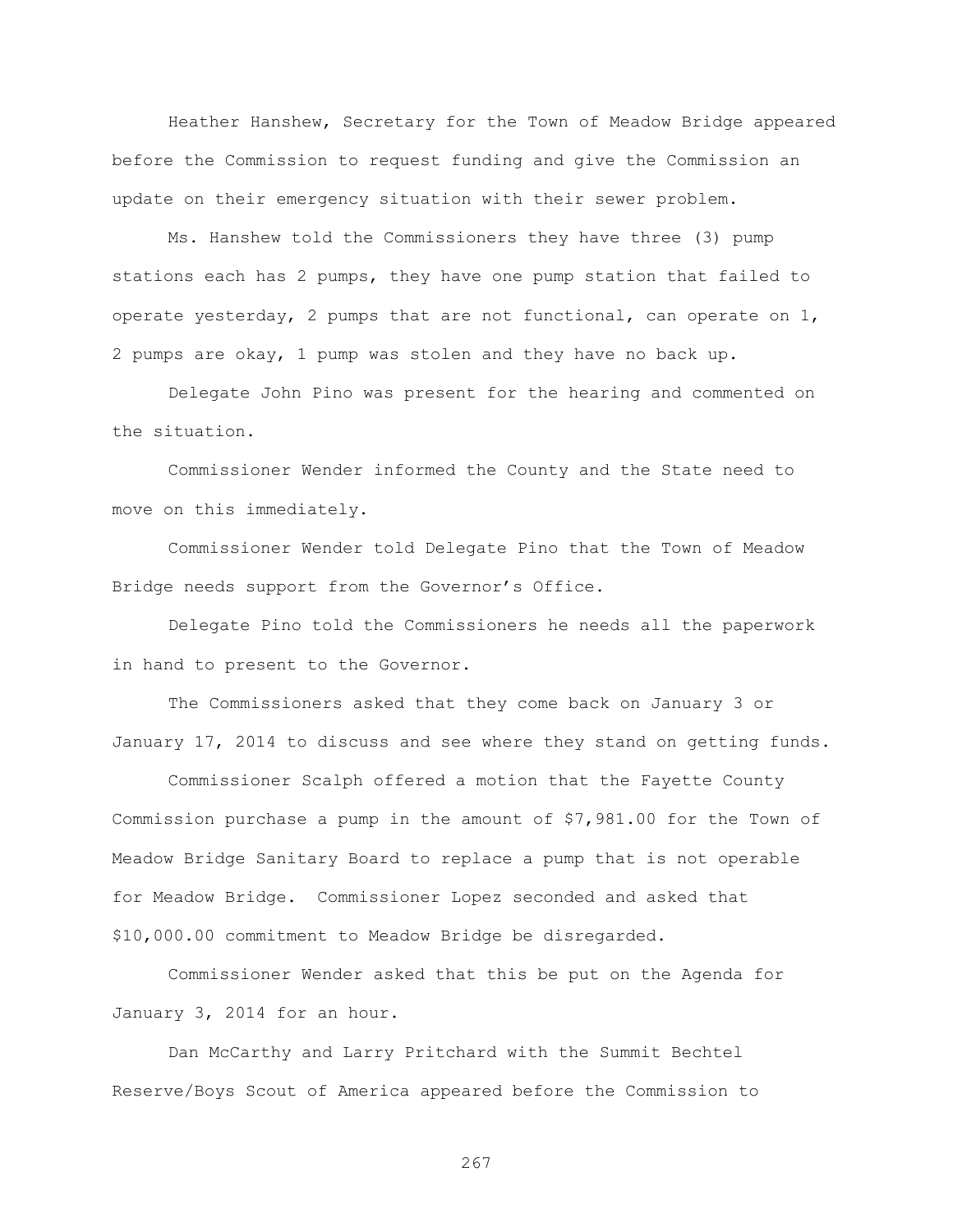present a plaque and a letter of appreciation and thanks for their selfless contribution to the first chapter of the next one hundred years of Scouting in "Wild Wonderful" West Virginia.

John Tuggle, Executive Director and Lesley Taylor with Region 4 Planning and Development Council appeared before the Commission to present a drawdown request for the Kanawha Falls Public Service District for the Boonesborough Water Line Extension Project, amount of the drawdown is \$6,064.92.

Commissioner Scalph offered a motion to approve Resolution of the Kanawha Falls Public Service District approving invoices relating to construction and other services for the Boonesborough Water Line Extension Project, amount \$6,064.92. Commissioner Lopez seconded. Unanimous.

Commissioner Scalph offered a motion to authorize Commissioner Wender to sign the supporting documents for the Kanawha Falls Public Service District for the Boonesborough Water Line Extension Project. Commissioner Lopez seconded. Unanimous.

William Thornton, Engineer for Balance Consultants appeared before the Commission to present copies of the designs for the Courthouse Annex Parking Lot.

Mr. Thornton told the Commissioners he had looked at the two (2) lots and has put together an engineering study of four (4) alternative and variations of each one.

After reviewing and a brief discussion of the designs, Commissioner Wender asked Mr. Thornton if he would do another drawing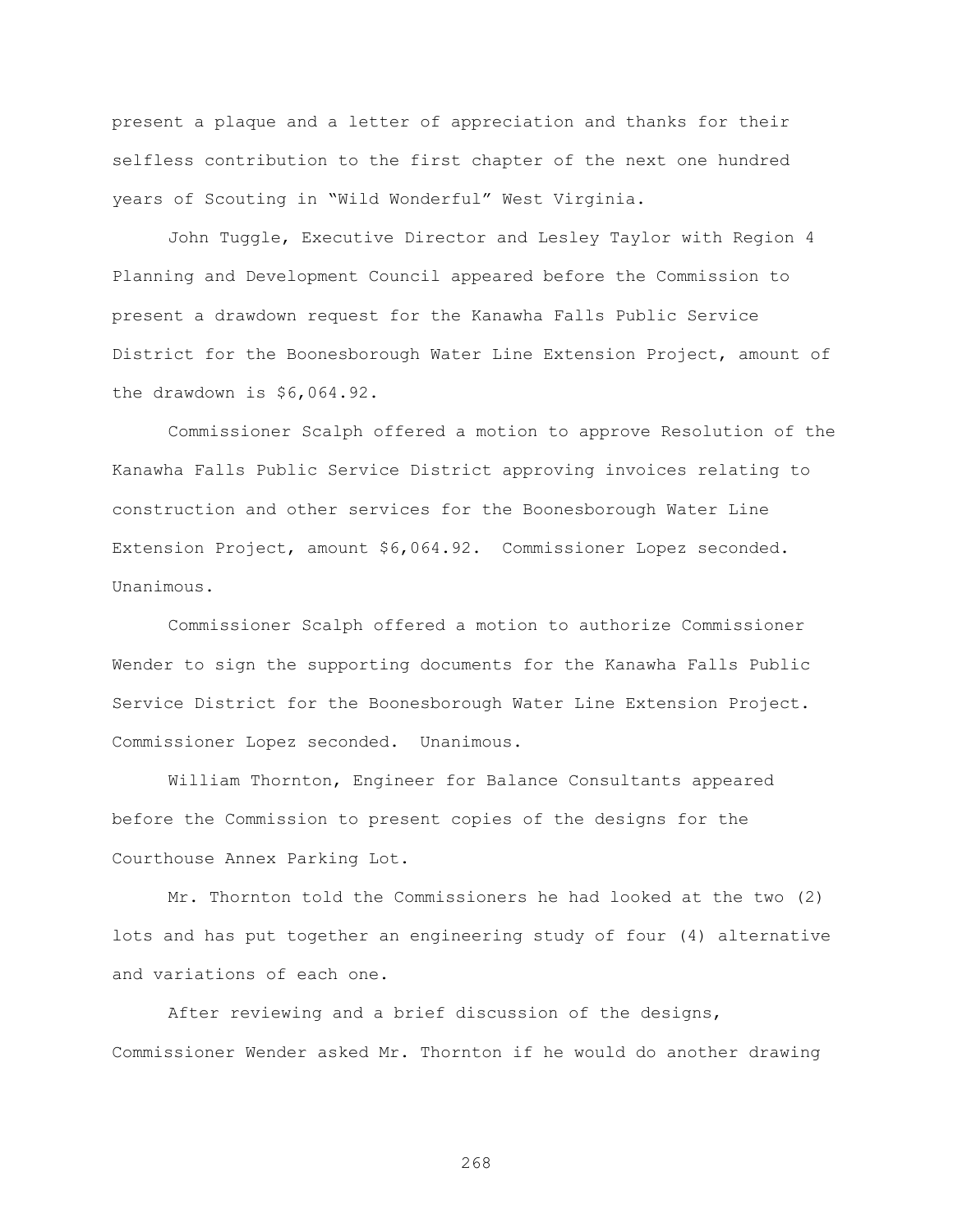of Option 4 and 4(a) alternative. Commissioner requested to bid out.

Mr. Thornton presented maps of the Ansted Regional Sewer Project to the Commissioners.

Ms. Berry told the Commissioners she did receive an invoice from Balance Consultants for the Courthouse Annex Parking Lot.

The Commission recessed the County Commission meeting at 10:40 a. m.

The Commission reconvened the County Commission meeting at 11:03 a. m.

Jerome Fruit appeared before the Commission to discuss the dilapidated property of Nannie Fruit at 2511 Scarbro Road in Whipple.

Mr. Fruit presented a letter from the Company that's planning on doing the clean up to the Commissioners. Mr. Fruit told the Commissioners he was told the property would be cleaned up within the next 2-week weather permitting.

After a brief discussion, the Commissioners decided to allow Mr. Fruit 60 days to clean up property.

Commissioner Scalph offered a motion to allow 60-days continuance to clean up Nannie Fruit property at 2511 Scarbro Road in Whipple, if not cleaned up within the 60-days the Fayette County Commission will remove the debris. Commissioner Lopez seconded. Unanimous.

Allen Ballard, Angela Gerald and Tim Richardson appeared before the Commission to inform them that the Fayette County Beautification Committee will be applying for another Brownsfield Grant for \$200,000.00.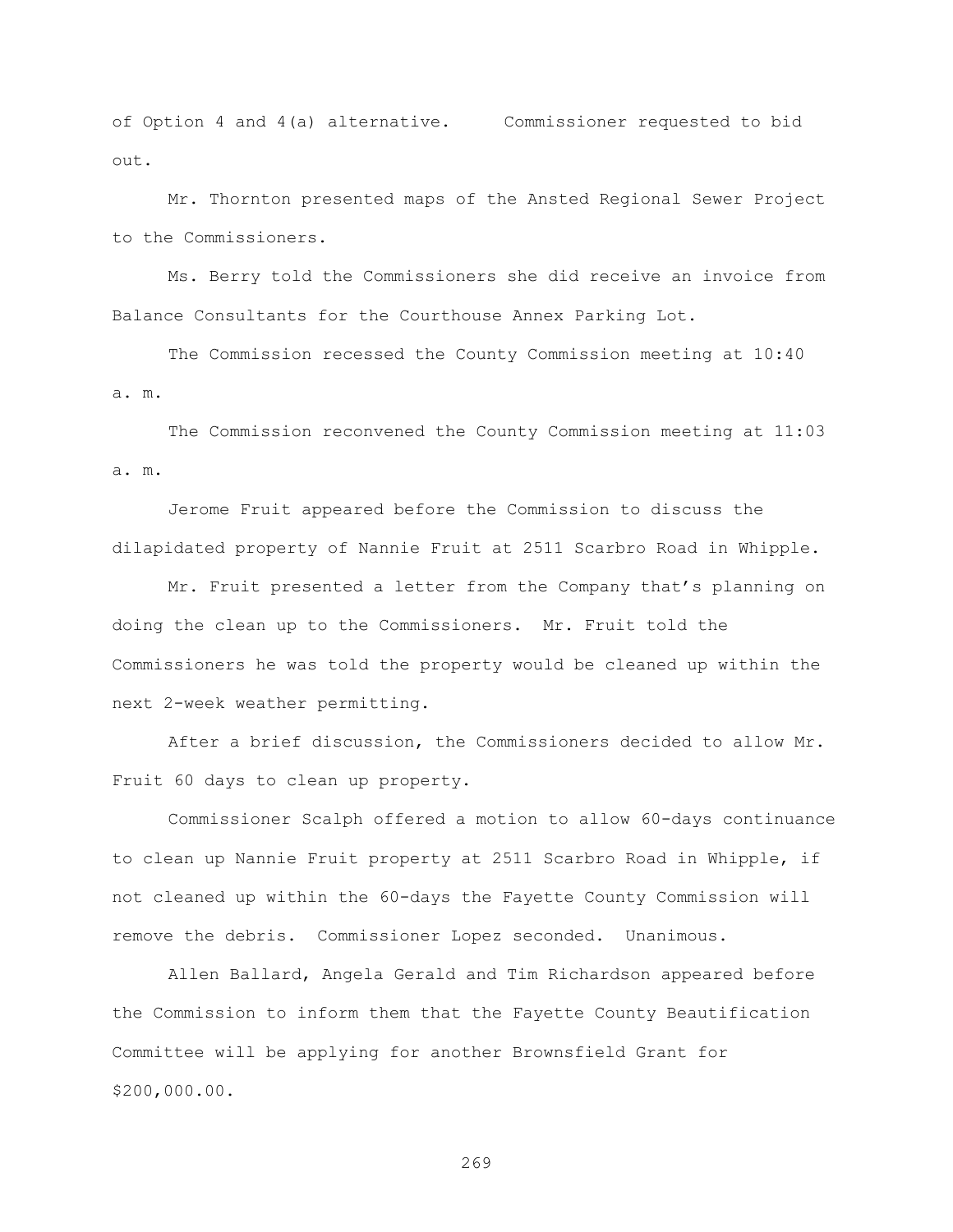Mr. Ballard told the Commissioners they will have to sign off on the application.

Shawn Wolford, OEM Director, Rick Cornett, Jerry Long and Rick Cornett, Jr. of Jan-Care Ambulance Service appeared before the Commission to present the EMS Provider Agreement for the Commissioners to sign.

Mr. Wolford told the Commissioners that everyone is in agreement. Carl Harris, Prosecuting Attorney has reviewed.

Commissioner Scalph offered a motion that Fayette County Commission enters into an agreement to authorize Commissioner Wender to sign with Jan-Care Ambulance Service the Fayette County EMS Provider Agreement. Commissioner Wender seconded. Unanimous.

Mr. Wolford presented a draft of the letter prepared to our Legislators regarding assistance in purchasing three (3) generators.

Commissioner Wender told Mr. Wolford that the letter needs a little more clarification about Kanawha Falls Public Service District.

Michael Browning, Regional Coordinator representative for Senator Joe Manchin, III appeared before the Commission to introduce himself.

Ms. Berry presented from Peggy Bennett a Land and Water Conservation Grant for the Fayette County Park that needs the Commissioner"s signature today.

Ms. Berry told the Commissioners that there is a 50/50 match of the \$60,000.00.

Commissioner Lopez offered a motion that \$30,000.00 be put toward a 50/50 Land and Water Conservation Grant for the Fayette County Park. Commissioner Scalph seconded. Unanimous.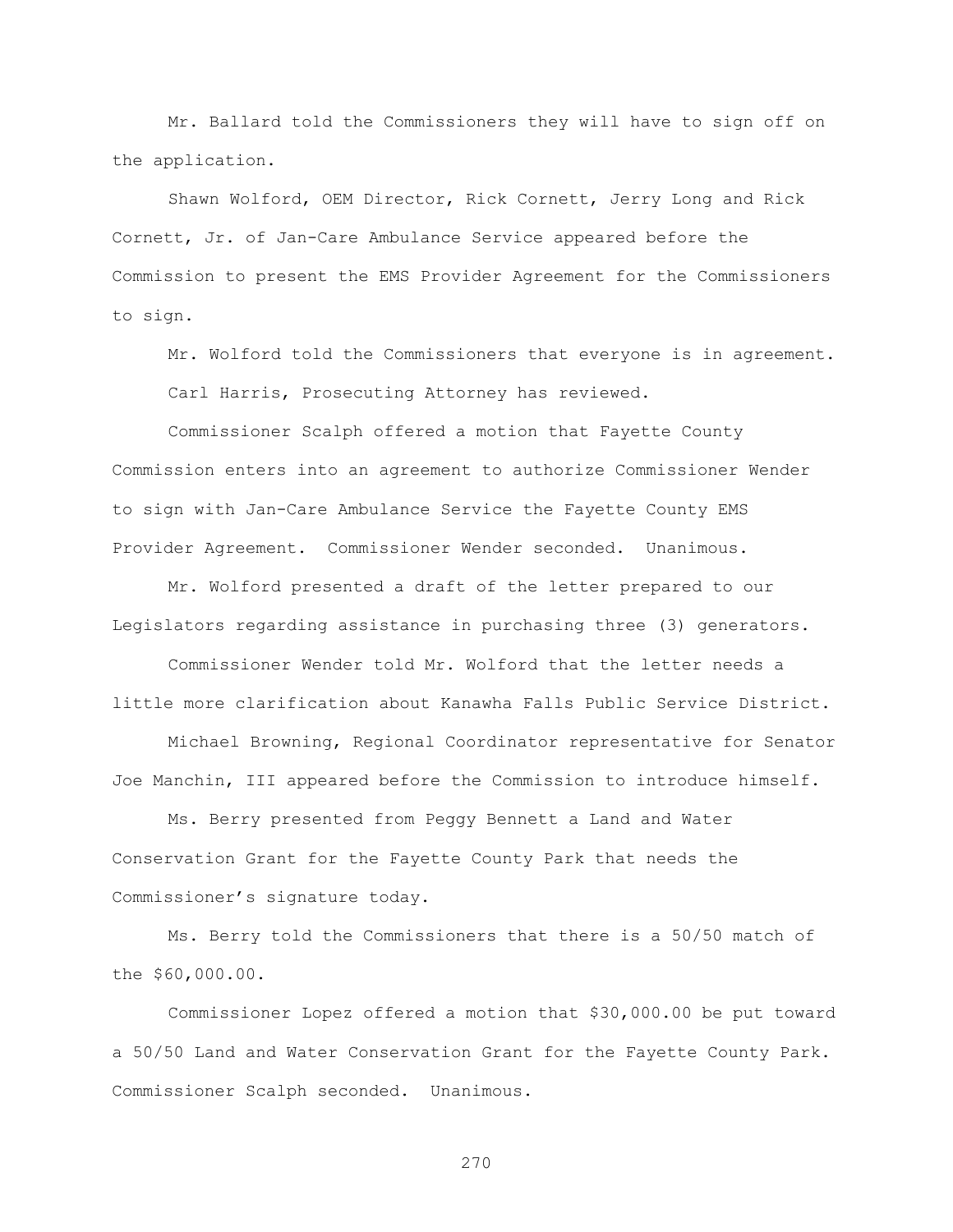Ms. Berry presented an invoice she received from Crown Windows and Vinyl for the Prosecuting Attorney's office windows in the amount of \$9,281.00.

Commissioner Lopez offered a motion to approve the invoice from Crown Windows and Vinyl to replace the windows at the Prosecuting Attorney"s Office in the amount of \$9,281.00. Commissioner Scalph seconded. Unanimous.

The Commissioners approved and signed Pictometry International Corporation Contract for the Oblique Aerial Photography for the Assessor"s Office.

Ms. Berry informed the Commissioners that NewTech presented to her an additional invoice for the Fire Alarm System that was not included in the original quote. The additional cost is \$1,443.03.

Commissioner Lopez offered a motion to approve the additional cost of \$1,443.03 for the Fire Alarm System for the Courthouse. Commissioner Scalph seconded. Unanimous.

Ms. Berry presented a Petition to Combine or Divide and Segregate Land for the Commissioners to approve and sign.

Commissioner Lopez offered a motion to approve and sign Petition to Combine or Divide and Segregate Land for Mickey R. and Melissa A. Menei. Commissioner Scalph seconded. Unanimous.

Ms. Berry presented the West Virginia Courthouse Facilities Improvement Authority Funding Assistance Grant Contract Agreement for Commissioner Wender to sign for the  $11<sup>th</sup>$  Cycle Funding in the amount of \$96,000.00 for the courthouse roof replacement.

Ms. Berry told the Commission they have to pay a 20% match.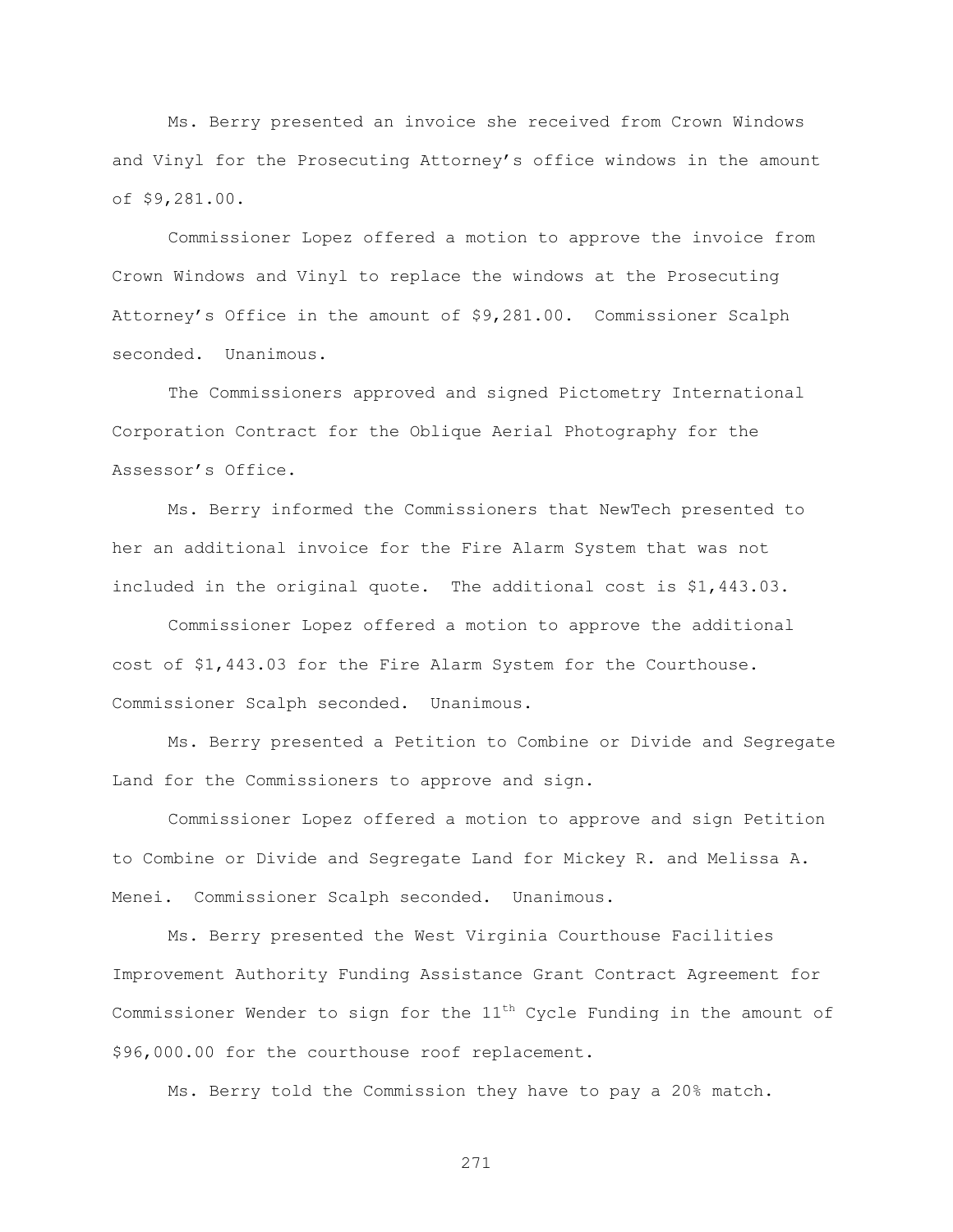Commissioner Lopez offered a motion to authorize Commissioner Wender to sign the West Virginia Courthouse Facilities Improvement Authority Funding Assistance Grant Contract Agreement for the 11<sup>th</sup> Cycle Funding in the amount of \$96,000.00 for the courthouse roof replacement. Commissioner Scalph seconded. Unanimous.

Ms. Berry presented a letter to Janis Kitzmiller, Family Law Judge requesting reimbursement for rent in the amount of \$2,700.00 for the month of January 2014.

Commissioner Scalph offered a motion to approve the letter requesting reimbursement of rent in the amount of \$2,700.00 for the month of January 2014. Commissioner Lopez seconded. Unanimous.

Ms. Berry presented an Order transferring the balance of the General School Fund into the Fayette County General Fund in the amount of \$114,829.87 to defray cost of care and feeding prisoners incarcerated by Magistrates for the Commissioners to sign.

Commissioner Lopez offered a motion to approve transferring the balance of the General School Fund into the Fayette County General Fund in the amount of \$114,829.87 to defray cost of care and feeding prisoners incarcerated by Magistrates. Commissioner Scalph seconded. Unanimous. Order signed.

Ms. Berry presented for approval a drawdown request to the New Haven Public Service District in the amount of \$54,620.00 for the Winona Wastewater Project from the approved allocation of \$125,000.00 from the Coal Severance Reallocated Tax Fund to the Commissioners.

Commissioner Lopez offered a motion to approve the drawdown request for New Haven Public Service District in the amount of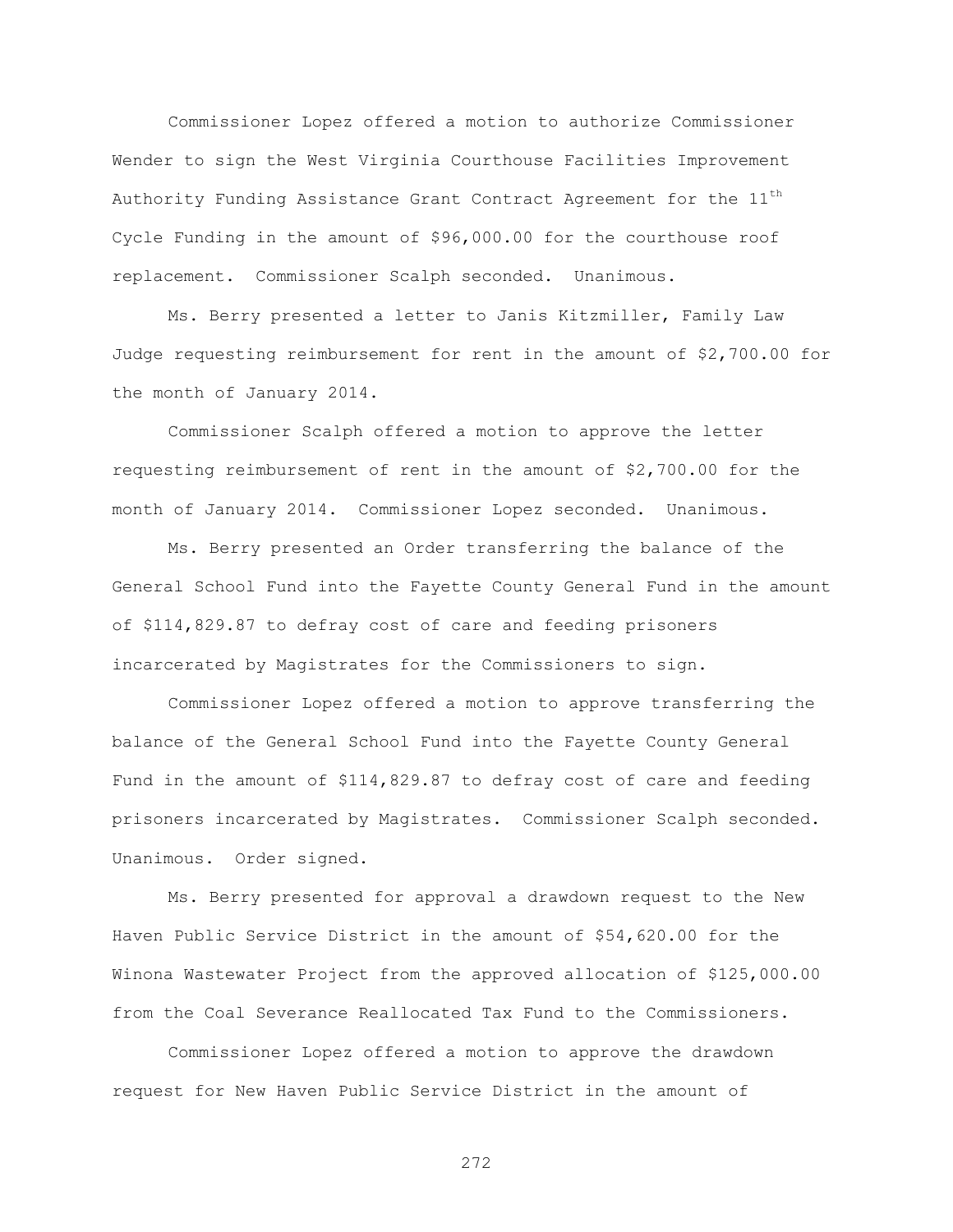\$54,620.00 for the Winona Wastewater Project. Commissioner Scalph seconded. Unanimous.

The Commissioners received and reviewed a request from John David of \$20,000.00 for assistance with the boiler and window/door repairs for the Historic Oak Hill School.

The Commissioners asked Ms. Berry to notify Mr. David that they would consider his request in the upcoming Budget Session.

Ms. Berry presented a letter to J. Dan Snead and Associates, Inc. requesting reconfiguration of the invoice for the new storage building at the OEM/911 Center to the Commissioners.

Ms. Berry informed the Commissioners she received a response from Morgan B. Bracken regarding J. Dan Snead and Associates, Inc. invoice.

The Commissioners asked Ms. Berry to read Morgan Bracken"s respond.

The Commissioners informed they would look for guidance regarding this invoice and hope J. Dan Snead and Associates, Inc. will reconsider the fees charged.

The Commissioners reviewed and signed a letter to Governor Earl Ray Tomblin requesting that the ambulance services be excluded from the State Plan Amendment to contract with a transportation broker for non emergency medical transportation for Medicaid recipients.

Ms. Berry presented a letter from Casto Technical Services informing that the HVAC Maintenance Agreement will expire December 31, 2013 to the Commissioners.

Ms. Berry told the Commissioners the Agreement price was \$9,213.52 per year, payable at the rate of \$2,303.38 per quarter. The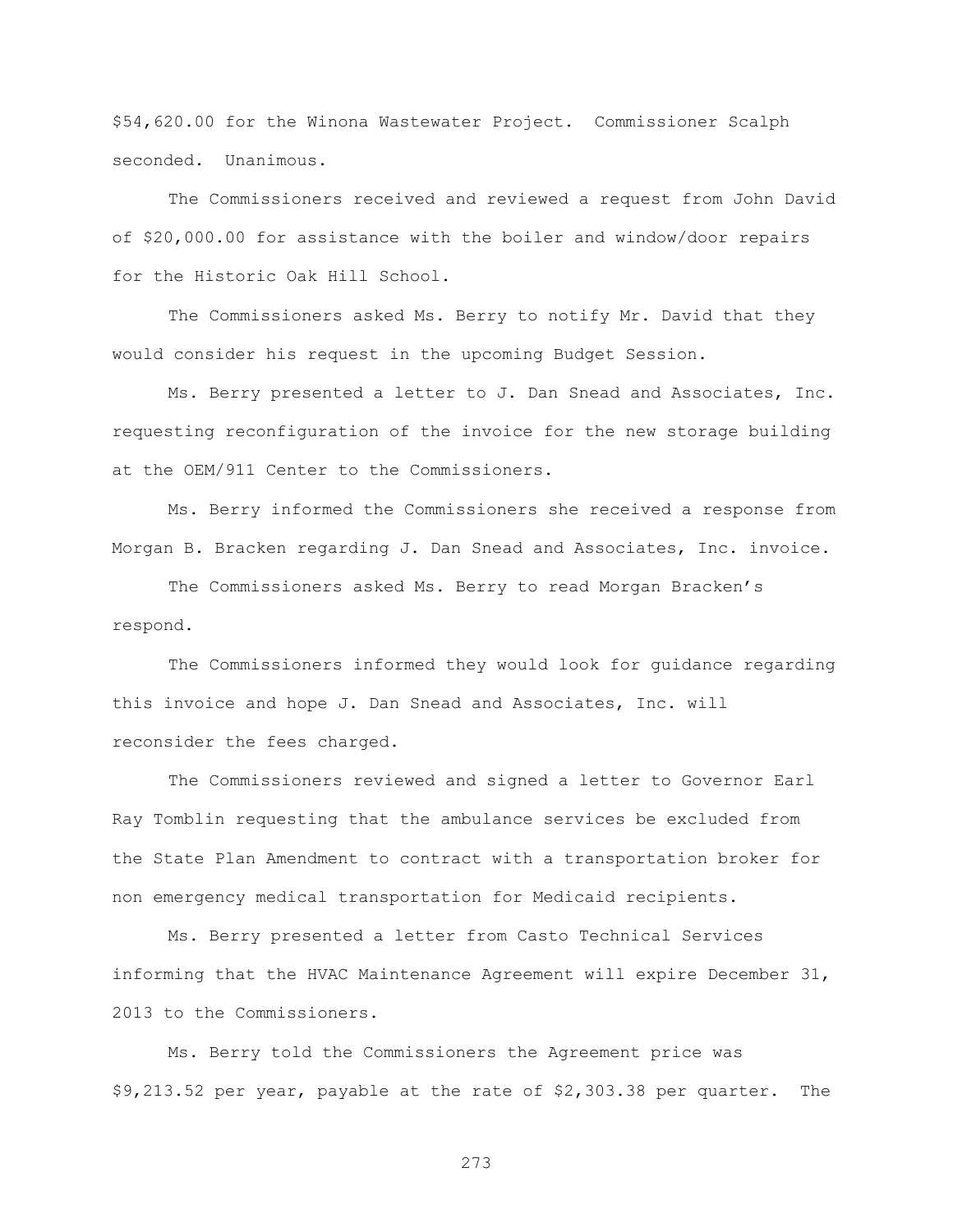2014 Agreement price will be \$9,490.00 per year, payable at the rate of \$2,372.50 per quarter.

Commissioner Scalph offered a motion to approve the HVAC Maintenance Agreement with Casto Technical Services for \$9,490.00 per year, payable at the rate of \$2,372.50 per quarter. Commissioner Lopez seconded. Unanimous.

Discussion was held regarding the personal policy for using county vehicles and mileage on county vehicles.

Ms. Berry informed the Commissioners the Auditor has completed the Audit for Fiscal Year ended June 30, 2013.

Stephanie Sears, Staff Accountant reviewed and discussed the adjustments that the Auditor said was needed with the Commissioners.

Commissioner Scalph offered a motion to approve the funding for the necessary adjustments for the Audit Adjustments for Fiscal Year ended June 30, 2013. Commissioner Lopez seconded. Unanimous. A copy of the Audit Adjustment attached.

The Commissioners received and reviewed a letter from Page-Kincaid Public Service District enclosing a copy of their minutes of December 2013.

The Commissioners received and reviewed a letter from the City of Lafayette, Louisiana inviting the Commission to join them in an informal network of North American cities. The objective of this network would be to gain international exposure and attract international visitors to our cities and their tourist attractions.

The Commissioners received and reviewed a letter from the Federal Emergency Management Agency informing that the Flood Insurance Study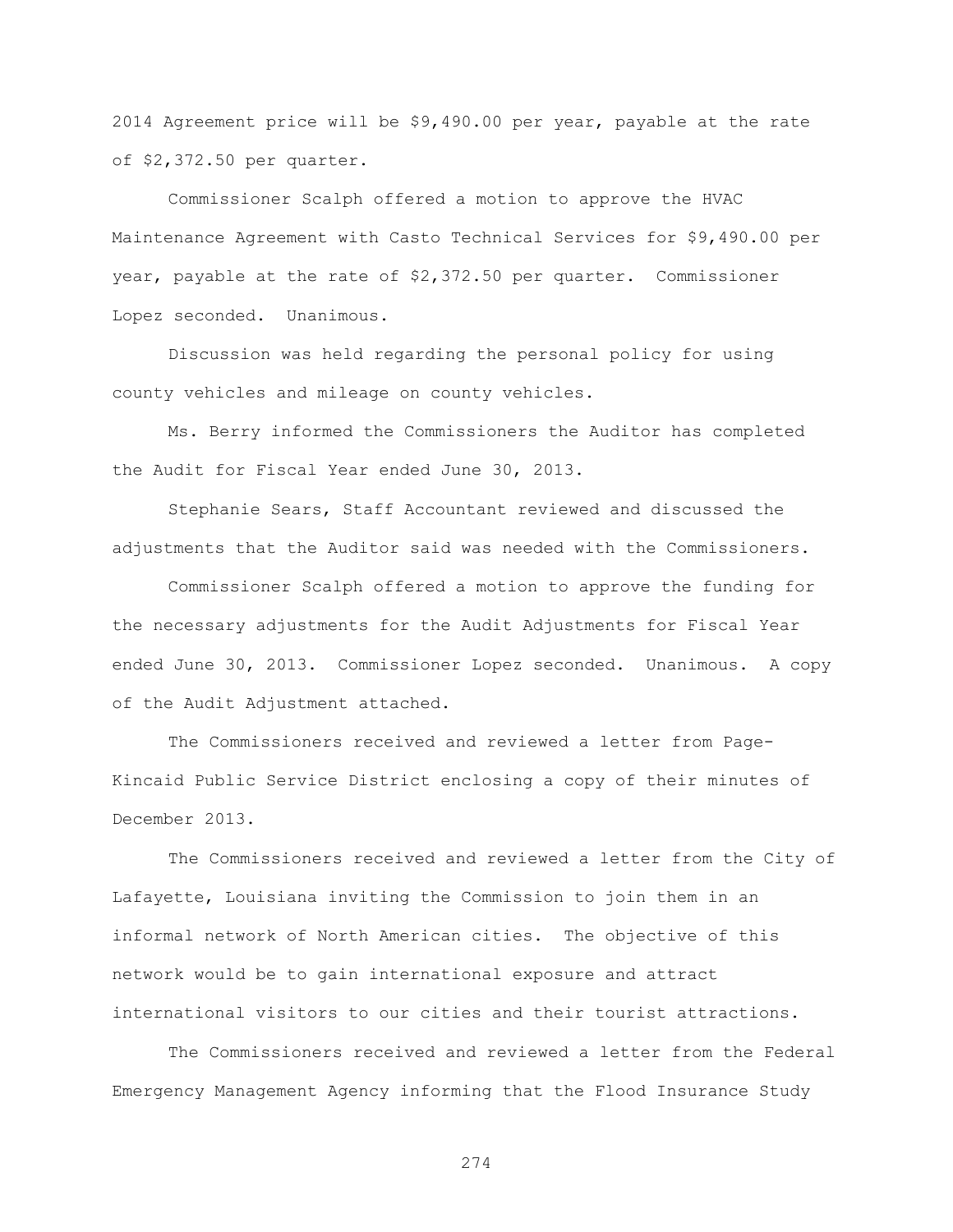Report for our community has been revised by the enclosed Letter of Map Revision (LOMR).

The Commissioners received and reviewed letters from the Office of State Treasurer informing that the funds due for the November 2013 Greenbrier Table Games Tax will be directly deposited on December 16, 2013, amount \$107.38 and a letter informing that the funds due for the November 2013 Table Games will be directly deposit on December 16, 2013, amount \$5,199.82.

The Commissioners received and reviewed a letter from Branch Banking and Trust Company informing that as of November 30, 2013 the securities were held by Branch Banking and Trust Company as collateral to secure the deposits of Fayette County Commission.

The Commissioners received and reviewed a Pledge Statement from SunTrust Bank listing the securities pledged as of November 29, 2013 for Fayette County Commission.

The Commissioners received and reviewed an Account Statement from the Bank of New York Mellon for the period November 1, 2013 through November 30, 2013.

The Commissioners received and reviewed a Letter of Notification from Maple Coal Company informing they intend to conduct blasting activities on Mine Permit Number S-3007-95, located on the waters of Paint Creek, Sycamore Branch and Tom Branch of Paint Creek and Armstrong Creek of the Kanawha River in the Valley/Cabin Creek Districts of Fayette/Kanawha Counties.

The Commissioners received and reviewed letters from BrickStreet Insurance informing that the workers" compensation claim for Larry A.